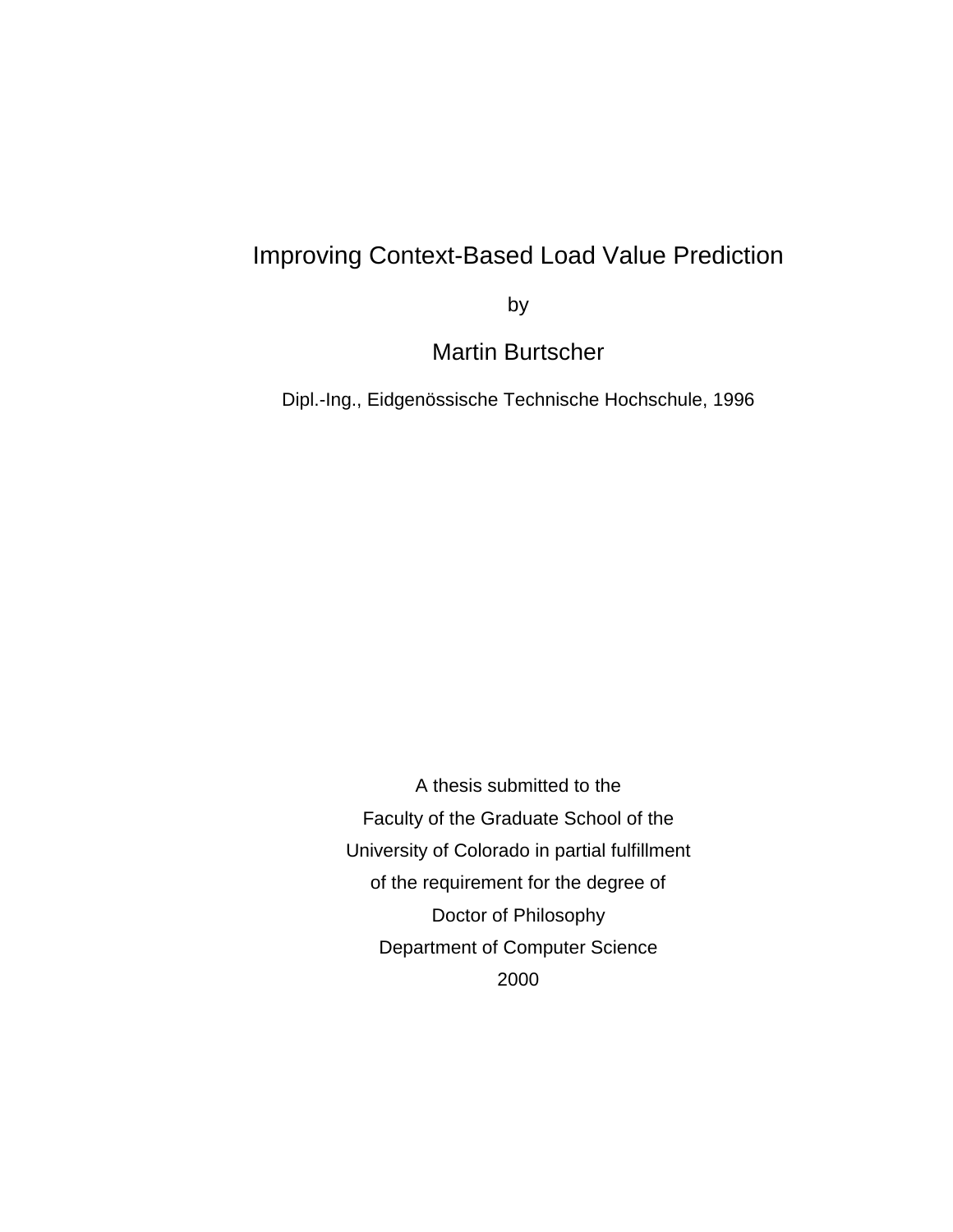© 2000 Martin Burtscher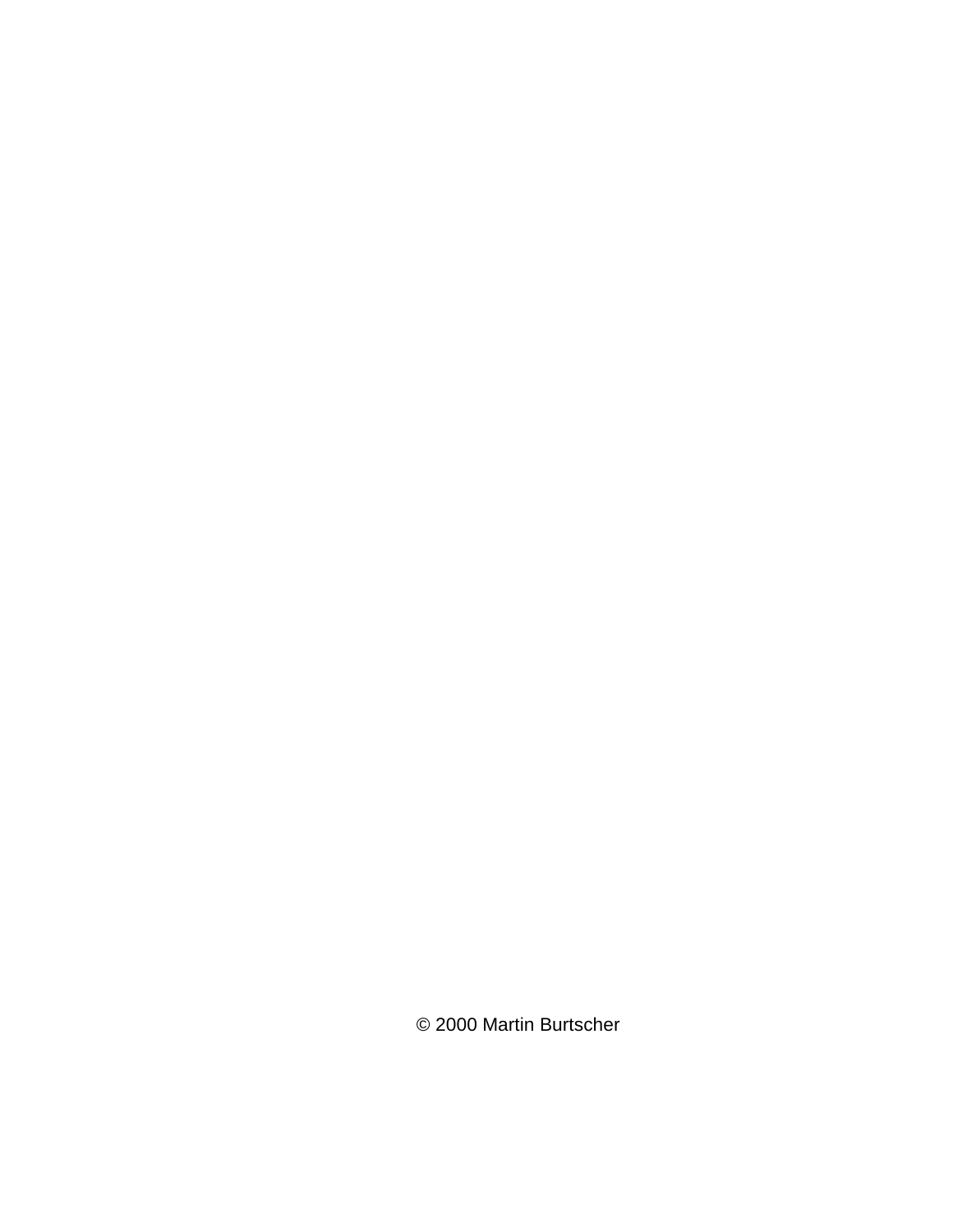This thesis entitled: Improving Context-Based Load Value Prediction written by Martin Burtscher has been approved for the Department of Computer Science

Benjamin G. Zorn

Michael Franz

Dirk Grunwald

William M. Waite

James H. Martin

**Date** 

The final copy of this thesis has been examined by the signatories, and we find that both the content and the form meet acceptable presentation standards of scholarly work in the above mentioned discipline.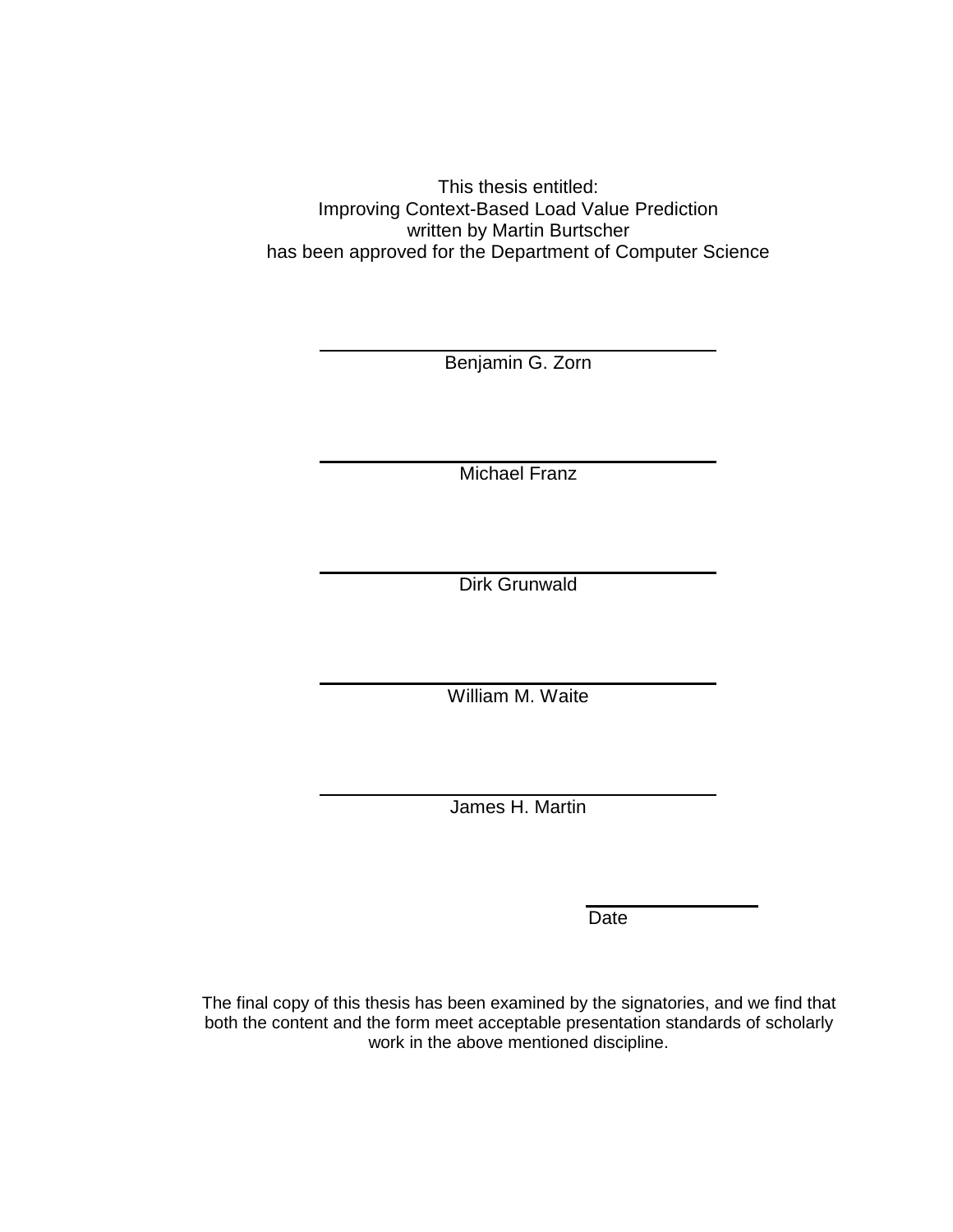Burtscher, Martin (Ph.D., Computer Science) Improving Context-Based Load Value Prediction Thesis directed by Associate Professor Benjamin G. Zorn

#### Abstract

Microprocessors are becoming faster at such a rapid pace that other components like random access memory cannot keep up. As a result, the latency of load instructions grows constantly and already often impedes processor performance.

Fortunately, load instructions frequently fetch predictable sequences of values. Load value predictors exploit this behavior to predict the results of load instructions. Because the predicted values are available before the memory can deliver the true load values, the CPU is able to speculatively continue processing without having to wait for memory accesses to complete, which improves the execution speed.

The contributions of this dissertation to the area of load value prediction include a novel technique to decrease the number of mispredictions, a predictor design that increases the hardware utilization and thus the number of correctly predicted load values, a detailed analysis of hybrid predictor combinations to determine components that complement each other well, and several approaches to substantially reduce the size of hybrid load value predictors without affecting their performance.

One result of this research is a very small yet high-performing load value predictor. Cycle-accurate simulations of a four-way superscalar microprocessor running SPECint95 show that this predictor outperforms other predictors from the literature by twenty or more percent over a wide range of sizes. With about fifteen kilobytes of state, the smallest examined configuration, it surpasses the speedups delivered by other, five-times larger predictors both with a re-fetch and a re-execute misprediction recovery mechanism.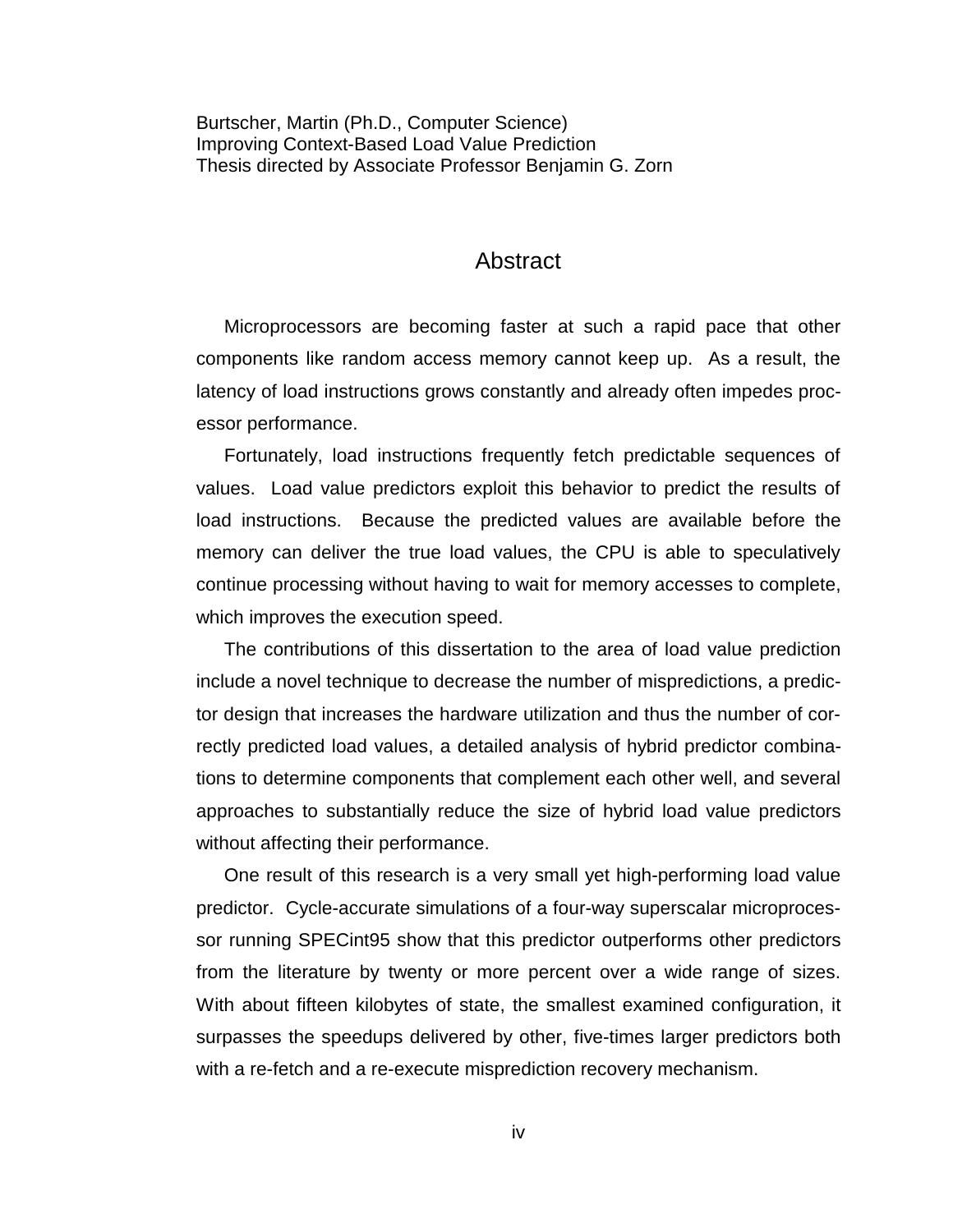Dedication

To my family.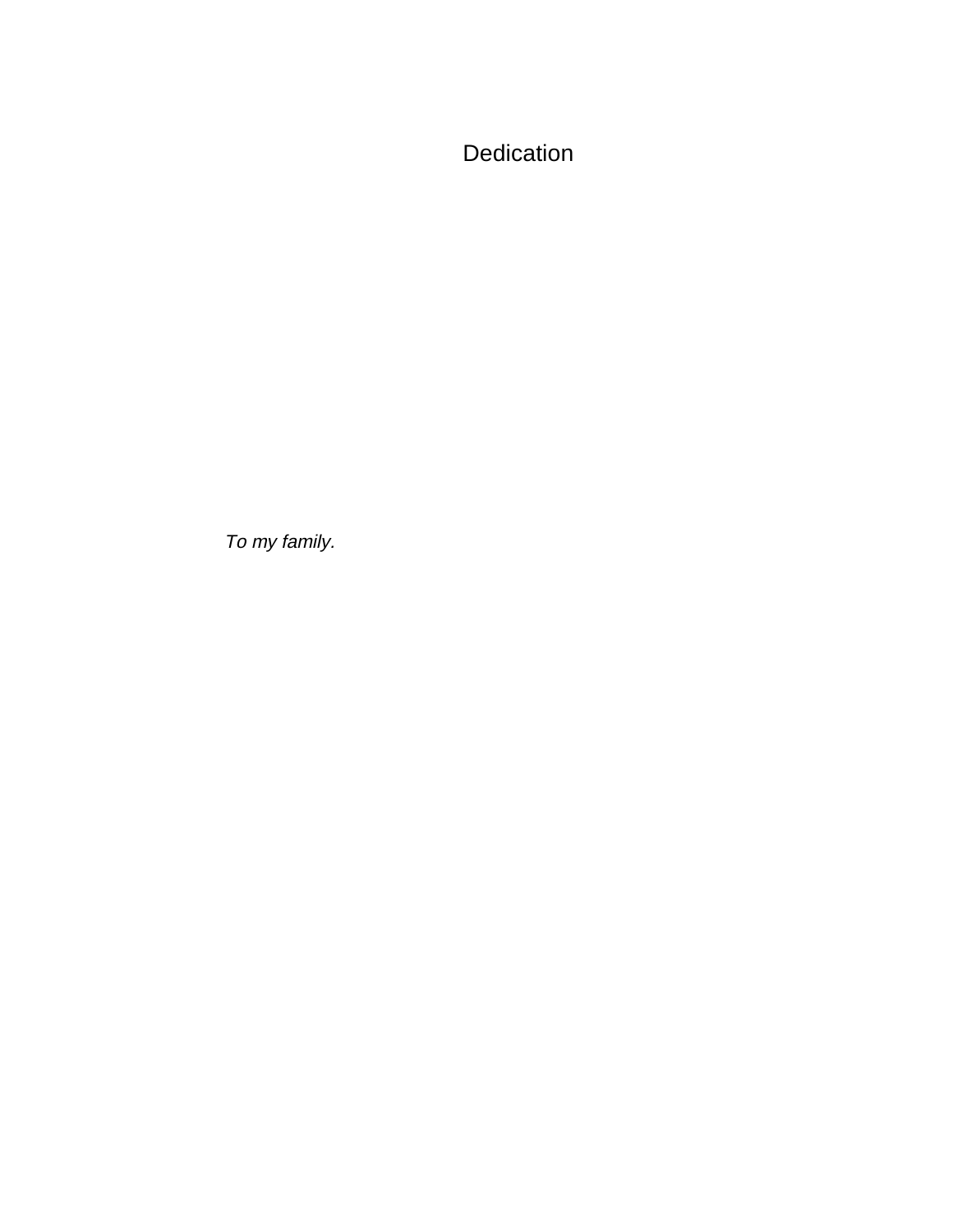### Acknowledgements

Many wonderful people have helped me succeed in academics and life. First and foremost, I would like to thank my mother, whose never-ending encouragement, patience, and help doubtlessly brought me to where I am today, and my father, who motivated and supported my interest in computers and sciences a great deal.

Many teachers have made lasting positive impressions on me and have provided invaluable guidance. Most importantly, it has been a great experience and pleasure to work with my advisor Professor Benjamin Zorn, whose help, support, and insights I am extremely grateful for. He always knew how and when to guide me while still allowing me immense freedom and flexibility with my work, which I appreciate very much. But also Professors Michael Franz, Dirk Grunwald, Amer Diwan, William Waite, and James Martin, as well as my fellow students and many other great people have shaped my career and success to no small amount.

I would like to especially thank my fiancée Anna Szczyrba for her encouragement and support of my work and for bearing with me all this time.

This work was funded in part by the Hewlett Packard University Grants Program (including Gift No. 31041.1) and the Colorado Advanced Software Institute. I would like to thank Tom Christian for his support of this project and Dirk Grunwald and Abhijit Paithankar for providing and helping with the cycle-accurate simulator. In addition to using Hewlett Packard desktop computers, most of the simulations were performed on Alpha machines, which were sponsored by a Digital Equipment Corporation (now Compaq) grant.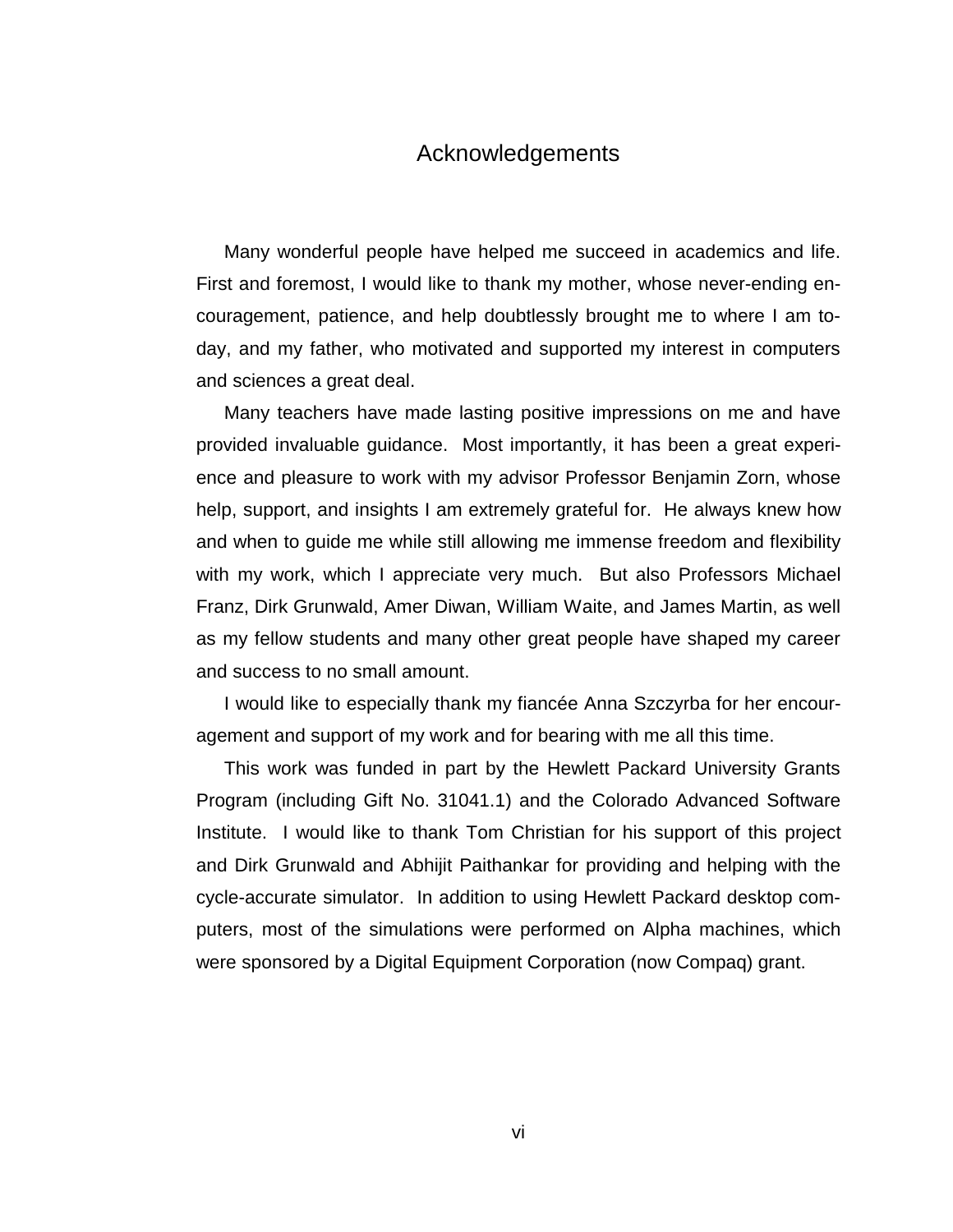## Contents

| 2.1 CONVENTIONAL HIGH-PERFORMANCE PROCESSOR ARCHITECTURE 10 |
|-------------------------------------------------------------|
|                                                             |
|                                                             |
|                                                             |
|                                                             |
|                                                             |
|                                                             |
|                                                             |
|                                                             |
|                                                             |
|                                                             |
|                                                             |
|                                                             |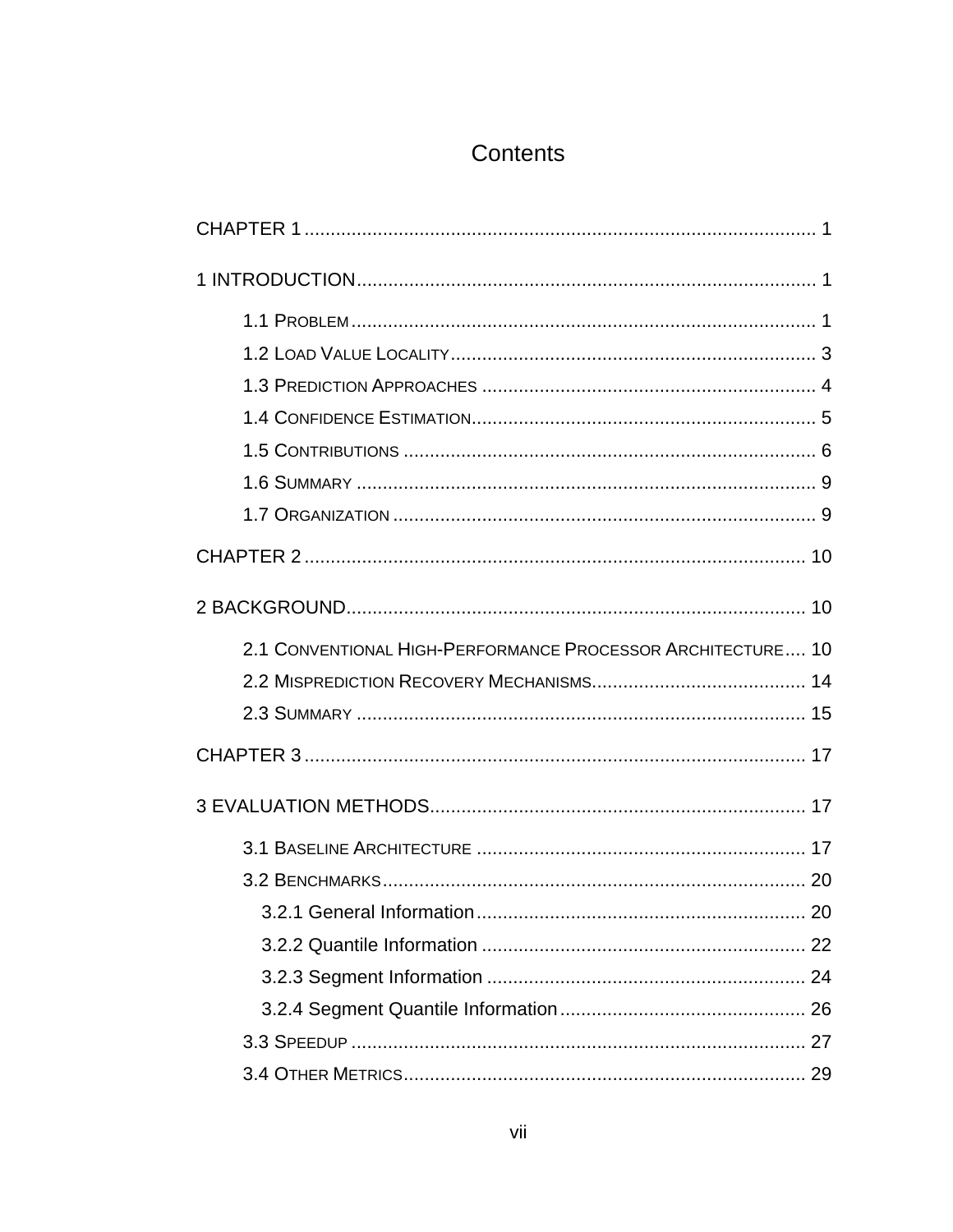| 4.2 GENERIC CONTEXT-BASED LOAD VALUE PREDICTOR  34 |  |
|----------------------------------------------------|--|
| 4.3 FIVE CONTEXT-BASED LOAD VALUE PREDICTORS  36   |  |
|                                                    |  |
|                                                    |  |
|                                                    |  |
|                                                    |  |
| 4.3.5 Finite Context Method Predictor "FCM"  44    |  |
|                                                    |  |
|                                                    |  |
|                                                    |  |
|                                                    |  |
|                                                    |  |
|                                                    |  |
|                                                    |  |
|                                                    |  |
|                                                    |  |
|                                                    |  |
|                                                    |  |
|                                                    |  |
|                                                    |  |
|                                                    |  |
|                                                    |  |
|                                                    |  |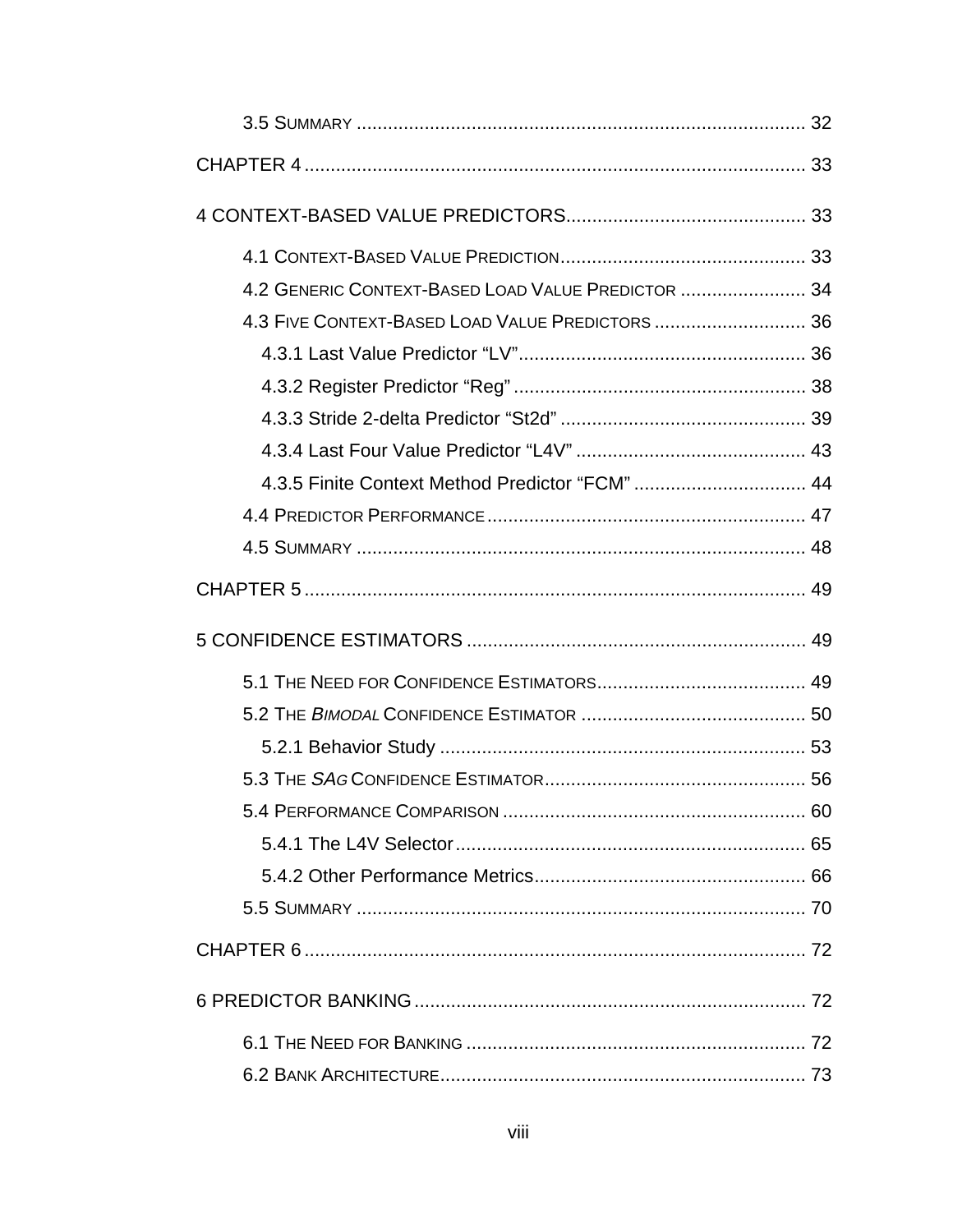| 7.3 SAG L4V PREDICTOR DESIGN AND PERFORMANCE 84     |  |
|-----------------------------------------------------|--|
|                                                     |  |
|                                                     |  |
|                                                     |  |
|                                                     |  |
|                                                     |  |
|                                                     |  |
|                                                     |  |
|                                                     |  |
|                                                     |  |
|                                                     |  |
|                                                     |  |
|                                                     |  |
|                                                     |  |
| 8.3 SHARED AND UNIQUE PERFORMANCE CONTRIBUTIONS 114 |  |
|                                                     |  |
|                                                     |  |
|                                                     |  |
|                                                     |  |
|                                                     |  |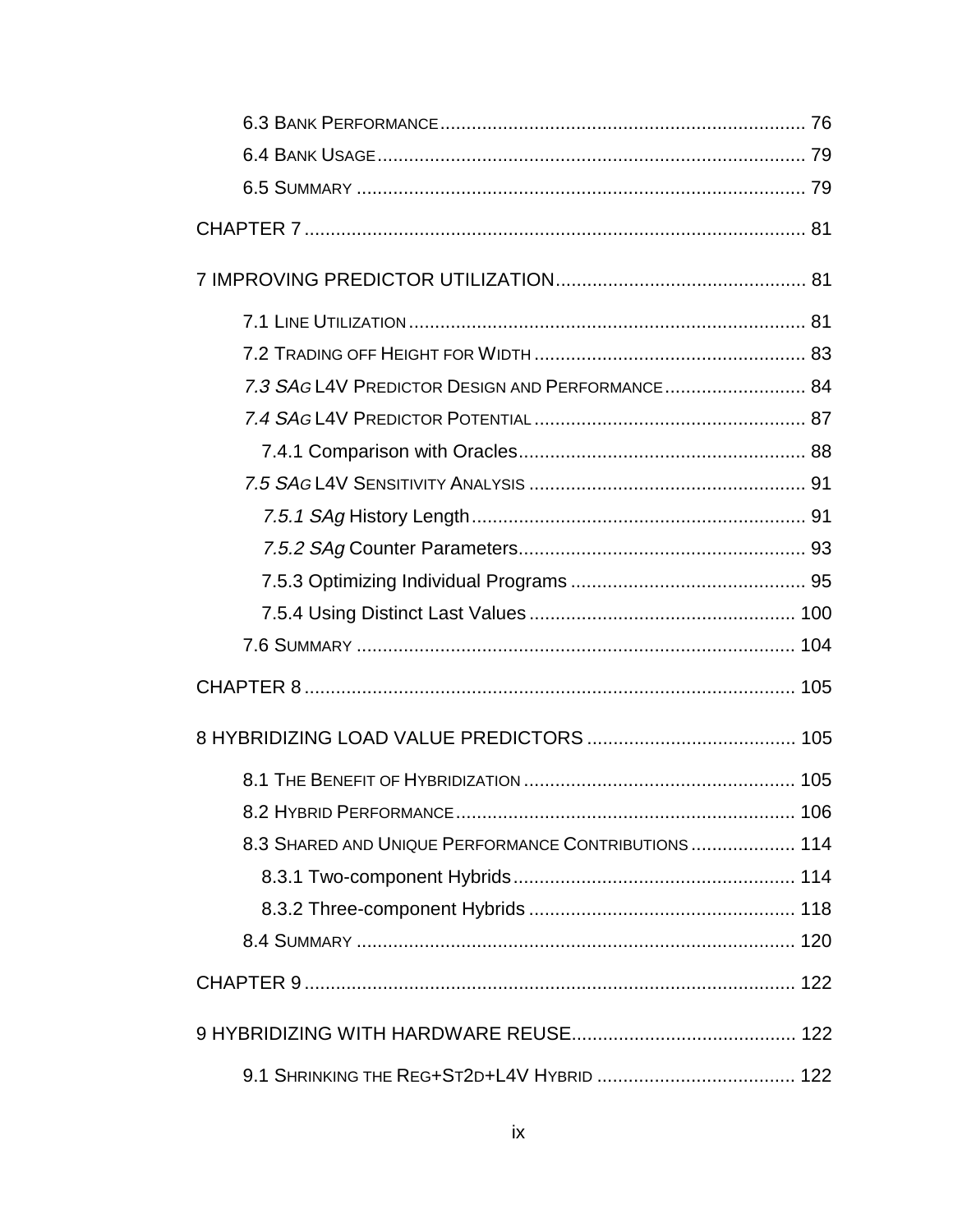| 9.1.2 Making the Stride Predictor Storage-less  125 |
|-----------------------------------------------------|
| 9.2 COALESCING HYBRID PREDICTOR COMPONENTS 127      |
|                                                     |
|                                                     |
|                                                     |
|                                                     |
|                                                     |
|                                                     |
|                                                     |
|                                                     |
|                                                     |
|                                                     |
|                                                     |
|                                                     |
|                                                     |
|                                                     |
|                                                     |
|                                                     |
|                                                     |
|                                                     |
|                                                     |
|                                                     |
|                                                     |
|                                                     |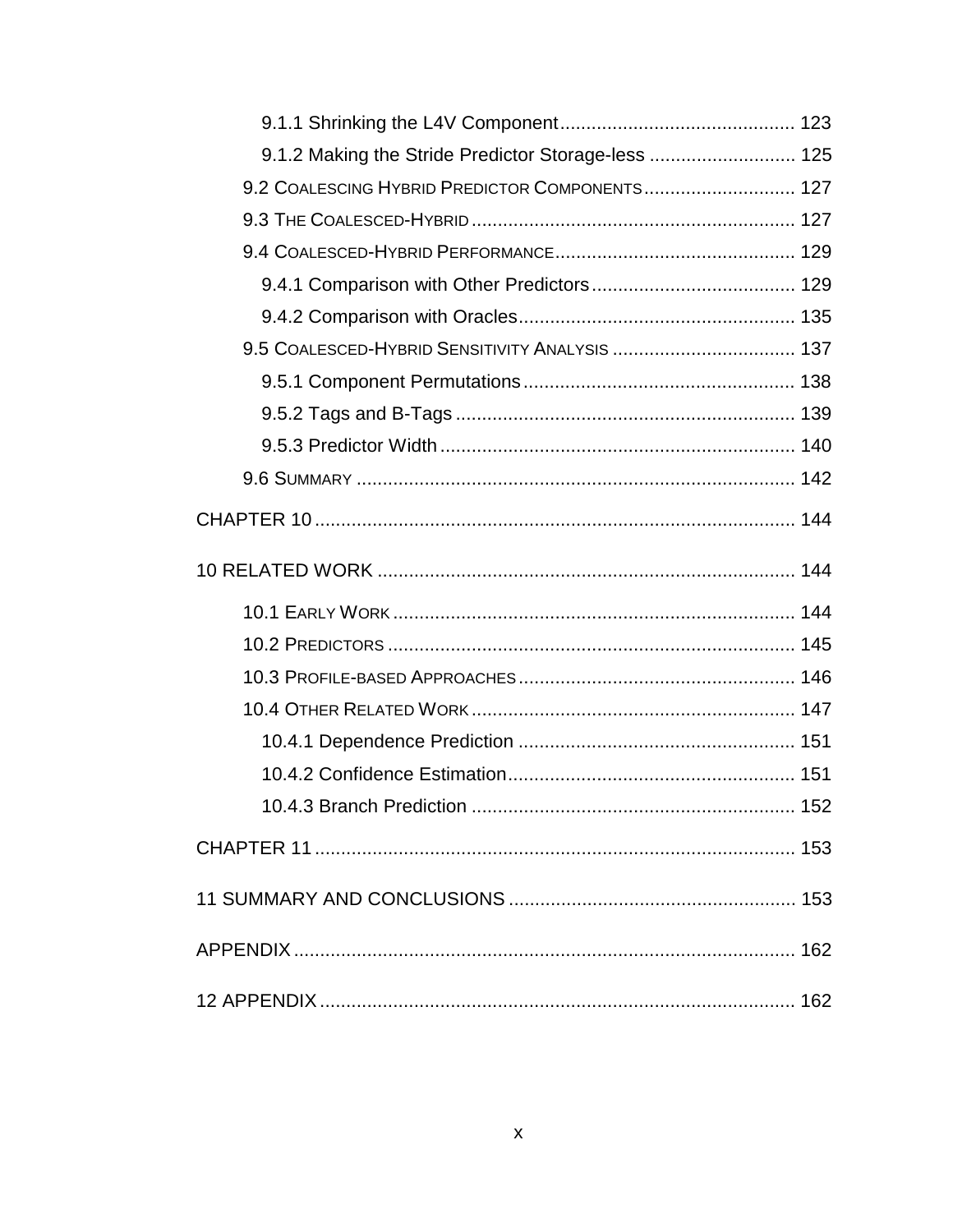## Tables

| TABLE 3.1: FUNCTIONAL UNIT AND MEMORY LATENCIES (IN CYCLES).  18              |
|-------------------------------------------------------------------------------|
| TABLE 3.2: INFORMATION ABOUT THE SPECINT95 BENCHMARK SUITE.  21               |
|                                                                               |
| TABLE 3.4: INFORMATION ABOUT THE EIGHT SIMULATED PROGRAM SEGMENTS.  24        |
| TABLE 3.5: QUANTILE INFORMATION ABOUT THE SIMULATED PROGRAM SEGMENTS 26       |
| TABLE 4.1: LAST VALUE, STRIDE, AND STRIDE 2-DELTA LOAD VALUE LOCALITY 41      |
| TABLE 5.1: BEHAVIOR STUDY OF A BIMODAL CONFIDENCE ESTIMATOR 54                |
| TABLE 5.2: HISTORY-PATTERN FREQUENCY AND LAST VALUE PREDICTABILITY.  57       |
| TABLE 5.3: BIMODAL AND SAG CE BEHAVIOR ON THREE GCC TRACES.  61               |
| TABLE 5.4: PREDICTOR CONFIGURATIONS YIELDING THE HIGHEST MEAN SPEEDUP 63      |
| TABLE 5.5: LATENCY AND CYCLES TO FIRST USAGE OF THE PREDICTED LOAD VALUES. 68 |
|                                                                               |
| TABLE 7.1: BEST INDIVIDUAL AND AVERAGE PREDICTOR CONFIGURATIONS.  98          |
| TABLE 7.2: THE L4V SPEEDUP OF GCC FOR DIFFERENT PENALTY VALUES.  99           |
| TABLE 7.3: THE L4V SPEEDUP OF GCC FOR DIFFERENT THRESHOLD VALUES 99           |
| TABLE 8.1: THE CONFIDENCE ESTIMATOR PARAMETERS OF THE HYBRID PREDICTORS. 108  |
| TABLE 8.2: RE-FETCH SPEEDUP BENEFIT FROM ADDING COMPONENTS113                 |
| TABLE 8.3: RE-EXECUTE SPEEDUP BENEFIT FROM ADDING COMPONENTS. 113             |
| TABLE 9.1: STATE REQUIREMENT OF THE SEVEN PREDICTORS' THREE CONFIGURATIONS.   |
|                                                                               |
| TABLE 9.2: THE BASE-CONFIGURATIONS OF THE SEVEN PREDICTORS132                 |
| TABLE 9.3: SPEEDUP OF THE SIX MAIN COMPONENT PERMUTATIONS. 138                |
|                                                                               |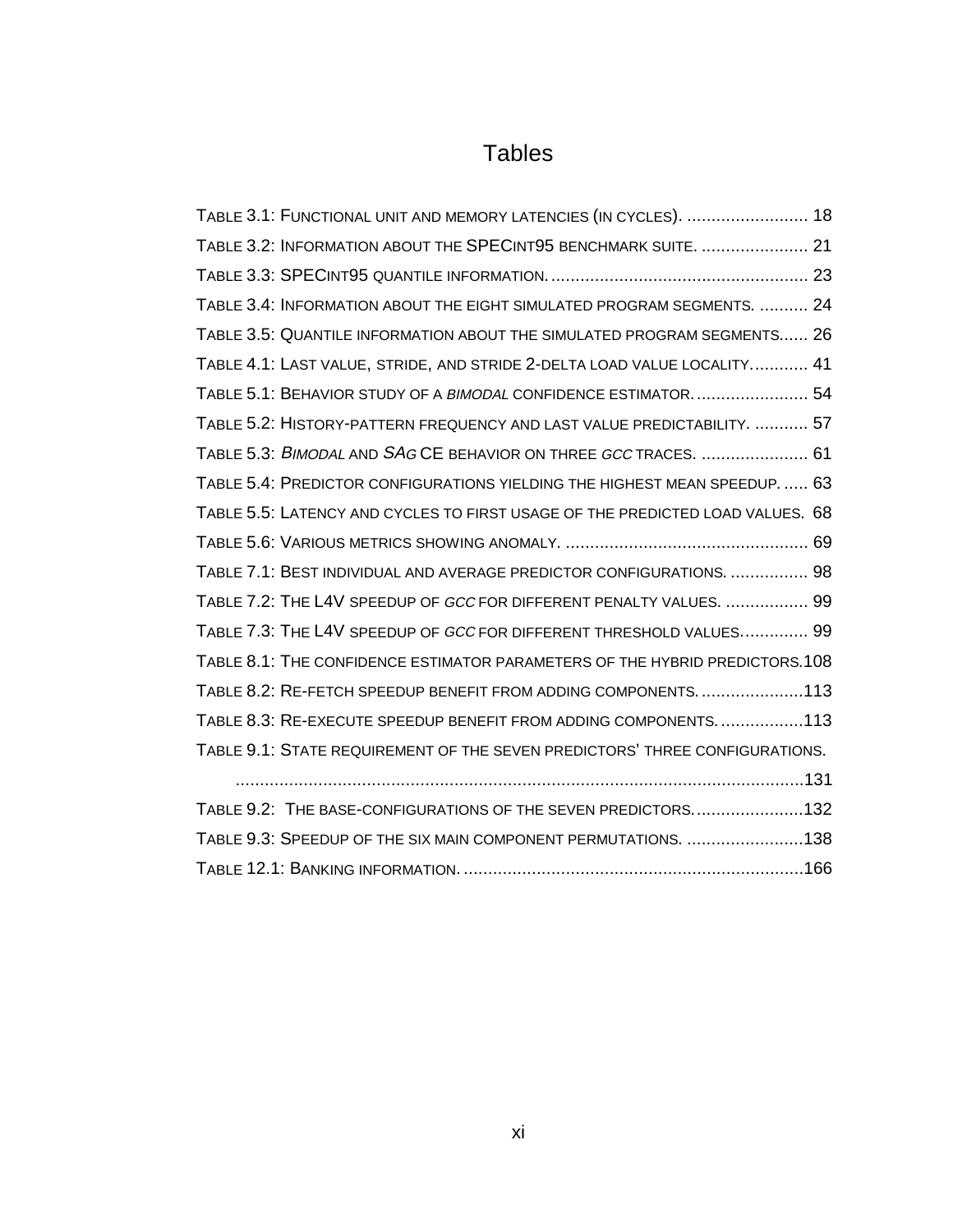# Figures

| FIGURE 2.1: THE EXECUTION PIPELINE OF A HIGH-PERFORMANCE MICROPROCESSOR. 12    |
|--------------------------------------------------------------------------------|
|                                                                                |
| FIGURE 4.1: THE COMPONENTS OF A CONTEXT-BASED LOAD VALUE PREDICTOR.  34        |
|                                                                                |
|                                                                                |
| FIGURE 4.4: AVERAGE RUN-LENGTH OF SEQUENCES OF REPEATING LOAD VALUES 40        |
|                                                                                |
|                                                                                |
|                                                                                |
| FIGURE 4.8: MEAN SPEEDUP OF FIVE CONTEXT-BASED PREDICTORS.  47                 |
| FIGURE 5.1: THE BIMODAL CONFIDENCE ESTIMATOR (SHADED).  52                     |
|                                                                                |
| FIGURE 5.3: RE-FETCH SPEEDUP COMPARISON BETWEEN BIMODAL AND SAG CES 64         |
| FIGURE 5.4: RE-EXECUTE SPEEDUP COMPARISON OF BIMODAL AND SAG CES.  64          |
| FIGURE 5.5: LOAD CLASSIFICATION OF BIMODAL AND SAG CONFIDENCE ESTIMATORS. 67   |
| FIGURE 6.1: LINE CORRESPONDENCE OF SINGLE-BANK AND INTERLEAVED PREDICTOR.74    |
| FIGURE 6.2: RE-FETCH SPEEDUP OF DIFFERENTLY BANKED SAG PREDICTORS.  76         |
| FIGURE 7.1: ABSOLUTE QUANTILE NUMBERS FOR THE EIGHT SPECINT95 PROGRAMS. 82     |
| FIGURE 7.2: RE-FETCH SPEEDUP OF THREE SIZES OF LAST NVALUE PREDICTORS 86       |
| FIGURE 7.3: RE-EXECUTE SPEEDUP OF THREE SIZES OF LAST N VALUE PREDICTORS 86    |
| FIGURE 7.4: PERFORMANCE OF L4V PREDICTORS WITH DIFFERENT ORACLES.  89          |
| FIGURE 7.5: MEAN SPEEDUP WITH DIFFERENT HISTORY LENGTHS.  92                   |
| FIGURE 7.6: BEST L4V PERFORMANCE FOR DIFFERENT SATURATING-COUNTER SIZES. 94    |
| FIGURE 7.7: THE SPEEDUP OF THE SPECINT95 PROGRAMS USING RE-FETCH.  96          |
| FIGURE 7.8: THE SPEEDUP OF THE SPECINT95 PROGRAMS WITH RE-EXECUTE 96           |
| FIGURE 7.9: THE AVERAGE LAST N VALUE AND LAST DISTINCT N VALUE PREDICTABILITY. |
|                                                                                |

| FIGURE 7.10: SPEEDUP OF THE TAG SAG L4V AND THE TAG SAG LD4V. 103 |  |
|-------------------------------------------------------------------|--|
|                                                                   |  |
|                                                                   |  |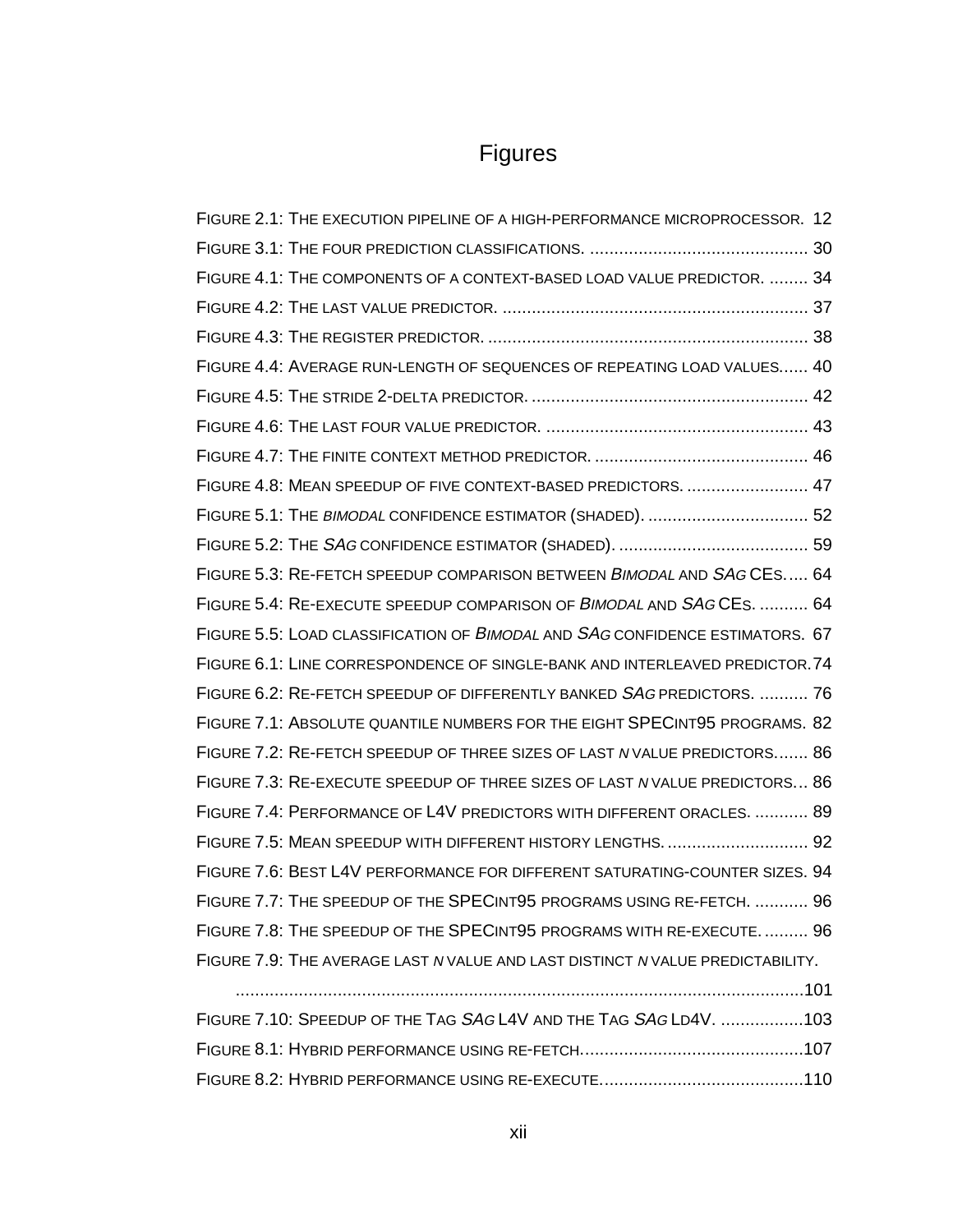FIGURE 8.3: RE-EXECUTE AND RE-FETCH VENN-DIAGRAMS FOR SAG HYBRIDS. .........115 FIGURE 8.4: RE-EXECUTE AND RE-FETCH VENN-DIAGRAMS FOR BIMODAL HYBRIDS. ...117 FIGURE 8.5: VENN-DIAGRAMS FOR SAG-BASED THREE-COMPONENT HYBRIDS. ..........119 FIGURE 9.1: THE ARCHITECTURE OF THE COALESCED-HYBRID LOAD VALUE PREDICTOR. .....................................................................................................................128

FIGURE 9.2: RE-FETCH SPEEDUP OF SEVERAL PREDICTORS FOR THREE SIZES...........133 FIGURE 9.3: RE-EXECUTE SPEEDUP OF SEVERAL PREDICTORS FOR THREE SIZES.......133 FIGURE 9.4: PERFORMANCE OF DIFFERENT COALESCED-HYBRID ORACLES................136 FIGURE 9.5: THE COALESCED-HYBRID'S SPEEDUP WITH VARIOUS TAG SCHEMES........139 FIGURE 9.6: PERFORMANCE WITH DIFFERENT LAST N PARTIAL VALUE COMPONENTS. .141 FIGURE 12.1: RE-FETCH SPEEDUP OF DIFFERENTLY BANKED BIMODAL PREDICTORS...164 FIGURE 12.2: RE-EXECUTE SPEEDUP OF DIFFERENTLY BANKED BIMODAL PREDICTORS. .....................................................................................................................165

FIGURE 12.3: RE-EXECUTE SPEEDUP OF DIFFERENTLY BANKED SAG PREDICTORS..... 165 FIGURE 12.4: THE RE-FETCH SPEEDUP MAPS FOR THE FIVE BASIC SAG PREDICTORS. 167 FIGURE 12.5: RE-EXECUTE SPEEDUP MAPS FOR THE FIVE BASIC SAG PREDICTORS. ..168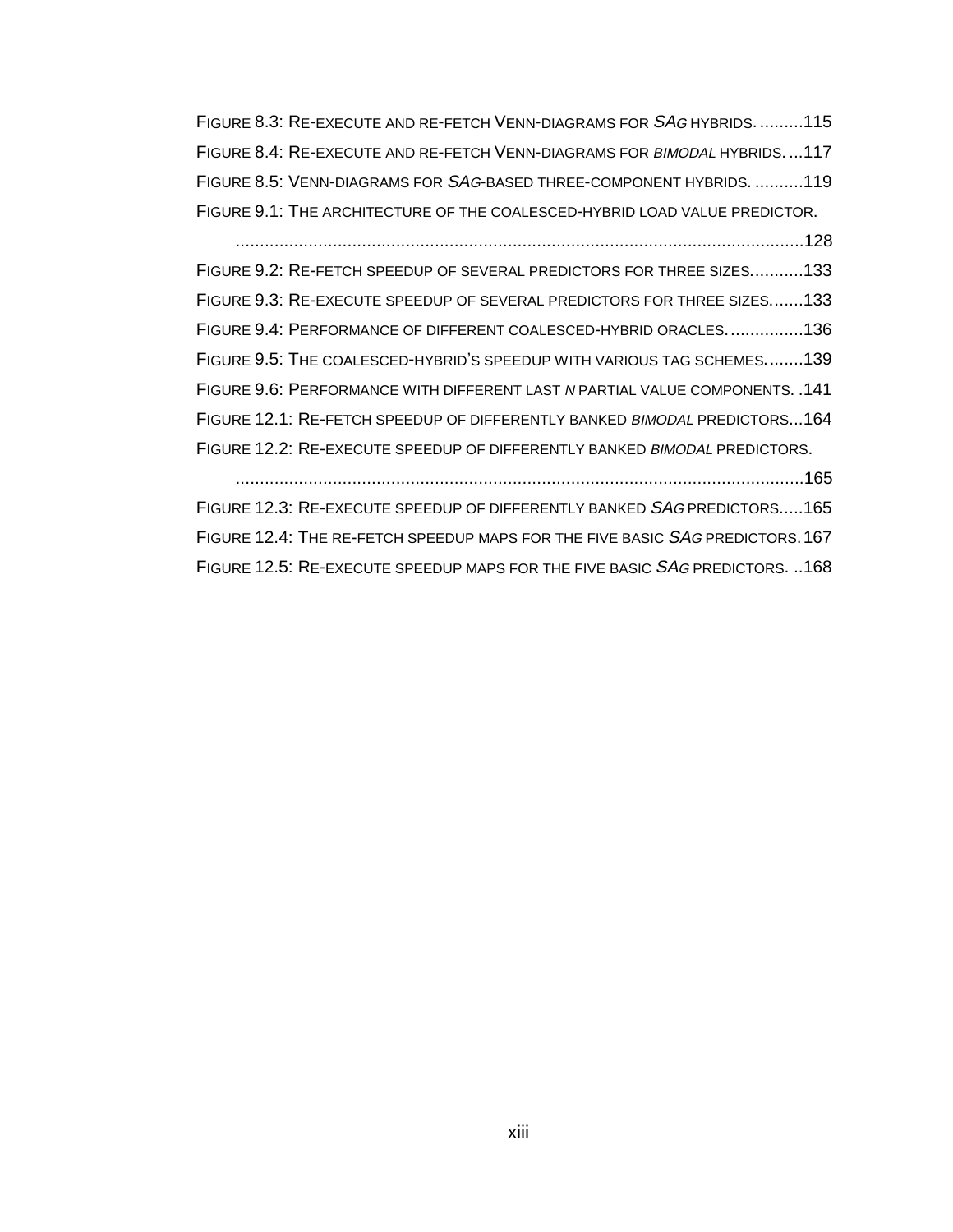## Chapter 1

### **Introduction**

This chapter describes how the slow execution speed (the latency) of load instructions can impact the performance of a processor and introduces load value prediction, a promising approach to alleviate the load latency problem.

Furthermore, the contributions of this dissertation to the area of load value prediction are presented.

#### 1.1 Problem

Processor technology is advancing at a rapid pace. Over the past two decades the CPU speed has roughly doubled every one and a half years (this is informally known as Moore's Law). To continue this trend and to satisfy the incessantly growing need for more computing power, novel techniques are needed to make microprocessors faster and faster. This dissertation explores and improves one such technique called *load value prediction*.

While the CPU performance has been accelerating at a high speed, the advances in other areas (such as the reduction of the memory latency) have not been as dramatic. As a consequence, memory accesses have in relative terms become slower over the years and have reached a point where they present one of the biggest processor performance bottlenecks. Load value prediction reduces the effective memory latency and thus speeds up the CPU.

Load instructions copy data from memory to a register inside the CPU. The register that receives the data is called the *target register* and is specified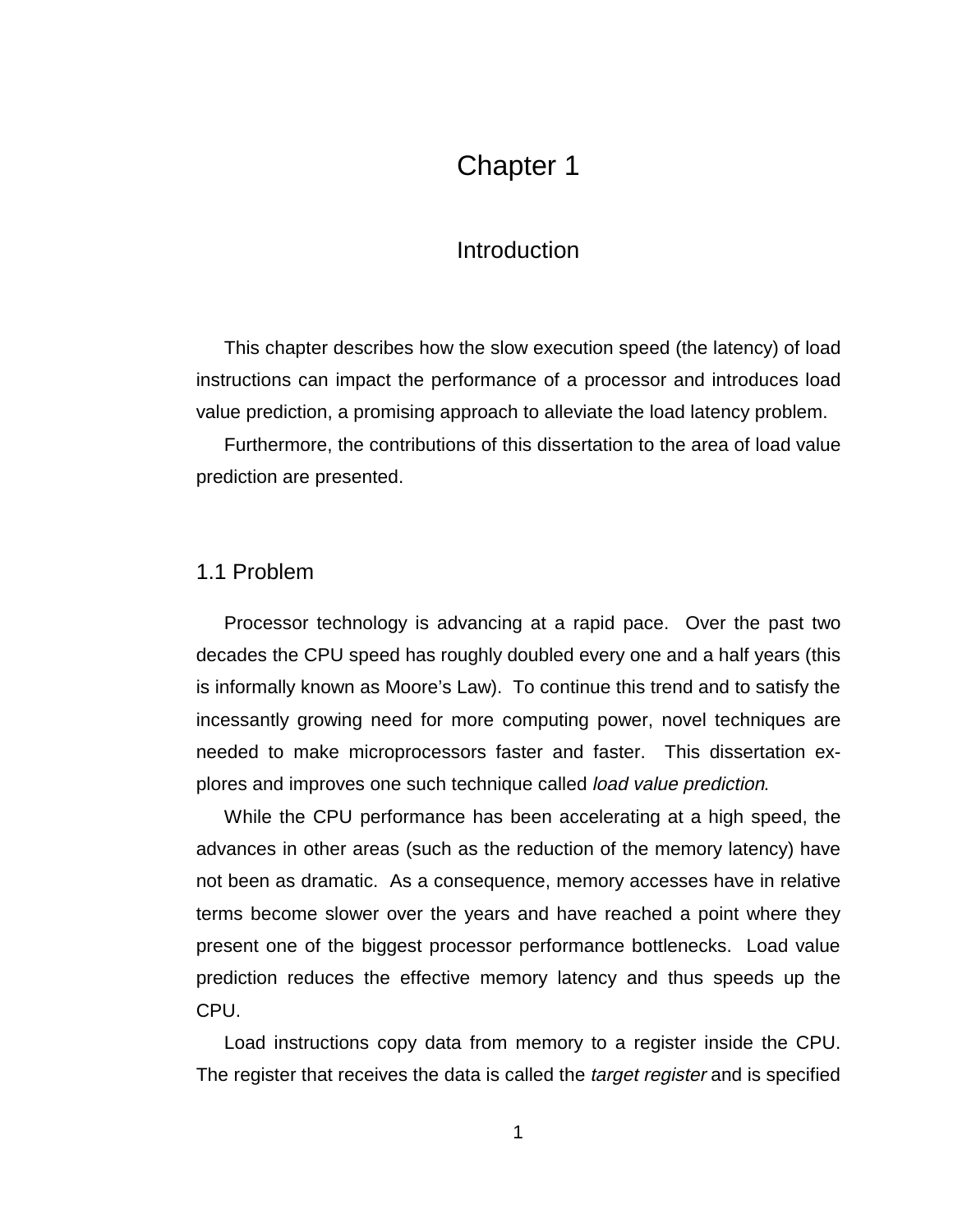in the load instruction. Registers can be accessed very rapidly, but a CPU can only have relatively few of them (usually fewer than about sixty-four). The memory, on the other hand, can hold over a million times more data than the register file but accessing it takes on the order of a hundred times longer, making such accesses very time consuming.

To reduce the access time of frequently used data, most computers incorporate levels of fast cache memory. The first cache level (L1) is normally the smallest but also the fastest and temporarily stores the most recently used data in case it is needed again. Consecutive levels are larger and slower. The main memory is at the end of the (volatile) memory hierarchy and has the longest access time. When a load instruction is executed, the caches are successively queried until the desired data item is found. If the L1 cache contains that data, the load value will be available quickly. If the data cannot be found in any cache, the data has to be retrieved from the main memory. Hence, the time it takes to execute a load instruction depends on the cache level that satisfies the load request and can vary from a few cycles to over a hundred cycles. In comparison, reading a value from the CPU's register file never takes longer than one cycle.

Because the technological enhancements have improved CPUs more than memory chips, the speed-gap between CPU and memory grows constantly, making load instructions slower and slower relative to the CPU. If this trend continues, and there is currently no indication that it will not, the load latency will become even longer and more of a problem in the future.

Load instructions belong to the most frequently executed instructions. Many programs, even highly optimized ones, execute more than one load for every five executed instructions [LCB+98]. Hence, the latency of load instructions can, and frequently does, hamper system performance. Conversely, reducing the (effective) load latency has the potential to substantially speed up program execution.

Only branch instructions present a similarly substantial source of over-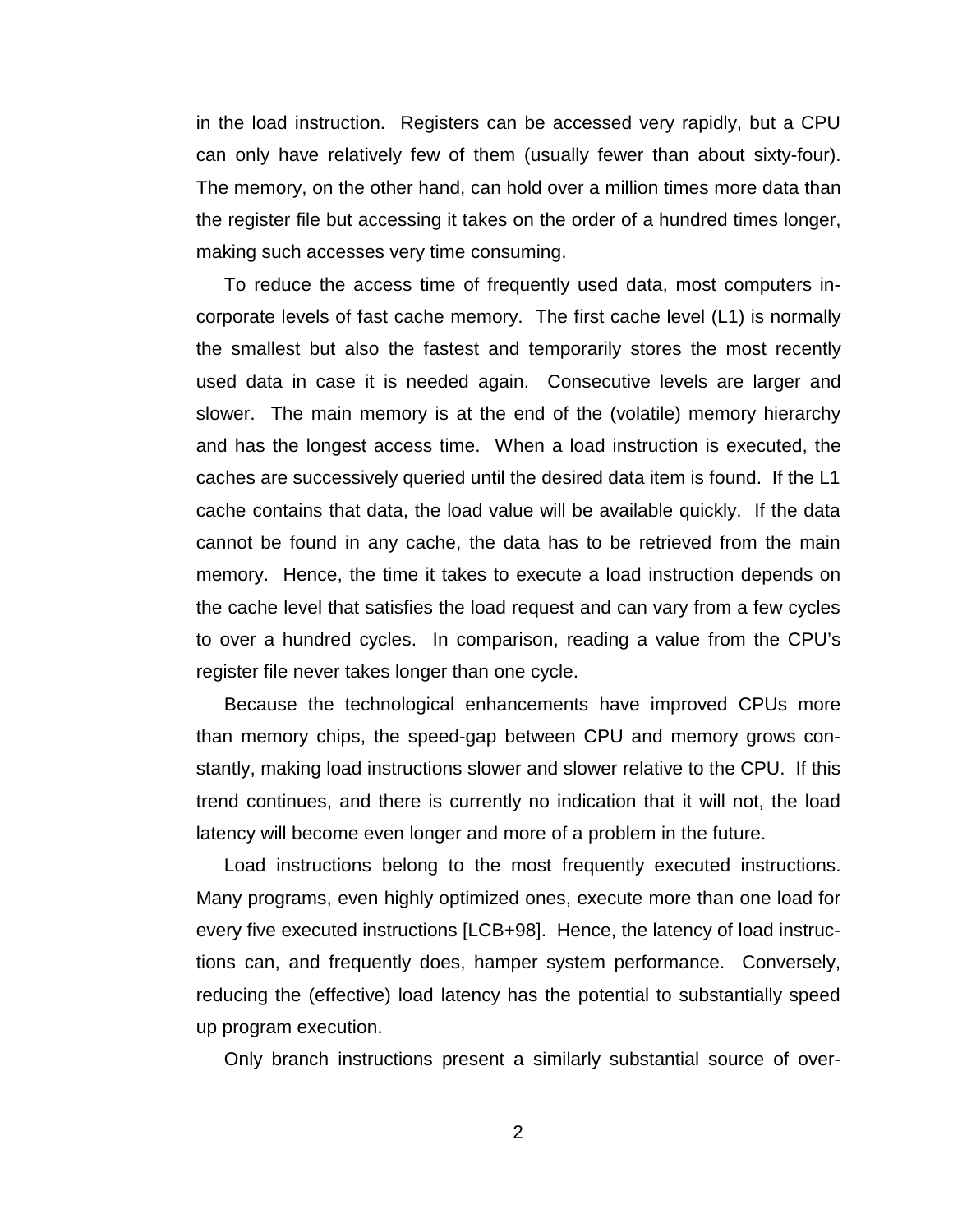head in modern microprocessors. While extensive research has been performed to alleviate the performance impact of branches (for example by using sophisticated branch predictors [LCM97], branch target buffers [PeSm93], and return address stacks [KaEm91]), relatively little has been done to address the load latency problem.

As opposed to load instructions, latency is not an issue with store instructions because their (slow) memory access takes place "after" the execution of the store, i.e., the CPU can proceed without having to wait for the store to complete. Write buffers [Jou93] perform the actual store operation at some later time and make sure that consistency is maintained.

Unfortunately, nothing similar can be done for load instructions because the fetched values are often almost instantly needed by the immediately following instructions. These instructions cannot execute before the load they depend on has completed. Even worse, all the indirectly dependent instructions are also delayed until the load has completed.

### 1.2 Load Value Locality

Fortunately, load instructions often fetch predictable sequences of values [LWS96]. For instance, about half of all the load instructions in the SPECint95 benchmark suite retrieve the same value that they did the previous time they were executed. Such behavior, which has been demonstrated explicitly on a number of architectures, is referred to as value locality [Gab96, LWS96]. The predictability of load values can be exploited by predicting the result of a load instruction before the memory can provide the load value.

Several distinct types of load value locality have been identified so far and predictors to exploit them have been proposed [BuZo99b, Gab96, LWS96, SaSm97b, TuSe99, WaFr97]. The main goal of this dissertation is to develop and evaluate new and better performing load value predictors.

If load values are predicted quickly and correctly, the CPU is able to con-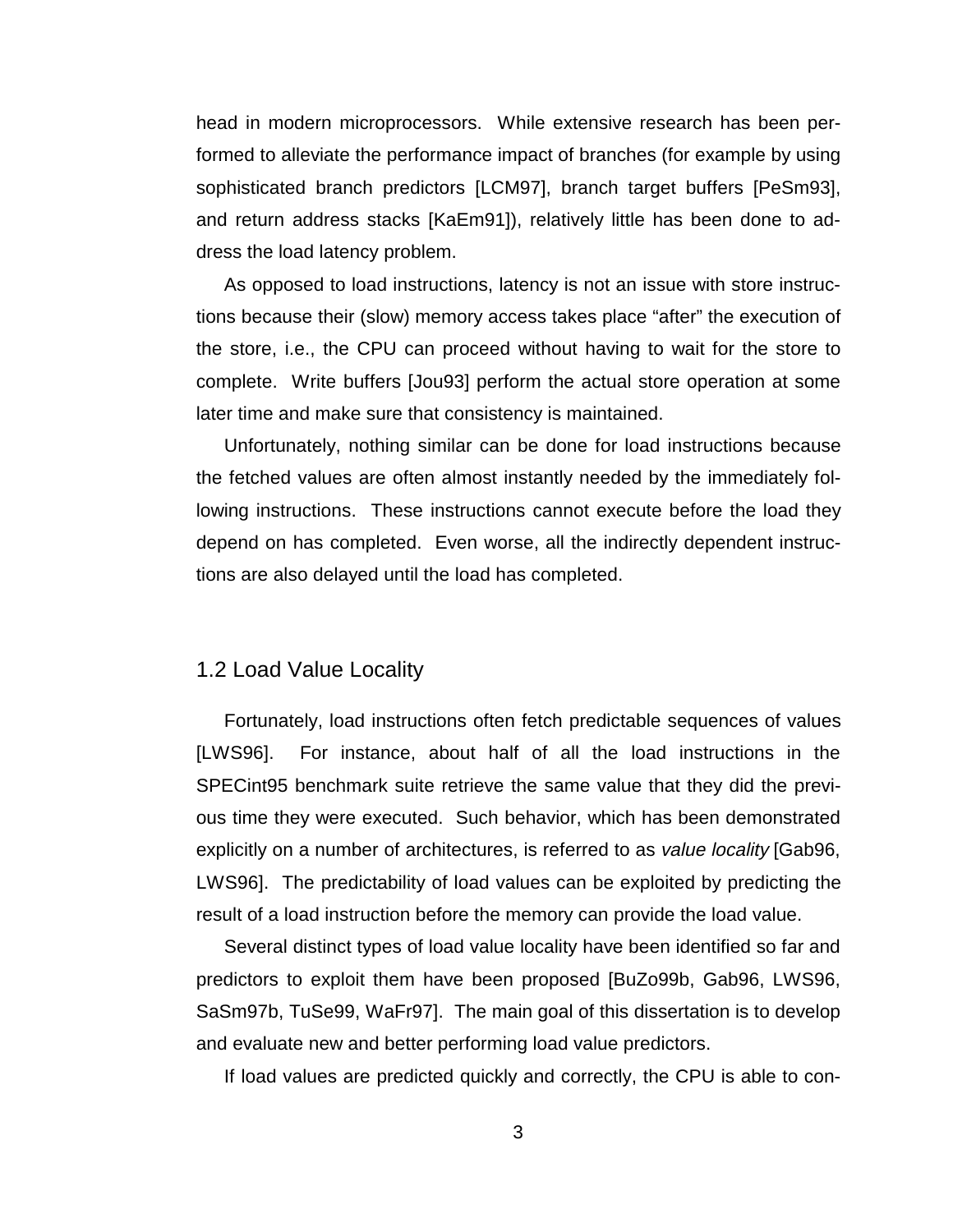tinue processing the dependent instructions without having to wait for the memory access to finish. Of course it is only known whether a prediction was correct once the true value has been retrieved from memory, which can take many cycles. Speculative execution allows the CPU to continue execution with a predicted value before the prediction outcome is known [John91]. If it later turns out that the prediction was correct, the speculative status can simply be dropped. If the prediction was incorrect, everything that the CPU did using the incorrect value has to be purged and redone with the correct value.

Because branch predictors require a similar mechanism to recover from mispredictions, most modern CPUs already contain the necessary hardware to perform this kind of speculation [Gab96]. However, recovering from mispredictions takes time and slows down the processor. Load value prediction therefore only makes sense if the predictions are often correct. Improving the accuracy of load value predictions is another goal of this thesis.

Empirically, papers have shown that the results of most instructions are predictable [Gab96, LiSh96, SaSm97a]. While predicting the result of every instruction potentially enables wide issue CPUs to exceed the existing instruction level parallelism (ILP) [GaMe98, LiSh96], predicting only load values requires substantially less and simpler hardware while still yielding most of the performance potential found in value prediction [ReCa98], and can even be advantageous in single-issue CPUs.

#### 1.3 Prediction Approaches

There are three basic ways to find predictable load instructions and to determine their load values. The first possibility is static prediction. This approach makes all decisions prior to program execution. Hence, the only information available is the binary, predefined heuristics, and possibly the source code. Profile-based approaches represent another possibility. They measure and record the behavior of programs for several sample inputs. Fi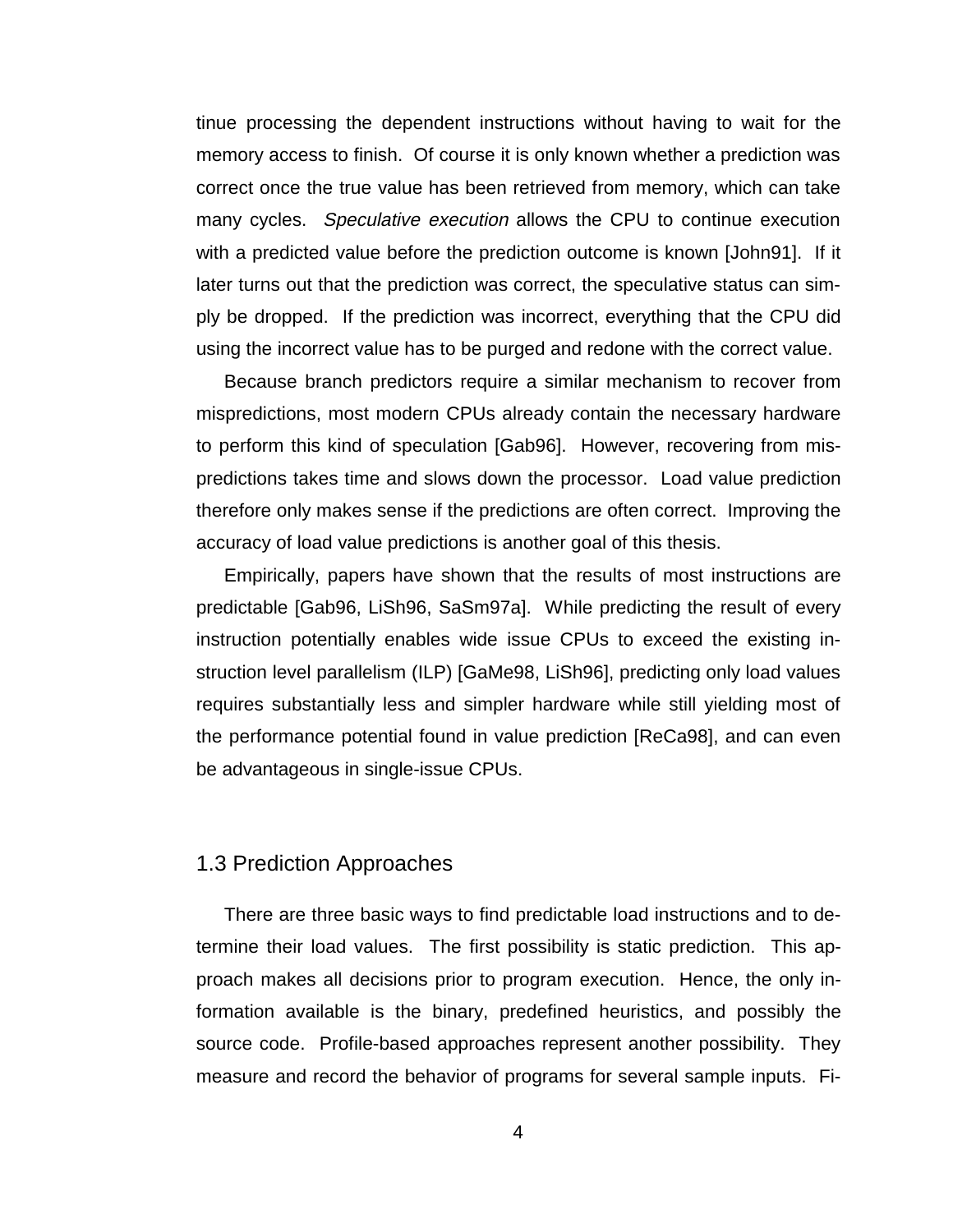nally, dynamic approaches continuously measure the behavior of programs while they are executing.

The static approach is rather limited due to the large number of runtime constants whose values are not known at compile time [CFE97]. Profiling often suffers from insufficient coverage, i.e., not all parts of a program are executed during the profile run, which means that no information for those parts is gathered. Furthermore, both static and profile-based approaches need support in the instruction set architecture (ISA) to communicate information to the hardware. Such support is generally not available in existing CPU families. The dynamic approach does not suffer from these problems, but it requires a predictor to be present in hardware. Furthermore, the dynamic approach does not know a priori which load instructions are predictable, meaning that space has to be provided in the predictor for both predictable and unpredictable loads. Hence, it may be advantageous to combine a static or profile-based approach with a dynamic predictor to filter out the unpredictable loads so that the predictor only has to be designed large enough to handle the predictable loads [GaMe97].

Another important advantage of the dynamic approach is that it can adapt to changes in the program behavior during the course of the execution. The information provided by static approaches or by profiles is normally fixed and cannot be changed at runtime.

Due to the limitations of the static and the profile-based approaches, I will restrict my investigation to dynamic, hardware-based load value predictors that are completely transparent (i.e., do not require changes to the ISA) and can therefore be added to existing as well as future microprocessors. No profiling or compiler support is needed for my predictors.

#### 1.4 Confidence Estimation

Thirty to fifty percent of the executed load instructions cannot be correctly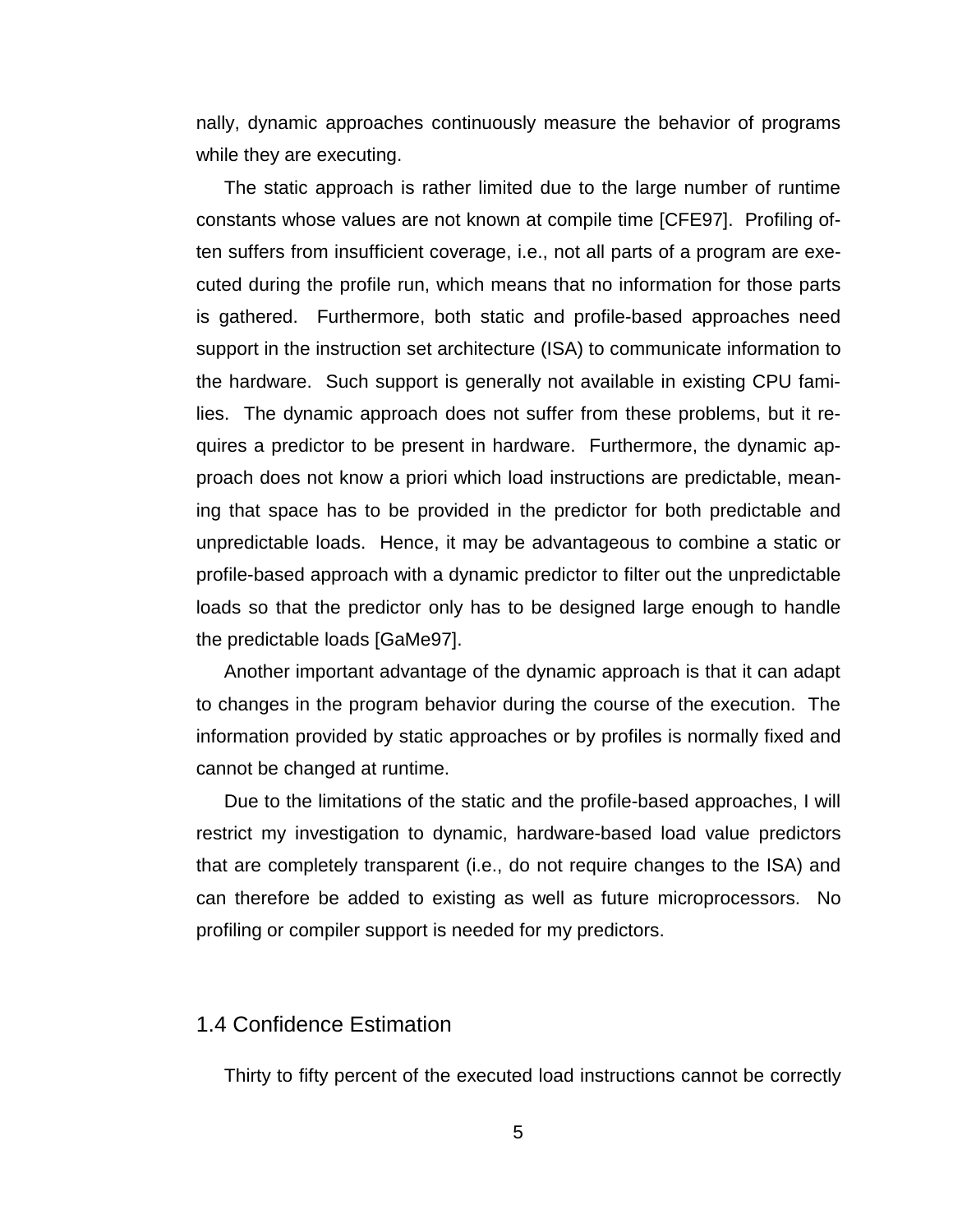predicted with the currently known prediction techniques. Trying to predict these loads will inevitably result in mispredictions. Because recovering from mispredictions takes time, a high misprediction-rate can incur a recovery cost that eradicates any benefit that was gained from the correct predictions. Hence, it is possible for a load value predictor to slow down the processor instead of speeding it up.

To keep the number of mispredictions at a minimum, almost all load value predictors incorporate some form of *confidence estimator* that tries to identify predictions that are likely to be incorrect so that they can be inhibited. Inhibiting such predictions reduces the number of mispredictions (and the associated recovery cost) and thus improves the predictor's performance.

This dissertation presents a new confidence estimator that makes fewer mispredictions than the conventional confidence estimator and therefore results in more effective load value predictors.

#### 1.5 Contributions

The goal of this dissertation is to develop and evaluate methods for context-based load value prediction, that is, to enhance various aspects of transparent, hardware-based load value predictors. My contributions towards this goal include the following:

#### • Fewer mispredictions

 The development of an improved confidence estimator that decreases the number of mispredictions and consequently increases the performance of load value predictors

• Better hardware utilization

 The design of a load value predictor that allocates more hardware to the frequently executed loads, which improves the predictor utilization and results in more load instructions being correctly predicted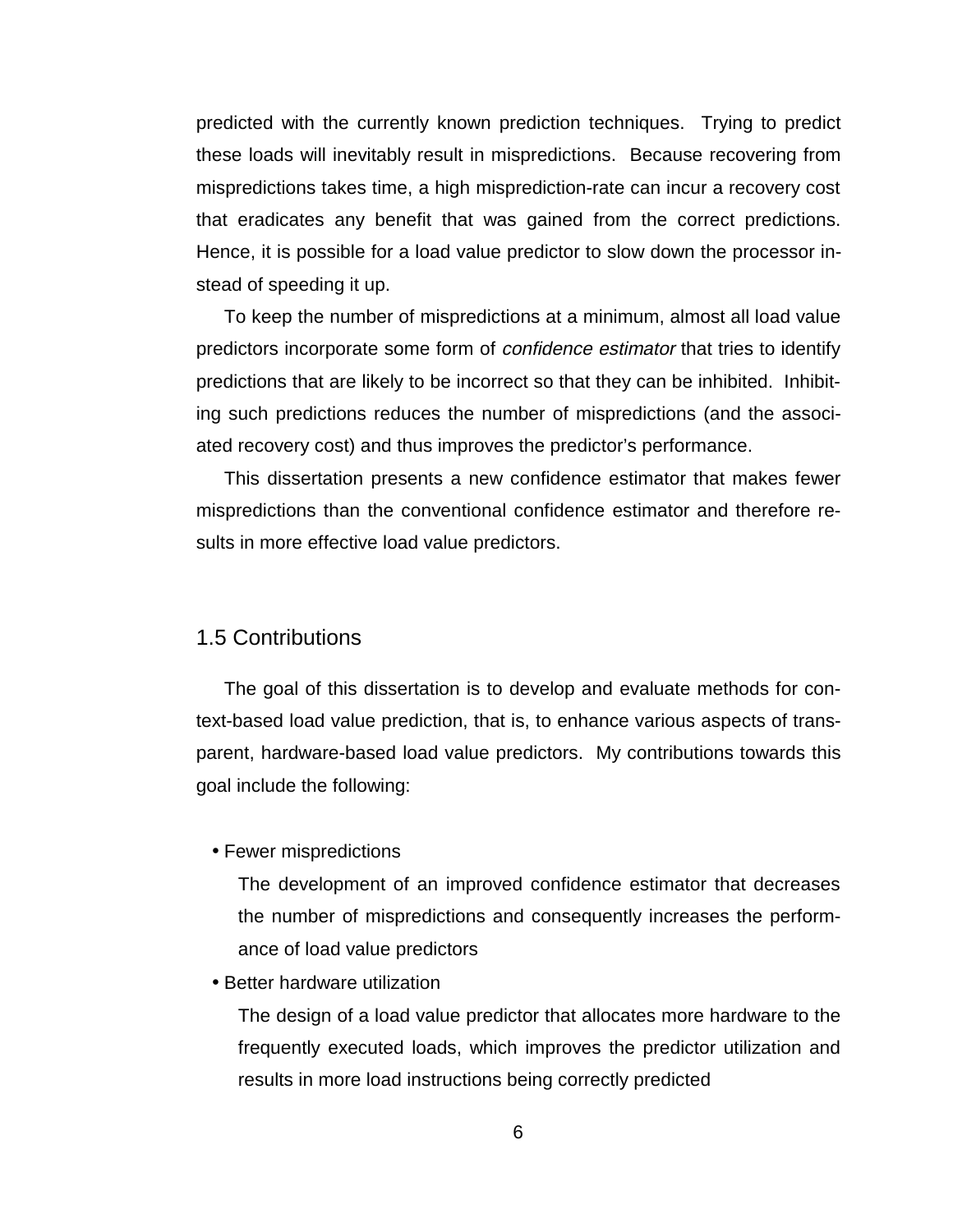• Hybrid analysis

 The analysis of a large number of hybrid predictor combinations to determine components that complement each other well and thus yield high-performing hybrid load value predictors

• Size reduction techniques

 Several approaches to substantially reduce the size of hybrid load value predictors by sharing large amounts of state between their components, which decreases the predictor size while maintaining the performance

One direct result of this research is a high-performing load value predictor that includes all of the above mentioned enhancements. It is a hybrid of wellcomplementing components that is very small due to the large degree of state sharing. With about fifteen kilobytes of state, it outperforms five-times larger predictors from the literature. Among predictors of similar size, my predictor outperforms others by twenty or more percent over a large range of predictor sizes. The individual contributions are discussed in a little more detail in the following paragraphs.

Analyzing the performance of an existing confidence estimator revealed a weakness that prevents it from correctly handling sequences of alternating predictability, which represent an important subset of the predictable load value sequences. To alleviate this problem, I developed a more complex confidence estimator that is somewhat larger but yields on average ten percent more performance in connection with most load value predictors. Moreover, there is evidence that the new confidence estimator embodies a better selector for hybrid load value predictors, improving the performance even further over the conventional confidence estimator.

An investigation of the utilization of the hardware in a basic load value predictor revealed that most parts of the predictor are hardly ever or never used while a small part is used extremely frequently. To improve the utilization, I studied possible rearrangements of the predictor's hardware. I found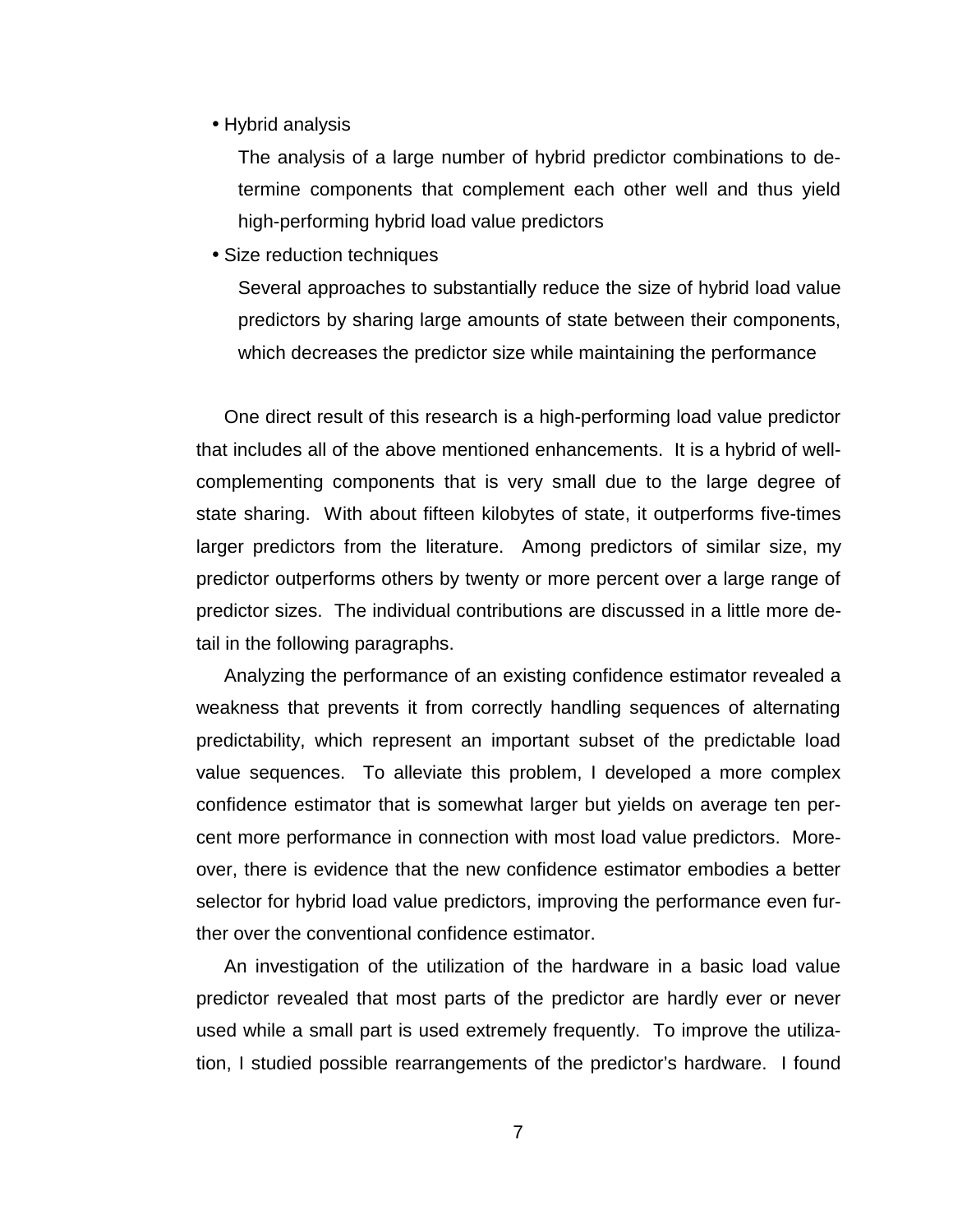an arrangement that allocates more hardware to the frequently executed load instructions and that is therefore able to correctly predict a larger number of loads, which improves the average predictor performance by about ten percent.

Then I noticed that many of the values this improved predictor retains differ only by a small amount. This allowed me to devise a predictor in which the values are stored in a compressed format. Compressing the values reduces the predictor size by about one half while essentially maintaining the predictor's performance.

Next I discovered that components of hybrid predictors frequently store the same information. Hence, the redundant information can be eliminated, which can reduce the size of hybrids by more than a factor of two without compromising the predictor's performance.

A detailed component analysis of a large number of predictor combinations revealed some unexpected results. For example, powerful individual components frequently do not complement each other well in a hybrid configuration. Conversely, some components that perform rather poorly when used in isolation can form strong coalitions with other components. The results of this analysis allowed me to design a hybrid out of components that are small yet complement each other well. Many other hybrid predictors were found to contain components that predict highly overlapping sets of load instructions and therefore do not ideally complement one another. Furthermore, some hybrids actually yield a lower performance than their individual components due to negative interference.

Finally, this dissertation presents performance numbers for a large number of load value predictors that are all evaluated in the same environment (i.e., the same simulator, the same benchmark programs, etc.), making it possible to truly compare the predictors. Furthermore, various performance metrics are introduced and studied, and a simple predictor banking scheme is evaluated.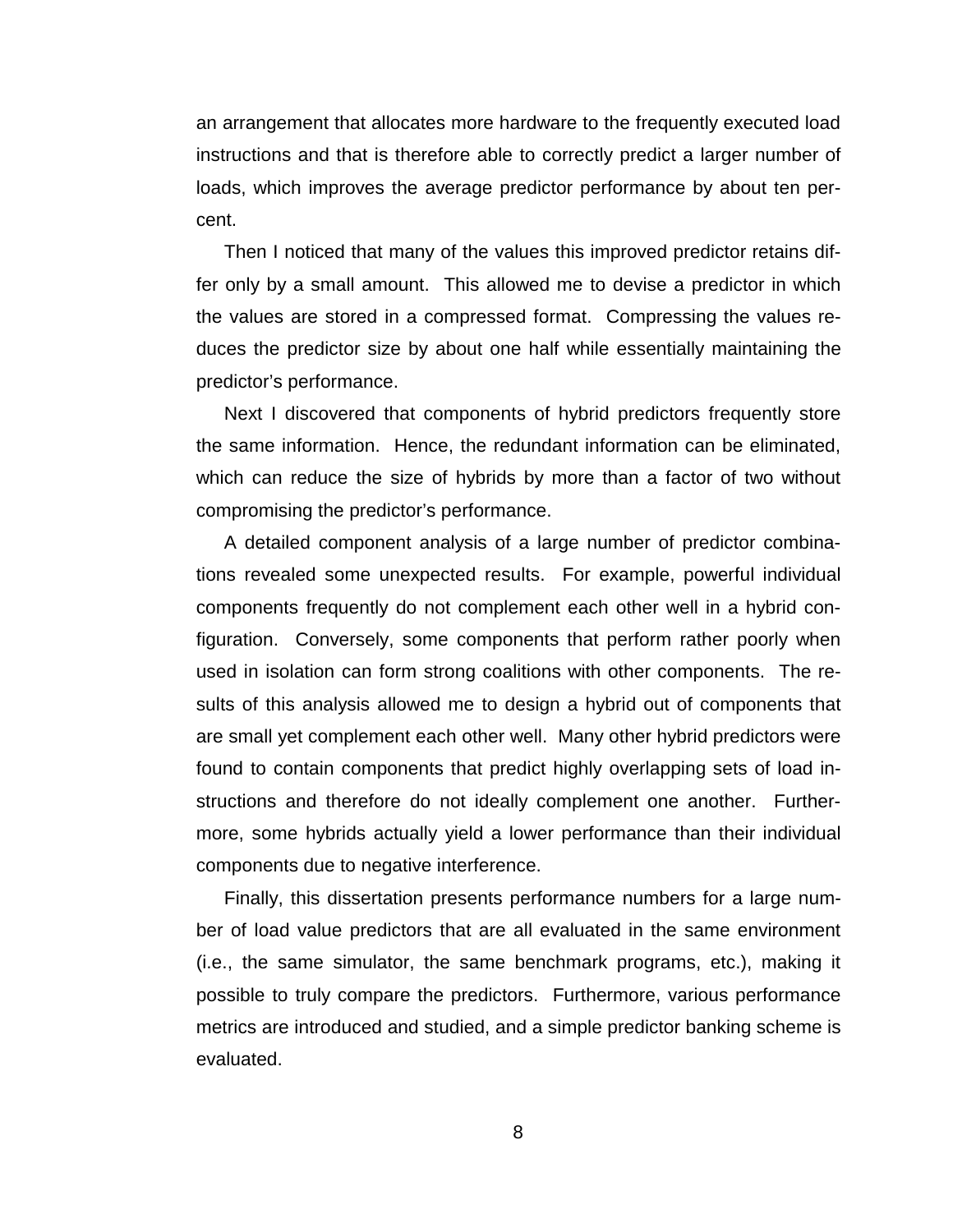#### 1.6 Summary

One of the largest performance bottlenecks in current microprocessors is the growing load latency. Load value prediction has the potential to substantially reduce the load latency.

The main contribution of this dissertation is the development and evaluation of a high-performing yet relatively small load value predictor that significantly outperforms other predictors from the literature.

### 1.7 Organization

The remainder of this dissertation is organized as follows. Chapter 2 explains the impact of the load latency on modern superscalar CPUs as well as the operation of two misprediction recovery mechanisms. Chapter 3 describes the configuration of the simulator that is used to measure the speedup numbers and discusses the benchmarks and their load value locality. Chapter 4 introduces the architecture of five basic load value predictors. Chapter 5 investigates two confidence estimation schemes. Chapter 6 analyzes the performance of predictor banking. Chapter 7 takes a closer look at the utilization of the predictor hardware and proposes an improved design. Chapter 8 evaluates a large number of predictor combinations to build well performing hybrids. Chapter 9 improves the results from Chapter 8 by investigating ways to shrink the size of predictors through hardware reuse. Chapter 10 presents related work. Chapter 11 summarizes my work and takes a look into the future.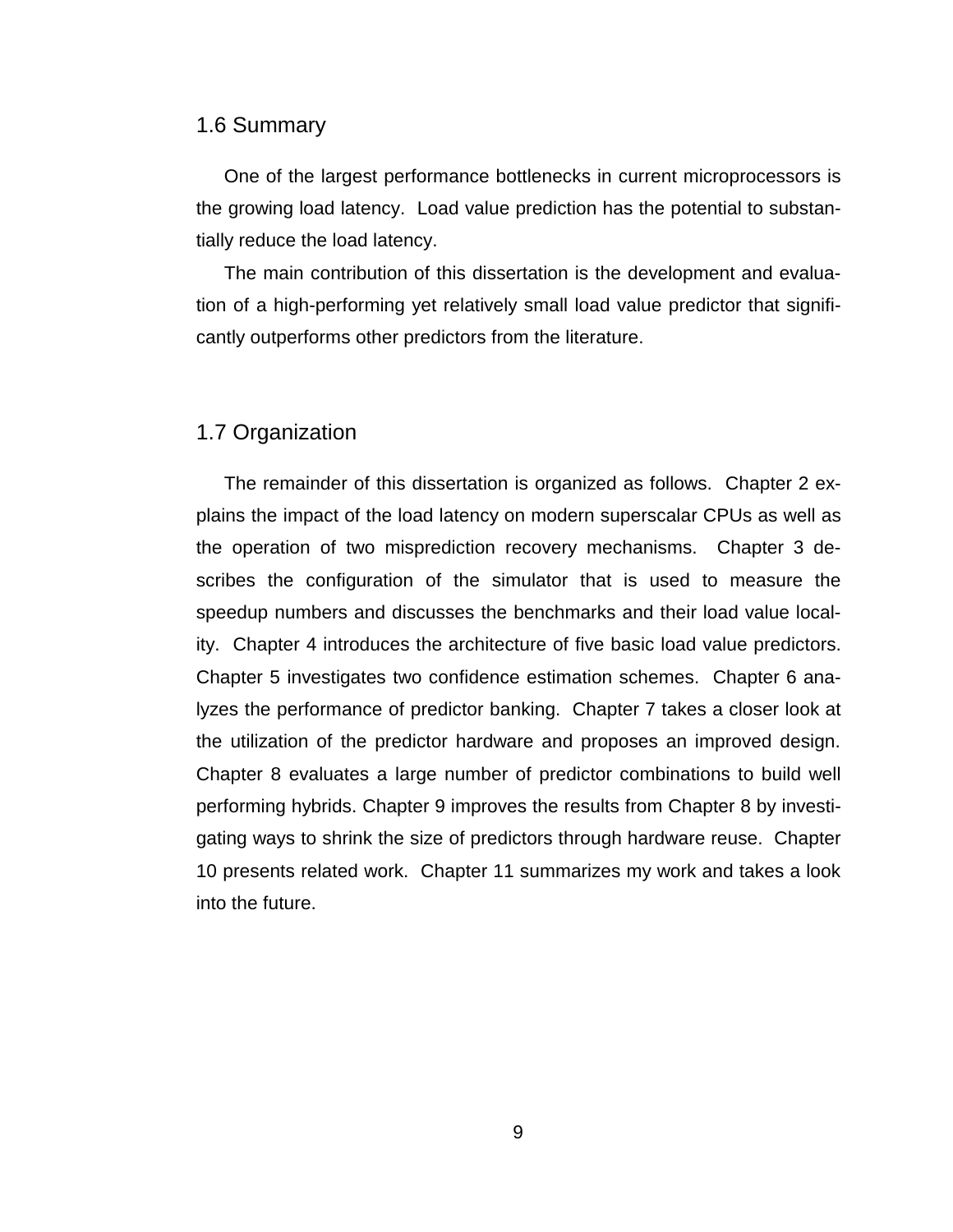## Chapter 2

## Background

This chapter provides background on several features of highperformance microprocessors, including parallel instruction execution (superscalar execution), the dynamic re-sequencing of the execution order of independent instructions (out-of-order execution), and their interaction with load value predictors.

Two misprediction recovery mechanisms are presented. The first one, which is the one that is also used for recovering from branch mispredictions, is already implemented in current processors but does not yield the best performance in combination with load value predictors. This is why a better, not yet implemented alternative is also discussed.

#### 2.1 Conventional High-Performance Processor Architecture

Most of today's high-performance microprocessors are superscalar and have built-in hardware support for speculative and out-of-order execution [Edm+95, Half95, Yeag96, You94]. Since it is my goal to improve the performance of a high-end microprocessor, all the performance numbers presented in this dissertation are based on such a CPU. The specifications of the actual processor that is used for these measurements are described in Section 3.1.

A superscalar CPU is capable of executing more than one instruction at a time. Out-of-order execution refers to the ability to dynamically adjust the order in which instructions are executed to increase the utilization of the avail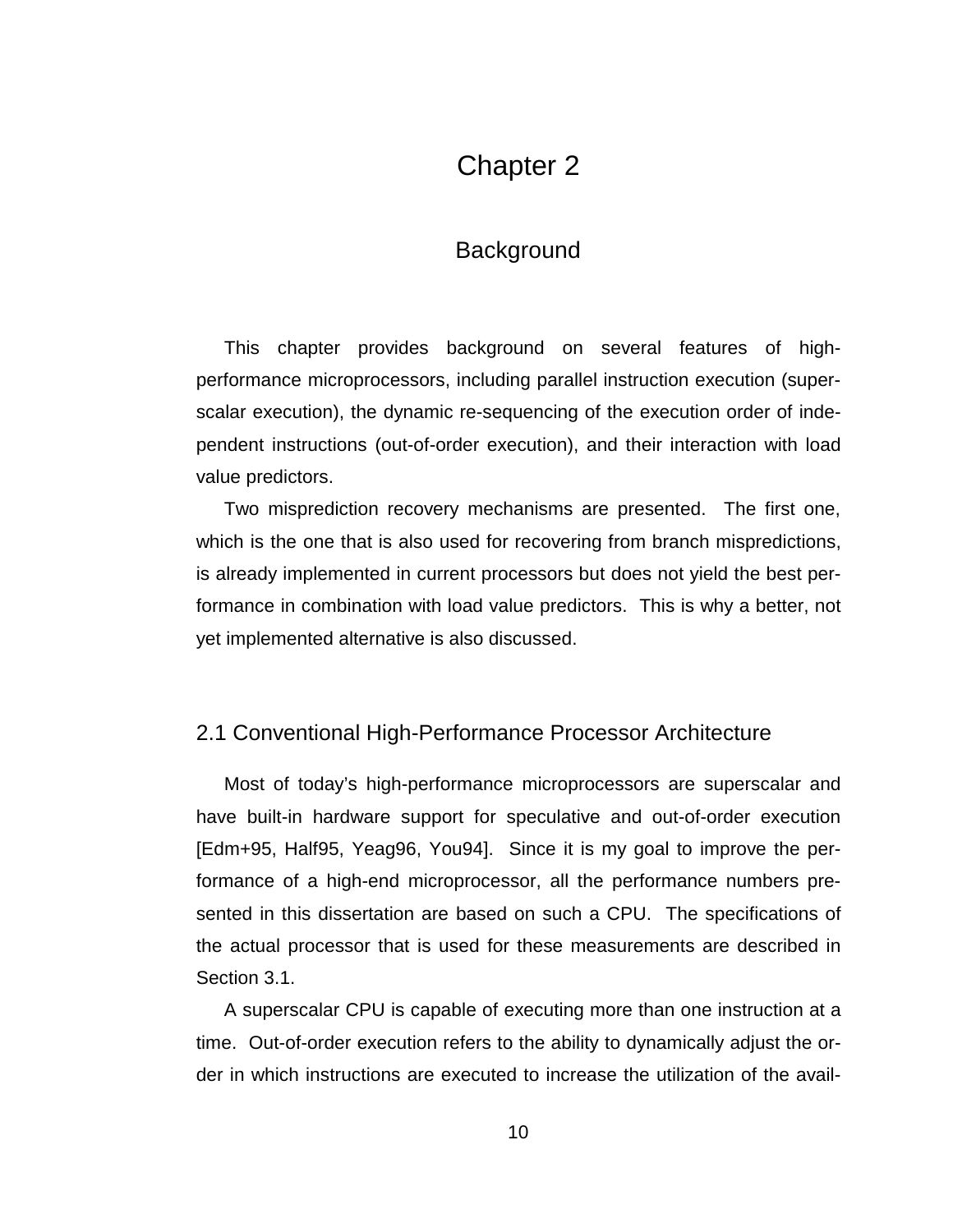able hardware and thus to improve the performance. Speculative execution is execution that can be undone if necessary. Having this ability makes it possible to process instructions whose execution and/or input values are based on a guess (such as a predicted branch outcome or a predicted load value) because it may later be necessary to undo the execution of such instructions if the guess turns out to be incorrect.

Only the execution-core of a processor usually handles instructions out-oforder. Instruction fetch, decode, rename, and retirement is performed inorder [SmSo95] because dependencies are either not known in these pipeline stages or need to be handled in-order to facilitate correct execution. Instructions are retired in-order to support precise exceptions, to be able to replay instructions, and to enforce sequential semantics.

Register renaming removes false dependencies from the in-flight instructions by dynamically mapping the logical registers to a larger set of physical registers, thus ensuring that instructions that have their input operands available are truly independent and can therefore be executed in any order or even in parallel with all other ready instructions.

The renamed instructions are (at least conceptually) fed into the CPU's instruction window as long as there are slots available. An inserted instruction remains in this window in a waiting state until all of its source operands are available. Once all the inputs are obtained, the instruction becomes ready, i.e., eligible for execution. The CPU's issue logic continuously scans the instruction window for such instructions. If a ready instruction is found and a functional unit capable of executing that type of instruction is available, the issue logic assigns the instruction to the functional unit for execution. At this point, the instruction is marked as executing. Once the functional unit has completed the execution, the result is stored and forwarded to the waiting instructions, making them ready if the current result was the last input operand they were waiting for. Completed instructions are marked as done. Only instructions marked as done can be retired (or committed) from the instruc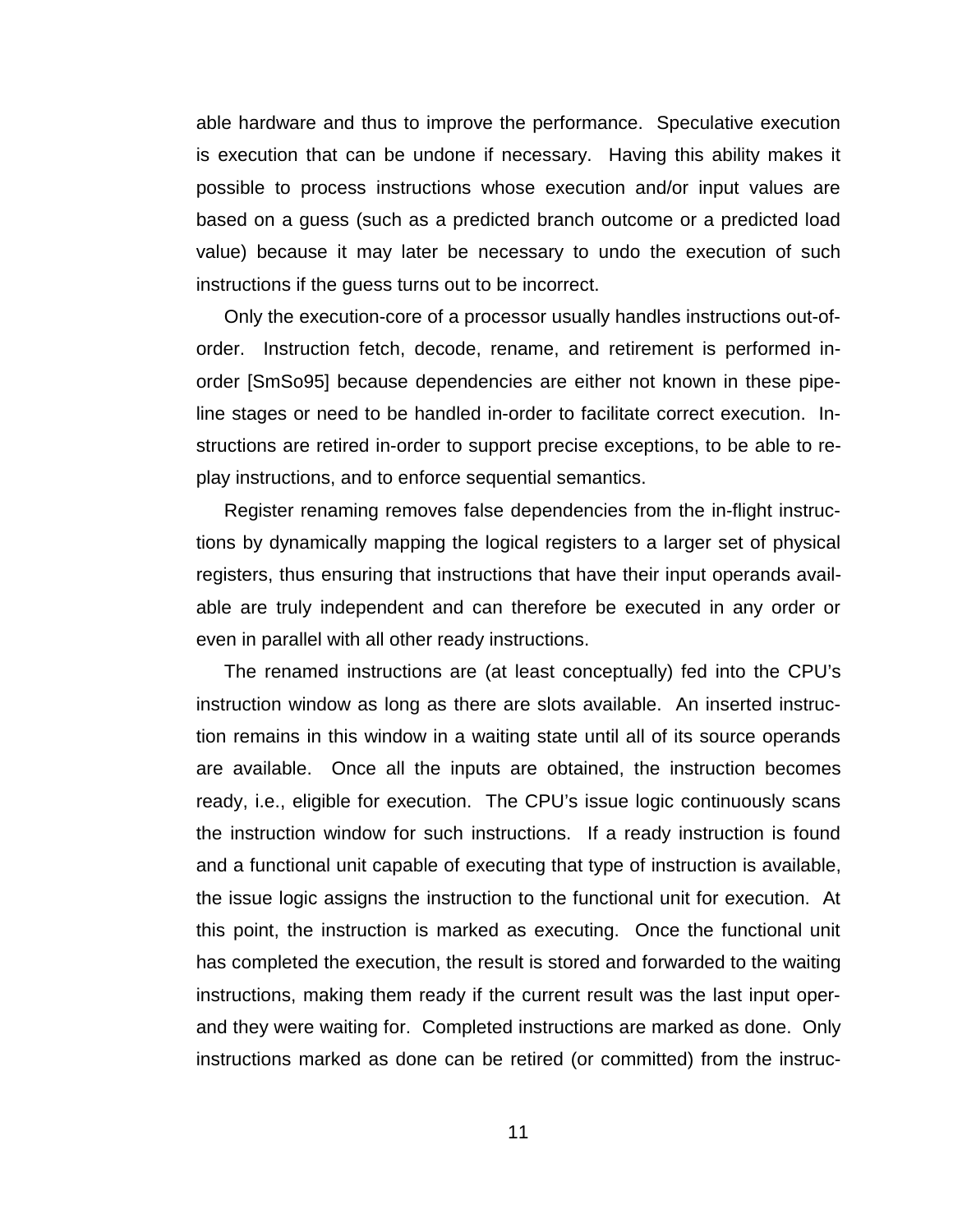tion window.

Superscalar processors are able to locate and issue multiple ready instructions per cycle (with a fixed upper limit), as long as there are enough functional units (FUs) and ready instructions available. In addition, they are able to forward multiple results per cycle to waiting instructions.

Most of the FUs in high-performance CPUs are either pipelined (i.e., they can start executing a new instruction every cycle) or they only have a onecycle latency. The most frequently used FUs are often duplicated for faster execution. Figure 2.1 shows the described pipeline stages, the instruction window, the issue logic, and several functional units. The instruction window contains some sample instructions in different stages of execution (i.e., waiting, ready, executing, and done). Actual CPU implementations may vary from this diagram (for example, most processors contain more slots in the instruction window than are depicted).



Figure 2.1: The execution pipeline of a high-performance microprocessor.

To improve their performance, some processors predict the outcome of conditional branch instructions so that they can continue fetching instructions and feeding them into the instruction window without having to wait for the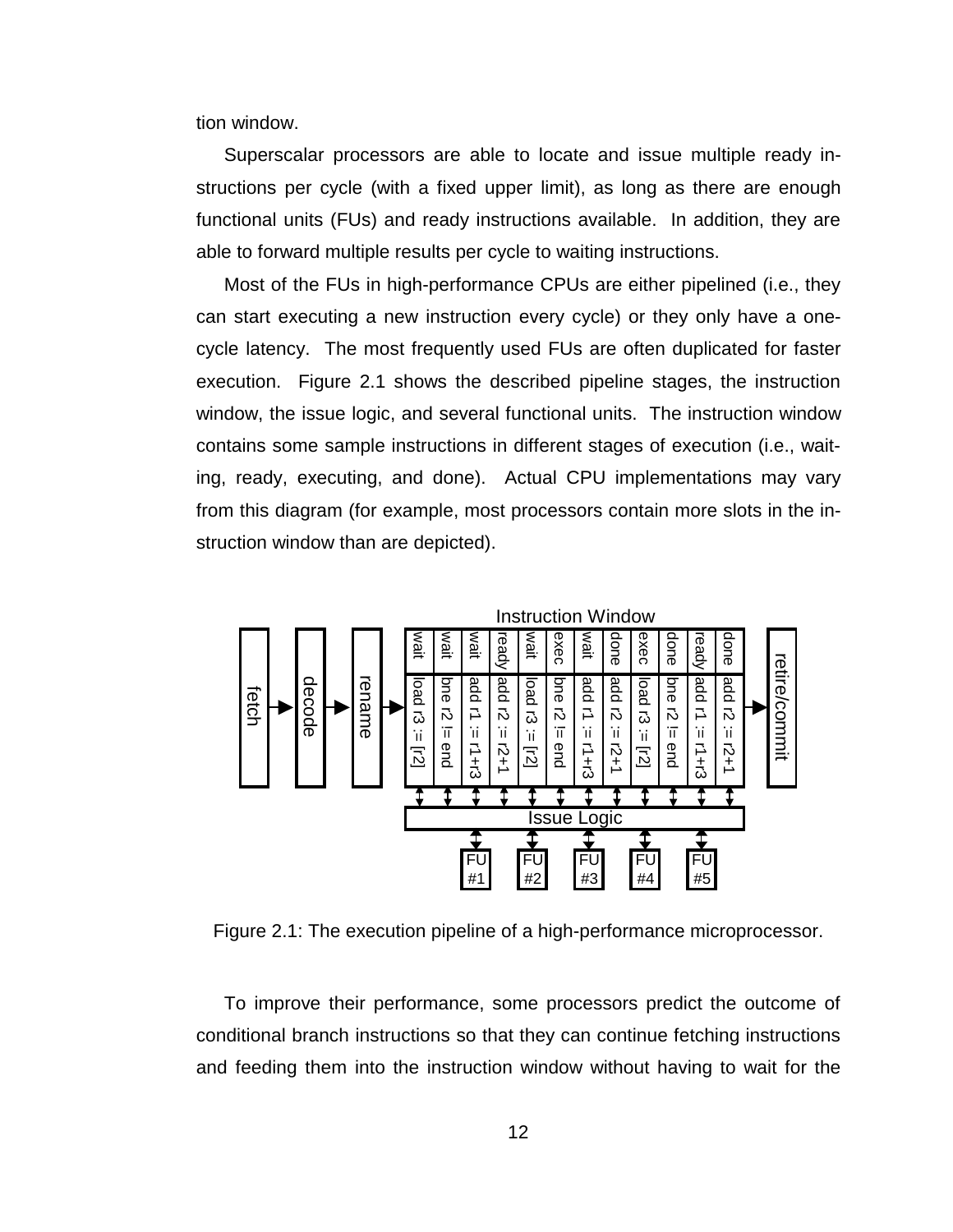branches to resolve. All the instructions that follow a predicted branch are executed *speculatively* until the branch outcome is known. If it turns out that the branch was predicted incorrectly, the speculatively executed instructions have to be purged. Doing so is possible because all the instructions that follow the branch must stay in the instruction window at least until the branch has been resolved (because instructions are retired in-order). Whenever a prediction is made, a copy of the internal processor state is made, called a check-point, which is restored after a misprediction to reestablish the correct architectural state [John91]. This allows the CPU to continue with the program execution as though it had never made a misprediction. Of course, performing such recovery actions takes time (usually on the order of a few cycles), which slows down the CPU. Correct speculations, on the other hand, save cycles because some instructions are able to execute that would not have been able to if they had had to wait for the branch to resolve.

Since the speculation support necessary for value prediction is essentially identical to the one used with branch prediction [Gab96], no novel hardware is required to recover from load value mispredictions.

Modern processors are able to hide some of the occurring load latencies by executing independent instructions out-of-order. However, it is unlikely that a CPU will find enough instructions to keep itself busy for eighty cycles, which corresponds to the load-to-use memory access latency on a DEC Alpha 21264 [KMW98]. Allowing the CPU to already execute the loaddependent instructions while the memory access is still in progress potentially frees a large number of instructions in the instruction window for execution, whose advanced execution can substantially boost the performance. In fact, even during the execution of short-latency loads the issue logic may not be able to keep all the functional units busy because of a quickly vanishing selection of available ready instructions. Hence, it may be advantageous to predict short-latency loads as well.

Since all the load value predictors discussed in this dissertation require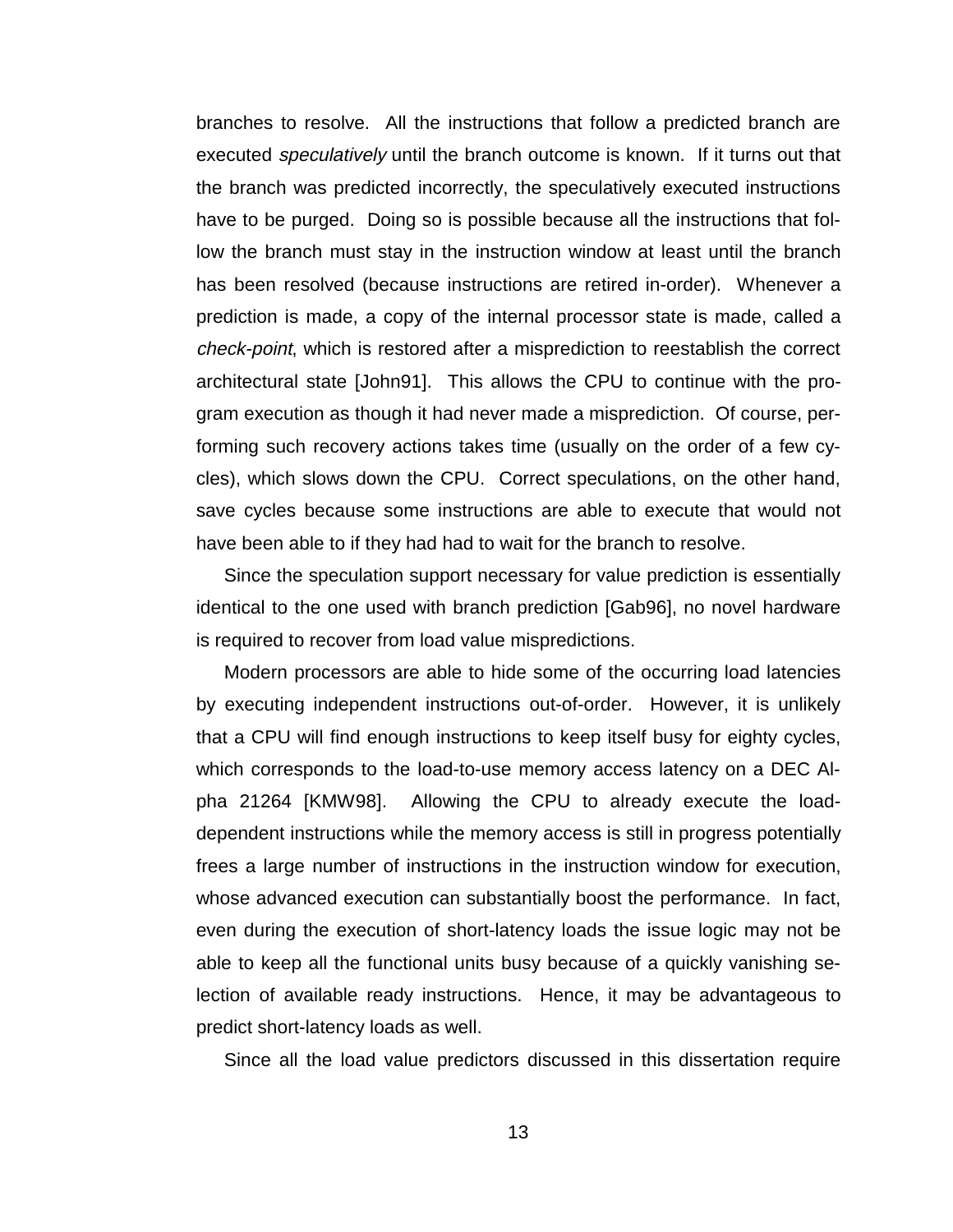only the load instruction's address (PC) for making a load value prediction, the prediction can be started as soon as a load instruction has been decoded. The memory access, on the other hand, cannot be initiated before the effective address has been computed, which can take several cycles. As a consequence, it is even beneficial to predict loads that hit in the L1-cache because the predicted value is available before the cache can satisfy the load request.

#### 2.2 Misprediction Recovery Mechanisms

Two misprediction recovery mechanisms have been proposed for load value prediction. The simpler but less powerful re-fetch mechanism is the one already used for recovering from branch mispredictions [Gab96]. When a misprediction is detected in this scheme, all the instructions that follow a mispredicted instruction are purged from the instruction window and the processor state is reset to what it would have been had no instruction beyond the mispredicted one executed. The CPU then continues processing instructions by fetching the next instruction, that is, the instruction that immediately follows the instruction that was mispredicted. Because the purged instructions are re-fetched, I call this misprediction recovery mechanism re-fetch.

Re-fetch recovery incurs a cycle-penalty because it takes time to purge instructions from the instruction window and to restore the CPU's state. Even worse, in this scheme instructions are sometimes purged whose results are correct. For example, if instruction X is independent of an earlier load instruction L, then X may execute in an out-of-order processor before the load is completed. Because instruction X is independent of L, its result is also independent on the load value. Purging X is therefore not necessary, even in the presence of a mispredicted value for L.

In fact, mispredicting L does not even invalidate the instructions that do depend on L (up to the first conditional branch instruction whose branch tar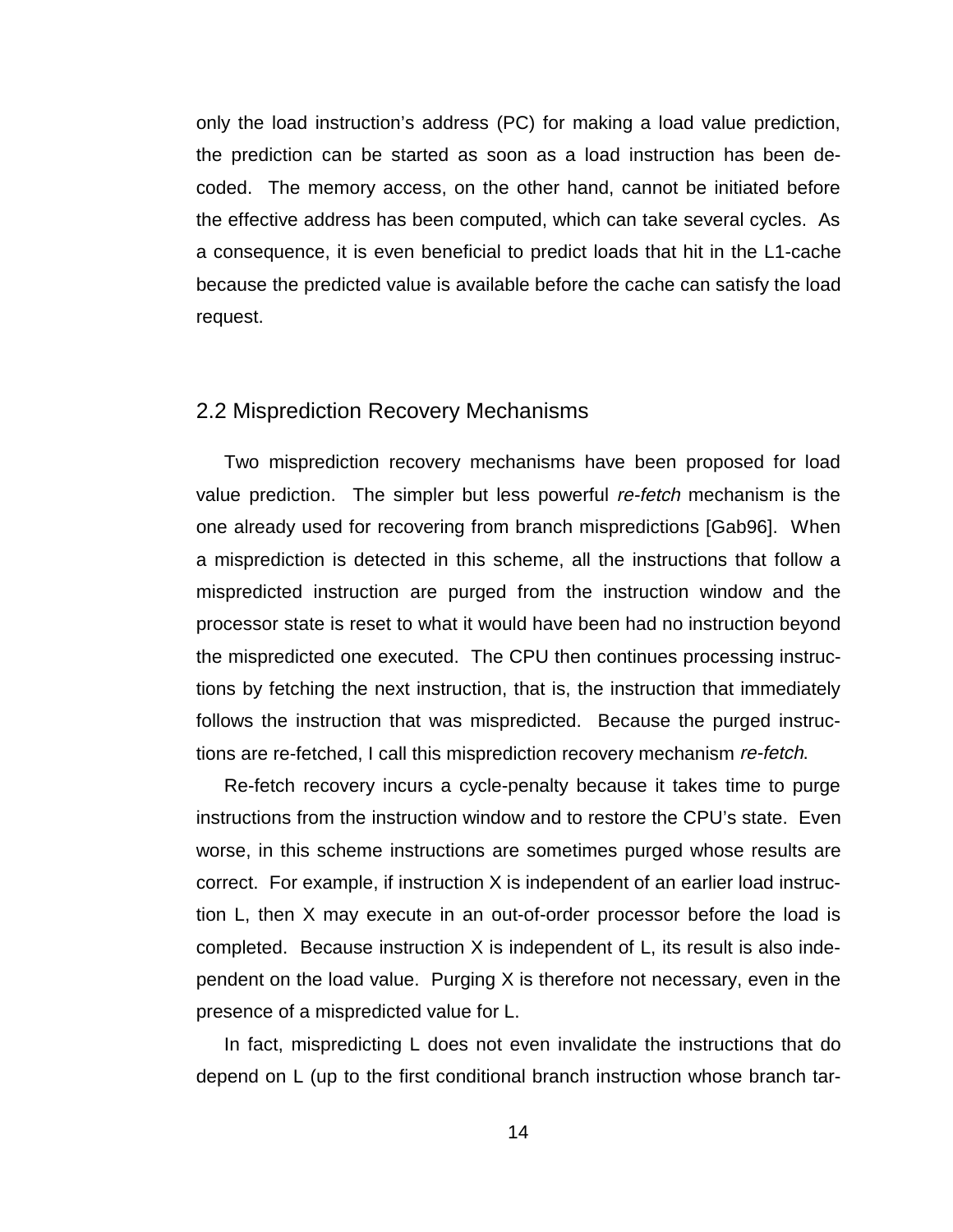get depends on L). In the worst case, these instructions are executed with an incorrect input value. Because all the affected instructions remain in the instruction window, it suffices to re-execute them with the correct input value [LiSh96]. Consequently, the state of the directly and indirectly dependent instructions "only" needs to be reset to ready or waiting after a misprediction so that the issue logic will select them again for execution. This second (or subsequent) execution will produce the correct result because the input operands are now correct. I refer to this misprediction recovery mechanism as reexecute recovery.

While the re-execute mechanism avoids the unnecessary purging of independent instructions and the overhead of re-fetching already fetched instructions, it still incurs a cycle-penalty for identifying the dependent instructions and changing their state. However, the penalty is considerably smaller than the one incurred by the re-fetch recovery mechanism. Note that, as opposed to re-fetch hardware, re-execute hardware does not yet exist and incorporating it requires changes to the CPU core, which may or may not be costeffective.

#### 2.3 Summary

Superscalar execution, out-of-order execution, register renaming, and branch prediction are but a few of the techniques used to improve the performance of microprocessors. Some of these features are able to hide the access latency of load instructions to a certain degree. Nevertheless, a substantial and growing load latency problem remains. Load value predictors present a promising new approach to alleviate this problem.

Because predictions are sometimes wrong, misprediction recovery mechanisms are needed. The mechanism that is used for recovering from branch mispredictions can readily be applied to load value prediction. Unfortunately, it is rather conservative and hampers performance, which is why an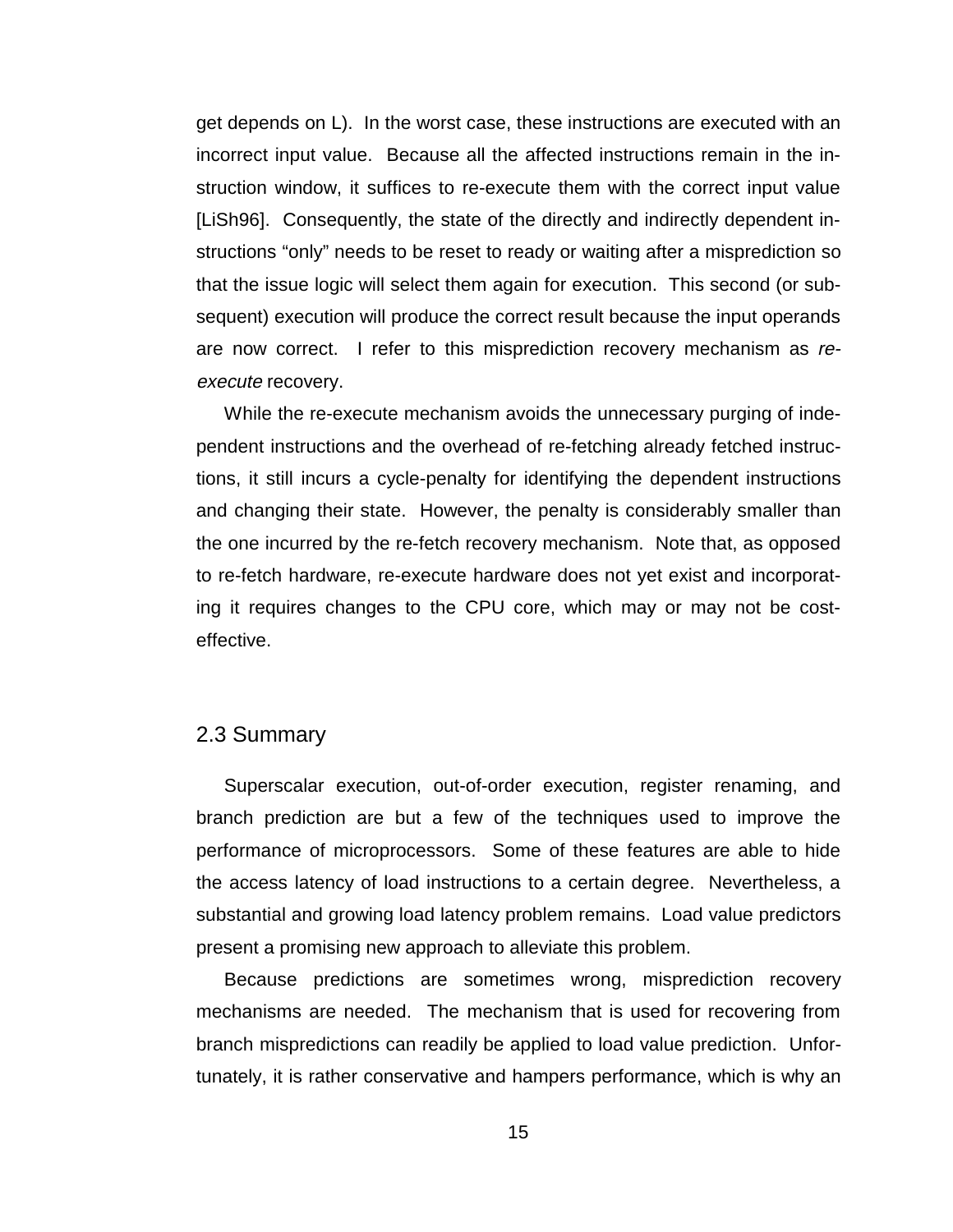alternative recovery mechanism has also been proposed, which results in better performance.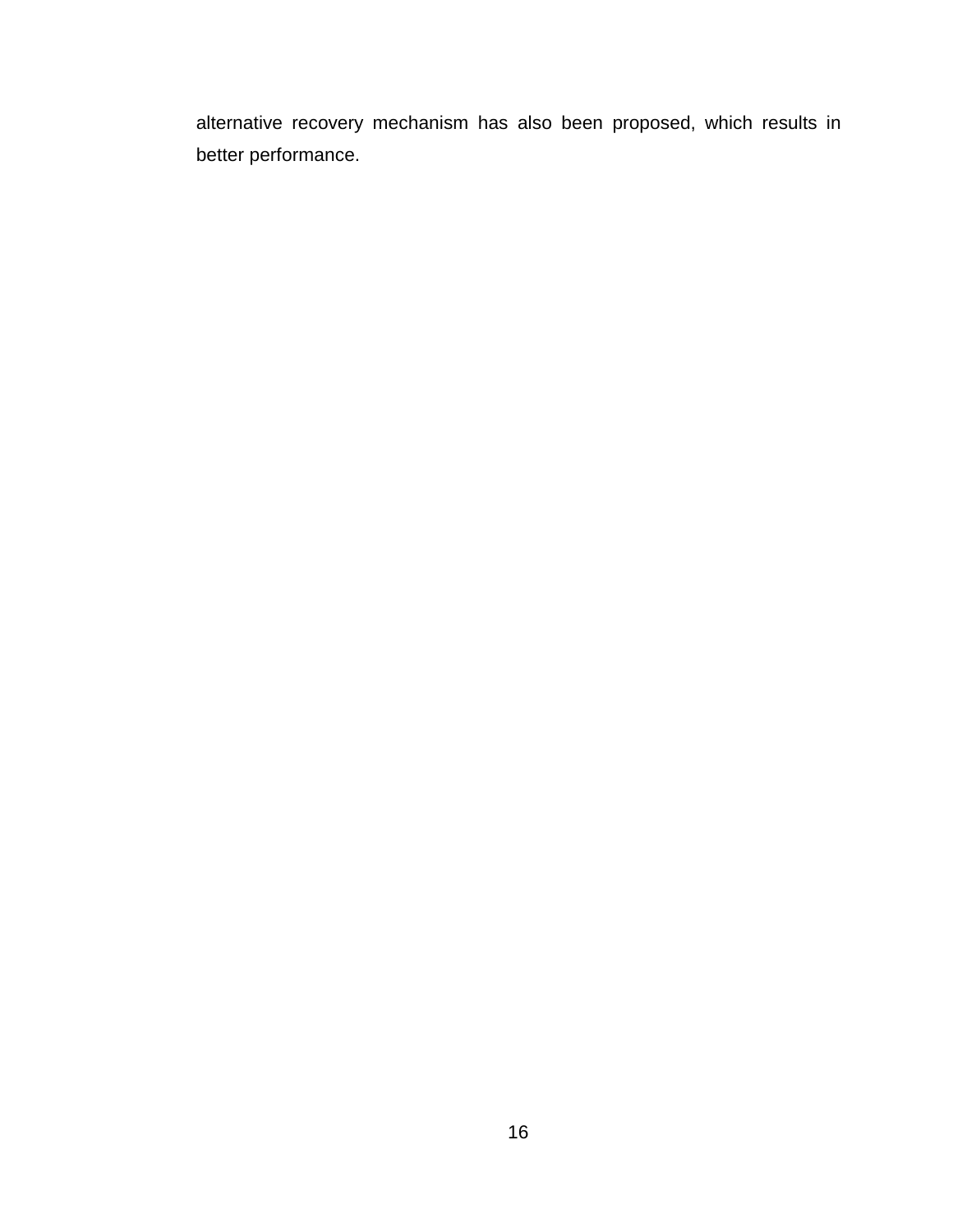## Chapter 3

## Evaluation Methods

This chapter describes the configuration of the baseline CPU that is used for the cycle-accurate simulations, gives information about the benchmark programs that are used for the performance evaluations, and presents the metrics used to measure the effectiveness of load value predictors.

### 3.1 Baseline Architecture

All measurements in this dissertation are based on the DEC Alpha AXP architecture [DEC92]. The various load value predictor designs are evaluated using the ATOM binary instrumentation tool-kit [EuSr94, SrEu94] and the AINT simulator [Pai96] with a cycle-accurate superscalar back-end.

ATOM is used to instrument the benchmark suite (see next section) for fast and thorough parameter-space evaluations because of its speed and ease of simulating the proposed predictors in software. Promising configurations are then fed to the pipeline-level simulator for more detailed measurements.

The simulator is configured to emulate a high-performance microprocessor similar to the DEC Alpha 21264 [KMW98]. It accurately models the processor's internal timing behavior, resource constraints, and speculative execution as well as the memory hierarchy and its latencies. Only bus-contention is not modeled. Such detailed simulations are necessary to obtain realistic performance results. Unfortunately, they are about two orders of magnitude slower than ATOM simulations.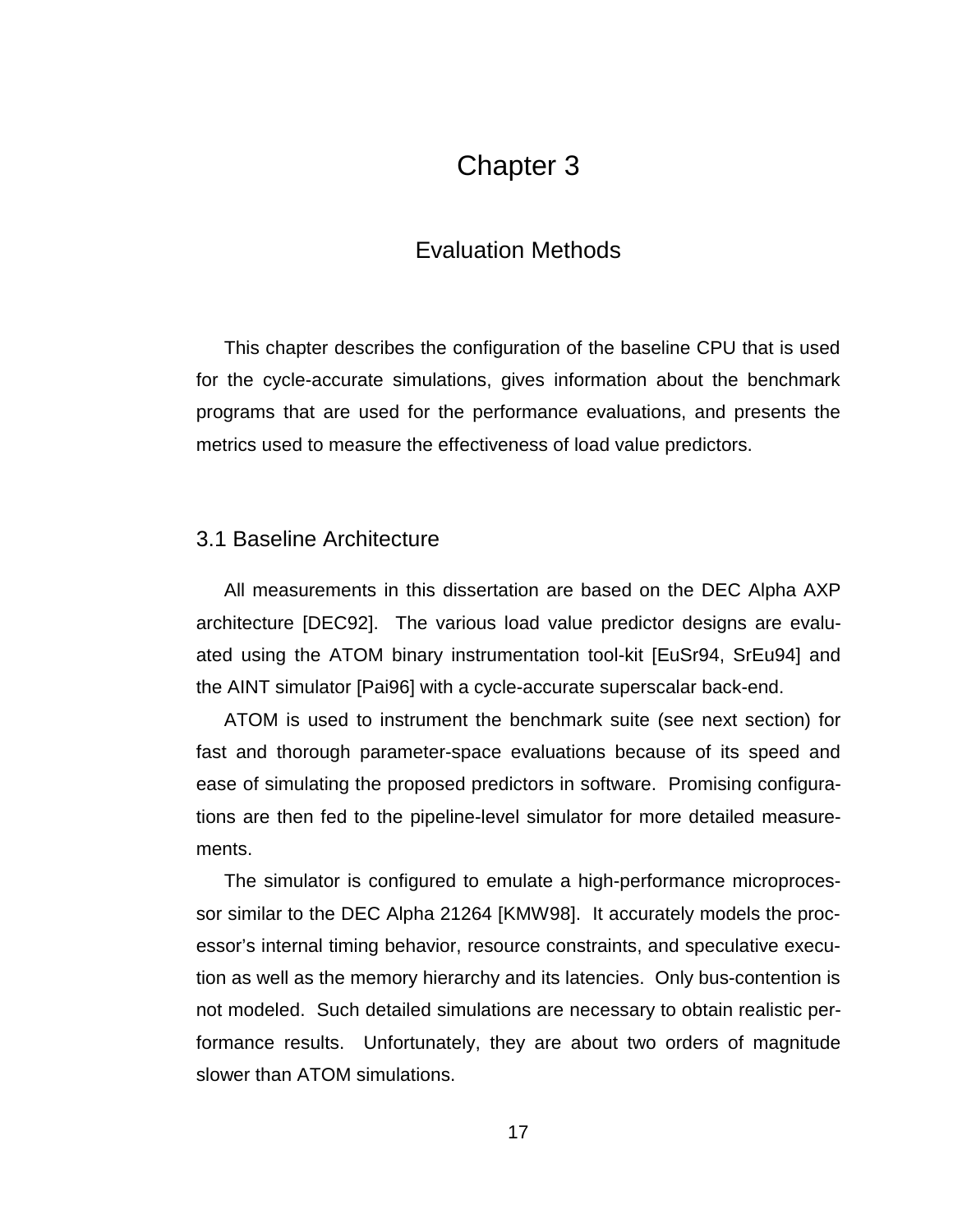The simulated CPU is four-way superscalar, issues instructions out-oforder from a 128-entry instruction window, has a 32-entry load/store buffer, four integer and two floating point units, a 64kB two-way set associative L1 instruction-cache, a 64kB two-way set associative L1 data-cache, a 4MB unified direct-mapped L2 cache, a 4096-entry branch target buffer (BTB), and a 2048-line hybrid gshare-bimodal branch predictor. The three caches have a block size of 32 bytes. The modeled latencies are shown in Table 3.1. The six functional units are fully pipelined and each unit can execute all operations in its class. Operating system calls are executed but not simulated, which should not be a problem since the benchmark programs used for this thesis hardly perform any operating system calls [SPEC95]. Loads can only execute when all prior store addresses are known. Up to four load instructions are able to issue per cycle. This CPU represents the baseline processor (CPU<sub>Base</sub>). All reported speedups are relative to CPU<sub>Base</sub>, which does not contain a load value predictor.

| Operation               | Latency  |
|-------------------------|----------|
| integer multiply        | $8 - 14$ |
| conditional move        | 2        |
| other int and logical   |          |
| floating point multiply | 4        |
| floating point divide   | 16       |
| other floating point    | 4        |
| L1 load-to-use          | 1        |
| L2 load-to-use          | 12       |
| memory load-to-use      |          |

Table 3.1: Functional unit and memory latencies (in cycles).

In the CPUs that include a load value predictor (CPU<sub>LVP</sub>), predictions take place during the rename-stage in the instruction pipeline and have a onecycle latency. If a predictor cannot be accessed in one cycle, it has to be pipelined. Fortunately, multi-cycle access latencies can be hidden as long as there are enough stages between the decode and the execute stage in the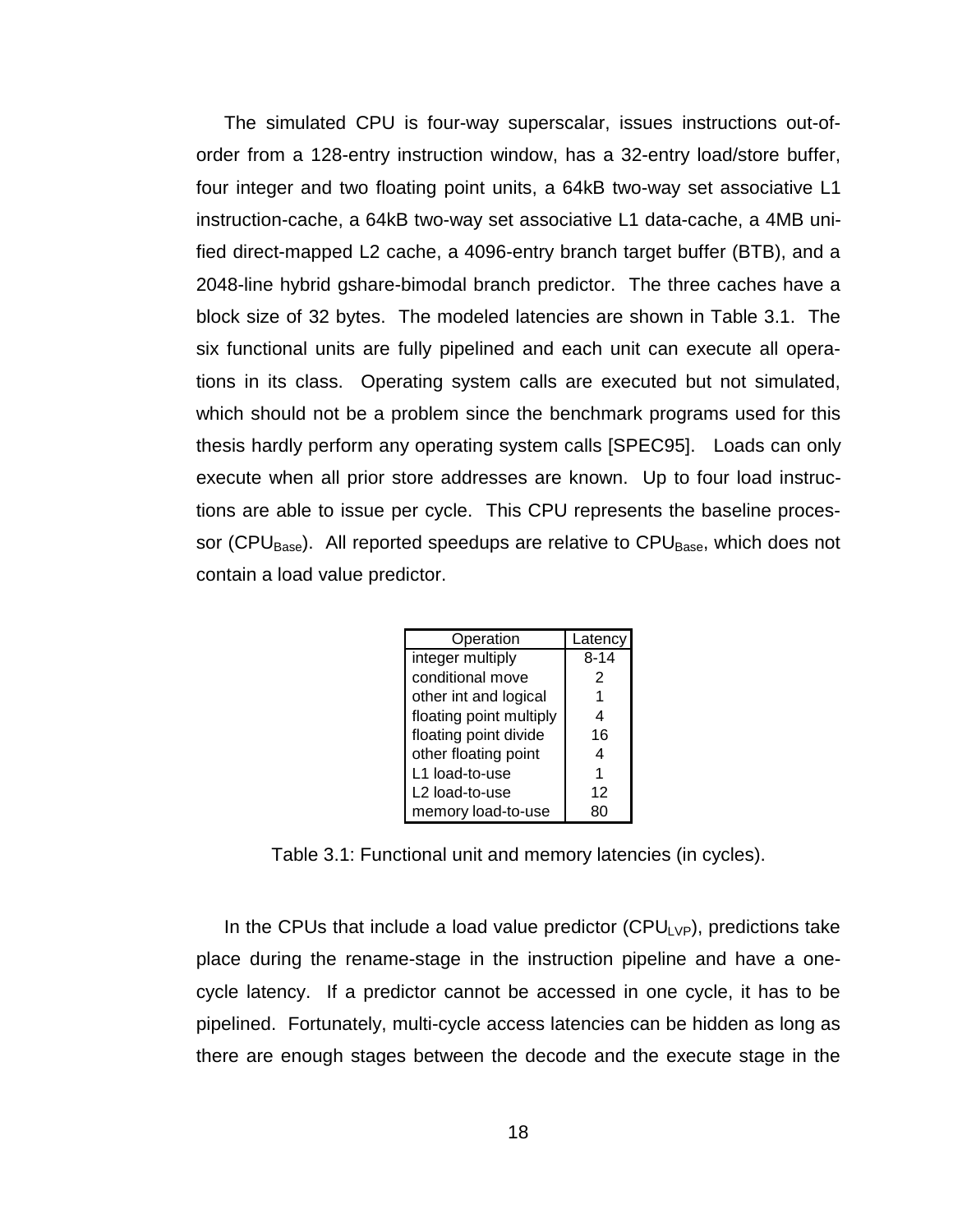processor's instruction pipeline (usually two or more stages in current highperformance microprocessors).

To support up to four predictions/updates per cycle, all the load value predictors used in this study are split into four banks that can operate in parallel (see Chapter 6). Since the modeled CPU fetches naturally aligned fourtuples of instructions, it is not possible to fetch or issue two load instructions during the same cycle that go to the same predictor bank.

All the predictors are updated when the true load value becomes available (i.e., when the verification memory access completes), predictions do not speculatively update the predictor's state, out-of-date predictions are made as long as there are pending updates (for the same predictor line), and outof-order and wrong-path updates of the predictor are accurately modeled in the simulator. All predictor updates are final and cannot be undone. Investigating the benefit of speculative updates is left for future work.

Not modeling bus-contention, assuming fully pipelined functional units, and allowing up to four load instructions to be issued per cycle reduce the average instruction latency somewhat in comparison to real CPUs. Furthermore, ignoring bus-contention also reduces the memory latency. A lower instruction latency implies more executed load instructions per time-unit, which increases the pressure on the load value predictor. Hence, the performance of a load value predictor would likely, if anything, be higher in a real CPU than the measurements in this thesis indicate due to the reduced chance of making an out-of-date prediction and the fewer dropped updates due to a busy predictor. The slightly longer-than-modeled memory latency in real systems has the same effect, i.e., it decreases the pressure on the predictor while at the same time making correct load value predictions more beneficial because of the even longer load-latency that is hidden.

Similar effects of the simulator-limitations on other parts of the CPU should cancel each other out because the baseline CPU suffers/benefits as much from them as the CPUs do that include a load value predictor.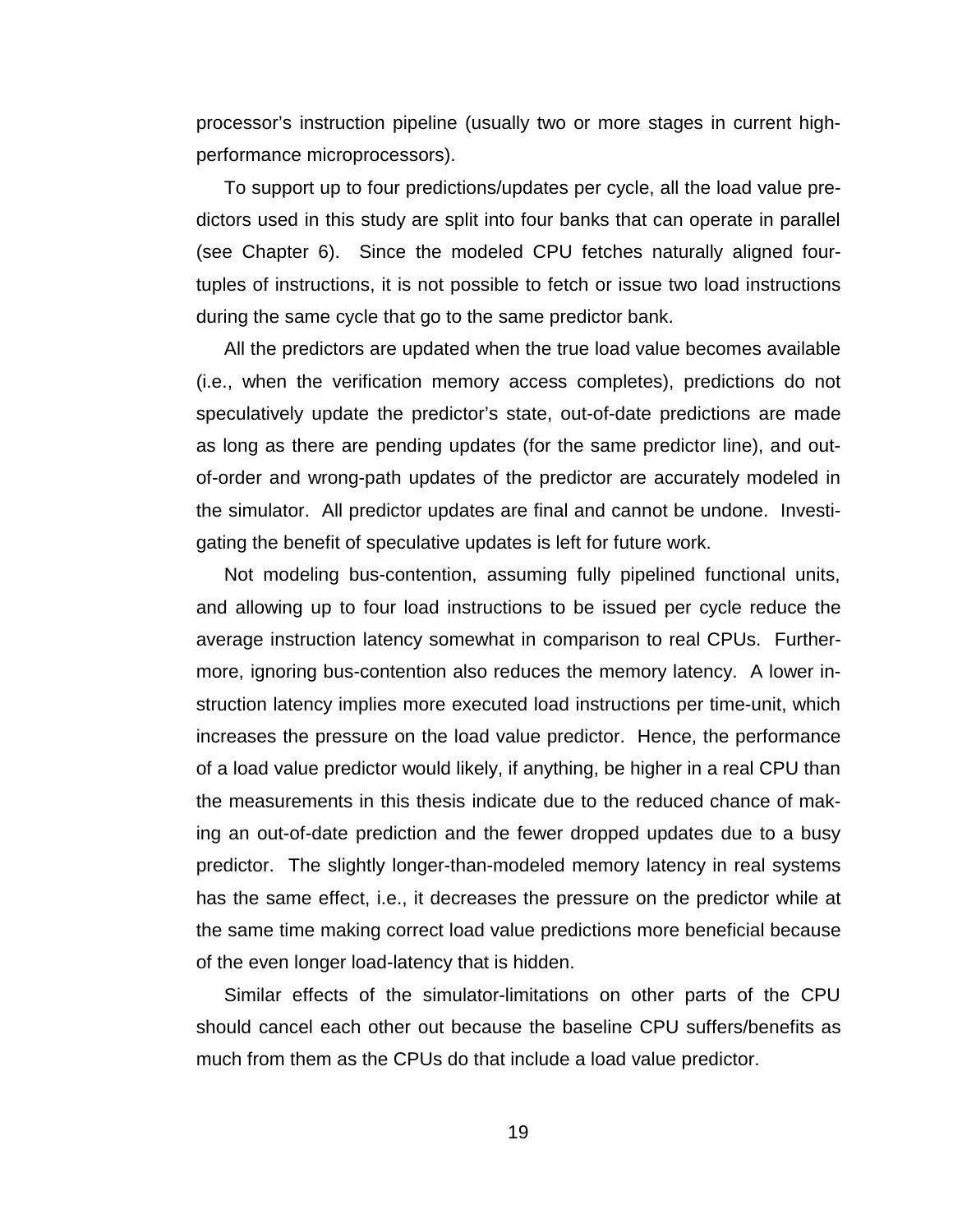#### 3.2 Benchmarks

This section discusses the benchmark suite used throughout this dissertation to evaluate the performance of load value predictors.

#### 3.2.1 General Information

All the measurements in this thesis are based on the eight integer programs of the SPEC95 benchmark suite [SPEC95]. These programs are well understood, non-synthetic, and compute-intensive, which is ideal for processor performance evaluations. Despite the lack of desktop application code, the suite is nevertheless representative thereof, as Lee et al. found [LCB+98]. The SPECint95 programs are written in C and perform the following tasks:

|          | compress: compresses and decompresses a file in memory   |
|----------|----------------------------------------------------------|
| $gcc$ :  | C compiler that builds SPARC code                        |
| go:      | artificial intelligence, plays the game of "GO"          |
| ijpeg:   | graphic compression and decompression                    |
| li:      | Lisp interpreter                                         |
| m88ksim: | Motorola 88000 chip simulator, runs a test program       |
| perl:    | manipulates strings (anagrams) and prime numbers in Perl |
| vortex:  | an object oriented database program                      |

The suite includes two sets of inputs for every program and allows two levels of optimization. To acquire as many load value samples as possible, the larger reference inputs are used. However, due to a restriction in the simulation infrastructure, only the first of the multiple input-files from the reference set is used with *gcc*.

To avoid possible side-effects that may be attributed to poor code quality, the peak-versions of the programs are utilized, which were compiled with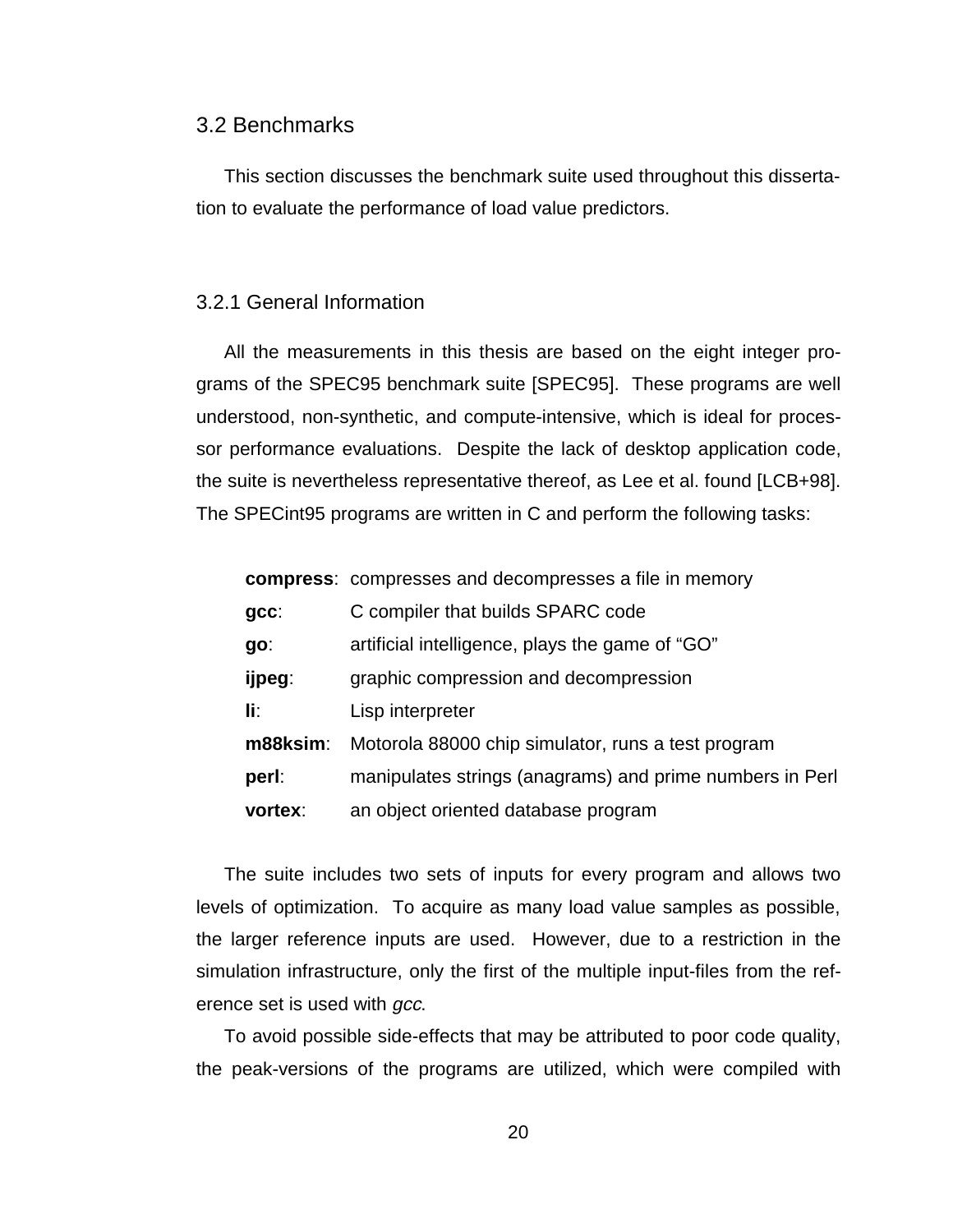DEC GEM-CC on a DEC Alpha 21164 using the highest optimization level "-migrate -O5 -ifo". The optimizations include common sub-expression elimination, split lifetime analysis, code scheduling, no-op insertion, code motion and replication, loop unrolling, software pipelining, local and global inlining, inter-file optimizations, and many more. In addition, the binaries are statically linked, which allows the linker to perform further optimizations to reduce the number of run-time constants that are loaded during execution. These optimizations are similar to the optimizations that OM [SrWa93] performs.

The few floating point load instructions contained in the binaries are also taken into account and loads to the zero-registers (R31 and F31) as well as load immediate instructions (LDA and LDAH) are ignored since they do not access the memory and therefore do not need to be predicted.

Table 3.2 summarizes relevant information about the SPECint95 programs. It shows the number of total instructions and load instructions executed as well as the static number of instructions and load instructions contained in the binaries. The numbers in parentheses indicate the percentage of all instructions that are loads. The static counts are in thousands (k) and the dynamic counts in millions (M). The five rightmost columns of the table reflect several kinds of load value predictability (see also Chapter 4).

| Information about the SPECint95 Benchmark Suite |           |          |        |       |                    |        |      |      |                  |      |      |
|-------------------------------------------------|-----------|----------|--------|-------|--------------------|--------|------|------|------------------|------|------|
|                                                 | dynamic   | static   |        |       | predictability (%) |        |      |      |                  |      |      |
| program                                         | insts     | loads    | %lds   | insts | loads              | %lds   | reg  | l٧   | st <sub>2d</sub> | l4v  | fcm  |
| compress                                        | 60,156 M  | 10,537 M | (17.5) | 22 k  | 4 k                | (17.9) | 9.0  | 40.4 | 65.8             | 41.3 | 35.9 |
| gcc                                             | 334 M     | 80 M     | (23.9) | 337 k | 73 k               | (21.6) | 19.9 | 48.5 | 49.8             | 65.6 | 52.0 |
| go                                              | 35.971 M  | 8.764 M  | (24.4) | 81 k  | 16 k               | (20.1) | 9.2  | 45.9 | 47.2             | 64.0 | 44.7 |
| ijpeg                                           | 41,579 M  | 7.141 M  | (17.2) | 70 k  | 14 k               | (19.8) | 9.4  | 47.5 | 47.7             | 54.1 | 45.4 |
|                                                 | 66,613 M  | 17,792 M | (26.7) | 37 k  | 7 k                | (18.2) | 14.3 | 43.4 | 50.4             | 63.8 | 60.8 |
| m88ksim                                         | 82,810 M  | 14.849 M | (17.9) | 51 k  | 9 k                | (17.4) | 29.9 | 76.1 | 80.0             | 83.4 | 79.6 |
| perl                                            | 19.934 M  | 6.207 M  | (31.1) | 105 k | 21 k               | (20.3) | 19.8 | 50.7 | 51.4             | 80.6 | 70.8 |
| vortex                                          | 95.791 M  | 22.471 M | (23.5) | 161 k | 32 k               | (20.0) | 17.8 | 65.7 | 66.0             | 78.6 | 66.2 |
| total                                           | 403,188 M | 87,842 M |        | 864 k | 176 k              |        |      |      |                  |      |      |
| average                                         | 50,399 M  | 10.980 M | (21.8) | 108 k | 22 k               | (20.4) | 16.2 | 52.3 | 57.3             | 66.4 | 56.9 |

Table 3.2: Information about the SPECint95 benchmark suite.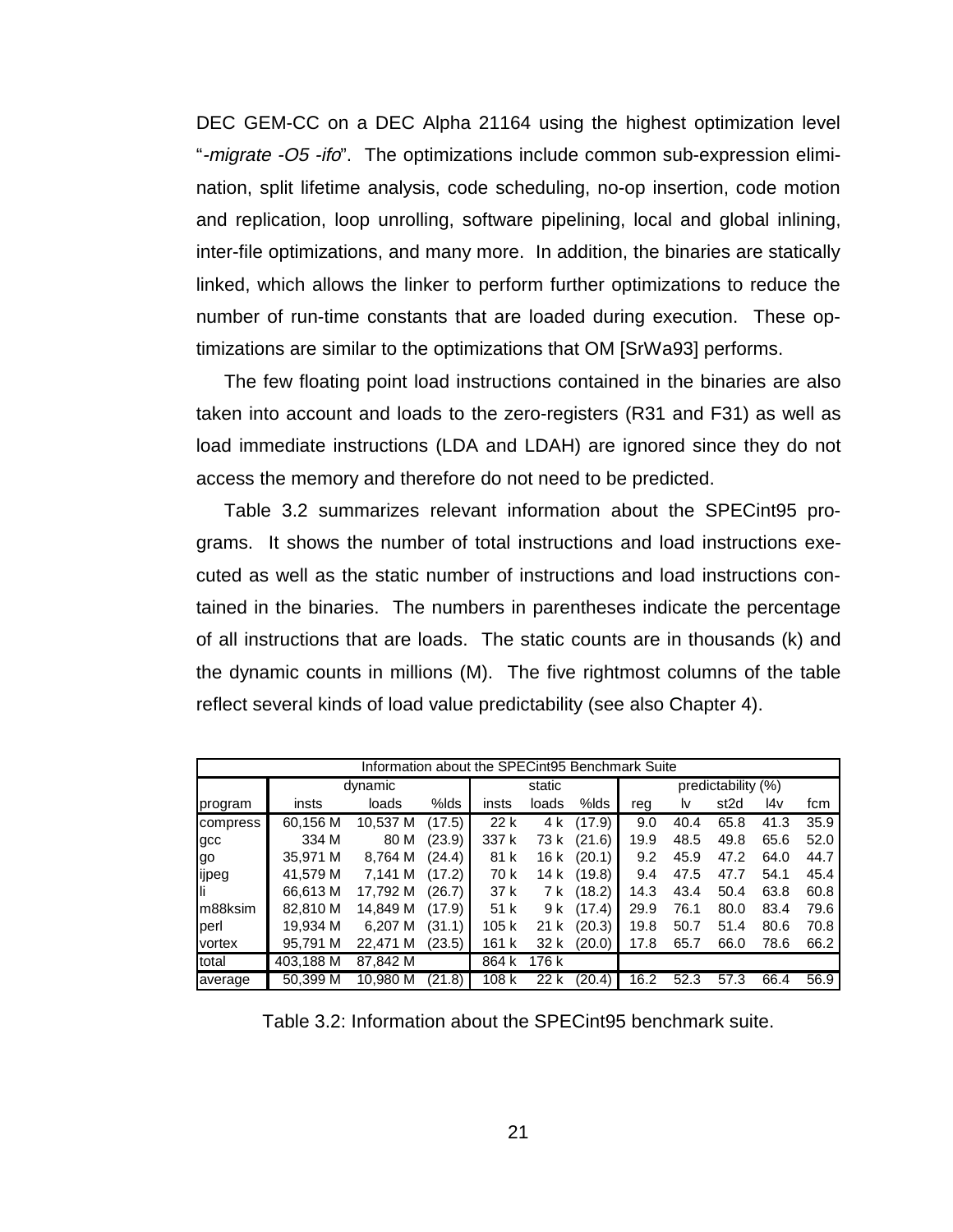Register predictability "reg" indicates how often the target register of a load instruction already contains the value that the load is about to fetch. Last value predictability "lv" shows how often a load fetches a value that is identical to the previous value fetched by the same load instruction. Stride predictability "st2d" reflects how often a value is loaded that is identical to the last value plus the difference between the last and the second to last value fetched by the same load instruction. Last four value predictability "l4v" indicates how often a value is loaded that is identical to any one of the last four values fetched by the same load. Finally, finite context method predictability "fcm" shows how often a value is loaded that is identical to the value that followed the last time the same last four value sequence was encountered (modulo some hash function). Section 4.3 describes load value predictors that are based on the five presented kinds of predictability. Note that, unlike reg, lv, st2d, and l4v, the fcm predictability results are implementation specific, i.e., they depend on the hash function.

Table 3.2 shows that all eight binaries contain several thousand load instructions (gcc contains the most by a large margin). Except for gcc, which only compiles the first of its reference input-files, all programs execute several billion load instructions. Despite the high optimization level, the percentage of load instructions is quite high. About every fifth static instruction in the binaries as well as every fifth executed instruction is a load.

The predictability of the load instructions in these programs is also quite high. At least one half of the executed load instructions are theoretically predictable using any method other than "reg".

#### 3.2.2 Quantile Information

To better estimate how large a load value predictor needs to be, it is important to know how many of the individual load instructions are actually executed and how frequently. Table 3.3 shows the number of load instructions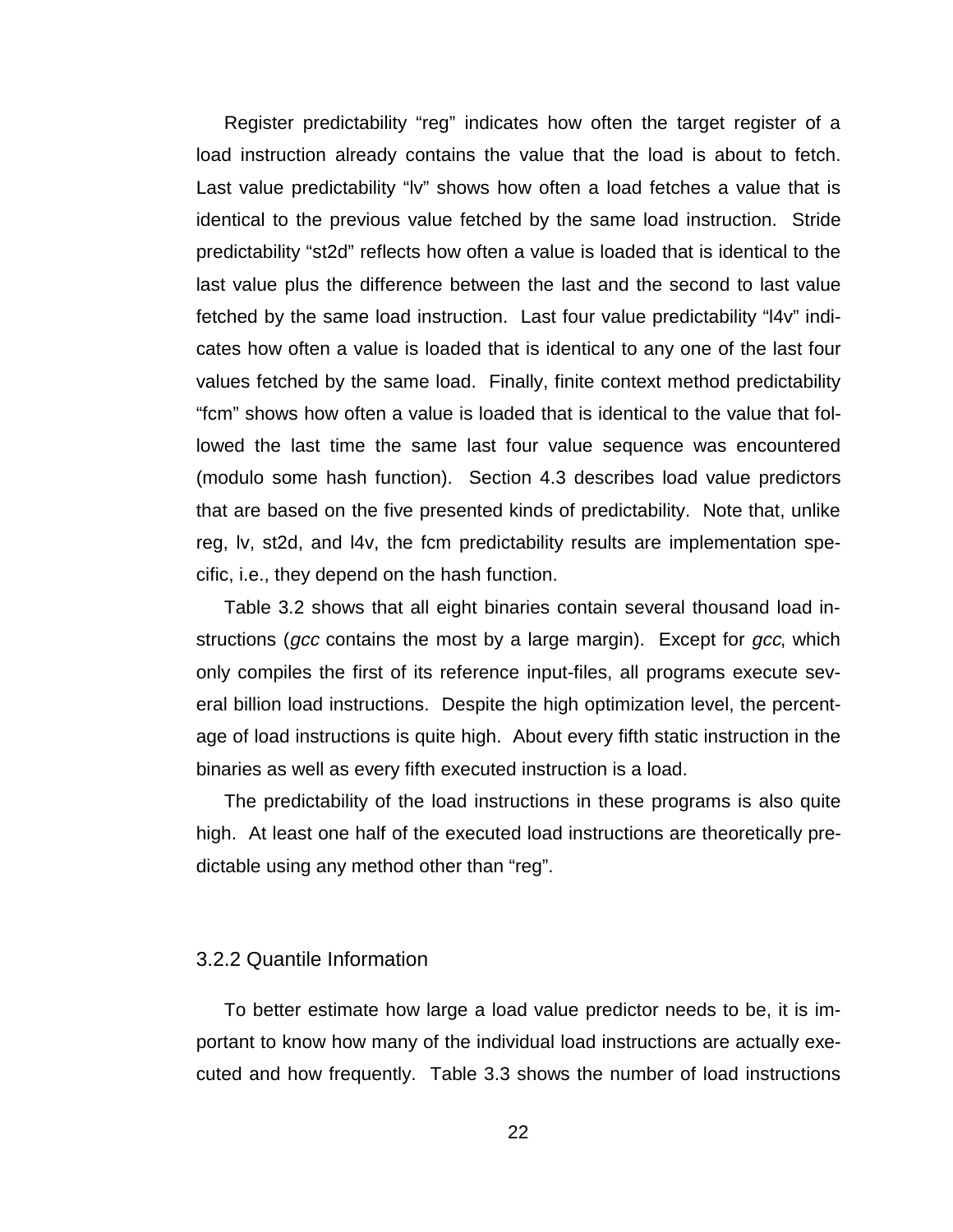that contribute the given quantiles (percentages) of all the executed loads in the eight programs. The quantiles are given both in absolute terms as well as in percent of the total number of load sites. For example, the first line in Table 3.3 indicates that of the nearly four thousand load instructions contained in compress, only 690 are ever executed (i.e., are executed at least once), which is 17.4% of all the load sites. Furthermore, the 81, 58, and 17 most frequently executed load sites contribute 99, 90, and 50 percent of the dynamically executed loads, respectively.

| Quantile Information about the SPECint95 Benchmark Suite |            |        |        |        |        |       |               |     |       |
|----------------------------------------------------------|------------|--------|--------|--------|--------|-------|---------------|-----|-------|
|                                                          | load sites | Q100   |        | Q99    |        |       | Q90           | Q50 |       |
| compress                                                 | 3,961      | 690    | (17.4) | 81     | (2.0)  | 58    | 1.5)          | 17  | (0.4) |
| gcc                                                      | 72,941     | 34.345 | (47.1) | 14,135 | (19.4) | 5,380 | 7.41          | 870 | (1.2) |
| lgo                                                      | 16,239     | 12,334 | (76.0) | 4.221  | (26.0) | 1.708 | (10.5)        | 204 | 1.3)  |
| ijpeg                                                    | 13,886     | 3,456  | (24.9) | 423    | 3.0)   | 187   | (1.3)         | 42  | (0.3) |
| Нì                                                       | 6,694      | 1,932  | (28.9) | 312    | (4.7)  | 138   | (2.1)         | 42  | (0.6) |
| m88ksim                                                  | 8,800      | 2.677  | (30.4) | 456    | 5.2)   | 216   | (2.5)         | 52  | (0.6) |
| perl                                                     | 21,342     | 3,586  | (16.8) | 227    | (1.1)  | 169   | (0.8)         | 44  | (0.2) |
| vortex                                                   | 32,194     | 16,651 | (51.7) | 3,305  | (10.3) | 585   | 1.8)          | 57  | (0.2) |
| average                                                  | 22,007     | 9,459  | (36.6) | 2,895  | 9.0)   | 1,055 | $3.5^{\circ}$ | 166 | (0.6) |

Table 3.3: SPECint95 quantile information.

The data in Table 3.3 show that a surprisingly small number of load sites contribute most of the executed load instructions. On average, 3.5% of the load sites contribute ninety percent and only 0.6% of the load sites contribute half of all the executed loads. Less than 37% of the load sites are visited at all during execution.

These quantile numbers are promising because they imply that load value predictors do not have to be large enough to store information about all the load sites in a binary. Rather, a predictor capable of only holding nine percent of the load sites can, on average, already handle 99 percent of the dynamically executed loads. Of course, actual predictors need to be designed somewhat larger to handle 99 percent of the executed load instructions due to aliasing and uneven predictor utilization.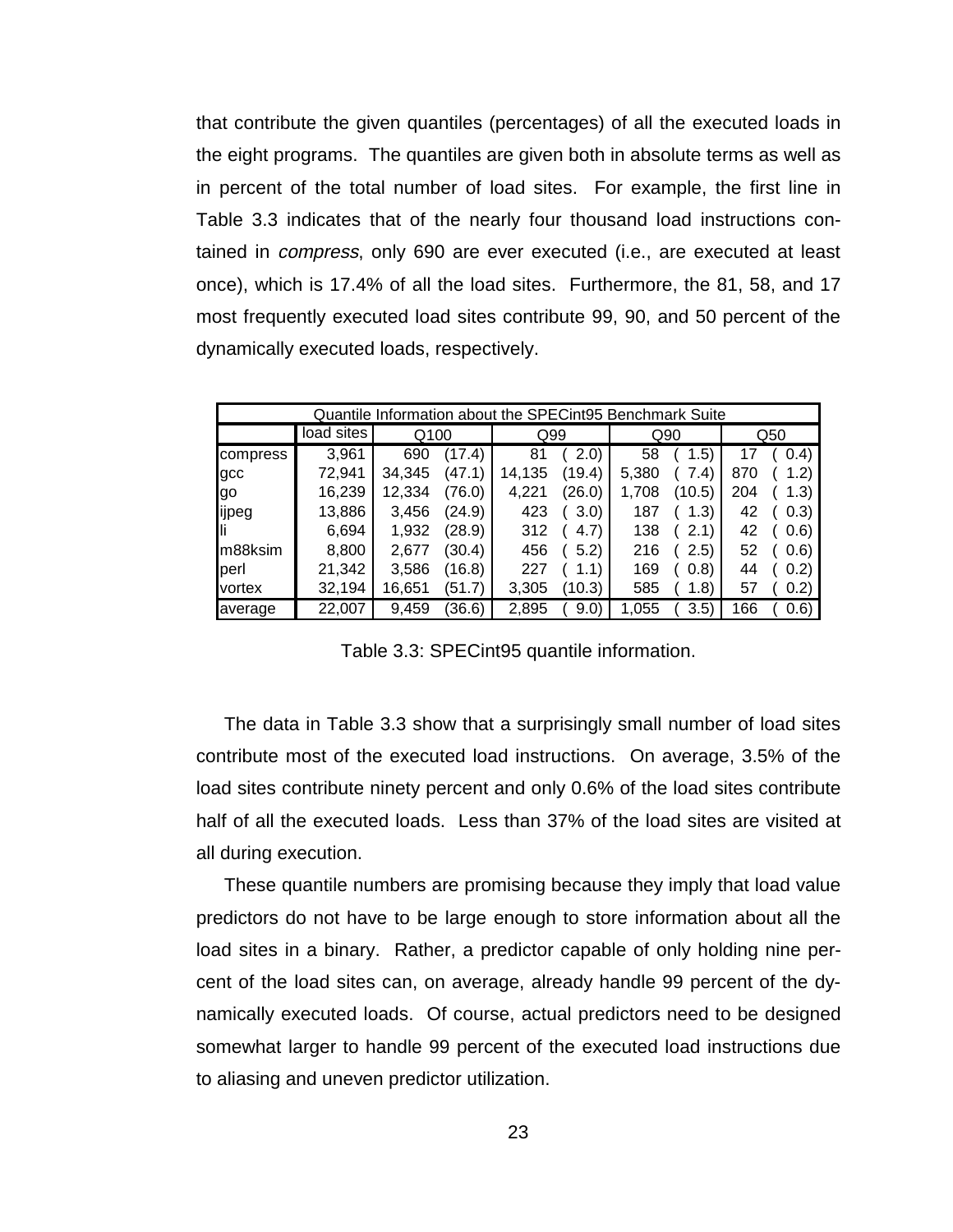#### 3.2.3 Segment Information

For ATOM simulations, the SPECint95 programs are run to completion, resulting in approximately 87.8 billion executed load instructions. However, on the cycle-accurate simulator each benchmark program is only executed for about 300 million instructions (to keep the simulation time reasonable) after having skipped over the initialization code in "fast-simulation" mode. This fast-forwarding is important when only a fraction of a program's execution can be simulated because the initialization part of a program is not usually representative of the general program behavior [ReCa98]. No instructions are skipped with gcc and it is executed for 334 million instructions on the simulator since this amounts to the complete compilation of the first reference inputfile. Note that simulating 300 million instructions is an improvement over the 100 million instructions often used for simulations in the current literature [e.g., RFKS98, WaFr97]. Each simulated segment contains over 49 million executed load instructions, which should be sufficient to render any warm-up effects in the load value predictors negligible. Table 3.4 gives information about the simulated segments of each of the eight SPECint95 programs.

| Information about the Simulated Segments of the SPECint95 Benchmark Suite |                  |         |           |        |       |       |                |                    |      |                  |      |      |
|---------------------------------------------------------------------------|------------------|---------|-----------|--------|-------|-------|----------------|--------------------|------|------------------|------|------|
|                                                                           | skipped          |         | simulated |        |       |       | load miss-rate | predictability (%) |      |                  |      |      |
|                                                                           | instrs           | instrs  | loads     | %lds   | IPC   | L1    | L2             | rea                | Iv.  | st <sub>2d</sub> | l4v  | fcm  |
| compress                                                                  | 5.6 G            | 300.0 M | 53.5 M    | (17.8) | 1.338 | 11.72 | 6.17           | 13.0               | 40.7 | 64.0             | 41.5 | 34.6 |
| gcc                                                                       | 0.0 <sub>G</sub> | 334.1 M | 79.7 M    | (23.9) | 1.510 | 2.39  | 6.44           | 19.9               | 48.5 | 49.8             | 65.6 | 51.9 |
| go                                                                        | 7.0 G            | 300.0 M | 72.1 M    | (24.0) | 1.414 | 1.62  | 15.72          | 9.4                | 46.3 | 48.1             | 64.5 | 44.8 |
| ijpeg                                                                     | 2.0 <sub>G</sub> | 300.0 M | 49.5 M    | (16.5) | 1.498 | 2.31  | 65.20          | 9.8                | 47.5 | 48.1             | 55.1 | 42.8 |
|                                                                           | 5.0 <sub>G</sub> | 300.0 M | 86.4 M    | (28.8) | 1.911 | 4.13  | 0.67           | 11.7               | 35.4 | 41.2             | 52.4 | 62.2 |
| m88ksim                                                                   | 2.0 <sub>G</sub> | 300.0 M | 62.1 M    | (20.7) | 1.258 | 0.13  | 11.21          | 49.3               | 82.3 | 85.0             | 88.2 | 84.3 |
| perl                                                                      | 1.0 <sub>G</sub> | 300.0 M | 93.5 M    | (31.2) | 1.567 | 0.00  | 46.87          | 20.0               | 50.7 | 51.4             | 80.6 | 70.6 |
| vortex                                                                    | 7.0 G            | 300.0 M | 71.0 M    | (23.7) | 2.922 | 2.16  | 11.99          | 16.4               | 65.7 | 66.3             | 79.9 | 69.4 |
| average                                                                   |                  | 304.3 M | 71.0 M    | (23.3) | 1.677 | 3.06  | 20.53          | 18.7               | 52.1 | 56.7             | 66.0 | 57.6 |

Table 3.4: Information about the eight simulated program segments.

The table shows the number of instructions (in billions) that are skipped before starting the pipeline-level simulations, the number of simulated instructions and load instructions (in millions), the percentage of the simulated instructions that are loads, the instructions per cycle (IPC) on the baseline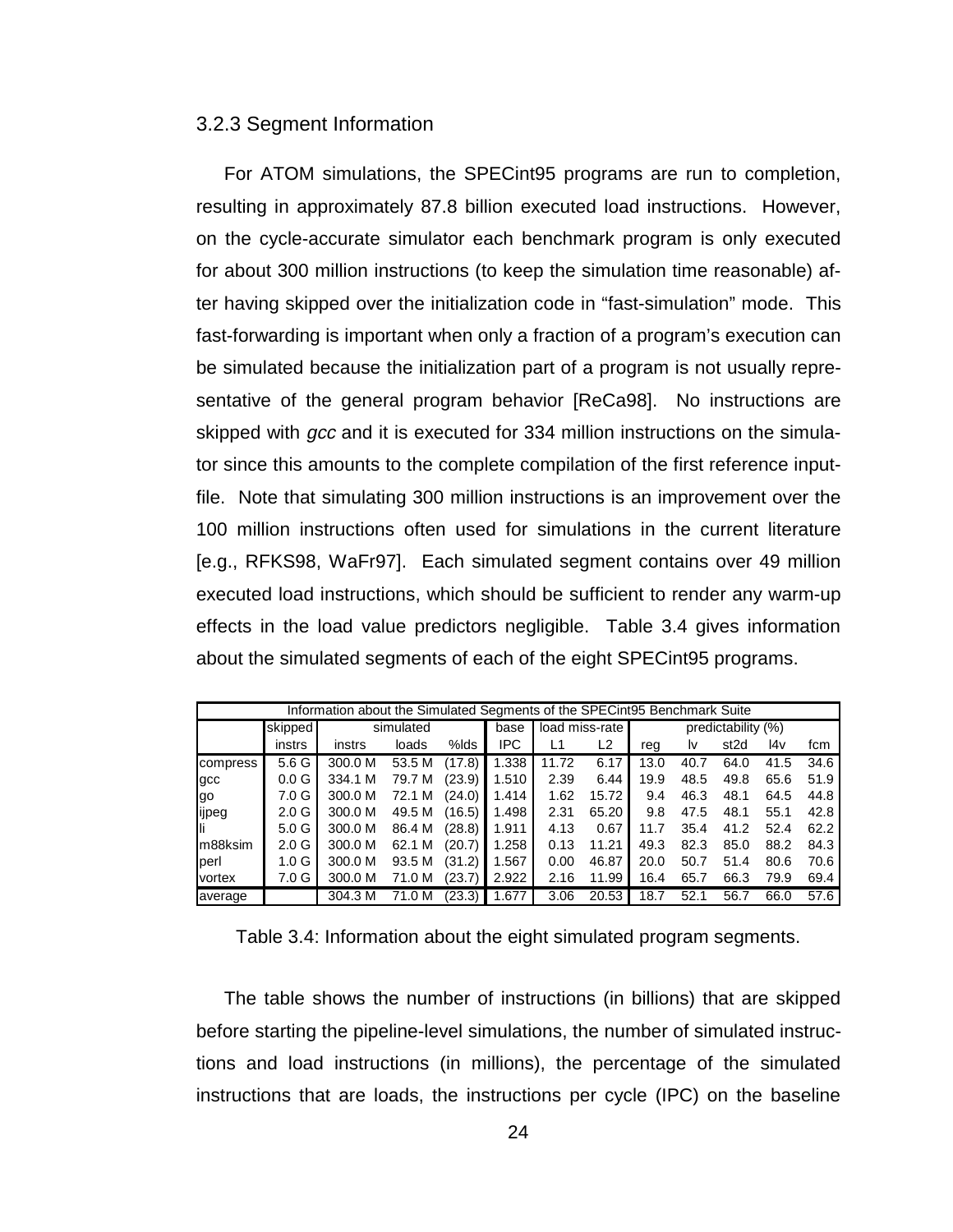structions that are loads, the instructions per cycle (IPC) on the baseline processor (CPU $_{Base}$ ), the L1 data-cache and the L2 cache load miss-rates, and the load value predictability similar to Table 3.2. Note that the number of instructions and loads as well as the predictability shown in Table 3.4 are measured in the CPU's commit stage, meaning that only correct path information is included in the table.

As with the complete executions, the percentage of load instructions executed by the programs is also uniformly high in the simulated segments. About every fifth instruction is a load. With an average IPC of 1.7, this results in one executed load instruction every 2.6 cycles. Given that each executed load accesses the predictor twice, once to request a prediction and once to update the predictor, this amounts to one predictor access every 1.3 cycles on average. When accounting for wrong-path loads and loads that are reexecuted, the number turns out to be close to one access per cycle. Since prediction and update requests are not evenly distributed over time, sometimes more than one access per cycle is needed. This is why all the predictors used in this study are banked to support multiple accesses per cycle (Chapter 6).

Note that with the exception of compress, the benchmark programs do not have very high L1 data-cache load miss-rates, making it hard for a load value predictor to be effective. Some of the L2 load miss-rates are, on the other hand, quite large. However, since the corresponding number of cache accesses is very small (not shown), the large L2 miss-rates do not have a significant impact on the performance.

The fast-forward points were carefully hand-selected such that the simulated segments would be as representative of the whole program as possible. The segment length is 300 million instructions since this appears to be enough to exhibit "average" program behavior. Longer segments do not yield significantly better results. A comparison of Table 3.2 and Table 3.4 shows that both the percentage of executed instructions that are loads and in par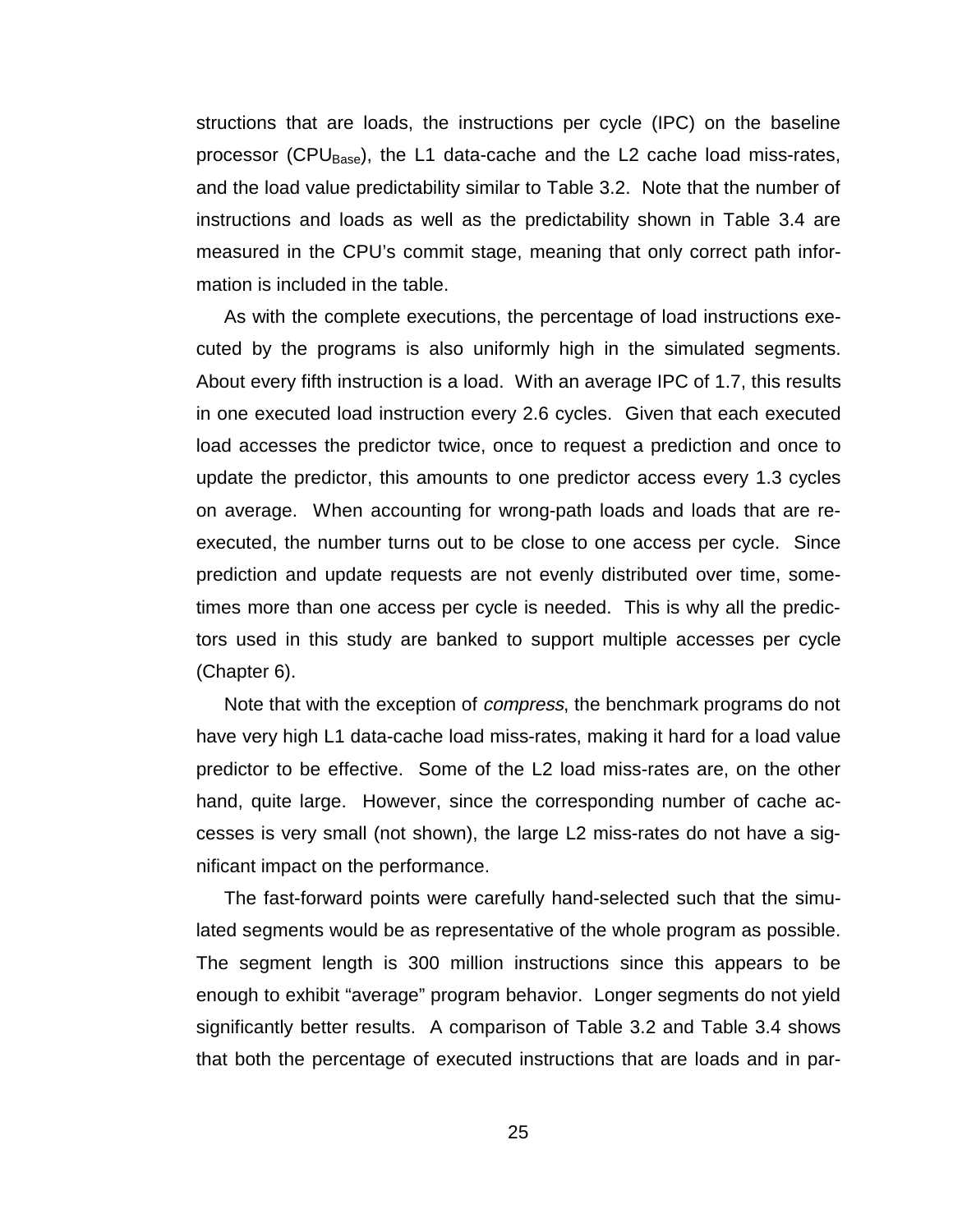ticular the predictability found in the eight segments closely match the respective numbers measured over the entire program executions. Only with *li* and m88ksim was the search for a representative segment not very successful. Fortunately, li's segment exhibits too low a predictability and m88ksim's too high a predictability, making the average over the eight programs very close to the average over the complete executions.

### 3.2.4 Segment Quantile Information

Table 3.5 repeats the quantile study shown in Table 3.3, but only takes instructions from the simulated segments into account.

| Quantile Information about the Simulated SPECint95 Segments |            |        |        |        |        |       |        |     |       |
|-------------------------------------------------------------|------------|--------|--------|--------|--------|-------|--------|-----|-------|
|                                                             | load sites | Q100   |        | Q99    |        |       | Q90    | Q50 |       |
| compress                                                    | 3,961      | 62     | 1.6)   | 35     | (0.9)  | 28    | (0.7)  | 9   | (0.2) |
| gcc                                                         | 72,941     | 34,345 | (47.1) | 14,135 | (19.4) | 5,380 | 7.4)   | 870 | 1.2)  |
| lgo                                                         | 16,239     | 9,619  | (59.2) | 3,868  | (23.8) | 1.719 | (10.6) | 263 | 1.6)  |
| ijpeg                                                       | 13,886     | 2,757  | (19.9) | 379    | 2.7    | 184   | 1.3)   | 53  | (0.4) |
| Ш                                                           | 6,694      | 419    | 6.3)   | 237    | (3.5)  | 120   | 1.8)   | 43  | (0.6) |
| m88ksim                                                     | 8,800      | 747    | 8.5)   | 537    | 6.1    | 199   | (2.3)  | 25  | (0.3) |
| perl                                                        | 21,342     | 1.437  | 6.7)   | 225    |        | 167   | (0.8)  | 44  | (0.2) |
| vortex                                                      | 32,194     | 1,973  | 6.1    | 958    | 3.0)   | 355   |        | 55  | 0.2)  |
| average                                                     | 22,007     | 6.420  | 19.4   | 2.547  | 7.6    | .019  |        |     | (0.6) |

Table 3.5: Quantile information about the simulated program segments.

Executing only part of a program usually produces lower quantile numbers, in particular for the high quantiles. This phenomenon is quite apparent in Table 3.5. The Q100 and the Q99 numbers are significantly lower than their counterparts in Table 3.3, whereas the Q90 and the Q50 numbers are quite similar. The good match of the Q90 numbers indicates that the selected segments will likely exercise the load value predictors sufficiently to obtain representative results. The low Q99 and Q100 quantiles mean that the selected segments contain proportionately too few infrequently executed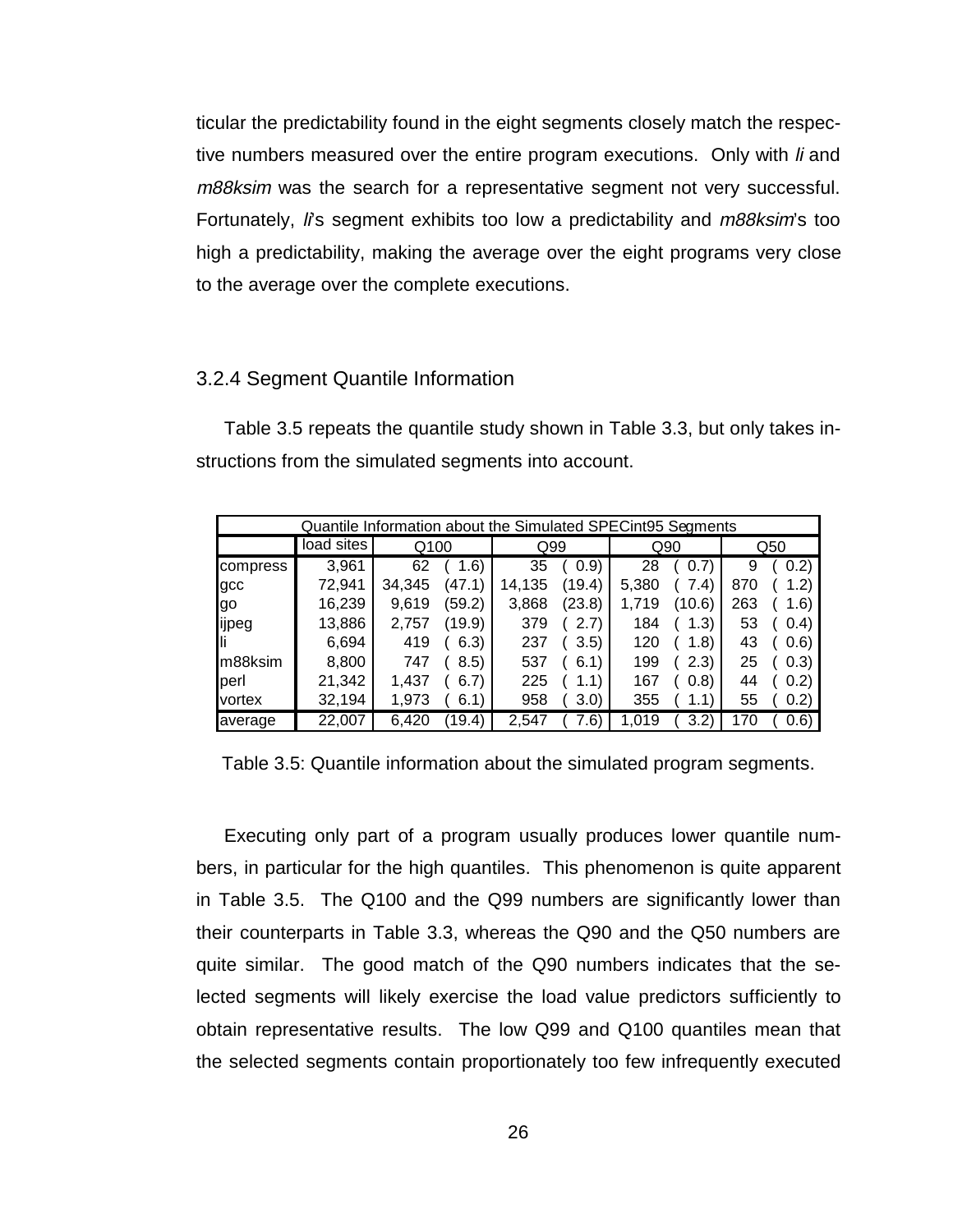loads. As a result, below average predictor aliasing has to be expected. Note, however, that techniques exist to keep low-frequency load instructions from influencing the predictor (see Section 9.5.2).

## 3.3 Speedup

Throughout this dissertation, the term *speedup* denotes how much faster a processor becomes when a load value predictor is added to it.

To obtain the speedup delivered by a load value predictor for a given program, the program is executed on both CPU<sub>Base</sub> (the baseline processor without a load value predictor) and  $CPU_{LVP}$  (the same CPU but with a load value predictor). By definition, the speedup then evaluates to the runtime on  $\text{CPU}_{\text{B}}$  $_{\text{ase}}$  divided by the runtime on CPU<sub>LVP</sub>. To be independent of the CPU's clock speed the runtime is usually measured in cycles rather than seconds.

$$
speedup = \frac{runtime_{Base}}{runtime_{LVP}} = \frac{cycles_{Base}}{cycles_{LVP}}
$$

Since a speedup of one indicates no improvement in performance, the speedup over baseline is often easier to understand. It is defined as the regular speedup minus one, making the speedup over baseline positive if the load value predictor improves the execution speed and negative if it slows the execution down. Note that the regular speedup is always positive.

$$
speedup over baseline = speedup - 100\%
$$

To better estimate the expected performance improvement that a load value predictor will deliver, the speedup over more than one program is normally measured. This is done because a suite of programs is assumed to exhibit a more "average" program-behavior than an individual program.

Once the individual speedups have been obtained, they need to be com-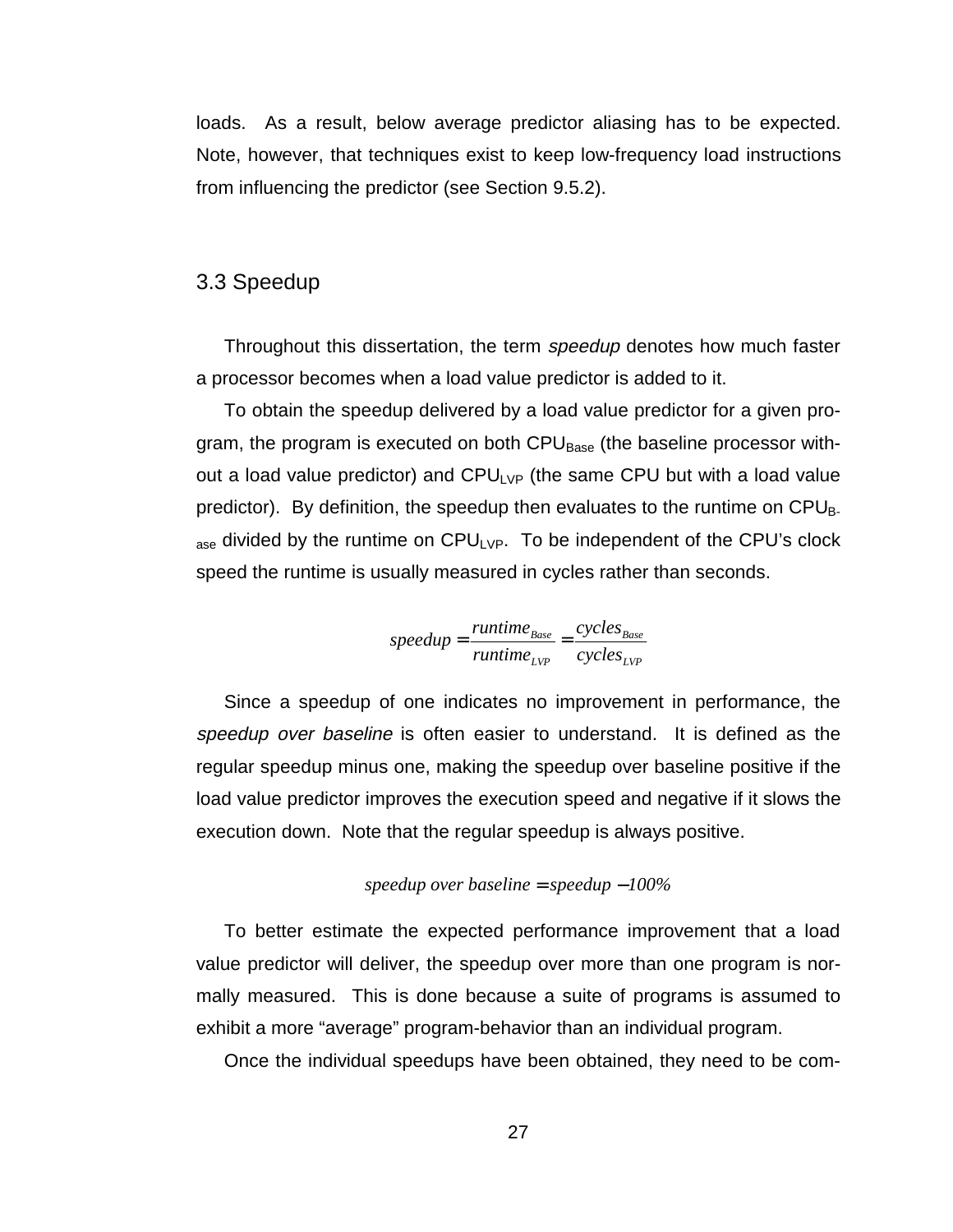bined into a single speedup. Several approaches to combining (averaging) speedups can be found in the literature, the most prominent of which are the harmonic mean, the geometric mean, and the arithmetic mean. The harmonic mean always yields the lowest and therefore the most conservative result. Since the arithmetic mean always produces the highest result, the geometric mean is sometimes used as a compromise.

Intuitively, the combined speedup should be equal to the speedup over the single program P that does nothing but run the benchmark programs one after the other (in any order). However, to avoid over-representing longer running programs, P must execute all the programs for the same amount of time. This corresponds to weighing (i.e., normalizing) the individual benchmark programs with the inverse of their runtimes.

The runtimes can be normalized for  $CPU_{Base}$  or for  $CPU_{LVP}$ . If the normalization is done for  $\text{CPU}_{\text{Base}}$ , the combined speedup evaluates to the *har*monic mean of the individual speedups. If, on the other hand, the normalization is done for  $CPU_{LVP}$ , the combined speedup turns out to be the *arithmetic* mean of the individual speedups. The proof can be found in Appendix A.

For example, let us assume a benchmark suite consisting of two programs A and B that require  $c_a$  and  $c_b$  cycles, respectively, to execute on CPU<sub>Base</sub>. Let us further assume a load value predictor L that speeds up program  $\overline{A}$  by a factor of ten and program  $\overline{B}$  by a factor of one (i.e.,  $\overline{B}$ 's runtime remains the same). The runtimes on CPU<sub>LVP</sub> are consequently 0.1<sup>\*</sup> $c_a$  and  $c_b$ .

When normalizing for CPU<sub>Base</sub>, the combined speedup should be equal to the speedup of the program P that executes program A **<sup>c</sup>b** times and program B  $c_a$  times. Doing so takes  $c_a^* c_b + c_b^* c_a = 2^* c_a^* c_b$  cycles on the baseline CPU (both programs are executed for  $c_a * c_b$  cycles). When predictor L is added, the total runtime becomes  $0.1^*c_a^*c_b+c_b^*c_a = 1.1^*c_a^*c_b$  cycles. The combined speedup is therefore 2.0/1.1  $\approx$  1.818, which is equal to the harmonic mean of the two individual speedups.

When normalizing for CPU<sub>LVP</sub>, program P needs to execute program A  $c_b$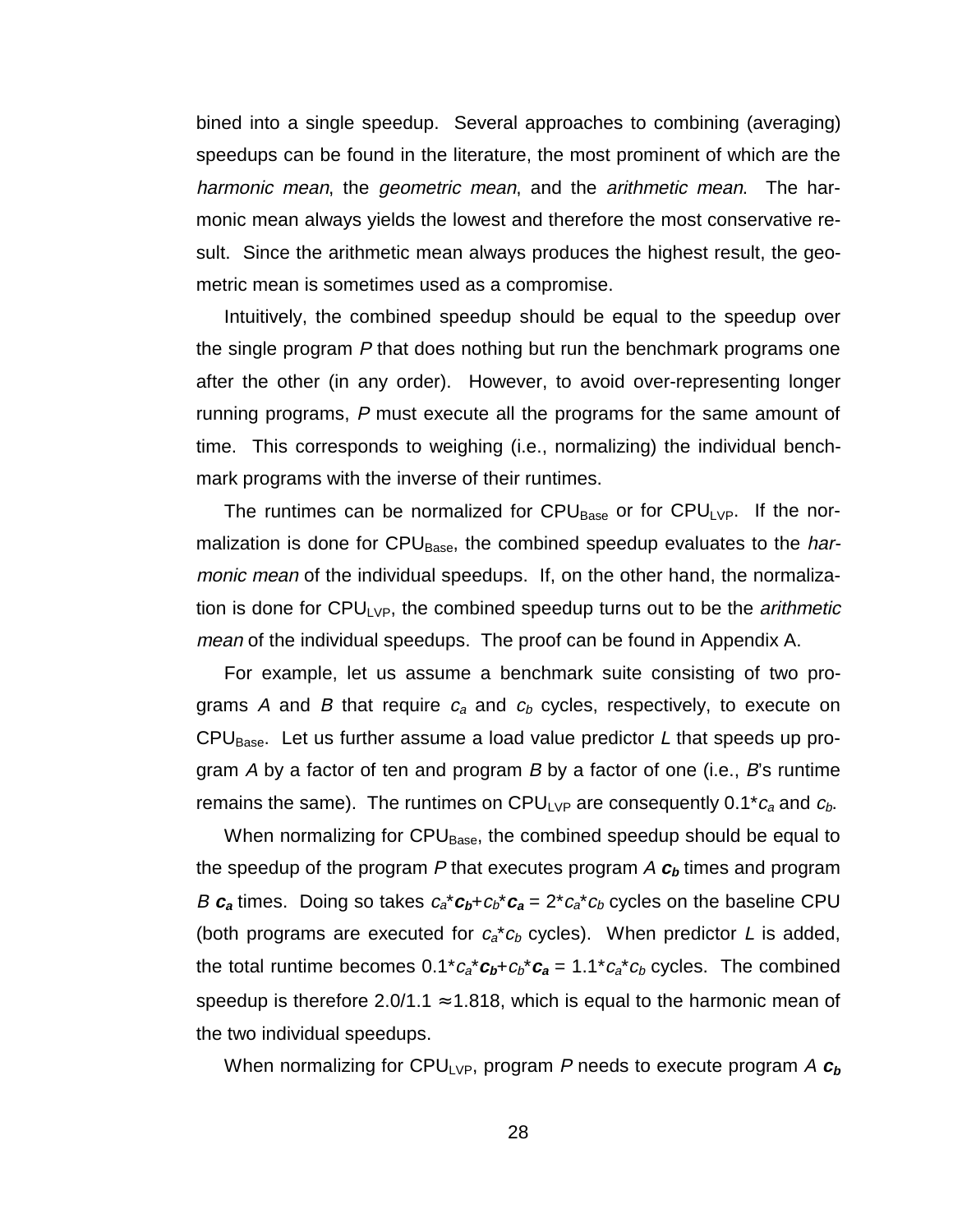times and program B  $0.1$ <sup>\*</sup> $c_a$  times. This takes  $0.1$ <sup>\*</sup> $c_a$ <sup>\*</sup> $c_b$ <sup>+</sup> $c_b$ <sup>\*</sup> $0.1$ <sup>\*</sup> $c_a$  =  $0.2$ <sup>\*</sup> $c_a$ <sup>\*</sup> $c_b$ cycles on CPULVP (both programs are executed for  $0.1^*c_a^*c_b$  cycles) and  $c_a^* c_b + c_b^* 0.1^* c_a = 1.1^* c_a^* c_b$  cycles on the baseline processor. The speedup now evaluates to  $1.1/0.2 = 5.5$ , which is the arithmetic mean of the individual speedups. For reference, the geometric mean of the two speedups is about 3.162.

As the example illustrates, normalizing for CPU<sub>LVP</sub> weighs program B, which cannot be sped up by the load value predictor, ten times less heavily than normalizing for CPU<sub>Base</sub> does (the weights are shown in bold face). In general, the more a program can be sped up the relatively more weight it is given when using the arithmetic mean to compute the combined speedup. Thus, the arithmetic mean speedup assumes the "average" program to contain proportionately more code that benefits from a load value predictor than code that does not. I do not believe this to be a valid assumption, which is why all the averaged speedups presented in this dissertation are harmonic mean speedups.

# 3.4 Other Metrics

The main metric used in this thesis is the speedup that a load value predictor delivers (previous section). Unfortunately, determining the speedup requires the use of a cycle-accurate simulator, which can be prohibitively slow. Moreover, the speedup is dependent on the architectural features of the underlying CPU and the characteristics of the memory subsystem. Nonimplementation specific metrics, on the other hand, are independent of any particular processor architecture and are often quite easy to obtain.

Most load value predictors include some form of confidence estimator to help determine how likely a predicted value is to be correct (Chapter 5). If the likelihood for a correct prediction is below a preset threshold, no prediction is attempted. This can significantly reduce the number of mispredictions and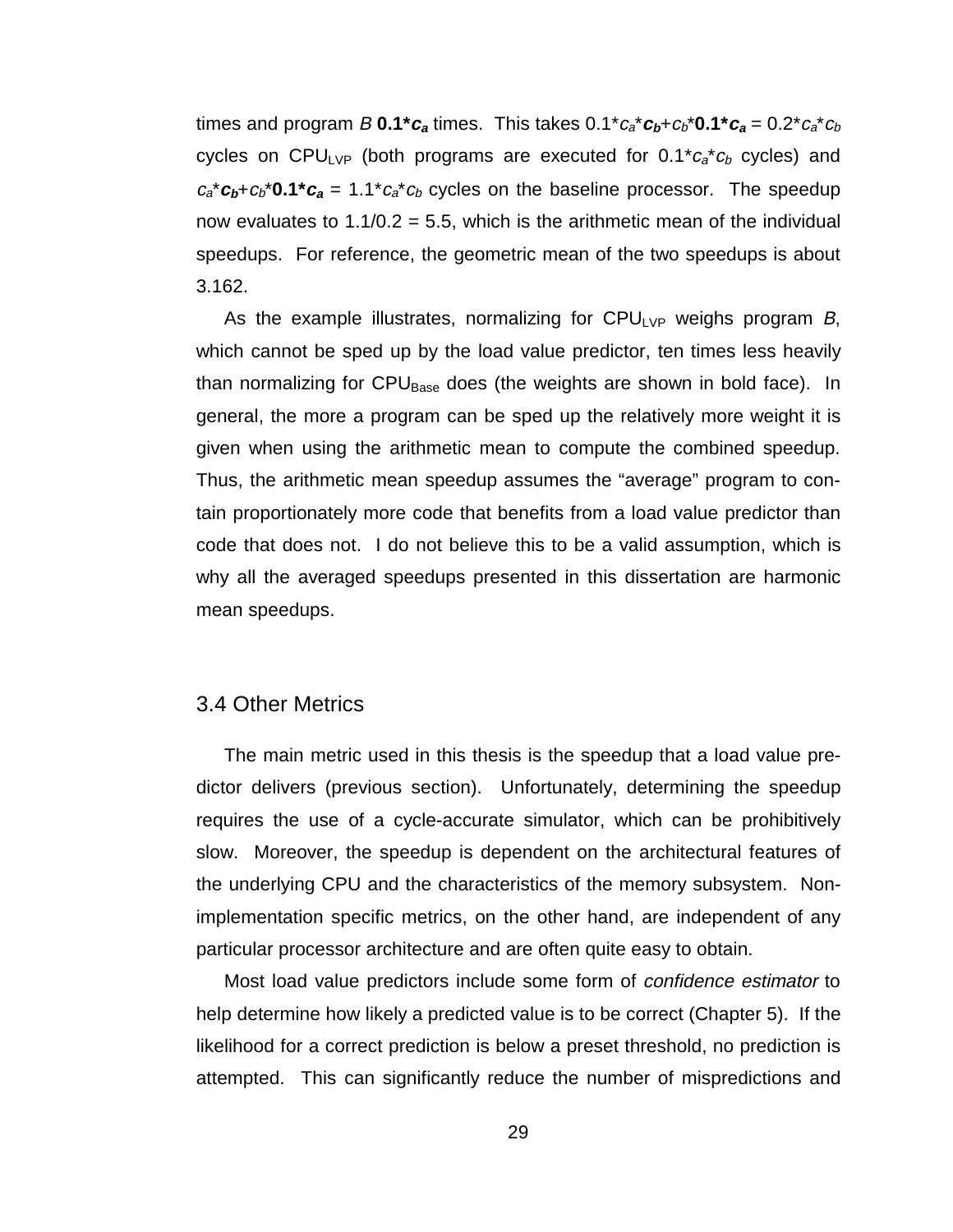consequently the overhead incurred by the misprediction recovery mechanism.

A load value predictor with a confidence estimator can produce four outcomes for every executed load instruction, as is depicted in Figure 3.1. The number of times each of these four classes is encountered during the execution of a program is referred to as  $P+$ ,  $P-$ ,  $N+$ , and  $N-$ .



|                    |           | correct | incorrect |  |
|--------------------|-----------|---------|-----------|--|
| value is           | correct   |         |           |  |
| estimated<br>to be | incorrect | N-      | $J+$      |  |

Figure 3.1: The four prediction classifications.

Measuring these four numbers is straightforward. To make the result independent of the total number of executed load instructions, the numbers need to be normalized.

Normalization: 
$$
(P+)+ (P-)+ (N+)+ (N-)= 1
$$

After the normalization,  $P_{+}$  represents the percentage of all executed load instructions that were correctly predicted. P- indicates the percentage of all loads that were mispredicted.  $N+$  shows what percentage of the dynamically executed load instructions the predictor did not attempt to predict and, if it had, the predicted value would indeed not have been correct. Finally, N- is the percentage of all loads the predictor decided not to predict (because of a low confidence) even though the prediction would have been correct.

Unfortunately, the four numbers by themselves do not represent adequate metrics for comparing predictors. For example, it is unclear if predictor A is superior to predictor B if predictor A has both a higher  $P+$  and a higher  $P-$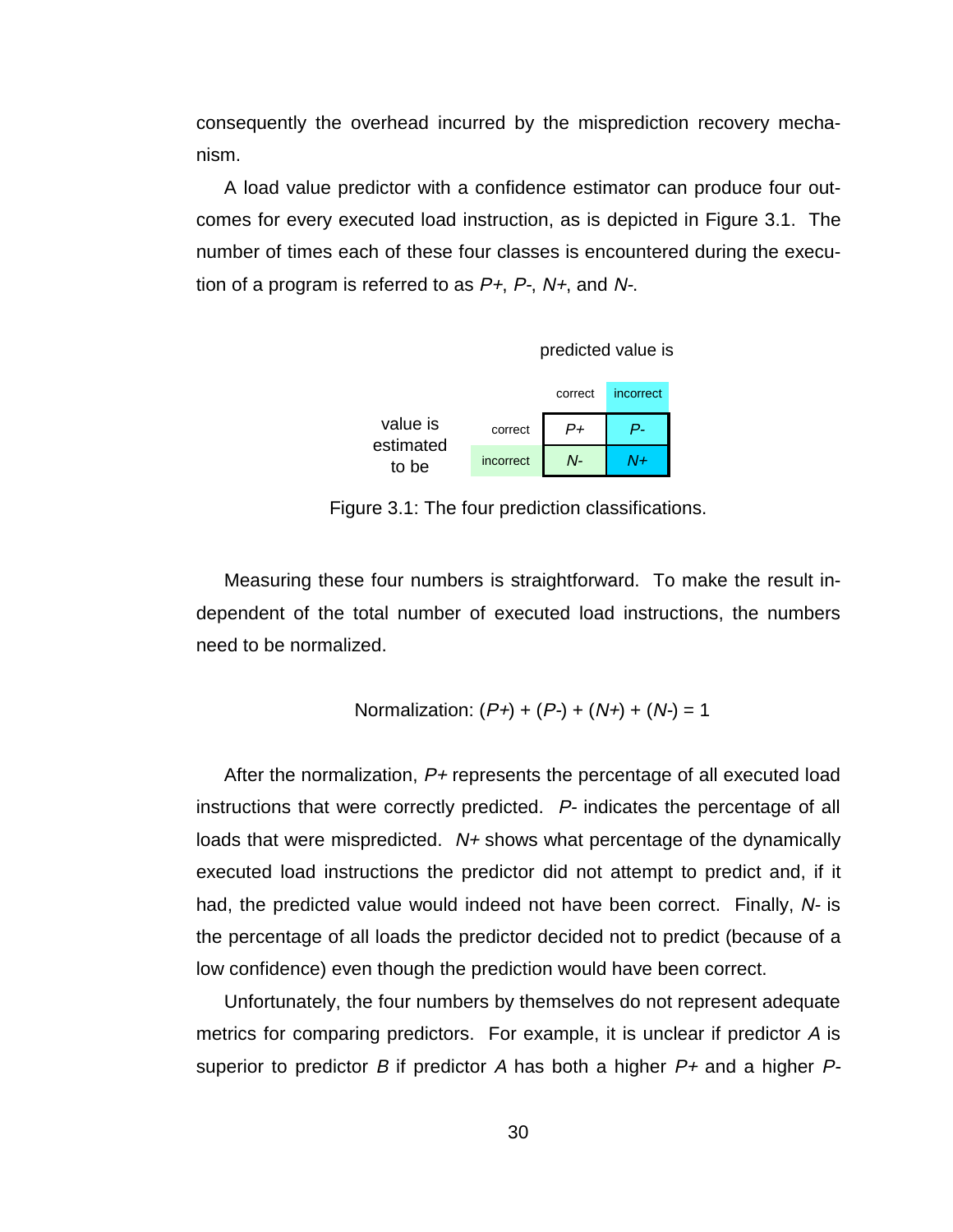than predictor B, i.e., predictor A makes both more correct and more incorrect predictions than predictor B.

Fortunately, meaningful metrics for confidence estimation exist that can be derived from these four numbers. These metrics have recently been adapted to and used in the domain of branch prediction and multi-path execution [JRS96, GKMP98]. I adopted the metrics for load value prediction [BuZo99a] with a change in nomenclature. The terms in parentheses represent the standard terminology for diagnostic tests. They are all higher-isbetter metrics.

• **Potential**: *POT* = (*P*+) + (*N*−)

The POT represents the percentage of predictable values (predictability).

• Accuracy (Predictive Value of a Positive Test):  $Acc = \frac{P+}{(P+)+(P-)}$ 

The ACC represents the probability that an attempted prediction is correct.

• **Coverage** (Sensitivity): 
$$
Cov = \frac{P+}{(P+)+(N-)} = \frac{P+}{Pov}
$$

The COV represents the fraction of predictable values identified as such.

Note that Acc, Cov, and Pot fully determine  $P_{+}$ ,  $P_{-}$ , N $_{+}$ , and N- given that they are normalized.

The potential describes the quality of the value predictor and is independent of the confidence estimator as long as predictor updates are not controlled by the confidence estimator (which is the case throughout this dissertation).

Together, the accuracy and the coverage describe the quality of the confidence estimator. A high accuracy represents a high ratio of correct predictions (which save cycles) over incorrect predictions (which cost cycles) but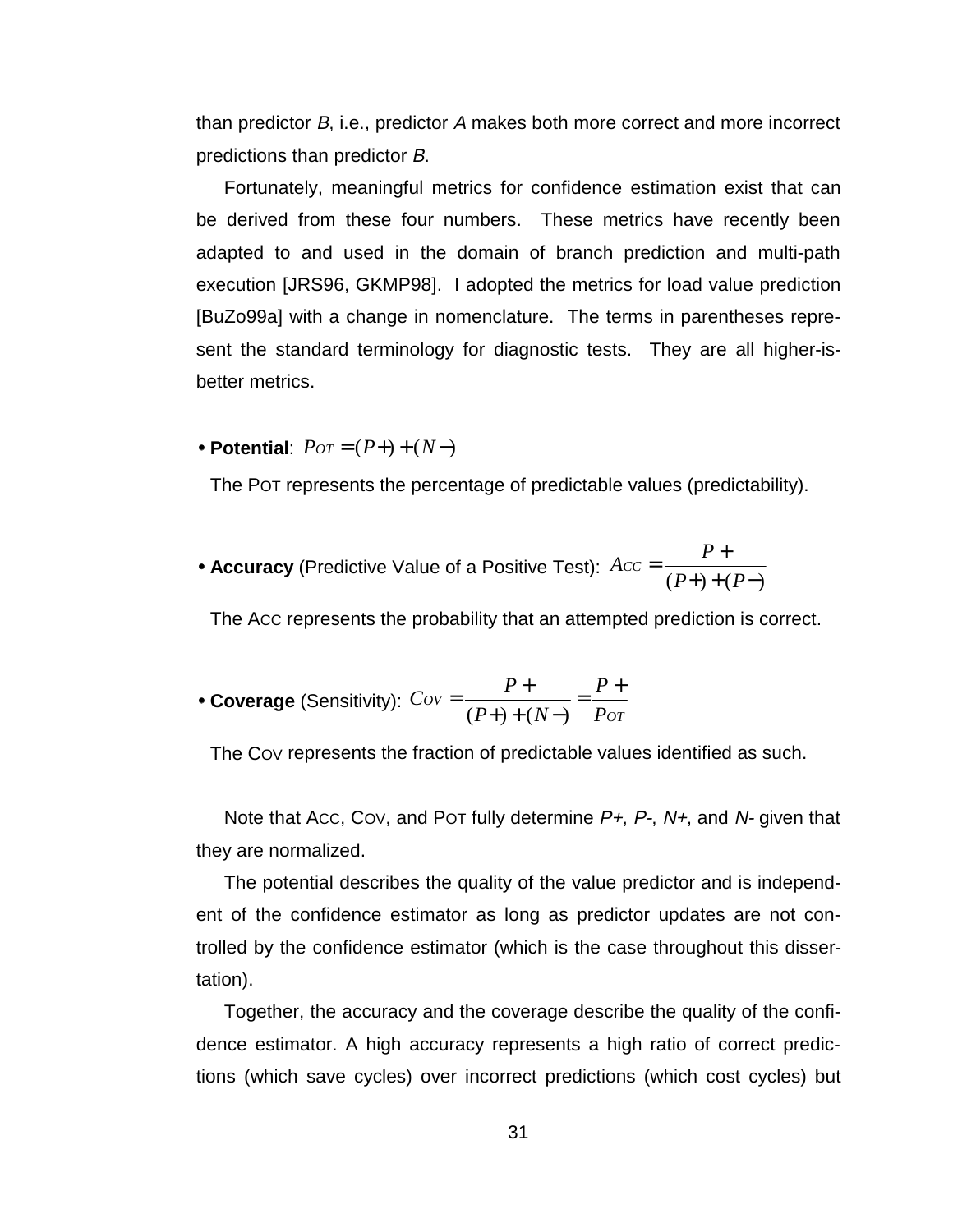usually also means few overall prediction attempts (i.e., the higher the accuracy, the more conservative the predictor). A high coverage, on the other hand, represents a good exploitation of the existing potential, which normally translates into many prediction attempts.

The accuracy and the coverage are antagonistic, meaning that tuning a predictor to increase either one almost always decreases the other. Improving both ACC and COV at the same requires fundamental changes to the predictor's design such as replacing the confidence estimator with a more advanced one (see Chapter 5).

### 3.5 Summary

The baseline CPU used for the cycle-accurate simulations is configured to closely mimic a DEC Alpha 21264, which is one of the fastest currently available microprocessors. This choice was made to illustrate that even a highperformance CPU can greatly benefit from a load value predictor.

The performance of the various load value predictors discussed in this dissertation is evaluated using the eight integer programs of the SPEC95 benchmark suite. Highly optimized binaries are used to show that load value prediction is beneficial beyond what current optimizing compilers can achieve. A detailed comparison of information about the benchmark suite as a whole and about the program-segments used for the simulations shows that the selected segments are very representative of the complete program executions.

To get as close as possible to measuring the real effectiveness of a load value predictor, speedup results from a cycle-accurate simulator are used almost exclusively as a performance metric in this thesis. Moreover, the speedups over the individual benchmark programs are combined using the harmonic mean so as not to overestimate the performance of the studied load value predictors.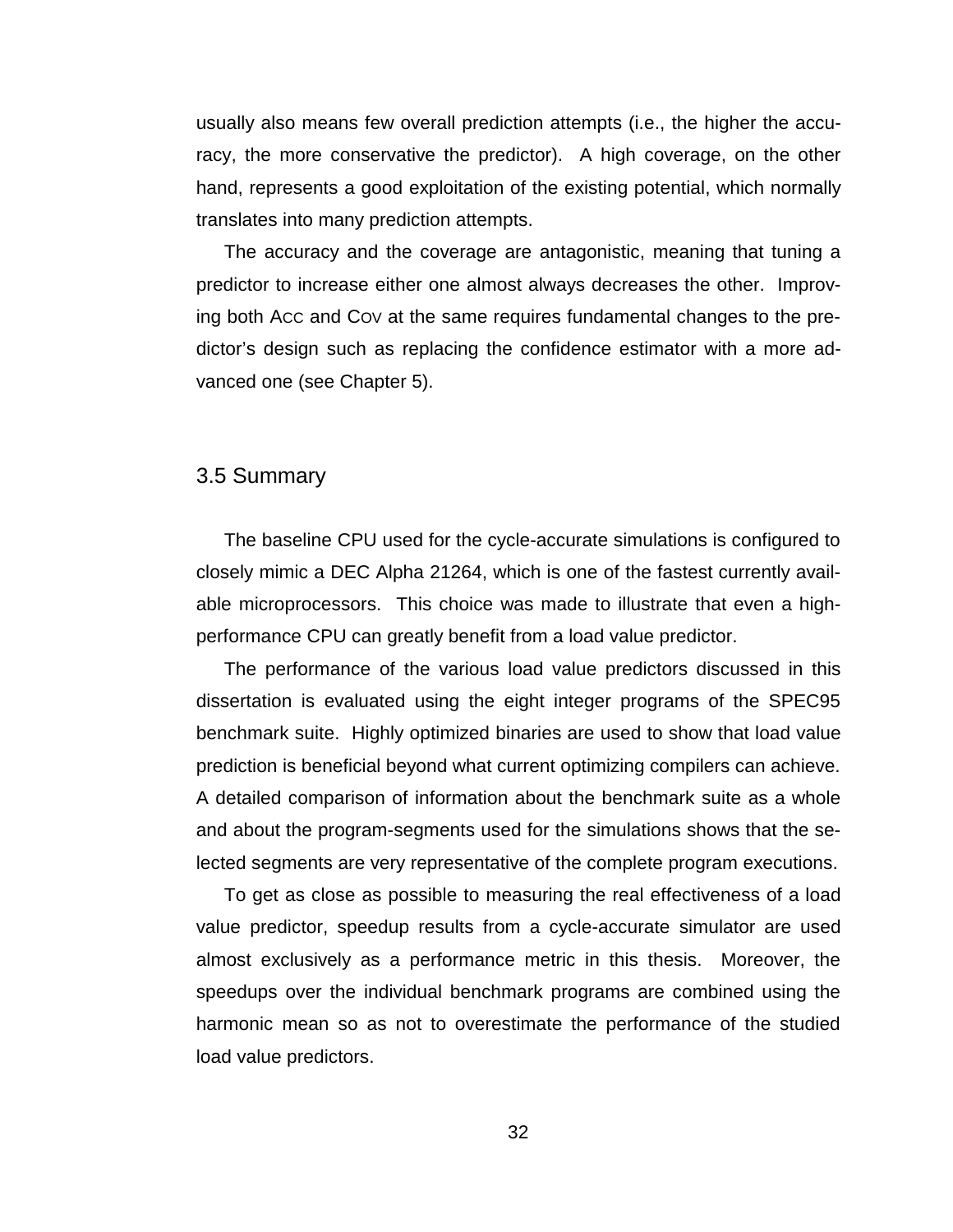# Chapter 4

# Context-Based Value Predictors

This chapter introduces the basic architecture common to all contextbased load value predictors discussed in this thesis. Furthermore, the architecture of an implementable predictor for each kind of load value predictability mentioned in Section 3.2 (i.e., last value, stride 2-delta, register file, finite context method, and last four value predictability) is presented. The chapter concludes with a performance study of these five predictors.

# 4.1 Context-Based Value Prediction

Without context, it is almost impossible to predict a load value since a 32 bit word can hold over four billion distinct values and a 64-bit word over  $10^{19}$ values. Even if a highly uneven distribution with only twenty likely load values is assumed, the best we can hope for is still only a five percent prediction accuracy, which is probably too low to be useful.

Fortunately, load values tend to cluster, repeat, occur in iterating sequences, exhibit discernable patterns, and correlate with one another, all of which is referred to as *load value locality*. This locality is the reason why it is not only feasibly but actually quite effective to make predictions based on recently seen load values, i.e., based on context. I use the terms load value locality and load value predictability interchangeably in this dissertation. Both terms refer to the percentage of load values that can be correctly predicted with a given prediction method.

Based on the numbers shown in Table 3.2, the five measured kinds of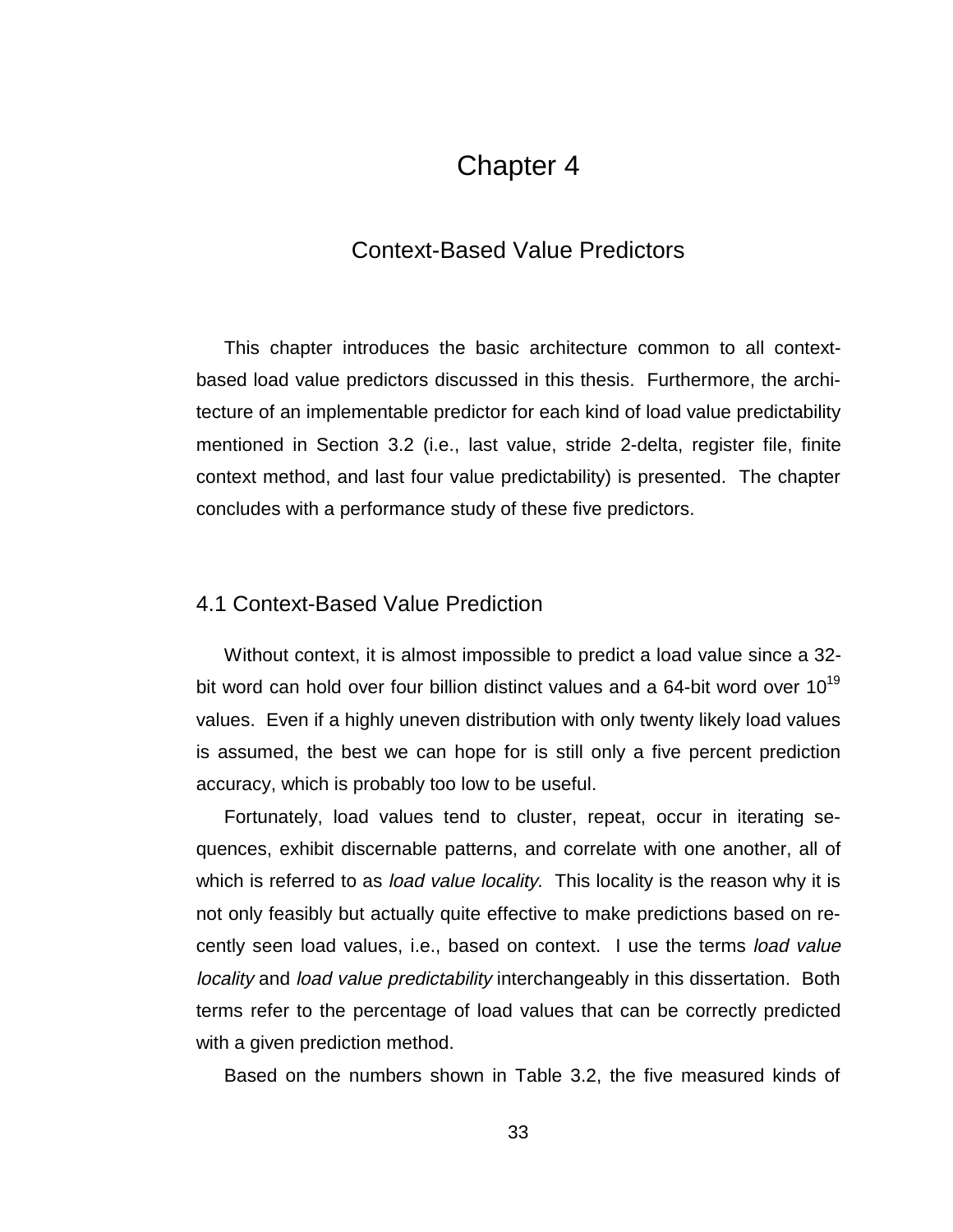load value locality vary from nine to about 83 percent, depending on the program and the type of locality. These percentages are much higher than the five percent from the example of twenty equally distributed values. Of course, it remains to be determined how much of this potential can actually be exploited by a predictor.

The remainder of this chapter describes the design of five load value predictors that are able to exploit a substantial amount of the existing load value locality.

# 4.2 Generic Context-Based Load Value Predictor

Figure 4.1 shows the general structure common to all context-based load value predictors that are discussed in this dissertation. A context-based predictor is essentially a direct mapped cache of  $2<sup>n</sup>$  lines. Each line retains information about previous executions of one load instruction (modulo the predictor size).



Figure 4.1: The components of a context-based load value predictor.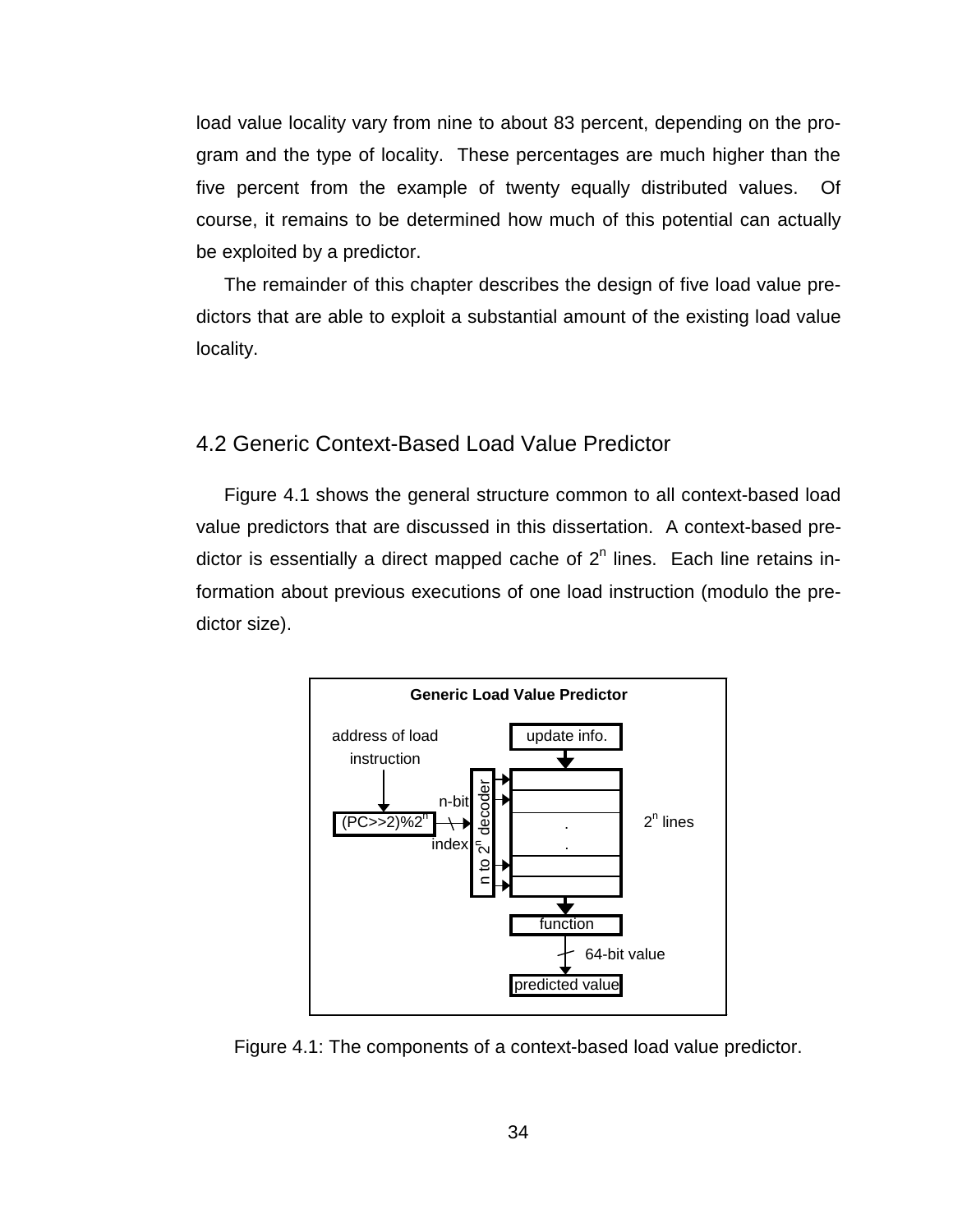When a load instruction has to be predicted, the predicted value is computed using the stored information of that load instruction, hence the term context-based. The function that computes the prediction can be as simple as the identity function (last value predictor) and as complex as accessing a lookup table (finite context method predictor). Naturally, accessing the predictor must be faster than accessing the conventional memory since a prediction becomes obsolete as soon as the true load value is available.

Whenever the memory subsystem satisfies a load request, the corresponding predictor line is updated with the true load value and possibly other information. Note that all load instructions, whether they are predictable or not, access the memory and therefore update the predictor.

All the predictors used in this study are direct mapped, that is, the  $n$  least significant bits of a load instruction's PC (that are not always zero) are used as an index into the predictor to select one of the  $2<sup>n</sup>$  predictor lines. Note that the PC of the load instruction is used and not the effective address.

$$
index(PC_{load}) = (PC_{load} \gg 2) \% 2n
$$

This is probably the simplest and fastest meaningful hash-function. The ">> 2" eliminates the two least significant bits that are always zero because instructions need to be word aligned in the Alpha processor on which all my measurements are based. Adding a more complex hash-function may result in less aliasing but will most likely increase the length of the critical path. Since direct-mapping results in only little aliasing even with moderate predictor sizes (see Section 5.4), this simple but effective hash-function is frequently used [Gab96, GaMe98, LiSh96, LWS96, SaSm97b, WaFr97]. An investigation of more sophisticated hash-functions (e.g., set associativity) is left for future work.

Note that in cache terminology, direct-mapping implies the presence of tag bits. However, unlike caches load value predictors do not have to be cor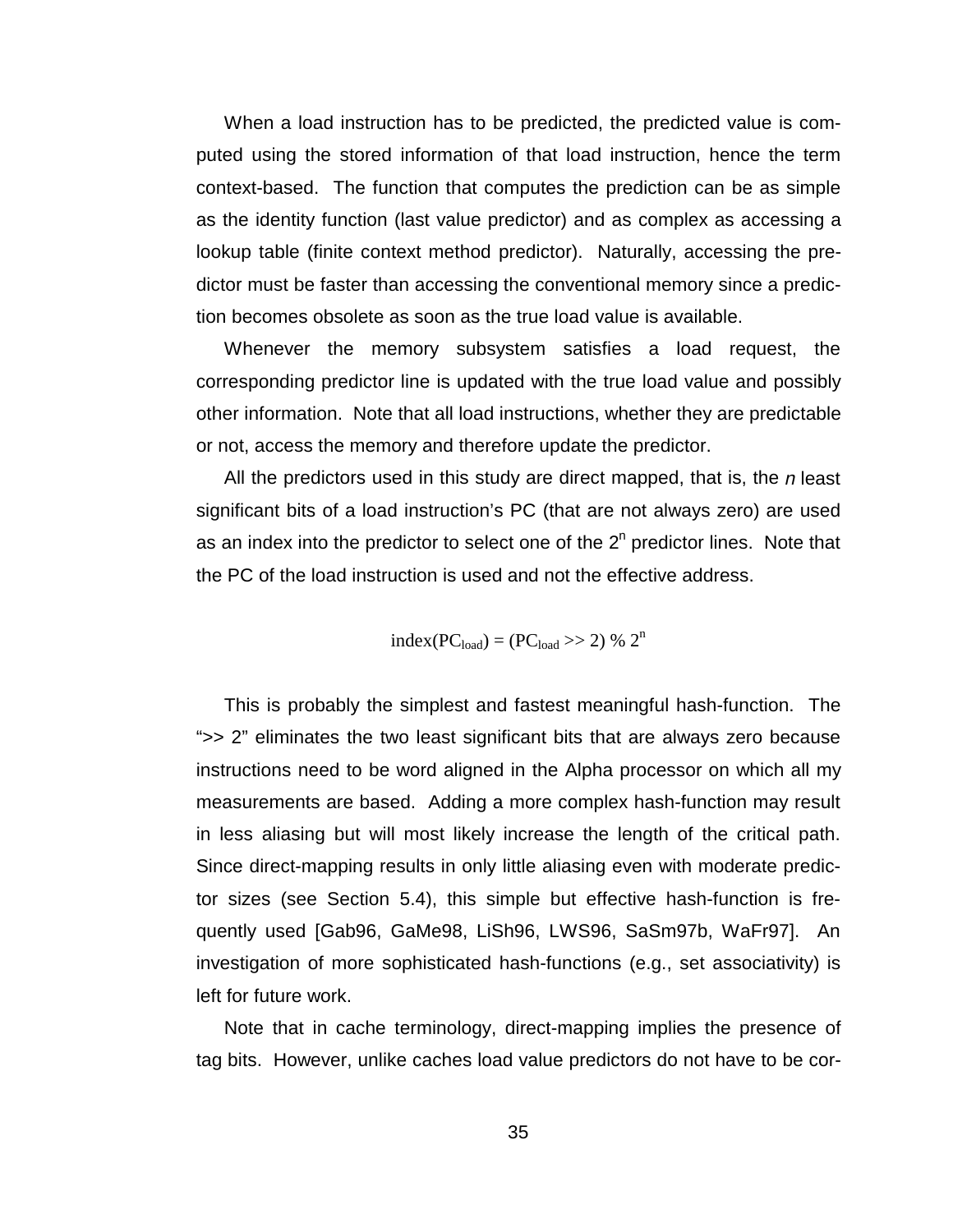rect all the time, meaning that tags are not mandatory. Because of the small amount of observed aliasing (see Section 5.4), only partial tags or no tags are often used in predictors to reduce their size. Load instructions that do alias simply have to share a line in the load value predictor, i.e., they overwrite each other's information in the predictor.

### 4.3 Five Context-Based Load Value Predictors

Based on the generic load value predictor from Figure 4.1, predictors can be built and tailored to exploit different kinds of load value locality by choosing what information to store in them and by performing various kinds of computations with this information. The following subsections show possible implementations of five basic load value predictors to exploit last value, stride 2-delta, register, finite context method, and last four value locality.

#### 4.3.1 Last Value Predictor "LV"

The last value predictor [Gab96, LWS96] (abbreviated as LV) always predicts that a load instruction will load the same value that it did the previous time it was executed. Hence, the only information that needs to be stored in the predictor is the most recently loaded value. Predictions retrieve this value and updates overwrite the stored value with the new load value to make it available for the next prediction.

The last value predictor's operation can formally be described with the following pseudo-code, where the numeral subscripts indicate the size in number of bits, "load" refers to the load instruction being predicted or updated, and "value" is either the predicted value or the update value. The first line, which describes the predictor, lists the fields that make up a predictor line inside the curly brackets as well as the number of predictor lines. In this in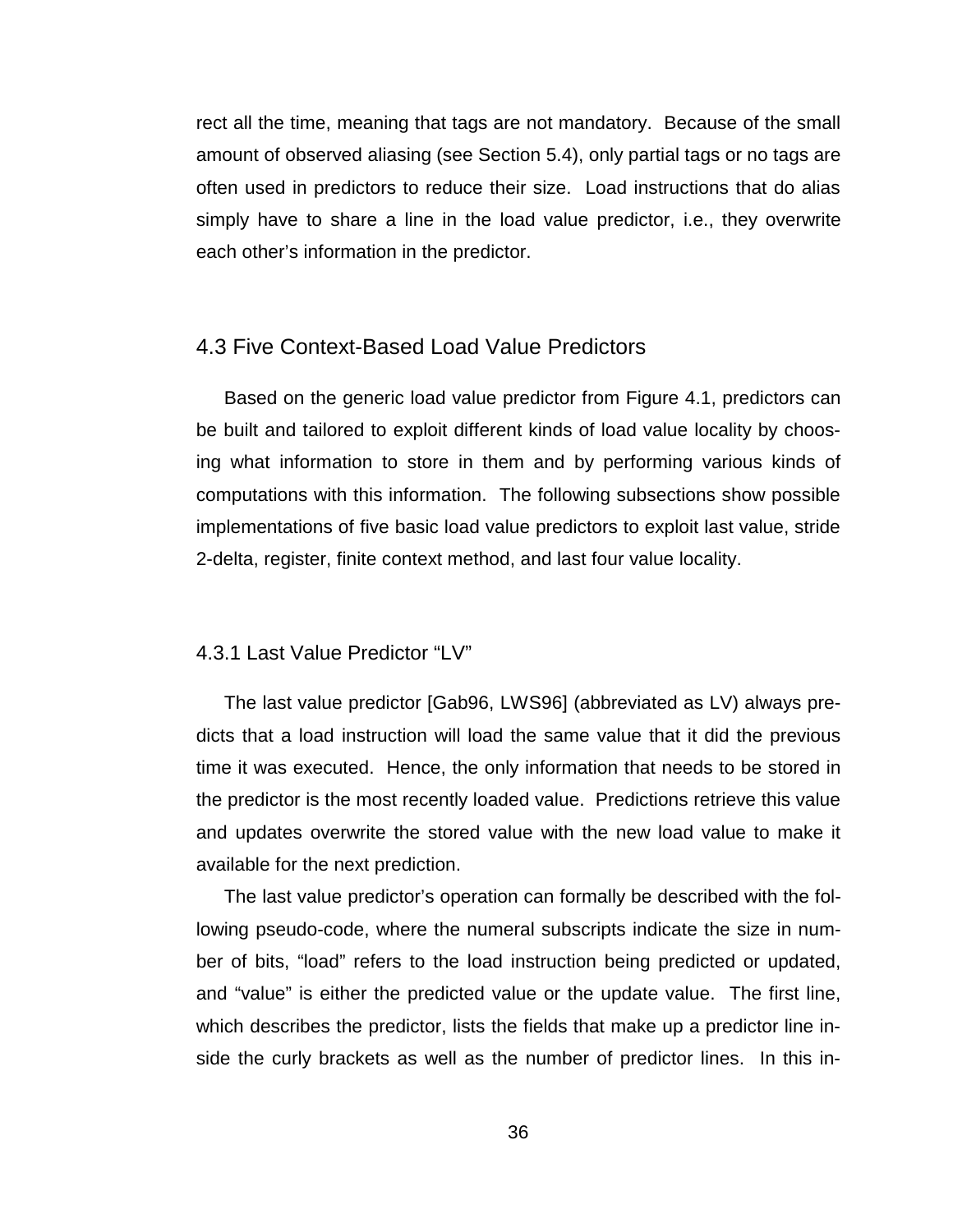stance, each predictor line contains a single field called "last\_value" that is 64-bits wide and there are  $2^n$  such lines.

```
predictor: \{last_value<sub>64</sub>\} • 2<sup>n</sup>
```

```
prediction: value = last_value[index(PC<sub>load</sub>)];
```

```
update: last_value[index(PC_{load})] = value;
```
predictable sequences:

- repeating values, e.g., 3, 3, 3, 3, ...

Figure 4.2 illustrates the structure of this predictor. The number 64 in the first predictor line denotes the width of this field, i.e., every line contains a 64 bit wide field to store the last value.



Figure 4.2: The last value predictor.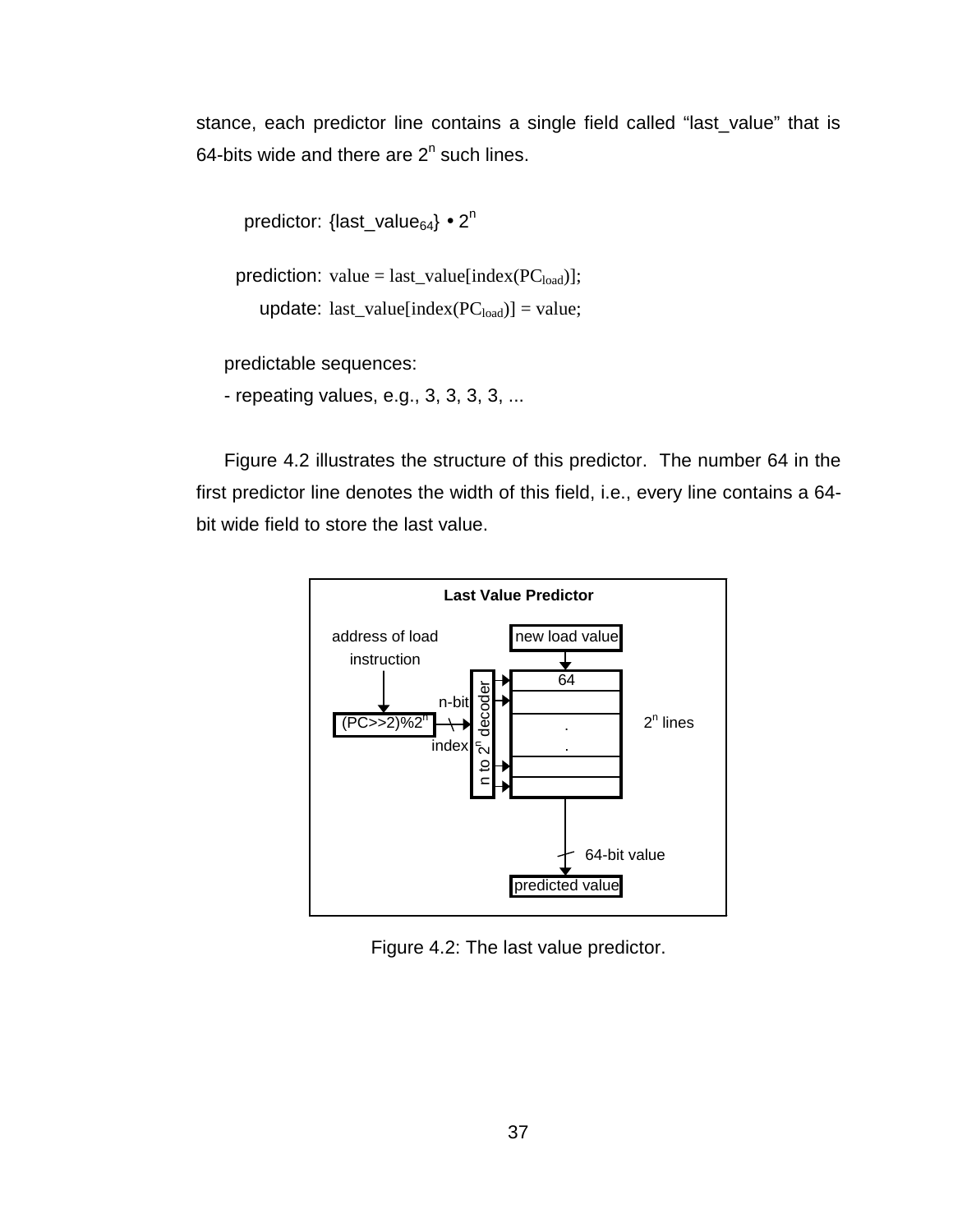4.3.2 Register Predictor "Reg"

The register predictor [TuSe99] (abbreviated as Reg) is even easier to implement. Since it always predicts that the target register of the load instruction (the register that is about to receive the loaded value) already contains the correct load value even before the load is executed, no information has to be stored in the predictor. In Chapter 5 we will see that this predictor still needs to store some information to work well. Figure 4.3 illustrates the structure of the register predictor.

Note that none of the benchmark programs used were compiled with this (or any other) kind of load value predictor in mind. Consequently, the predictability for this predictor is not very high. However, the register predictability can be improved upon by modifying the register allocator [TuSe99].



Figure 4.3: The register predictor.

predictor: { } (CPU's register file is used as source of values)

prediction: value = register[target(load)];

update: no operation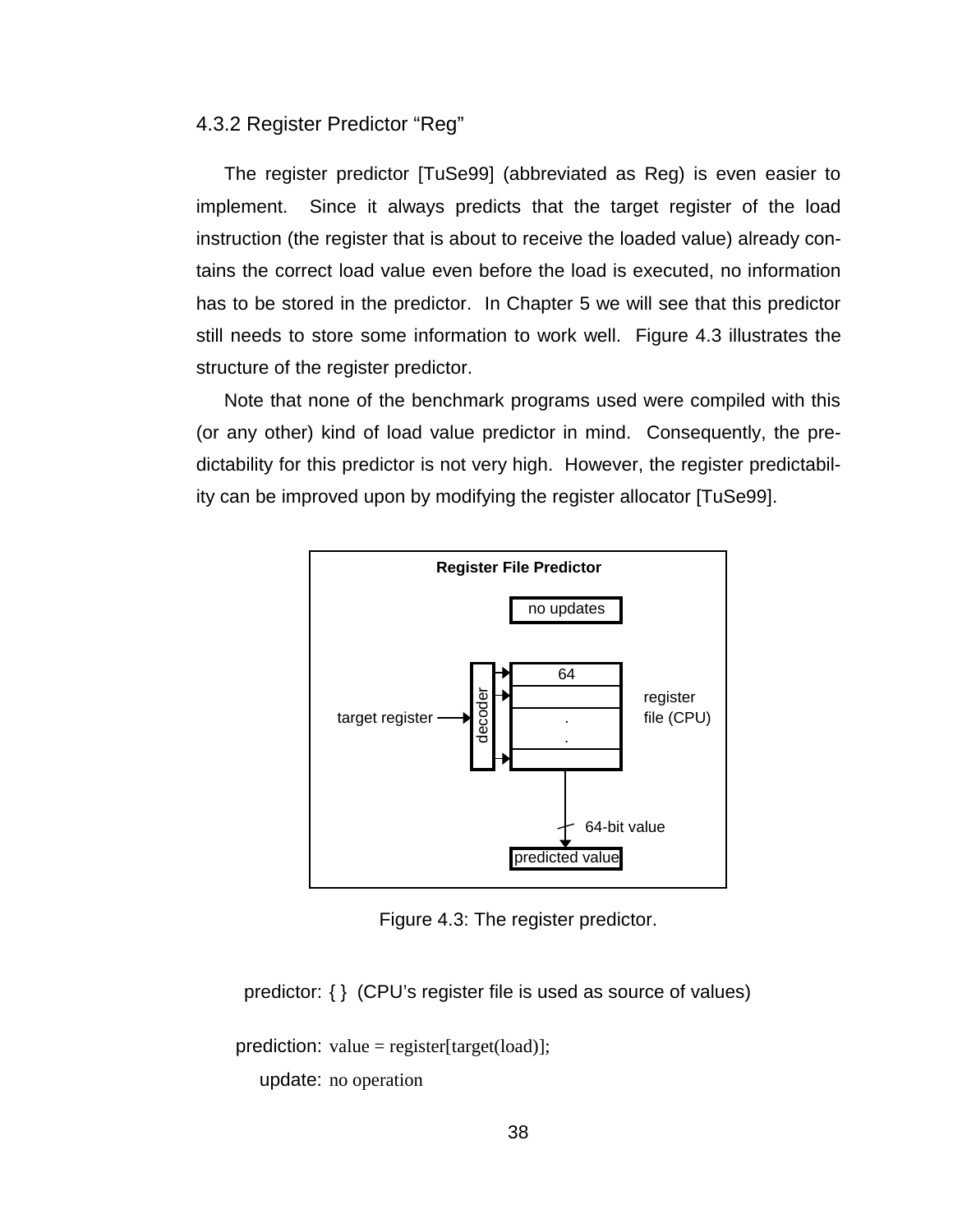predictable sequences:

- depends on register allocator

### 4.3.3 Stride 2-delta Predictor "St2d"

The stride predictor [Gab96] (abbreviated as St) truly computes the predicted value and is therefore able to predict never before seen values.

In its conventional form, this predictor stores the last value along with the difference (called the stride) between the last and the second to last loaded value. The stride is added to the last value when a prediction is made to form the predicted value. Once the true load value is available, the predictor's stride field is updated to reflect the difference between the last value (which is stored in the predictor) and the true load value. Then the last value stored in the predictor is replaced with the new load value. Since about 98% of all the observed strides fall within the range of –128 to 127 [RFKS98], eight bits per predictor line are sufficient to capture almost all strides.

A last value predictor can only predict sequences of constant values. Such sequences can, however, also be predicted with a stride predictor. The stride is simply zero in this case. Hence, the stride predictor might be regarded as a superset of the last value predictor. There exists, however, a subtle difference between the two predictors. A closer look at the following sequence of load values illustrates this difference.

# . . . A A A B B B C C C . . .

If we assume that both a stride and a last value predictor have been predicting Xs before reaching the first A of the above sequence (where X≠A, A≠B, and B≠C), we find that the last value predictor predicts six out of the nine values correctly (66.7%), whereas the stride predictor only gets three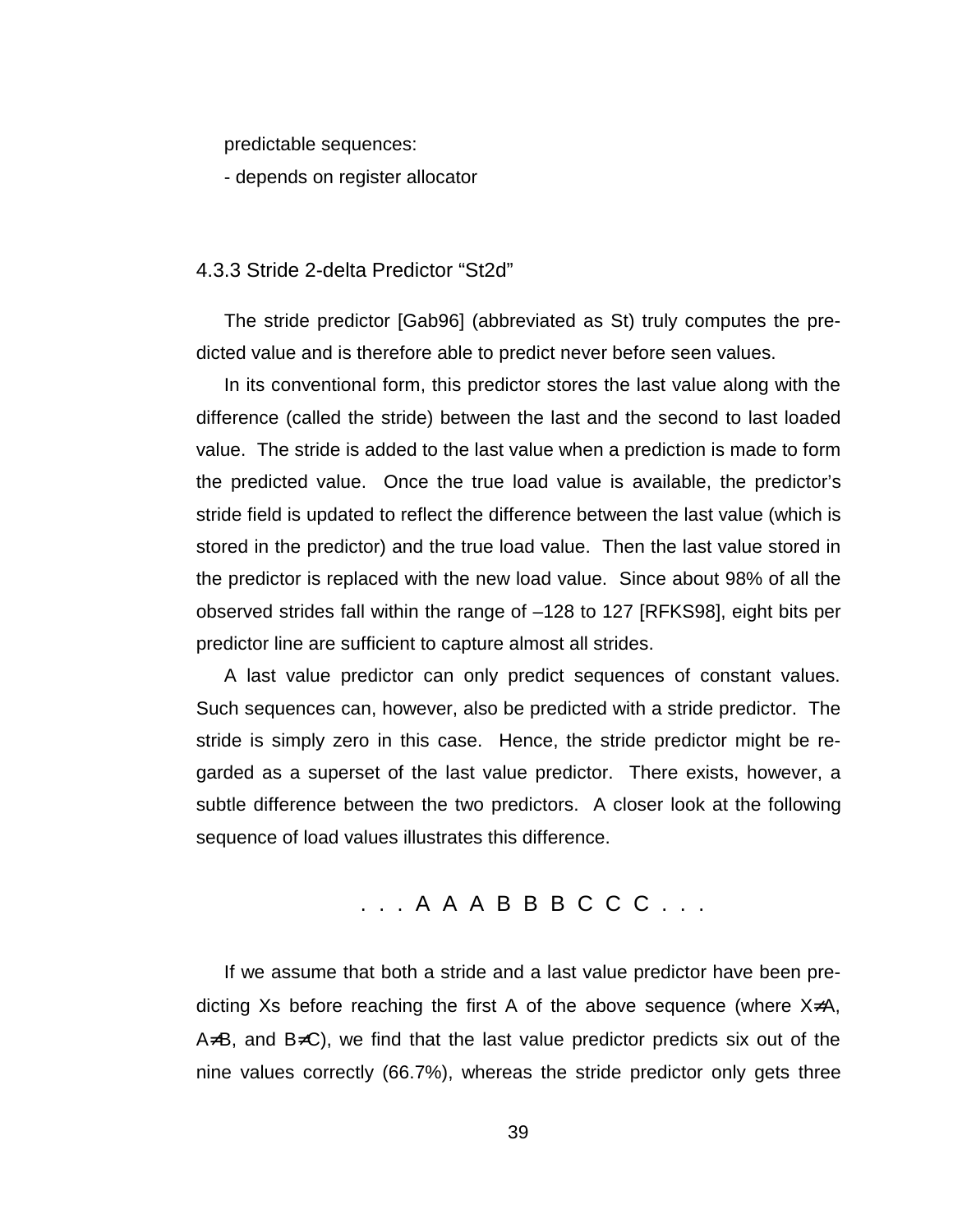values right (33.3%). Evidently, the last value predictor is superior to the stride predictor for sequences of repeating values and particularly for short sequences of repeating values. The reason is that the last value predictor makes one mistake per transition in the sequence and the stride predictor makes two.

This is indeed a problem in practice because programs fetch a surprisingly large number of short sequences of repeating values. For instance, Figure 4.4 shows the percentage of dynamically executed load instructions that fetch sequences of repeating values of the given lengths. The numbers are averages over the eight SPECint95 programs.



Distribution of Sequences of Repeating Values in SPECint95

Figure 4.4: Average run-length of sequences of repeating load values.

As the figure illustrates, a considerable percentage of loads fetch sequences of between two and eight repeating values. In fact, the number of short sequences comprising only two, three, or four repeating values is so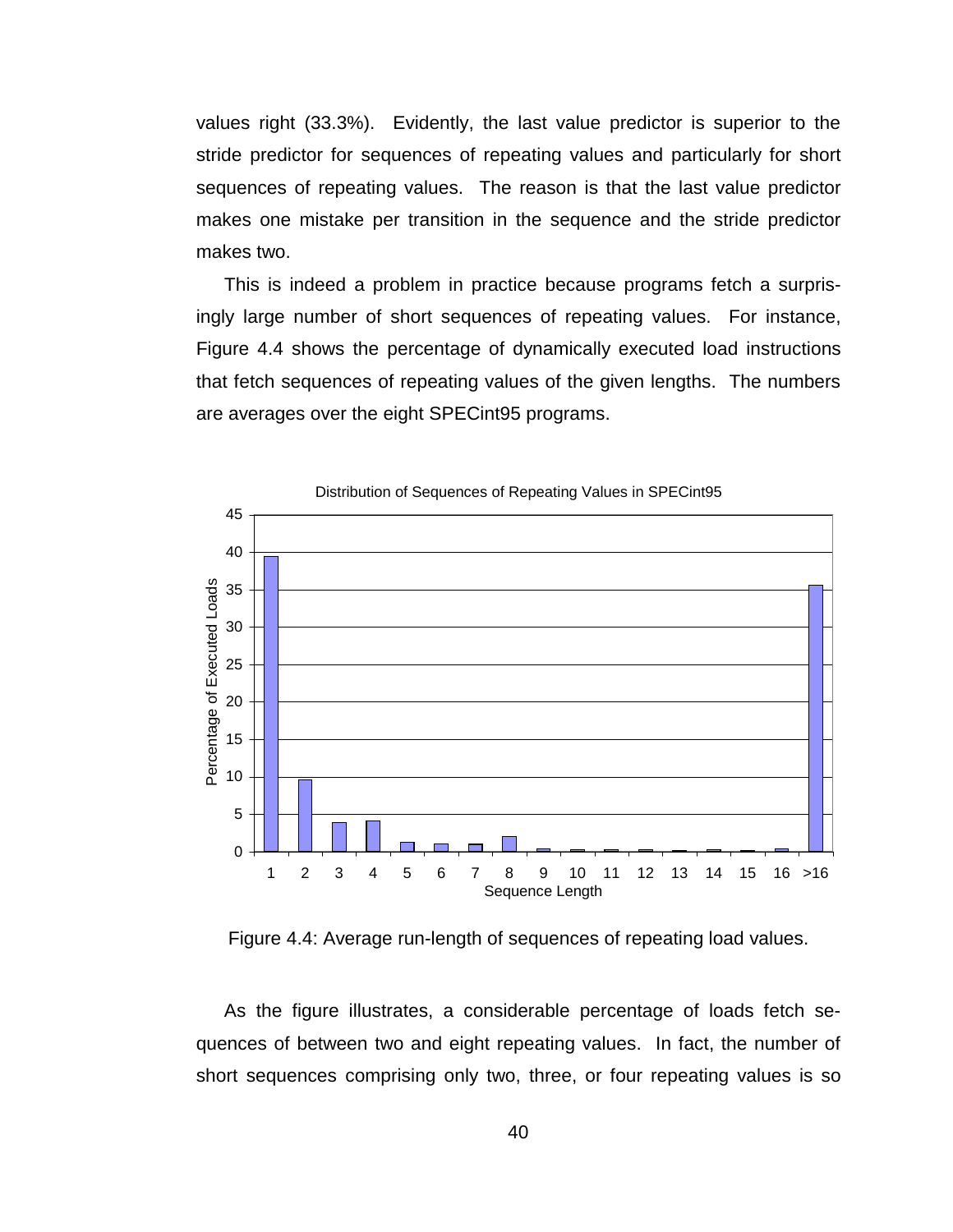large in comparison to sequences that exhibit true stride behavior (i.e., have a non-zero stride) that the stride value locality is smaller than the last value locality for six out of the eight SPECint95 programs, as Table 4.1 shows (the corresponding six stride load value localities are shown in bold print). Only li and compress exhibit more stride than last value locality.

|                             | compress | qcc  | qo   | ijpeg |      | m88ksim | perl | vortex | average |
|-----------------------------|----------|------|------|-------|------|---------|------|--------|---------|
| last value locality (%)     | 40.4     | 48.5 | 45.9 | 47.5  | 43.4 | 76.1    | 50.7 | 65.7   | 52.3    |
| normal stride locality (%)  | 61.3     | 41.3 | 38.3 | 37.6  | 44.1 | 76.1    | 42.8 | 60.3   | 50.2    |
| stride 2-delta locality (%) | 65.8     | 49.8 | 47.2 |       | 50.4 | 80.0    | 51.4 | 66.0   | 57.3    |

Table 4.1: Last value, stride, and stride 2-delta load value locality.

To remedy this shortcoming, the more sophisticated stride 2-delta predictor has been proposed [SaSm97a] (abbreviated as St2d). The 2-delta refers to the fact that this predictor retains two strides instead of only one. The first stride is identical to the one found in the conventional stride predictor. The second stride is only updated if the current update-stride is the same as the stride already stored in the first stride field. In other words, the second stride is only updated if the same stride has been seen at least twice in a row. Only the second stride is used for computing the predicted value.

This scheme effectively eliminates the problem of making two consecutive mispredictions upon a sequence change from one sequence of constant values to another because the working stride (the second stride) remains zero during this transition. As the last line of Table 4.1 shows, the stride 2-delta load value locality is higher than the last value locality for all eight SPECint95 programs. Of course the second stride field also only needs to be eight bits wide, as is outlined in Figure 4.5. In the pseudo code below, the function  $LSB<sub>0.7</sub>(x)$  extracts the eight least significant bits of x. Unless otherwise noted, all stride predictor results in this dissertation refer to the more sophisticated stride 2-delta predictor.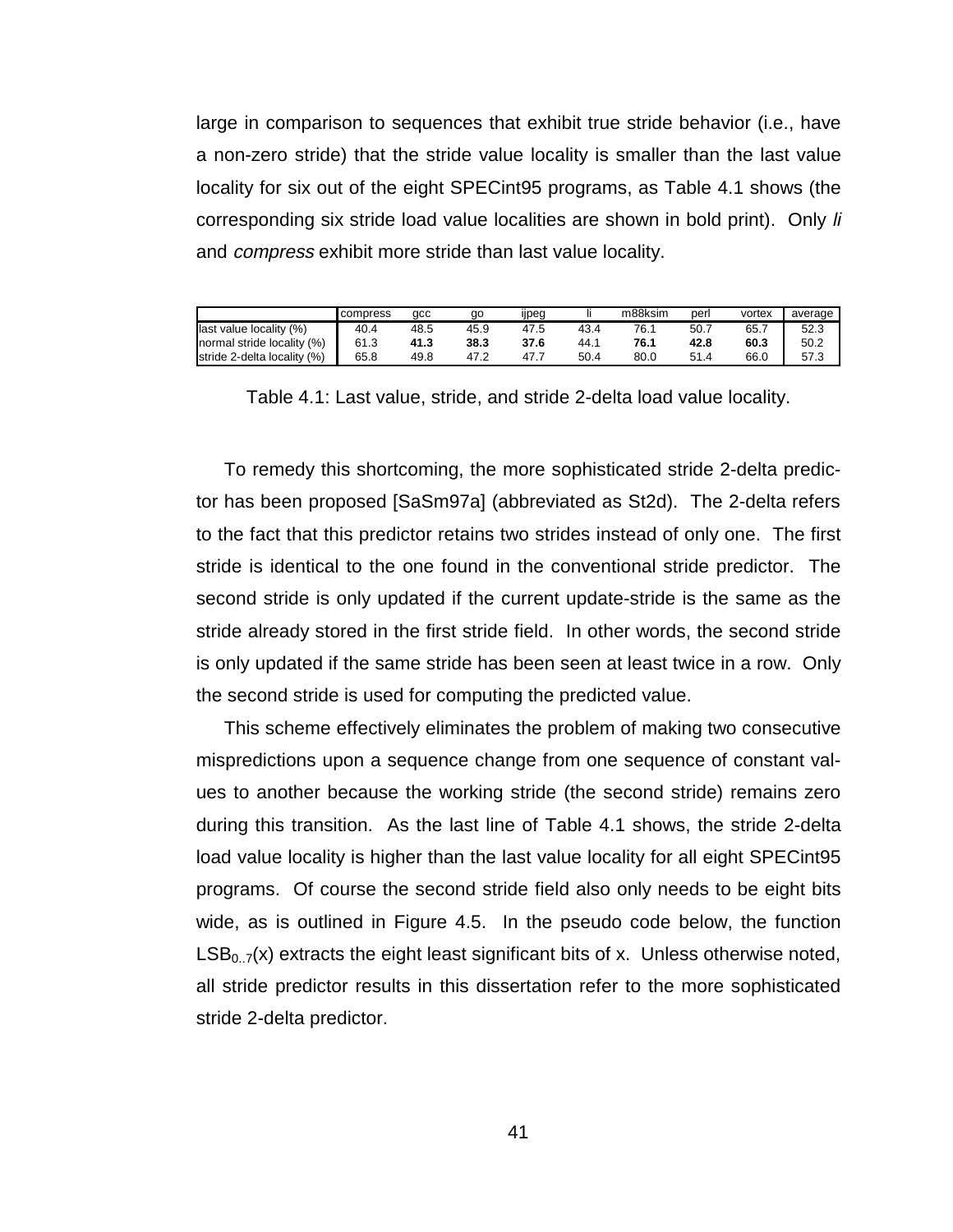predictor: {last\_value<sub>64</sub>, stride1<sub>8</sub>, stride2<sub>8</sub>} • 2<sup>n</sup>

prediction: value = last\_value[index( $PC_{load}$ ] + stride2[index( $PC_{load}$ ];

```
update: temp = LSB_{0.7}(value - last_value[index(PC_{load})]);if (temp == stride1[index(PC<sub>load</sub>]) stride2[index(PC<sub>load</sub>)] = temp;
 stride1[index(PC<sub>load</sub>)] = temp;
last_value[index(PC_{load})] = value;
```
predictable sequences:

- repeating values, e.g., -2, -2, -2, -2, ...
- constant strides, e.g., -4, -2, 0, 2, 4, ...



Figure 4.5: The stride 2-delta predictor.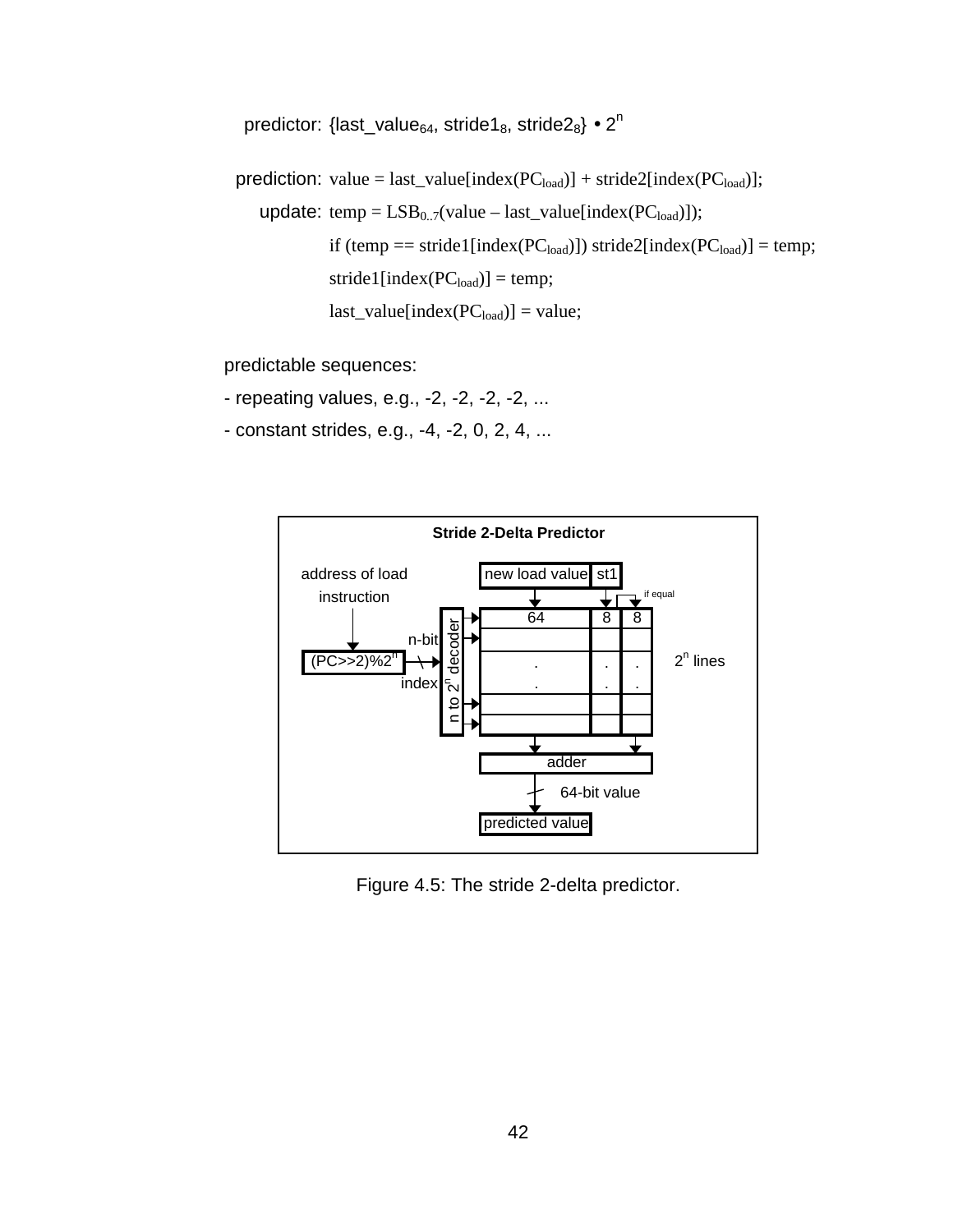#### 4.3.4 Last Four Value Predictor "L4V"

The last four value predictor [BuZo99b, LiSh96] (abbreviated as L4V) is similar to the last value predictor except every predictor line retains the four most recently loaded values instead of only the most recent value. Chapter 7 discusses last  $n$  value predictors in more detail and shows that storing the last four values results in good performance.

Deciding which one of the four values to use for a prediction is the job of the selector, which is described in Section 5.4.1. The last four value predictor can be thought of as four independent last value predictors operating in parallel and a meta-predictor that chooses which predictor to believe. Figure 4.6 illustrates this. The last four value predictor therefore represents a hybrid predictor. Hybrid predictors are the topic of Chapter 8.



Figure 4.6: The last four value predictor.

The difference between the last four value and a conventional hybrid predictor, and the reason why the last four value predictor is included here, is that a normal hybrid consists of different predictors that are updated with the same information whereas the last four value predictor comprises four identi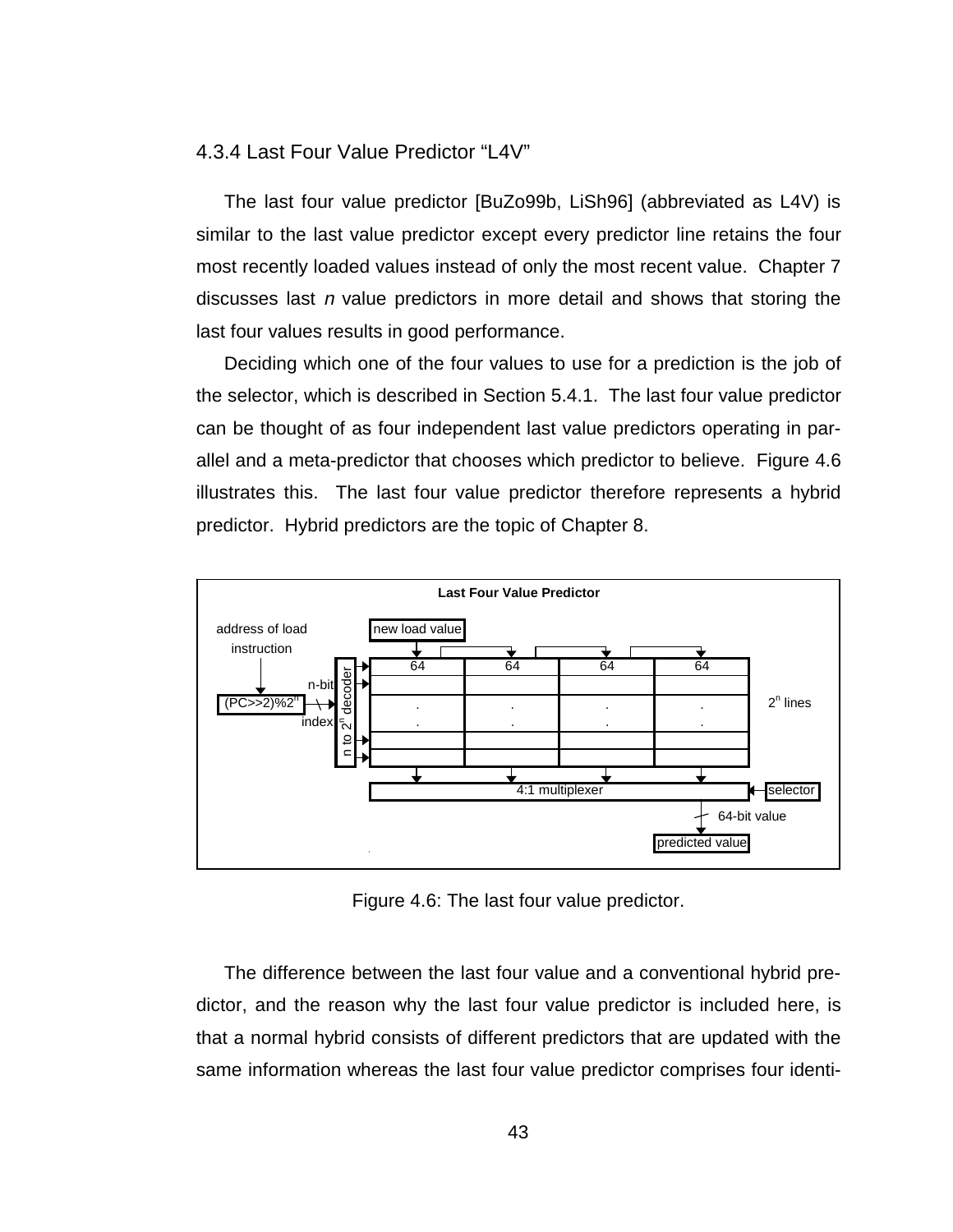cal predictors that are updated with different information. Section 5.4.1 examines the last four value predictor in more detail and explains the select function used below.

predictor: {last\_value1<sub>64</sub>, last\_value2<sub>64</sub>, last\_value3<sub>64</sub>, last\_value4<sub>64</sub>} • 2<sup>n</sup>

prediction: value = select(last\_value1[index( $PC<sub>load</sub>$ )],

 $last_value2[index(PC_{load})]$ , last\_value3[index( $PC_{load}$ )],

 $last_value4[index(PC<sub>load</sub>)])$ ;

update: last\_value4[index( $PC_{load}$ ] = last\_value3[index( $PC_{load}$ ];  $last_value3[index(PC_{load})] = last_value2[index(PC_{load})];$  $last_value2[index(PC_{load})] = last_value1[index(PC_{load})];$  $last_value1[index(PC<sub>load</sub>)] = value;$ 

predictable sequences:

- repeating values, e.g., 2, 2, 2, 2, ...
- alternating values, e.g., -1, 0, -1, 0, -1, ...
- short repeating cycles, e.g., 1, 2, 3, 1, 2, 3, 1, ...

4.3.5 Finite Context Method Predictor "FCM"

The most complex and sophisticated non-hybrid predictor is the finite context method predictor [SaSm97a, SaSm97b] (abbreviated as FCM). It is similar to the last four value predictor in so far as that it retains the last four loaded values in every predictor line. However, since these values are only used to compute an index into the predictor's second level (a lookup table), they are not stored in their full length but rather in a more compact, preprocessed form. The second level, a 2048-entry direct mapped, tag-less cache, stores the values that follow every seen sequences of four last values (modulo the table size). Since the second level is shared, load instructions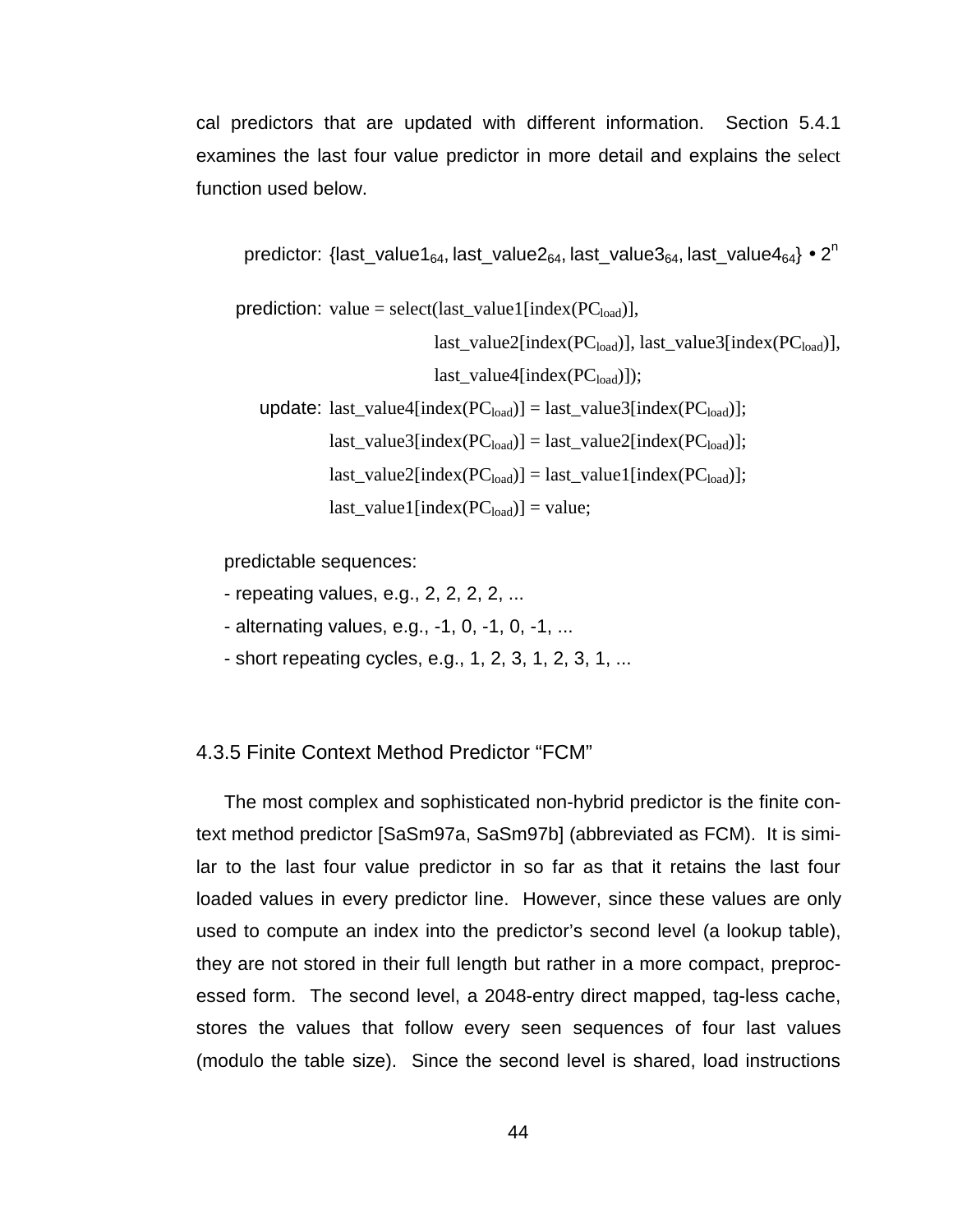can communicate information to other loads in this predictor. Hence, after fetching a sequence of arbitrary load values, which warms up the finite context method predictor, the same sequence can be predicted correctly even if it is fetched again by a different load instruction.

For this study, the size of the second level of the FCM predictor is fixed at 2048 entries and the index into the second level is computed as follows.

 $hash(val) = val_{63.56} \oplus val_{55.48} \oplus val_{47.40} \oplus val_{39.32} \oplus val_{31.24} \oplus val_{23.16} \oplus val_{15.8} \oplus val_{7.0};$ index2(val1, val2, val3, val4) = hash(val1) ⊕ hash(val2)\*2 ⊕ hash(val3)\*4 ⊕ hash(val4)\*8; line = index2(last\_value1, last\_value2, last\_value3, last\_value4);

The "⊕" in the above formulas represents the logical exclusive-or function. The presented index2 function is similar to the functions used by other people for the finite context method predictor [ReCa98, RFKS98, SaSm97b]. It utilizes all 64 bits of the load values for computing the index. Furthermore, the values are shifted relative to one another so that sequences of constant values do not cancel each other out (i.e., always yield an index of zero) when they are exclusive-or'ed.

Another benefit of the above function is that part of it (the first line) can be evaluated before the information is inserted into the first level of the predictor. Doing so significantly reduces the size of the predictor. Since hash(val) always yields an eight-bit result, each line in the first level of the predictor only needs to store four eight-bit values instead of the four 64-bit values, as is illustrated in Figure 4.7.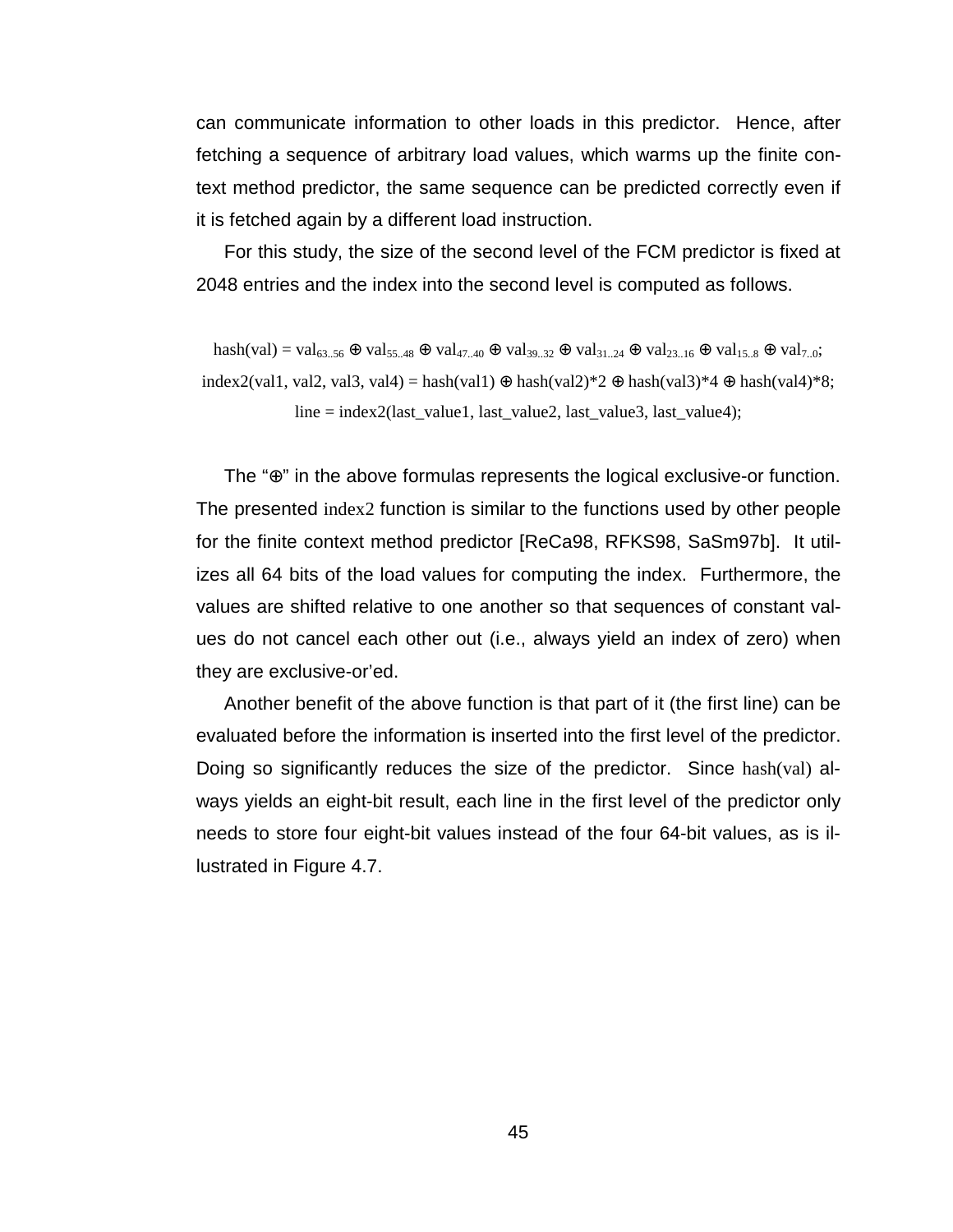level1: {hash1 $_8$ , hash2 $_8$ , hash3 $_8$ , hash4 $_8$ } • 2<sup>n</sup> level2:  ${FCMvalue}_{64} \cdot 2048$ predictor: level1 + level2

prediction: line = hash1[index(PC<sub>load</sub>)] ⊕ hash2[index(PC<sub>load</sub>)]\*2 ⊕ hash3[index(PC<sub>load</sub>)]\*4 ⊕ hash4[index(PC<sub>load</sub>)]\*8;  $value = FCMvalue[line];$ 

update: line = hash1[index(PC<sub>load</sub>)] ⊕ hash2[index(PC<sub>load</sub>)]\*2 ⊕ hash3[index( $PC_{load}$ ]\*4 ⊕ hash4[index( $PC_{load}$ ]\*8;

 $FCMvalue[line] = value;$ 

 $hash4[index(PC_{load})] = hash3[index(PC_{load})];$ 

 $hash3[index(PC_{load})] = hash2[index(PC_{load})];$ 

 $hash2[index(PC_{load})] = hash1[index(PC_{load})];$ 

 $hash1[index(PC_{load})] = hash(value);$ 

predictable sequences:

- reoccurring values, e.g., 3, 7, 4, 9, 2, ..., 3, 7, 4, 9, 2, ...
- addresses loaded during the traversal of dynamic data structures



Figure 4.7: The finite context method predictor.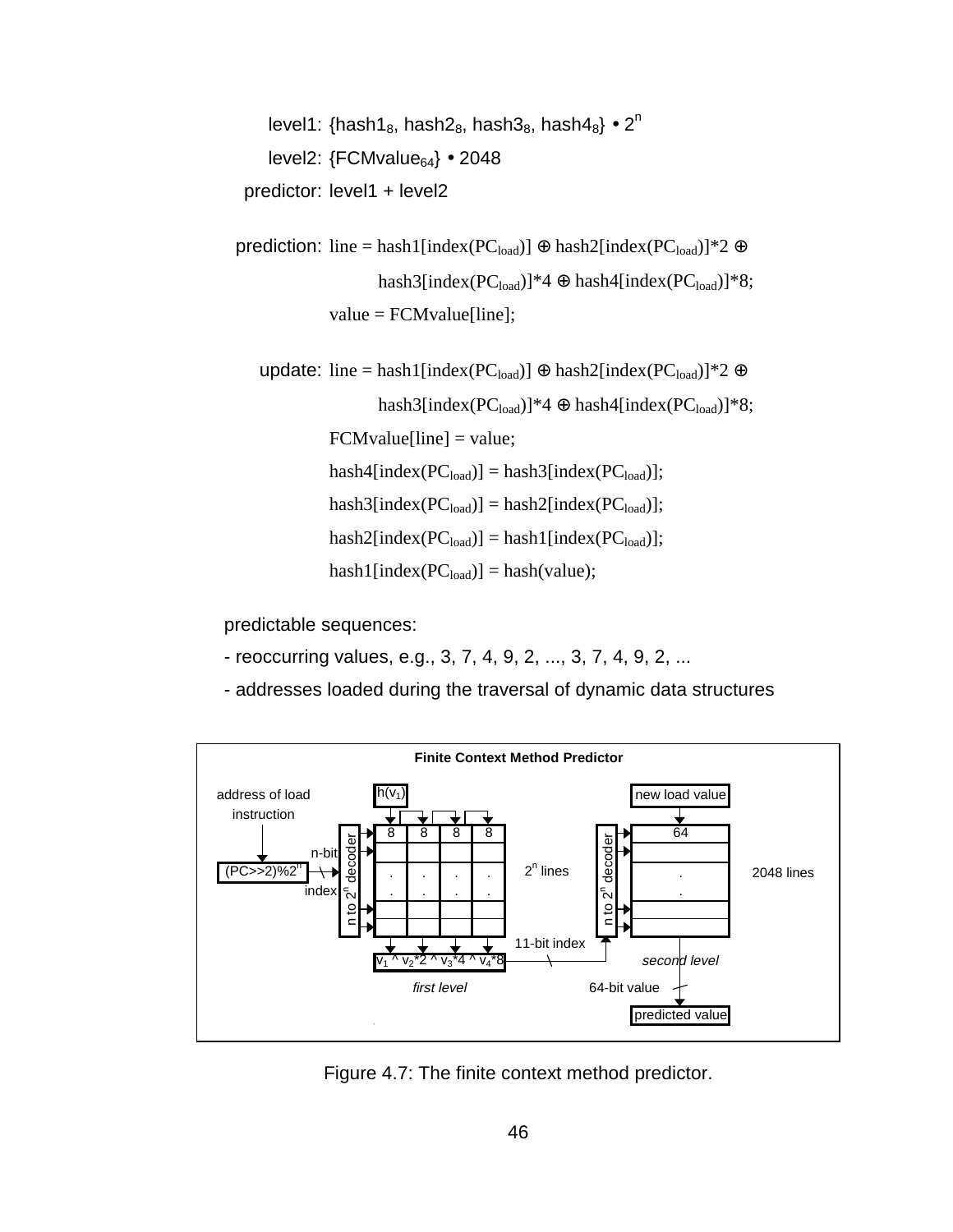### 4.4 Predictor Performance

Figure 4.8 shows the harmonic-mean speedup over SPECint95 delivered by the five predictors from the previous sections. For these measurements, the predictors are 2048 lines tall and include an eight-bit partial tag in each line. In the FCM predictor, both levels comprise 2048 lines. No prediction is attempted in case of a tag miss. Furthermore, each predictor is divided into four independent banks (see Chapter 6).

Two speedup numbers are given for each predictor, one showing the speedup over the baseline processor when a re-fetch misprediction recovery mechanism is used and the other when a re-execute recovery mechanism is used (see Chapter 5). Since the presented predictors vary greatly in size, the presented results should not be used for inter-predictor comparisons.





Figure 4.8: Mean speedup of five context-based predictors.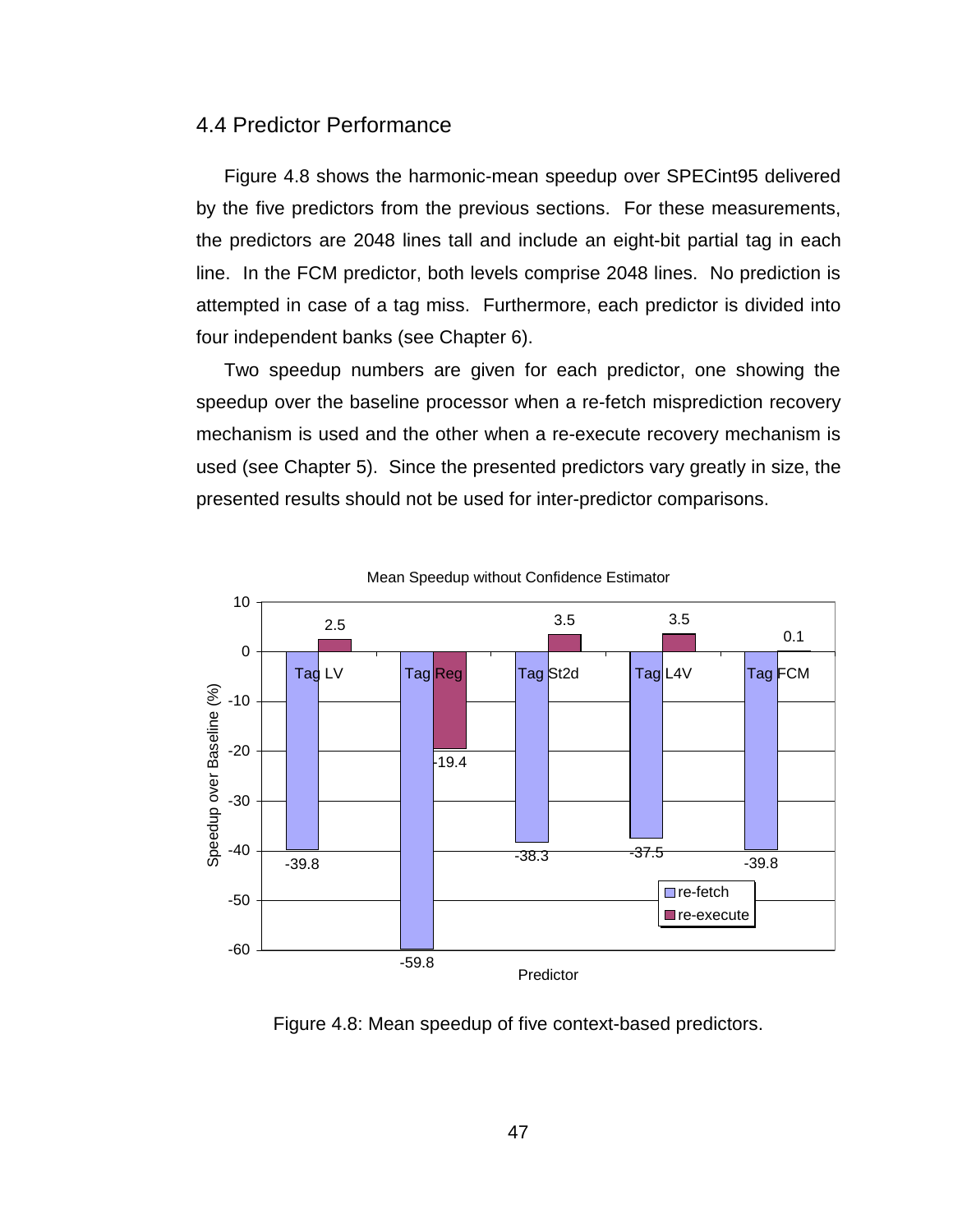Clearly, the performance of the five predictors is rather poor. In fact, all the predictors slow the processor down with a re-fetch misprediction recovery mechanism. With re-execute, which incurs smaller penalties than re-fetch, the register value predictor slows down the SPECint95 programs on average while the remaining four predictors yield a small positive speedup.

The reason for the poor performance is the large number of mispredictions. The average load value locality shown in Table 3.2 is roughly fifty percent, meaning that a large fraction of loads cannot be correctly predicted with these prediction techniques. Trying to predict these loads will inevitably result in mispredictions.

Because incorrect predictions necessitate a recovery process and thus incur a cycle penalty, a high misprediction-rate may result in more added cycles than are saved by the correct predictions. With re-fetch, the misprediction penalties do indeed more than offset the benefit of the correct predictions, which is why the overall performance decreases.

The next chapter introduces confidence estimators, which are able to reduce the number of mispredictions and thus improve the performance of all five predictors. In fact, with confidence estimators, all five predictors yield positive speedups even with re-fetch recovery.

## 4.5 Summary

This chapter introduces the concept of context-based load value prediction as well as the architecture of such predictors. The functionality is explained and a possible implementation is given for a last value, a register, a stride 2-delta, a last four value, and a finite context method predictor.

A performance evaluation of these five predictors shows that all of them make too many costly mispredictions to be effective. In the next chapter a technique is discussed that can eliminate most mispredictions, which boosts the performance of these five predictors, making them profitable to employ.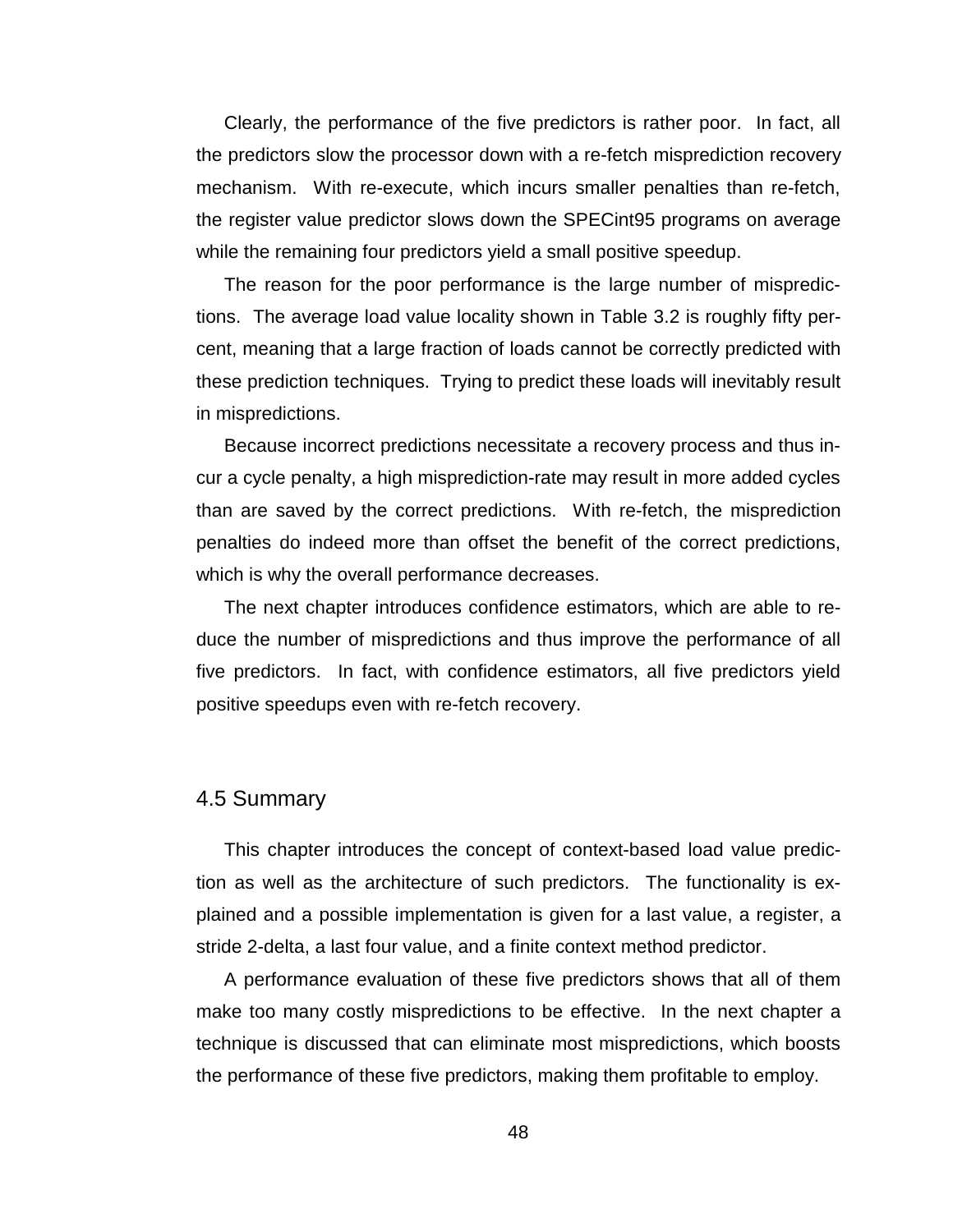# Chapter 5

# Confidence Estimators

This chapter introduces and evaluates two commonly used dynamic confidence estimators. First, the *bimodal* confidence estimator is described, which is based on saturating counters. Then the prediction outcome historybased SAg confidence estimator I developed is derived. It is more complex but performs better than the *bimodal* confidence estimator on certain kinds of load value sequences, as sample traces illustrate. The performance of both confidence estimators in connection with the five load value predictors from the previous chapter is evaluated. Finally, the expressiveness of nonspeedup metrics is studied.

## 5.1 The Need for Confidence Estimators

As the speedup results from Section 4.4 illustrate, context-based load value predictors are quite ineffective in spite of the relatively high load value predictability (see Table 3.2). As mentioned, the problem is the high cost of recovering from the many mispredicted loads, which can more than eradicate the performance advantage derived from the correctly predicted loads.

Fortunately, making no prediction does not incur a cycle penalty, meaning that it is better not to make a prediction than to make an incorrect prediction. Consequently, identifying predictions that are likely to be incorrect and inhibiting them can reduce the number of penalty cycles and thus improve the predictor performance.

This is why almost all load value predictors include some form of confi-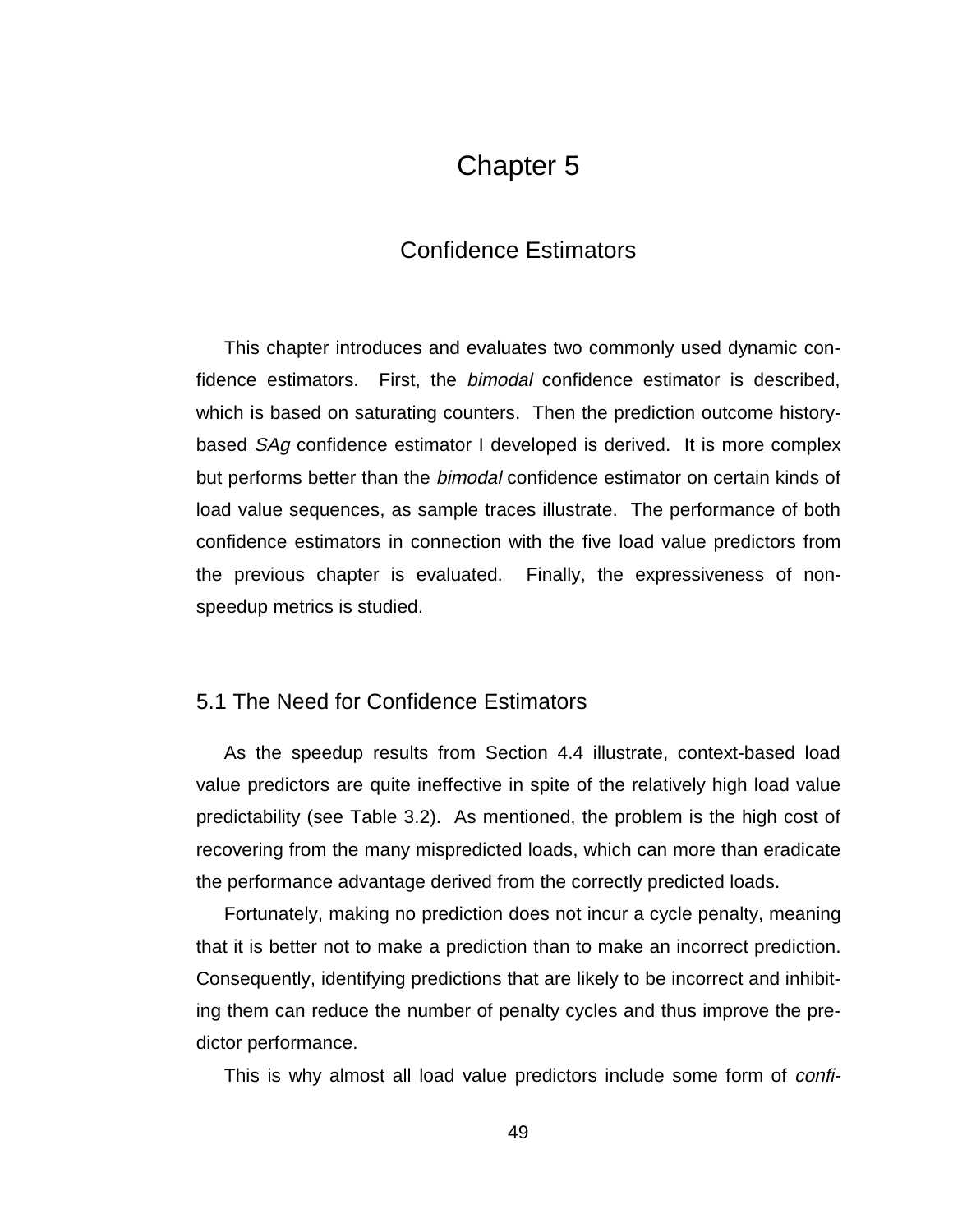dence estimator (CE) to estimate how likely a prediction is to be correct [CRT99, LWS96, ReCa98, RFKS98, SaSm97b, TuSe99, WaFr97]. Predictions are only allowed if the estimated confidence is high (i.e., above a preset threshold). The two main approaches for dynamic confidence estimation in the domain of value prediction, saturating counters and prediction outcome histories, are described in the subsequent sections. The latter was developed by me to overcome a deficiency of the former confidence estimator, as discussed in Section 5.2.1.

## 5.2 The Bimodal Confidence Estimator

One way of estimating the likelihood of a correct load value prediction is to count how often the load was correctly predicted in the (recent) past. The intuition behind this approach is that the past behavior tends to be indicative of what will happen in the near future. For example, if a load was predicted successfully most of the time in the recent past, there is a good chance that its next prediction will be successful, too. Therefore, counting the number of times a predictor was able to predict a load instruction correctly yields a measure of confidence where a higher count implies a higher probability that the next prediction will be correct.

Note that it is vital to count both the correct prediction and the times the predictor could have made a correct prediction but was not allowed to do so due to a low confidence at the time. If only the attempted predictions that turned out to be correct are counted, then the confidence cannot recover once it has reached a point that inhibits further predictions.

A commonly used hardware device for counting events is the saturating up/down counter. A saturating counter can count up and down within two boundaries, say zero and fifteen. Once the counter has reached fifteen, counting up will not change its value. Likewise, counting down from zero leaves the counter at zero. Such a counter is said to have a bottom of zero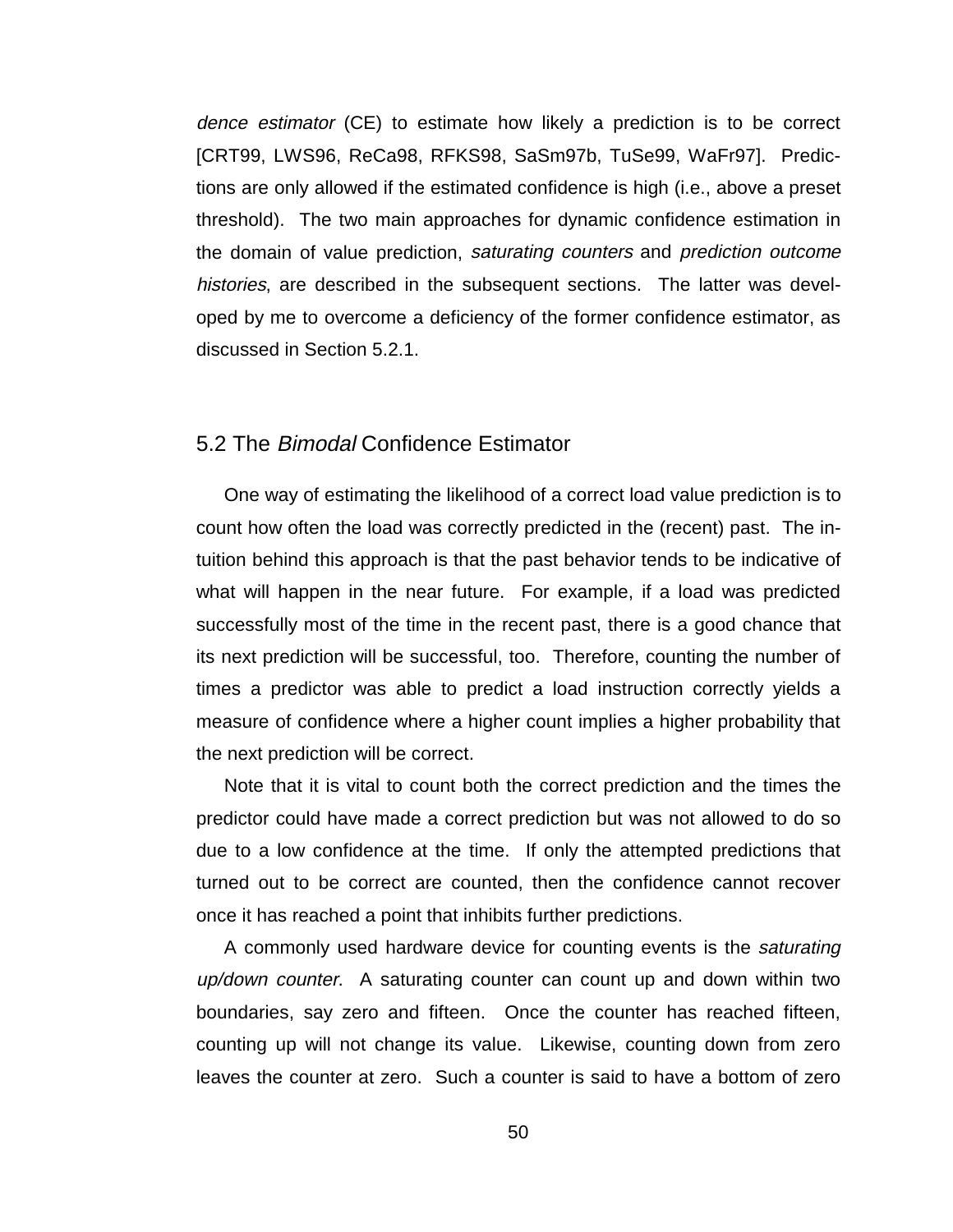and a top of sixteen. Note that while the bottom value is the lowest reachable value, the top value cannot actually be reached. The highest reachable value is top-1. This definition of top and bottom simplifies many aspects of dealing with saturating counters. Note also that the counter *increment* and *decre*ment (the latter is often referred to as *penalty*) can be an integer greater than one. In particular, penalties above one are frequently useful in connection with load value predictors.

The bimodal confidence estimator is based on saturating up/down counters that record how many predictable values were encountered in the recent past. I adopted the name "*bimodal*" from the structurally identical bimodal branch predictor [McF93].

The higher the counter value in a *bimodal* CE, the higher the confidence that the next prediction will also be correct since predictable load instructions are assumed not to suddenly become unpredictable and vice-versa. A preset threshold value determines when the confidence estimator allows predictions to take place and when it does not. For instance, a threshold of ten allows predictions as long as the value of the saturating counter does not fall below ten. If it does, further predictions are inhibited until the counter value rises to ten or higher again.

A saturating counter-based confidence estimator can be described with five parameters: the top value, the bottom value, the increment, the decrement or penalty, and the prediction threshold. Only powers of two are used as the top value in this dissertation. This is not mandatory but it limits the large search space somewhat. By definition, the counter value is always lower than the top value. The bottom value, the lower bound for the counter value, is always zero throughout this thesis. This is not a restriction because the top, threshold, and bottom values can always be shifted to make the bottom value zero without loss of generality. The increment is always one since not even a single preliminary experiment of mine has shown larger increments to be useful. The current literature also only uses increments of one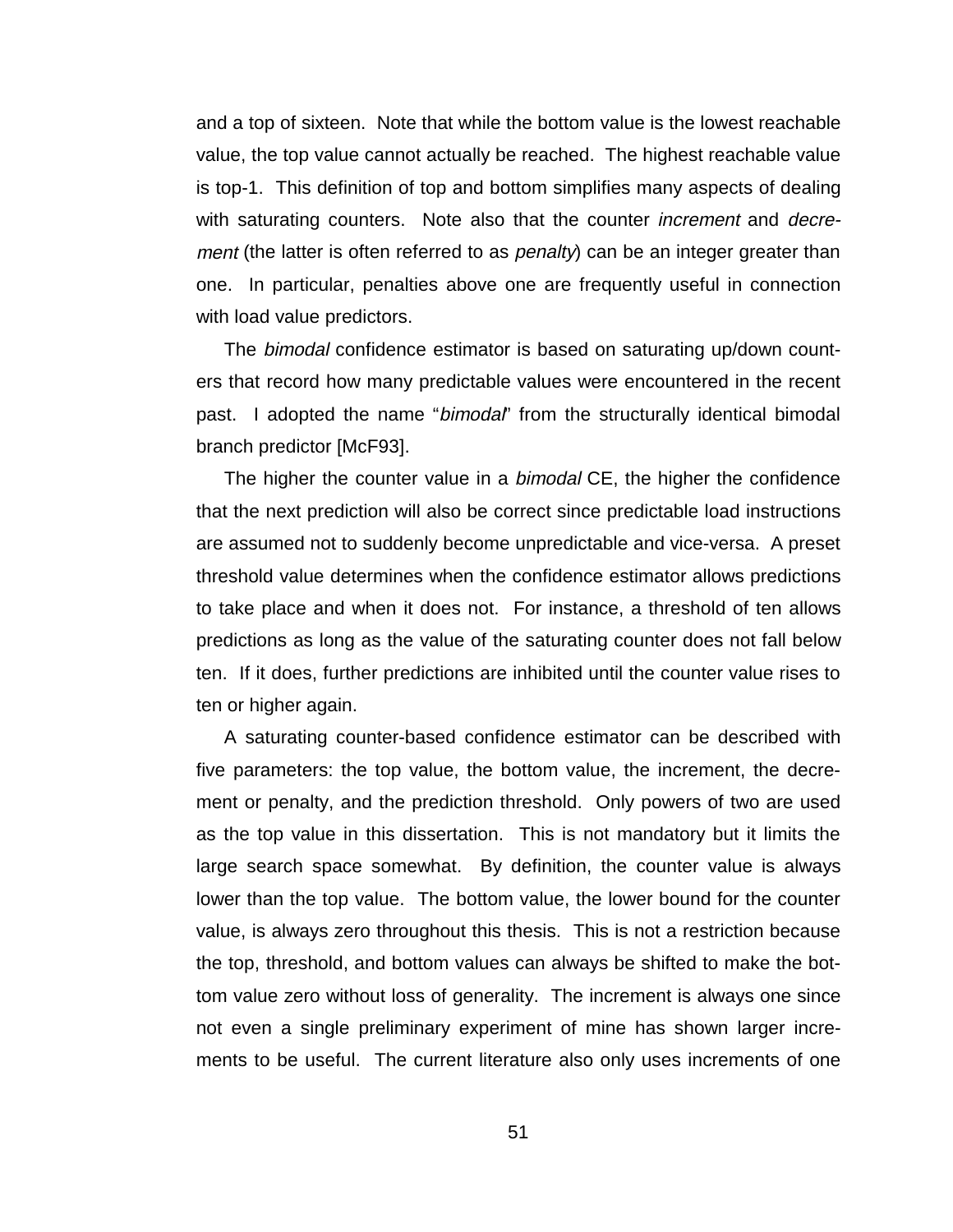[ReCa98, RFKS98, WaFr97]. Finally, the threshold and penalty values are determined individually for each predictor and misprediction recovery mechanism, as is the top value. Since the smallest number of bits required to store any value in the range  $[0..top)$  is  $\log_2(top)$ , the top value determines the width of the counters. Frequently used top values in this dissertation are eight and sixteen, making the counters three to four bits wide.

Figure 5.1 illustrates the structure of the *bimodal* confidence estimator when added to a generic load value predictor. The shaded components make up the confidence estimator. "c" indicates a saturating up/down counter.



Figure 5.1: The bimodal confidence estimator (shaded).

Note that each line of the predictor contains its own saturating counter, meaning that the confidence of each line is measured separately. As long as only one load instruction is mapped to each line in the predictor, each load's confidence is measured individually. If multiple loads alias in the same predictor line, the resulting counter value is a combination of the confidences of the loads that share the line.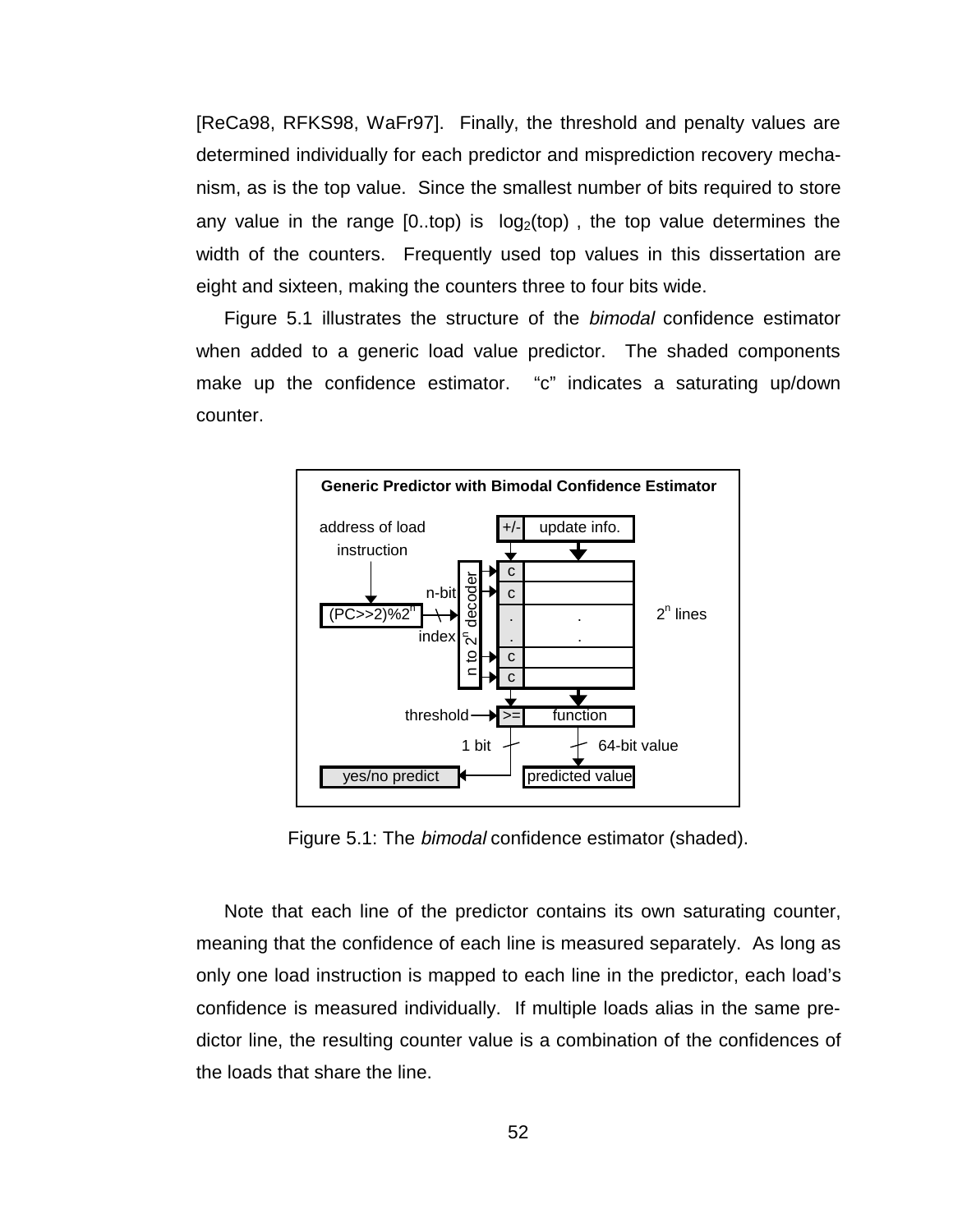Except for the saturating counters, the confidence estimator only consists of a comparator that checks whether the selected counter value is at or above the preset threshold. This can be done in parallel with the prediction of the load value. The predicted value is only used if the confidence is high enough.

When the value predictor is updated, it first makes another prediction whose result is compared with the true load value. If the two values are identical, the saturating counter in the selected predictor line is incremented by one, otherwise it is decremented by the preset penalty.

A bimodal confidence estimator's operation can be described with the following pseudo-code. "x" is usually three or four (actually,  $x = \lceil log_2(top) \rceil$ ).

conf estim: {counter value<sub>x</sub>} • 2<sup>n</sup>

prediction: predict = (counter\_value[index( $PC_{load}$ )] >= threshold);

update: counter\_value[index( $PC_{load}$ ] = (predicted\_value == true\_value) ?  $min(top-1, counter_value[index(PC<sub>load</sub>)]+1)$ :  $max(0, counter value[index(PC<sub>load</sub>)]-1);$ 

predictable sequences:

- sequences that do not frequently change from being predictable to being unpredictable and vice-versa

### 5.2.1 Behavior Study

Predictors with a bimodal CE yield good performance (see Section 5.4). Nevertheless, due to the counter-hysteresis, the *bimodal* CE performs poorly on certain kinds of load value sequences. In particular, it cannot adapt to quickly alternating patterns of predictable and unpredictable loads.

As was already shown in the discussion about the stride and the stride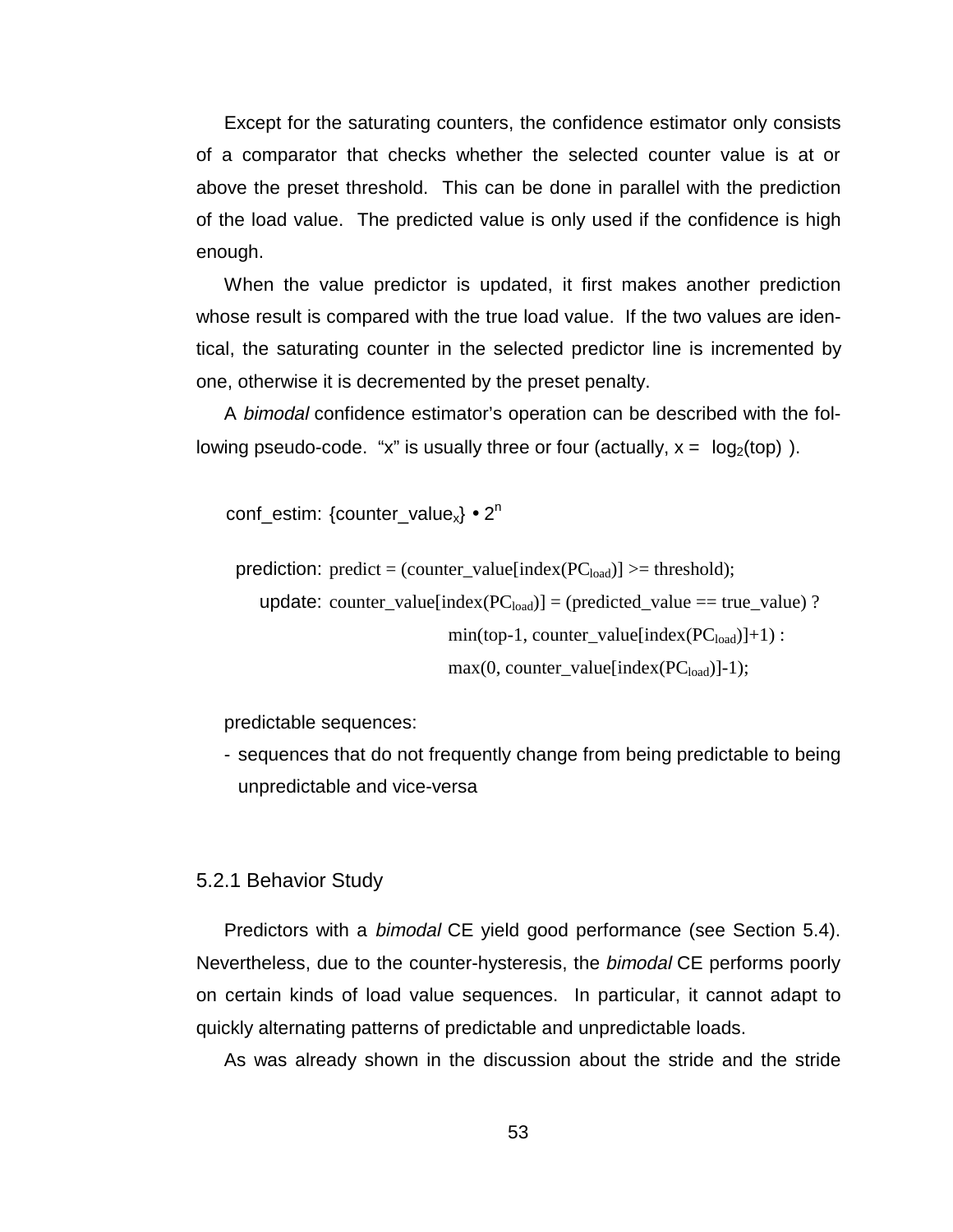2-delta predictor (Section 4.3.3), programs fetch a surprisingly large number of short sequences of repeating load values (Figure 4.4). Such sequences pose a problem for a bimodal CE. To illustrate this, let us assume a last value predictor with a *bimodal* confidence estimator that predicts the following infinite sequence of three repeating values (where A≠B, B≠C, etc.).

# . . . A A A B B B C C C . . .

For a two-bit saturating counter (i.e., a counter with a top of four), we find that depending on the penalty and the counter value at the beginning of the sequence, one of three possible patterns of indefinitely repeating countervalues emerges quickly. The three patterns are "2, 3, 3", "0, 1, 2", and "1, 2, 3" and are shown in the middle of Table 5.1 in bold print. The left side of the table indicates which initial counter values and penalties result in which pattern. The right side of the table shows the number of prediction attempts, inhibited predictions, correct predictions, and incorrect predictions the bimodal CE makes (per three load instructions) depending on the threshold value.

|            |                | last value predictable |     |    |     |     |    |   |                   | thresh-        |                | no    |       | correct wrong                   |       |
|------------|----------------|------------------------|-----|----|-----|-----|----|---|-------------------|----------------|----------------|-------|-------|---------------------------------|-------|
| initial    | pen-           |                        | yes | no | yes | yes | no |   | yes               | case           | hold           |       |       | predic- predic- predic- predic- |       |
| value      | alty           |                        | в   | C  | С   | C   | D  |   | D                 |                | value          | tions | tions | tions                           | tions |
|            |                |                        |     |    |     |     |    |   |                   | С1             |                | 3     | 0     | 2                               |       |
| 0, 1, 2, 3 |                | $\cdots$               | 3   | 2  |     | 3   | 3  | 2 | $\cdot\cdot\cdot$ | C <sub>2</sub> | 2              | 3     |       | ົ                               |       |
|            |                |                        |     |    |     |     |    |   |                   | C <sub>3</sub> | 3              | ົ     |       |                                 |       |
|            |                |                        |     |    |     |     |    |   |                   | C4             |                | ົ     |       |                                 |       |
| 0, 1, 2    | $\overline{2}$ | $\cdots$               |     | 0  |     |     |    | 0 | .                 | C <sub>5</sub> | $\overline{2}$ |       | ◠     |                                 |       |
| 0, 1, 2, 3 | 3              |                        |     |    |     |     |    |   |                   | C <sub>6</sub> | 3              |       | 3     |                                 | 0     |
|            |                |                        |     |    |     |     |    |   |                   | C7             |                | 3     |       | ◠                               |       |
| 3          | $\overline{2}$ | $\cdots$               |     | 1  |     | 2   | 3  |   | .                 | C <sub>8</sub> | $\overline{2}$ | ◠     |       |                                 |       |
|            |                |                        |     |    |     |     |    |   |                   | C <sub>9</sub> | 3              |       | ◠     |                                 |       |

Table 5.1: Behavior study of a bimodal confidence estimator.

Note that a last value predictor without a CE would make three prediction attempts and get two of the three load values right and one wrong. Hence, the *bimodal* CE does not help in the cases C1, C2, and C7. In the cases C3, C4, and C8 the CE inhibits one of the correct predictions and none of the in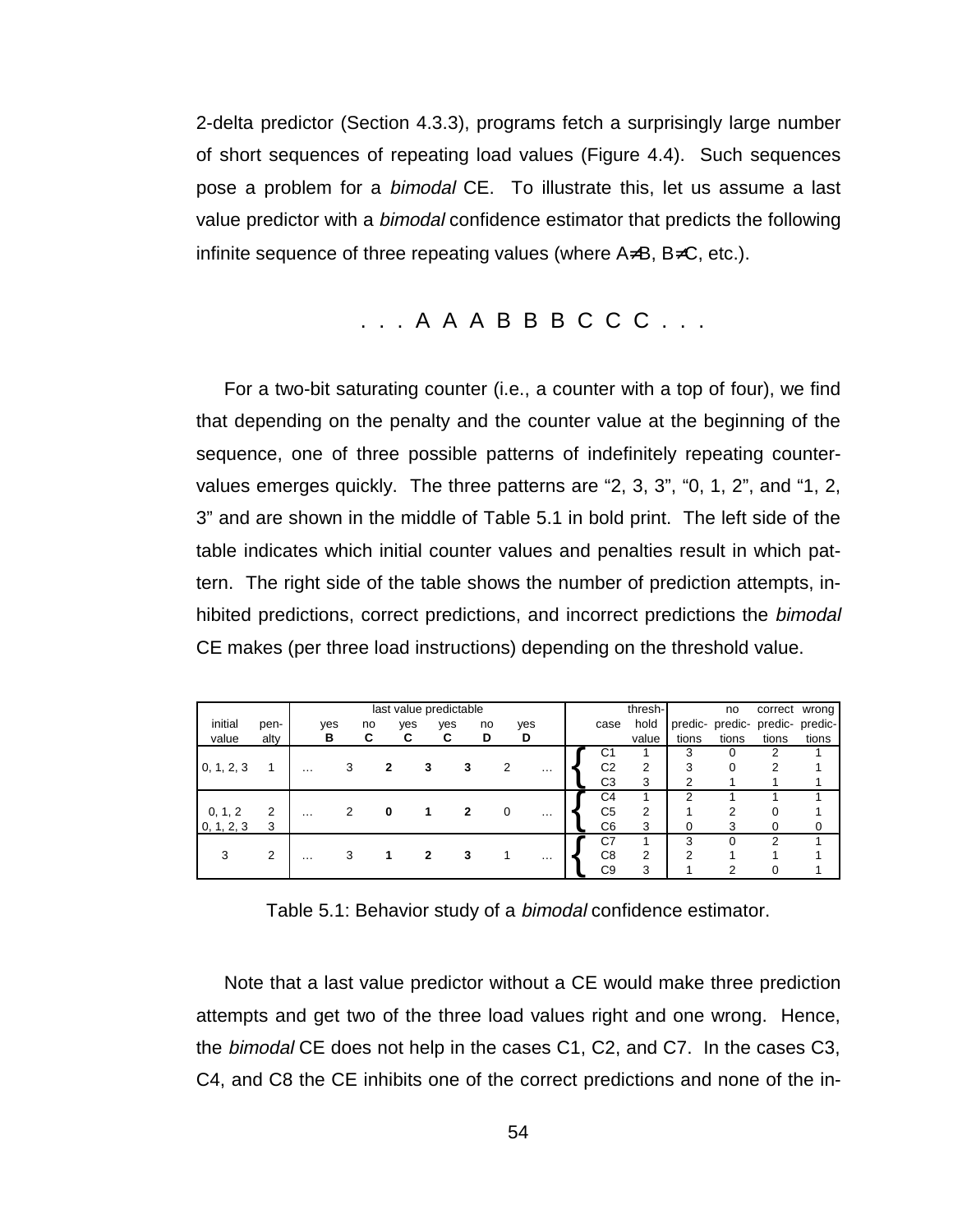correct predictions, making the resulting performance worse than it would be without a CE. The cases C5 and C9 are even worse since the CE inhibits all the correct predictions and only allows the incorrect prediction to take place. Finally, case C6 allows no predictions at all, meaning that the load value predictor is not used.

Clearly, in all nine cases the bimodal CE either does not help or makes things worse. Since short sequences of repeating load values make up a considerable part of the observed load value sequences (Figure 4.4), this unfortunate behavior of the *bimodal* confidence estimator is a problem.

Note that a one-bit counter would result in the same prediction behavior as case C4 and three-bit and wider counters always end up in one of the four described outcomes, as the following thought experiment illustrates.

The two cases where the confidence estimator allows no predictions or forces all values to be predicted are uninteresting. In all the remaining two cases (with one or two predictions per three values), some of the values are predicted and some are not. If the third of the three repeating values is predicted (i.e., the counter has reached the threshold), then any bimodal predictor will also predict the following value, which happens to be the unpredictable one, because the third value is predictable and will therefore increment the counter, meaning that the next time the counter is queried it will again be above the threshold and cause a prediction. Likewise, if the first of the three repeating values is not predicted (i.e., the counter value is below the threshold), then any *bimodal* predictor will also not attempt to predict the next value, which in our example is predictable, because the first value is unpredictable and will consequently decrement the counter, meaning that the next time the counter is queried it will still be below the threshold and therefore inhibit a prediction. In other words, it is impossible for a bimodal confidence estimator to predict the last predictable value and not predict the following unpredictable value and it is also impossible not to predict an unpredictable value while at the same time predicting the following predictable value. As a conse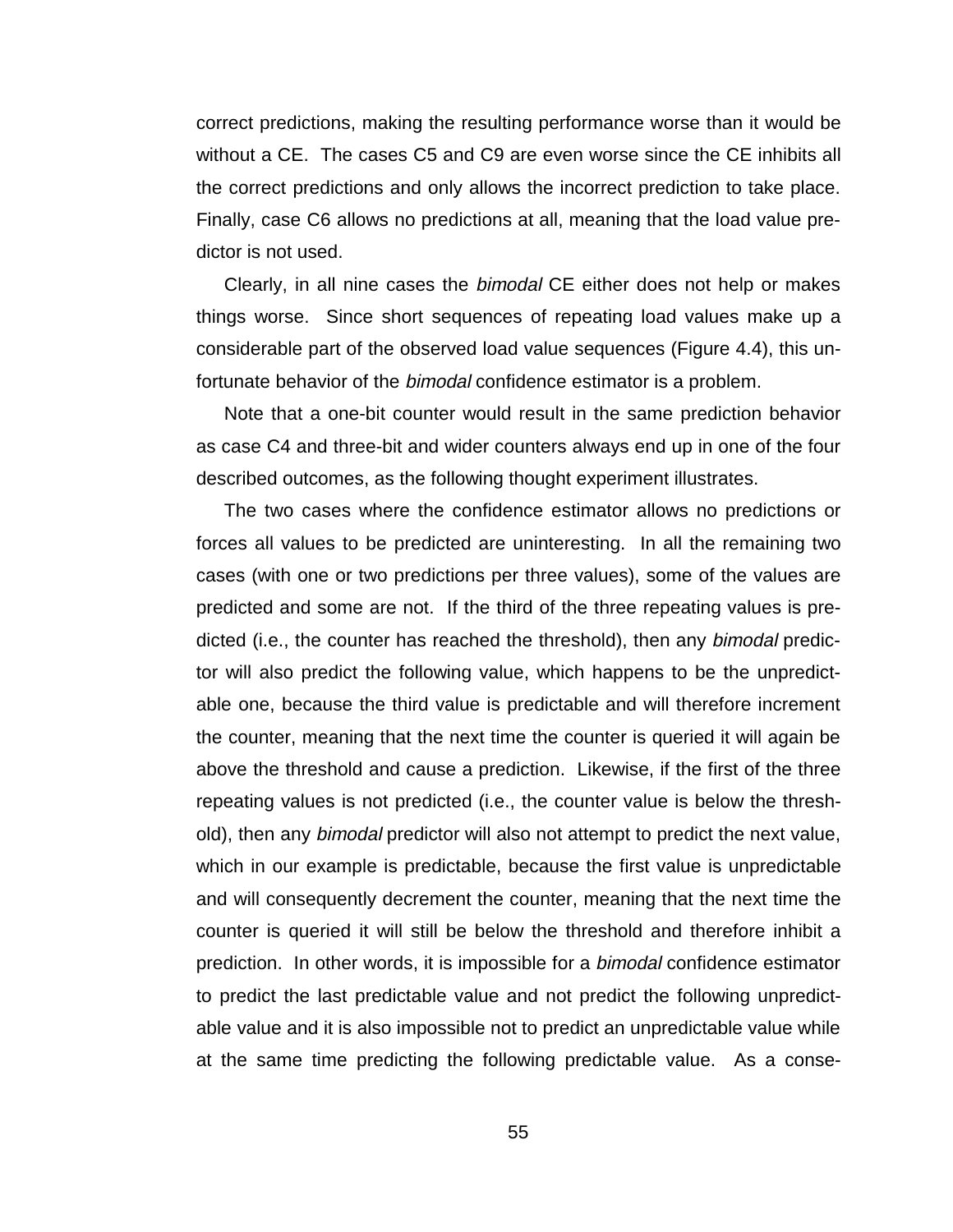quence, only the following four scenarios for the three repeating values are possible: none of them are predicted, only one value is predicted, which has to be the unpredictable one, two values are predicted, of which one has to be the unpredictable value, or all three values are predicted. Consequently, any bimodal CE is, independent of its threshold and top value, incapable of predicting the predictable values without also predicting the unpredictable value in the above sample sequence. Hence, the observed deficiency is intrinsic to the bimodal CE and cannot be overcome by adjusting parameters.

# 5.3 The SAg Confidence Estimator

Based on the observations made in the previous section, designing a confidence estimator that does not suffer from the described deficiency may be worthwhile. Ideally, a CE should predict the two predictable values and inhibit every third prediction in the example of three repeating load values from the previous section. To recognize the iterating pattern of two predictions followed by one non-prediction, some sort of a history mechanism is probably necessary.

Since confidence estimators are similar to branch predictors, I turned to the branch prediction literature to find an alternative approach that is historybased. One successful idea in branch prediction is keeping a small history recording in which direction each branch recently went [LeSm84]. This idea was later refined to retaining the most recent prediction outcome (success or failure) [SCAP97] rather than the branch direction, which makes the approach useful as a confidence estimator.

In such a CE, the outcome of a prediction is stored in a bit-pattern (called a history) where the  $n^{th}$  bit represents the outcome of the  $n^{th}$  last prediction. Usually a one is used to encode a successful prediction and a zero to encode a misprediction.

Whenever the memory returns a load value, the true load value is com-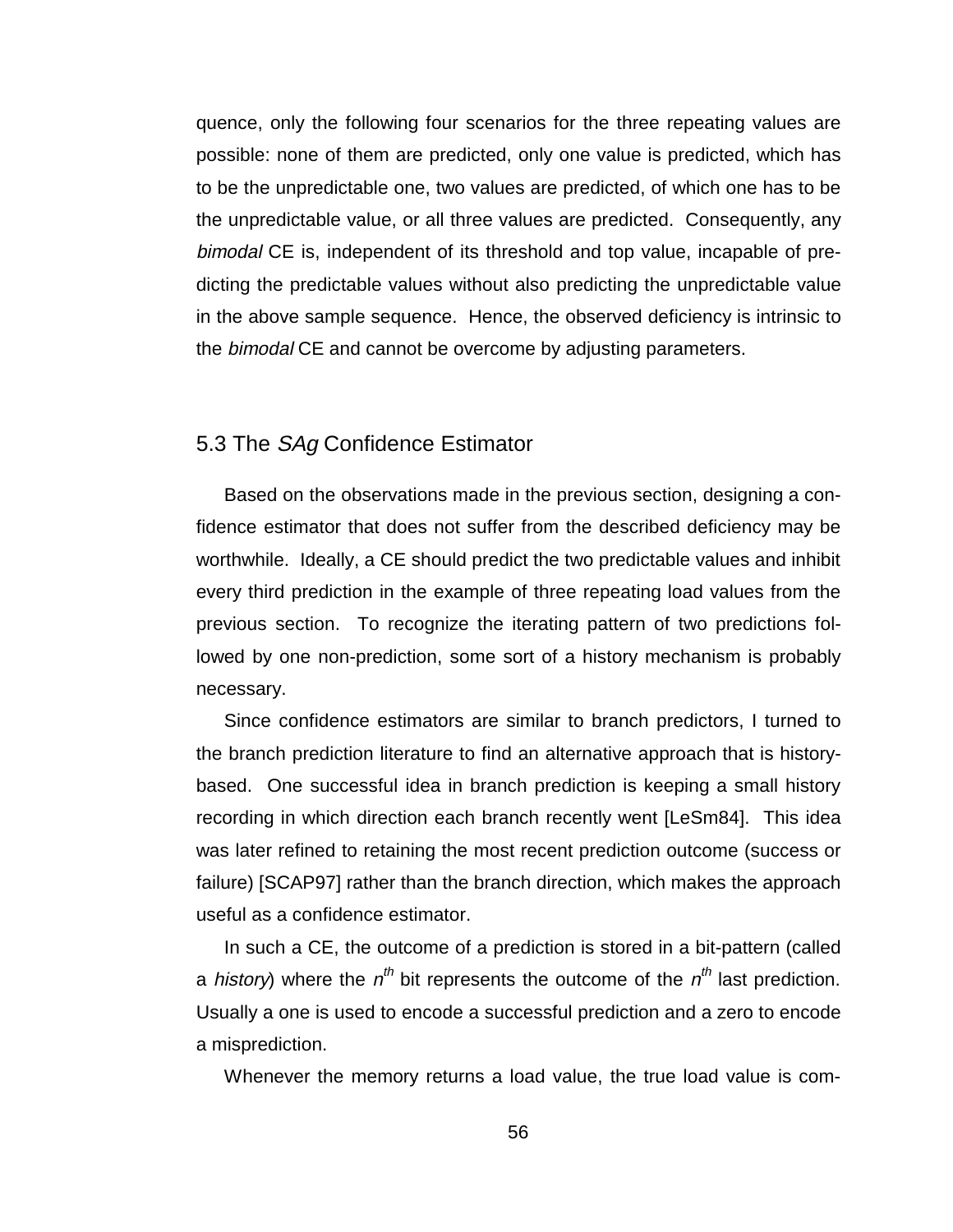pared with its predicted value (even if the prediction was not used) and the outcome of this comparison is shifted into the history, whereby all the bits in the history are shifted by one position and the oldest bit is lost.

If such histories are to be used as a measure of confidence, it is essential to know which ones are (frequently) followed by a correct prediction and which ones are not. The branch prediction literature describes algorithms to accomplish this. For instance, Sechrest et al. [SLM95] suggest profiling a set of programs to record the behavior.

Table 5.2 shows the average SPECint95 last value predictability following each of the sixteen possible four-bit prediction outcome history. For example, the second row of the table states that a *failure, failure, failure, success* history (denoted as 0001) is followed by a successful last value prediction 26.9% of the time. In this history, success denotes the outcome of the most recent prediction. Of all the encountered histories, 2.7% were 0001.

|         | SPECint95 Last Value Predictability |                  |  |  |  |  |  |  |  |
|---------|-------------------------------------|------------------|--|--|--|--|--|--|--|
| history | predictability (%) occurrence (%)   |                  |  |  |  |  |  |  |  |
| 0000    | 6.9                                 | 32.2             |  |  |  |  |  |  |  |
| 0001    | 26.9                                | 2.7              |  |  |  |  |  |  |  |
| 0010    | 19.1                                | 2.9              |  |  |  |  |  |  |  |
| 0011    | 49.9                                | 1.6              |  |  |  |  |  |  |  |
| 0100    | 34.3                                | 2.9              |  |  |  |  |  |  |  |
| 0101    | 33.6                                | 1.9              |  |  |  |  |  |  |  |
| 0110    | 44.9                                | 1.3              |  |  |  |  |  |  |  |
| 0111    | 59.4                                | 2.2              |  |  |  |  |  |  |  |
| 1000    | 24.2                                | 2.7              |  |  |  |  |  |  |  |
| 1001    | 46.3                                | 1.8              |  |  |  |  |  |  |  |
| 1010    | 66.8                                | 1.9              |  |  |  |  |  |  |  |
| 1011    | 66.1                                | 1.9              |  |  |  |  |  |  |  |
| 1100    | 53.1                                | 1.6              |  |  |  |  |  |  |  |
| 1101    | 57.2                                | 1.9              |  |  |  |  |  |  |  |
| 1110    | 52.3                                | $2.2\phantom{0}$ |  |  |  |  |  |  |  |
| 1111    | 96.6                                | 38.3             |  |  |  |  |  |  |  |

Table 5.2: History-pattern frequency and last value predictability.

Note that it is not necessary to make a prediction following every history with a greater than fifty percent probability of resulting in a correct prediction.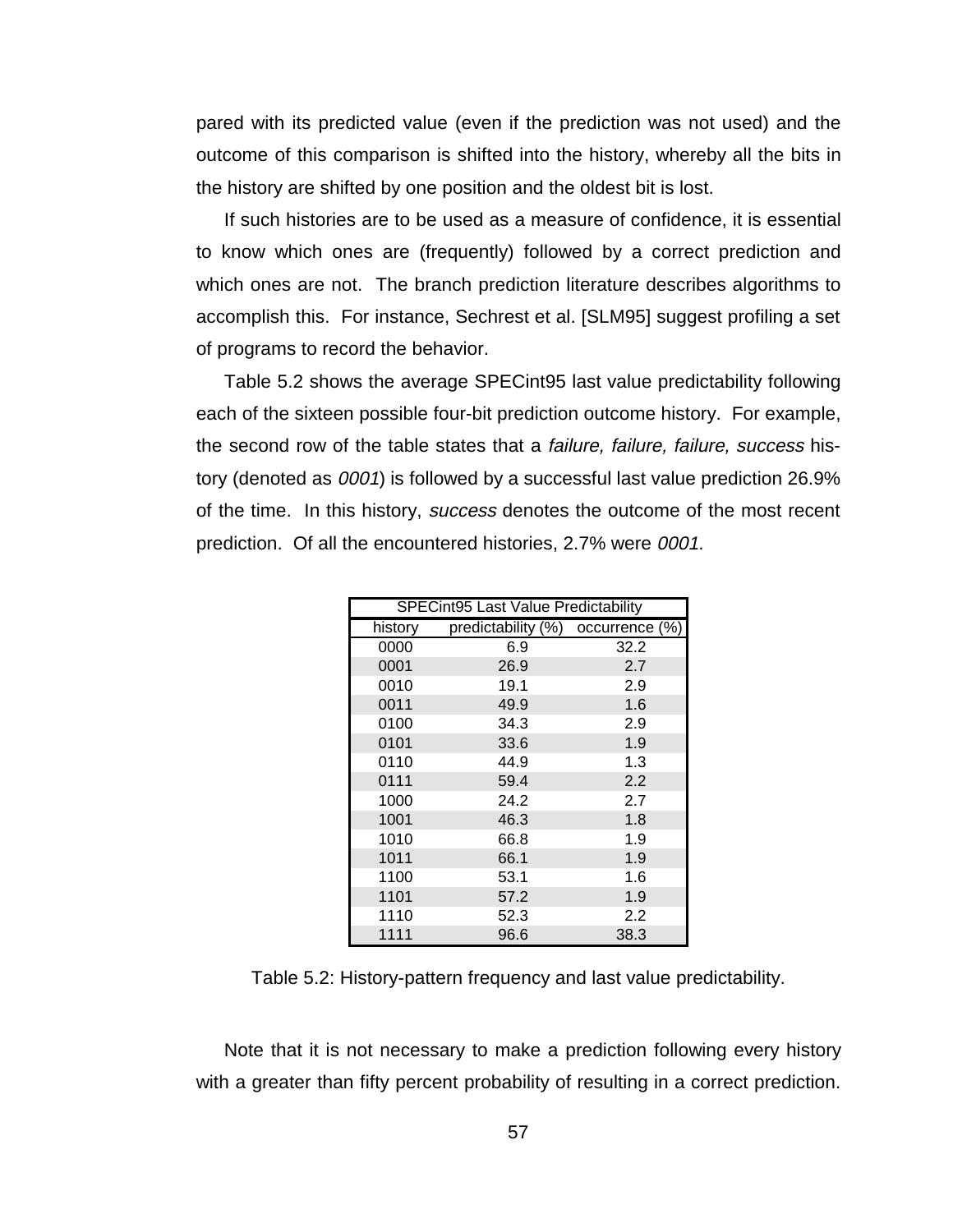Rather, the predictable/not-predictable threshold can be set anywhere. The optimal setting strongly depends on the characteristics of the CPU the prediction is going to be made on [BuZo99a].

If only a small cost is associated with making a misprediction (as is the case with a re-execute recovery mechanism), it is most likely wiser to predict a larger number of load values, albeit also a somewhat larger number of incorrect ones. If, on the other hand, the misprediction penalty is high and should therefore be avoided (as is the case with re-fetch recovery), it makes more sense not to predict quite as many loads but to be very confident that the ones that are predicted will be correct.

If we want to be highly confident that a prediction is correct, say at least ninety percent confident, the history-based CE would only allow predictions for histories whose predictability is greater than ninety percent, i.e., only for history 1111 based on the data in Table 5.2. Such a four-bit history-based confidence estimator can yield a 96.6% prediction accuracy and predicts 38.3% of all loads of the SPECint95 benchmark suite. Longer histories result in even higher accuracies and better coverage [BuZo98a].

Initially, I built a confidence estimator in which the history patterns that should be followed by a prediction have to be preprogrammed using tables similar to Table 5.2 [BuZo98a]. While this confidence estimator (called an SSg CE after the structurally identical SSg branch predictor [YePa93]) already outperforms its bimodal counterpart [BuZo99a], profile-runs are unfortunately necessary to program the history patterns. Furthermore, the SSg CE is completely static and cannot adapt to changing program behavior.

To remedy these shortcomings, the CE's design needed to be changed so that the table can be maintained in hardware and updated on-the-fly. In other words, the CE has to record how many correct predictions recently followed each of the possible history patterns. Saturating counters are, of course, appropriate for this task.

By letting saturating counters record the number of correct predictions that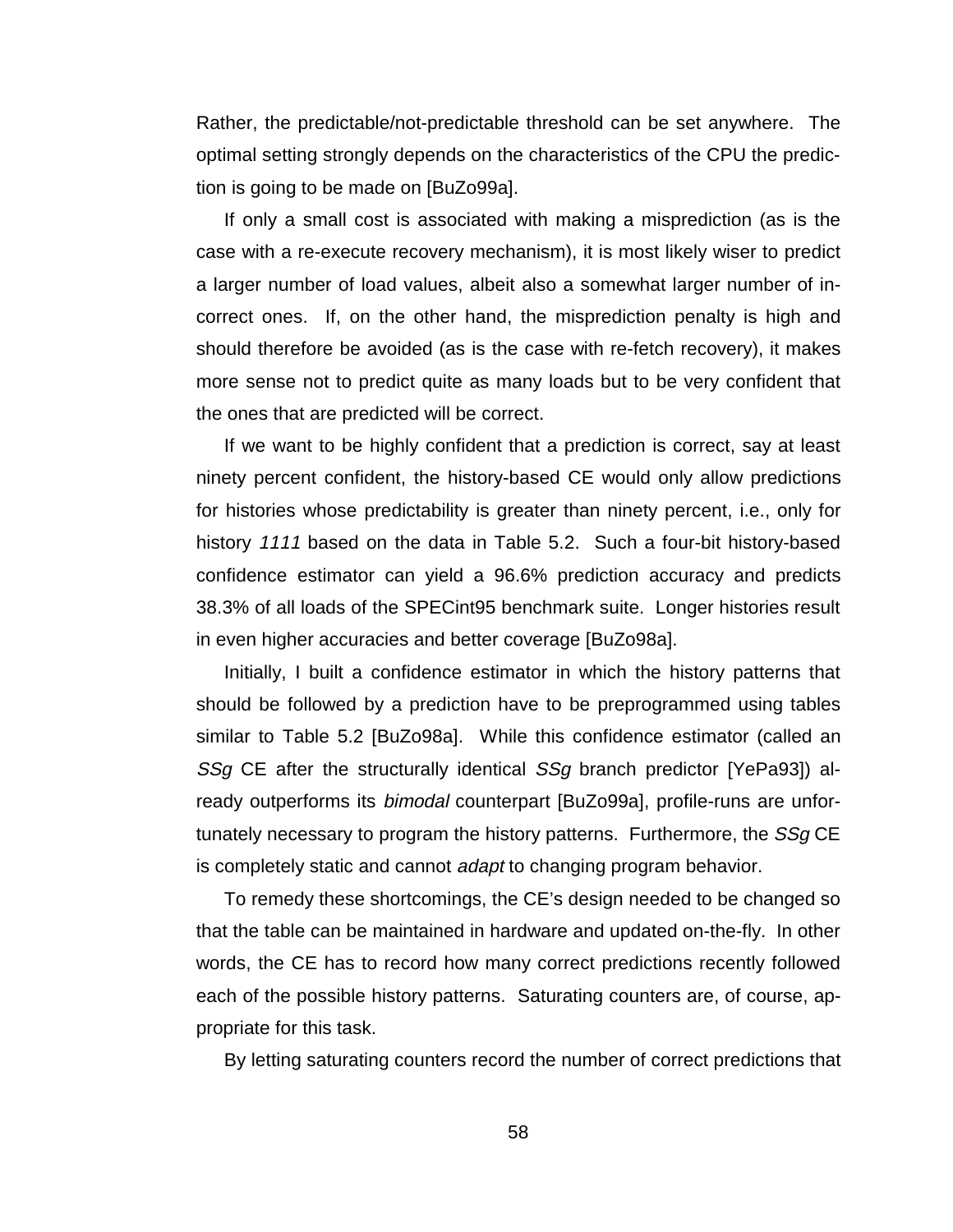followed each history pattern in the recent past, the counter values dynamically assign a confidence to each history and thus continuously adjust which patterns should be followed by a prediction and which ones should not. Predictions are only allowed if the counter value associated with the current prediction outcome history is above a preset threshold.

The architecture of the resulting SAg confidence estimator, which is named after the structurally identical SAg branch predictor [YePa93] (the naming conventions are explained in Appendix D), is shown in Figure 5.2.



Figure 5.2: The SAg confidence estimator (shaded).

The SAg CE was developed by me [BuZo98b], and independently by Calder et al. [CRT99]. The following pseudo-code describes its operation.  $m$ denotes the number of history bits in each predictor line and x represents the number of bits in each saturating counter. The prediction outcome histories are marked with 'h' and the saturating counters with 'c'.

```
CE_level1: \{history_m\} \bullet 2^nCE_level2: {counter\_value_x} \cdot 2^m
```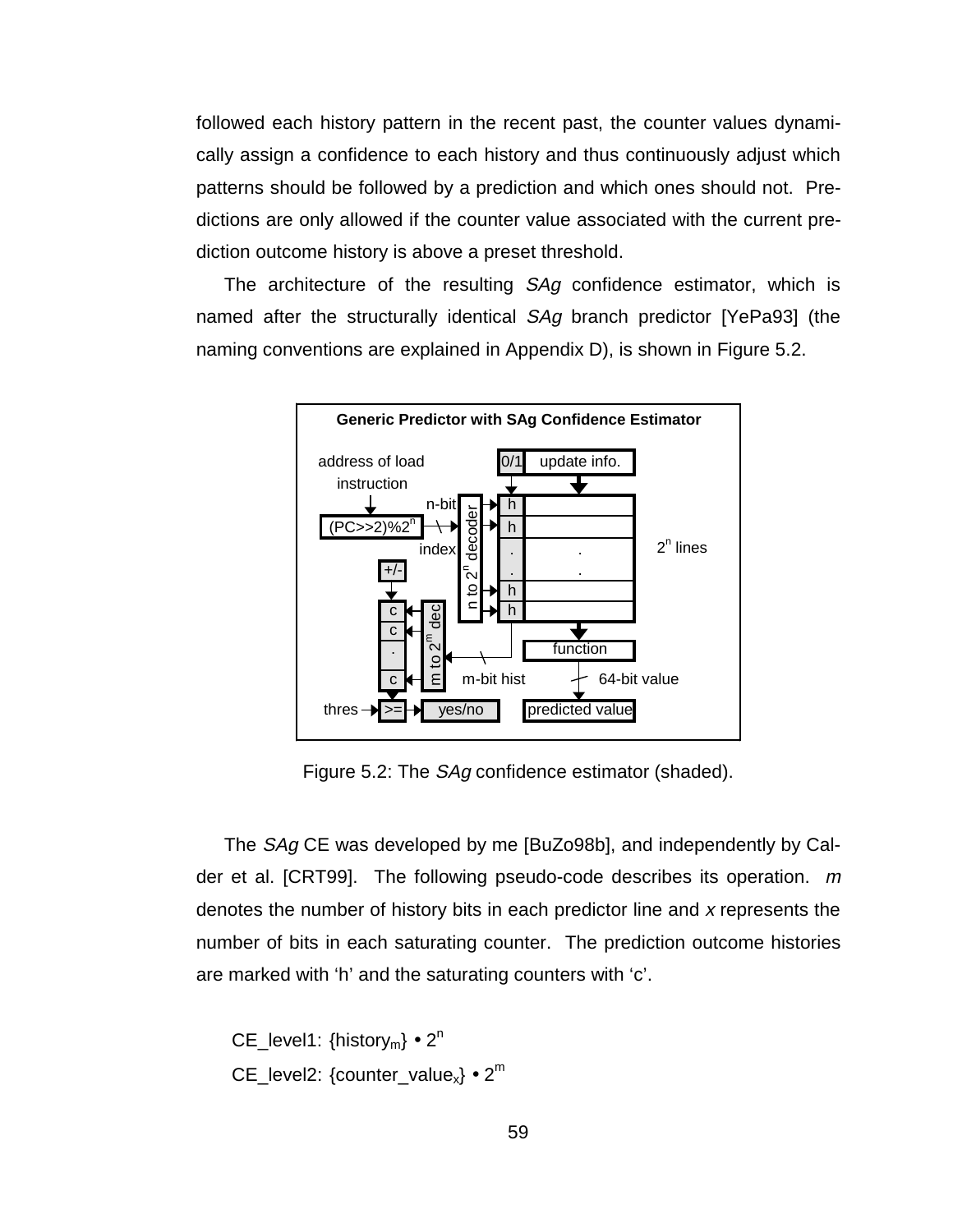conf estim: CE\_level1 + CE\_level2

prediction: predict = (counter\_value[history[index( $PC_{load}$ )]] >= threshold); update: counter\_value[history[index( $PC_{load}$ )]] = (predicted\_value == true\_value) ?  $min(top-1, counter_value[history/index(PC_{load})]]+1)$ :  $max(0, counter_value[history/index(PC<sub>load</sub>)]]-1);$ history[index( $PC_{load}$ )] =  $LSB_{0.m-1}$ (history[index( $PC_{load}$ )] << 1) | (predicted\_value == true\_value);

predictable sequences:

- sequences that exhibit (short) repeating behavior

#### 5.4 Performance Comparison

The *SAg* CE requires more hardware than the *bimodal* CE and is most likely slower because of its two-level design. This raises the question whether the extra complexity is worthwhile.

The SAg CE has been developed to avoid the poor behavior of the bimodal CE on short sequences that alternate between being predictable and being unpredictable. Revisiting the sample sequence from Section 5.2.1 shows that a two-bit history is already sufficient to obtain perfect confidence estimation because the saturating counters associated with the histories 01 and 10 are constantly incremented, meaning that a prediction will be allowed following these histories, the saturating counter associated with history 11 is incessantly decremented and thus inhibits predictions after two consecutive correct predictions, and history 00 never occurs. Hence, the *SAg* CE is able to learn the predictability pattern and can identify the two predictable values and the unpredictable value as such, thus reaping the maximum benefit by predicting all the predictable values and allowing no mispredictions that could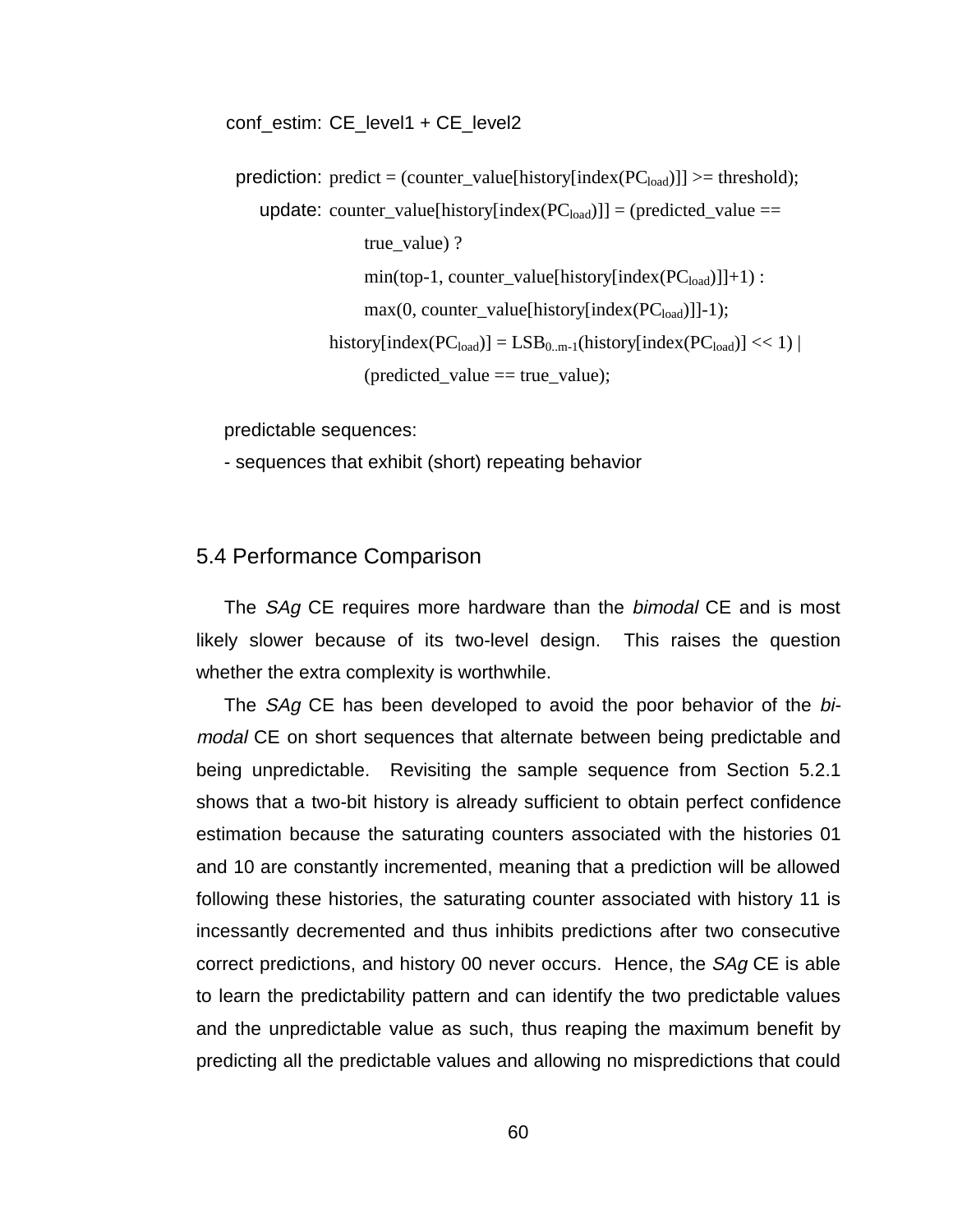incur cycle-penalties.

To better visualize the behavior and the performance of the two kinds of CEs with a last value predictor, Table 5.3 shows excerpts of real traces from three load instructions found in gcc (one of the SPECint95 programs) along with the behavior of four *bimodal* CEs and one SAq CE. The first trace (on the left) exhibits almost no last value predictability, the middle trace exhibits almost full last value locality, and the last trace has medium predictability.

| Low Last Value Predictability |                   |             |                | High Last Value Predictability |           |          | Medium Last Value Predictability |                |                |                   |              |                                     |    |                        |  |                |                |                |                   |                  |                         |
|-------------------------------|-------------------|-------------|----------------|--------------------------------|-----------|----------|----------------------------------|----------------|----------------|-------------------|--------------|-------------------------------------|----|------------------------|--|----------------|----------------|----------------|-------------------|------------------|-------------------------|
|                               | LICE1ICE1ICE3ICE4 |             |                |                                | SAg CE    |          |                                  |                |                | LICE1 CE1 CE3 CE4 |              | SAq CE                              |    |                        |  |                |                |                | LICE1ICE1ICE3 CE4 | SAq CE           |                         |
| load value                    | NC PIC PIC PIC P  |             |                |                                | history   | C P      | load value                       |                |                | AC PIC PIC PIC PI |              | history C P                         |    | load value             |  |                |                |                | MC PIC PIC PIC PI | history          | C P                     |
| 1074930240                    | $\Omega$          | 0           | $\Omega$       | $\mathbf 0$                    |           | $\Omega$ | $\mathbf{0}$                     |                |                |                   |              | $^*$  3 + 3 + 3 + 7 + 00000000 15 + |    | 556550514              |  |                | $13 + 3 + 11$  |                | I 1               | 00 00 0          | 3                       |
|                               |                   | 0           | $\Omega$       | $\Omega$                       |           | 0        | n.                               | 3<br>$\ddot{}$ |                |                   |              | $3 + 3 + 7 + 000000000015 +$        |    | 1714188861             |  | 3              | 3              | $\cdot$ 12     | $\overline{2}$    | 00 00 00         | $\overline{0}$          |
| 1074930256                    |                   | 0           | $\Omega$       | $\Omega$                       |           | 0        |                                  | 3<br>÷         |                |                   |              | $3 + 3 + 7 + 000000000015 +$        |    | 1714188861             |  | $2 +$          | $\overline{2}$ | $\Omega$       |                   | $0_00_00 - 15 +$ |                         |
| 1074930248                    |                   | 0           | $\Omega$       | $\Omega$                       |           | $\Omega$ |                                  | 3              |                |                   |              | $3 + 3 + 7 + 000000000015 +$        |    | 1714188861             |  |                | $3 + 3 + 1$    |                |                   | 00 00 0          | $\overline{4}$          |
| 1074930376                    |                   | 0           | $\mathbf 0$    | $\Omega$                       |           | 0        |                                  | 3<br>÷         |                |                   |              | $3 + 3 + 7 + 000000000015 +$        |    | 556550514              |  | 3              | l3             | 2              |                   | 00_00_00 0       |                         |
| 1074930368                    |                   | $\mathbf 0$ | $\Omega$       | $\Omega$                       |           | $\Omega$ |                                  | 3<br>÷         | 3              |                   |              | $+13$ +17 +100000000 15 +           |    | 556550514              |  | $2 +$          | $\overline{2}$ | $\Omega$       |                   | $0_00_00 - 15 +$ |                         |
| 1074930240                    |                   | 0           | 0              | $\Omega$                       |           | 0        |                                  | 3              | 3<br>$\ddot{}$ |                   |              | $13 + 7 + 1000000000015 +$          |    | $556550514$ $\mid$ 3 + |  |                | l3             | $+11$          |                   | 00 00 0          | - 5                     |
| 22                            |                   | $\mathbf 0$ | $\Omega$       | $\Omega$                       |           | 0        |                                  | 3              | $3 +$          |                   |              | $13 + 7 + 1000000000015 +$          |    | 1714188861             |  | 3              | 3              | $\overline{2}$ | $\overline{2}$    | 00_00_00 0       |                         |
| $\Omega$                      |                   | $\mathbf 0$ | $\Omega$       | $\Omega$                       |           | 0        |                                  | 3<br>÷         | $3 +$          |                   |              | $13 + 7 + 1000000000015 +$          |    | 1714188861             |  | $*2 +$         | $\overline{2}$ | $\Omega$       |                   | $0_00_00 - 15 +$ |                         |
| 0                             |                   | 0           | 0              | $\Omega$                       |           | 0        |                                  | 3              |                |                   |              | $3 + 3 + 7 + 000000000015 +$        |    | 556550514              |  | 3              | 3              |                |                   | 00 00 0          | - 6                     |
|                               |                   |             | $\vert$ 1      |                                | $\Omega$  | 2        |                                  | 3<br>÷         |                |                   |              | $3 + 3 + 7 + 000000000015 +$        |    | 556550514              |  | $2 +$          | $\overline{2}$ | $\Omega$       |                   | $00_00_0$ 15 +   |                         |
|                               |                   | 2           | $\overline{c}$ | $\overline{2}$                 | <b>OO</b> | $\Omega$ |                                  | 3<br>÷         |                |                   |              | $3 + 3 + 7 + 000000000015 +$        |    | 556550514              |  | $^*$ 3 +       | 3<br>$+11$     |                |                   | $0_0 0_0 0$      | $\overline{\mathbf{0}}$ |
|                               |                   |             | $\Omega$       | $\Omega$                       | 00        | $\Omega$ |                                  | 3              |                |                   |              | $3 + 3 + 7 + 000000000015 +$        |    | 1714188861             |  | 3              | 3              | 2              | $\overline{2}$    | 00_0_00 0        |                         |
|                               |                   | 0           | $\Omega$       | $\Omega$                       | 00        | 0        |                                  | 3<br>÷         |                |                   |              | $3 + 3 + 7 + 000000000015 +$        |    | 1714188861             |  | $2+$           | $\overline{2}$ | $\Omega$       |                   | 00_0_00_ 15 +    |                         |
| 1074908984                    |                   | $\mathbf 0$ | $\Omega$       | $\Omega$                       | 00        | 0        |                                  | 3              |                |                   |              | $3 + 3 + 7 + 000000000015 +$        |    | 556550514              |  | 3              | 3              |                |                   | $0_0 0 0$        |                         |
| 1074908976                    |                   | $\mathbf 0$ | $\Omega$       | $\Omega$                       | <b>OO</b> | 0        |                                  | 3<br>÷         |                |                   |              | $3 + 3 + 7 + 000000000015 +$        |    | 556550514              |  | $2 +$          | $\overline{2}$ | $\Omega$       | $\Omega$          | $0.0000 - 11 +$  |                         |
| 1074909000                    |                   | 0           | 0              | $\Omega$                       | <b>OO</b> | 0        | 0                                | 3              | 3              |                   |              | $+13$ +17 +100000000 15 +           |    | 1714188861             |  | 3              | 3              | $\mathbf{1}$   |                   | $0_00_0$         |                         |
|                               |                   | $\mathbf 0$ | $\Omega$       | $\Omega$                       | oo        | 0        | 0                                | 3<br>÷         | l 3            |                   |              | $+3$ + 7 + 00000000 15 +            |    | 1361864236             |  | $\overline{a}$ | $\overline{2}$ | $\Omega$       | $\Omega$          | [00 0 0 0 0]     |                         |
| 1074908984                    |                   | $\mathbf 0$ | $\Omega$       | $\Omega$                       |           | 0        | 144                              | 3              | <b>3</b>       |                   |              | $3 - 7 - 000000000015 -$            |    | 1361128529             |  |                |                | $\Omega$       | $\Omega$          | 0000             | $\Omega$                |
| 1074908976                    |                   | $\mathbf 0$ | $\mathbf 0$    | $\Omega$                       |           |          | 144                              | $\overline{2}$ | $+2$           |                   |              | $5 + 00000000015 +$                 |    | 1361128529             |  | $\Omega$       | 0              | 0              |                   | $0.00 - 15 +$    |                         |
| 1074909000                    | $\Omega$          | 0           | $\Omega$       | $\Omega$                       |           | 0        | 144                              | 3              |                |                   |              | $+3$ + 2 + 6 + 000000 0 15 +        |    | 1714188861             |  |                |                | $\mathbf{1}$   |                   | 000              | $\overline{0}$          |
| 10 <sup>1</sup>               |                   | $\mathbf 0$ | $\Omega$       | $\Omega$                       |           | 0        | 144                              | 3              |                |                   |              | $+3$ + 3 + 7 + 00000 00 15 +        |    | 1714188861             |  | $\Omega$       | 0              | $\Omega$       | $\Omega$          | $000015+$        |                         |
| 1074911312                    |                   | 0           | $\Omega$       | $\Omega$                       |           | 0        | 144                              |                |                |                   |              | $3 + 3 + 3 + 7 + 0000000015 +$      |    | 1714188861             |  | $\mathbf{1}$   |                |                |                   | $0 0 0 12 +$     |                         |
|                               |                   | 0           | $\Omega$       | $\Omega$                       |           | 0        | 144                              |                |                |                   |              | $3 + 3 + 3 + 7 + 000000015 +$       |    | 556550514              |  | $\mathbf{12}$  | $\overline{2}$ | $\overline{2}$ | $\overline{2}$    | $0$ 0 00         | $\overline{0}$          |
| 1074911312                    |                   | 0           | $\Omega$       | $\Omega$                       |           | 0        | 144                              |                |                |                   |              | $3 + 3 + 3 + 7 + 000000015 +$       |    | 556550514              |  |                |                | $\Omega$       | $\Omega$          | $0.00 - 15 +$    |                         |
|                               |                   | $\mathbf 0$ | $\Omega$       | $\Omega$                       |           | $\Omega$ | 144                              |                |                |                   |              | $3 + 3 + 3 + 7 + 0$ 000000 15 +     |    | 556550514              |  | $12 + 2$       |                |                |                   | $0.000011 +$     |                         |
| 1074911568                    |                   | $\mathbf 0$ | $\Omega$       | $\Omega$                       |           | 0        | 144                              |                |                |                   |              | $3 + 3 + 3 + 7 + 0000000015 +$      |    | 1714188861             |  | 3              | l3             | 2              | $\overline{2}$    | 0000             | $\overline{0}$          |
|                               |                   | $\Omega$    | $\Omega$       | $\Omega$                       |           | 0        | 144                              |                |                |                   |              | $3 + 3 + 3 + 7 + 00000000011 +$     |    | 1714188861             |  | $2 +$          | 12             | $\Omega$       |                   | $0_00_00_0$ 15 + |                         |
| 1074911568                    |                   | 0           | $\mathbf 0$    | $\Omega$                       |           | 0        | 144                              |                |                |                   |              | $3 + 3 + 3 + 7 + 000000000012 +$    |    | 556550514              |  | 3              | l3             | l 1            |                   | 00 00 0          | $\overline{2}$          |
|                               |                   | $\Omega$    | $\Omega$       | $\Omega$                       |           | 0        | 144                              |                |                |                   |              | $3 + 3 + 3 + 7 + 000000000013 +$    |    | 556550514              |  | $2 +$          | $\overline{2}$ | $\Omega$       |                   | 00 00 0 15 +     |                         |
|                               |                   |             |                |                                |           |          |                                  |                |                |                   |              |                                     |    |                        |  |                |                |                |                   |                  |                         |
| correct                       | 0                 | 0           |                | 0                              |           | 0        | correct                          | 29             | 28             | 28                | 29           |                                     | 29 | correct                |  | 13             | Δ              | 0              | 0                 |                  | 13                      |
| missed                        | $\overline{2}$    | 2           | $\overline{2}$ | $\overline{\mathbf{c}}$        |           | 2        | missed                           | 0              | $\mathbf{1}$   |                   | $\Omega$     |                                     | 0  | missed                 |  | 4              | 13             | 17             | 19                |                  |                         |
| incorrect                     | $\mathbf{1}$      | $\Omega$    |                | $\theta$                       |           | 0        | incorrect                        | 1              | $\mathbf{1}$   |                   | $\mathbf{1}$ |                                     |    | incorrect              |  | 11             | 9              | 6              | $\Omega$          |                  | 0                       |

Table 5.3: Bimodal and SAg CE behavior on three gcc traces.

The first column in each trace shows the actual load value, the second column (LV) indicates with a star which of the values are last value predictable, the next four columns, CE1 through CE4, show the values of the saturating counters of four *bimodal* CEs as well as the prediction outcome (plus = correct prediction, minus = misprediction, space = no prediction), and the final column (SAg CE) shows the history (for better readability, underscores are used to mark correct predictions), the value of the saturating counter corresponding to the given history, and the prediction outcome of a SAg CE. At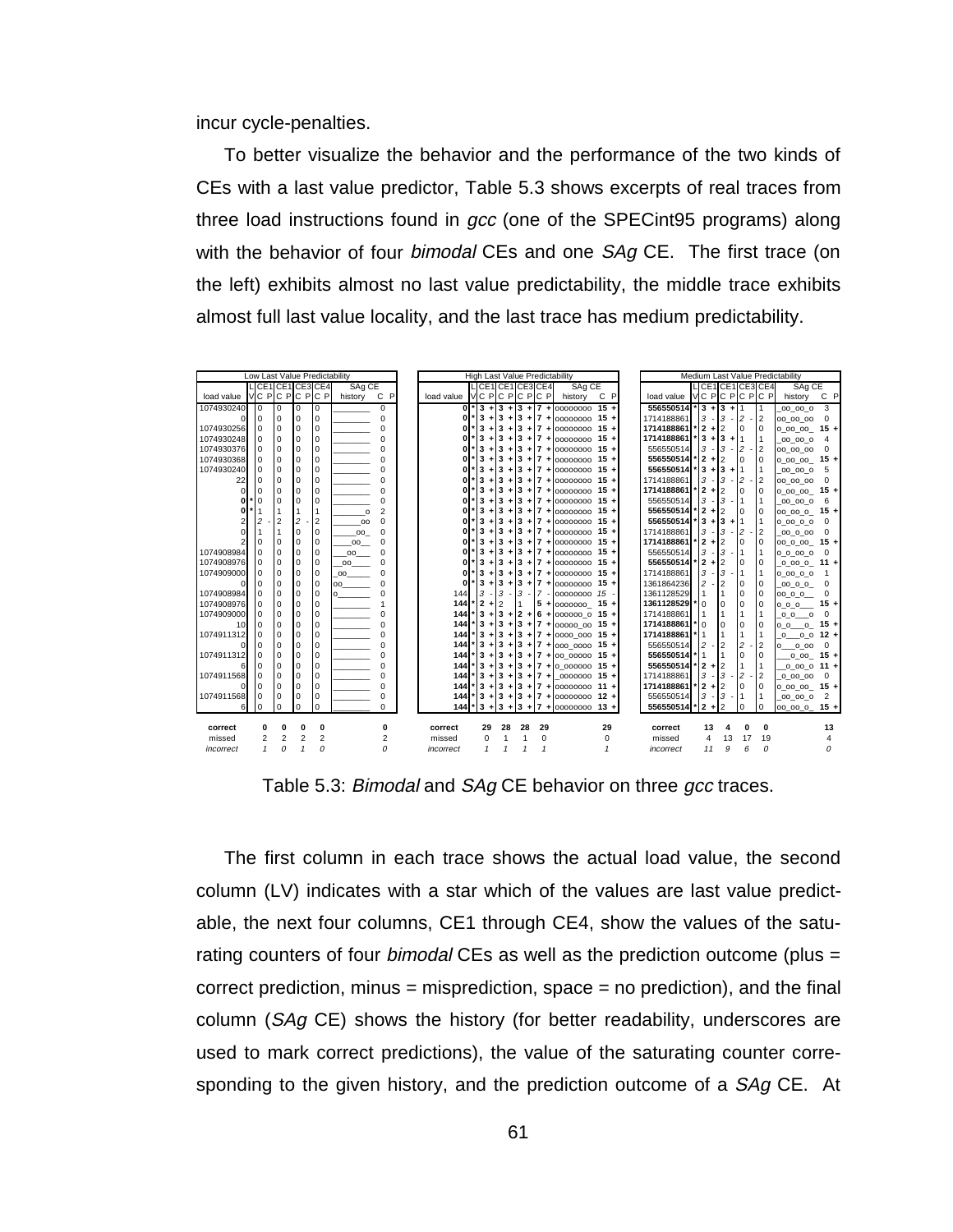the bottom of each trace the number of correct predictions, missed opportunities for making a correct prediction, and the number of incorrect predictions are summarized for each individual CE.

The five sample CEs are configured as follows. The *bimodal* CE1 has a top of four, a threshold of two, and a penalty of one. CE2 has a top of four, a threshold of three, and a penalty of one. CE3 has a top of four, a threshold of two, and a penalty of two. Finally, CE4 has a top of eight, a threshold of four, and a penalty of two. The SAg CE uses eight-bit histories, a top of sixteen, a threshold of eight, and a penalty of four.

As Table 5.3 illustrates, both the SAg and the bimodal CE are well suited for predicting highly predictable and highly unpredictable sequences of load values. With mixed predictability, however, the SAg CE significantly outperforms the *bimodal* CEs. This is reassuring because, after all, the *SAg* CE has been developed to perform better than the *bimodal* CE in exactly this case. Note that with all three traces, none of the bimodal CEs result in more correct predictions, fewer missed opportunities, or fewer incorrect predictions than the SAg CE. While this is true for most traces, there are examples in which the bimodal CE outperforms the SAg CE. A study of such traces revealed that this behavior occurs when the histories of several loads alias detrimentally in the second level of the *SAg* CE, which suggests that in certain cases it may be beneficial to have a hybrid CE that consists of both a bimodal and a SAg CE and chooses the better one for each load instruction. The analysis of such a CE is left for future work.

To determine the genuine effectiveness of the SAg and the bimodal CE, speedup measurements are necessary. To obtain these results, the five value predictors from Section 4.3 were outfitted with both kinds of CEs. Based on previous studies [BuZo98b], a history length of ten bits is used with the *SAg* CEs and the top values for the saturating counters are sixteen for refetch recovery and eight with re-execute. A global search was performed to obtain the optimal threshold and penalty values for each predictor and CE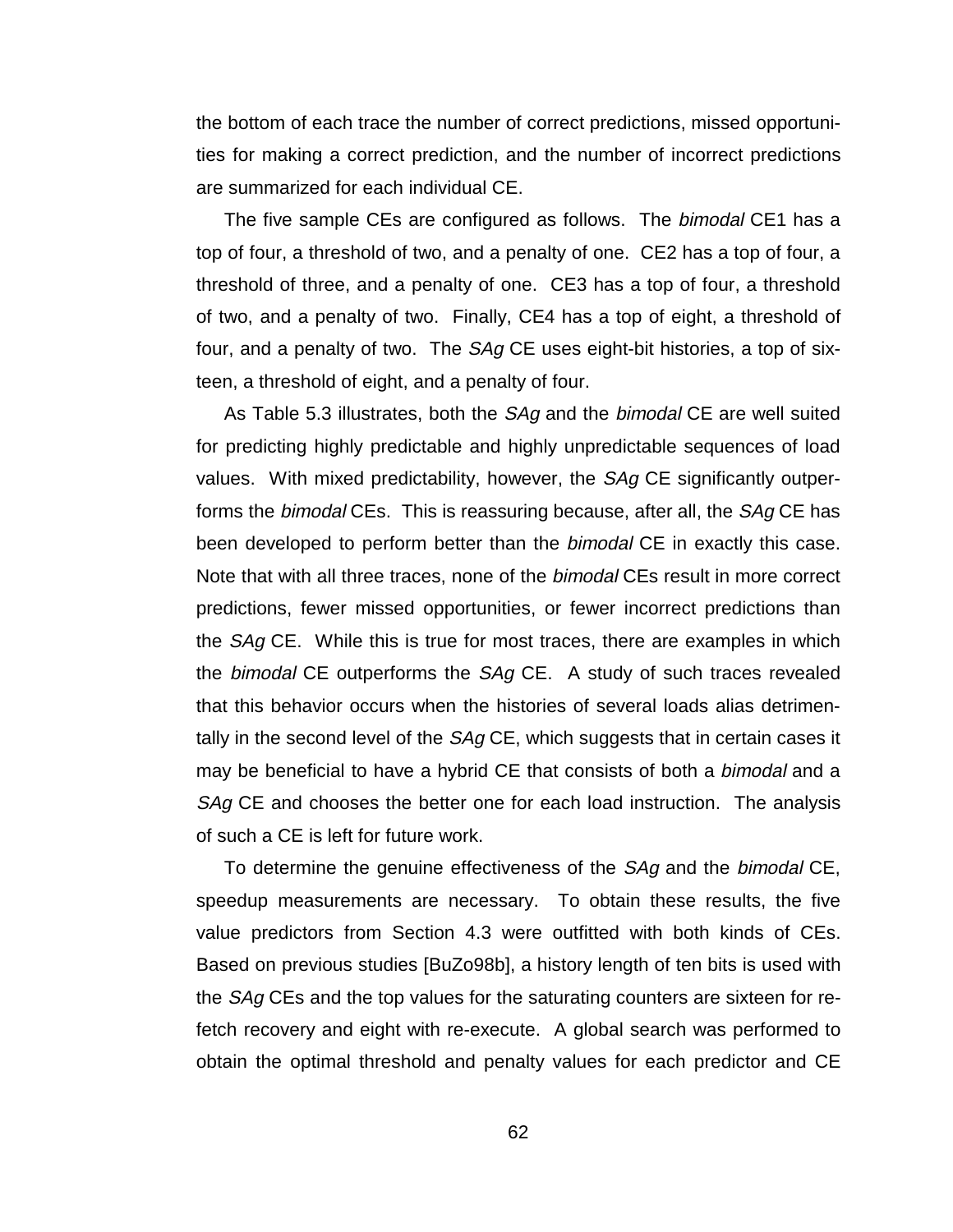|            |                  |    | bimodal confidence estim. |         | SAg confidence estimator |    |                              |         |  |  |  |
|------------|------------------|----|---------------------------|---------|--------------------------|----|------------------------------|---------|--|--|--|
|            |                  |    | cntr top threshold        | penalty |                          |    | hist bits cntr top threshold | penalty |  |  |  |
|            | <b>FCM</b>       | 16 | 13                        |         | 10                       | 16 | 15                           |         |  |  |  |
|            | L4V              | 16 | 15                        | 13      | 10                       | 16 | 15                           |         |  |  |  |
| re-fetch   | LV               | 16 | 10                        | 15      | 10                       | 16 | 13                           | 5       |  |  |  |
|            | Reg              | 16 | 10                        |         | 10                       | 16 | 15                           |         |  |  |  |
|            | St <sub>2d</sub> | 16 | 12                        | 12      | 10                       | 16 | 12                           | 5       |  |  |  |
|            | <b>FCM</b>       | 8  |                           | з       | 10                       | 8  | ิค                           | 3       |  |  |  |
|            | L4V              | ጸ  |                           |         | 10                       | я  |                              |         |  |  |  |
|            | ١V               | я  |                           |         | 10                       |    |                              |         |  |  |  |
| re-execute | Reg              | ႙  |                           |         | 10                       |    |                              |         |  |  |  |
|            | St2d             |    |                           |         |                          |    |                              |         |  |  |  |

pair. The result of this search is summarized in Table 5.4.

Table 5.4: Predictor configurations yielding the highest mean speedup.

Note that the penalties yielding the highest performance with a re-execute misprediction recovery mechanism are quite low in comparison with those for re-fetch, even when accounting for the wider re-fetch counters. This is a direct reflection of the lower misprediction cycle-penalty with re-execute.

The speedups delivered by the twenty combinations of predictors, CEs, and recovery mechanisms are shown in Figure 5.3 and Figure 5.4. The former shows the re-fetch speedups and the latter the re-execute speedups. Each predictor comprises a total of 2048 lines divided into four banks. Since the predictor sizes vary greatly, the given results should only be used for intra-predictor comparisons between the two kinds of CEs.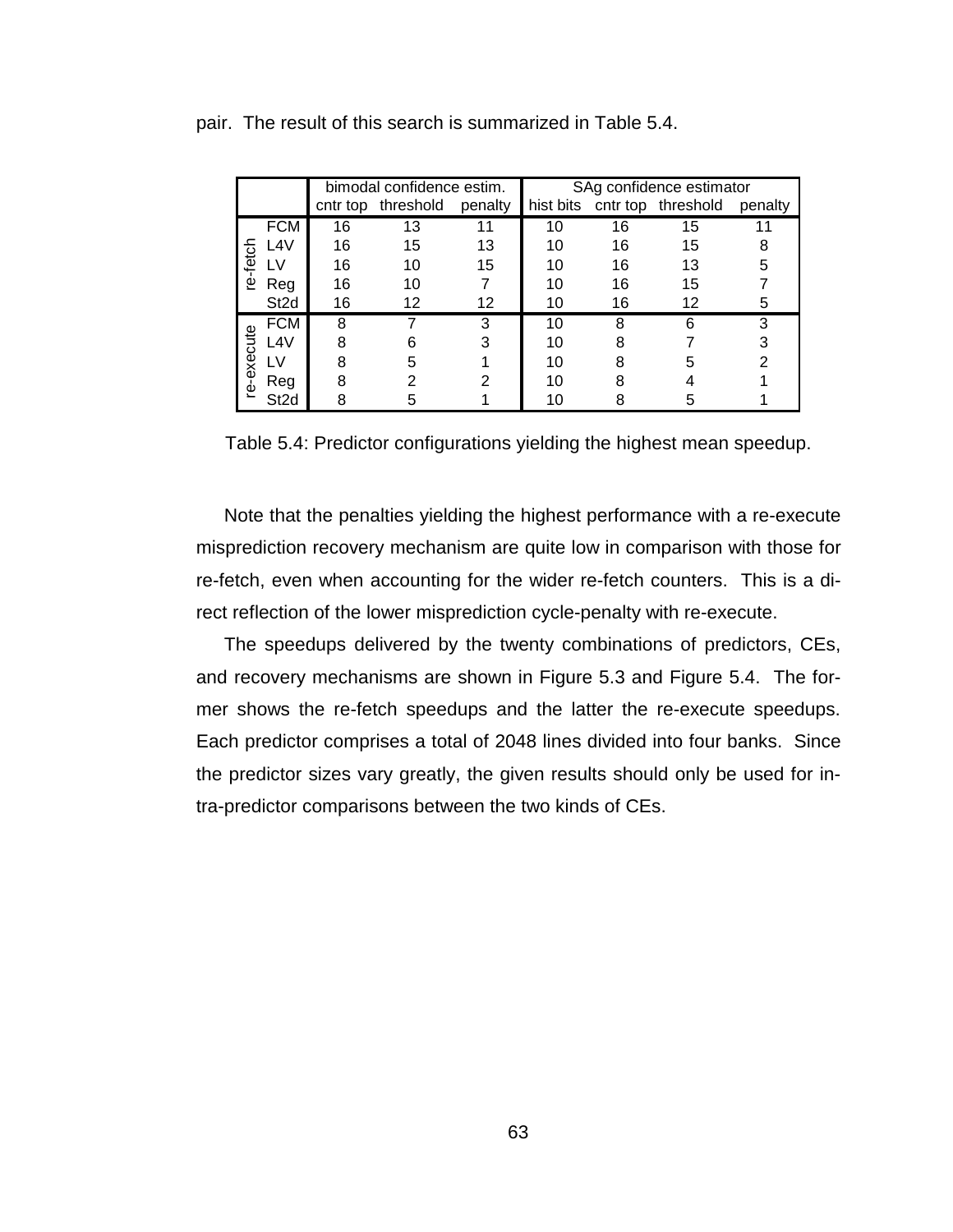

Figure 5.3: Re-fetch speedup comparison between Bimodal and SAg CEs.



Speedup with a Re-execute Misprediction Recovery Mechanism



 $64$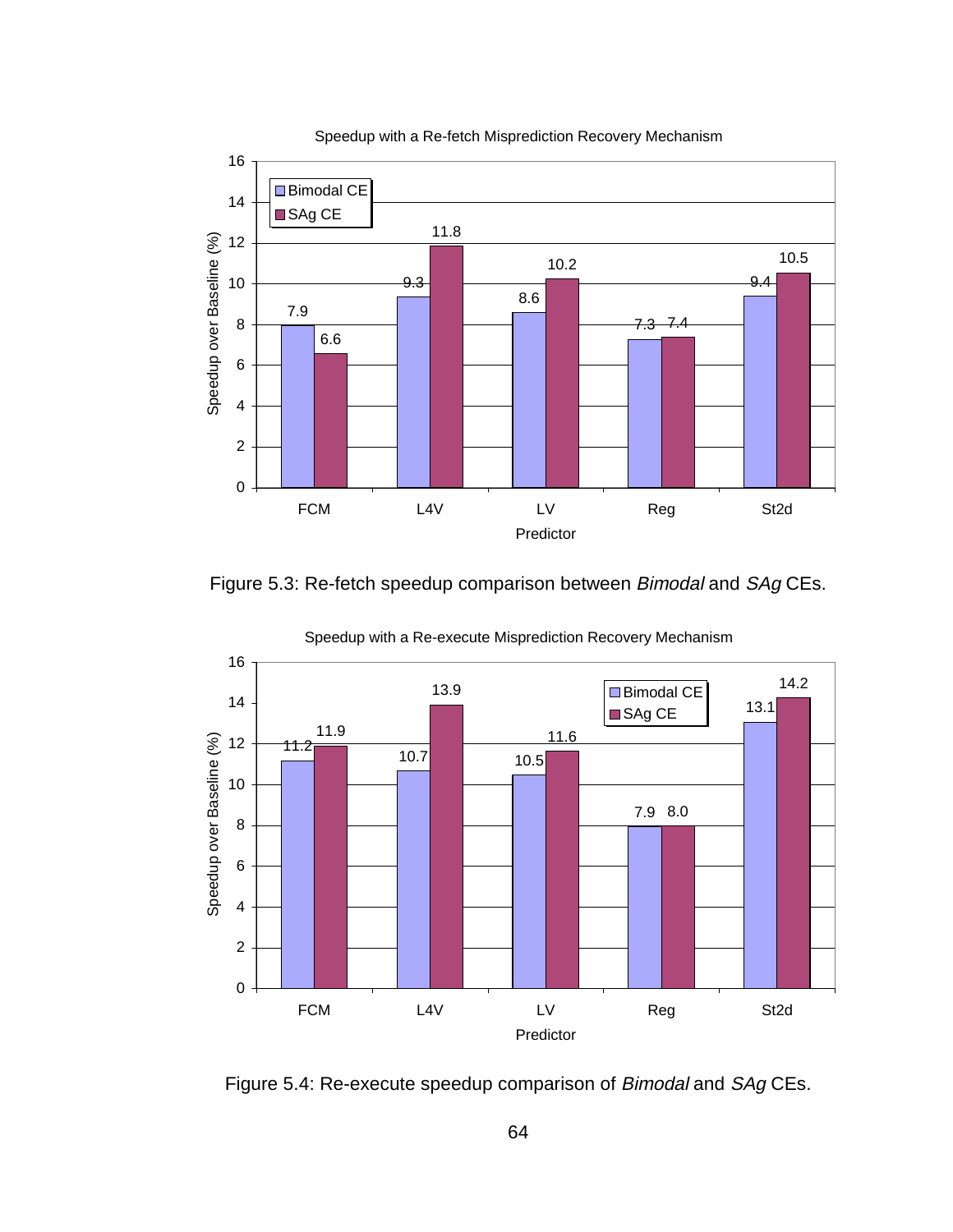With a re-fetch misprediction recovery mechanism, four of the five predictors perform better with a SAg CE than with a bimodal CE. The L4V, St2d and, as expected, the LV predictors' speedups are considerably higher with a SAg CE. Surprisingly, the Reg predictor does not seem to benefit much from the more complex CE at all.

The FCM predictor actually performs substantially worse with a SAg CE than with a bimodal CE. This unexpected result is caused by the aforementioned detrimental aliasing in the second level of the SAg CE. As Figure 5.4 shows, aliasing is less of a problem (but still present) with the FCM predictor when re-execute recovery is used.

With a re-execute misprediction recovery mechanism, all five predictors perform better with a SAg CE than with a bimodal CE. However, again the Reg predictor does not seem to benefit much from the SAg CE. It appears that register predictable loads are either highly predictable or not predictable at all and that there is not much alternating register predictability. Clearly, the bimodal CE is the CE of choice for the Reg predictor.

While the re-execute speedups are higher than the re-fetch speedups, the delivered speedup is considerable for all five predictors even with re-fetch recovery, in particular in comparison with the speedups achieved without CEs, as shown in Figure 4.8. I conclude that confidence estimators make load value predictors somewhat larger and more complex but definitely appear to be worthwhile having. In fact, even the best predictor without a CE does not come close to the speedup of the worst studied predictor with a CE.

#### 5.4.1 The L4V Selector

Interestingly, the L4V predictor benefits the most from having a SAg CE over having a bimodal CE with both misprediction recovery mechanisms. To explain this fact, it is necessary to understand the implementation of the selection mechanism in the L4V predictor.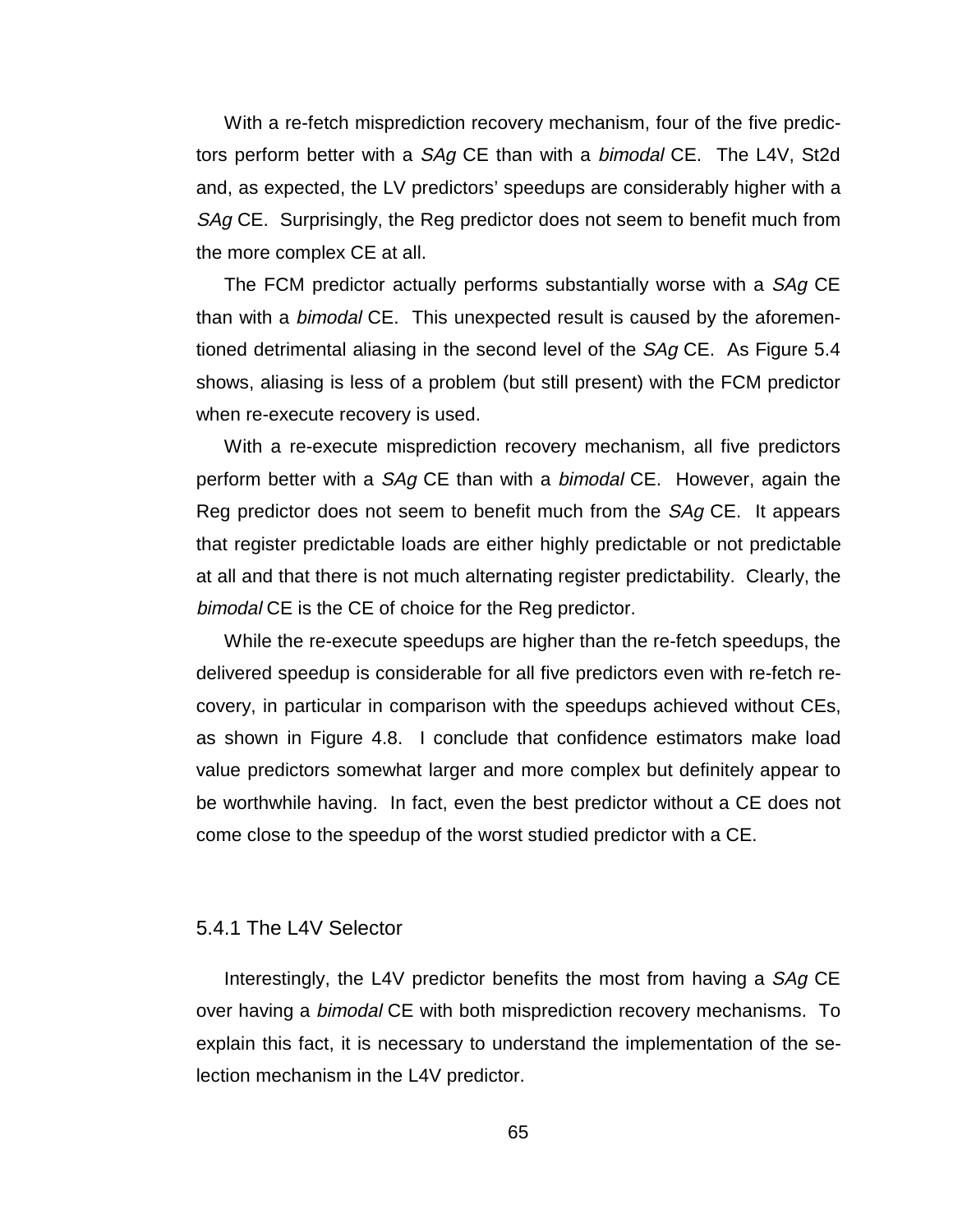The L4V comprises four replicated LV predictors with their CEs. Each component of the L4V operates independently, meaning that they each make a value prediction and a confidence estimation in parallel. Whichever component reports the highest confidence is chosen to make the actual load value prediction if the confidence is also above the threshold. In case of a tie the component with the youngest value is selected. The implementation of the select function from Section 4.3.4 can now be given.

select(val1, val2, val3, val4) = val1 if val1conf = max(val1conf, val2conf, val3conf, val4conf), val2 if val2conf = max(val1conf, val2conf, val3conf, val4conf), val3 if val3conf = max(val1conf, val2conf, val3conf, val4conf), val4 otherwise;

The confidence information is therefore not only used to determine whether a value prediction should be allowed but also which component of the L4V predictor to select. Hence, the fact that the L4V benefits more from the SAg CE relative to the bimodal CE than the LV predictor implies that the SAg CE represents a better selector than the bimodal CE.

#### 5.4.2 Other Performance Metrics

Often, metrics other than the speedup are used to evaluate the effectiveness of CEs and value predictors (see Section 3.4). For example, the percentage of correct predictions, incorrect predictions, and inhibited predictions is of interest for load value predictors with CEs. Figure 5.5 shows this classification for the twenty predictor configurations under discussion.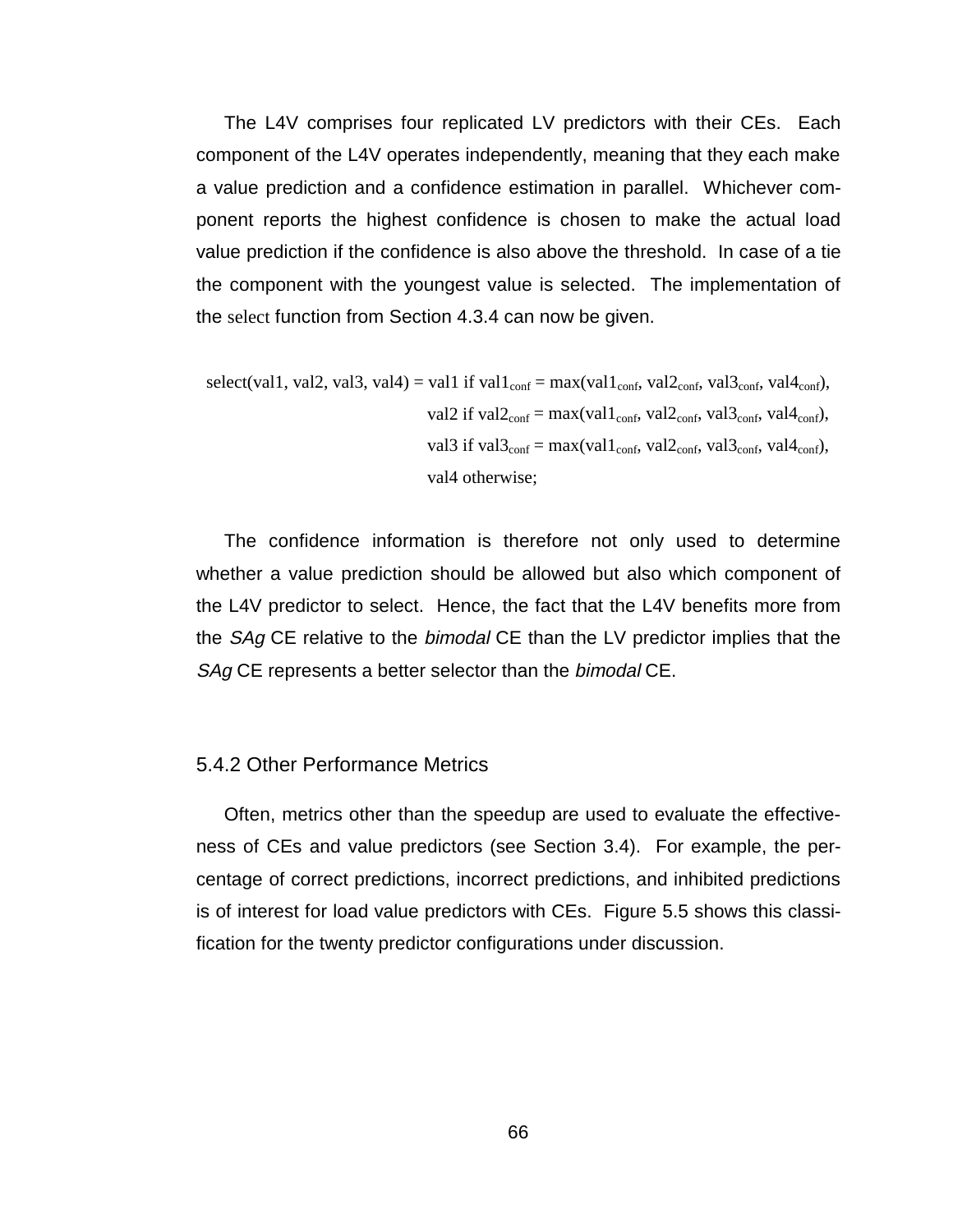

Figure 5.5: Load classification of Bimodal and SAg confidence estimators.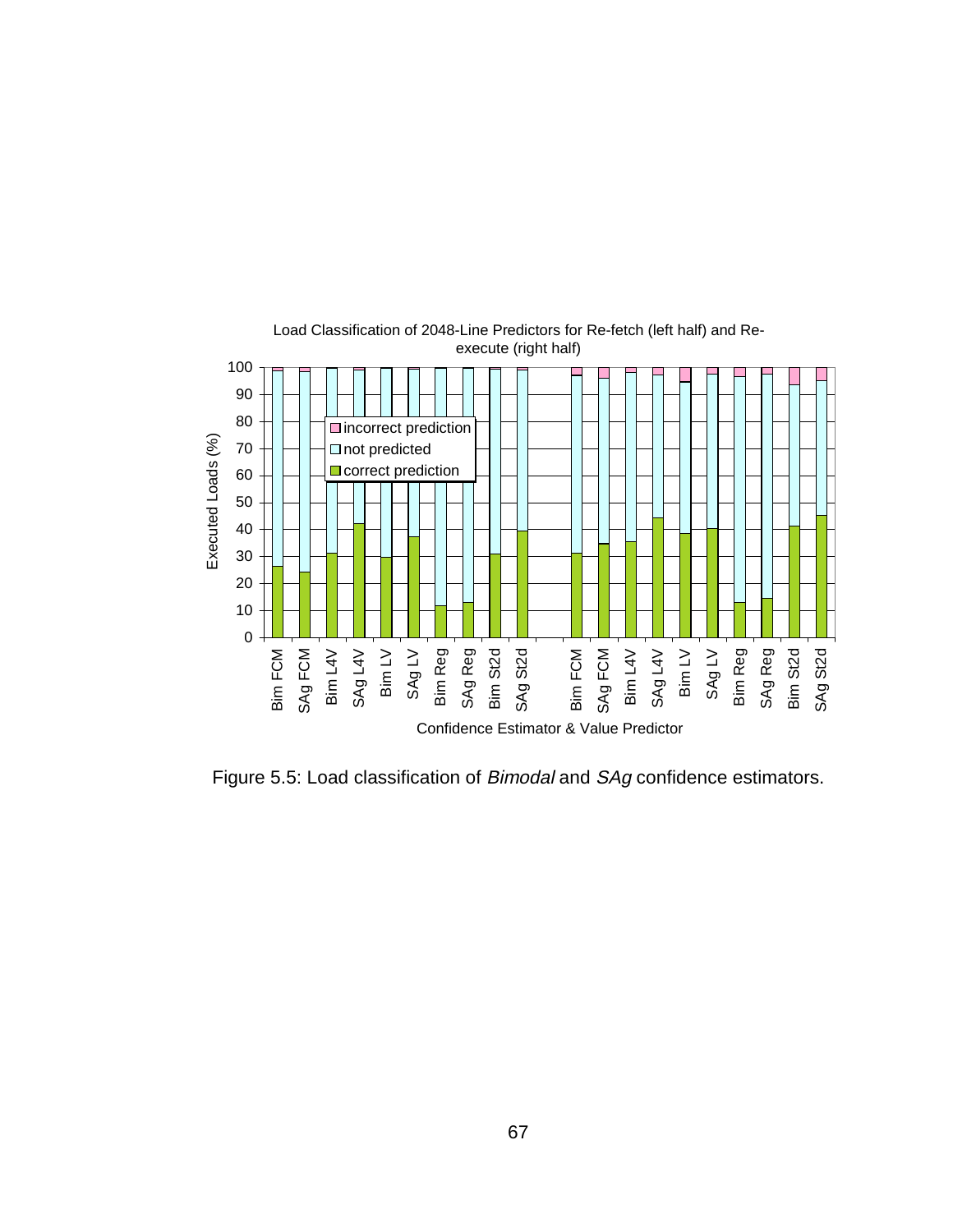It is quite evident in Figure 5.5 that fewer overall predictions are attempted with re-fetch than with re-execute. While this conservativism significantly reduces the number of incorrect predictions, it also lowers the number of correct predictions. However, this trade-off must be beneficial in the modeled CPU since the configurations used yield the highest speedups.

Note that none of the predictors predict more than 45% of the dynamically executed loads correctly. In particular, the Reg predictor only correctly predicts between eleven and fifteen percent of all the loads. In spite of this very low prediction rate, the Reg predictor yields a respectable speedup. One can speculate from this that the loads the Reg predictor is able to predict are more important than the loads the remaining four predictors can predict. As it turns out, this is indeed so. The loads predicted by Reg have a substantially longer average latency than the ones predicted by the other four predictors, as the shaded columns in Table 5.5 illustrate. For example, the loads predicted by the Reg predictor have an average latency of over twenty cycles both with re-fetch and re-execute recovery whereas the St2d's loads only have a latency of 12.5 cycles for re-fetch and about fifteen for re-execute.

|                | re-fetch         |             | re-execute |       |  |  |
|----------------|------------------|-------------|------------|-------|--|--|
|                | latency<br>usage |             | latency    | usage |  |  |
| <b>Bim FCM</b> | 15.0             | 3.3         | 17.5       | 3.8   |  |  |
| SAg FCM        | 14.6             | 16.6<br>3.8 |            | 4.0   |  |  |
| Bim L4V        | 14.9             | 4.5         | 15.3       | 5.8   |  |  |
| SAg L4V        | 14.6             | 16.8<br>4.9 |            | 5.7   |  |  |
| <b>Bim LV</b>  | 15.3             | 4.7         | 16.6       | 5.2   |  |  |
| SAg LV         | 15.2             | 5.0         | 17.2       | 5.7   |  |  |
| <b>Bim Reg</b> | 21.2             | 3.3         | 20.7       | 4.7   |  |  |
| SAg Reg        | 20.4             | 3.9         | 20.2       | 4.9   |  |  |
| Bim St2d       | 12.1             | 3.4         | 14.8       | 3.2   |  |  |
| SAg St2d       | 12.7             | 3.0         | 15.4       | 3.2   |  |  |
| average        | 15.6             | 4.0         | 17.1       | 4.6   |  |  |

Table 5.5: Latency and cycles to first usage of the predicted load values.

Evidently, the number of correct predictions, the number of incorrect predictions, and the prediction rate (the sum of the two) do not adequately pre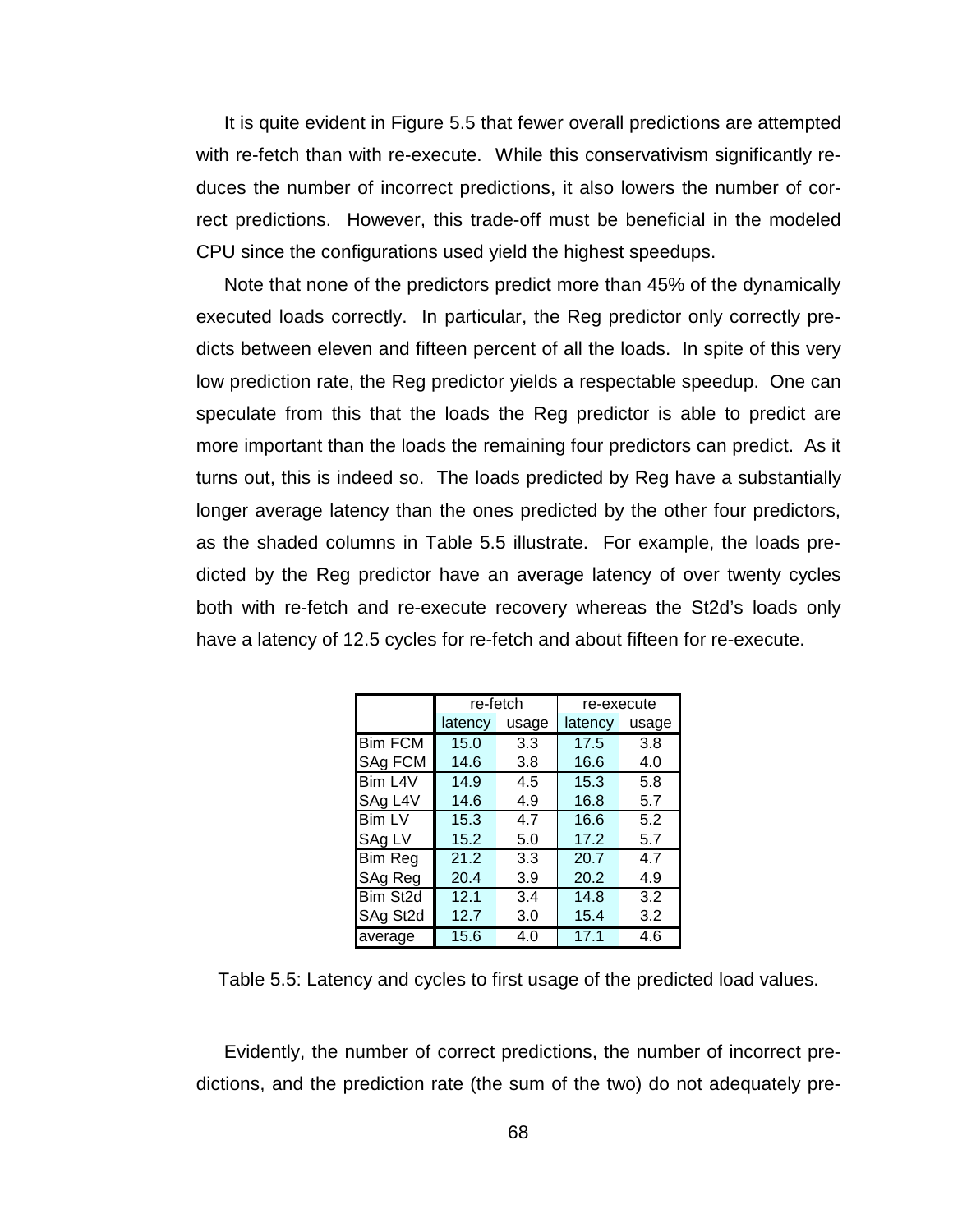dict the delivered performance of a CE. Rather, it appears that the latency of the predicted loads also has to be taken into account.

Table 5.6 demonstrates two even more striking examples of metricanomalies. The first two lines show that while the bimodal FCM makes fewer correct predictions, more incorrect predictions, fewer prediction attempts, and has a lower prediction rate and a lower accuracy than the *bimodal* L4V with re-execute, the FCM still outperforms the L4V speedup-wise. To ensure that this result is not an artifact of the averaging of the speedups, the table shows the harmonic, geometric, and arithmetic mean speedup as well as the average IPC (instructions per cycle) improvement of the eight SPECint95 programs. All four ways of averaging the measured speedups yield the same result, i.e., the FCM performs better than the L4V. Again, the higher average latency (Table 5.5) of the loads predicted by the FCM predictor appears to offer at least one explanation. The second example in Table 5.6 illustrates another possible reason.

|                | % correct   | $%$ no      | % wrong     | prediction | accuracy | mean speedup over baseline (%) |       |                       |       |  |
|----------------|-------------|-------------|-------------|------------|----------|--------------------------------|-------|-----------------------|-------|--|
|                | predictions | predictions | predictions | rate $(%)$ | $(\% )$  | harmonic                       |       | geometric arithmetric | IPC.  |  |
| <b>Bim FCM</b> | 31.15       | 65.93       | 2.93        | 34.08      | 91.40    | 11.16                          | 13.63 | 16.66                 | 13.03 |  |
| Bim L4V        | 35.37       | 62.73       | 1.90        | 37.27      | 94.90    | 10.66                          | 12.34 | 14.50                 | 11.58 |  |
| <b>SAg FCM</b> | 34.71       | 61.34       | 3.95        | 38.66      | 89.78    | 11.88                          | 14.89 | 18.55                 | 14.60 |  |
| SAg LV         | 40.28       | 57.26       | 2.46        | 42.74      | 94.24    | 11.63                          | 13.36 | 15.59                 | 12.47 |  |

Table 5.6: Various metrics showing anomaly.

The second set of two lines in Table 5.6 shows that according to all nonspeedup metrics the SAg FCM should perform worse than the SAg LV but again all the shown re-execute speedup averages are in disagreement. This time even the load latency is in favor of the LV, meaning that there has to be at least one other as of yet unaccounted for influence on the CE performance.

The non-shaded columns of Table 5.5 offer a possible explanation. The average time to the first usage of a predicted load value is much lower for the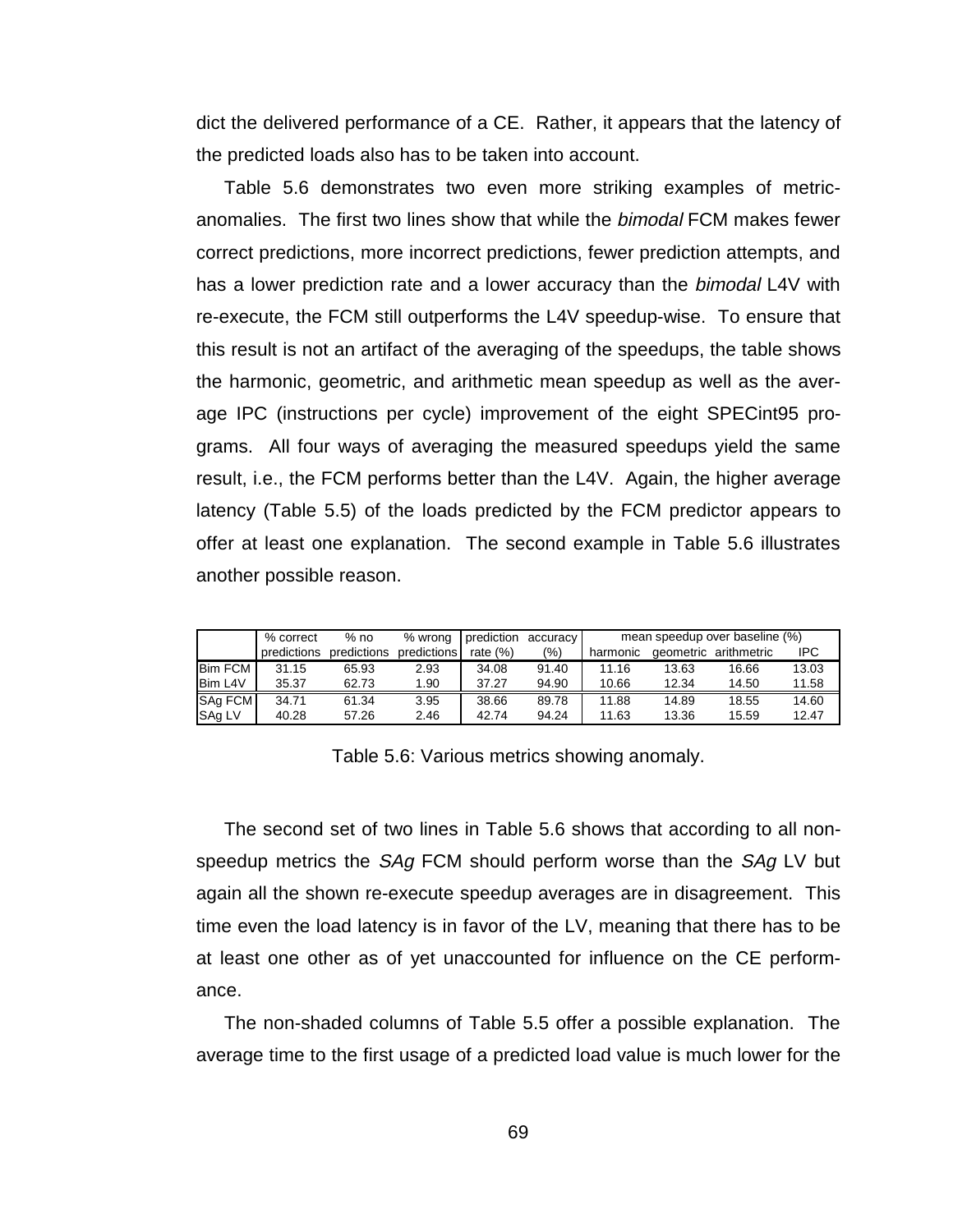FCM (4.0 cycles) than it is for the LV (5.7 cycles), meaning that the FCM's predictions are needed sooner by the CPU and are therefore more important than the LV's. Again, it looks like the time to the first use of a predicted load value needs to be accounted for to properly establish a CE's performance.

Another issue with non-speedup metrics is the time (or physical location) of the actual measurement. Optimizing predictors for speedup implies optimizing the performance at instruction commit. The interaction between the CPU and the predictor, however, take place at the time of prediction and then again at the time of update, possibly long before the time of commit. This discrepancy may be an issue because, for instance, the accuracy with which wrong path instructions are predicted is most likely less important than the accuracy of correct path instructions. Hence, a high overall accuracy measured at predict or update may not be representative of the predictor's performance since it makes no statement about the prediction accuracy of the instructions that are actually retired. The ratio of total predicted loads over committed value-predicted loads is just under 1.5, indicating that a substantial number of predictions exist that probably have little impact on the overall performance. To account for any effects this might have, out-of-order and wrong-path updates of the predictor may have to be accurately modeled and non-speedup events should be sampled in the commit stage of the CPU and not at the time of prediction or update.

#### 5.5 Summary

This chapter introduces confidence estimators, which are an essential part in every load value predictor, as performance numbers illustrate.

First, the simple but effective bimodal confidence estimator is presented and its operation is described. A behavior study revealed a deficiency of this CE on sequences of load values that frequently change from being predictable to being unpredictable and vice-versa.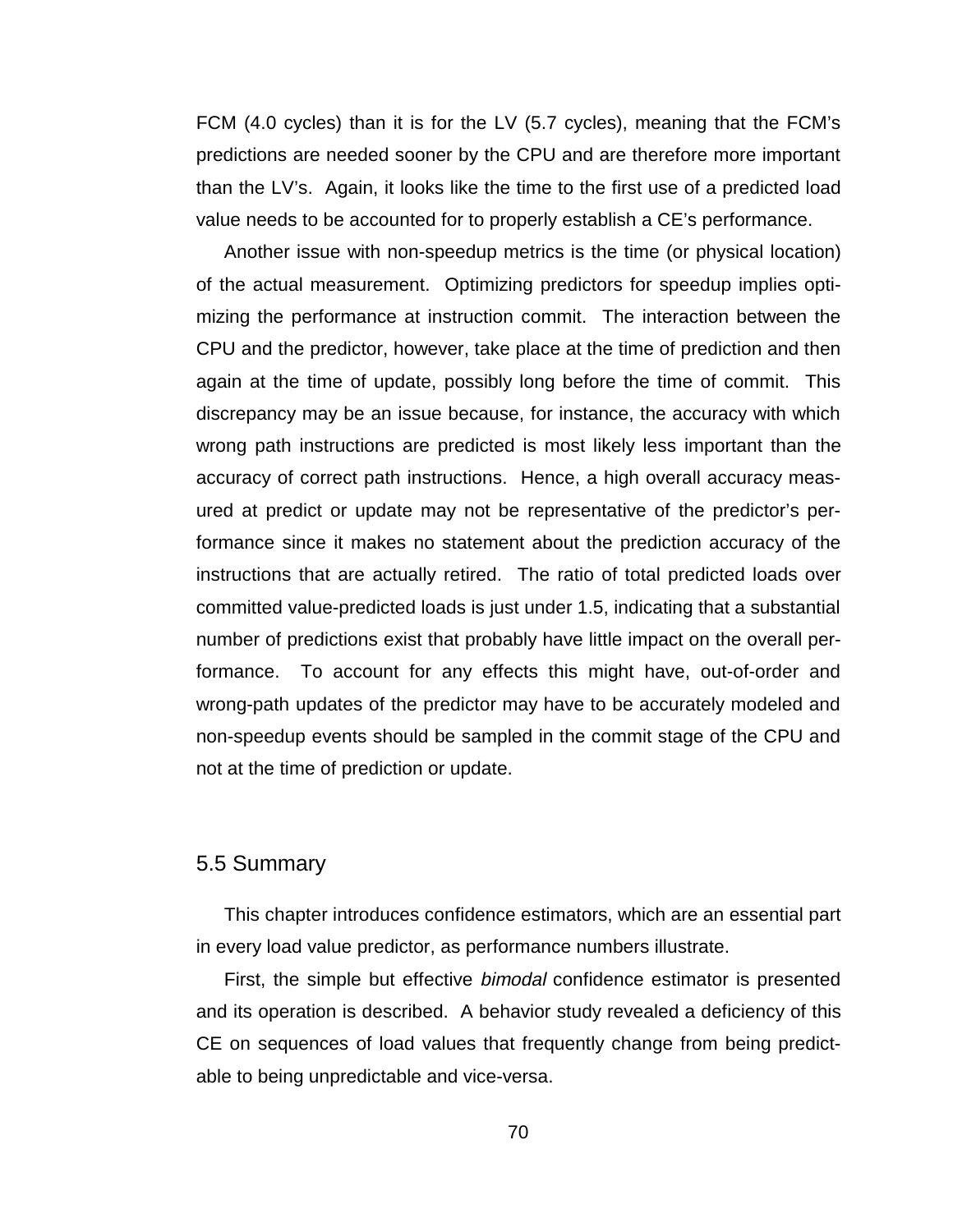To alleviate this problem, the more complex SAg CE is derived. Speedup results show that it performs better in connection with most load value predictors than the bimodal CE. Furthermore, there is strong evidence that the SAg CE represents a better selector than the bimodal CE in hybrid predictors.

A study of the expressiveness of non-speedup-based metrics concludes this chapter. Interestingly, all the simple metrics that are discussed appear to be misleading in some cases, which is why speedup numbers are used almost exclusively in this dissertation for performance evaluation purposes.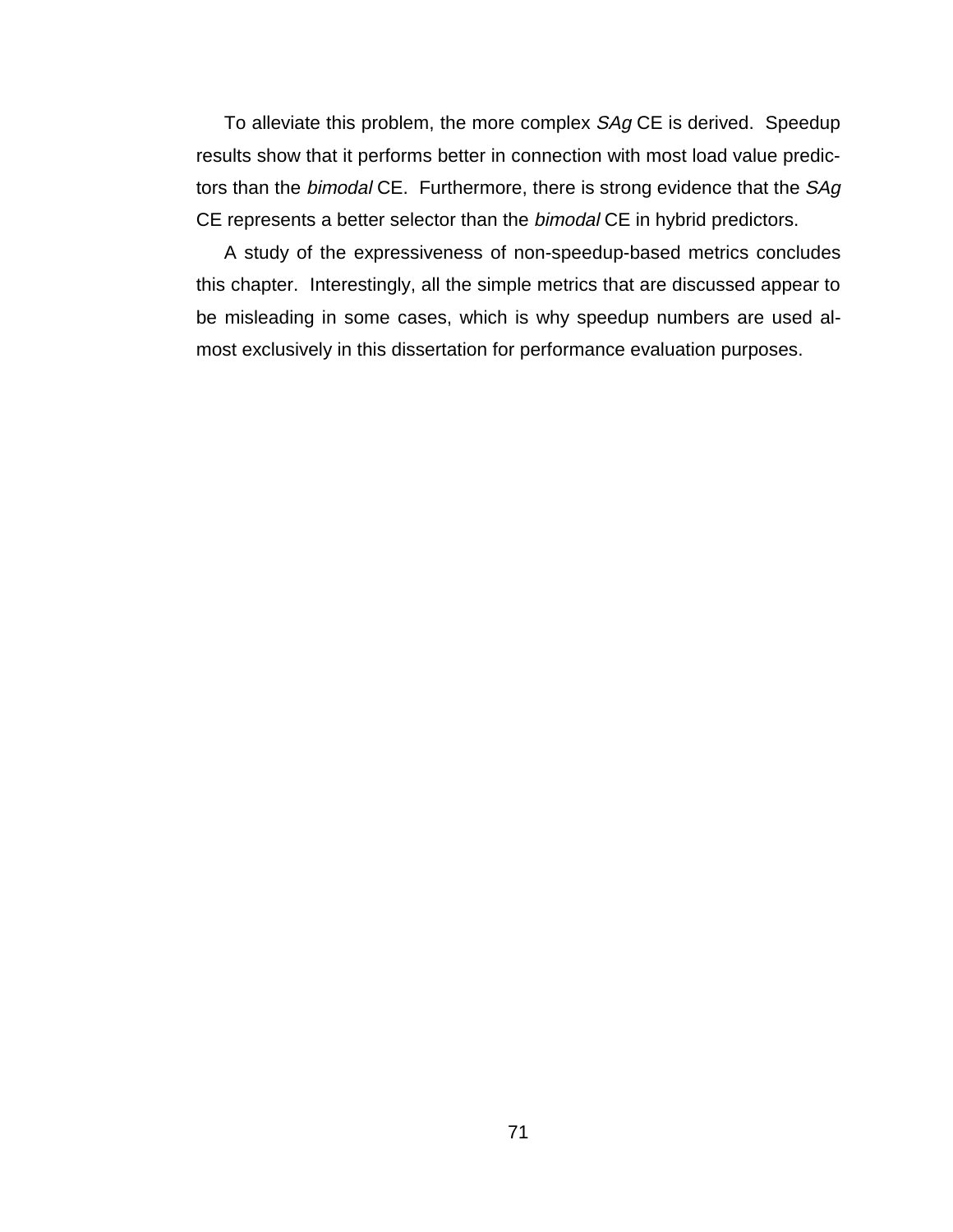# Chapter 6

## Predictor Banking

This chapter discusses predictor banking, a technique used to enable multiple predictor accesses (predictions and updates) per cycle. Several measurements show that a banked predictor design is necessary but also sufficient for good load value predictor performance.

## 6.1 The Need for Banking

As discussed in Section 3.2.3, about 23.3 percent of the committed instructions in the SPECint95 benchmark programs are loads. With an average IPC (instructions per cycle) of 1.677, this results in roughly one executed load instruction every 2.5 cycles. Since each load accesses the predictor twice, once to request a prediction and once to update the predictor, the predictor is accessed once every 1.25 cycles. When also accounting for wrongpath loads and loads that are re-executed, the number of predictor accesses increases to 0.962 per cycle on average. However, since prediction and update requests are not evenly distributed over time, it frequently happens that more than one access per cycle is needed.

Moreover, load value predictors improve the CPU throughput (performance), which in turn increases the pressure on the predictor because there is less time between the execution of consecutive load instructions. The column "accesses per cycle" in Table 12.1 in Appendix B shows the average number of predictor accesses for various predictor configurations. As can be seen, with some of the predictors even the average number of accesses ex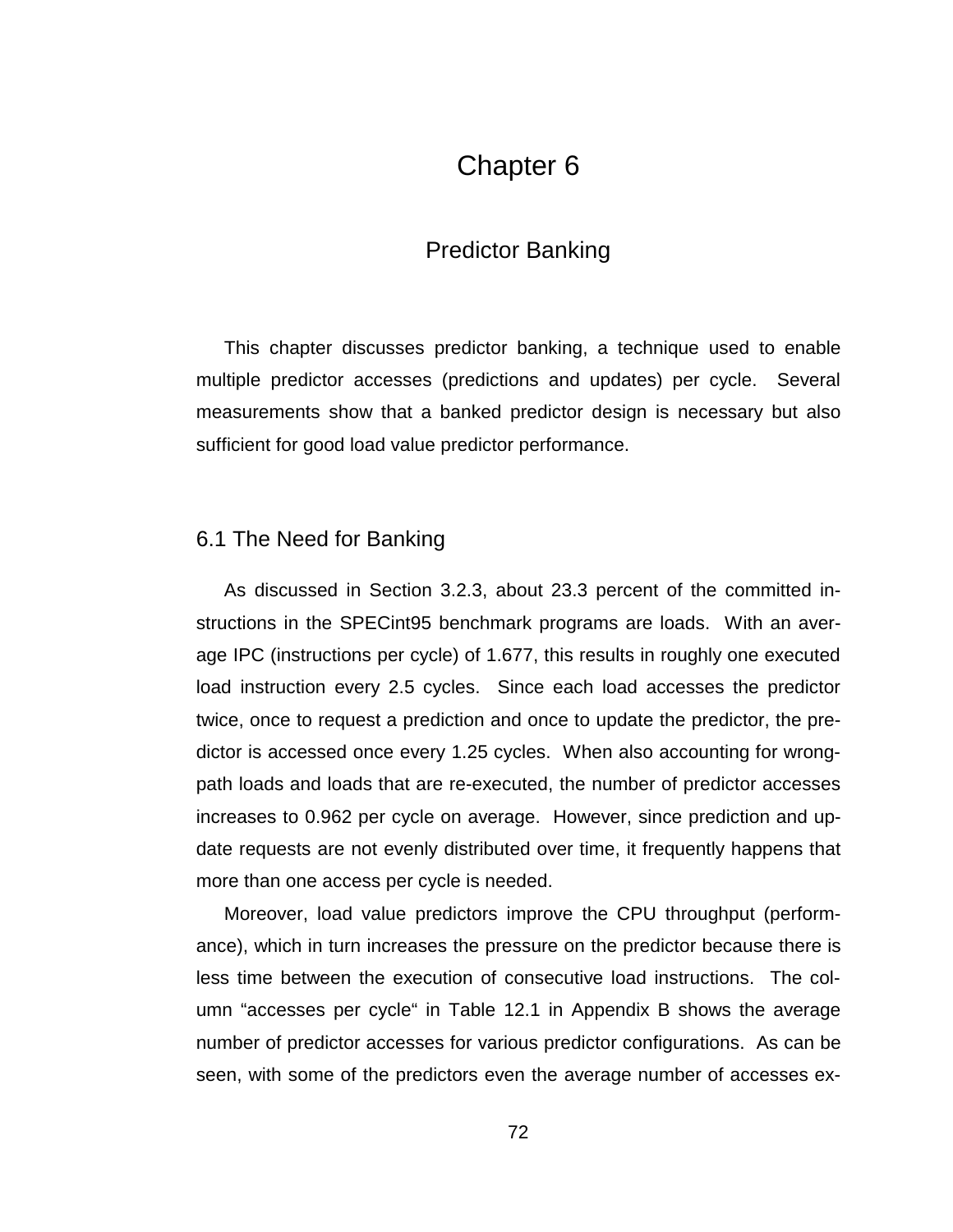ceeds one per cycle, clearly demonstrating the need for multi-access support. Limiting the predictor to one prediction or update per cycle severely hampers the performance (see Section 6.3), which also shows the importance of an architecture that supports more than one access per cycle.

#### 6.2 Bank Architecture

One approach to enable multiple accesses per cycle is to break the predictor up into multiple predictor banks [GaMe98]. In such a predictor, each bank comprises a small, identical load value predictor. There is no communication between the banks, making it possible to operate them independently and in parallel. While each bank by itself is still only able to handle one prediction or update per cycle, taken together the n banks support up to n accesses per cycle.

The number of banks needed depends on the maximum number of accesses that the predictor should be able to handle per cycle. Since the CPU I use can issue up to four load instructions per cycle, a load value predictor with four banks is probably necessary. The results in the following section verify this assumption.

While most microprocessors currently only support one issued load per cycle (because they only have one load/store unit), this issue-rate is likely to increase in the near future. With every fifth instruction being a load, eightway superscalar CPUs already take a considerable performance hit when only allowing one load per cycle.

I decided to allow up to four loads to issue in the simulated CPU to illustrate that predicting and/or updating multiple loads per cycle is straightforward in load value predictors. Note that the baseline CPU, which does not contain a load value predictor, is also able to issue up to four loads per cycle. The four-wide load issue width results in a high-performing baseline CPU, which makes it harder for a load value predictor to be effective and ensures that no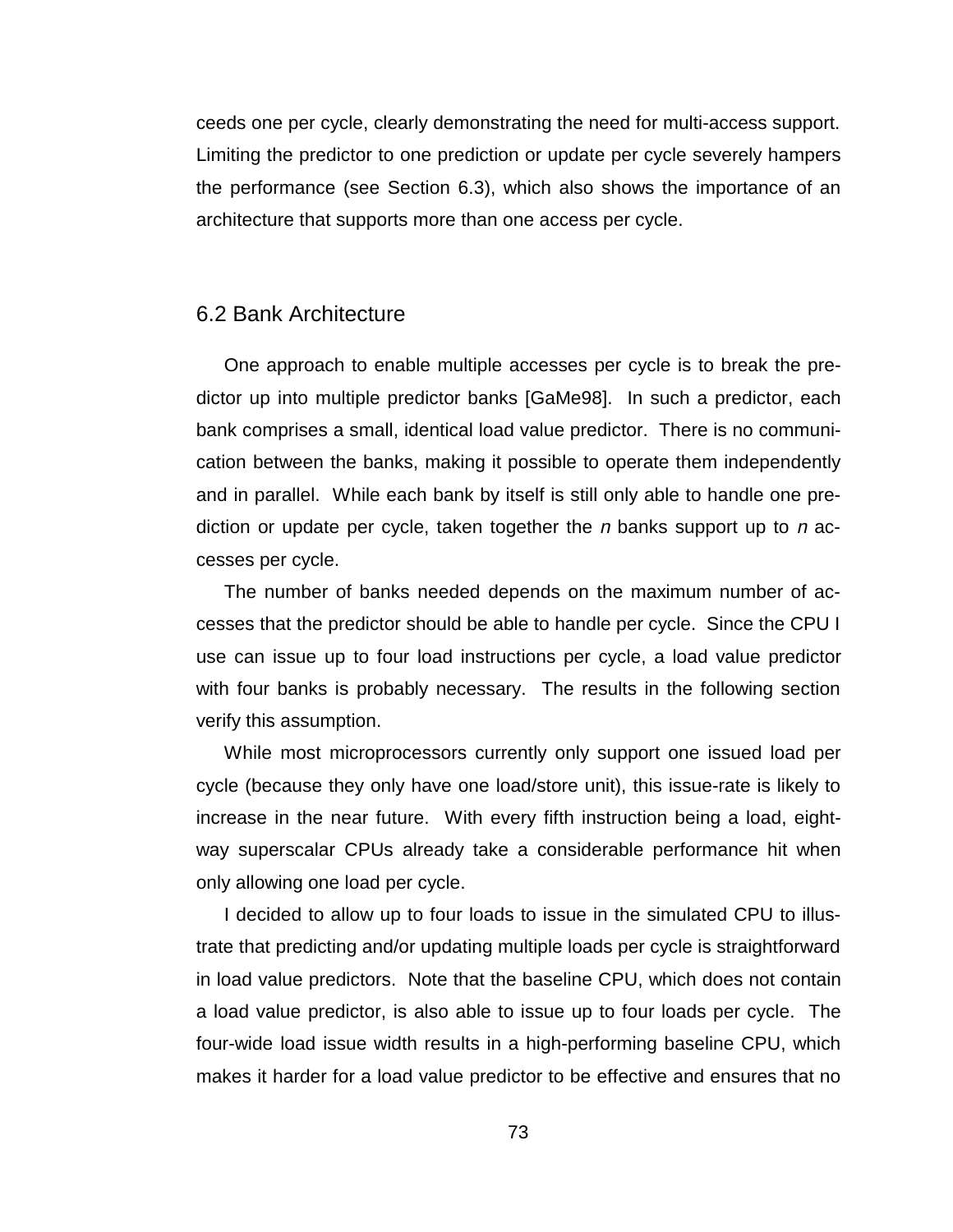performance improvements are attributed to the load value predictors that are actually an artifact of a limited load issue width. Limiting the load issue width to one decreases the baseline processor's performance more than the performance of the CPU with a load value predictor. As a consequence, the speedup (i.e., the performance of the load value predictor) would appear to be higher.

I believe that if I can show load value predictors to be effective under the more demanding conditions of a four-wide baseline processor, there is a good chance that load value predictors will be included in future microprocessors and be effective for years to come.

Since the simulated processor I use mimics an Alpha 21264, it fetches naturally aligned instructions. Consequently, any set of up to four loads that can be fetched or issued during the same cycle can only contain loads whose addresses (PC values) differ in the two least significant bits (that are not always zero). Using these two bits to determine which bank a load should be handled by guarantees that there is never a bank conflict between issued loads and results in an interleaved bank design as illustrated in Figure 6.1.



Figure 6.1: Line correspondence of single-bank and interleaved predictor.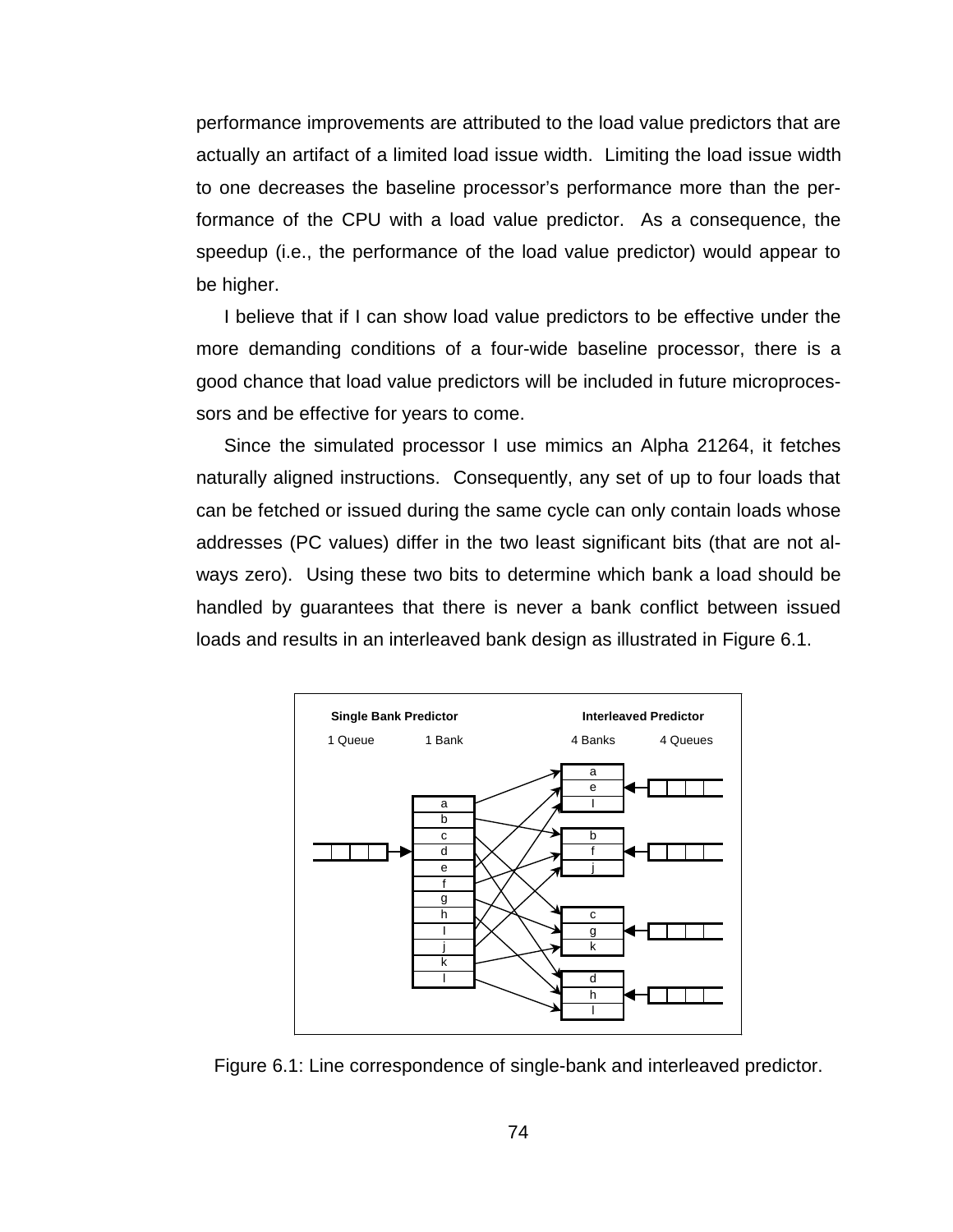Because the address of an instruction never changes during program execution, a given load will always be handled by the same predictor bank. With an interleaved banking scheme, all the load instructions that the modeled CPU can possibly fetch during the same cycle not only go to distinct banks but the first of the four instructions will always be handled by the first predictor bank (if it is a load), the second instruction by the second bank and so forth. Hence, neither arbitration nor rotation logic is necessary for predictions. For CPUs that fetch contiguous but not necessarily naturally aligned sets of instructions, the relative position of the instructions within the fetch block may have to be rotated before accessing the predictor banks. There should be enough time available to perform this rotation during the decode stage, making the interleaved banking scheme applicable to a broad range of processors. Gabbay and Mendelson describe a more complex predictor banking scheme for CPUs with trace-caches that do not necessarily fetch contiguous instructions [GaMe98].

Unfortunately, predictor updates also take time and keep the predictor bank that is being updated busy for one cycle during which it is not available for making a prediction. Since it is vital for good performance that the predicted load values be available as soon as possible, updates should be given a lower priority than predictions. Hence, updates are only allowed during cycles when the respective bank is not making a prediction, i.e., when it is idle.

To avoid dropping (i.e., losing) updates whenever the bank is busy, which would considerably decrease the performance of the predictor, updates are temporarily stored in a FIFO (first-in first-out) queue. Each predictor bank contains one such queue that can accept one update per cycle. Updates are only dropped if the queue is full. Whenever a queue is not empty and the corresponding predictor bank is idle, the queue issues updates at a rate of one per cycle. The following section shows that sixteen-entry queues are sufficient to essentially avoid dropping any updates.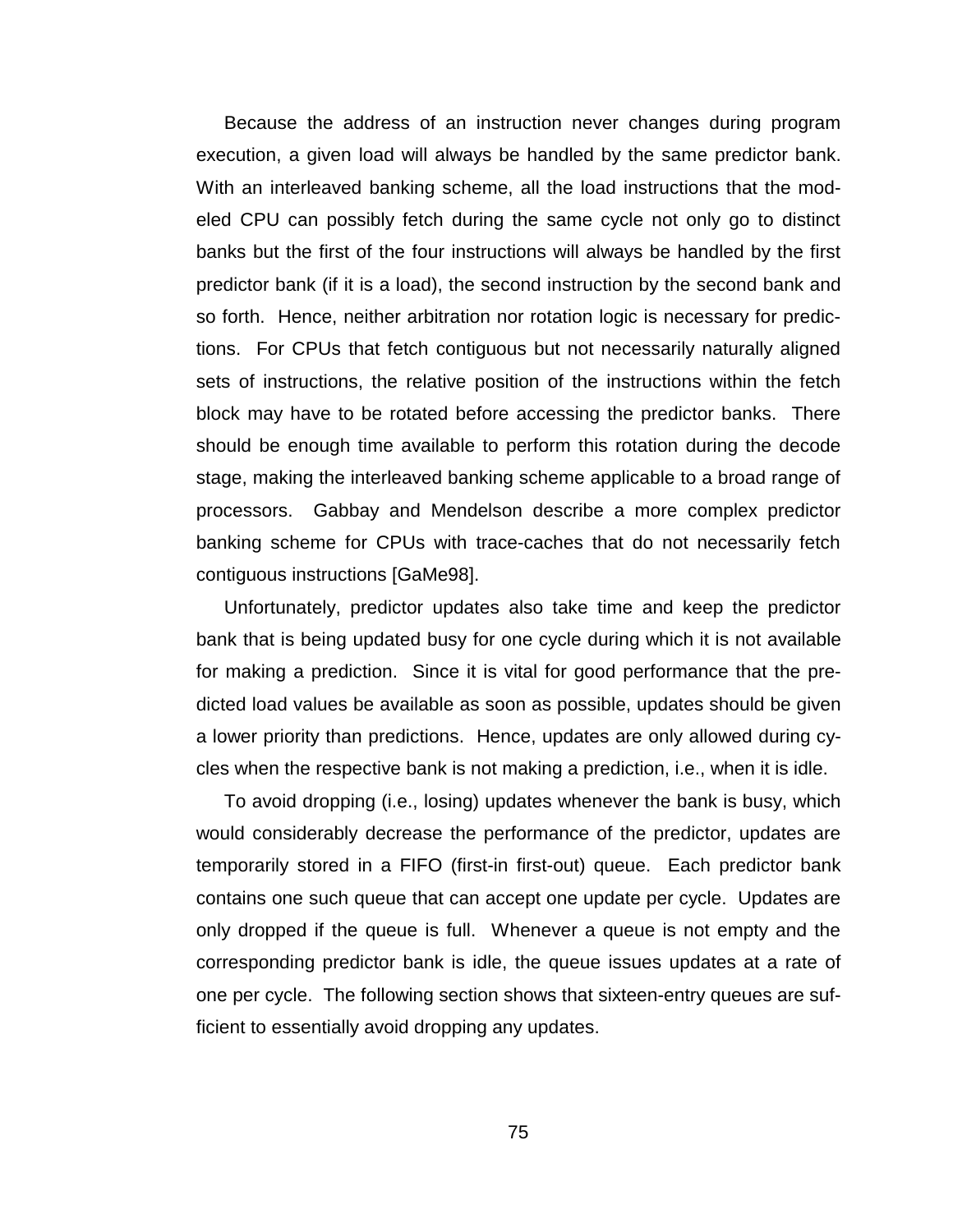#### 6.3 Bank Performance

Figure 6.2 shows the speedup delivered by the five basic load value predictors from Section 4.3 with one, two, and four (interleaved) predictor banks as well as with four banks that support an infinite number of accesses per cycle (denoted as "unlimited"). Each predictor has a total of 2048 lines that are equally distributed among the banks, meaning that the total predictor size is roughly the same for the four configurations. Nevertheless, the two and in particular the four bank predictors require a little more state than their single bank counterparts because each bank requires its own sixteen-entry update queue and second level of the SAg confidence estimator in order to be independent of the other banks. The CEs are configured with the parameters shown in Table 5.4.



Figure 6.2: Re-fetch speedup of differently banked SAg predictors.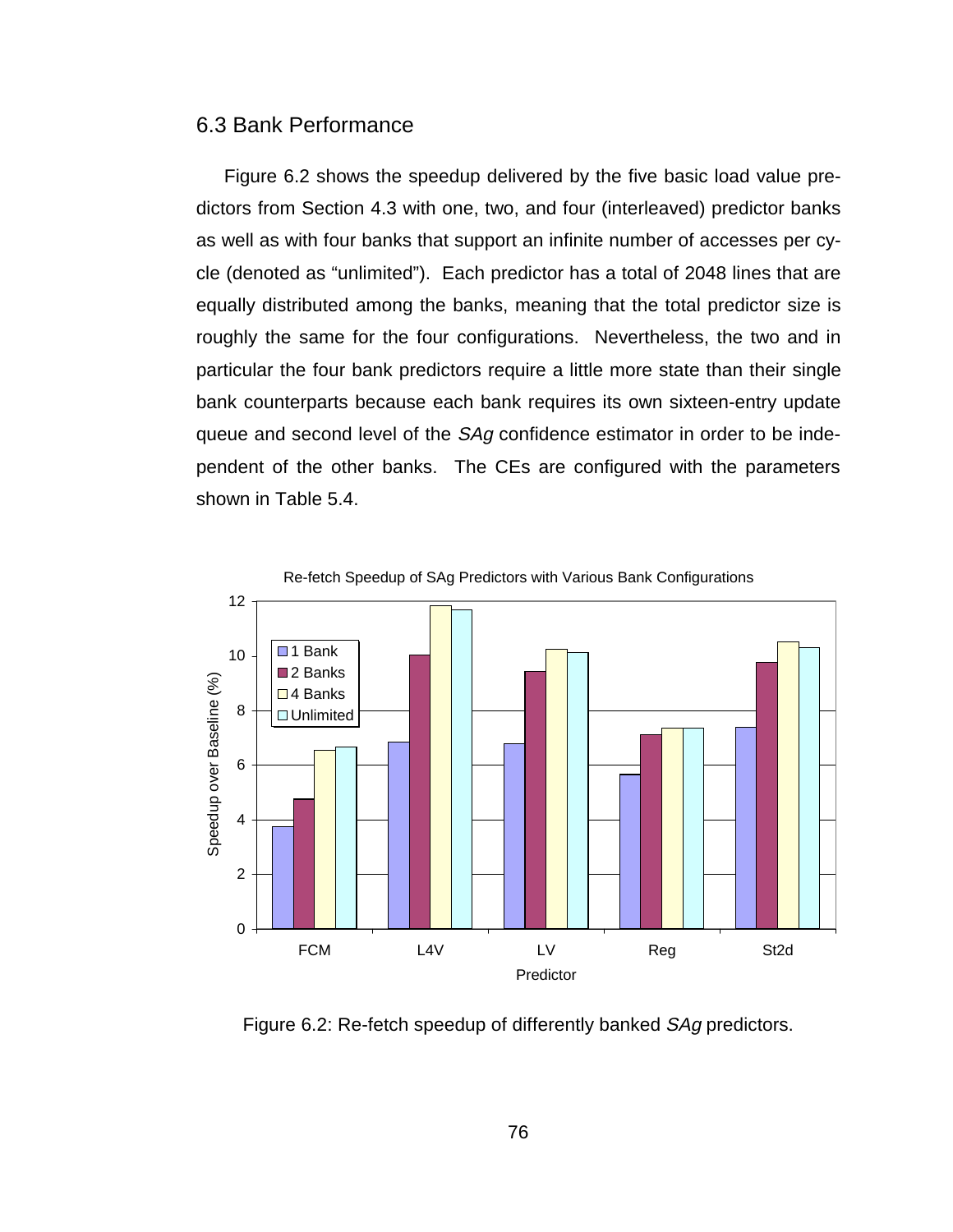Figure 6.2 illustrates the performance of the five predictors with *SAg* CEs and a re-fetch misprediction recovery mechanism. The results for the predictors with bimodal CEs and re-fetch, with bimodal CEs and re-execute, and with *SAg* CEs and a re-execute exhibit the same general trends and can be found in Appendix B.

Clearly, the single-bank predictors perform substantially worse than their four-banked counterparts in all cases. On average, the roughly same sized four-bank predictors outperform the one-bank predictors by 42.7%. The twobank predictors outperform the one-bank predictors by 26.4% on average but underperform their four-banked counterparts in all cases.

Interestingly, the four-banked predictors sometimes perform slightly better than the same predictors with four banks that support an unlimited number of accesses per cycle. Since the predictors are structurally identical and only differ in their timing behavior, this apparent paradox must be explainable by the delayed updates. The predictions cannot be the reason because their timing behavior is the same in both cases since the four banks never drop a prediction and predictions take precedence over updates. Hence, predictions happen at the same time in both the four-banked and the unlimited predictors.

The updates, however, take place later in the implementable four-bank predictors than in the unlimited predictors. At first sight it seems illogical that a predictor that is more likely to contain out-of-date information would outperform a more up-to-date predictor. While I do not have proof for this, I believe that the outdated value information indeed decreases the performance but the outdated confidence information is actually helpful for bridging phase transitions by providing some hysteresis, which could explain the slightly improved performance. A detailed analysis of this phenomenon and possible exploitation thereof is left for future work.

Figure 6.2 (and the results shown in Appendix B) provides strong evidence that a processor should have one predictor bank for every load that it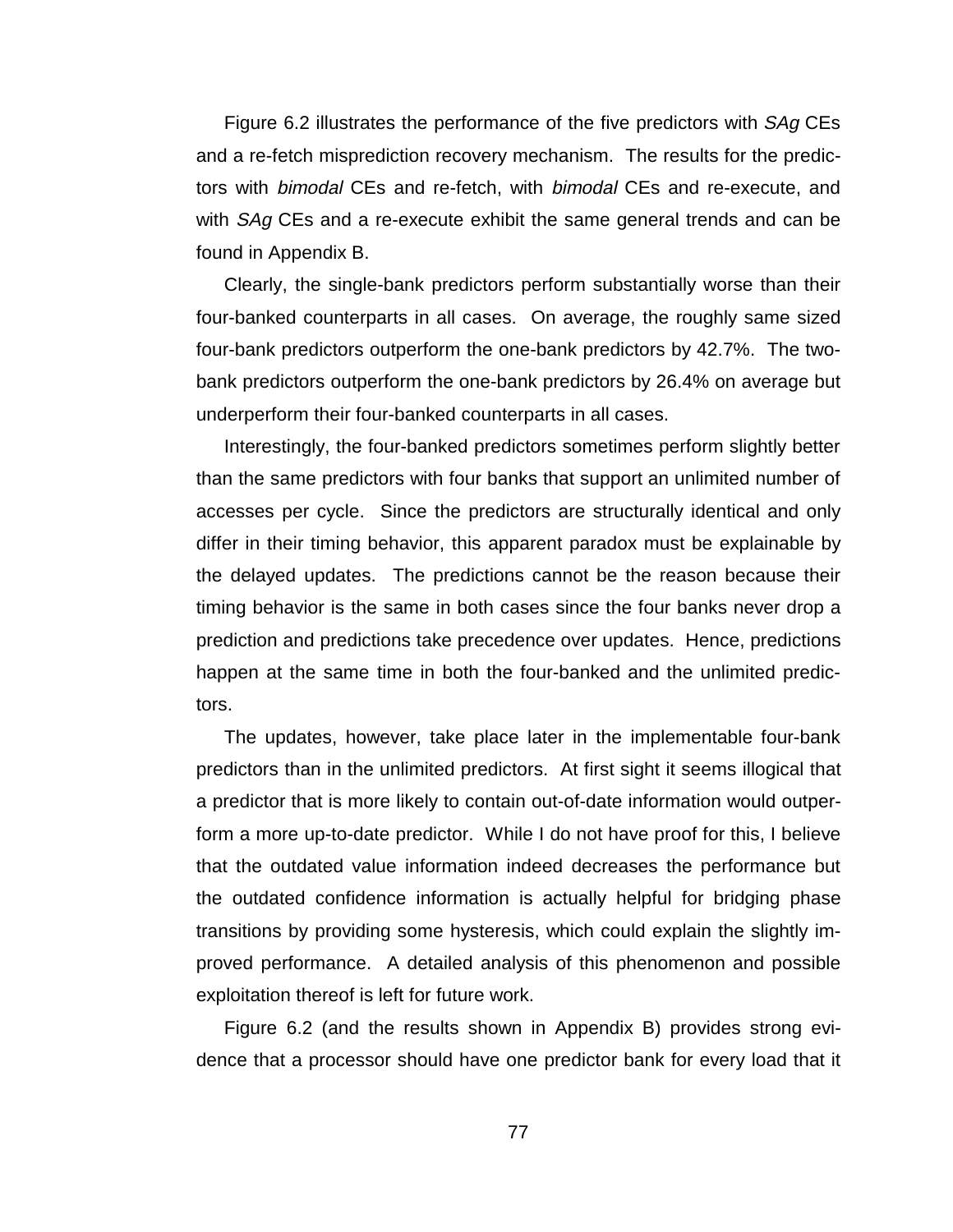can issue per cycle. In our case, the four-bank implementations outperform their counterparts with fewer banks, which are scaled to the same total size. At the same time, the four-banked predictors yield the same performance as the unlimited predictors, meaning that a simple interleaved banking scheme is sufficient to reap the full potential of the predictor.

Because predictions take precedence over updates and because no more than four predictions need to be made per cycle, no predictions are ever dropped in the four-bank case. With only two banks, nineteen percent of the requested predictions have to be dropped on average because the required bank is already busy making another prediction. With one bank, 50.4% of the predictions cannot be made due to a busy predictor. Table 12.1 in Appendix B shows the percentage of dropped predictions for different numbers of banks and a variety of load value predictors.

Delaying updates by a few cycles (in the update queue) and dropping updates when the queue is full appears not to impact the performance at all. The sixteen-entry update queues are large enough so that on average only 0.026% of all the updates have to be dropped due to a full queue in the fourbank case. With two banks, the queues are full 2.1% of the time and with just one bank 23.9% of the updates have to be dropped on average. The droprates of the individual predictors are listed in Appendix B. The investigation of the performance of shorter update-queues is left for future work.

Table 12.1 in Appendix B lists relevant bank information for the five basic predictors with one, two, and four banks for all combinations of re-fetch and re-execute as well as *bimodal* and SAg CEs. The information in the table includes the average number of load instructions that are retired per cycle, the average number of load value predictor accesses per cycle, the average number of references to the load value predictor per cycle (i.e., the number of prediction requests), the average number of updates per cycle, the percentage of prediction requests that have to be dropped due to a busy bank, and the percentage of dropped updates due to a full update queue.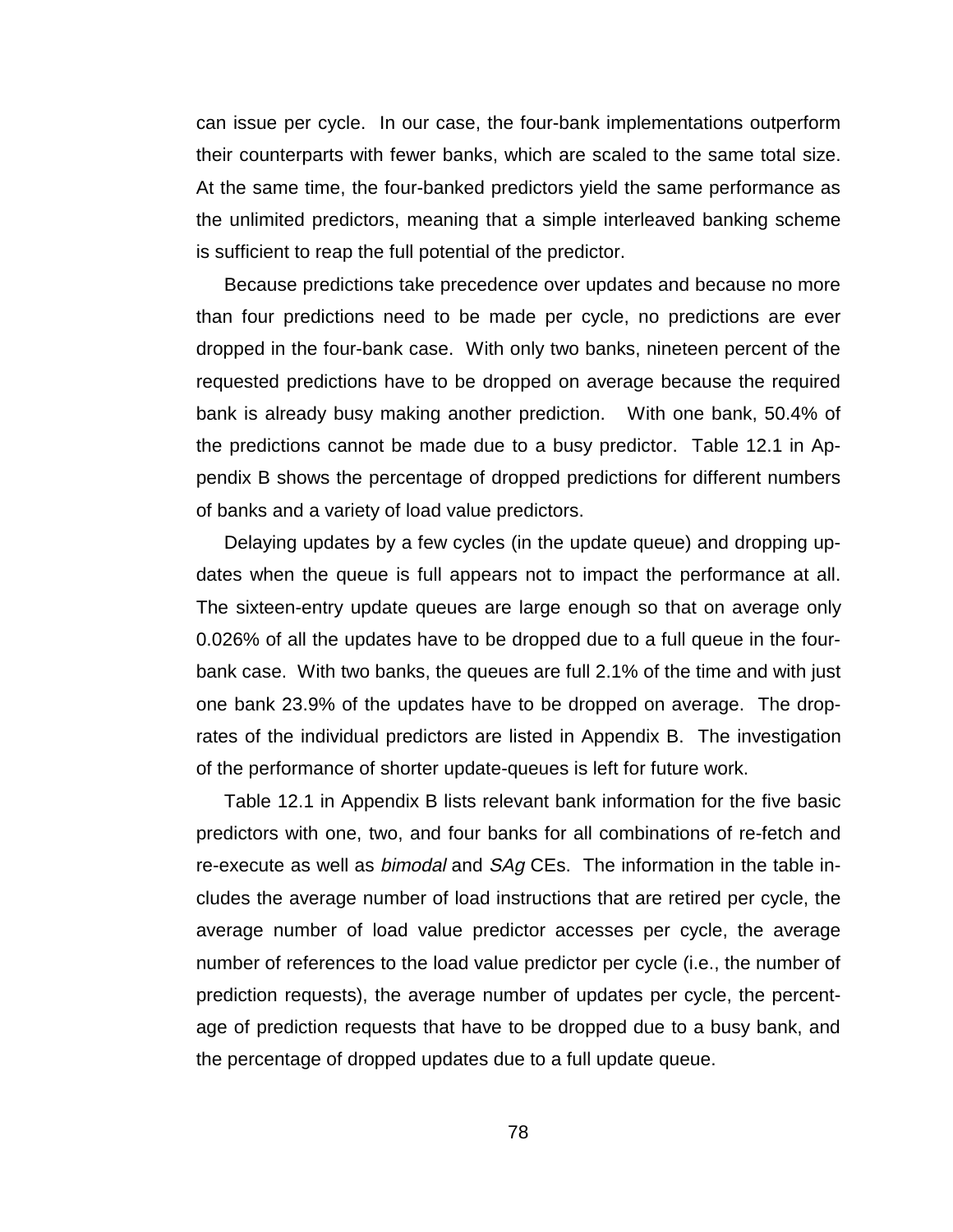As the data in the table shows, the number of prediction requests per cycle is often higher than the number of updates because of wrong-path load instructions that request a prediction but are cancelled before they can update the predictor. However, in a few cases there are more updates than predictions. This only happens with re-execute, though, because re-executed load instructions update the predictor multiple times.

Note also that for both re-fetch and re-execute, the number of predictor accesses is on average about 2.23 times higher than the number of committed load instructions. Assuming exactly two predictor accesses per load, we find that in addition to the committed loads, another 11.5% of load instructions affect the predictor that stem from wrong path executions.

#### 6.4 Bank Usage

The utilization of the four predictor banks is almost identical for all the tested predictor configurations. The first bank is accessed 27.6%±0.2% of the time (depending on the predictor), the second bank 21.8%±0.1%, the third bank  $29.3\% \pm 0.2\%$ , and the fourth bank  $21.3\% \pm 0.2\%$  of the time. This result is hardly surprising since the utilization is a function of the distribution of load instructions in the fetch blocks. The observed percentages show that this distribution is quite uniform and not biased by the code scheduler. Hence, it appears that banking does not result in uneven utilization.

#### 6.5 Summary

The performance numbers in this chapter show that in order to be effective, a load value predictor has to support multiple accesses per cycle in connection with a CPU that has a load-issue-width greater than one. Splitting a predictor into multiple interleaved banks is a straightforward approach and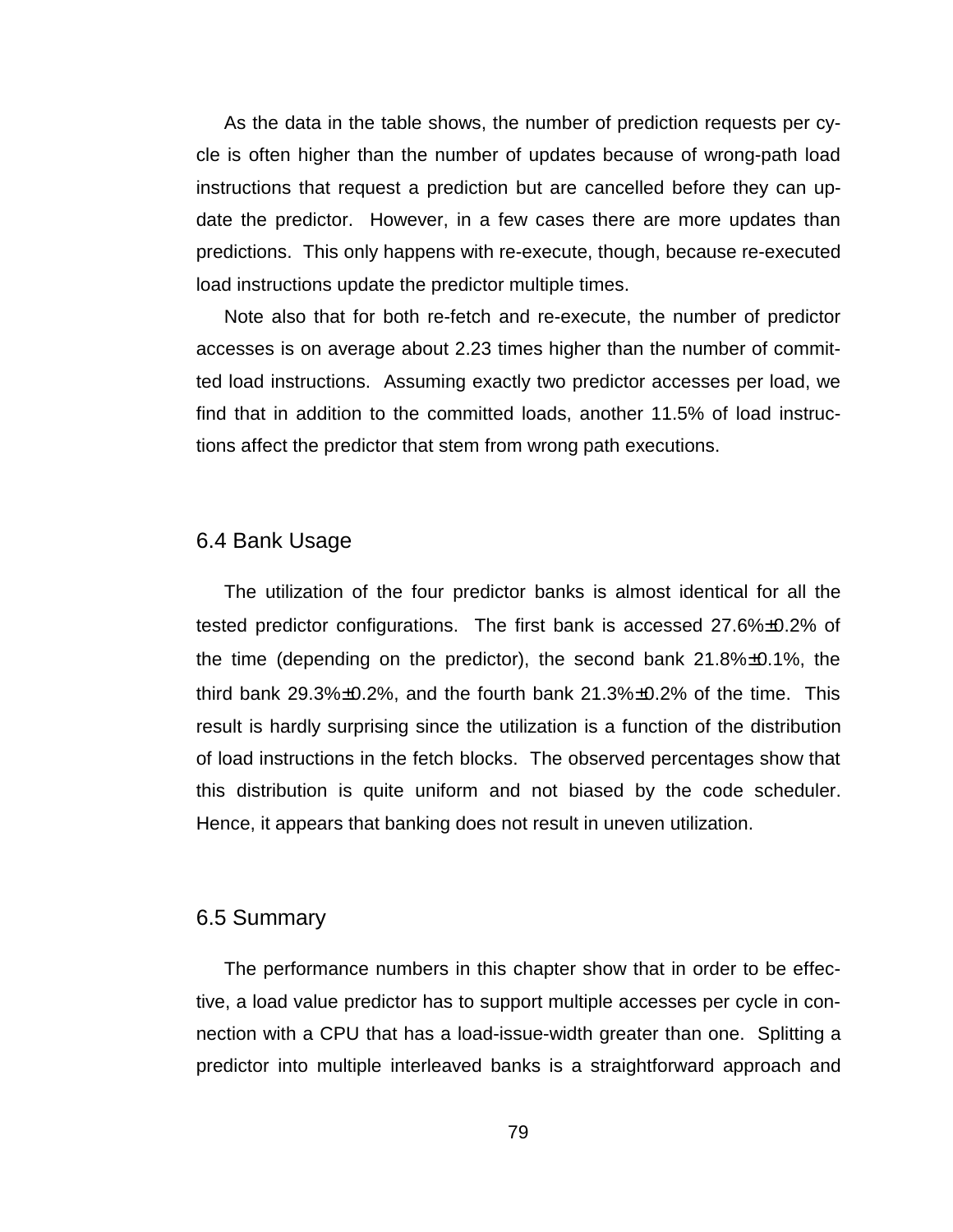provides the needed support for multiple simultaneous predictor accesses. The performance results show that such a banking scheme can deliver the same speedup as a predictor that supports an unlimited number of accesses per cycle. Unless otherwise noted, all the predictors in this dissertation are split into four predictor banks.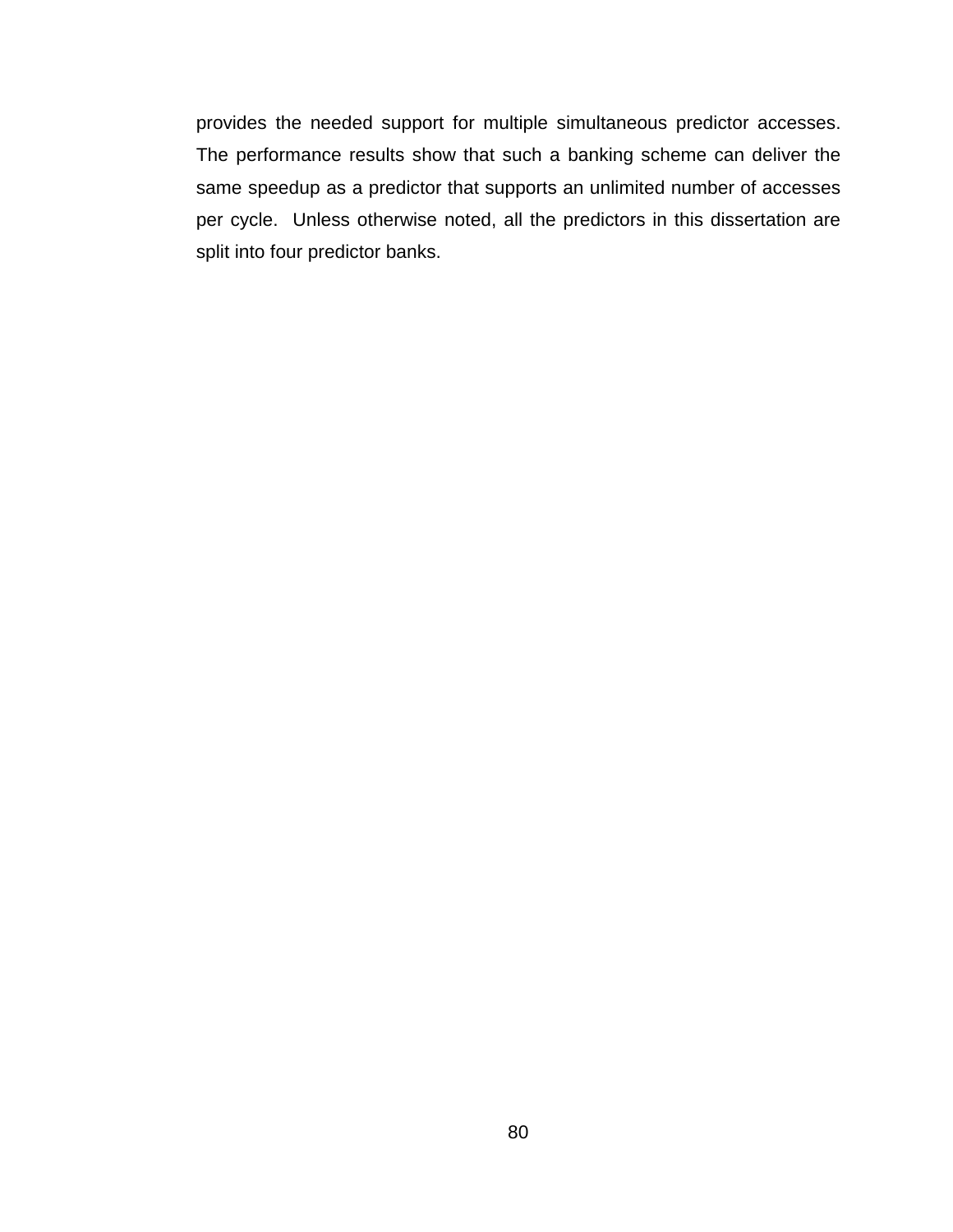# Chapter 7

## Improving Predictor Utilization

This chapter investigates the utilization of load value predictors and suggests an alternative predictor design that performs better due to improved and more balanced hardware utilization.

Furthermore, speedup results for individual programs and not only averages over the whole benchmark suite are presented. A sensitivity analysis of several last four value predictor parameters concludes this chapter.

## 7.1 Line Utilization

While every line in a load value predictor requires the same amount of state to store information, not every line is used equally frequently. In fact, even in relatively small predictors most of the lines are seldom utilized, as the quantile information from Section 3.2.2 illustrates. As discussed, only a small percentage of the load instructions contained in a binary contributes most of the dynamically executed loads. For example, Table 3.3 shows that on average only 36.6% of the load sites (the static load instructions in the binary) are visited at all during execution, 3.5% of the load sites contribute ninety percent of the executed loads, and less than one percent of the load sites contributes over half of the dynamically executed loads.

Clearly, only a small percentage of the load sites is responsible for most of the executed loads. As a consequence, only a few lines in the load value predictor are accessed most of the time and thus have to handle most of the predictions and updates.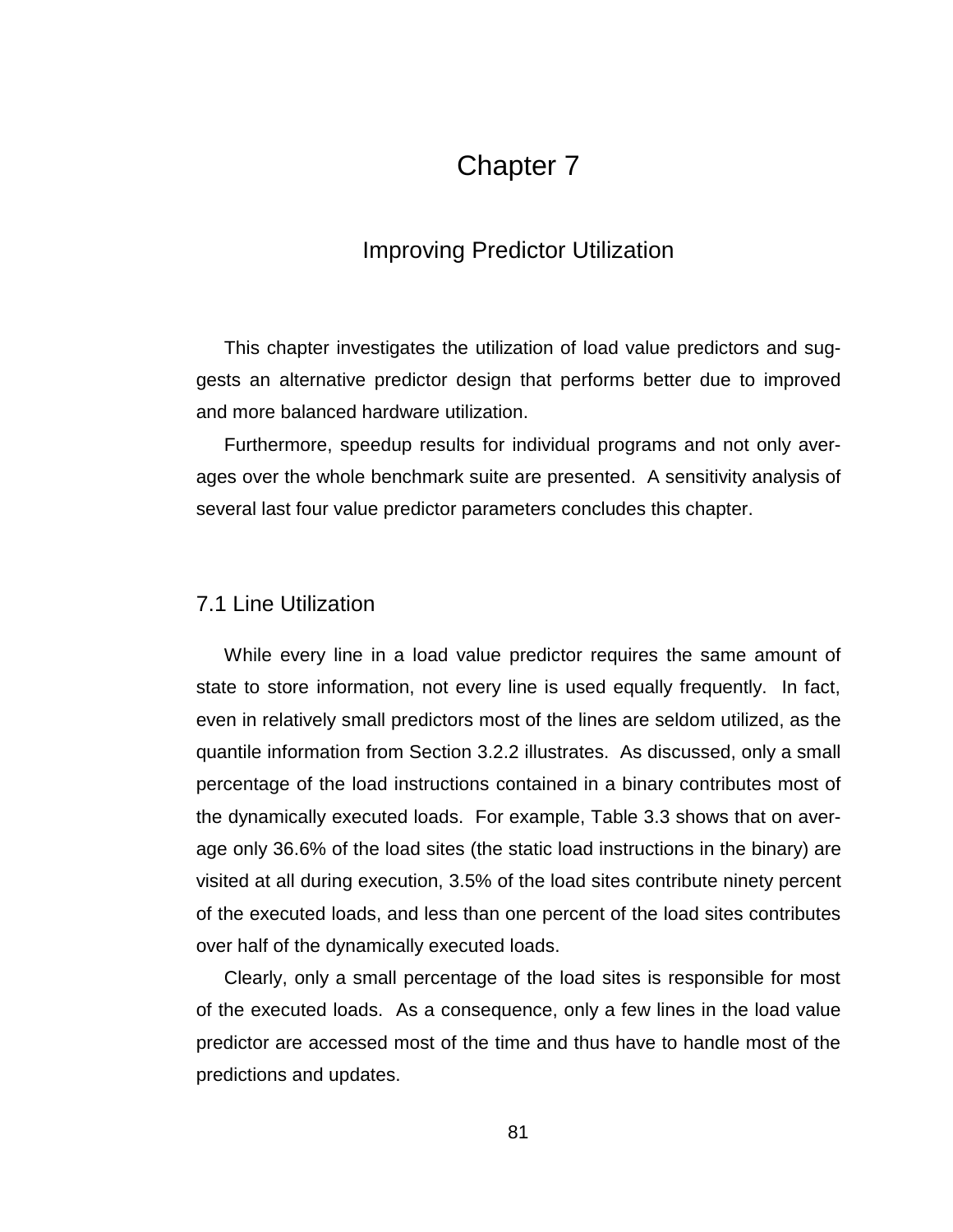To find out what number of predictor lines is really needed to handle a given percentage of executed loads in absolute terms, the number of load sites that account for the given percentages of executed loads is shown in Figure 7.1 for each of the eight SPECint95 programs individually. Note that the scale on the y-axis is logarithmic.



Figure 7.1: Absolute quantile numbers for the eight SPECint95 programs.

With the exception of gcc, which is by far the largest of the eight programs, ten load sites and therefore ten predictor lines handle almost fifteen percent of the executed loads. Except for gcc and go, fewer than sixty predictor lines are needed to cover over half of all the predictions and updates. The program go requires about two hundred lines and gcc about nine hundred predictor lines to handle half of all the executed loads. Again with the exception of gcc and go, fewer than six-hundred predictor lines are necessary to handle ninety percent of the predictor traffic.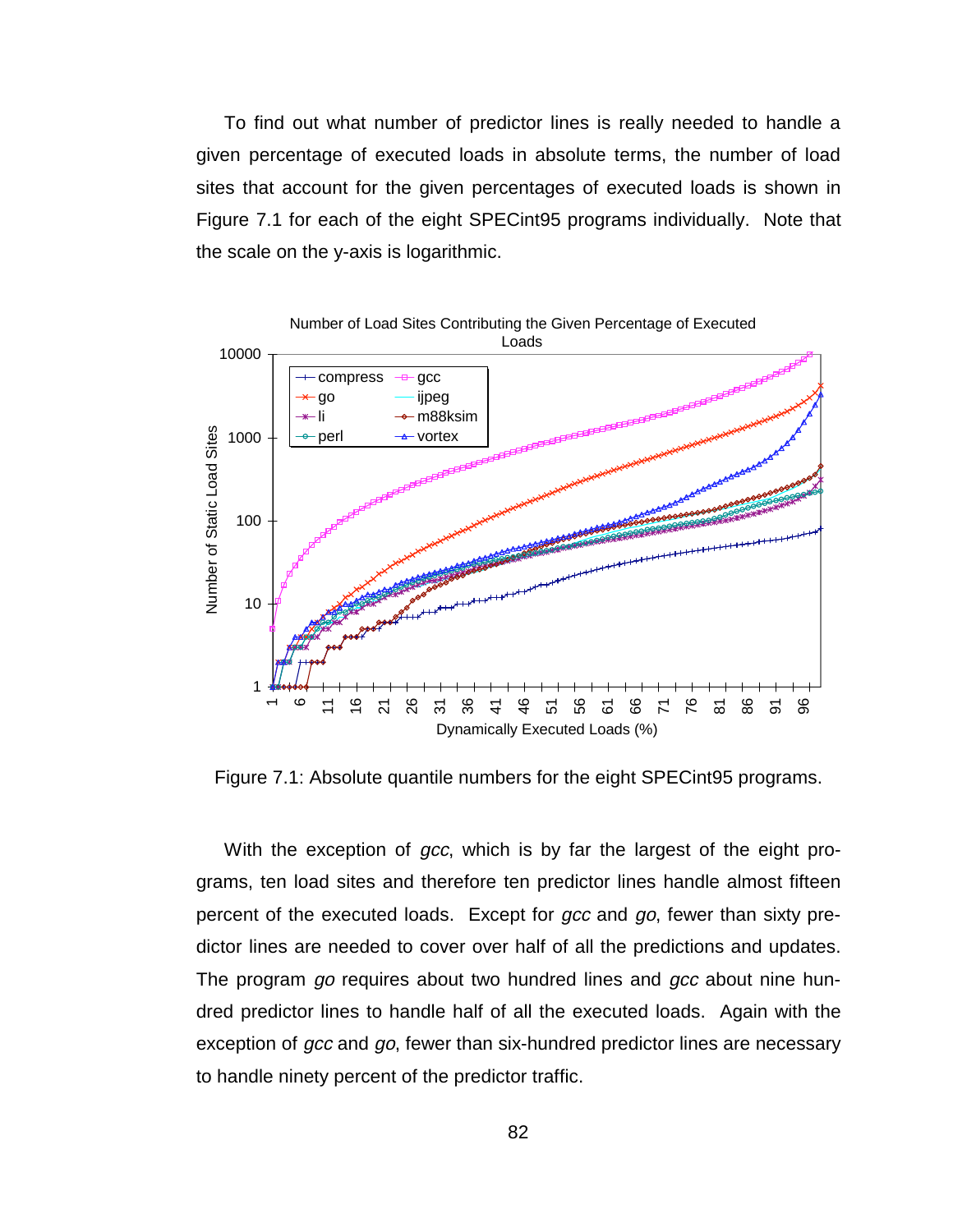As these numbers illustrate, over half of all the predictor lines in a 2048 line predictor are scarcely used when running the SPECint95 programs. This observation prompted me to investigate alternative predictor designs to improve the utilization of the hardware, hoping that better utilization will also result in higher performance.

One generic approach to increase the usage of the available real-estate is to take away hardware from the infrequently executed loads and "give" it to the frequently executed load instructions. Doing so reduces the predictor's capability to predict infrequently executed loads, but at the same time it should increase the prediction accuracy and the number of times the frequently executed loads can be predicted. Due to the widely varying execution frequency of loads, missing infrequently executed loads and better predicting frequently executed loads is likely to be a beneficial trade-off.

## 7.2 Trading off Height for Width

An increase in prediction accuracy and in particular in the absolute number of correct predictions can be achieved by increasing the amount of information available for making predictions. For example, instead of only retaining the last seen load value, one could store the last  $n$  load values in every predictor line. Of course, this would significantly increase the size of the predictor, which is why the number of predictor lines has to be reduced by a factor of n if the overall predictor size is to be maintained.

Reducing the number of predictor lines and increasing the amount of information stored in each line has the desired effect of retaining more information about frequently executed load instructions while expelling infrequently executed loads from the predictor (because of the smaller number of predictor lines).

A predictor that stores the last  $n$  load values is called a *last n value predic*tor. The last four value predictor from Section 4.3.4 is an example of such a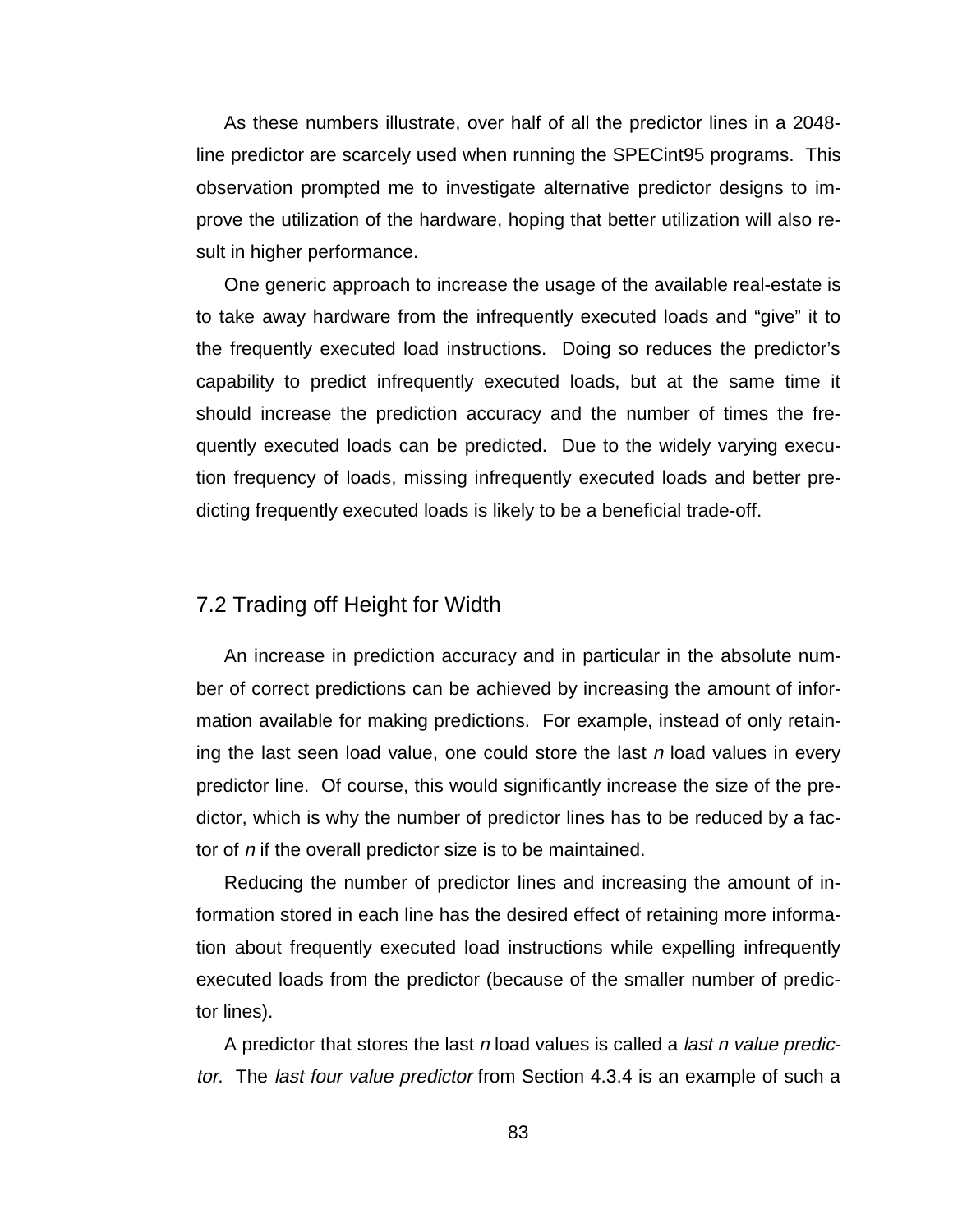predictor. As explained in Section 5.4.1, the confidence estimators in each of the n predictor components can be used to select one of the  $n$  components for making the next prediction by "measuring" which of the  $n$  values is the most likely to result in a correct prediction.

The architecture and operation of a last  $n$  value predictor is identical to that of the last four value predictor except that there may be fewer or more than four values per predictor line. In fact, the last value predictor (Section 4.3.1) is one extreme of the more general last n value predictor ( $n = 1$ ).

The number  $n$  is often referred to as the width of a last  $n$  value predictor. The wider such a predictor is, the fewer lines it can have for a given predictor size. Hence, there exists a trade-off between the predictor's height (the number of lines) and its width.

Based on the quantile numbers from the previous section, it is likely that reducing the predictor height and increasing its width is beneficial until the predictor becomes so short that it cannot hold the frequently executed load instructions anymore or until retaining additional values in the predictor lines no longer results in better predictions. Performance studies are therefore necessary to find the optimal width and height of a last n value predictor for a given predictor size and workload.

## 7.3 SAg L4V Predictor Design and Performance

The previous section established that a load value predictor's height ought to be tall enough (i.e., have a sufficiently large number of lines) to accommodate the load instruction working set size. If the predictor is too short, some frequently executed load instructions will have to share a predictor slot, which almost always results in detrimental aliasing. Predictors that are too tall, on the other hand, underutilize their hardware. The optimal predictor width therefore depends on the working set size of the programs and the available predictor real-estate.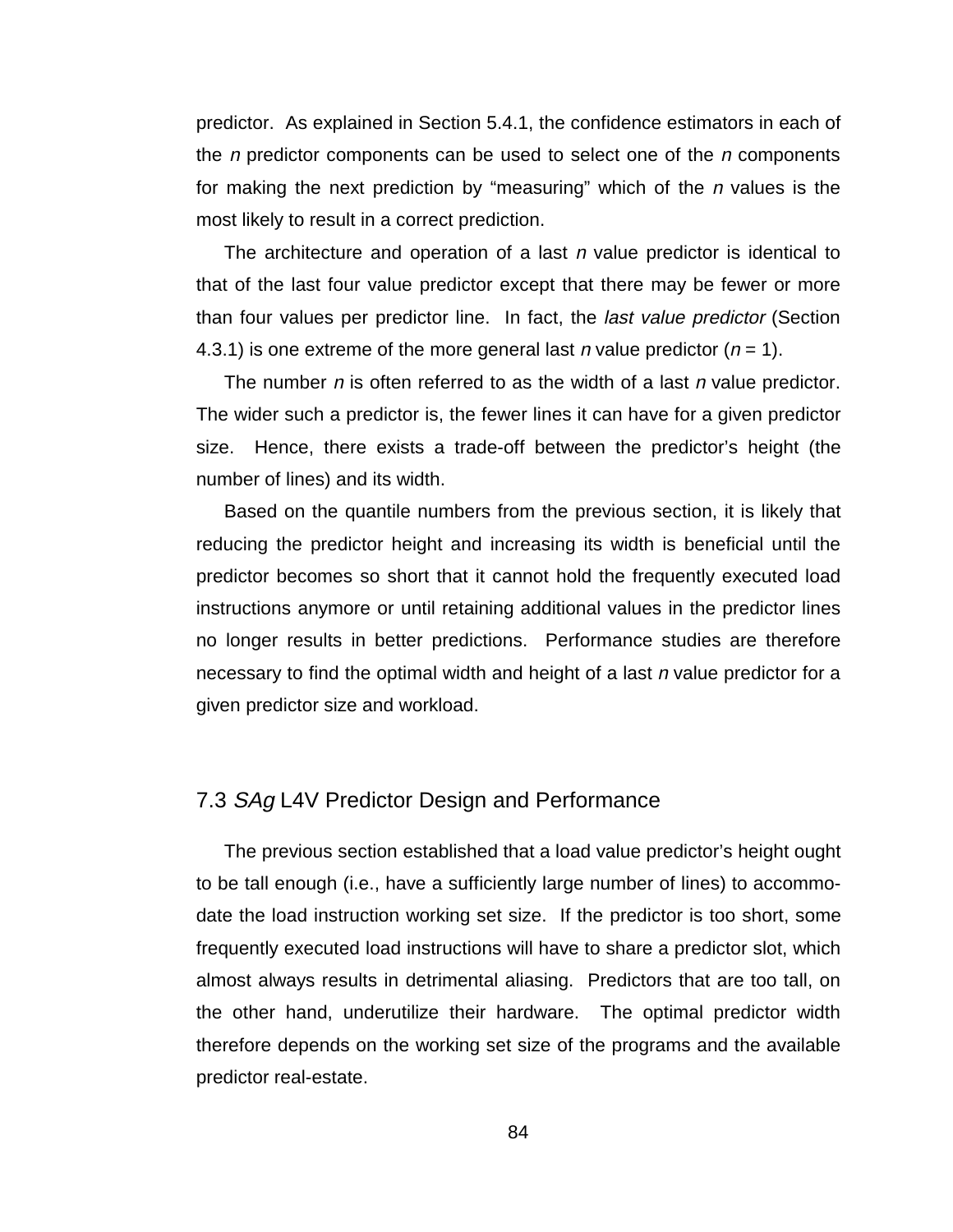To better evaluate the trade-off between predictor height and width, Figure 7.2 and Figure 7.3 are presented. They show the mean speedup of a last one, two, four, eight, and sixteen value predictor with re-fetch and a reexecute recovery, respectively. Three speedup numbers are given for each predictor. The first one shows the speedup for a predictor with a total capacity of 512 load values, the second one for a predictor size of 2048 values, and the last one for a predictor with 8192 values. For each predictor size and width, the performance obtained with the best threshold and penalty values is shown. All the predictors are partially tagged and contain SAg confidence estimators with ten-bit histories. The counter top is sixteen with re-fetch and eight with re-execute. The CE is also used as selector.

Figure 7.2 shows that for small predictors with only four kilobytes of state for storing values (512 values), a width of one results in the highest speedup. Storing two values per line and halving the number of predictor lines yields less speedup because there are not enough lines left for the frequently executed loads in the SPECint95 programs, which results in detrimental aliasing and thus lower performance. The shorter the predictor the more pronounced the aliasing is, hence the continuous decrease in speedup as the predictors become wider.

With sixteen kilobytes of state (2048 values), a width of four results in the highest speedup and the detrimental aliasing only sets in above four entries per predictor line. When the predictor size is increased even further (to sixtyfour kilobytes or 8192 values of total storage), the best width turns out to be eight. Only at a width of sixteen does the performance decrease again.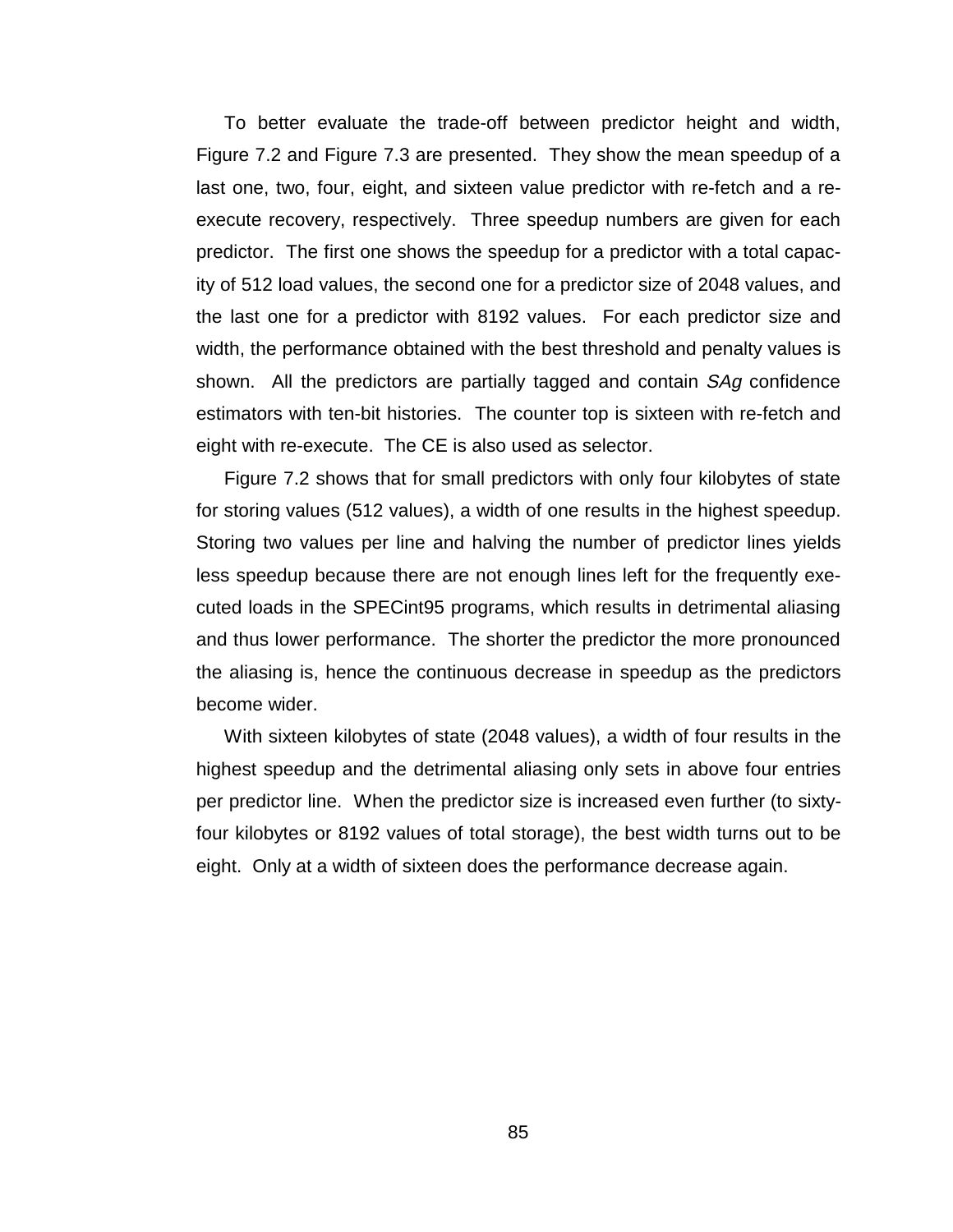

Performance of Several Tag SAg Last n Value Predictors with Re-fetch





Performance of Several Tag SAg Last n Value Predictors with Re-execute

Figure 7.3: Re-execute speedup of three sizes of last  $n$  value predictors.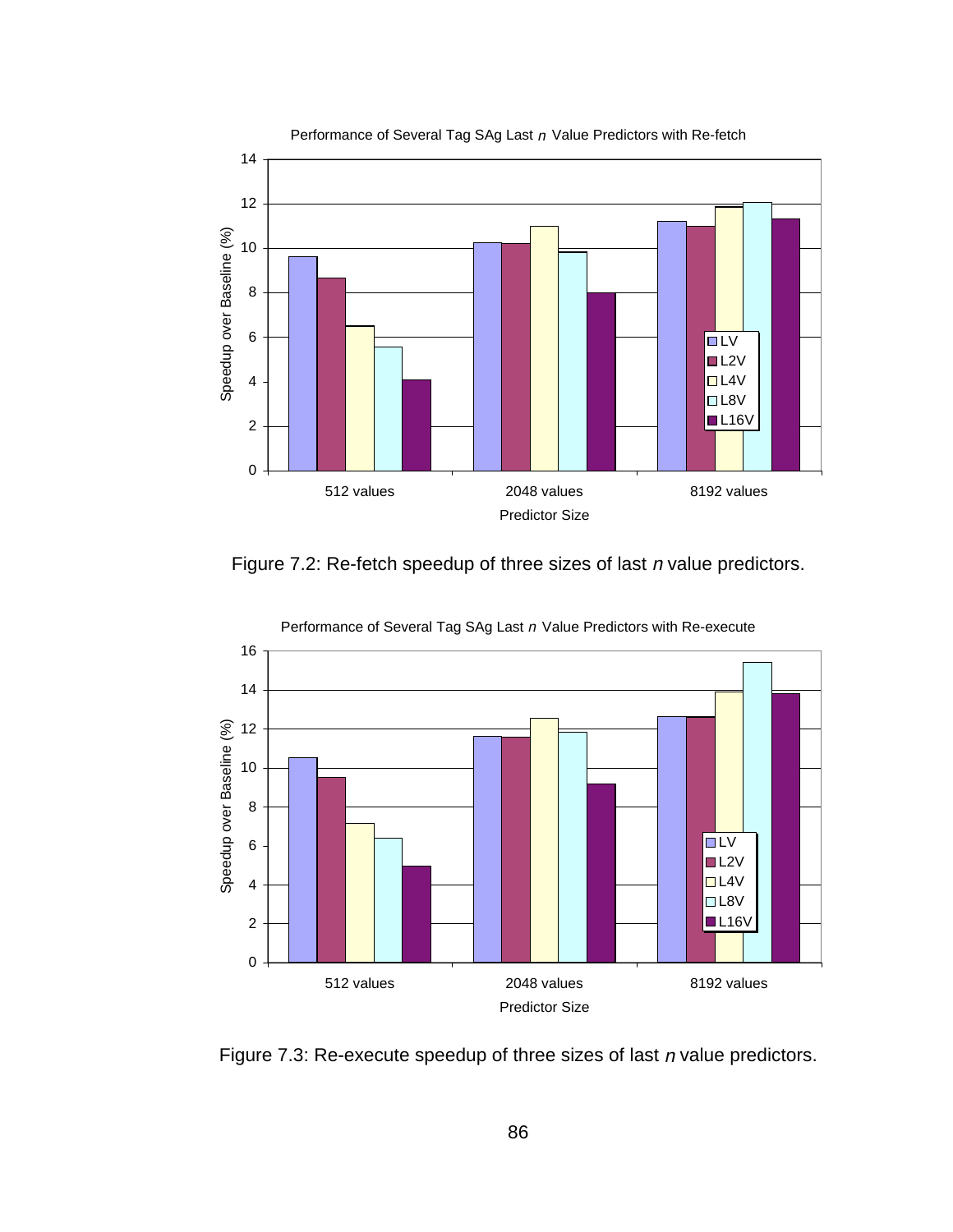Figure 7.3 is identical to Figure 7.2 except that the misprediction recovery mechanism used is re-execute instead of re-fetch. The best performing predictor widths are exactly the same for the three sizes and are even more prominent.

Interestingly, the last two value predictor performs worse than the last value predictor in all presented cases. Since the last two value predictor has a selector and the last value predictor does not, it appears that the loss due to imperfect selections is slightly larger than the benefit of having the two last values available for making predictions. Note, however, that the last two value predictor outperforms the last value predictor when both are given the same number of predictor lines (i.e., the LV predictor is half the size of the L2V predictor) and that the last two value predictor does outperform the same-sized last value predictor for sizes above the depicted 8192-entry predictors.

In general, and as expected, the optimal predictor width increases as the predictors become larger (for a fixed workload). Because of the highly skewed distribution of the execution frequency among load instructions, already relatively small load value predictors benefit from an increase in width even at the cost of a decreased height. For example, both with re-fetch and re-execute, the sixteen kilobyte last four value predictor outperforms the other last n value predictors of the same size. Consequently, a width of four and a height of 512 represents the optimal width over height ratio for this workload and predictor size.

## 7.4 SAg L4V Predictor Potential

In brief, the four-banked, 2048-entry eight-bit partially tagged SAg last four value predictor's average accuracy over SPECint95 measured in the CPU's commit stage is 97.6% using re-fetch with a counter top of sixteen, a threshold of fourteen, and a penalty of eleven. On average, 32.6% of the commit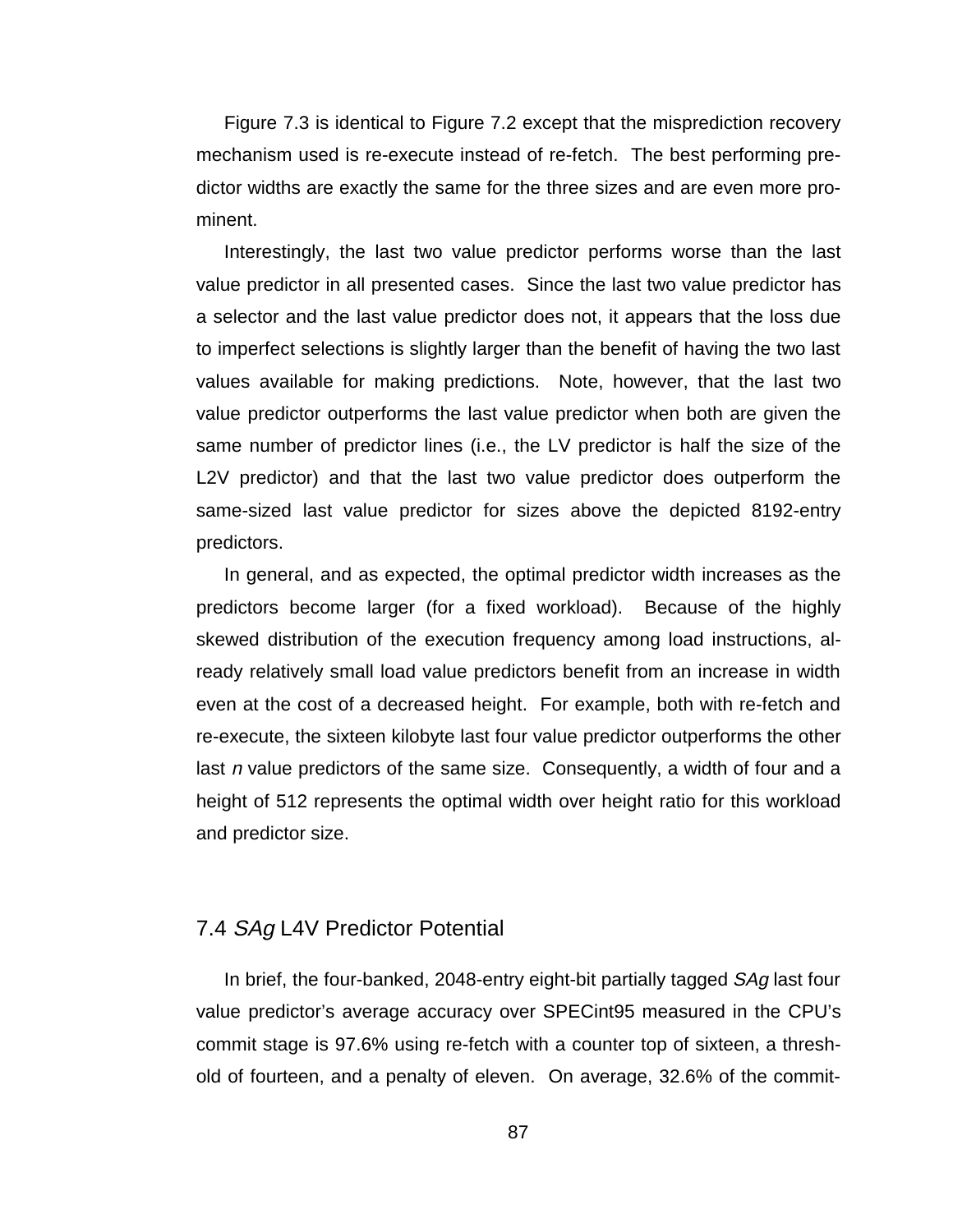ted load instructions are predicted with the correct value and 0.8% with an incorrect value. This results in a harmonic mean speedup of 11.0% relative to the same CPU without the load value predictor.

With re-execute, a counter top of eight, a threshold of seven, and a penalty of four, the average accuracy of the predicted load instructions that are committed is 94.2%. 34.6% of the load instructions are correctly predicted on average and 2.1% are incorrectly predicted. The resulting harmonic mean speedup is 12.5%.

#### 7.4.1 Comparison with Oracles

To better understand the potential that lies in load value prediction and to see how much of this potential the last four value predictor can reap, I modified the simulator to provide various degrees of perfect knowledge to the load value predictor, i.e., to include oracles that can make perfect predictions.

The first predictor (*no-oracle*) represents the Tag *SAg* L4V predictor in its conventional and implementable form. It has a capacity of 2048 values and does not contain an oracle.

The first oracle (*ce-oracle*) represents the same predictor except it incorporates a perfect confidence estimator. Because the confidence information is always correct, no incorrect predictions are made (they are all inhibited) and the predictor always makes a prediction if the (imperfectly) selected component contains the correct value.

The next oracle (ce/sel-oracle) improves on the first one by also including a perfect selector. This means that the oracle not only always makes a prediction if the correct value is available and never makes a prediction otherwise, but also that it chooses the component that will make a correct prediction if such a component exists. Hence, if any component in the predictor can make a correct prediction, it is selected and a prediction is made, otherwise no prediction is attempted. This oracle also never causes a mispredic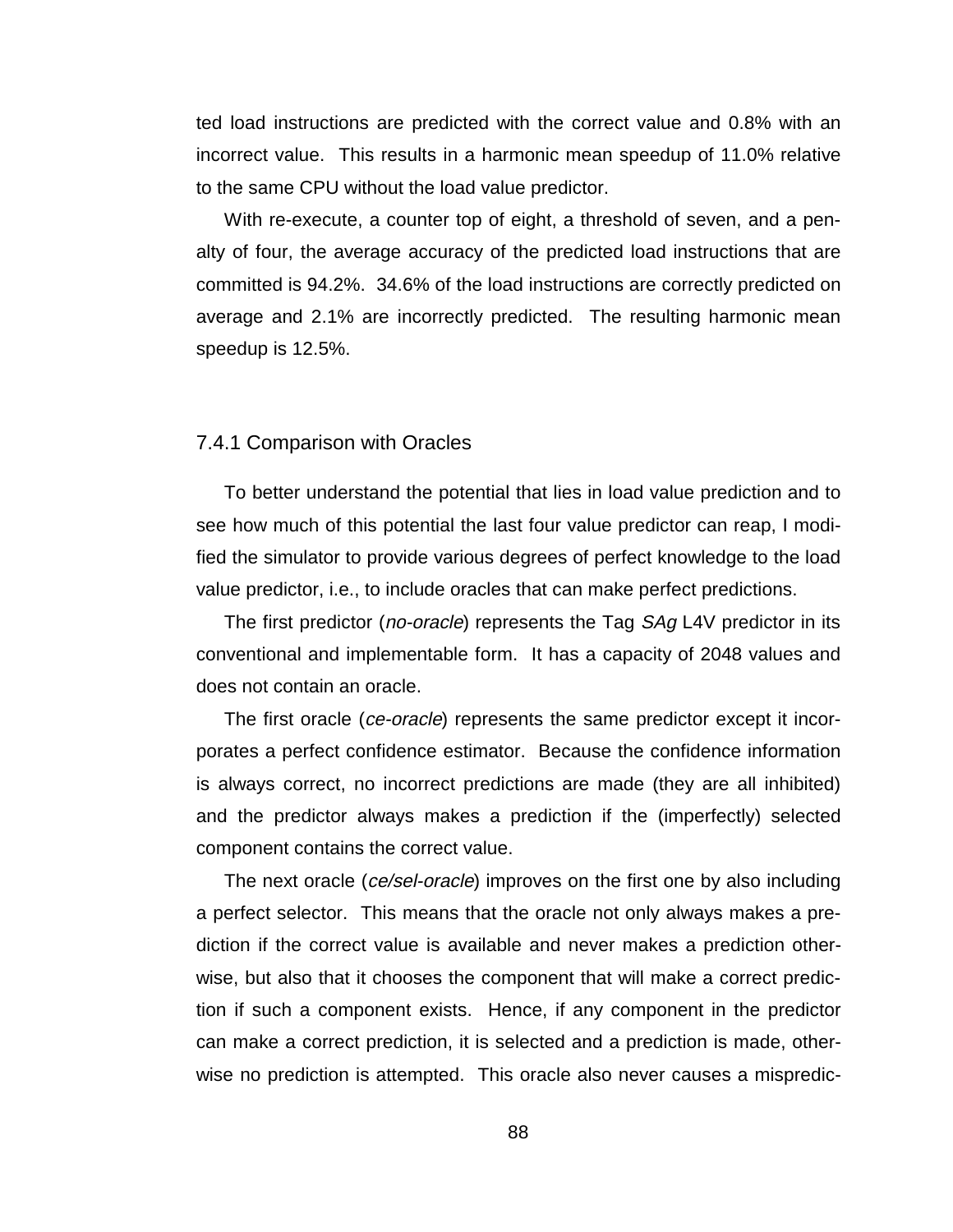tion.

The final oracle (all-oracle) predicts all executed load instructions correctly. The *all(tag)-oracle* does the same except it only attempts a prediction if there is a tag-match in the 512-line predictor. Again, there are no mispredictions. As opposed to all the other oracles, the all-oracle never decides not to make a prediction.

Figure 7.4 shows the speedups of the oracle-less L4V predictor and the four oracles with a re-fetch and a re-execute misprediction recovery mechanism.



Performance of Various Oracles

Figure 7.4: Performance of L4V predictors with different oracles.

Adding perfect confidence estimation (ce-oracle) results in a significant increase in speedup in comparison with the implementable predictor (nooracle). Because the no-oracle's accuracy is already very high (mid to high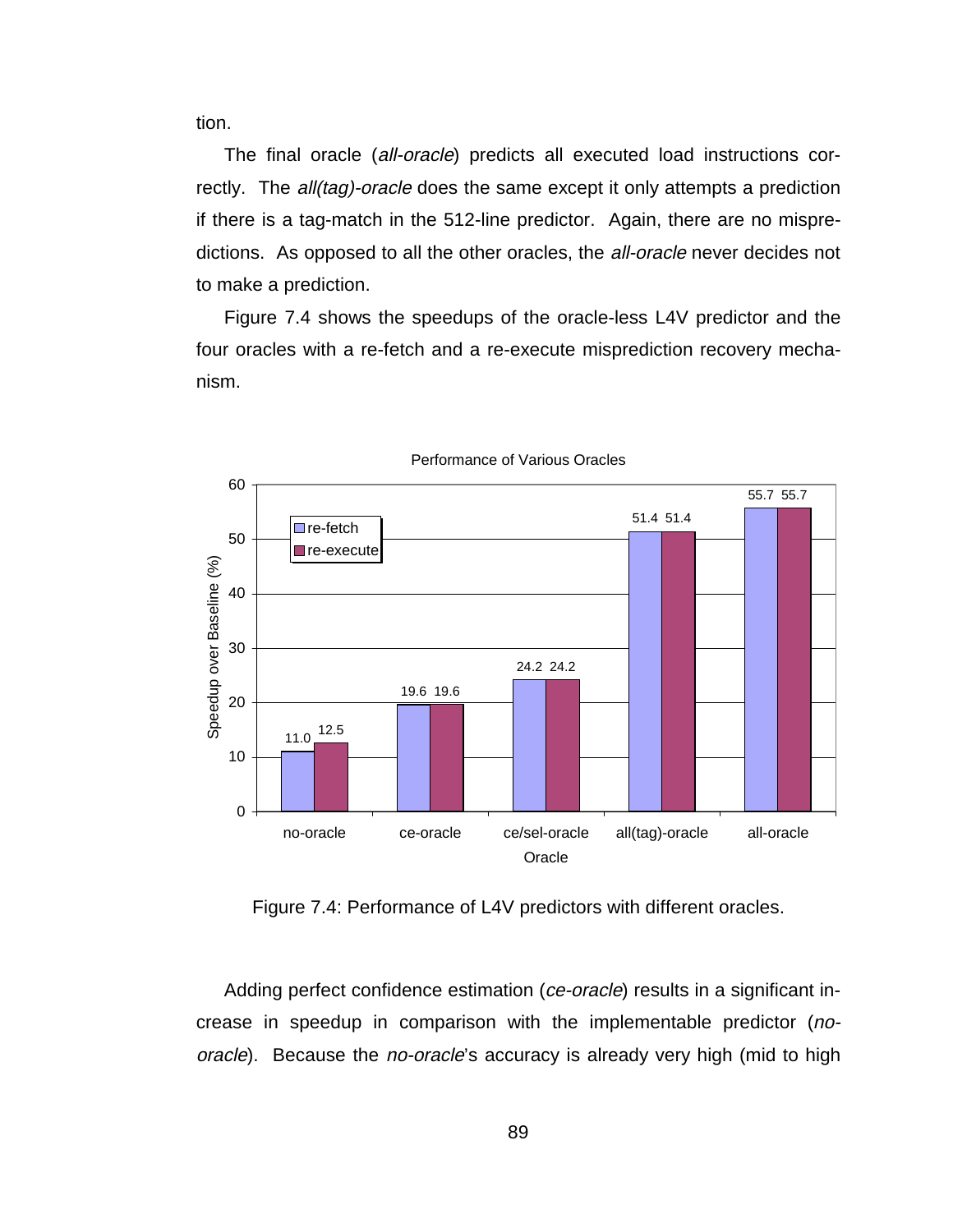nineties), the performance improvement most likely does not stem from inhibiting the few incorrect predictions that the no-oracle predictor makes but rather from the relatively large number of times the *no-oracle* does not make a prediction even though it has the correct information available. Since the CE setting of the *no-oracle* predictor is the result of a global optimization and therefore yields the highest speedup, I conclude that trading off missing potentially correct predictions for reducing the number of incorrect predictions is beneficial in the simulated CPU. Apparently, incorrect predictions incur a high cycle penalty and should therefore be avoided, which results in a conservative predictor with a high accuracy but a relatively low coverage. Note that, because there are no mispredictions and hence no recoveries, the ceoracle speedups for re-fetch and re-execute are (almost) the same. They are not exactly the same because a quite different SAg CE setting is used for refetch than for re-execute, which affects the performance of the (imperfect) selector. The more precise speedup numbers are 19.614% for re-fetch and 19.643% for re-execute, showing that rather different CE settings result in similar but not quite identical selector performance.

Perfect confidence estimation in combination with perfect selection (ce/sel-oracle) boosts the speedup even more. Clearly, the selection mechanism used in the no-oracle predictor is not perfect. Overall, the L4V predictor's confidence estimator and selector are able to reap 45% to 52% of the theoretically possible speedup for this predictor (no-oracle versus ce/seloracle speedup).

A comparison with the perfect load value predictor (all-oracle), however, shows that there is still a large amount of potential for improvement left. The predictor only yields 20% to 23% of the speedup that can theoretically be attained with load value prediction. Comparing the *all-oracle* with the ce/seloracle shows that the L4V predictor does not even contain the necessary information to reach half the possible speedup. This large gap suggests that there exists significant opportunity for other prediction methods. It is, how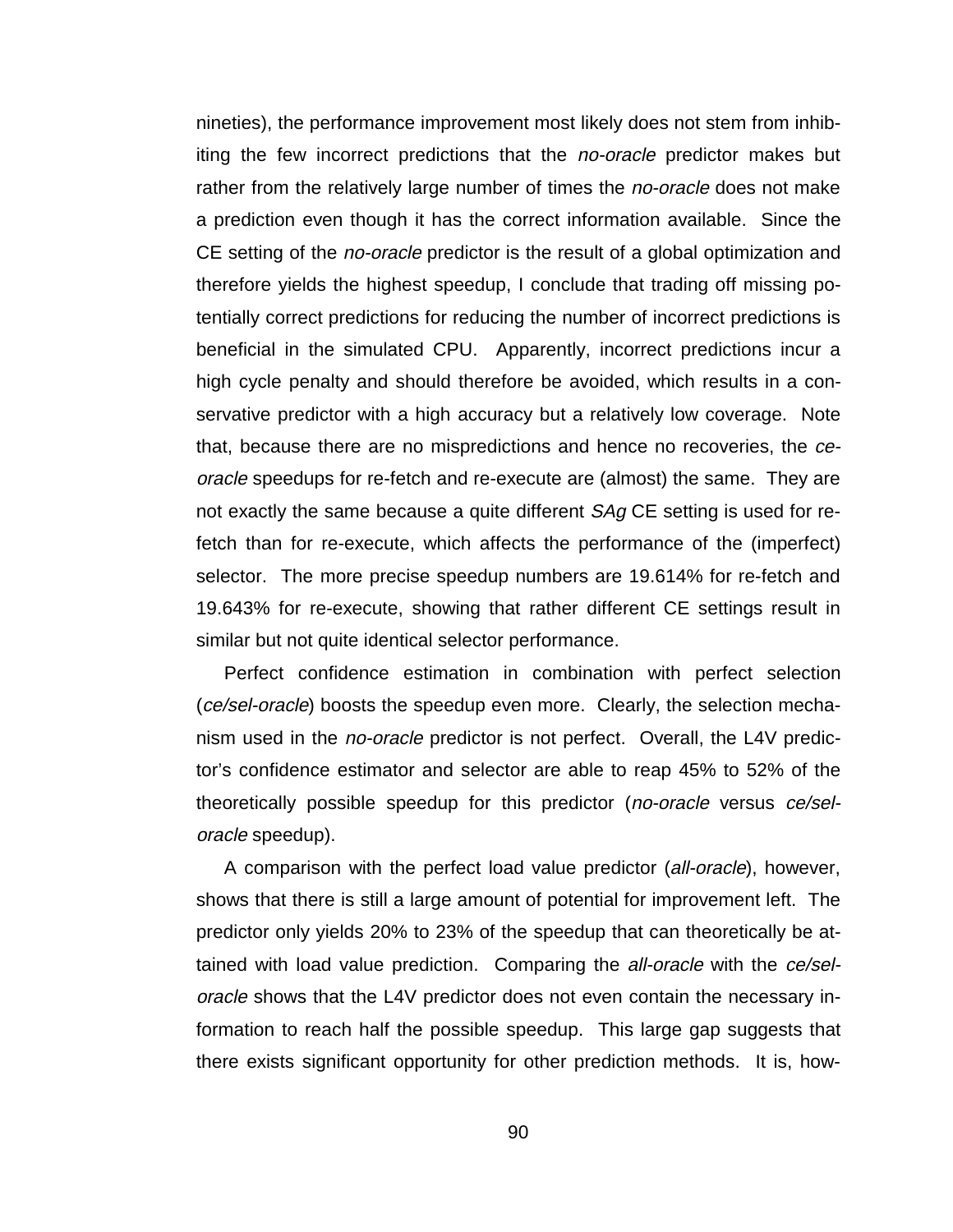ever, unclear how much of the remaining potential can be realized, in particular with a limited amount of state for storing information.

Comparing all(tag)-oracle with all-oracle shows that having only 512 predictor lines does not hamper the performance much due to aliasing, which was to be expected since the last two value predictor with 1024 lines performs worse than the L4V predictor of the same size (see Section 7.3). The average loss of prediction potential over SPECint95 due to tag misses is less than eight percent in a 512-line load value predictor.

#### 7.5 SAg L4V Sensitivity Analysis

So far, the different load value predictors have been optimized to yield the highest harmonic mean speedup over the eight benchmark programs. In this section, the L4V predictor's performance will be optimized for each individual program separately. Furthermore, the sensitivity of the SAg history length and counter size is analyzed.

Unless otherwise noted, the load value predictor used is an eight-bit partially tagged, SAg-based last four value predictor with a capacity of 2048 values (requiring sixteen kilobytes of state for retaining load values). The SAg counter top is sixteen for re-fetch and eight for re-execute. The threshold and penalty values are optimized and differ for each case as indicated.

#### 7.5.1 SAg History Length

I have already shown the SAg confidence estimator to work well with tenbit histories in the last value predictor [BuZo98b]. Figure 7.5 shows the performance of the last four value predictor for different history lengths. Note that, in order to make the trend more apparent, the figure is not zero-based.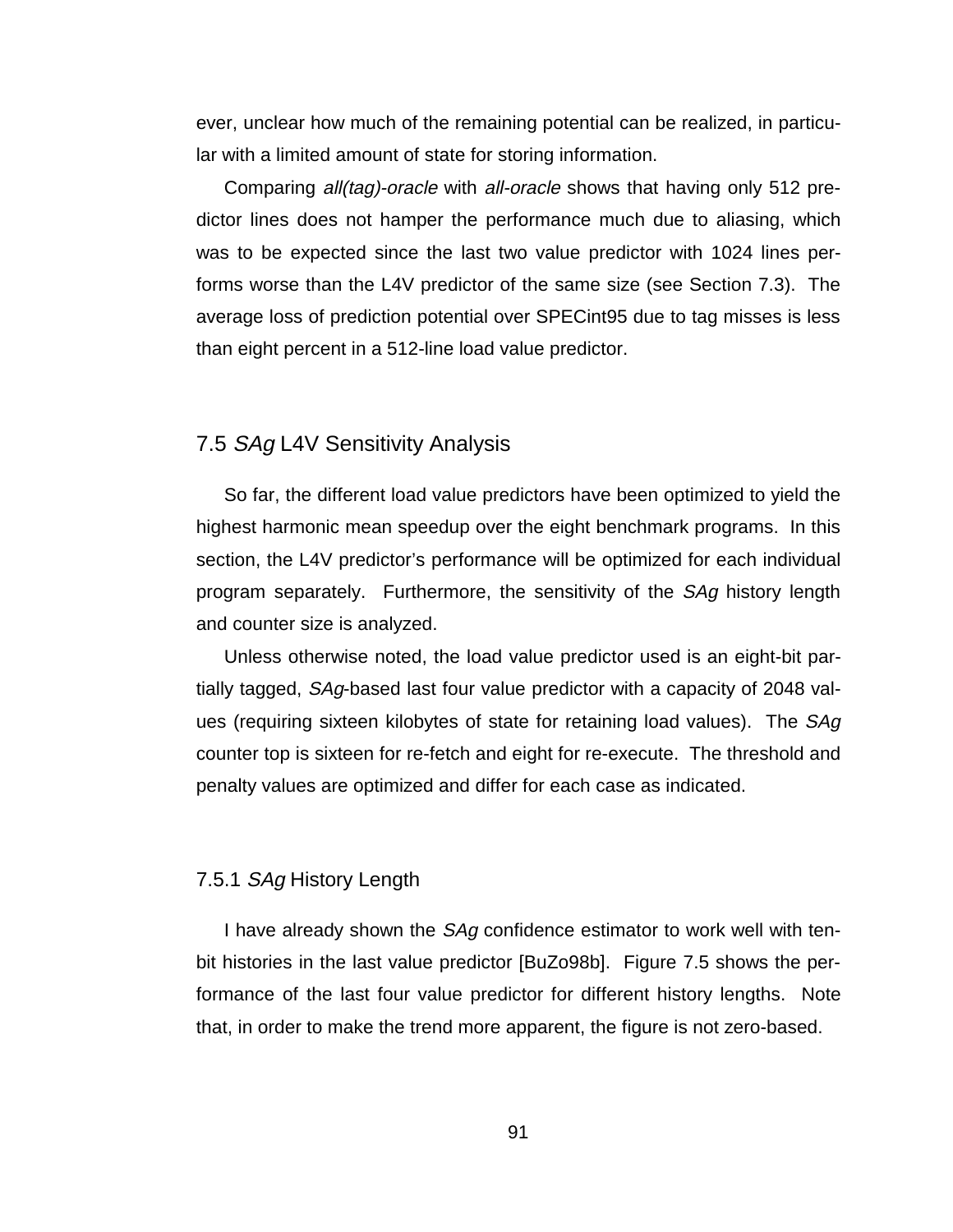

## Performance Sensitivity to the SAg History-Length

Figure 7.5: Mean speedup with different history lengths.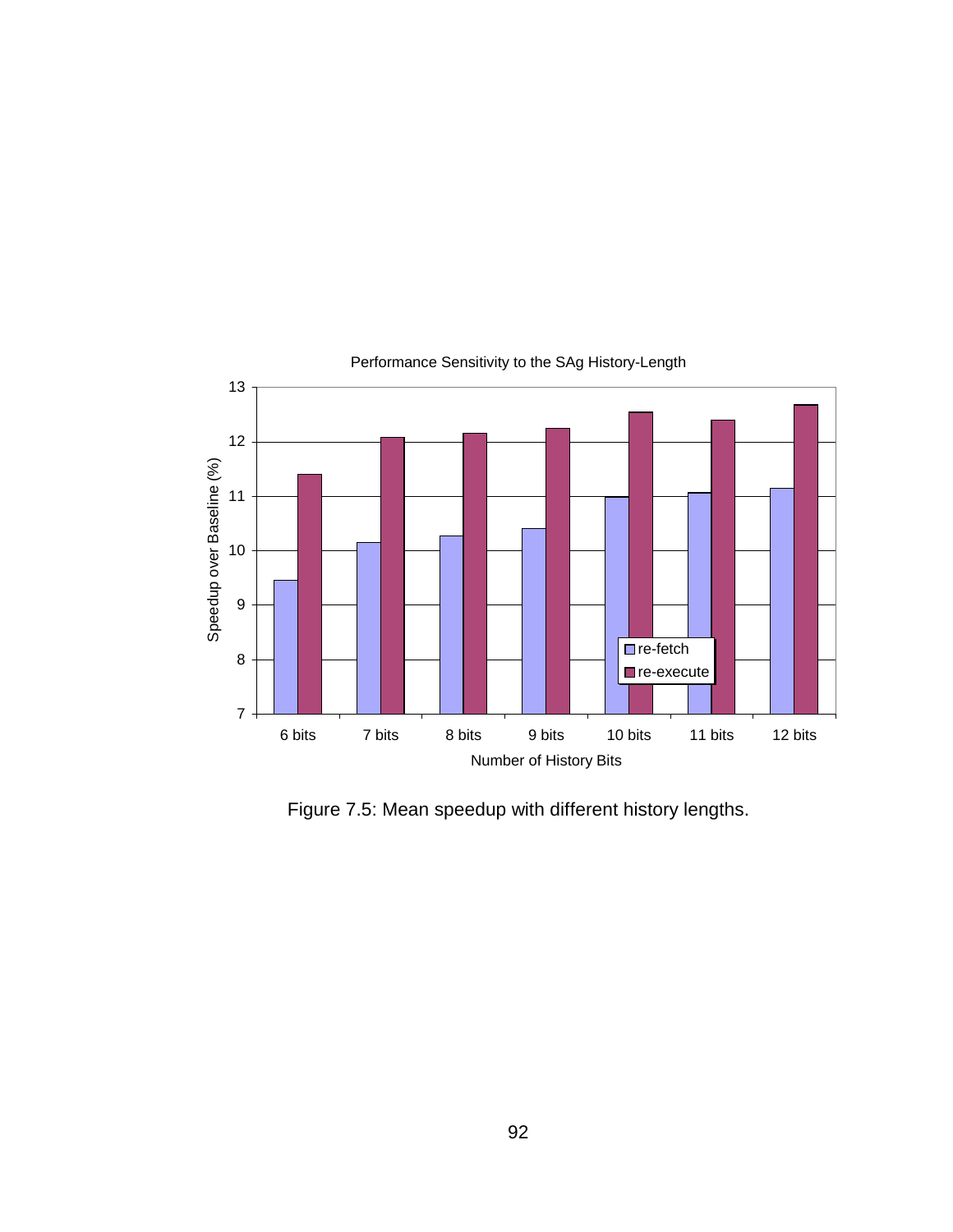As the figure illustrates, ten-bit histories also mark the beginning of the performance saturation for the last four value predictor, both with re-fetch and re-execute. Similar investigations of several other predictors with SAg confidence estimators show that ten-bit histories are sufficient for most SAg-based load value predictors.

Note that it is important to chose as short a history as possible because every additional bit doubles the number of required saturating counters in the second level of the SAg confidence estimator. Hence, to maximize the performance while keeping the number of history bits at a minimum, I chose ten-bit histories for basically all of my predictors.

Note that all the predictors in Figure 7.5 use the same threshold and penalty values. Only the number of history bits and therefore the number of saturating counters is varied. A threshold of fourteen and a penalty of eleven for re-fetch and a threshold of seven and a penalty of four for re-execute represents the optimum for the ten-bit case. Using these parameters with the longer and shorter histories does not necessarily result in the best performance. However, the results from Section 7.5.3 indicate that the performance is most likely very close to optimal. Nevertheless, this suboptimality is probably the reason why the eleven-bit re-execute performance is slightly lower than its ten-bit counterpart. Note that while the expected optimal performance in the nine-bit case is slightly higher than shown, it is not as high as the performance in the ten-bit case.

#### 7.5.2 SAg Counter Parameters

Figure 7.6 illustrates how well the last four value predictor performs with differently sized saturating counters in the *SAg* CE. Note that the presented performances are obtained with an optimized threshold and penalty value for each predictor configuration. Again, the trends seen in the figure are representative of other SAg-based load value predictors as well.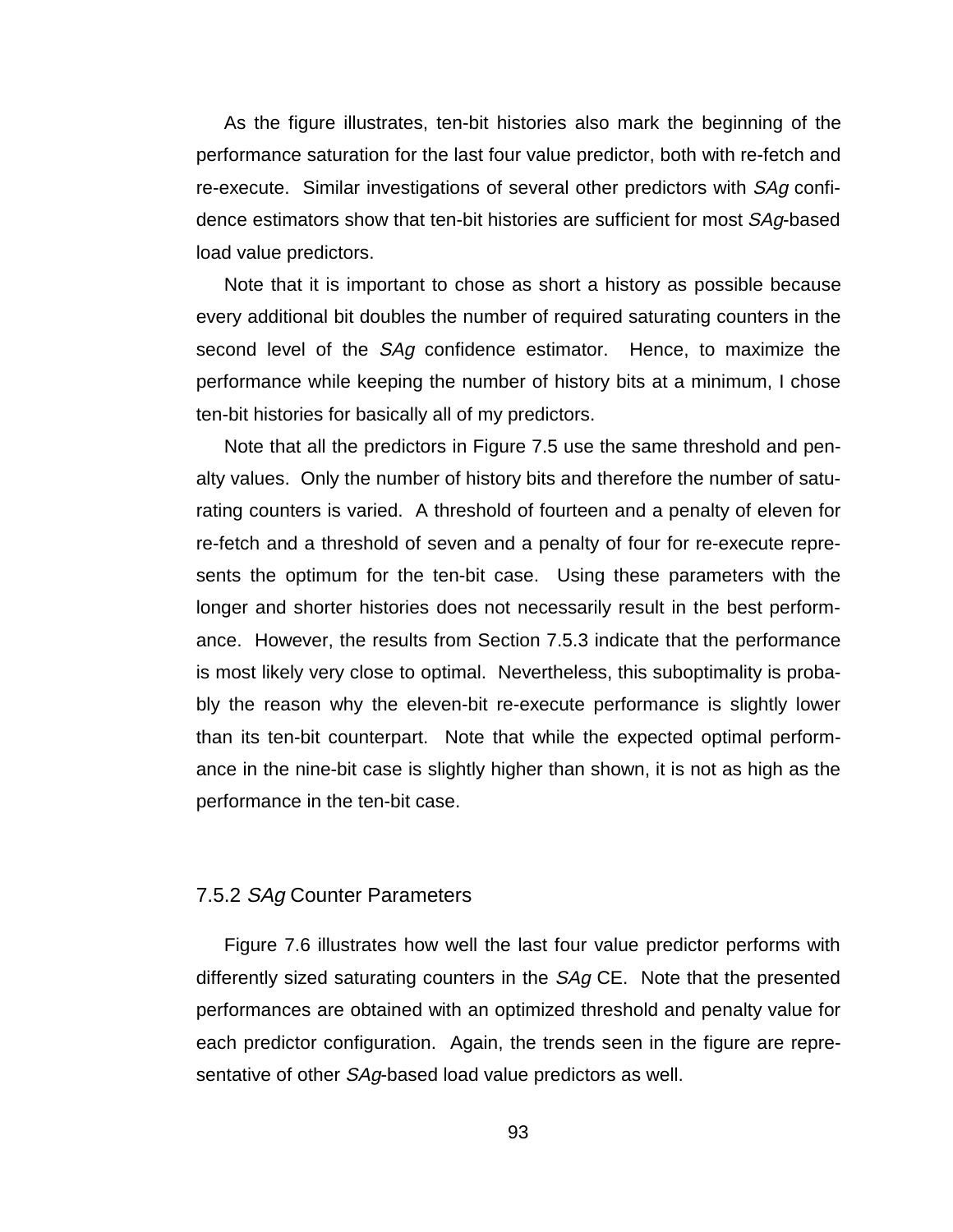

## Best Performance Depending on the SAg Counter-Size

Figure 7.6: Best L4V performance for different saturating-counter sizes.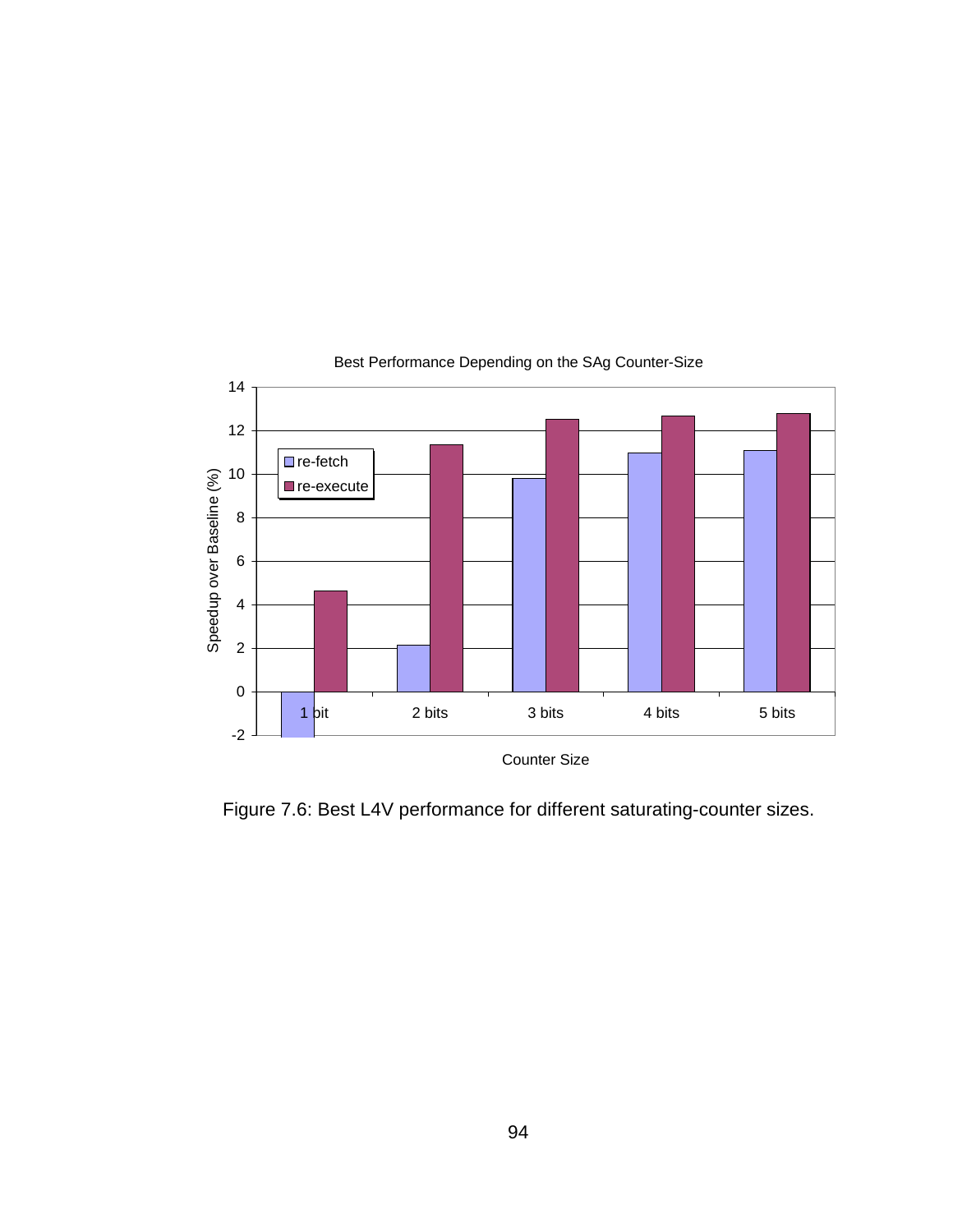As the figure shows, counter top values smaller than eight (three bit counters) for re-execute and sixteen (four bit counters) for re-fetch diminish the achievable performance, while larger counters do not significantly improve the performance. To keep the counters as small as possible without affecting the performance overly much, I selected three-bit counters for reexecute and four-bit counter for re-fetch for all predictors in this dissertation (unless otherwise indicated).

#### 7.5.3 Optimizing Individual Programs

So far, all the presented performance numbers have been harmonic mean speedups over the eight SPECint95 benchmark programs. While these numbers are hopefully representative of the average benefit one can expect from adding a load value predictor to a CPU, the actual performance improvements of individual programs do vary substantially.

Figure 7.7 and Figure 7.8 show the individual speedups of the eight benchmark programs for re-fetch and re-execute, respectively, as well as the harmonic mean speedup over the entire suite. Two results are given for each program. The left bar shows the speedup of each program using the last four value predictor configuration that yields the highest average speedup, whereas the right bar shows the highest individual speedup, i.e., when the predictor's threshold and penalty values are optimized for each program separately.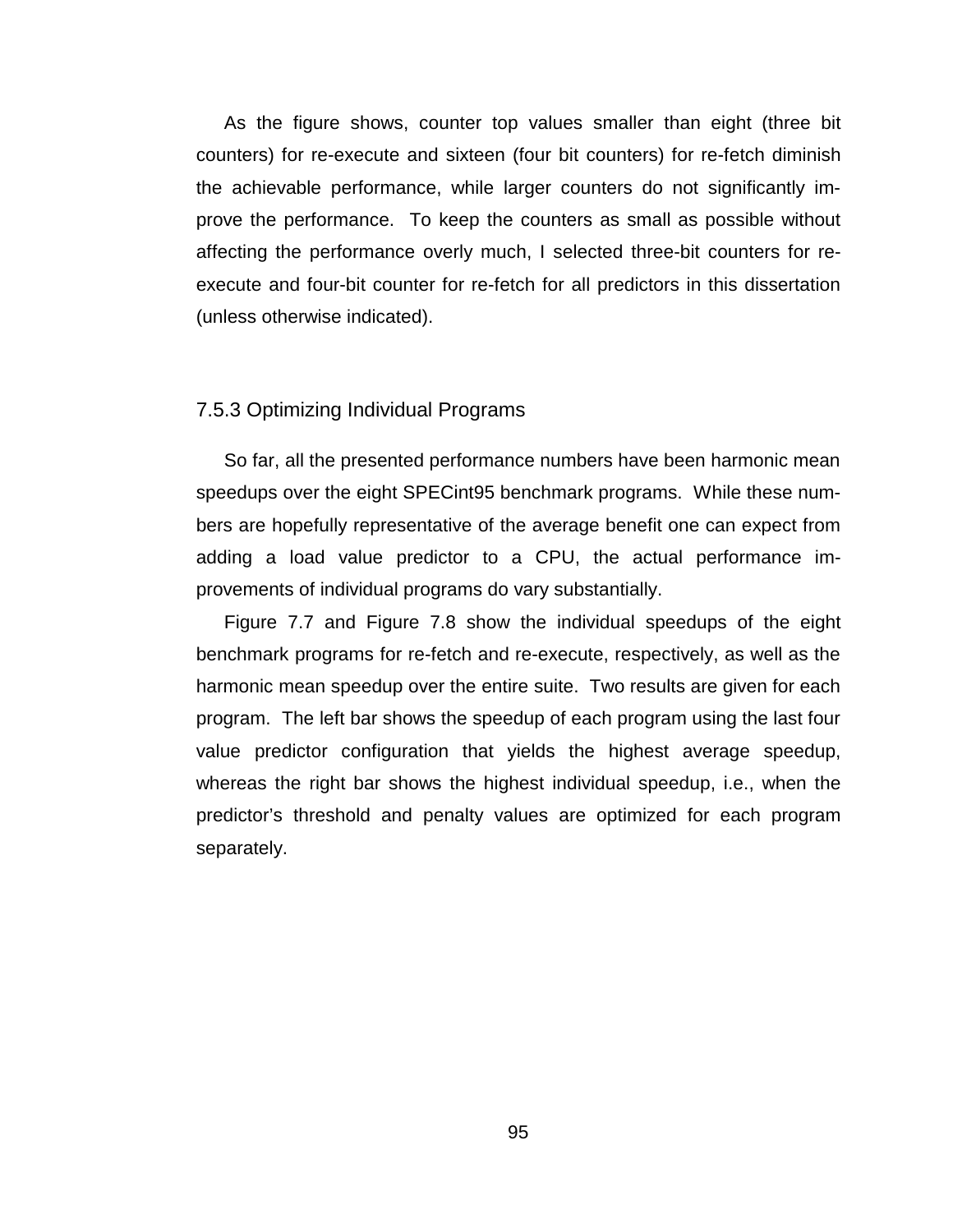

Figure 7.7: The speedup of the SPECint95 programs using re-fetch.



L4V Performance Gain of Individual Programs using Re-execute

Figure 7.8: The speedup of the SPECint95 programs with re-execute.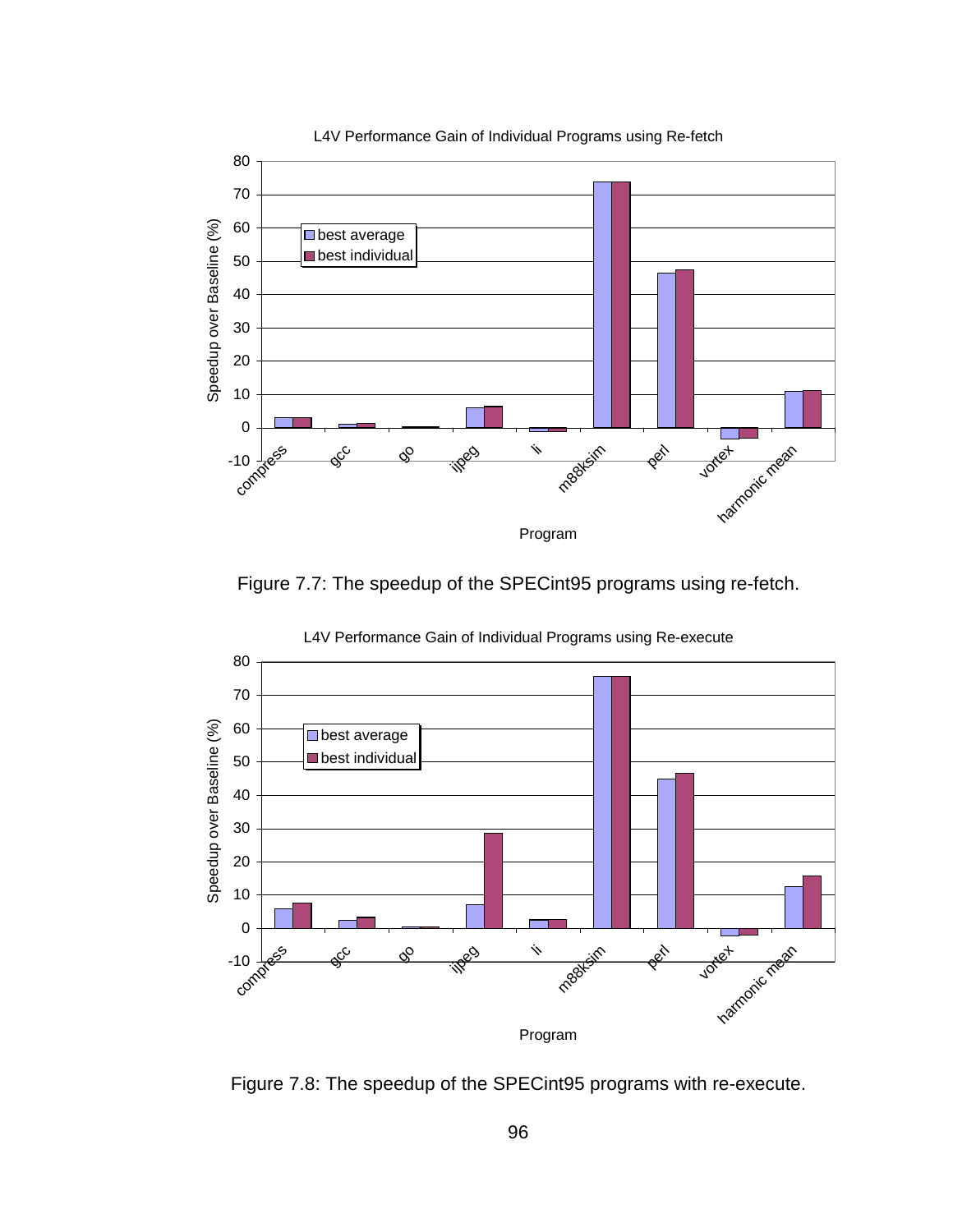Clearly, *perl* and *m88ksim* benefit the most from load value prediction. The speedup of the remaining programs is moderate. Surprisingly, no configuration of the SAg-based last four value predictor yields a positive speedup for *vortex*. Since *vortex* is a database program, I can only assume that it simply does not exhibit sufficiently short and discernable predictability patterns that the predictor could exploit. With re-fetch, the program *li*, which is a Lisp interpreter, can also not be sped up by the L4V load value predictor.

It is quite evident in both figures that the speedups of the individual programs vary significantly. What is almost more surprising, though, is that the individually optimized predictor configurations yield only marginally more performance than the best average speedup with a re-fetch misprediction recovery mechanism. This is a promising result because it shows that a single predictor configuration fits most programs reasonably well.

Generally speaking, the same is also true with re-execute recovery. However, the re-execute speedups differ more between the individually optimized programs and the best average case than the re-fetch speedups. The reason for the large discrepancy between the individual and average harmonic mean speedups for re-execute is the program *ijpeg*. For some reason, this program benefits very much from a better threshold and penalty setting. Clearly, the setting that yields the best average performance does not work well for *ijpeg*.

I conclude that adapting the confidence estimator setting to individual programs is only seldom necessary and that a good predictor configuration generally yields good results for most programs.

Of course one would expect all the programs to perform better with reexecute than with re-fetch. This is indeed so for seven of the eight programs. However, perl performs slightly better with re-fetch than with re-execute. The reason is that for *perl* the re-execute counter top of eight is too restrictive, which is why it performs better with the re-fetch counter top of sixteen in spite of the more costly recovery mechanism. This result shows that the selected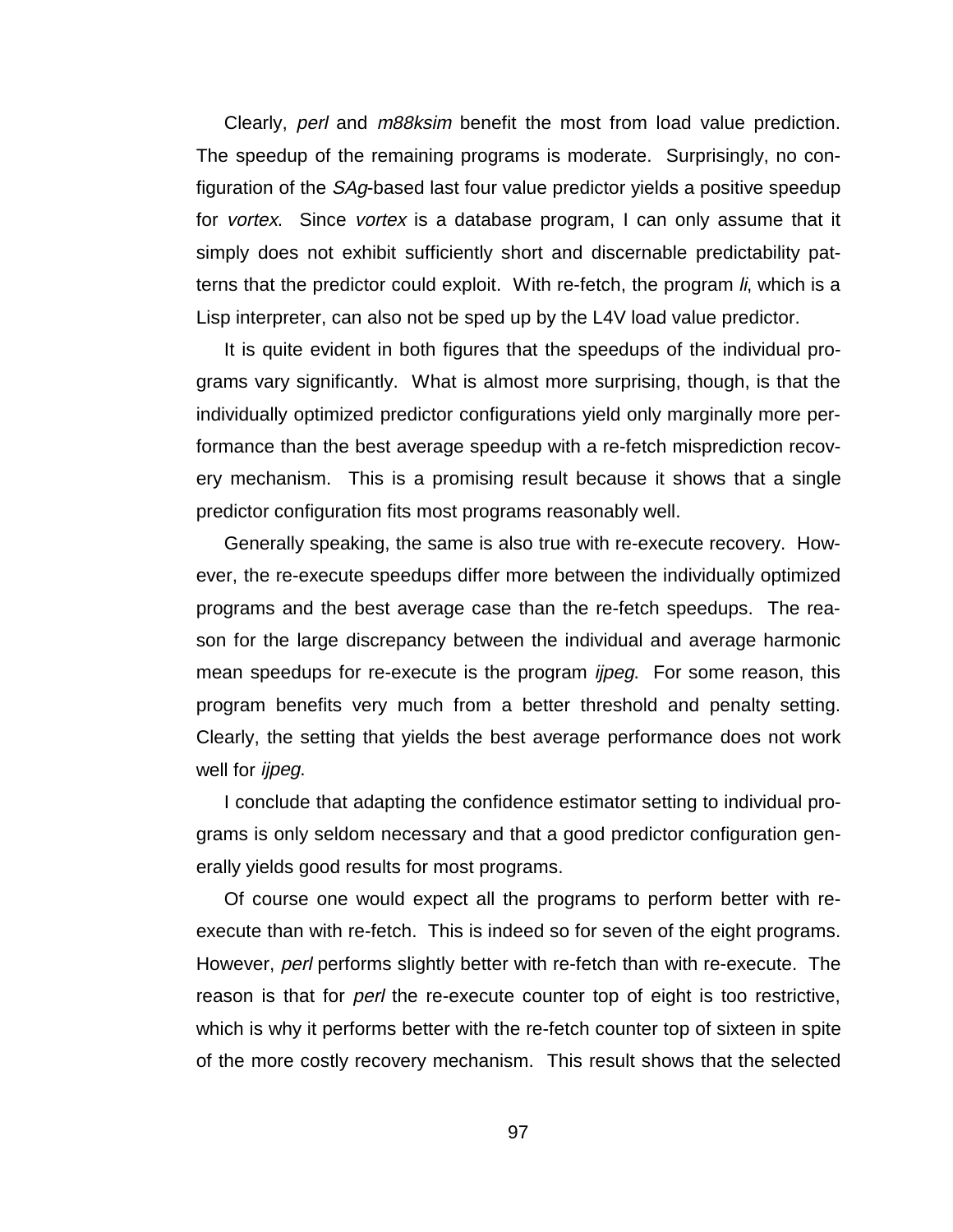counter tops of eight and sixteen are not necessarily good for all programs and that performance analyses are required to obtain the ideal counter top value for individual programs.

Table 7.1 lists the fixed counter top values and the best threshold and penalty value of the SAg L4V predictor for each SPECint95 program as well as the parameters that result in the best average performance.

|        |             | compress | gcc | go | <br><b>I</b> peg |    | m88ksim | perl | vortex | best avg |
|--------|-------------|----------|-----|----|------------------|----|---------|------|--------|----------|
| fetc   | counter top | 16       | 16  | 16 | 16               | 16 | 16      | 16   | 16     | 16       |
|        | threshold   |          | 15  | 15 | 12               | 15 | 14      | 13   | 15     |          |
| Φ<br>ے | penalty     |          |     |    |                  | 13 | 12      |      | 13     |          |
| Φ      | counter top |          |     |    |                  |    |         |      | ō      |          |
| ¢      | threshold   |          |     |    |                  |    |         |      |        |          |
| Φ      | penalty     | n/a      |     |    | n/a              |    |         |      |        |          |

Table 7.1: Best individual and average predictor configurations.

With re-fetch, we find that all the programs have a threshold close to the best average threshold of fourteen. With re-execute, *compress* and *ijpeg* are outliners in the sense that they both perform best with a threshold of zero, which disables the confidence estimator altogether (but not the selector) and allows every load to be predicted. In other words, these two programs perform best without a confidence estimator. Note that while a penalty value is not applicable (n/a) with a threshold of zero as far as the confidence estimator is concerned, the chosen penalty value of one still affects the performance of the selector. However, the impact of different penalties on the selector performance is only minimal, as was noted in Section 7.4.1.

Unlike the threshold values, the optimal penalty values vary considerably from one program to another. However, there is a clear correlation between the best re-fetch and re-execute penalties because whenever the best penalty value is low for one recovery mechanism then it is also low for the other recovery mechanism and vice-versa (relative to the counter top value).

While the penalties listed in Table 7.1 represent the best values for the given predictor and workload, changing them quite drastically does not impact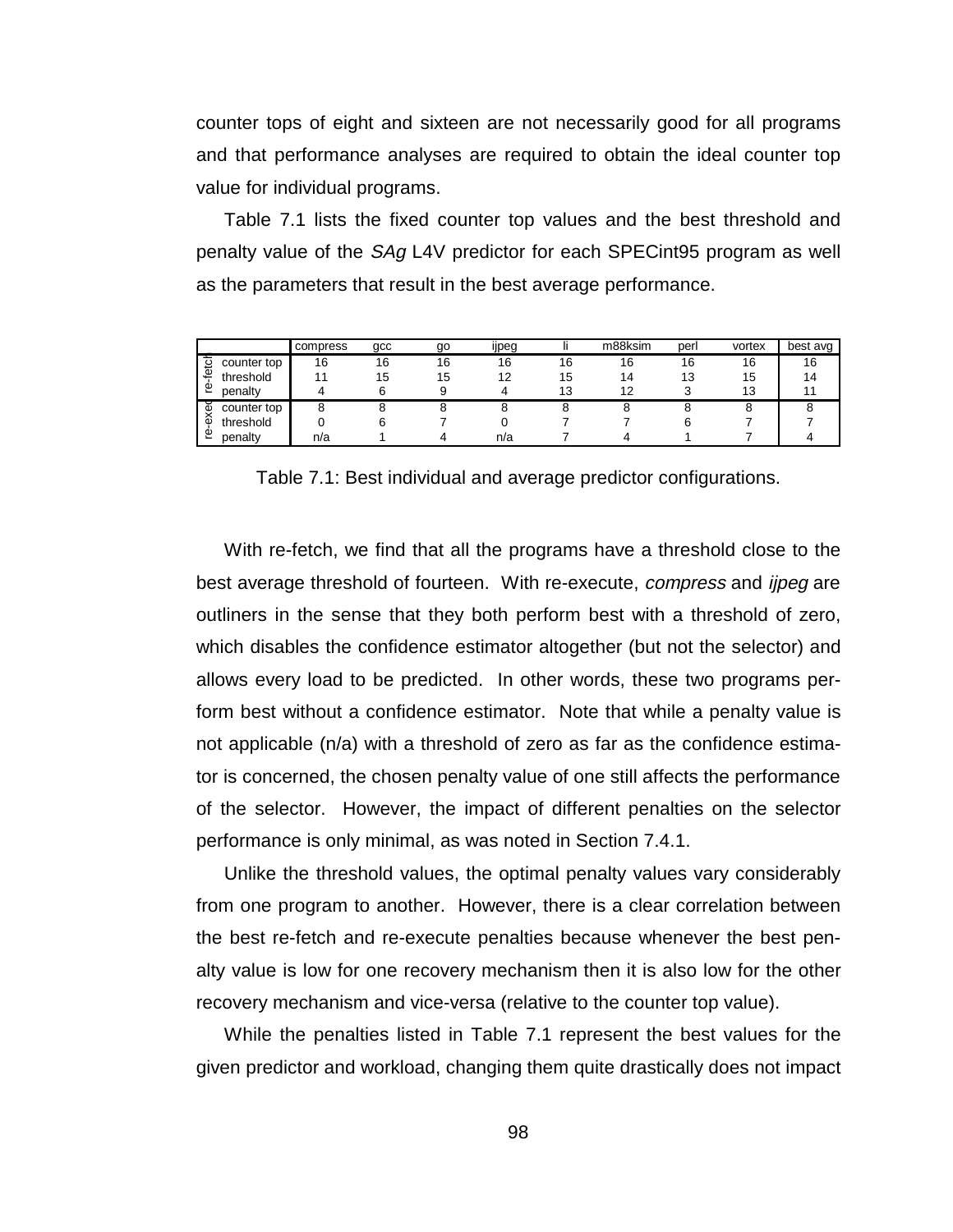the performance much, as the results from Figure 7.7 and Figure 7.8 indicate. Table 7.2 illustrates this weak dependence between the speedup and the selected penalty value for the program gcc. It shows the speedup of gcc for different penalty values when all the other parameters are held constant.

|                 | Re-fetch |     | speedup of gcc using a Tag SAg L4V predictor with 512 lines, a counter top of 16 and a threshold of 15 |     |    |     |  |      |     |     |
|-----------------|----------|-----|--------------------------------------------------------------------------------------------------------|-----|----|-----|--|------|-----|-----|
| <b>I</b> penalt |          |     |                                                                                                        |     |    |     |  |      |     |     |
| speedup         | 44       | .06 |                                                                                                        | .18 | 16 | -14 |  | . 10 | .09 | 08. |

Table 7.2: The L4V speedup of gcc for different penalty values.

The highest speedup is obtained with a penalty of six. For both higher and lower penalties the speedup drops slightly. However, any penalty between three and fifteen results in close to optimal performance. Only penalties of one and two yield significantly inferior performance. This behavior of a stable performance over a wide range of penalties (sometimes with drop-offs at either end) is quite typical for most load value predictors, as the speedup maps in Appendix C verify (see Section 8.2 for the definition of a speedup map).

Table 7.3 shows that the dependence between the speedup and the threshold value is more pronounced than the dependence between the speedup and the selected penalty.

|           |     | Re-fetch |         |         |       |      |      |       |      | r speedup of gcc using a Tag SAg L4V predictor with 512 lines, a counter top of 16 and a penalty of $\gamma$ |  |  |
|-----------|-----|----------|---------|---------|-------|------|------|-------|------|--------------------------------------------------------------------------------------------------------------|--|--|
| threshold |     |          |         |         |       |      |      |       |      |                                                                                                              |  |  |
| speedup   | .30 | $-10.77$ | $-4.56$ | $-1.84$ | -0.50 | 0.15 | 0.53 | .89 ر | ን 98 | ብ4                                                                                                           |  |  |

Table 7.3: The L4V speedup of gcc for different threshold values.

With a penalty of eleven, the best threshold is fifteen. Threshold values above about eight yield a decent performance, but lower thresholds significantly affect the predictor's effectiveness. In fact, the two lowest thresholds result in a substantial slowdown, illustrating the need for a good threshold value. Nevertheless, the performance does not abruptly drop off near the op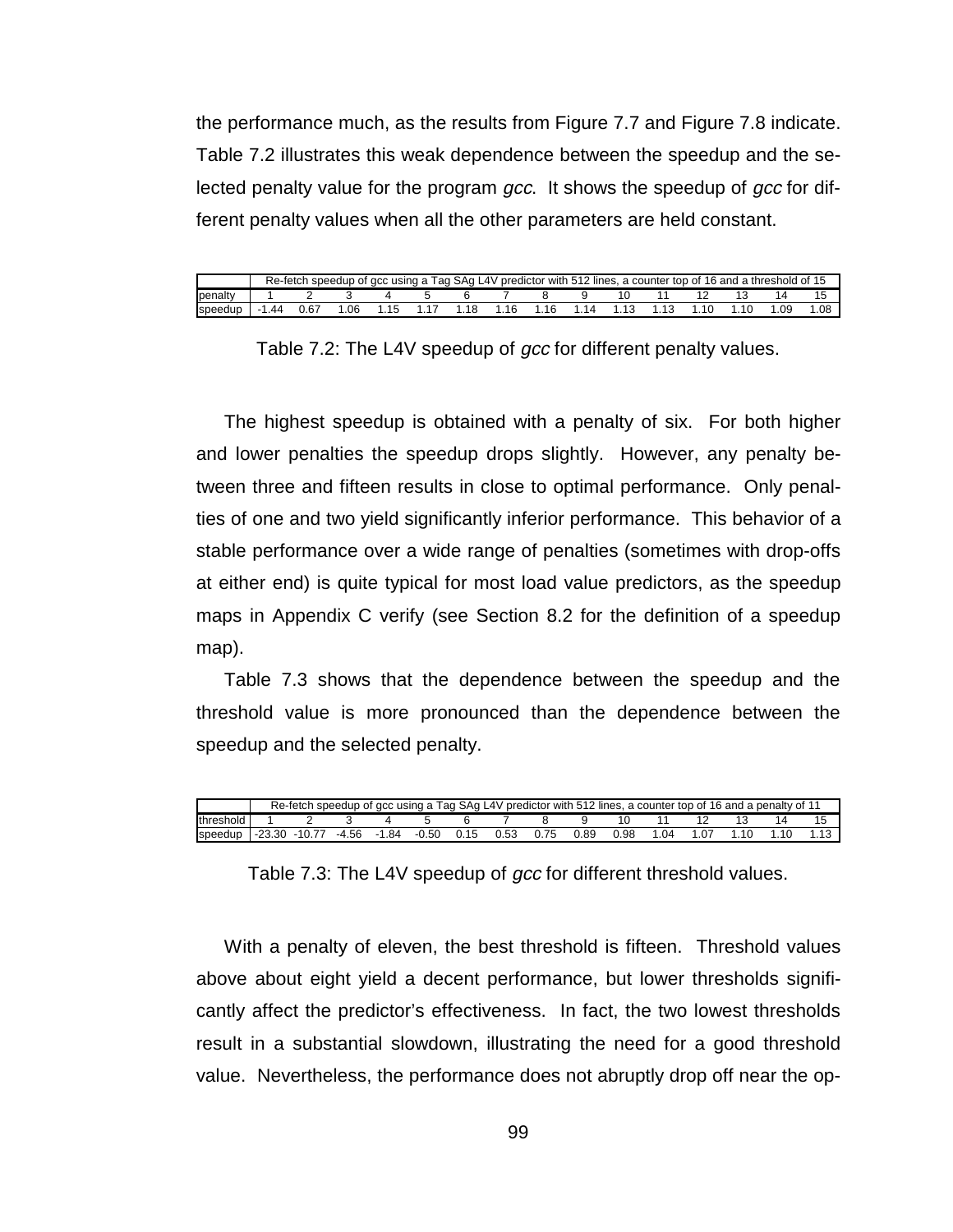timal threshold value. Rather, thresholds near the optimal value still result in relatively good performance. Again, this behavior is rather typical for load value predictors, as the speedup maps in Appendix C show.

## 7.5.4 Using Distinct Last Values

Instead of simply retaining the last four values, Wang and Franklin propose a last distinct four value predictor [WaFr97], which also stores four values per line, but the predictor only inserts a new value if that value is not already among the four values. Unfortunately, finding out whether the value is already present requires content addressable memory, which storing the last four values regardless of whether any of them are identical does not.

In previous work [BuZo99b] and Section 9.4.1, I show that the regular last four value predictor with its lower complexity outperforms Wang and Franklin's last distinct four value predictor in spite of the latter's somewhat higher predictability potential. Figure 7.9 shows the last  $n$  value predictability when retaining every loaded value versus only retaining distinct values. The potential is given as the percentage of the fetched load values that are identical to at least one of the retained values.

According to Figure 7.9, larger *n* yield a higher predictability potential. This result is intuitive since the chance of finding the correct value increases as the number of retained values becomes larger. The increase is considerable for small  $n$  up to about four. Then the "curve" starts flattening out and saturates at approximately  $n = 11$ , at which point almost no extra potential is gained by further increasing n.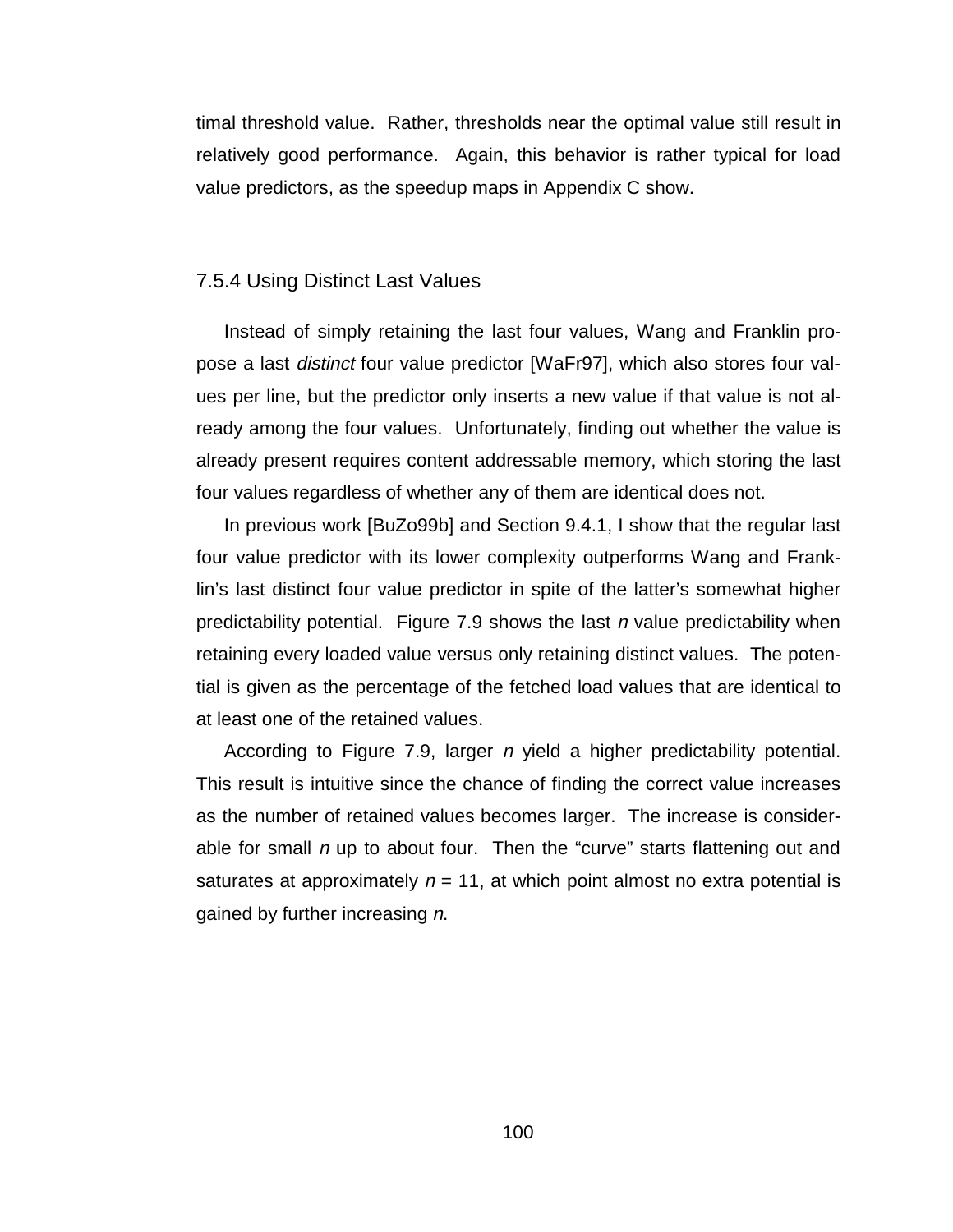

Last (Distinct) n Value Locality

Figure 7.9: The average last  $n$  value and last distinct  $n$  value predictability.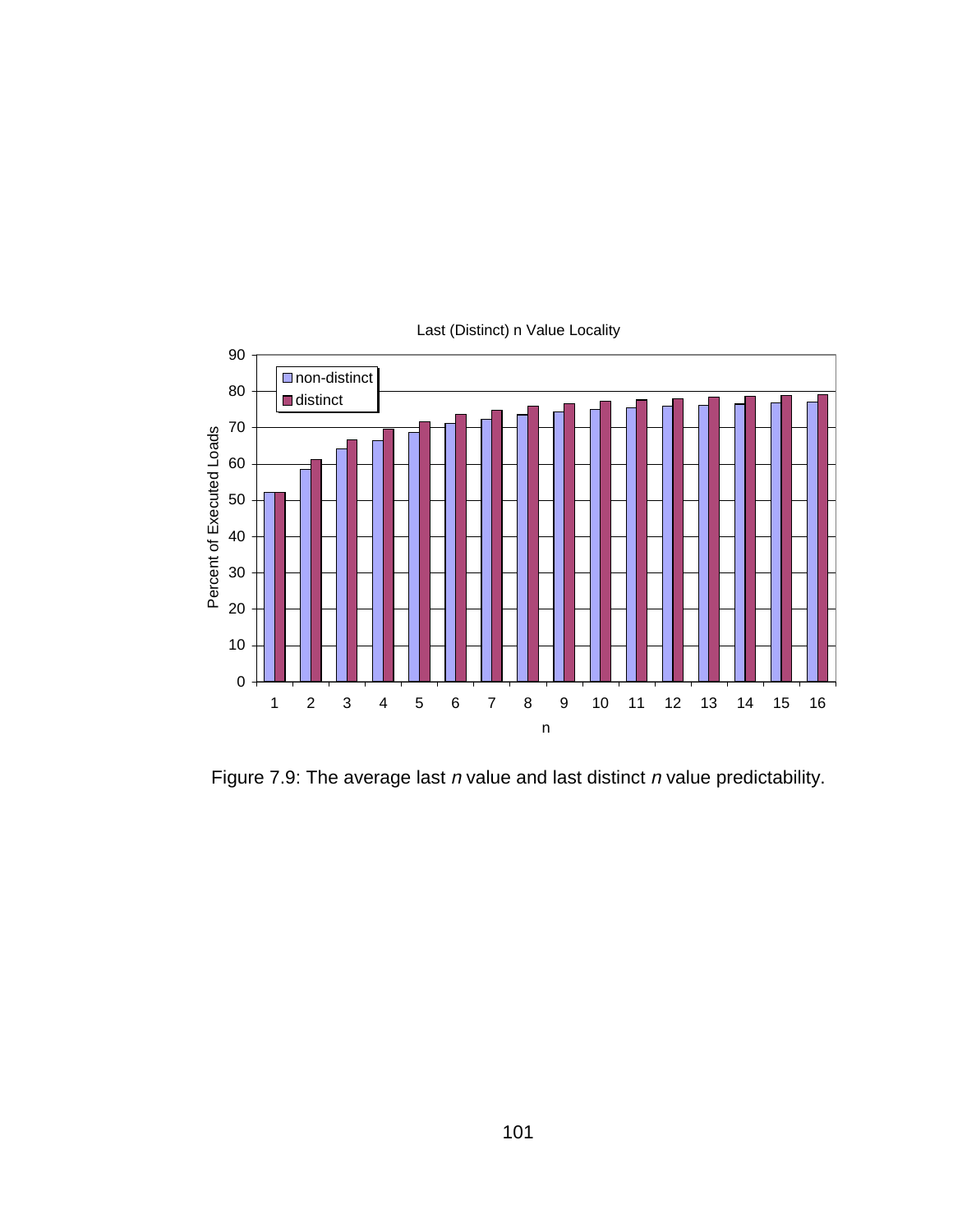One interesting observation is that the potential difference between distinct and non-distinct values is virtually constant. Hence, the relative advantage of storing distinct values becomes smaller as n gets larger.

For  $n = 4$ , which is the predictor width Wang and Franklin chose [WaFr97], the potential difference is one eighteenth of the total potential of about sixty-four percent. Therefore, a predictor that retains the last four not necessarily distinct values is theoretically able to perform nearly as well as its more complex counterpart that retains the last distinct four values.

Wang and Franklin's predictor uses a least recently used replacement policy and a *bimodal* CE (and selector) that is indexed by a usage-pattern. Their predictor only outperforms the Tag SAg L4V predictor for very small predictor sizes (see Section 9.4.1). To see whether it is possible to reap the additional potential that lies in retaining only distinct values in larger predictors as well, I modified the Tag SAg L4V predictor so that it only inserts a new value if the new value is not already among the four stored values. In all other aspects the new predictor (called Ld4V) operates just like the old one (L4V), i.e., it has a SAg CE in each of the four sub-components that are also used as the selector. The performance of this new predictor is presented in Figure 7.10 for three predictor sizes (in number of total values retained).

Retaining only distinct values is clearly beneficial. With re-execute recovery, larger predictors appear to benefit less from retaining only distinct values. The opposite seems to be true for re-fetch. The reason why Wang and Franklin's predictor with its least recently used replacement policy (the Ld4V uses first-in first-out) does not perform as well as the comparable L4V and Ld4V predictors is probably the usage-pattern-based bimodal confidence estimator. The performance of their predictor is shown in Section 9.4.1.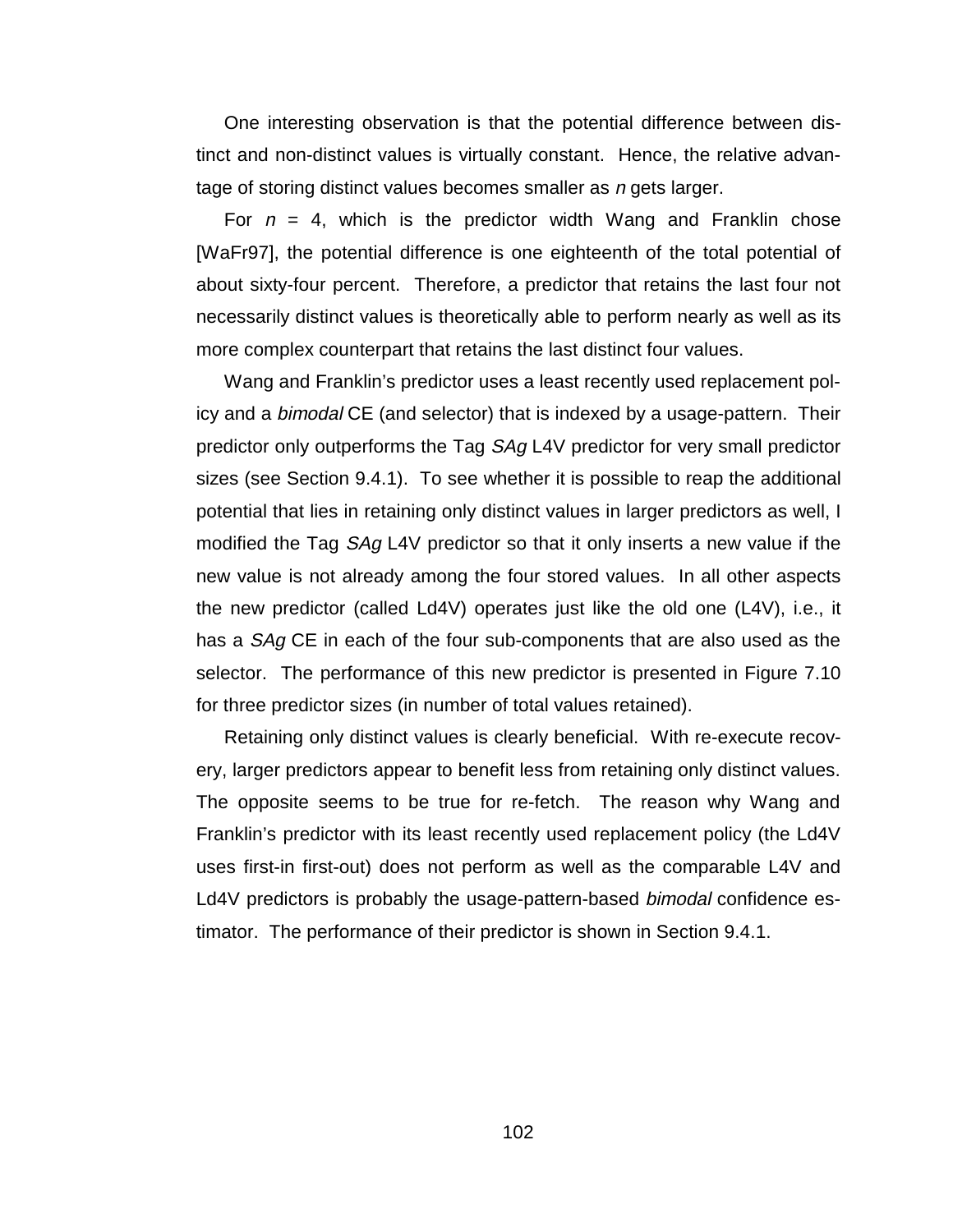

## Tag SAg L4V versus Tag SAg Ld4V Performance

Figure 7.10: Speedup of the Tag SAg L4V and the Tag SAg Ld4V.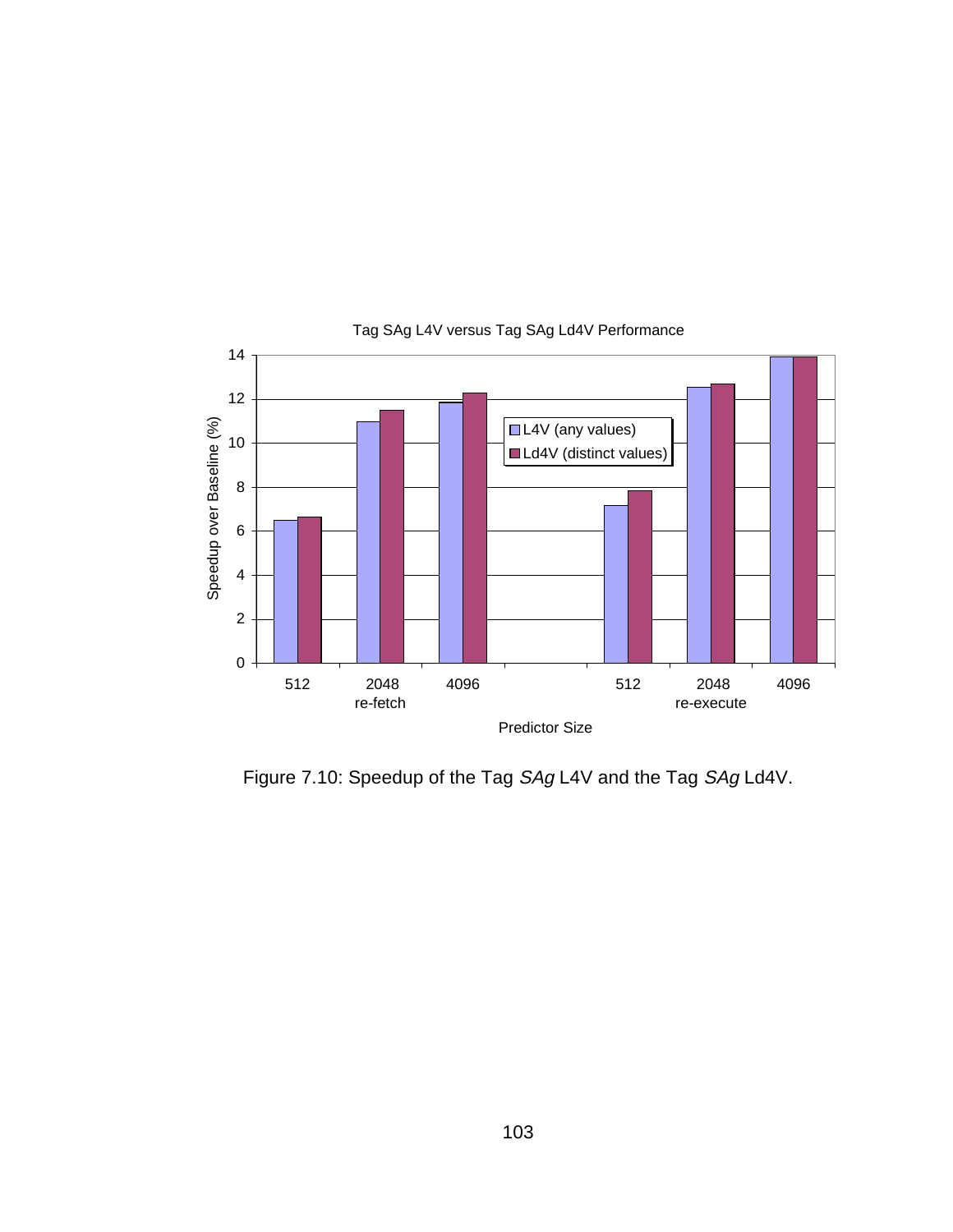## 7.6 Summary

This chapter shows that the highly skewed distribution of the execution frequency of load instructions results in an unbalanced utilization of the load value predictor hardware. As a result, it can be advantageous to make load value predictors wider and shorter, that is, to retain more information about few load instructions instead of retaining little information about a large number of loads. For example, among last n value predictors with a capacity of 2048 load values, the last four value predictor represents the best width versus height trade-off for SPECint95 and yields the highest speedup. The larger the predictor, the larger a predictor width results in the best performance.

In addition, this chapter also investigates the sensitivity of the L4V predictor's performance of various predictor parameters. For instance, three to four-bit saturating counters and ten-bit histories seem to be necessary for good SAg CE performance. Larger counters and histories do not result in significantly higher speedup for most programs. Furthermore, the performance delivered by a load value predictor varies greatly from program to program. Nonetheless, the predictor configuration that yields the best average performance over the SPECint95 benchmark suite also yields close to optimal performance for each of the individual programs with only one significant exception. Finally, retaining only distinct values in a last four value predictor instead of retaining values regardless of whether some of them are identical appears to be somewhat beneficial, in particular with small predictor sizes.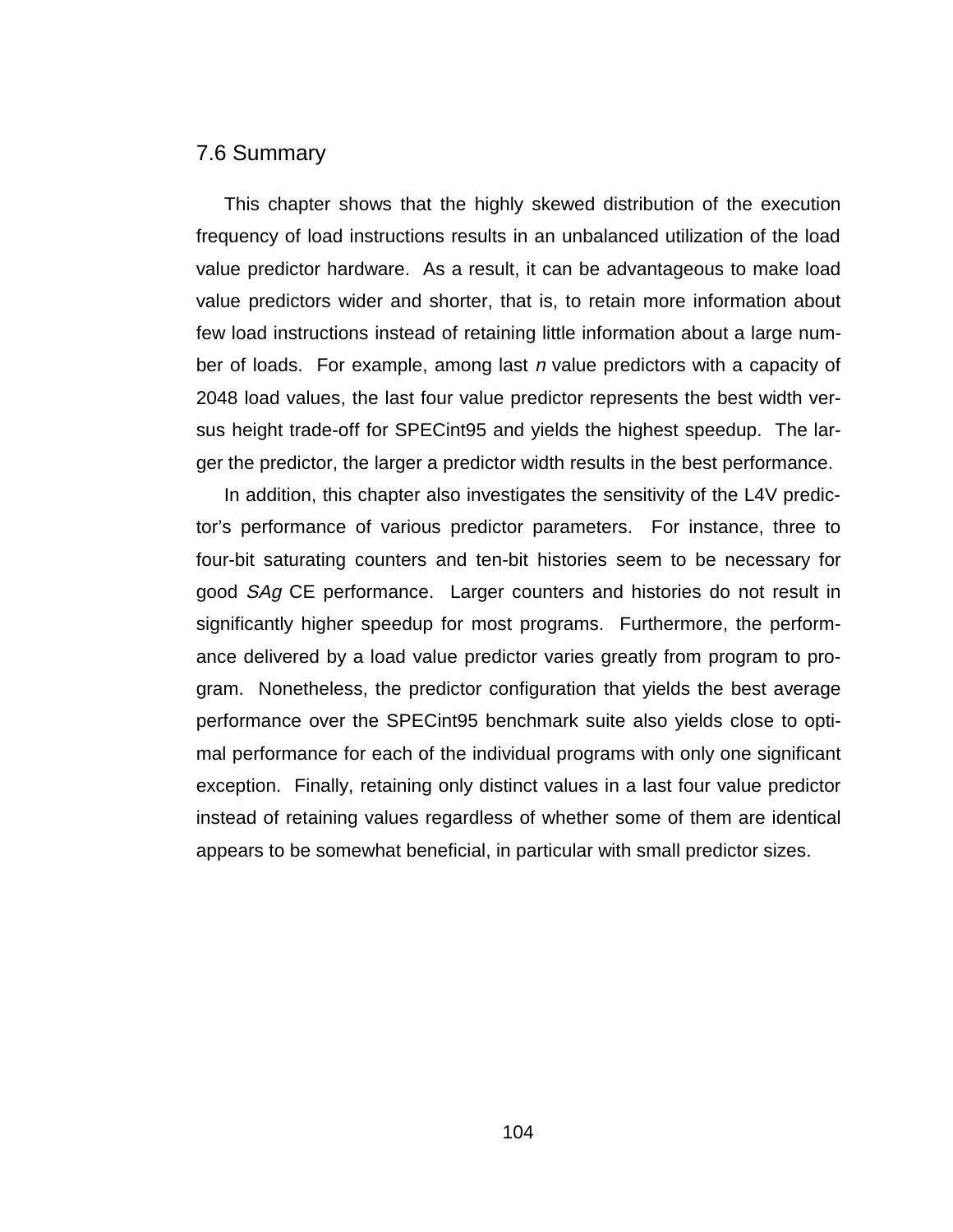# Chapter 8

# Hybridizing Load Value Predictors

This chapter investigates the benefit of building predictors that combine several load value predictors in one, i.e., of hybridizing predictors. The next chapter will show how to reduce the size of hybrid load value predictors.

## 8.1 The Benefit of Hybridization

It is not a priori clear whether combining multiple load value predictors results in a predictor that is capable of predicting more load instructions correctly or that can make more accurate predictions. For example, it may happen that two different predictors essentially predict the same load instructions with the same values. Obviously, combining two such predictors would not result in improved performance but only in a larger and more complex predictor. As mentioned in Section 4.3.3, the stride (2-delta) predictor is able to make last value predictions with a stride value of zero. Consequently, combining a last value predictor with a stride predictor will probably not yield a predictor that is more effective than the stride predictor by itself.

Like the last n value predictor from the previous chapter, hybrid predictors consist of multiple component predictors of which one component must be selected for making a prediction. The confidence estimators are used to guide the selection process, i.e., the component that reports the highest confidence is selected but the selected component is only allowed to make a prediction if its confidence is above the preset threshold.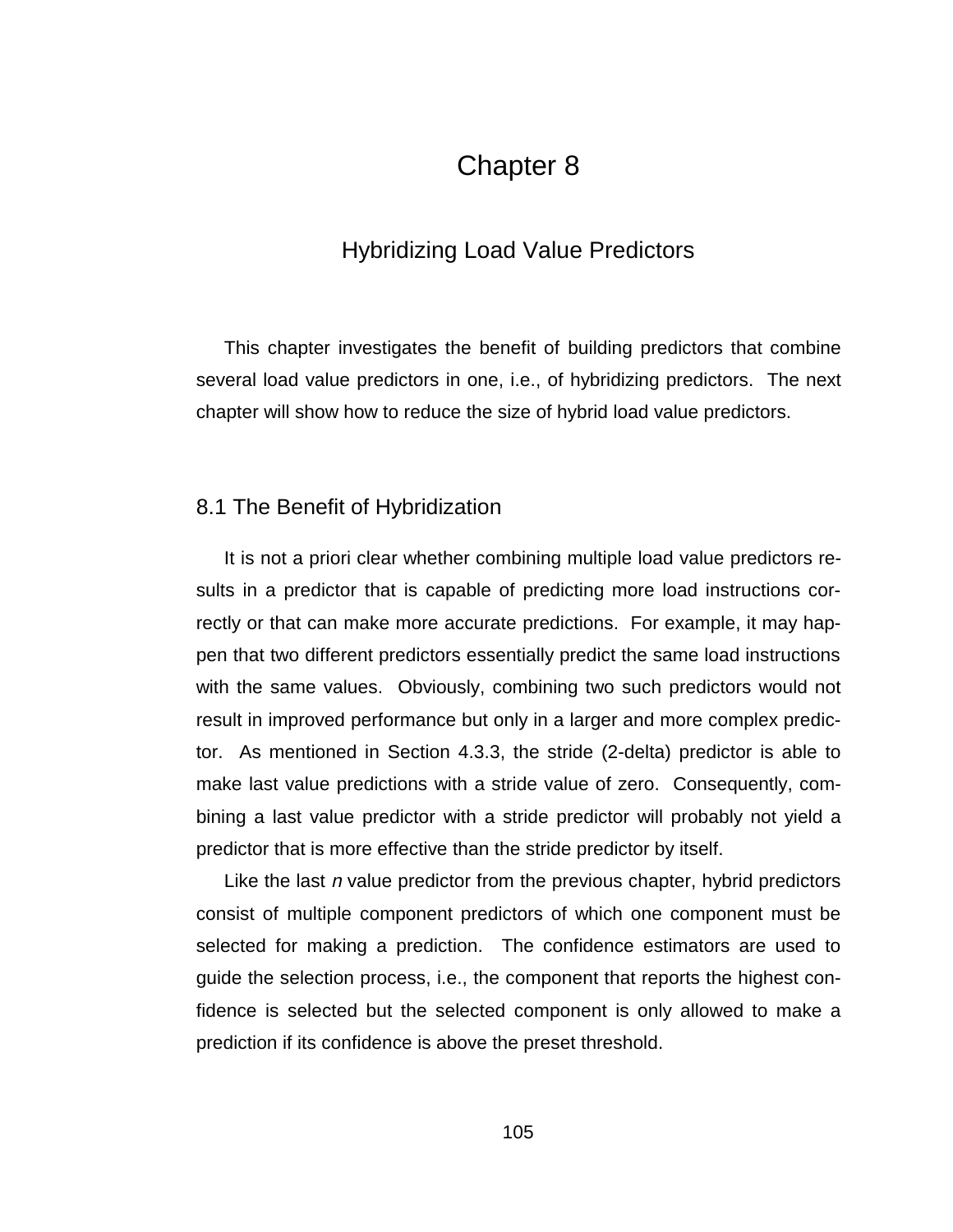#### 8.2 Hybrid Performance

In order to determine which predictors complement each other well in a hybrid configuration, I tested every possible combination between a register, last value, stride 2-delta, last four value, and finite context method predictor. Because the last four value predictor is a strict superset of the last value predictor (with the same number of predictor lines), hybrid combinations that include both a LV and a L4V predictor are excluded from this study. The performance of the excluded hybrids is exactly the same as the performance of the same predictor without the LV component.

The components in the hybrid predictors discussed in this chapter are prioritized to resolve selector ties, i.e., when two or more components report the same highest confidence. In such a case, the component with the highest confidence and the highest priority is selected. If only one component reports the highest confidence, then that component is selected regardless of its priority. Since changing the priority among the components of a hybrid does not appear to affect the performance considerably (see Section 9.5.1), only hybrids in which the components are prioritized in the following order (from high priority to low priority) are investigated: Reg, LV, St2d, L4V, FCM.

Because it is the goal of this chapter to study which predictors complement each other well, all components are 2048 lines tall regardless of the resulting hybrid's size. This height was chosen because such predictors already yield a performance that is close to the performance of the same predictor with an infinite number of lines. (This observation is also supported by the quantile numbers from Figure 7.1.) Hence, studying hybrids of 2048-line components should suffice to identify the most promising combinations for building high-performing hybrid load value predictors.

While the size of some of the resulting hybrids is rather large, they can frequently be made smaller by sharing state between their components (see Chapter 9). Nevertheless, due to the varying predictor sizes, care must be taken when using the performance numbers shown in this section for inter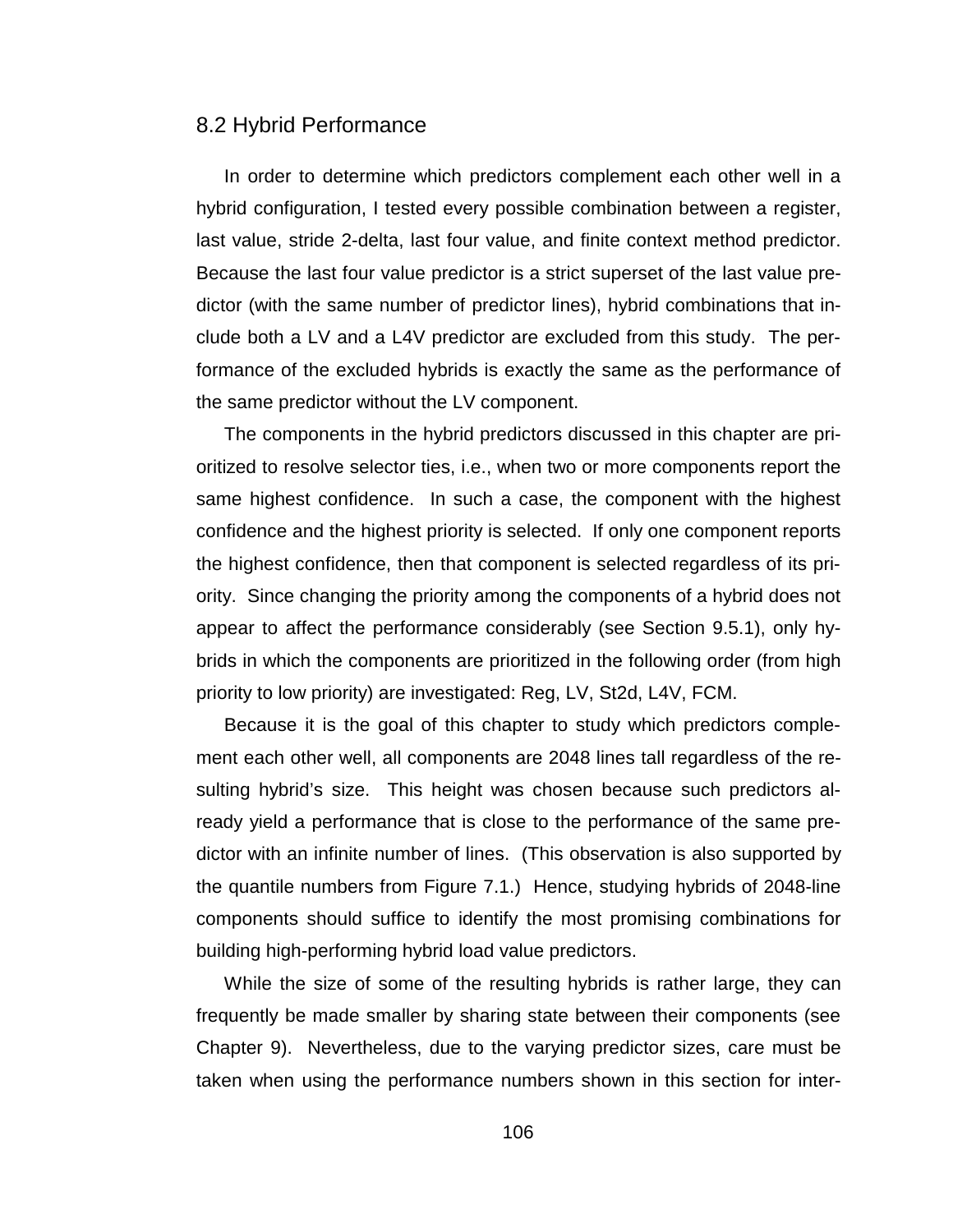hybrid comparisons.

Figure 8.1 shows the performance of all hybrid combinations with bimodal and SAg confidence estimators (and selectors) when a re-fetch misprediction recovery mechanism is used. The predictors are sorted by increasing SAg performance. The hybrid's names are character combinations in which each character represents one component: r stands for register, I for last value, s for stride 2-delta, 4 for last four value, and f for finite context method predictor.



Hybrid Re-fetch Performance

Figure 8.1: Hybrid performance using re-fetch.

Note that it is not feasible to optimize the threshold and penalty for every hybrid individually. Instead, the threshold and penalty values that yield the highest average speedup over the included components are used as an approximation. This average speedup is computed as follows. I evaluated the speedup of the five basic predictors for a large number of threshold and pen-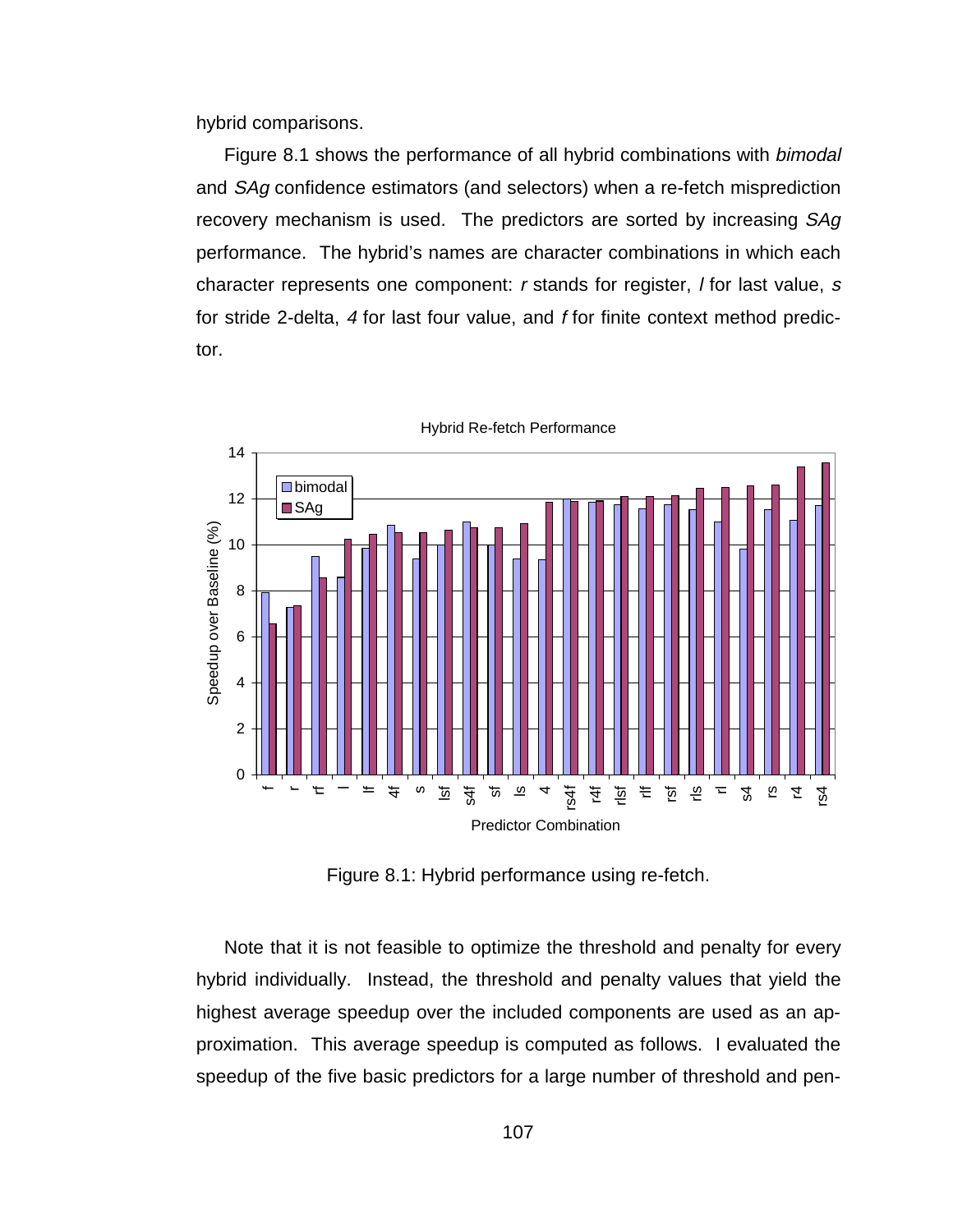alty pairs and recorded the results in speedup maps, which are shown in Appendix C. A speedup map is essentially a matrix with different thresholds in one dimension and different penalties in the other dimension. The matrix elements are the speedups measured for the threshold and penalty that intersect at that element. Then an average map is computed by forming the arithmetic mean of the entries in the individual maps of each included component (e.g., the register predictor's map and the last value predictor's map for the r--hybrid). The highest speedup in the averaged map determined the threshold and penalty value used for the given hybrids. Note that this approach does not always yield the best performing hybrid but is usually close. For example, the St2d+FCM hybrid yields a speedup of 9.99% with re-fetch and 13.09% with re-execute when using the parameters from the averaged speedup map, whereas truly optimizing the threshold and penalty values results in a speedup of 10.01% for re-fetch and 13.94% for re-execute.

The confidence estimator configurations derived from the averaged speedup maps are summarized in Table 8.1. The counter top value is sixteen for re-fetch and eight for re-execute.

|     |                  |                    |    | 4f |    |    |    | ls | Ist           |    | r4  | r4f | -rf |     | rlf           | ris | rist          | rs |    | rs4 rs4f | rsf | s.  | s4 | s4f | -St |
|-----|------------------|--------------------|----|----|----|----|----|----|---------------|----|-----|-----|-----|-----|---------------|-----|---------------|----|----|----------|-----|-----|----|-----|-----|
| SAq |                  | re-fetch threshold | 15 | 15 | 15 | 13 | 15 |    | 14            | 15 | 15  | 15  | 15  | 13. | 15            | 14  | 15            |    | 15 | 15       | 15  |     | 15 | 15  | 15  |
|     |                  | penalty            |    |    |    | 5  | 9  | 5  | -6            |    | 8   | 10  | 10  | 8   | -9            | 5   |               |    |    |          |     | 5.  |    |     |     |
|     |                  | re-exec threshold  |    |    | 6  | 5  | 6  | 5  | 5             | 4  |     | 6   | 6   | 6   | 5             | 5   | 5             | 5  | 6  | 5        | 5   | 5   | 6  | 6   | 5   |
|     |                  | penalty            |    | 3  | 3  | 2  | 3  |    | $\mathcal{P}$ |    | 3   | 3   | -3  |     | $\mathcal{P}$ | C   | $\mathcal{D}$ |    |    |          |     |     |    |     |     |
|     | bimodal re-fetch | threshold          | 15 | 13 | 13 | 10 | 13 |    | 13            | 10 | -13 | 13  | 13  | 10  | 13            |     | 13            |    | 12 | 13       | -13 | 12. | 12 | 13  | 13  |
|     |                  | penalty            |    |    |    | 15 |    | 12 | 11            |    | 12  | 11  | 11  |     | 11            | 12  |               | 12 | 12 |          |     | 12  | 12 |     |     |
|     |                  | re-exec threshold  |    |    |    | 5  |    | 5  | 5             |    |     |     |     |     | 4             | 5   | 5             | 5  | 5  |          | 5   | 5   | 5  | 6   |     |
|     |                  | penalty            |    |    | 3  |    | з  |    |               |    |     | 3   | ર   | າ   | 3             |     | ົ             |    | 2  |          |     |     |    |     |     |

Table 8.1: The confidence estimator parameters of the hybrid predictors.

As has been determined in Section 5.4, with re-fetch the FCM predictor performs better with a *bimodal* than a *SAg* confidence estimator. Because of that, some of the bimodal hybrids that contain an FCM component outperform their SAg-based counterparts, as Figure 8.1 illustrates. However, most hybrids benefit from having a SAg CE and all the high speedups are obtained with SAq CEs.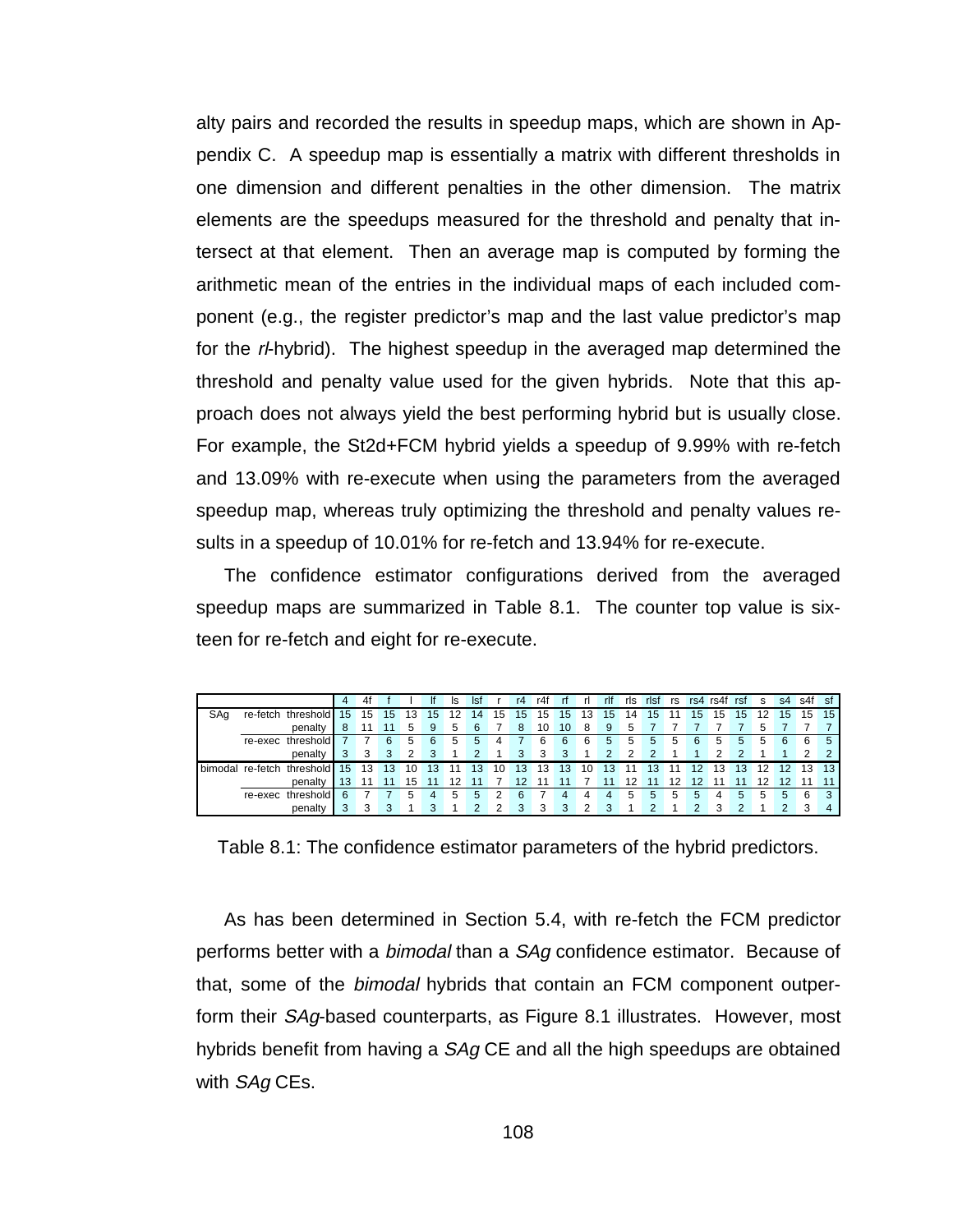Hybrids with more components tend to yield more speedup than the ones with fewer components. This is particularly true for the bimodal hybrids. However, there are many notable exceptions with the SAg-based hybrids. For instance, the speedup of the best performing predictor (Reg+St2d+L4V) decreases when adding an FCM component to it. Likewise, Reg+L4V, Reg+St2d, St2d+L4V, Reg+LV, Reg+LV+St2d, L4V, and LV+St2d all suffer when an FCM component is included. Only the Reg, the LV, and the St2d predictors benefit from an FCM. This is clearly a result of the poor performance of the *SAg* CE in connection with the FCM predictor. Maybe hybridizing with a *bimodal* FCM would result in a better performance. However, the investigation of heterogeneous hybrids in which the components use different kinds of confidence estimators is left for future work.

Aside from the FCM component, there also exist other "anomalies". For example, the Reg+St2d predictor outperforms the Reg+LV+St2d predictor. The Reg+L4V+FCM, the Reg+LV+FCM, and the Reg+LV predictors do not benefit from having an St2d component added to them. Furthermore, the speedup of the Reg+St2d+FCM and the St2d+FCM predictors decreases when adding a L4V component to them. The reason for this counterintuitive behavior is negative interference.

Because adding a component to a hybrid makes the task of the selector harder (there are more choices), it can happen that the additional predictability potential is unable to offset the increased selector-related losses. When that situation occurs, the hybrid's components interfere negatively with one another and lower the overall performance.

Note that some of the most effective hybrids are small hybrids with only two components (Reg+LV and Reg+St2d). The remaining three of the five best combinations are significantly larger because they include an L4V component. However, Chapter 9 demonstrates how the size of a Reg+St+L4V predictor can be reduced to only slightly more than that of a Reg+St2d hybrid basically without loss of performance.

109 and 109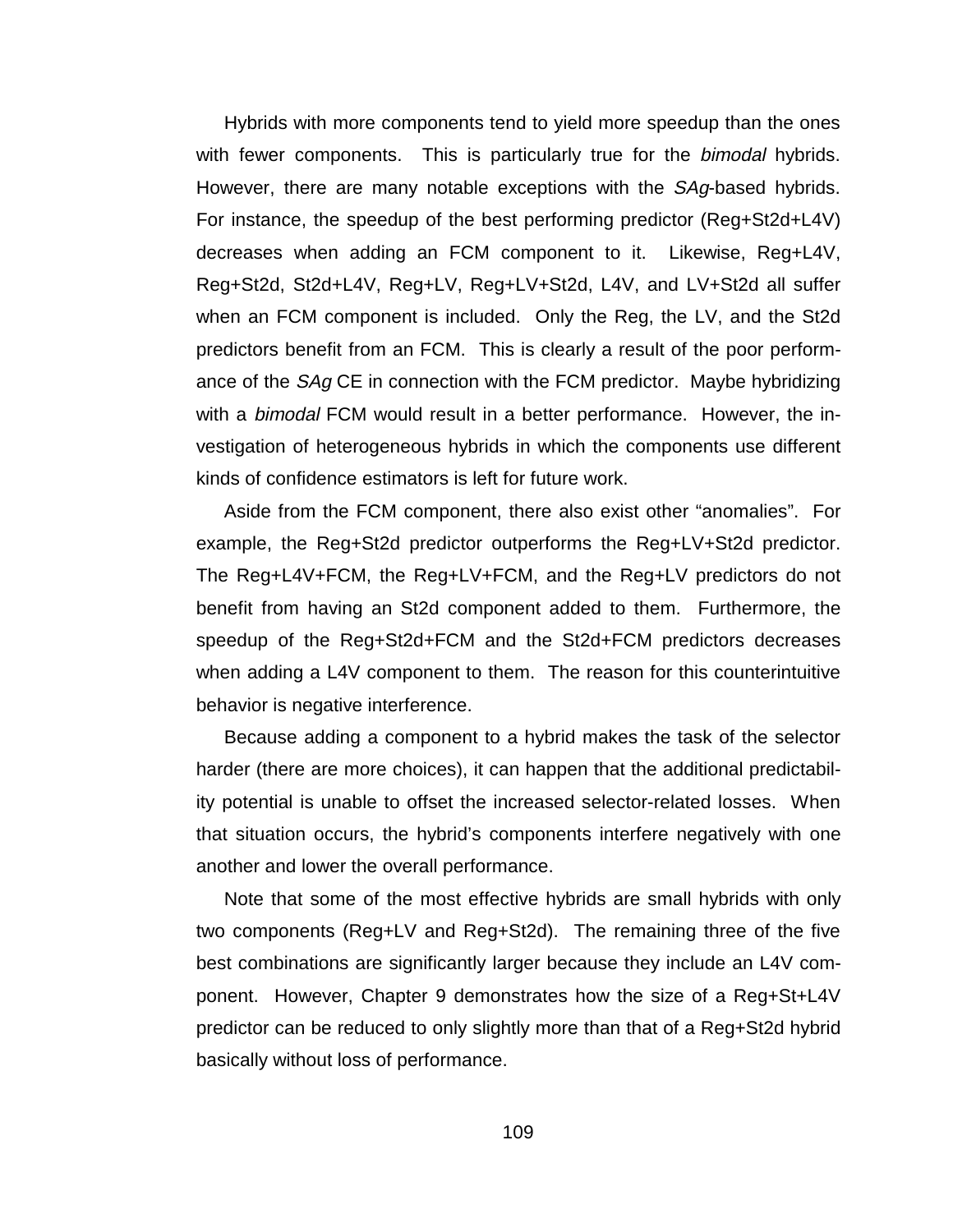Note also that eleven of the twelve best performing SAg hybrids include the storage-less register predictor, indicating that the Reg predictor is a very important component in a hybrid. This result is particularly surprising because the Reg predictor by itself performs only poorly. Note that no profiling was used to adapt the register allocation, which can significantly improve the performance of the Reg predictor [TuSe99], yet the benefit from including a register value predictor is already substantial.

Figure 8.2 shows the performance of all hybrid combinations with a reexecute misprediction recovery mechanism. Again, the predictors are sorted by increasing SAg performance.



Figure 8.2: Hybrid performance using re-execute.

Clearly, hybrid load value predictors have the potential to yield significantly higher speedups than even the best single-component predictors.

With re-execute, the Reg+LV+St2d hybrid is the only bimodal predictor that outperforms its *SAq* counterpart. It is not clear why that is and it could be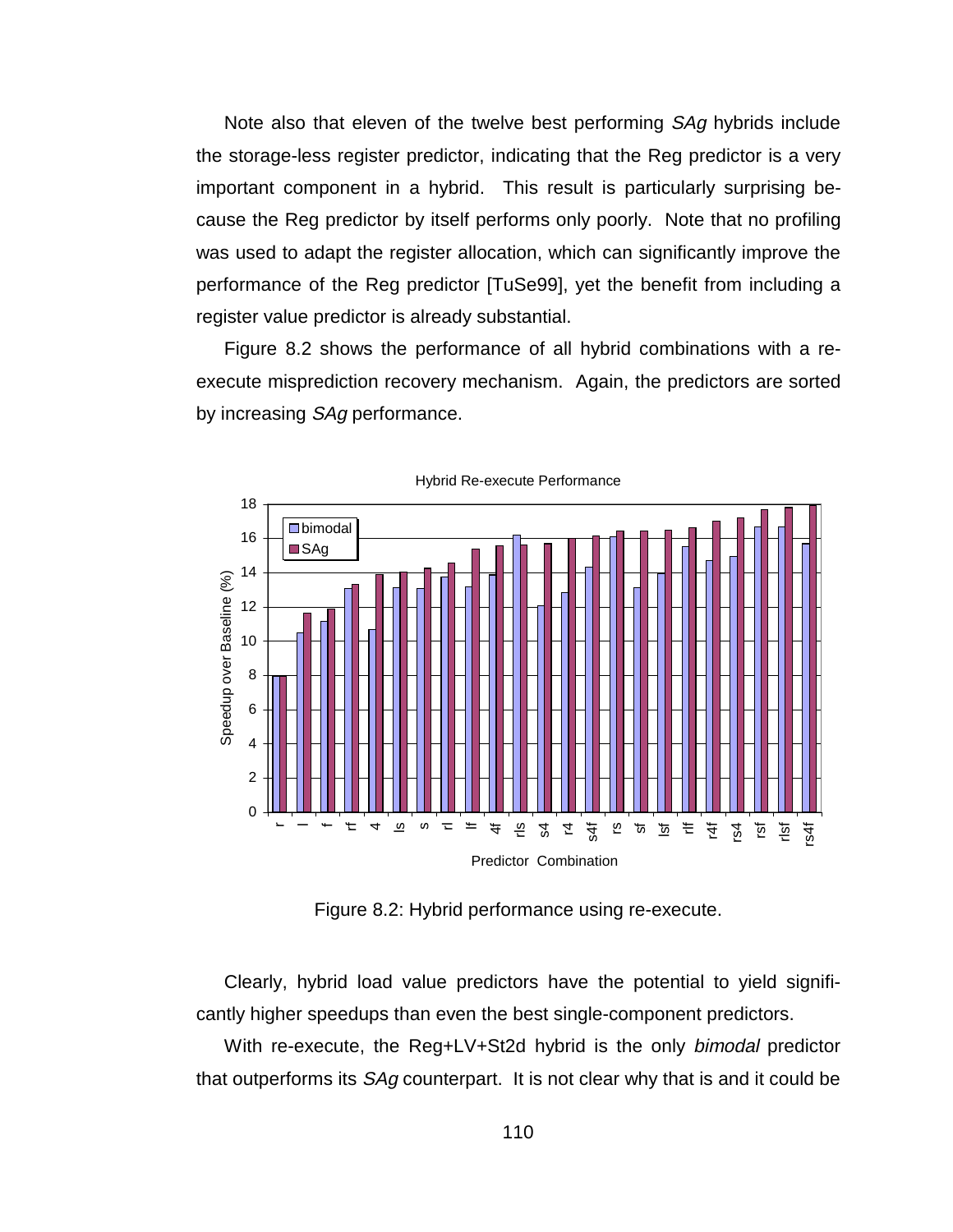an artifact of not truly optimizing the predictors' CE configurations. Nevertheless, all the other hybrids perform better with a SAg CE than a bimodal CE and the highest speedups are again obtained with a SAg CE.

There is also negative interference with a re-execute misprediction recovery mechanism. Again, the L4V component diminishes the performance when it is included in the St2d+FCM predictor, and the Reg+St2d predictor suffers when an LV component is added to it. There is one new case of negative interference that was not present with re-fetch. The St2d predictor outperforms the LV+St2d hybrid with re-execute.

Clearly, the problem with the FCM component is gone because with reexecute even the FCM predictor performs better with a SAg CE than with a bimodal CE (see Section 5.4). In fact, seven of the eight best performing hybrids include an FCM, six of them include an St2d, and six include a Reg component. The best performing re-fetch hybrid (Reg+St2d+L4V) is among the four best performing re-execute hybrids and is the only one of them that does not include an FCM component, which may be significant because the FCM is a two-level value predictor whereas the other four studied basic predictors comprise only one level.

With re-execute, there is a tendency showing that the more components a predictor has the more it benefits from a SAg CE as opposed to a bimodal CE. This may indicate that the  $SAg$  CE not only makes better confidence estimations but also better selections than the *bimodal* confidence estimator.

When averaging the re-fetch and the re-execute speedups of the SAg hybrids, the Reg+St2d+L4V predictor turns out to perform best by a considerable margin. The most effective two-component hybrid is the Reg+L4V, which is closely followed by the Reg+St2d hybrid. The best singlecomponent predictor is L4V, which is trailed by the St2d predictor. None of the four-component hybrids outperform the best three-component hybrid.

Because of its generally inferior performance and to reduce the number of data-points, I will disregard the bimodal CE for the rest of this chapter.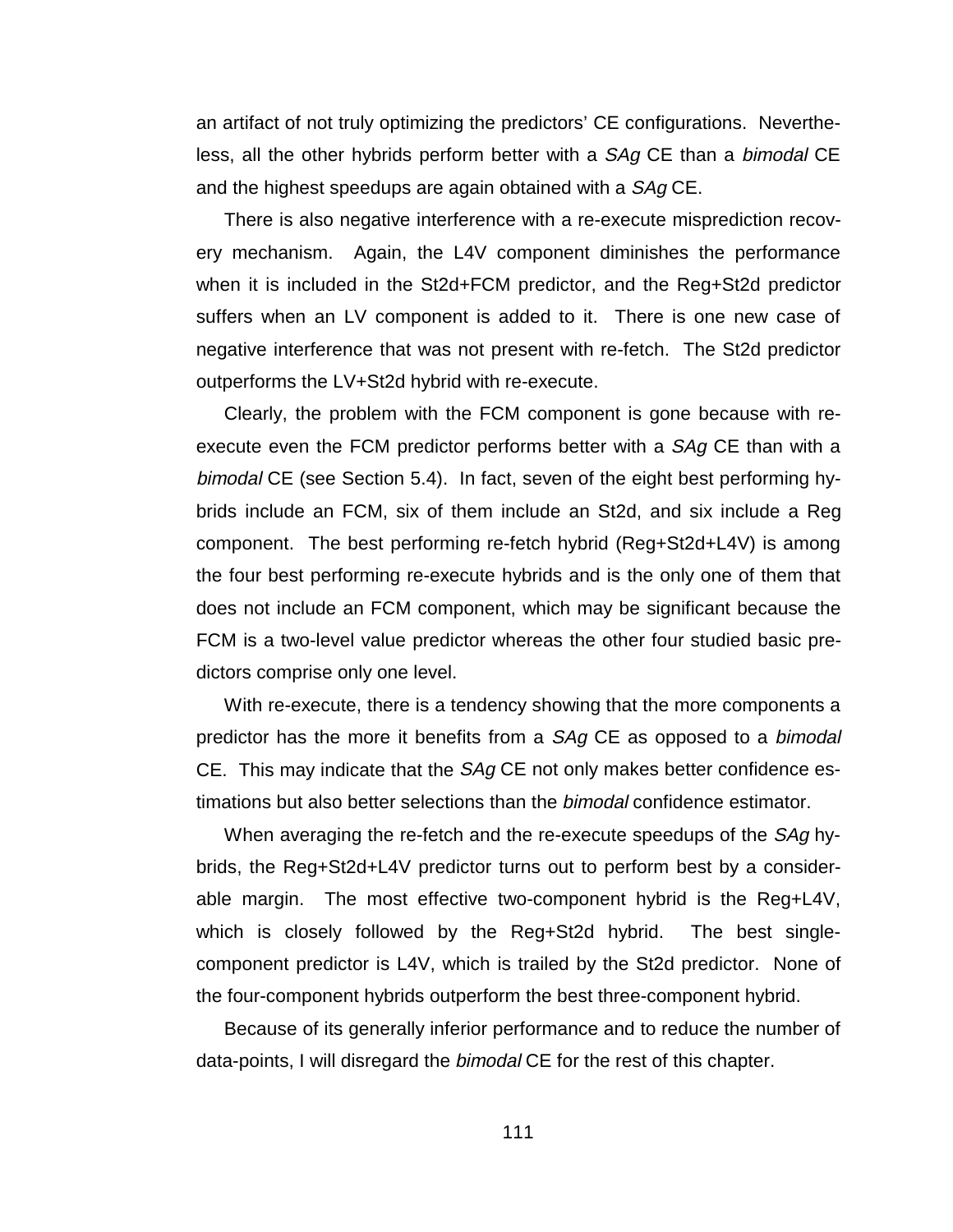Table 8.2 and Table 8.3 show the results from Figure 8.1 and Figure 8.2, respectively, in a different form. Both tables list the hybrids and their speedups over the baseline processor on the left. The numbers on the right represent the increase in speedup percentage points when adding the given components to the listed hybrids.

Clearly, both with re-fetch and re-execute, all the hybrids that do not include Reg would benefit considerably from having a Reg component. This is particularly surprising because the Reg predictor does not perform very well when used in isolation. Similarly, the Reg predictor benefits from being augmented with any other component. Except for the Reg predictor, only the FCM and Reg+FCM hybrids benefit considerably from an LV component. These two predictors also profit the most from having a St2d or a L4V component added to them. As mentioned earlier, most hybrids are slowed down by an FCM component with re-fetch, whereas it is advantageous for most hybrids to have an FCM component with re-execute. Several predictors benefit from an L4V component, which is understandable because the L4V and the FCM are the largest single-component predictors.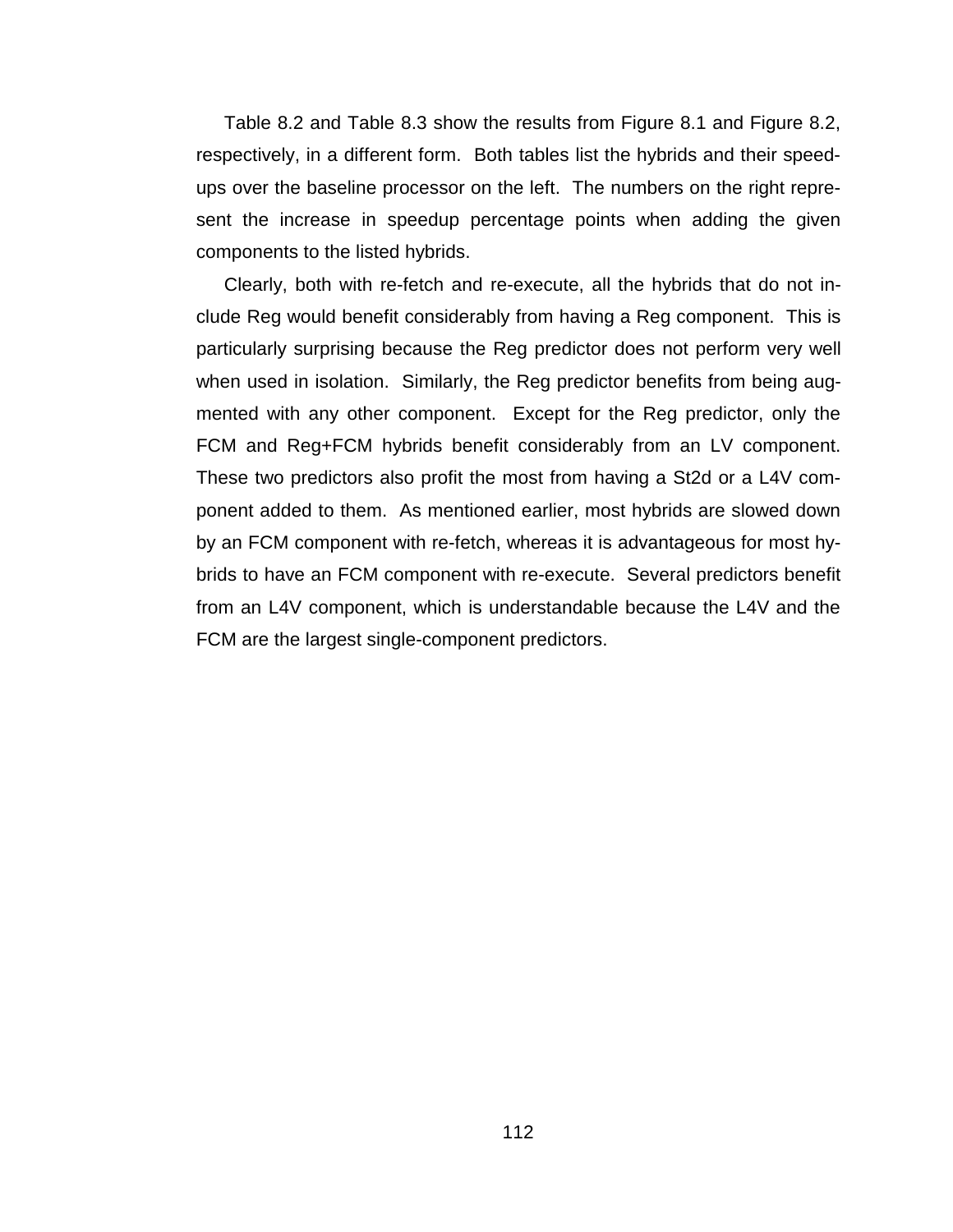| Re-fetch Speedup Benefit of Adding Components to SAg Hybrids |         |      |        |      |        |        |  |  |  |  |
|--------------------------------------------------------------|---------|------|--------|------|--------|--------|--|--|--|--|
| hybrid                                                       | speedup | $+r$ | +l     | $+S$ | $+4$   | +f     |  |  |  |  |
| r                                                            | 7.4     |      | 5.1    | 5.3  | 6.0    | 1.2    |  |  |  |  |
|                                                              | 10.2    | 2.2  |        | 0.7  | 1.6    | 0.2    |  |  |  |  |
| rl                                                           | 12.5    |      |        | 0.0  | 0.9    | $-0.4$ |  |  |  |  |
| s                                                            | 10.5    | 2.1  | 0.4    |      | 2.0    | 0.2    |  |  |  |  |
| rs                                                           | 12.6    |      | $-0.1$ |      | 0.9    | $-0.5$ |  |  |  |  |
| $\sf ls$                                                     | 10.9    | 1.5  |        |      | 1.6    | 1.2    |  |  |  |  |
| rls                                                          | 12.5    |      |        |      | 1.1    | $-0.4$ |  |  |  |  |
| $\overline{4}$                                               | 11.8    | 1.5  | 0.0    | 0.7  |        | $-1.3$ |  |  |  |  |
| r4                                                           | 13.4    |      | 0.0    | 0.2  |        | $-1.5$ |  |  |  |  |
| s <sub>4</sub>                                               | 12.6    | 1.0  | 0.0    |      |        | $-1.8$ |  |  |  |  |
| rs4                                                          | 13.6    |      | 0.0    |      |        | $-1.7$ |  |  |  |  |
| f                                                            | 6.6     | 2.0  | 3.9    | 4.2  | 4.0    |        |  |  |  |  |
| rf                                                           | 8.6     |      | 3.6    | 3.6  | 3.4    |        |  |  |  |  |
| lf                                                           | 10.4    | 1.7  |        | 0.2  | 0.1    |        |  |  |  |  |
| rlf                                                          | 12.1    |      |        | 0.0  | $-0.2$ |        |  |  |  |  |
| sf                                                           | 10.7    | 1.4  | $-0.1$ |      | 0.0    |        |  |  |  |  |
| rsf                                                          | 12.1    |      | 0.0    |      | $-0.3$ |        |  |  |  |  |
| <b>Isf</b>                                                   | 10.6    | 1.5  |        |      | 0.1    |        |  |  |  |  |
| rlsf                                                         | 12.1    |      |        |      | $-0.2$ |        |  |  |  |  |
| 4f                                                           | 10.5    | 1.4  | 0.0    | 0.2  |        |        |  |  |  |  |
| r4f                                                          | 11.9    |      | 0.0    | 0.0  |        |        |  |  |  |  |
| s4f                                                          | 10.7    | 1.2  | 0.0    |      |        |        |  |  |  |  |
| rs4f                                                         | 11.9    |      | 0.0    |      |        |        |  |  |  |  |

Table 8.2: Re-fetch speedup benefit from adding components.

| Re-execute Speedup Benefit of Adding Components to SAg Hybrids |         |      |        |      |        |     |  |  |  |  |
|----------------------------------------------------------------|---------|------|--------|------|--------|-----|--|--|--|--|
| hybrid                                                         | speedup | $+r$ | $+$    | $+S$ | $+4$   | +f  |  |  |  |  |
| r                                                              | 8.0     |      | 6.6    | 8.5  | 8.0    | 5.3 |  |  |  |  |
| I                                                              | 11.6    | 2.9  |        | 2.4  | 2.3    | 3.8 |  |  |  |  |
| rl                                                             | 14.5    |      |        | 1.1  | 1.4    | 2.1 |  |  |  |  |
| s                                                              | 14.2    | 2.2  | $-0.2$ |      | 1.5    | 2.2 |  |  |  |  |
| rs                                                             | 16.4    |      | $-0.8$ |      | 0.7    | 1.2 |  |  |  |  |
| ls                                                             | 14.0    | 1.6  |        |      | 1.7    | 3.7 |  |  |  |  |
| rls                                                            | 15.6    |      |        |      | 1.6    | 2.2 |  |  |  |  |
| $\overline{4}$                                                 | 13.9    | 2.1  | 0.0    | 1.8  |        | 1.7 |  |  |  |  |
| r4                                                             | 16.0    |      | 0.0    | 1.2  |        | 1.0 |  |  |  |  |
| s4                                                             | 15.7    | 1.5  | 0.0    |      |        | 0.5 |  |  |  |  |
| rs4                                                            | 17.2    |      | 0.0    |      |        | 0.7 |  |  |  |  |
| $\mathsf{f}$                                                   | 11.9    | 1.4  | 3.5    | 4.6  | 3.7    |     |  |  |  |  |
| rf                                                             | 13.3    |      | 3.3    | 4.4  | 3.7    |     |  |  |  |  |
| lf                                                             | 15.4    | 1.2  |        | 1.1  | 0.2    |     |  |  |  |  |
| rlf                                                            | 16.6    |      |        | 1.2  | 0.4    |     |  |  |  |  |
| sf                                                             | 16.4    | 1.2  | 0.0    |      | $-0.3$ |     |  |  |  |  |
| rsf                                                            | 17.7    |      | 0.1    |      | 0.2    |     |  |  |  |  |
| <b>Isf</b>                                                     | 16.5    | 1.3  |        |      | $-0.3$ |     |  |  |  |  |
| rlsf                                                           | 17.8    |      |        |      | 0.1    |     |  |  |  |  |
| 4f                                                             | 15.6    | 1.5  | 0.0    | 0.6  |        |     |  |  |  |  |
| r4f                                                            | 17.0    |      | 0.0    | 0.9  |        |     |  |  |  |  |
| s4f                                                            | 16.2    | 1.8  | 0.0    |      |        |     |  |  |  |  |
| rs4f                                                           | 17.9    |      | 0.0    |      |        |     |  |  |  |  |

Table 8.3: Re-execute speedup benefit from adding components.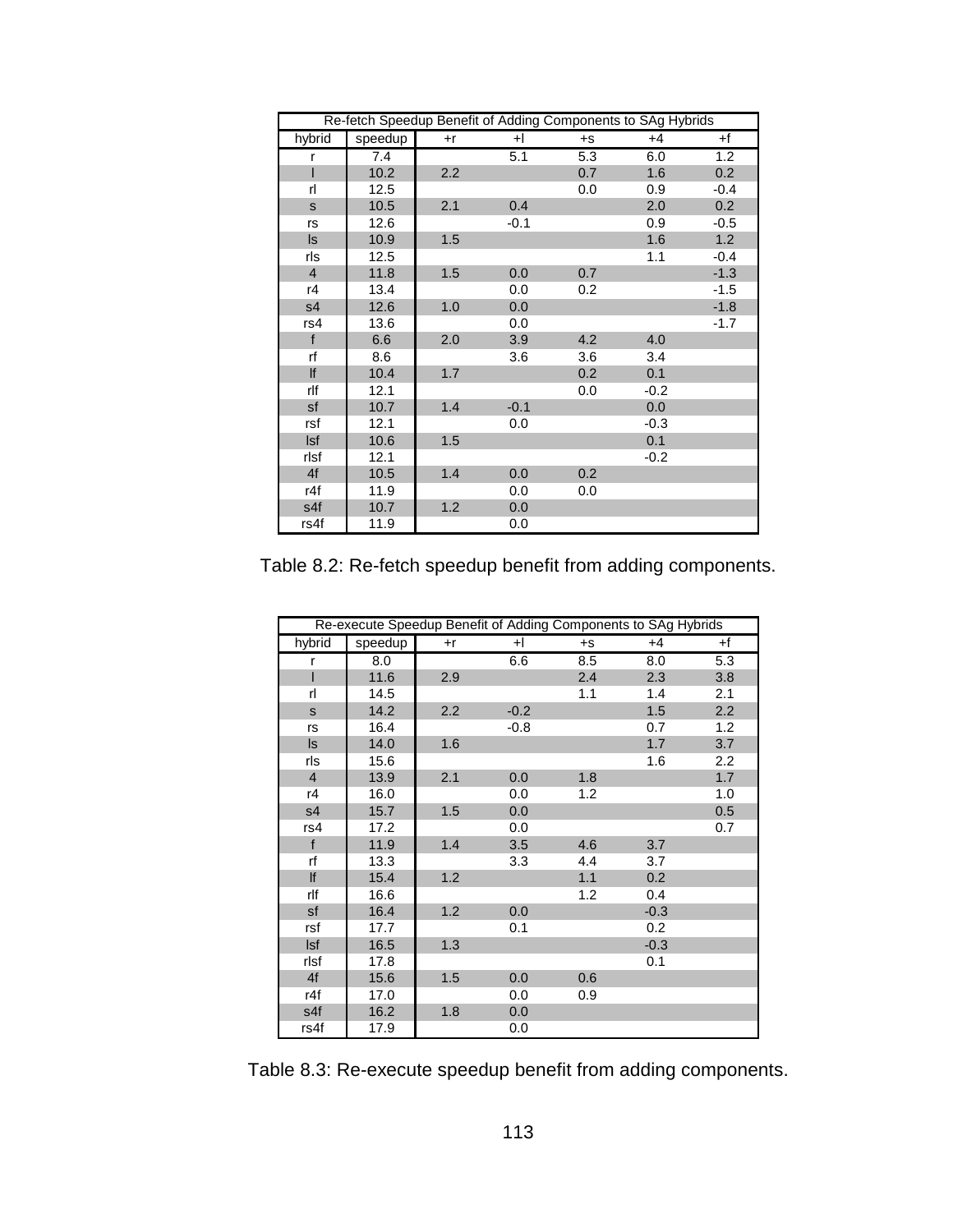### 8.3 Shared and Unique Performance Contributions

In an effort to determine why the Reg predictor is such a valuable addition to all hybrids while the LV component, for example, generally is not, I investigated how frequently each component in a hybrid is able to make a correct prediction that none of the other components can make, how often the predictions from the individual components overlap, and how often they interfere with one another. Because not every prediction is equally important (e.g., predicting a load that hits in the L1 data-cache is not as important as predicting a load that has to go all the way to memory), the following subsections study the speedup contributions of the individual hybrid components rather than the actual set of load instructions that each component is able to predict.

#### 8.3.1 Two-component Hybrids

A hybrid component's unique speedup contribution is the part of the overall performance that is lost when that component is removed. Hence, the component must actually be present to deliver its unique performance contribution. Conversely, in a two-component hybrid, the shared contribution is common to both components, meaning that either one is able to provide the contribution, but the contribution does no increase if both components are used together. Therefore, only one of the two components is needed to deliver the shared performance contribution.

The unique and shared speedup contributions in two-component hybrids are computed as follows. Assuming that predictor A yields a speedup of <sup>a</sup> when used in isolation, predictor B yields a speedup of  $b$ , and the hybrid predictor  $A+B$  yields a speedup of c, then A contributes  $c-b$  unique speedup, B contributes  $c$ -a unique speedup, and the shared contribution is  $a+b-c$ .

Venn-diagrams are used to visualize the different contributions. For example, the top left Venn-diagram in Figure 8.3 indicates that with re-execute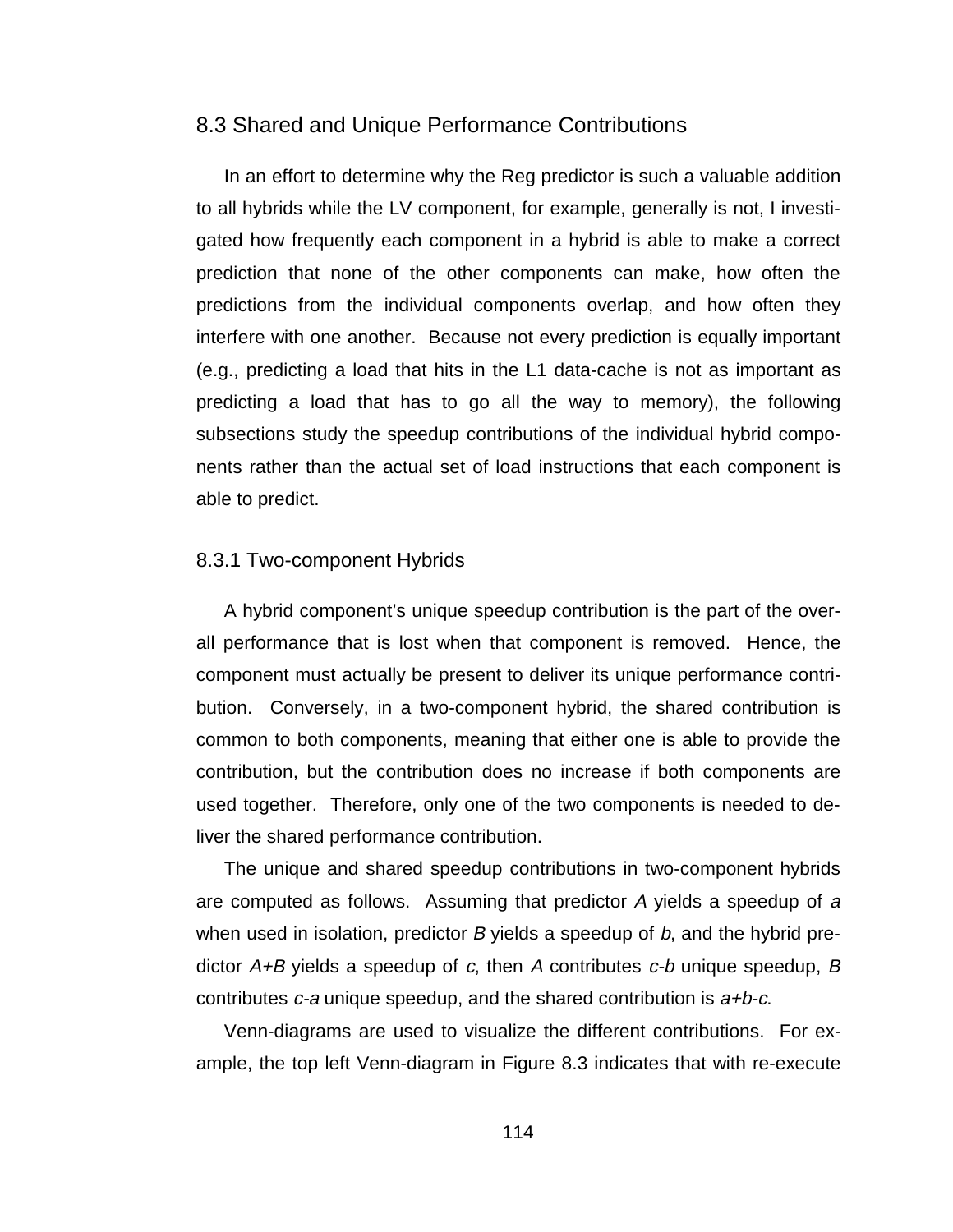recovery, twenty percent of the SAg-based Reg+LV hybrid's speedup stems uniquely from the Reg component, 45.2% from the LV component, and the shared contribution is about 34.7%. (The sum of the three contributions is one-hundred percent, but sometimes the rounding to one digit after the decimal point makes it appear otherwise.) Figure 8.3 shows results for all twocomponent hybrids (the L4V predictor is treated as a single component).



Figure 8.3: Re-execute and re-fetch Venn-diagrams for SAg hybrids.

The Reg+LV hybrid exhibits the smallest shared contribution of any twocomponent hybrid with both recovery mechanisms. Clearly, the Reg compo-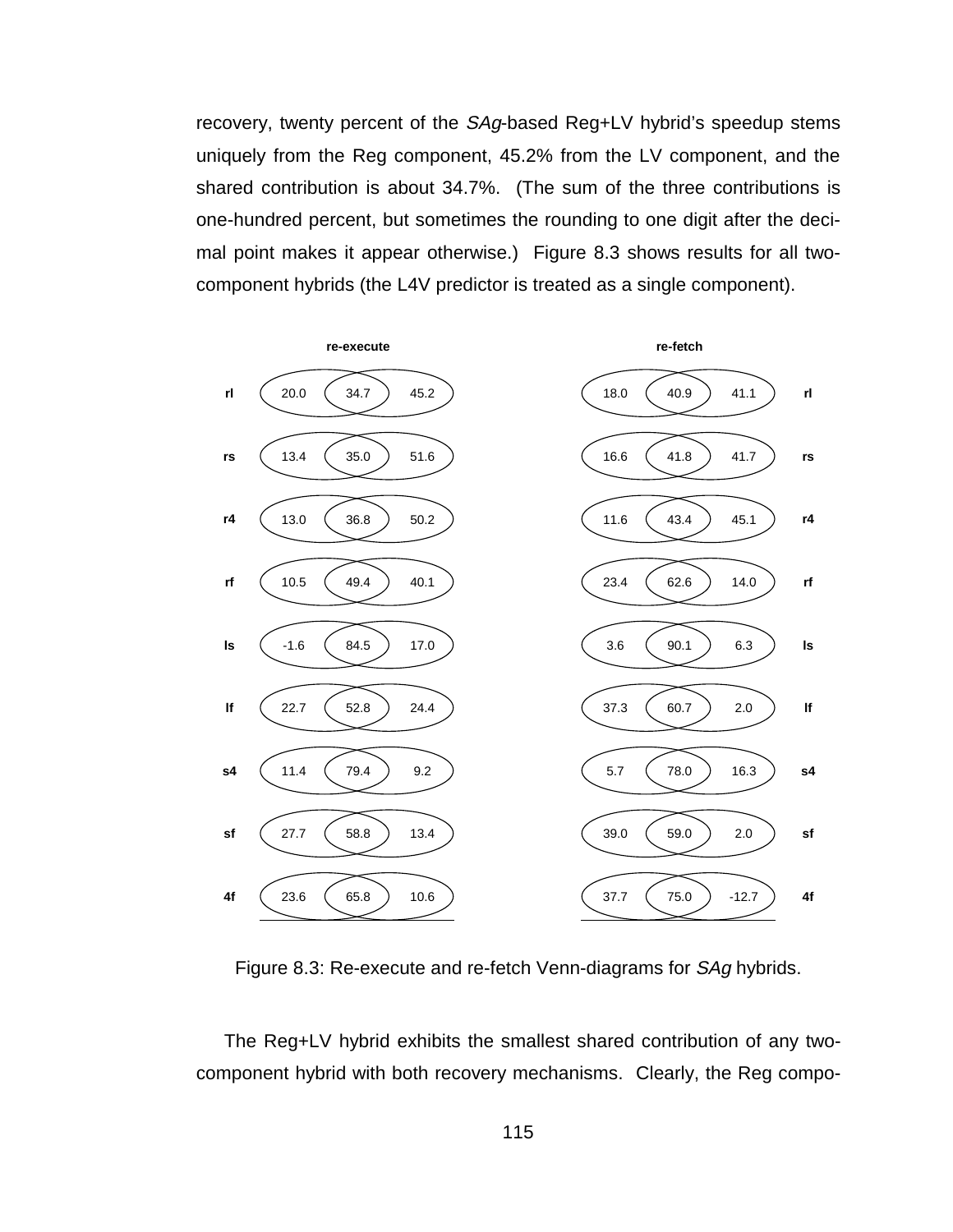nent complements the LV component well and vice-versa, implying that each of them can predict important loads that the other one cannot. In fact, Reg complements any predictor well. The three predictors with the smallest overlap all include a Reg component. The Reg+St2d predictor, which was found to be the most effective two-component hybrid in the previous section, has the second smallest overlap both with re-fetch and re-execute. The three predictors with the smallest overlap are all among the best performing refetch hybrids. However, this observation does not apply to re-execute very well. Furthermore, for both recovery mechanisms there are hybrids that perform well in spite of a large shared contribution, for example, the St2d+L4V and St2d+FCM predictors.

The hybrids LV+St2d, St2d+L4V, and L4V+FCM exhibit a large shared contribution. In these three hybrids, both components predict mostly the same load instructions and therefore complement each other only poorly.

The LV component in the LV+St2d hybrid with re-execute and the FCM component in the L4V+FCM hybrid with re-fetch show a negative individual contribution because with re-execute the St2d component performs better than the LV+St2d hybrid and with re-fetch the L4V component outperforms the L4V+FCM hybrid. Therefore, hybridizing lowers the performance and thus results in a negative unique contribution in both cases.

The reason for this is the aforementioned negative interference between the involved components. Since single-component predictors do not require a selector whereas hybrids do, the culprit for the lower performance must be the imperfect selector. After all, the St2d component in the LV+St2d hybrid is identical to the single-component St2d predictor that outperforms the hybrid.

With only one exception (St2d+L4V), re-fetch recovery results in larger shared contributions than re-execute for the same predictors. This probably means that the easily predictable loads (i.e., loads that have very high confidences associated with them) tend to be the loads that can be predicted with either component. Those loads are most likely the runtime constants that are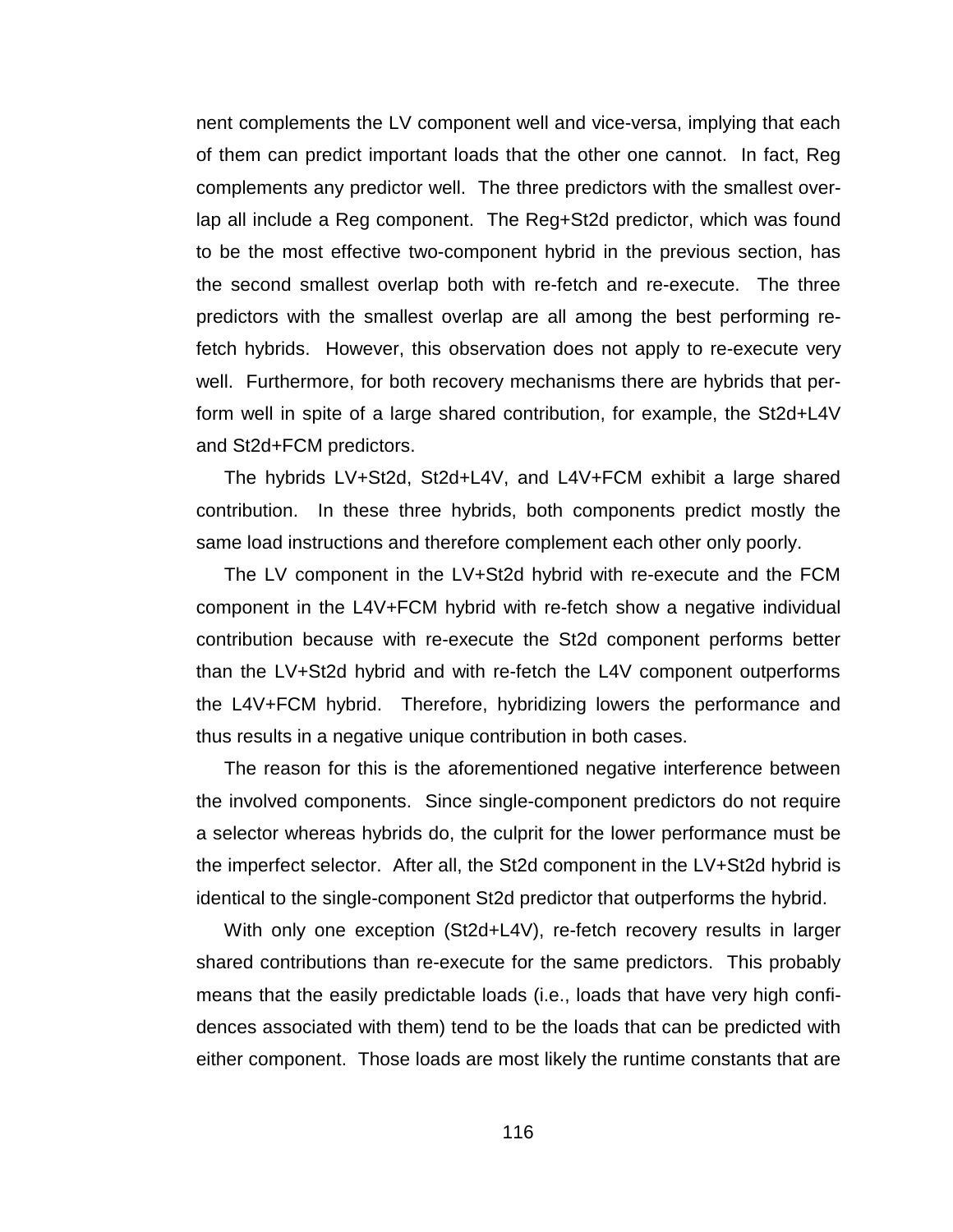always predictable because their values never change [CFE97].

Overall, the Reg predictor complements the other four predictors exceptionally well, meaning that it can predict a rather distinct set of load instructions. Second, but not nearly as good of a partner, is the FCM predictor. The St2d predictor does not complement the LV or the L4V predictor well. This is consistent with the results from Section 4.3.3, which show that there is only a small number of truly stride predictable load values (i.e., with a non-zero stride). The last value and the last four value predictor can both capture all the zero-stride predictable loads, eliminating the need for a stride predictor in those cases.

Figure 8.4 shows the speedup contributions for two *bimodal* predictors. The first one, St2d+L4V, is similar to the LD4V+St predictor proposed by Wang and Franklin [WaFr97], and the second one, St2d+FCM, is the hybrid proposed by Rychlik et al. [RFKS98] except it is not set-associative.



Figure 8.4: Re-execute and re-fetch Venn-diagrams for *bimodal* hybrids.

Figure 8.4 illustrates that the two predictors result in significantly more shared speedup with a *bimodal* CE than they do with a SAg CE (see Figure 8.3). In general, the shared contribution is quite high for both hybrids. In case of the St2d+L4V hybrid, all the last value predictable loads can be handled by both components, resulting in significant overlap. Something similar probably happens with the St2d+FCM hybrid because the FCM component can predict stride sequences after having seen them once. Furthermore, both the St2d and the FCM predictor are able to predict last value predictable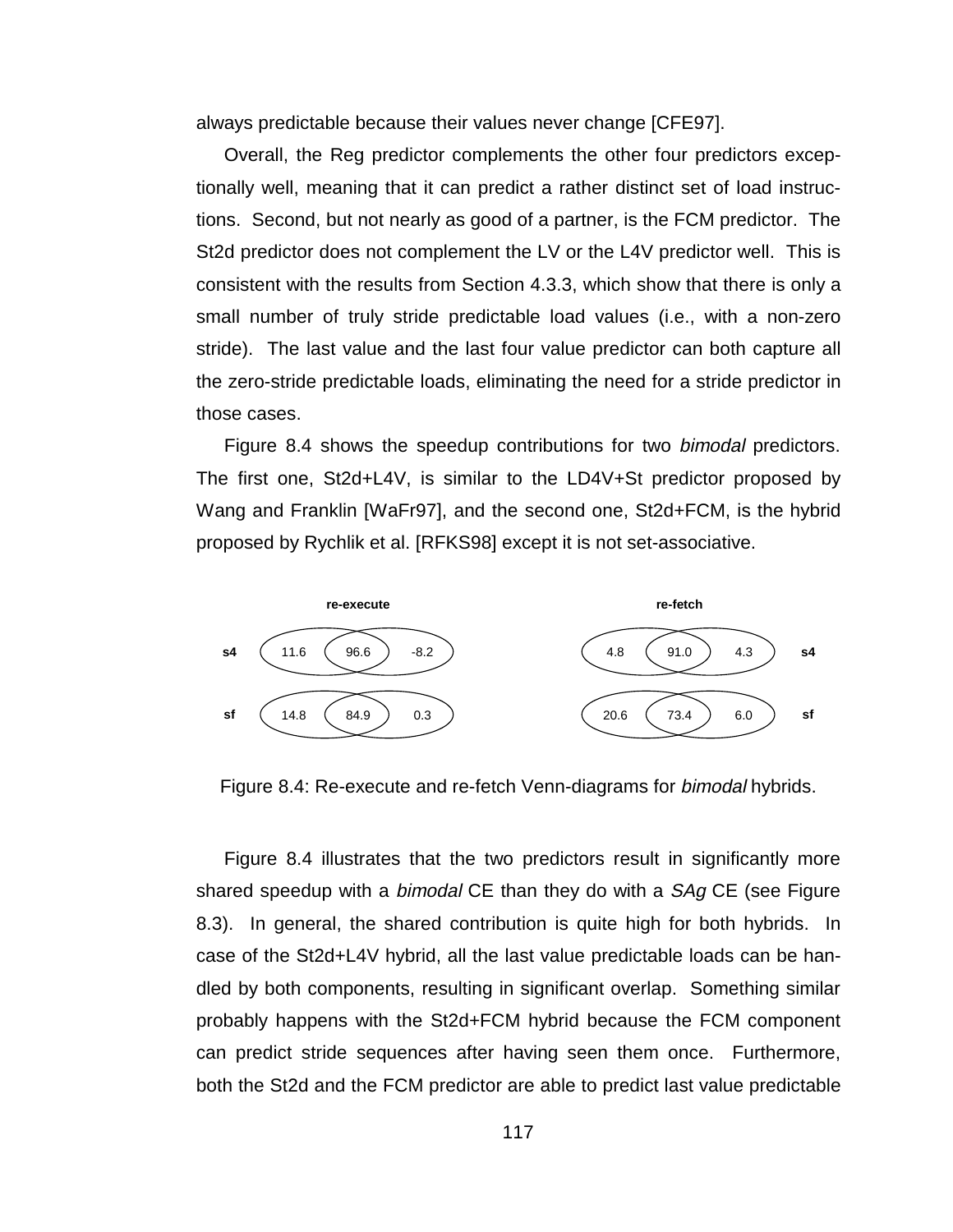loads.

Together with the performance results from Figure 8.1 and Figure 8.2, we find that the substantially smaller and simpler Reg+St2d hybrid outperforms both the St2d+L4V and the St2d+FCM predictors with either misprediction recovery mechanism, illustrating the importance of component analyses when designing hybrid load value predictors.

#### 8.3.2 Three-component Hybrids

Figure 8.5 shows the shared and unique speedup contributions (in percent of total predictor performance) of all SAg-based three-component hybrids. A set of seven equations has to be solved to compute the seven values in each Venn-diagram. The numbers in the center of each diagram denote the contribution that is shared among all three predictor components, the other three overlapping regions represent the shared contribution of all pairs of components, and the non-overlapped parts list the unique performance contributions. For example, in the top left (rs4) of Venn-diagram, the top left oval lists the contribution of the Reg component, the top right oval presents the contribution of the St2d component, and the oval at the bottom shows the contribution of the L4V component.

Figure 8.5 illustrates that all three components in the LV+St2d+FCM and the St2d+L4V+FCM hybrids suffer from large shared speedup. In both hybrids, over half of the performance is shared among all three components. The Reg+St2d+L4V and the Reg+LV+St2d predictors have somewhat large shared contributions, and the remaining hybrids exhibit relatively high unique contributions in at least one of their components. Note that Reg's unique contribution is at least seven percent in every case.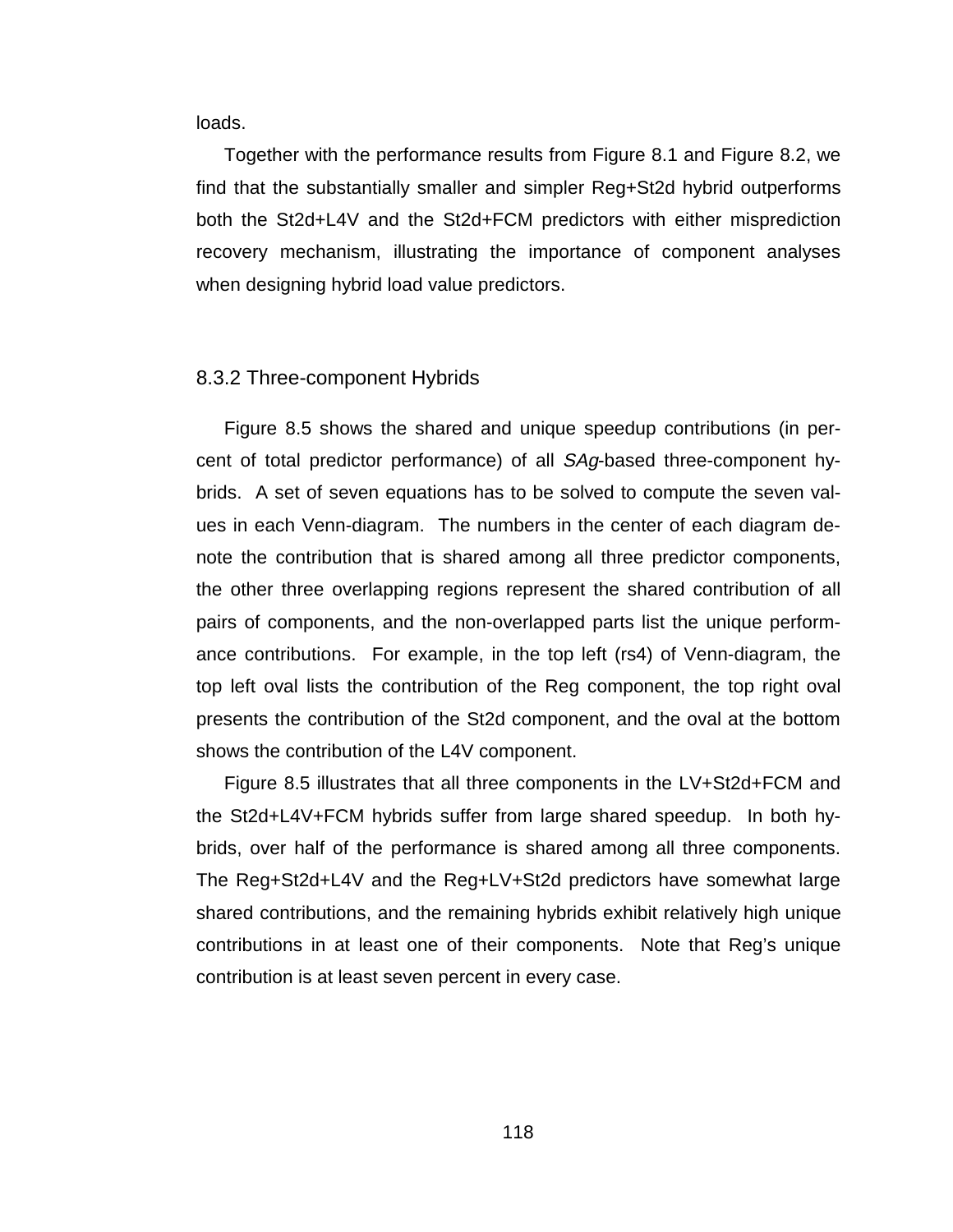

Figure 8.5: Venn-diagrams for SAg-based three-component hybrids.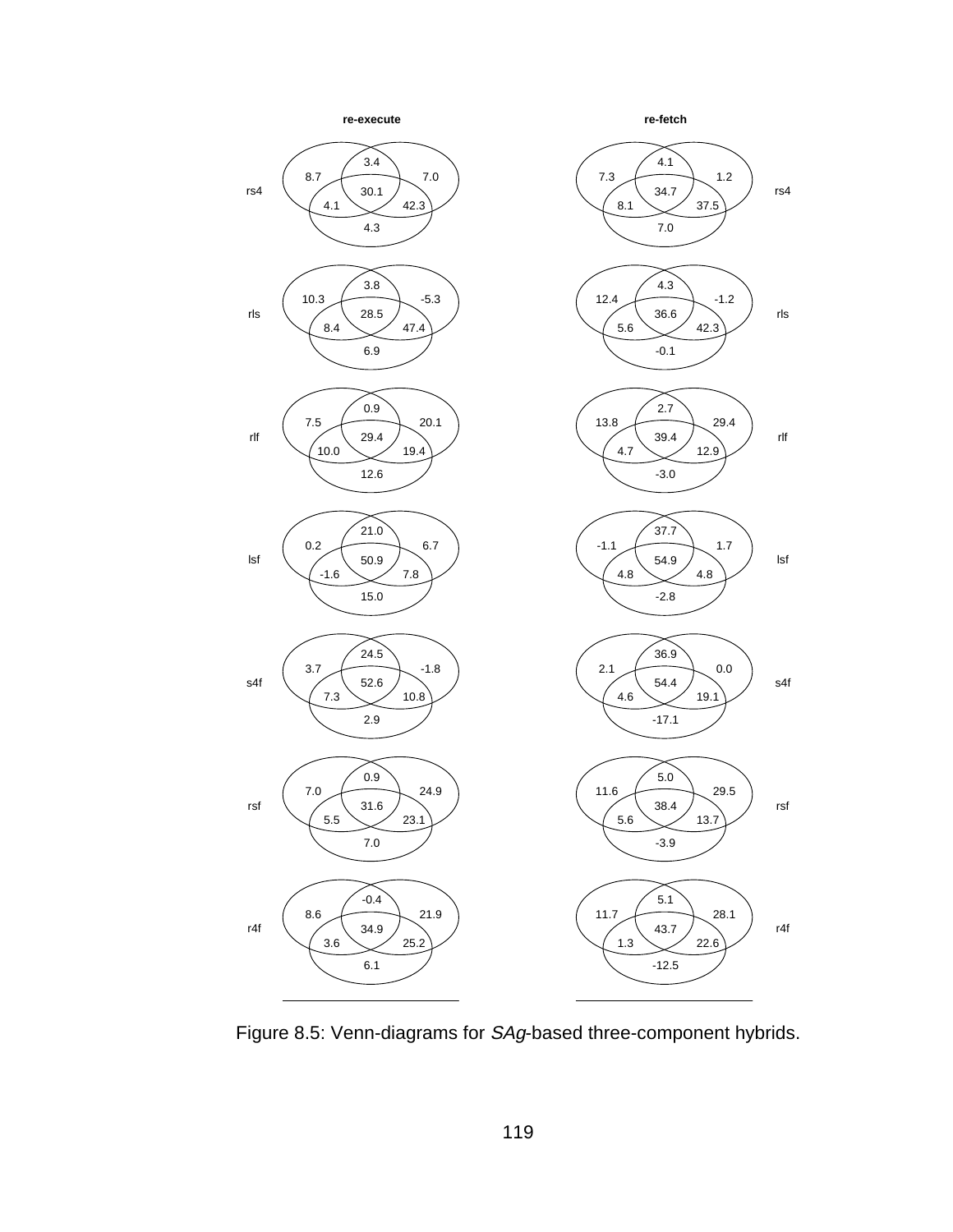As was true with the two-component predictors, the amount of sharing inversely correlates to a reasonable degree with the re-fetch performance of a hybrid, but there is not much correlation with the re-execute performance. Nevertheless, the Venn-diagrams illustrate nicely which components do not significantly contribute to the overall performance and can consequently be left out. More importantly, the diagrams reveal the components that cause negative interference and should therefore be removed.

Because it is hard to show a four-component Venn-diagram in two dimensions and because the four-component hybrids do not outperform the best three-component hybrids with re-fetch and do not significantly outperform the best three-component hybrids with re-execute, I will refrain from studying the speedup contributions of the two four-component hybrids.

## 8.4 Summary

This chapter presents the performance of all hybrid load value predictors that can be built out of the five basic predictors (Reg, LV, St2d, L4V, FCM). The results show that such hybrids are able to deliver substantially more performance than even the best single-component predictor because different components contribute independently to the overall performance.

Most hybrids, in particular the effective ones, perform better with a SAg confidence estimator than with a *bimodal* CE. Furthermore, there is evidence that the SAg CE embodies a better selector than the bimodal CE.

Studying the hybrids' performances as well as the unique and shared speedup contributions of their components revealed that the register predictor with its poor individual performance represents a valuable addition to all the other predictors. Conversely, combining well-performing predictors frequently does not result in an effective hybrid. In fact, some predictor combinations underperform a similar predictor with fewer components due to negative interference between the components. This can happen because adding compo-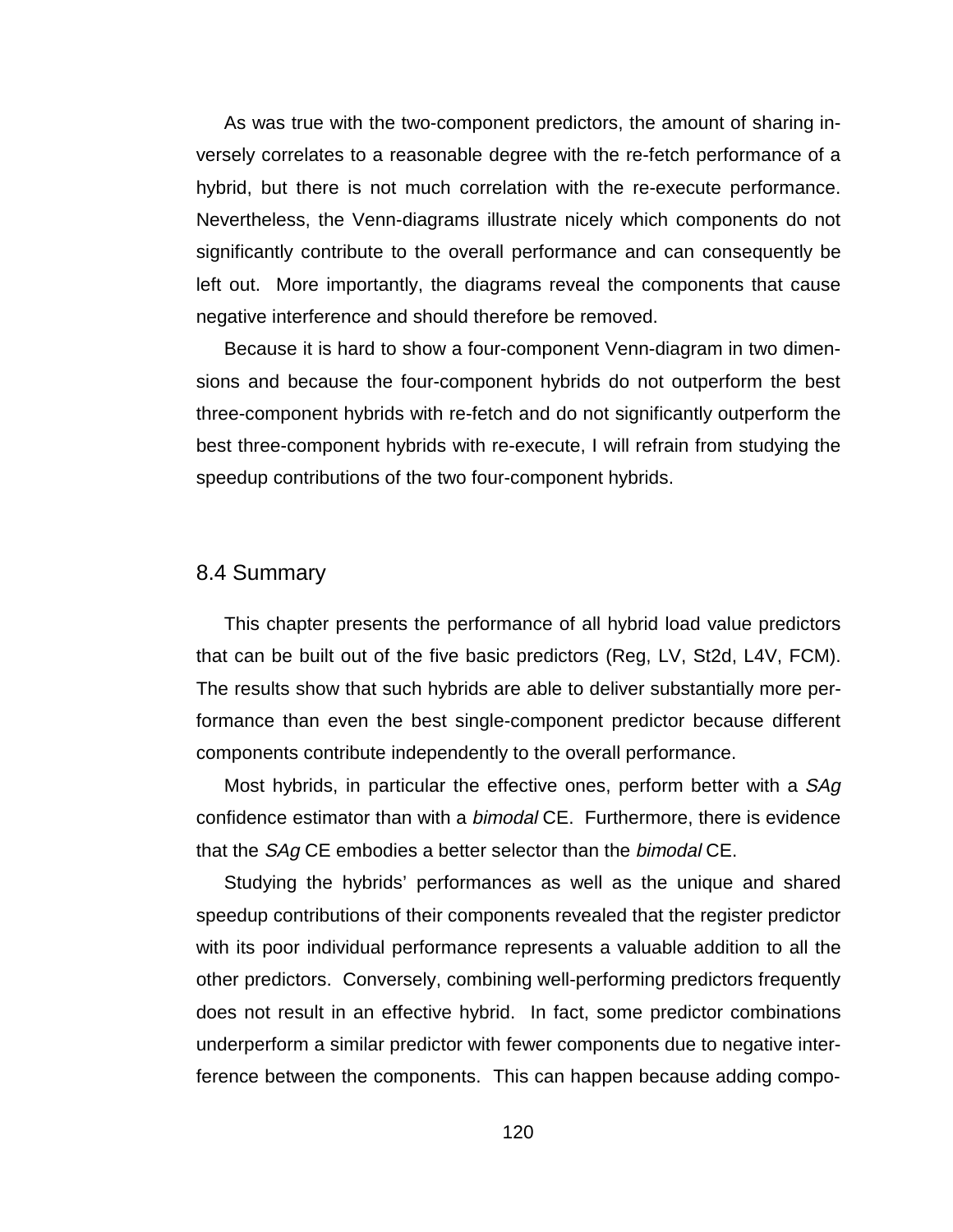nents to a predictor makes the task of the selector more difficult, which sometimes increases the selector-related losses more than the added predictability potential can compensate for. Hence, care must be taken when selecting predictors as components for a hybrid. To identify components that complement each other well, performance analyses are most likely unavoidable.

With re-fetch as well as when averaging the re-fetch and the re-execute speedups, the Reg+St2d+L4V predictor outperforms all the other studied predictors. The next chapter shows how this relatively large hybrid can be made smaller without compromising its effectiveness.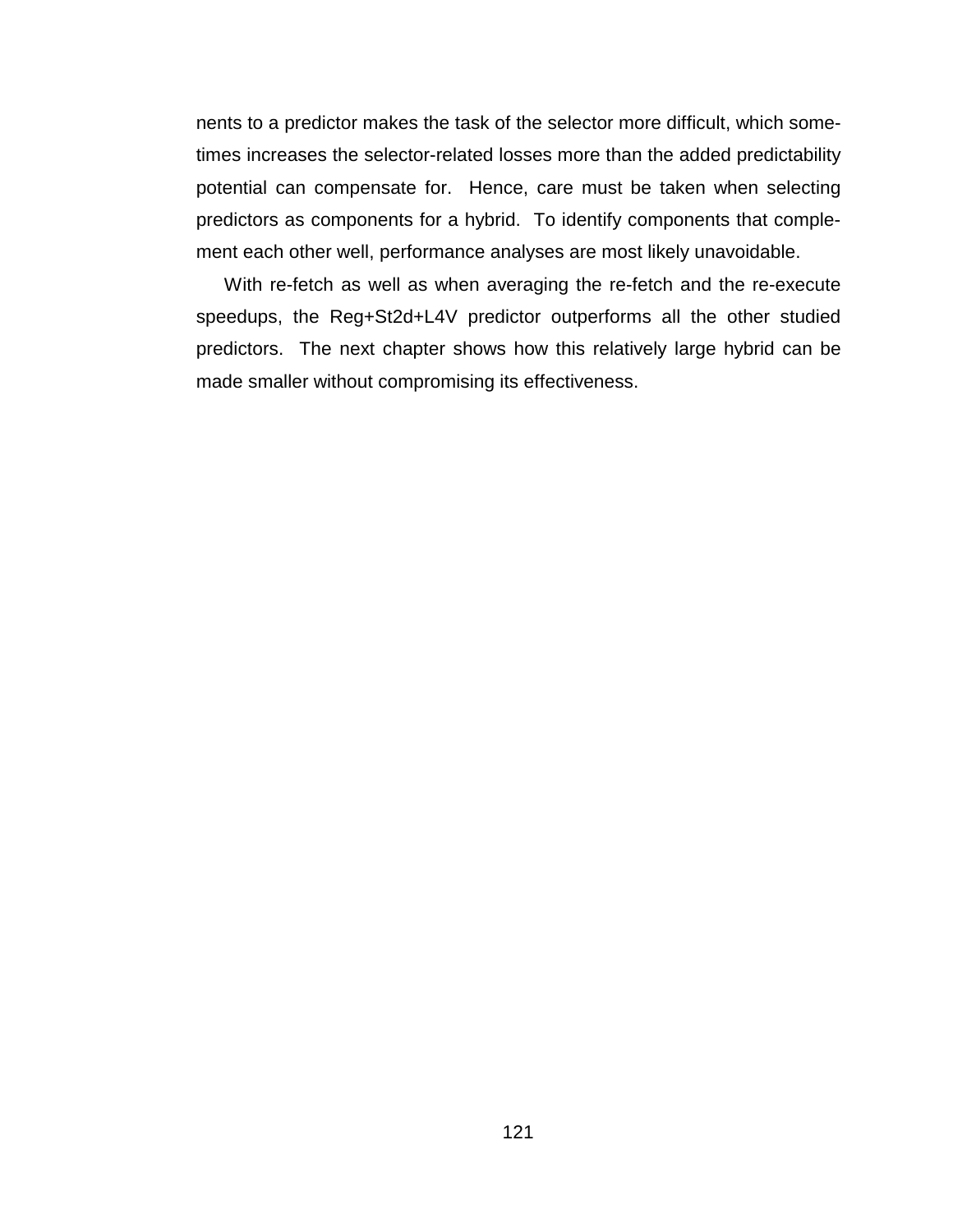# Chapter 9

## Hybridizing with Hardware Reuse

Of all the predictors studied in Chapter 8, the Reg+St2d+L4V hybrid is the most promising load value predictor with re-fetch and one of the best performing ones with re-execute. Unfortunately, it is also rather large. The goal of this chapter is to shrink the size of this load value predictor without degrading its performance.

Several storage-reduction techniques are presented that together shrink the size of the Reg+St2d+L4V hybrid to less than half its original size without compromising its performance. Speedup comparisons show that this storage-reduced hybrid significantly outperforms other same-sized predictors from the literature. A sensitivity analysis concludes this chapter.

## 9.1 Shrinking the Reg+St2d+L4V Hybrid

Replacing the St2d with an St component in the Reg+St2d+L4V hybrid yields a first, very small size-reduction. The St component is smaller because it requires only one stride field whereas the St2d component requires two. Note that in Section 4.3.3 the stride 2-delta predictor was introduced because it outperforms the simpler stride predictor. As discussed, the performance difference between the two predictors is mainly a result of short sequences of repeating load values, which the stride predictor cannot handle well. However, a last value predictor can handle such sequences. Since a Reg+St+L4V hybrid already contains a last value predictor as part of the L4V component, it is not necessary for the stride component to be able to cope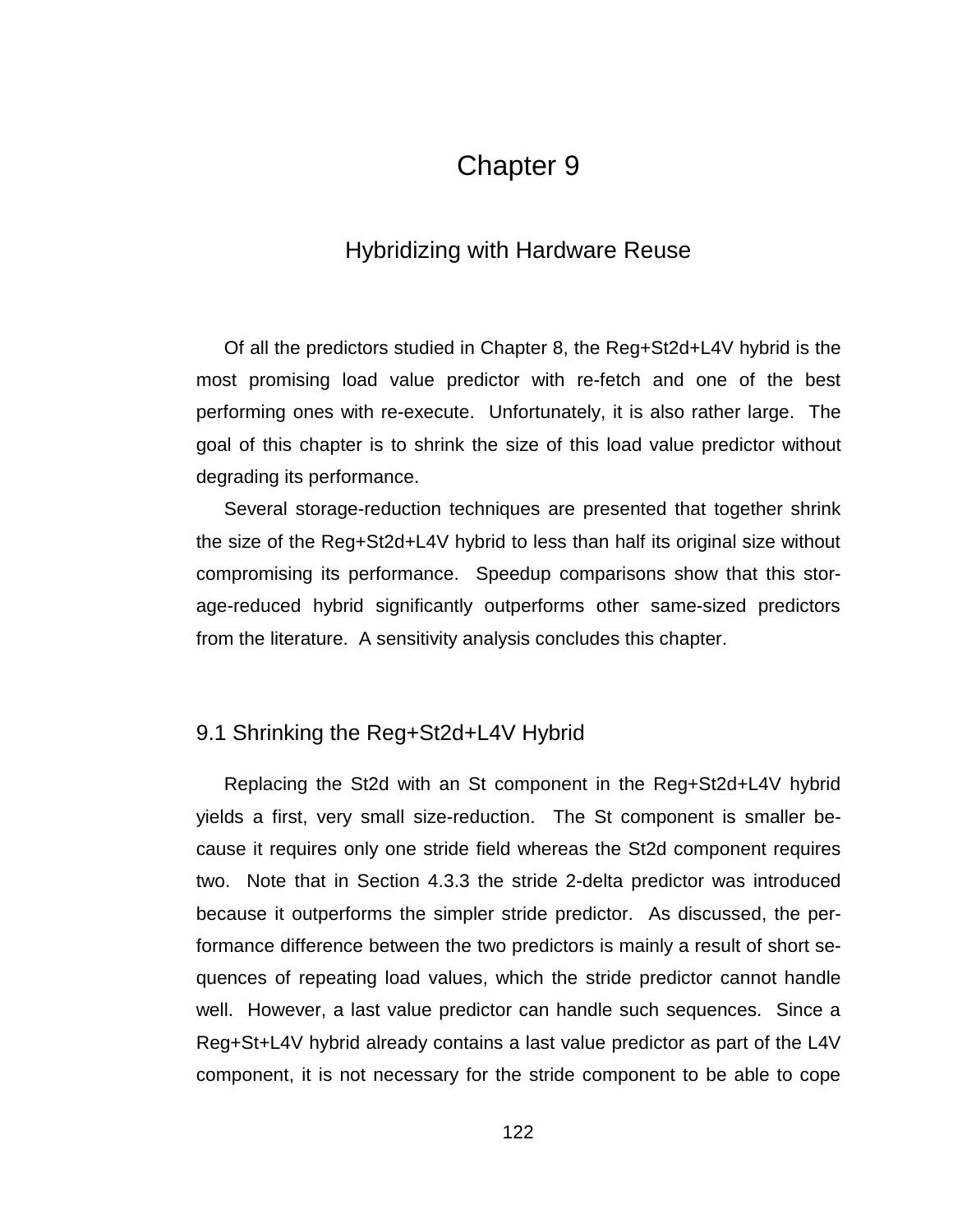with such sequences. Rather, the LV subcomponent will report a higher confidence than the St component for short repeating value sequences and will therefore be selected over the St component. As a result, the St component is only needed to predict the truly stride predictable loads, which it can do about as well as the St2d predictor. Consequently, there is no need for a St2d component because the smaller St component suffices.

If we assume ten-bit histories for the six SAg CEs in the Reg+St+L4V hybrid, 64 bits for retaining load values in the St and the L4V components, and eight-bit strides, then each predictor line in the Reg+St2d+L4V hybrid requires 396 bits of storage. Because the Reg+St+L4V hybrid has one fewer stride field, its lines are "only" 388 bits long, a saving of about two percent. Clearly, replacing the St2d with an St component does not significantly reduce the amount of state required by the predictor, but it does make the predictor a little less complex.

Note that switching the first two components (i.e., the Reg and the St component) in the Reg+St+L4V hybrid results in slightly improved performance (see Section 9.5.1), which is why an St+Reg+L4V hybrid will be used in the rest of this chapter.

## 9.1.1 Shrinking the L4V Component

The L4V predictor is by far the largest component in the St+Reg+L4V hybrid. Studying the four values stored in each line of this component revealed a relatively straight-forward way to compress them. As it turns out, the four values are almost always similar in magnitude. The reason for this is twofold. Data values often cluster around zero and do not generally use the whole range of numbers that can be represented with 64-bit values. Address values are also often similar. Their absolute values depend on where a program's data and code is mapped to in virtual memory, but memory is often allocated with significant spatial locality, which results in address values that are close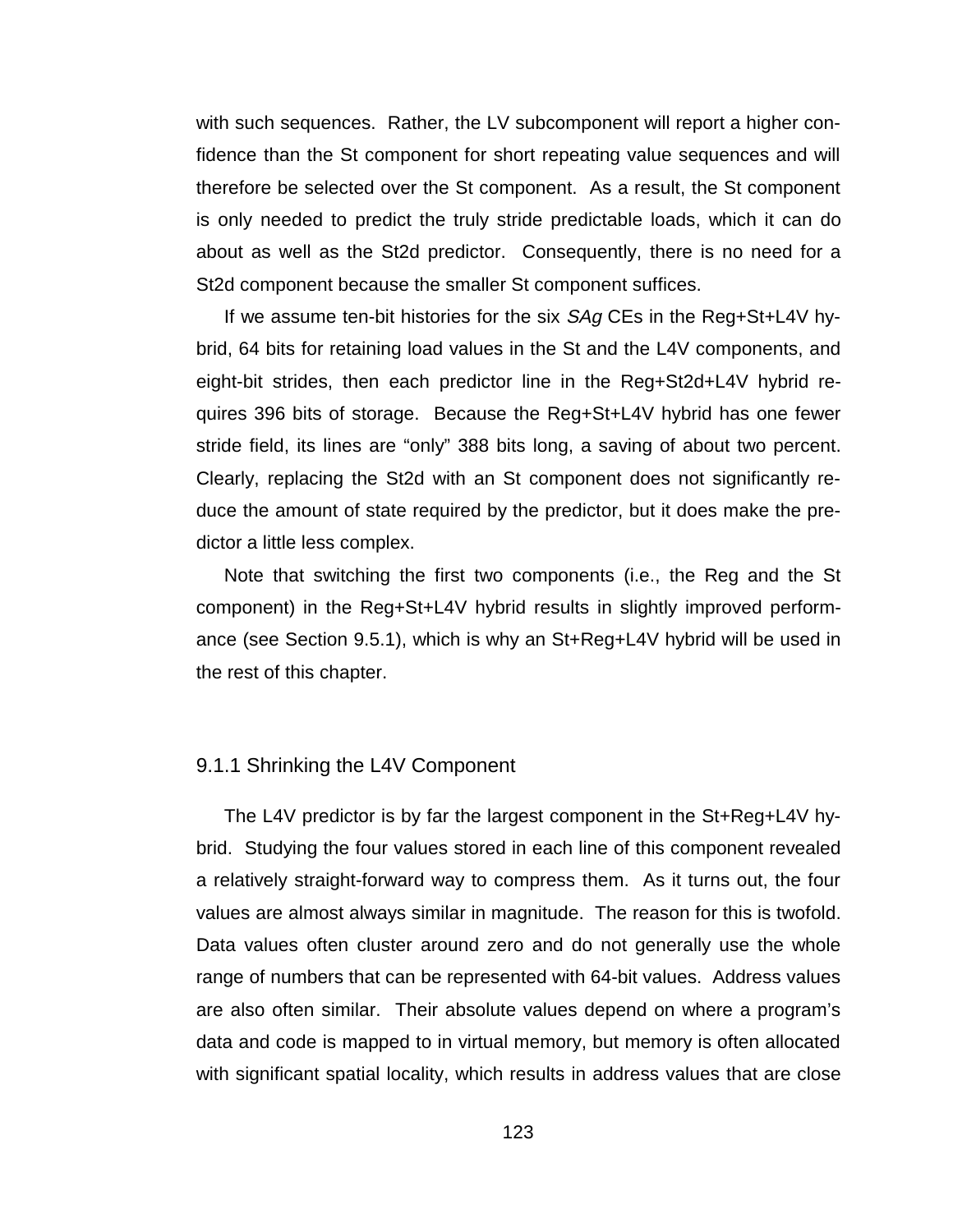together.

Since the four values within each predictor line are similar in magnitude, their most significant bits are almost always identical. Hence, it suffices to store those bits only once instead of four times. Surprisingly, in the SPECint95 programs as many as 48 bits (or three quarters of all the value bits) can be shared among the four retained values virtually without degrading the predictor's performance [BuZo00].

Because the number of identical bits depends on the workload and the memory allocator, I designed a predictor in which "only" the 44 most significant bits are shared. The resulting predictor, which is called a last four partial value predictor (L4pV), still stores the full 64 bits of the most recently loaded (last) value in each line but retains only the twenty least significant bits of the second, third, and fourth last value. The four SAg CEs are unchanged. To form full 64-bit values, the twenty bits of the partial values are concatenated with the (shared) 44 most significant bits in the first component of the L4V predictor.

A 1024-line last four partial value predictor yields a harmonic mean speedup of 11.522% with re-fetch and 13.687% with re-execute on SPECint95. By comparison, the roughly same-sized L4V predictor with 512 lines delivers a re-fetch speedup of 10.978% and a re-execute speedup of 12.537%. This represents an improvement of one half to one percentage point over the L4V predictor, which has already been shown to perform best for the used predictor size of sixteen kilobytes for storing values (Chapter 7).

Note that the L4pV predictor has twice as many lines as the L4V predictor of approximately the same size. Among predictors with the same number of lines, the L4pV requires only about half as much state as the L4V predictor while basically delivering the same performance.

Replacing the L4V component in the St+Reg+L4V hybrid with an L4pV component with twenty-bit partial values reduces the line length from 388 bits to 256 bits, which amounts to a state reduction of 34% without compromising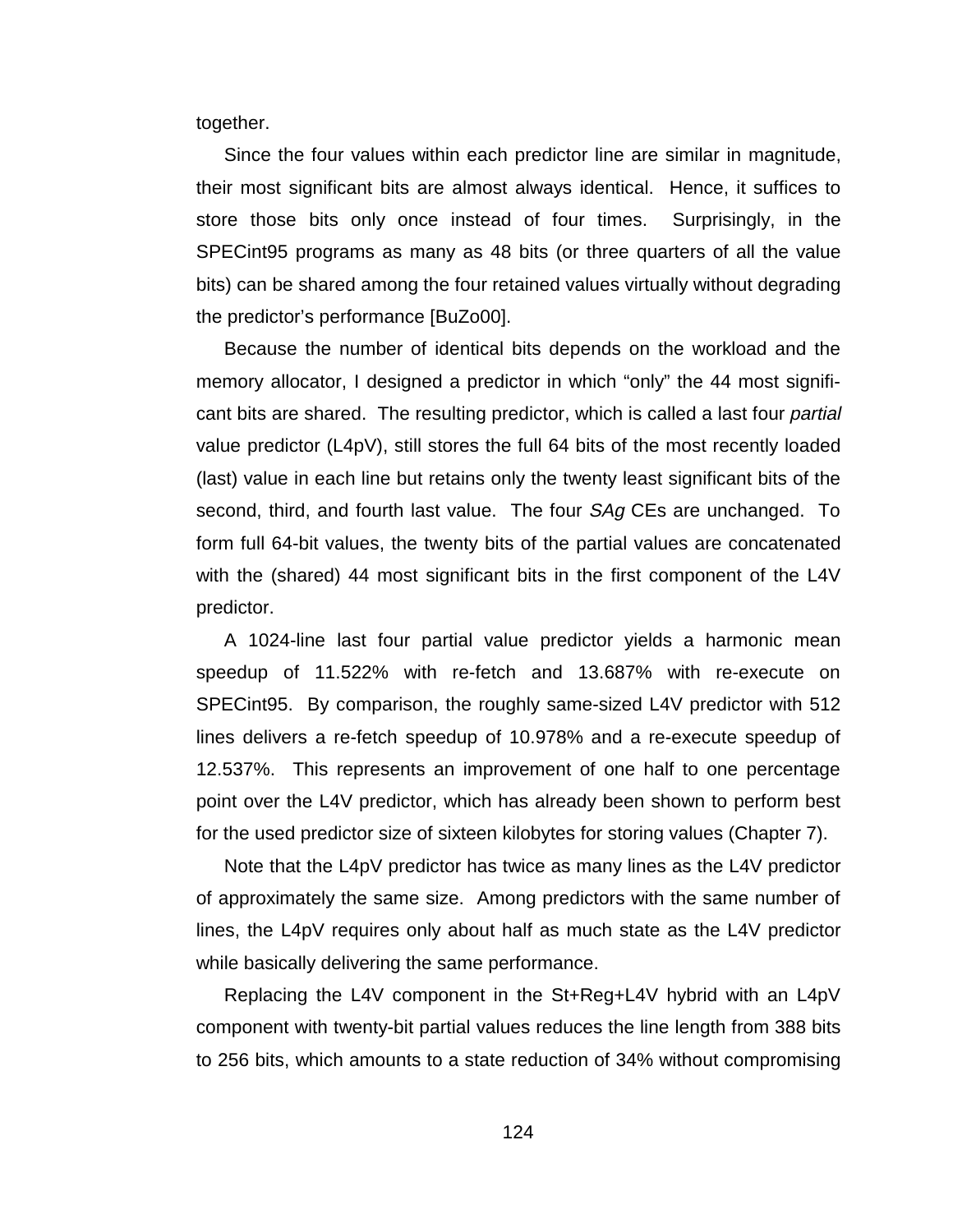the predictor's performance.

Initially, the St+Reg+L4pV hybrid included three valid bits in each line of the L4pV component that indicated whether the concatenation of the three partial values with the shared bits resulted in the correct 64-bit value. However, it turned out that valid bits are superfluous because the confidence estimators already perform the task of the valid bits. During predictor updates, an incorrect concatenation-result yields almost always a value that looks unpredictable. As a consequence, the CE disallows predictions just like a valid bit would. Therefore, the valid bits are omitted in the St+Reg+L4pV hybrid.

Instead of storing partial values, I also investigated storing 20-bit signed offsets. This approach is more complex because differences and sums have to be computed during each predictor access. Surprisingly, the resulting performance is lower than that of the simpler concatenation approach. Hence, partial values instead of offsets are used in the St+Reg+L4pV hybrid.

#### 9.1.2 Making the Stride Predictor Storage-less

The second largest component in the St+Reg+L4pV hybrid is the stride predictor. In Wang and Franklin's LD4V+St predictor [WaFr97], the St component shares its 64-bit base value with the LD4V component. The same approach can be used in the St+Reg+L4pV hybrid because the L4pV and the St component both store the 64-bit last value (among other things). Hence, the St component's size can be reduced substantially by letting it use the last value stored in the L4pV component instead of having it retain its own copy. Note that sharing the last value has no effect on the performance but reduces the predictor size.

Interestingly, the St component's stride field is also superfluous. The stride records the difference between the last loaded value and the second to last loaded value. Since the L4pV component retains both the last and the second to last loaded value, the difference can be computed on-the-fly, elimi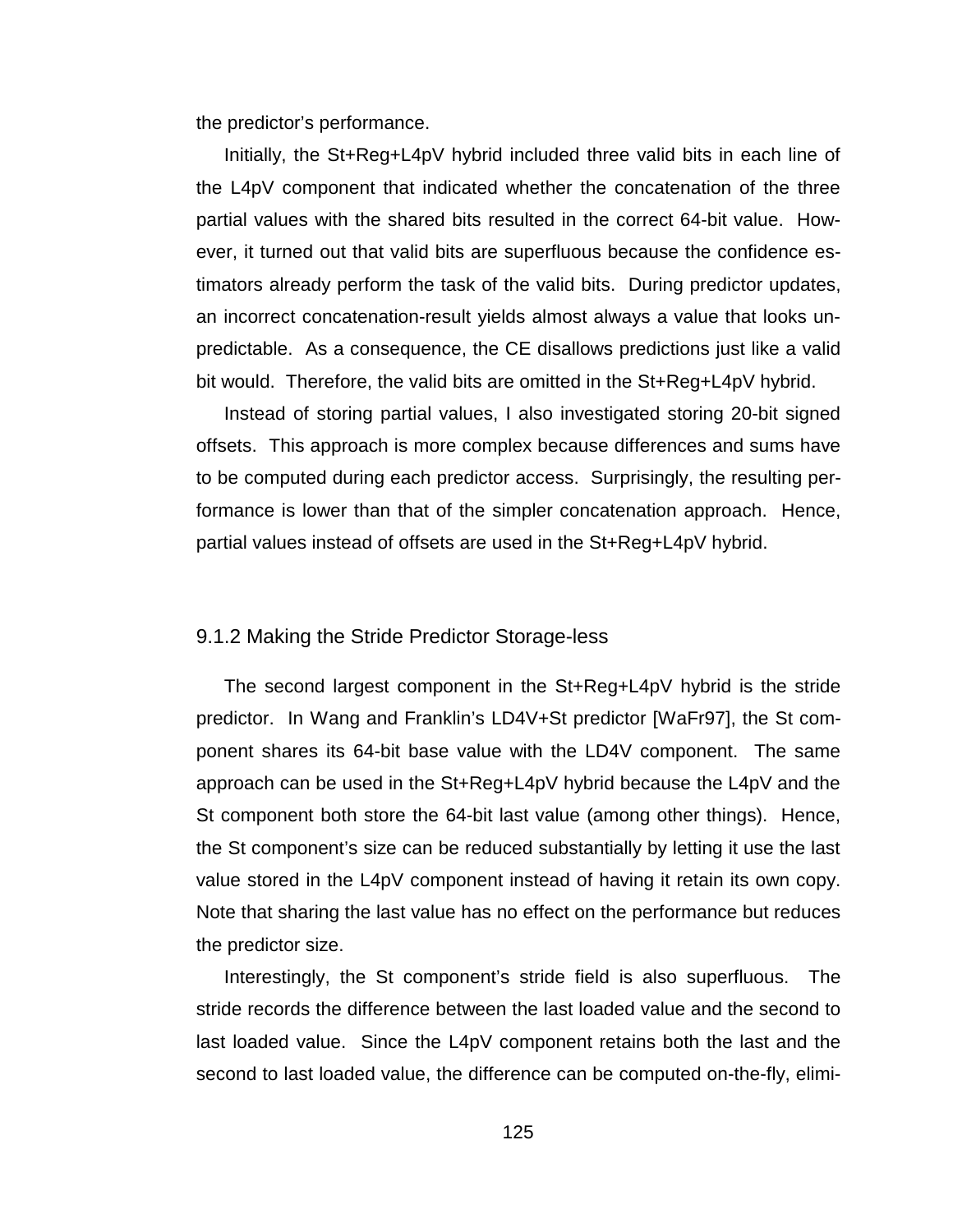nating the need to store it explicitly [BuZo00]. The predicted value evaluates to the second last value subtracted from the last value multiplied by two (i.e., shifted to the right by one bit).

As a result, the whole stride component has become storage-less, just like the register component. Both components consist of only a confidence estimator and obtain the values for making predictions from the register file and the L4pV component.

The St+Reg+L4pV hybrid with a storage-less stride component requires 184 bits of state per predictor line. This represents a saving of 28% compared to the 256 bits that the St+Reg+L4pV hybrid with a regular stride component requires.

Section 9.5.3 shows that the fourth subcomponent in the L4pV predictor does not add to the St+Reg+L4pV hybrid's performance. It can (and should) therefore be left out, which further reduces the predictor size and complexity.

The resulting St+Reg+L3pV predictor with its storage-less stride, storageless register, and a storage-reduced last three value component requires a total of 154 bits of storage per predictor line. As compared to the initial Reg+St2d+L4V predictor with its 396-bit lines, this represents a saving of 61% of state in each line. The saving over the entire predictor is somewhat smaller because the size of the second-level of the SAq CEs remains constant. For example, the storage-reduced St+Reg+L3pV hybrid with 512 lines is 56% smaller than the initial Reg+St2d+L4V hybrid with the same number of lines.

Note that the size of this predictor has been reduced to less than a half almost without loss of performance. For example, the Reg+St2d+L4V hybrid's *SAg* speedup with re-fetch is 13.558% and with re-execute it is 17.189%. Using the exact same CE setting and the same number of predictor lines, the two times smaller storage-reduced St+Reg+L3pV hybrid yields a re-fetch speedup of 13.544% and a re-execute speedup of 16.825%.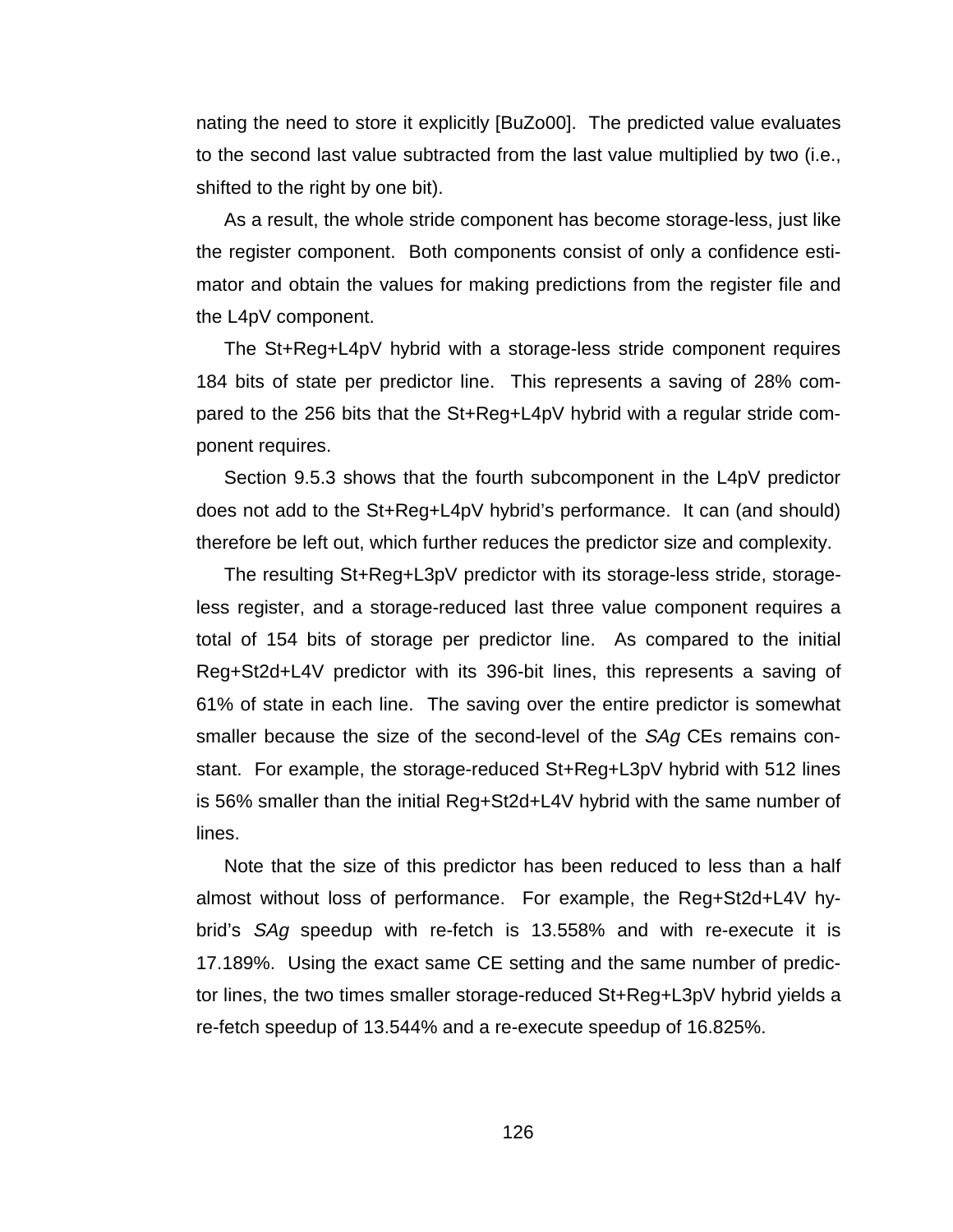## 9.2 Coalescing Hybrid Predictor Components

In the previous section, the size of all the components except the register component was reduced. Since the Reg predictor essentially only consists of a confidence estimator, a technique to shrink CEs is necessary to make the Reg predictor smaller. Finding approaches to reduce the size of confidence estimators is left for future work.

In the previous section, the Reg+St2d+L4V hybrid was used as the basis for the size-reduction approaches because this predictor performs exceptionally well. However, it is of course also possible to reduce the size of other hybrids. For example, a stride predictor can be made storage-less in connection with any last *n* value predictor that has a width of at least two. In an St+LV hybrid, the LV component can be made storage-less by reusing the last value information from the St component. Hybridizing an St or LnV predictor with an FCM predictor also allows some state sharing. The first level of the FCM stores the last n values in a hashed form. If the hash can be computed on-the-fly, the hashed result of the last value (in case of an St component) or the last n values (in connection with an LnV predictor) need not be stored because the necessary information to compute it can be obtained from the non-FCM component.

## 9.3 The Coalesced-Hybrid

To further improve the performance, I added one more enhancement to the St+Reg+L3pV predictor. Bekerman et al. [BJR+99] and, independently, by Calder et al. [CRT99] found that infrequently executed loads that alias with frequently executed loads evict useful predictor entries often enough to degrade the performance. According to their suggestion, I added one bit to the partial tags (which I termed *b-tags*) to indicate whether the last access to a given predictor line resulted in a tag miss. This bit makes it possible to pre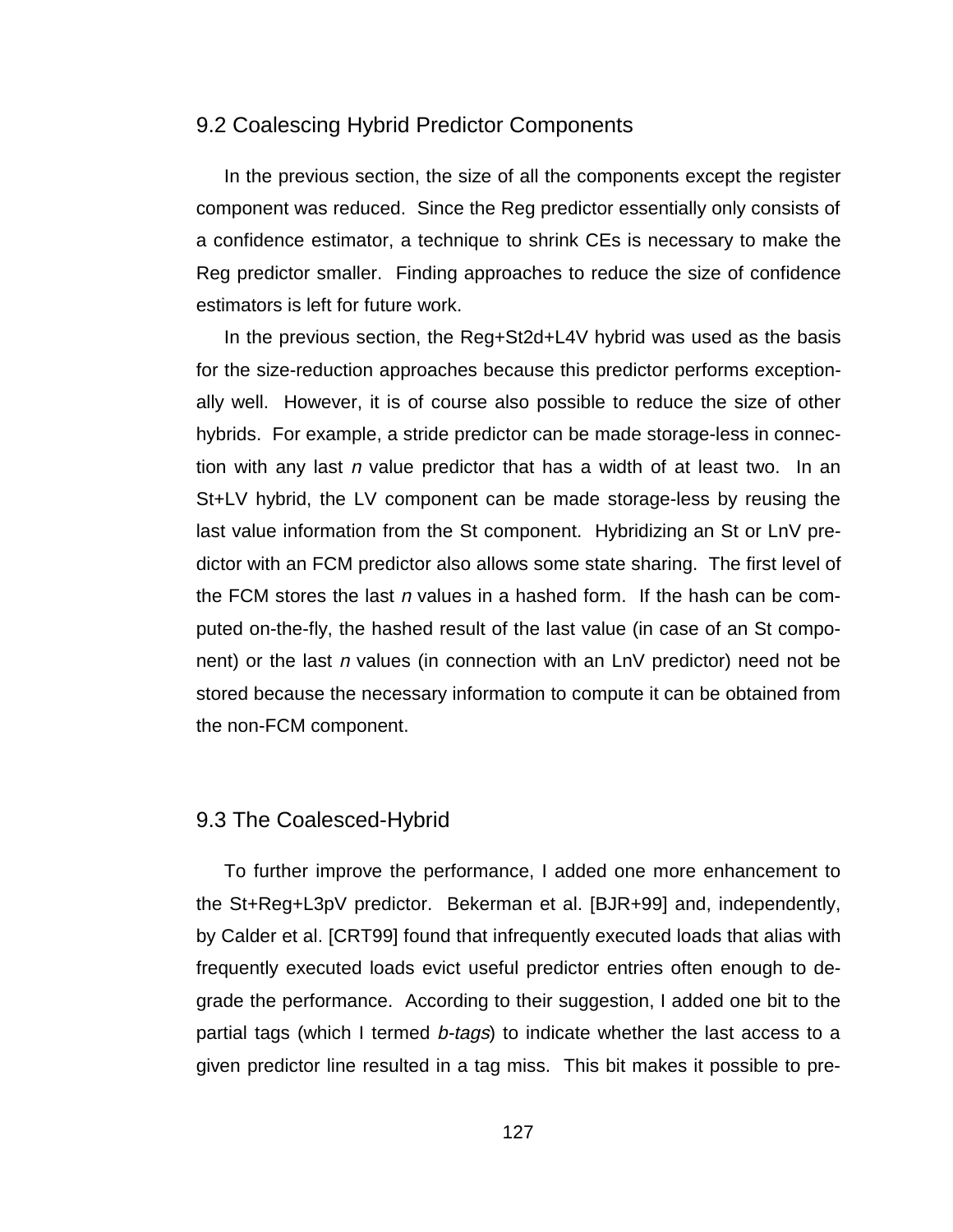vent updating a predictor line after the first tag miss. Only allowing updates after two or more misses in a row effectively prevents infrequently executed loads from being able to pollute the predictor. The extra bit in the b-tags essentially represents a one-bit replacement counter [CRT99].

I named the resulting b-tagged, SAg-based St+Reg+L3pV predictor coalesced-hybrid because its components and subcomponents are fused together by sharing a large amounts of state.

Figure 9.1 shows the architecture of the coalesced-hybrid load value predictor with its storage-less stride, storage-less register, and reduced-storage last three partial value component. The numbers in the fields indicate their widths in number of bits.



Figure 9.1: The architecture of the coalesced-hybrid load value predictor.

Every line of the predictor includes a nine-bit partial b-tag. The first of the five identical SAg confidence estimators (they each consist of an array of tenbit histories "hist" and an array of three or four-bit saturating counters) forms the storage-less register value component (Reg), which uses values from the CPU's register file for making predictions. The second confidence estimator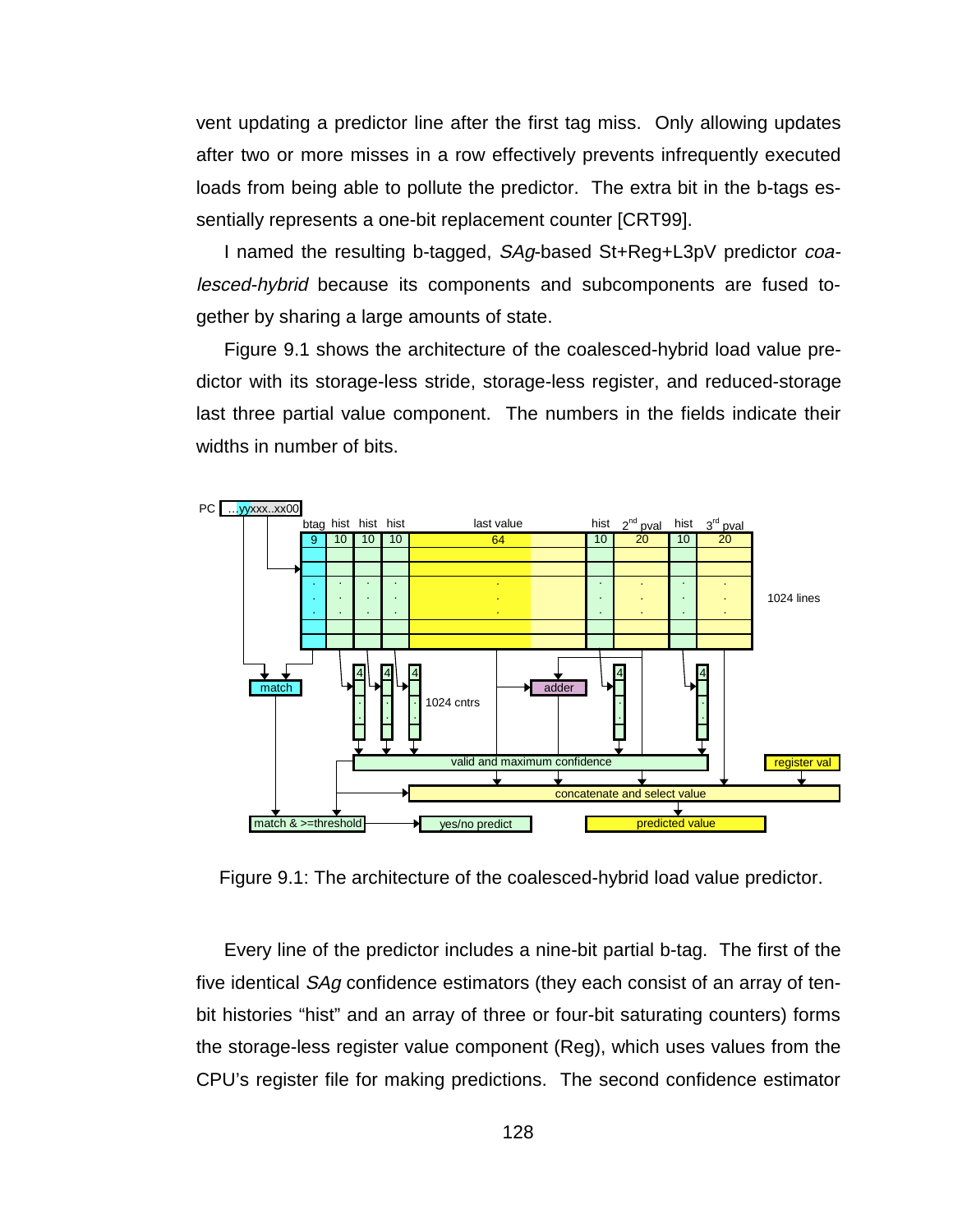belongs to the stride storage-less predictor (St) whose only other element is the adder since it uses values from the L3pV component for making predictions. The remaining three confidence estimators, the 64-bit and the two twenty bit value fields form the last three partial value (L3pV) component.

The five sub-components operate independently and perform five value predictions and five confidence estimations in parallel. The value of the component reporting the highest confidence is used for making a prediction, but only if the confidence is above the preset threshold. To break ties, the components are prioritized from left to right, that is, the stride component has the highest priority, the register component has a medium priority, and the last three value component has the lowest priority. Within the last three value component, the more recent values have a higher priority.

When the predictor is updated, each component again makes a value prediction whose result is compared with the true load value. The confidence estimators are then updated based on the outcome of this comparison. At the same time, the values within the  $L3pV$  component are passed on to the next "older" sub-component and the true load value is copied into the 64-bit last value field.

## 9.4 Coalesced-Hybrid Performance

This section compares the performance of the coalesced-hybrid with other load value predictors from the literature as well as with oracle predictors.

#### 9.4.1 Comparison with Other Predictors

This section compares the harmonic-mean speedups over SPECint95 of several well-performing predictors from the literature and some of mine. The seven predictors I consider are: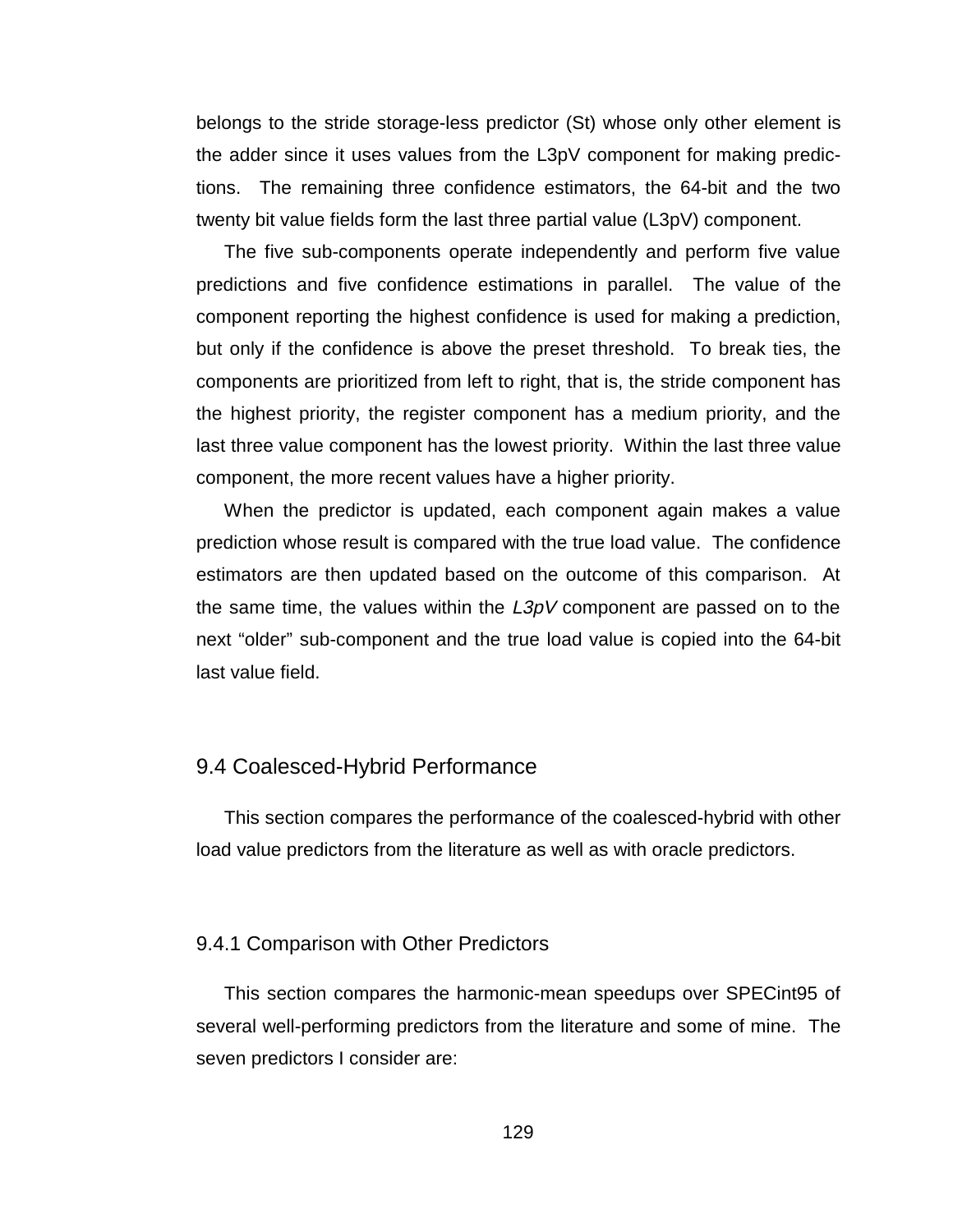- **Tag Bim LV**, a partially tagged bimodal last value predictor [LWS96] This predictor has one of the least complex architectures.
- **Tag SAg L4V**, a partially tagged SAg last four value predictor [BuZo99b] This is the predictor from Chapter 7.
- **Tag SAg St2d**, a partially tagged SAg stride 2-delta predictor [SaSm97a]

 This is Sazeides and Smith's stride 2-delta predictor augmented with my SAg confidence estimator, resulting in one of the best-performing single-component load value predictors.

- **Tag Bim St2d+FCM**, a partially tagged bimodal stride 2-delta and finite context method hybrid [RFKS98]
- **B-Tag SAg St+Reg+L3pV**, the partially b-tagged SAg coalesced-hybrid predictor [BuZo00]

 This hybrid includes a storage-less stride, a storage-less register, and a reduced-storage last three (partial) value component. The b-tags include a one-bit replacement counter.

- **Tag apBim LD4V**, a tagged last distinct four value predictor with an access-pattern-based bimodal confidence estimator [WaFr97]
- **Tag apBim LD4V+St**, a hybrid between the LD4V and a bimodal stride predictor [WaFr97]

This hybrid uses a two-bit *bimodal* selector. The St component gets its base value from the LD4V component, i.e., the two components are coalesced.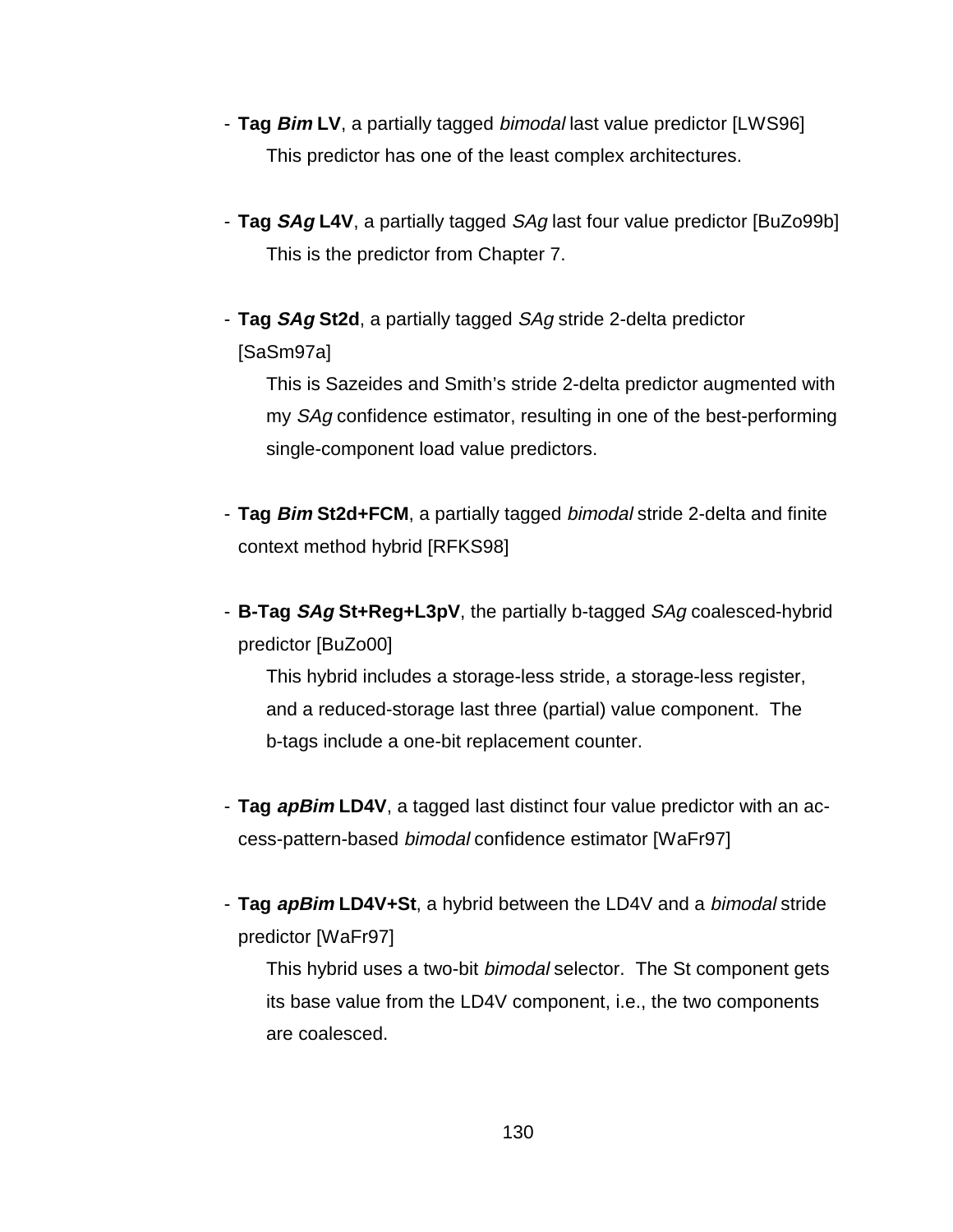Since the predictors vary greatly in their architectures and complexities, they cannot be scaled to be of identical size. Consequently, it is only possible to compare predictors of similar sizes. I was able to scale all seven predictors to require between 19 and 31 kilobytes of state, which I believe is a realistic size for a load value predictor to be included in an upcoming CPU. From these base-configurations I created two additional configurations for each predictor, a smaller one (by quartering the number of predictor lines) and a larger one (by quadrupling the number of predictor lines). The resulting predictor sizes for the three size-ranges (denoted as small, base, and large) are shown in Table 9.1. Note that the numbers in the table include the amount of state required to retain values, tags, and confidence information and are for a re-fetch architecture. With re-execute, some of the predictors require a little less state because the saturating counters are smaller. Because the access-pattern-based *bimodal* CE (acBim) in the LD4V predictor as well as the FCM predictor require large second-level tables, splitting predictors that include either an FCM or an LD4V component into several banks would substantially increase their size. The amounts shown in the table are for non-banked FCM and LD4V sizes.

| Predictor Size in Kilobytes of State |       |      |       |  |  |  |  |  |  |  |
|--------------------------------------|-------|------|-------|--|--|--|--|--|--|--|
|                                      | small | base | large |  |  |  |  |  |  |  |
| Tag Bim LV                           | 4.8   | 19.0 | 76.0  |  |  |  |  |  |  |  |
| Tag acBim LD4V                       | 12.3  | 25.0 | 76.0  |  |  |  |  |  |  |  |
| Tag acBim LD4V+St                    | 12.4  | 25.6 | 78.5  |  |  |  |  |  |  |  |
| Tag SAg St2d                         | 8.1   | 26.5 | 100.0 |  |  |  |  |  |  |  |
| Tag SAg L4V                          | 12.8  | 27.0 | 84.0  |  |  |  |  |  |  |  |
| B-Tag SAg St+Reg+L3pV                | 15.1  | 30.4 | 91.5  |  |  |  |  |  |  |  |
| Tag Bim St2d+FCM                     | 19.9  | 31.5 | 78.0  |  |  |  |  |  |  |  |

Table 9.1: State requirement of the seven predictors' three configurations.

A detailed parameter space evaluation was performed to determine the CE setting that yields the highest speedup for each of the seven predictors. This evaluation included varying the prediction threshold and the counter decrement (penalty). The counter-top is fixed at sixteen for re-fetch and eight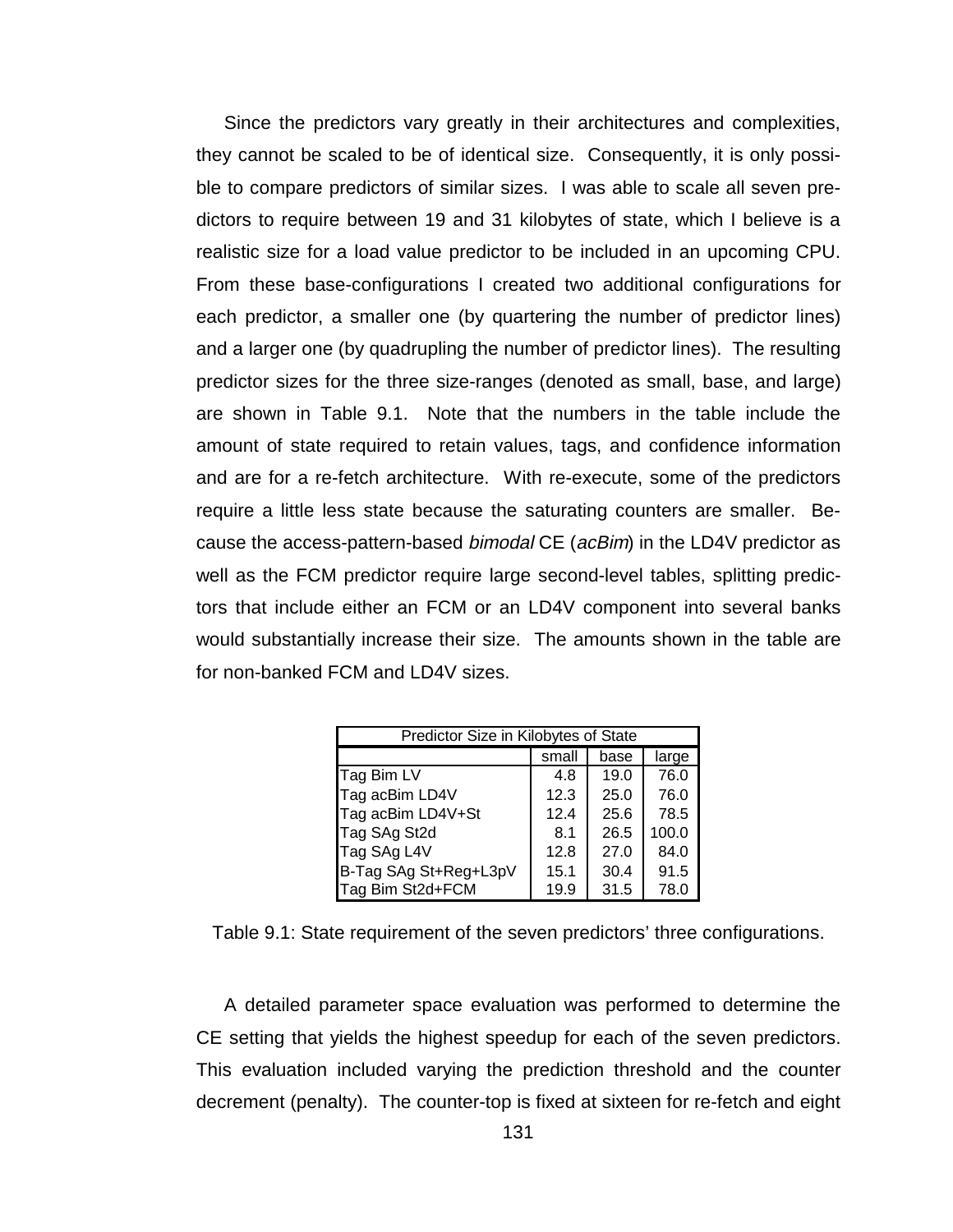rement (penalty). The counter-top is fixed at sixteen for re-fetch and eight for re-execute unless otherwise noted. The St2d+FCM hybrid allows many different ways of distributing the state over its two components. The secondlevel table of the FCM component used in this study has a capacity of 2048 entries. Table 9.2 shows the parameters of the best base-configurations of the seven predictors.

|                       | predictor | tag         | hist | re-execute |     |      | re-fetch |     |      |
|-----------------------|-----------|-------------|------|------------|-----|------|----------|-----|------|
|                       | lines     | <b>bits</b> | bits | top        | thr | penl | top      | thr | penl |
| Tag Bim LV            | 2048      | 8           | ۰    | 8          | 5   |      | 16       | 10  | 15   |
| Tag acBim LD4V        | 512       | 8           | ۰    | 8          | 3   | 2    | 16       | 14  | 9    |
| Tag acBim LD4V+St     | 512       | 8           | -    | 8          |     | 2    | 16       | 13  | 10   |
| Tag SAg St2d          | 2048      | 8           | 10   | 8          | 5   |      | 16       | 12  | -5   |
| Tag SAg L4V           | 512       | 8           | 10   | 8          |     | 4    | 16       | 14  | 11   |
| B-Tag SAg St+Reg+L3pV | 1024      | $8 + 1$     | 10   | 8          |     | 2    | 16       | 14  | 9    |
| Tag Bim St2d+FCM      | 1024/2048 | 8           | -    | 8          | 5   |      | 16       | 15  |      |

Table 9.2: The base-configurations of the seven predictors.

All the predictors are configured to work as well as possible in their baseconfiguration (19 to 31 kilobytes of state). Except for the number of predictor lines, the same parameters are used with the other two predictor sizes and no search for an optimal setting is performed. I use this approach to mimic what would happen if programs that are much larger or much smaller than the SPECint95 programs are run on these predictors. The intuition is that a larger program performs similarly on a load value predictor to a smaller program on a proportionately smaller version of the same predictor.

Figure 9.2 and Figure 9.3 present the harmonic-mean speedups of the eight predictors with a re-fetch and a re-execute misprediction recovery mechanism, respectively. Three speedup results are shown for each predictor corresponding to the three predictor sizes.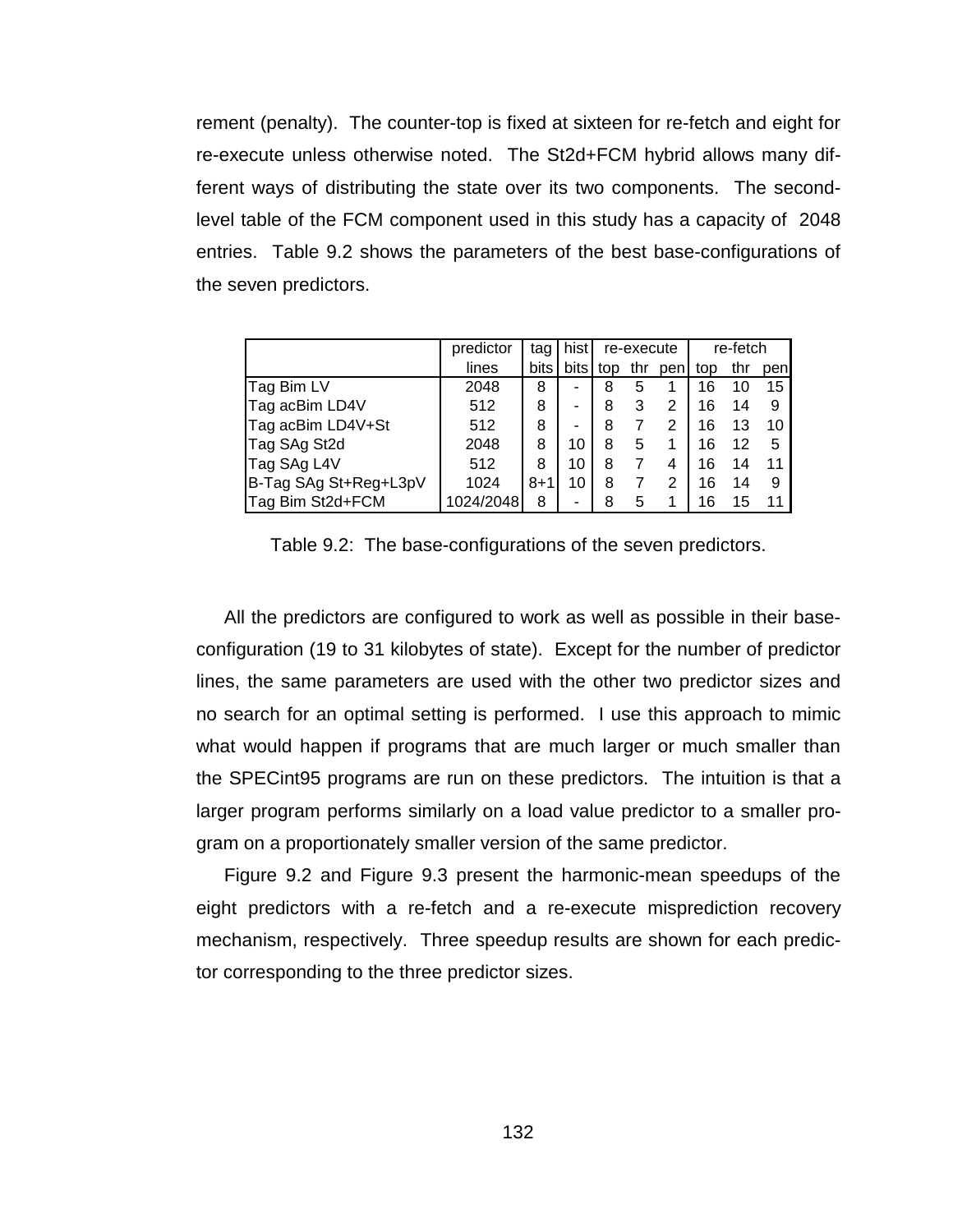

Figure 9.2: Re-fetch speedup of several predictors for three sizes.



Re-execute Performance of Several Predictors for Different Sizes

Figure 9.3: Re-execute speedup of several predictors for three sizes.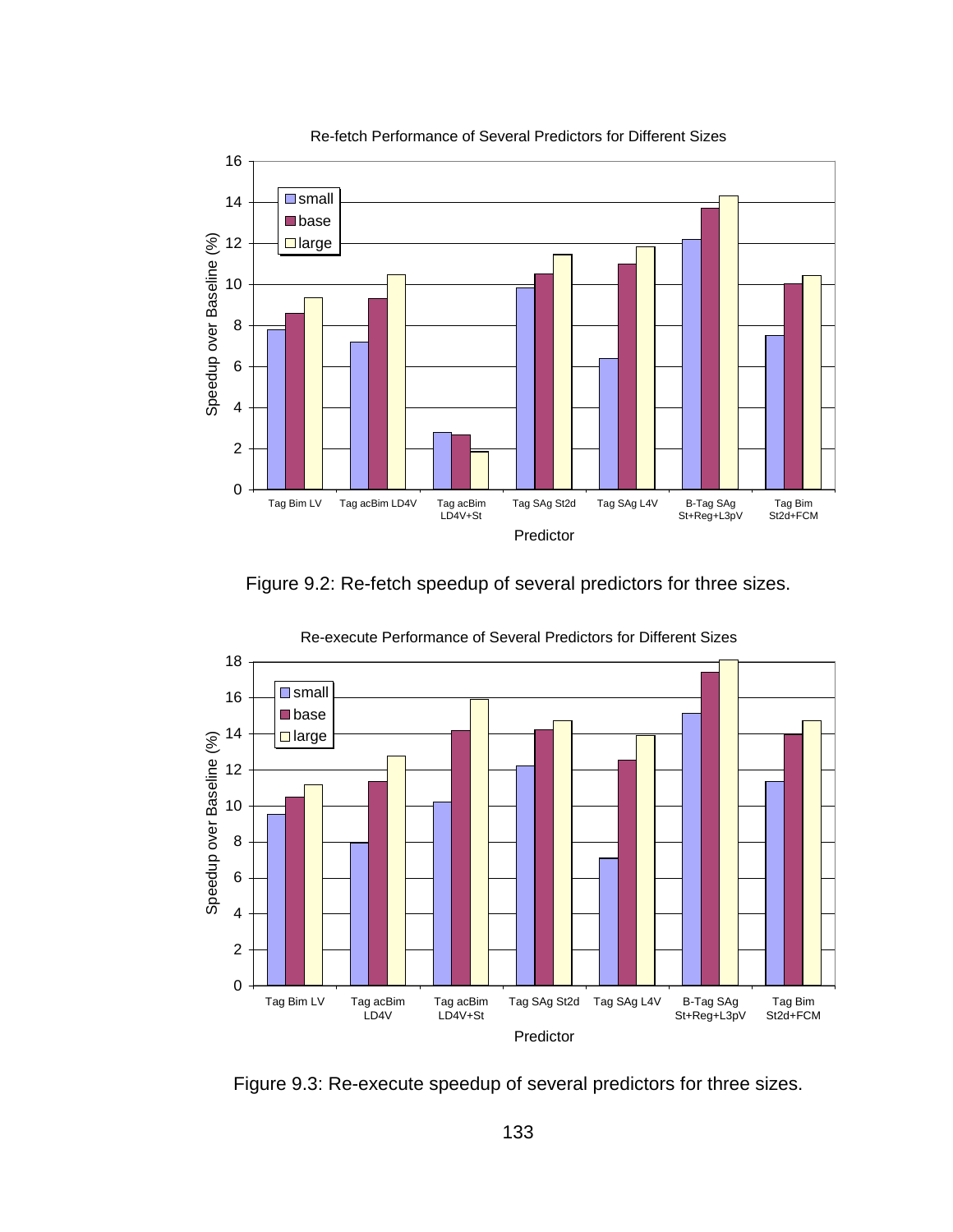The coalesced-hybrid predictor (B-Tag SAg St+Reg+L3pV) clearly outperforms the other predictors both with a re-fetch and a re-execute misprediction recovery policy. More importantly, its re-fetch speedup is close to the other predictors' re-execute speedup in the larger size-ranges and actually exceeds it in the smallest size-range.

Furthermore, the performance of the smallest coalesced-hybrid configuration (which requires fifteen kilobytes of state) surpasses the performance of the other predictors, including the ones from the largest size-range that require over five times as much state. Only the Tag acBim LD4V+St predictor is able to slightly outperform the five times smaller coalesced-hybrid when reexecute is used. This clearly shows that hybrid predictors do not necessarily have to be large to perform well and that coalescing the components in a hybrid predictor is a very effective technique to save state.

The good re-fetch speedup of the coalesced-hybrid is encouraging, in particular because it allows microprocessor designers to use the already existing branch misprediction hardware to recover from load value mispredictions, which makes it less urgent to design and add a processor core that is capable of re-execution.

Note that the performance of the Tag *acBim* LD4V+St predictor actually decreases with re-fetch when increasing the predictor size. An investigation of this phenomenon revealed a somewhat surprising result. As it turns out, the smallest configuration of this predictor suffers significantly from aliasing. The confidence estimator detects this problem and inhibits the affected lines from making predictions. Consequently, the predictor only attempts relatively few predictions, which is reflected in its low performance when compared to the other predictors. The larger versions of this predictor suffer less from aliasing and the confidence estimator allows more predictions to take place. Unfortunately, the CE also allows significantly more incorrect predictions, which more than offset the benefit of the additional correct predictions. Hence, the overall performance decreases as the predictor becomes larger.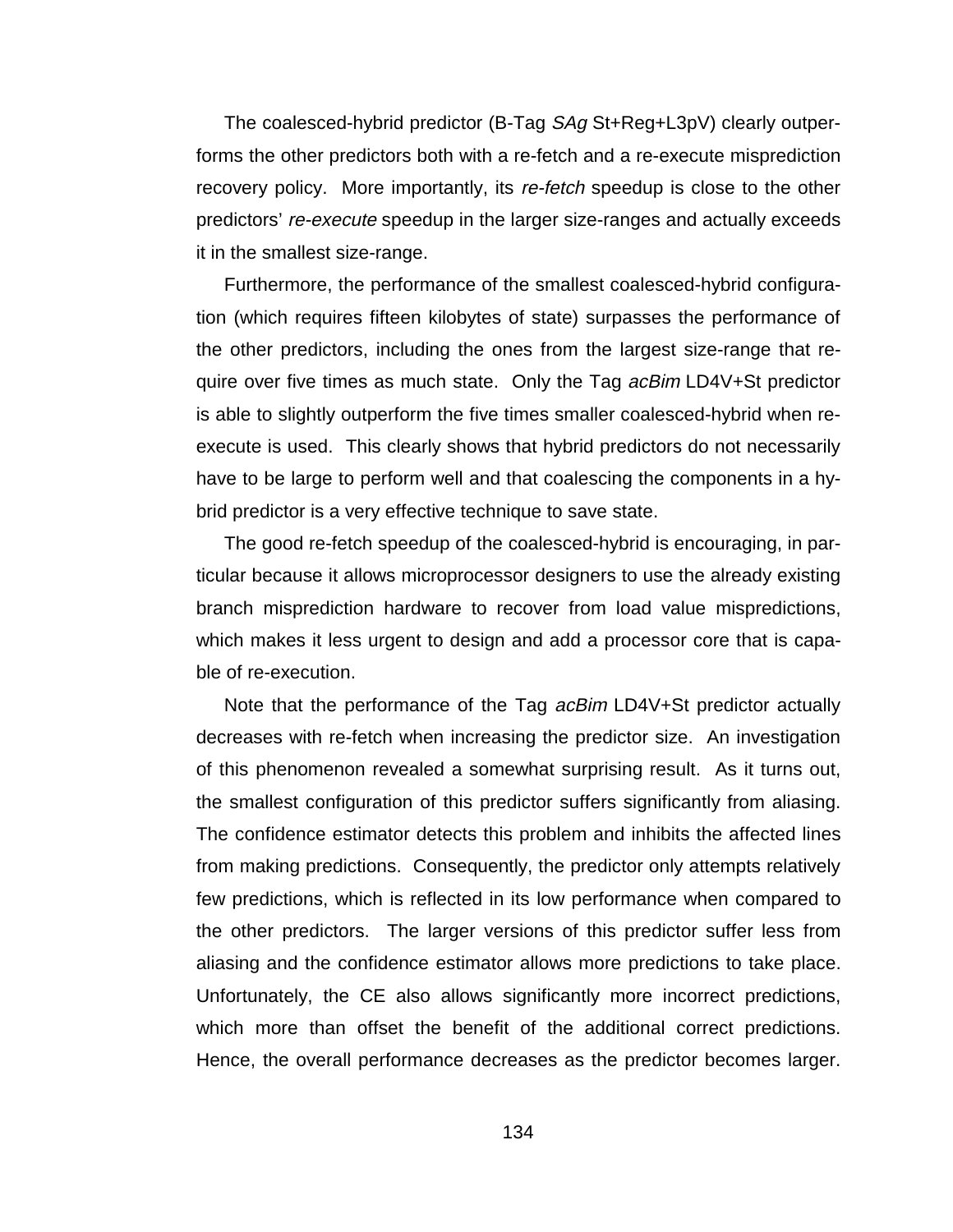Using a better selector and confidence estimator than the suggested two-bit bimodal CE [WaFr97] would most likely increase this predictor's re-fetch performance.

Interestingly, the stride 2-delta predictor (Tag SAg St2d) performs better than the Tag Bim St2d+FCM hybrid. The reason is partly the difference in the confidence estimators and partly the fact that the relatively small FCM component does not perform very well and therefore takes away valuable real-estate from the St2d component. With even larger predictor sizes, the Tag Bim St2d+FCM hybrid would probably surpass the Tag SAg St2d predictor's performance.

Among the predictors in a given size-range, the predictors with more components have fewer lines (i.e., are shorter) than the single-component predictors and are consequently more likely to experience capacity problems, in particular in the smallest configuration. The effect of the resulting aliasing is visible in the two figures. The performance difference between the small and the middle configuration is significantly larger with the multi-component predictors (Tag SAg L4V, Tag acBim LD4V, and Tag acBim LD4V+St) than with the other predictors. Note that the coalesced-hybrid has more components than the Tag SAg L4V and the Tag *acBim* LD4V predictors, yet it is not affected nearly as much by detrimental aliasing since the high degree of coalescing allows it to have twice the number of predictor lines, which alleviates the capacity problem.

#### 9.4.2 Comparison with Oracles

In Section 7.4.1 the last four value predictor was compared to versions of itself that contain oracles. In this section the same is done with the coalesced-hybrid to determine how much larger a fraction of the existing potential this predictor can reap.

The first predictor (*no-oracle*) represents the coalesced-hybrid in its con-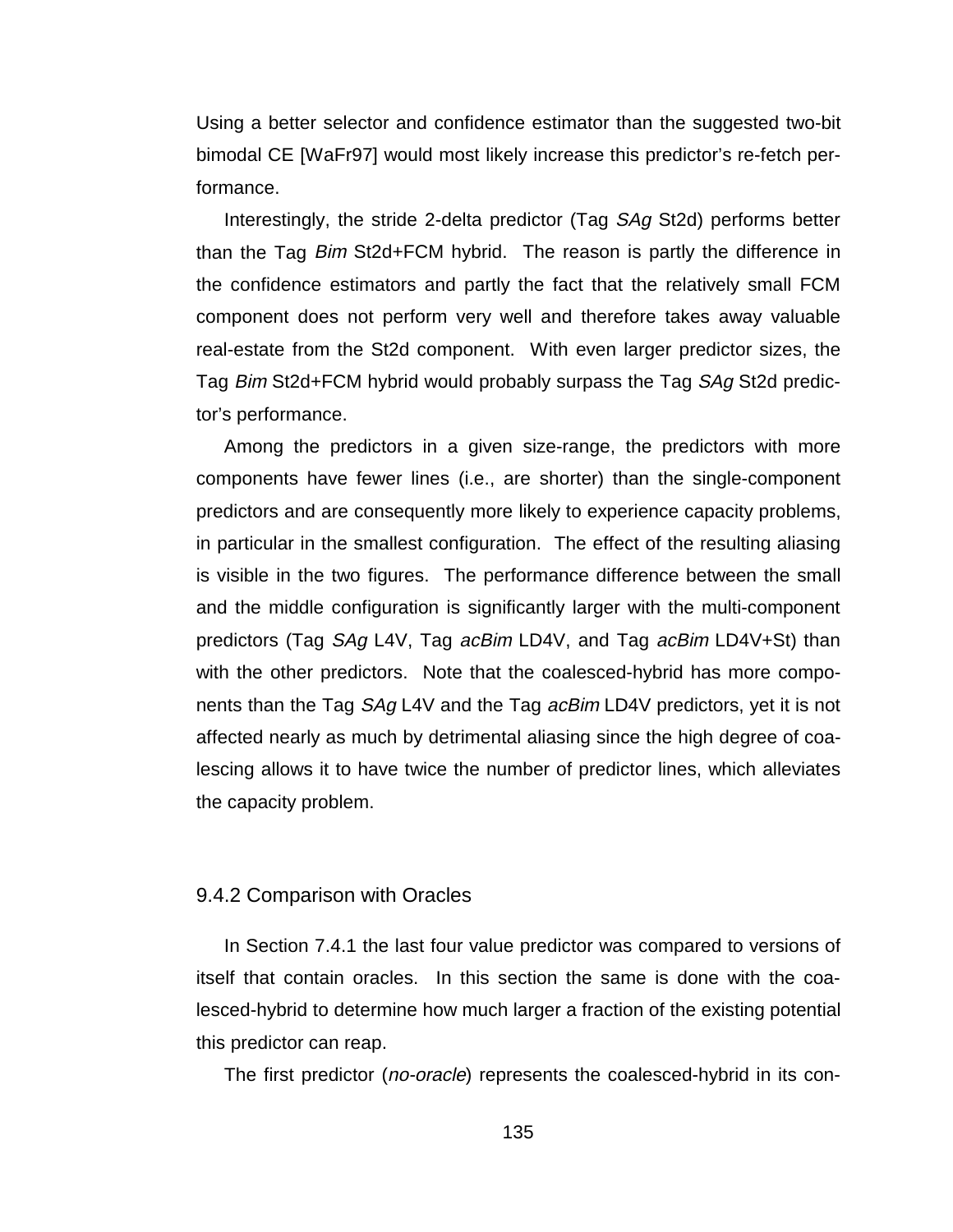ventional and implementable form as it is described in Section 9.3. It does not include an oracle. The first oracle (ce-oracle) represents the same predictor except it incorporates a perfect confidence estimator. The next oracle (ce/sel-oracle) is the coalesced-hybrid with a perfect confidence estimator and a perfect selector. The *all(b-tag)-oracle* makes a correct load value prediction whenever there is a tag-match in the 1024-line b-tags. The final oracle (all-oracle) predicts every executed load with the correct value.

None of the genuine oracles make any mispredictions, but the ce-oracle makes imperfect selections. Only the all-oracle always makes a prediction. Figure 7.4 shows the speedups delivered by the oracle-less predictor and the four oracles.



Coalesced-Hybrid Performance with Various Degrees of Perfect Knowledge

Figure 9.4: Performance of different coalesced-hybrid oracles.

The figure shows that neither the confidence estimator nor the selector perform close to optimal in the no-oracle predictor. Again, because there are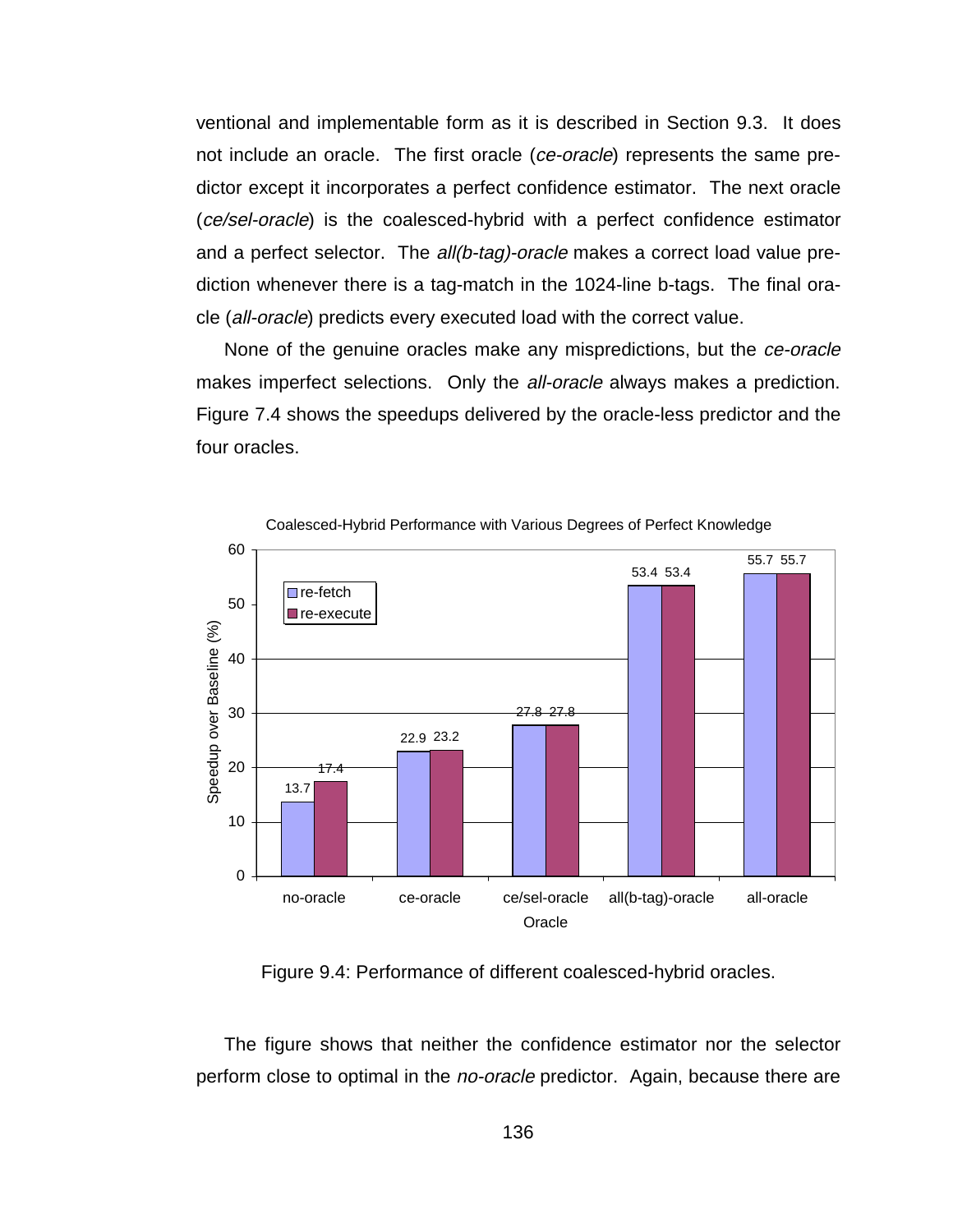no mispredictions, the discrepancy between the re-fetch and the re-execute speedup with the *ce-oracle* must stem from the dissimilar CE settings that affect the performance of the selector. The difference is more pronounced with the coalesced-hybrid than it is with the last four value predictor (see Section 7.4.1). The reason could be the more regular design of the L4V predictor, which may make the task of the selector easier and less susceptible to the CE setting than in the Reg+St+L3pV hybrid.

Overall, the coalesced-hybrid's confidence estimator and selector (nooracle) are able to reap 49% to 63% of the theoretically possible speedup (ce/sel-oracle) for this predictor. A comparison with the perfect load value predictor (all-oracle), however, shows that the predictor only yields 25% to 31% of the speedup that can theoretically be attained with load value prediction (all-oracle). Comparing all-oracle with ce/sel-oracle shows that the coalesced-hybrid only contains the necessary information to reach half the possible speedup.

Finally, doubling the predictor height (due to savings in the predictor width) and adding b-tags considerably improves the potential of the predictor because the *all(b-tag)-oracle* delivers 96% of the *all-oracle*'s performance, whereas the *all(tag)-oracle* from Figure 7.4 only yields 92% of the performance.

## 9.5 Coalesced-Hybrid Sensitivity Analysis

This section investigates the sensitivity of the coalesced-hybrid's performance to the order of its components, the type of tags used, and the width of the last  $n$  partial value component.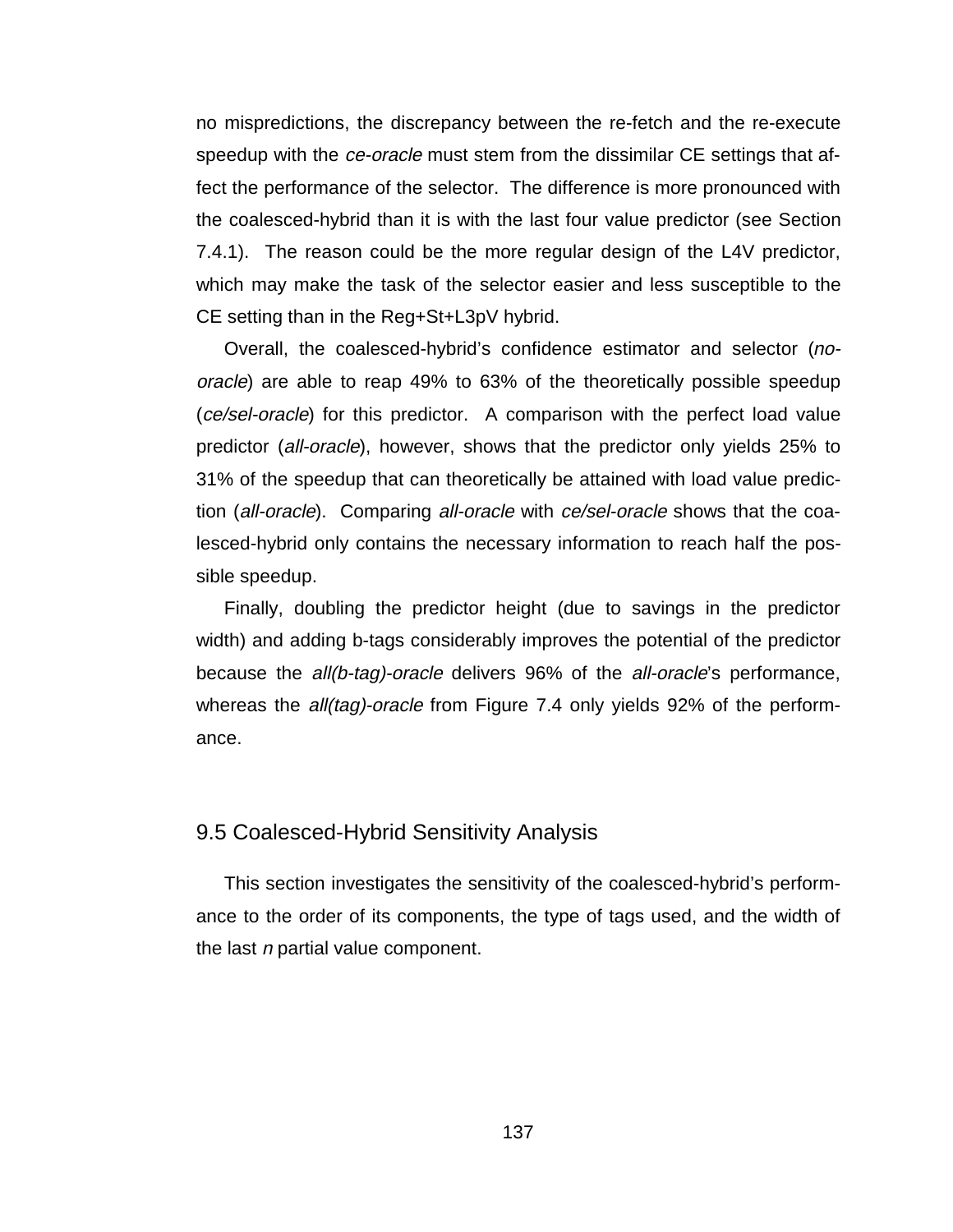#### 9.5.1 Component Permutations

The five sub-components that make up the coalesced-hybrid load value predictor are prioritized from left to right, that is, the stride component has the highest priority, the register component has a medium priority, and the last three value component has the lowest priority. Within the last three value component, the younger a value the higher its priority, which is slightly beneficial as was determined in a previous study [BuZo99b]. The prioritization is used to resolve ties between multiple components reporting the same highest confidence. If only one component reports the highest confidence, then it is selected independent of its priority.

Table 9.3 shows the re-fetch and the re-execute speedup of the coalesced-hybrid when its three major components are permuted, i.e., when the prioritization is changed. The predictors shown in the table are sorted from top to bottom by decreasing average performance.

| <b>Permutation Speedups</b> |          |            |  |  |  |  |
|-----------------------------|----------|------------|--|--|--|--|
|                             | re-fetch | re-execute |  |  |  |  |
| St+Reg+L3pV                 | 13.711   | 17.400     |  |  |  |  |
| Reg+L3pV+St                 | 13.666   | 17.419     |  |  |  |  |
| Reg+St+L3pV                 | 13.577   | 17.318     |  |  |  |  |
| L3pV+Reg+St                 | 13.579   | 17.182     |  |  |  |  |
| L3pV+St+Reg                 | 13.470   | 17.189     |  |  |  |  |
| St+L3pV+Reg                 | 13.461   | 16.971     |  |  |  |  |

Table 9.3: Speedup of the six main component permutations.

Clearly, no order is significantly better that any other. All the permutations yield speedups within three percent of one another. The only minute correlation I was able to detect is that prioritizing the L3pV component over the Reg component seems to be slightly disadvantageous. I use St+Reg+L3pV because it performs best by a slight margin in the re-fetch case and also when averaging the re-fetch and the re-execute numbers.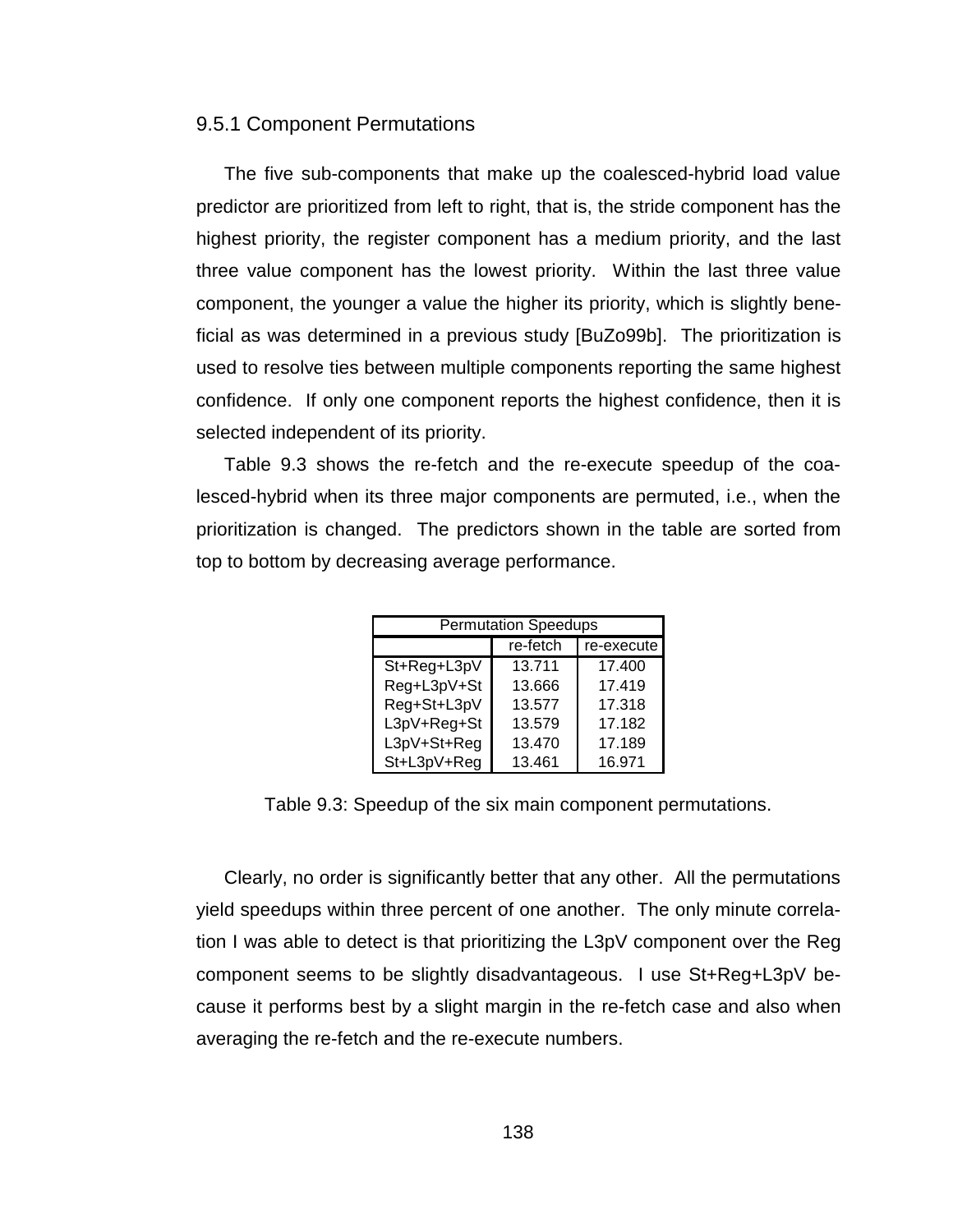#### 9.5.2 Tags and B-Tags

The coalesced-hybrid includes a special kind of (partial) tags that I call b-tags. B-tags contain one extra bit that indicates whether the last access to any given line in the predictor resulted in a tag miss. This information is used to inhibit updates from evicting the contents of a predictor line until two or more misses have been seen in a row. As a consequence, infrequently executed loads cannot easily expel information about frequently executed loads that they alias with, which improves the predictor performance. The extra bit essentially represents a one-bit replacement counter [CRT99].

 Figure 9.5 shows how the coalesced-hybrid performs with eight-bit partial tags, eight-bit partial b-tags, and full b-tags.



Figure 9.5: The coalesced-hybrid's speedup with various tag schemes.

There is hardly any difference between the performance with partial and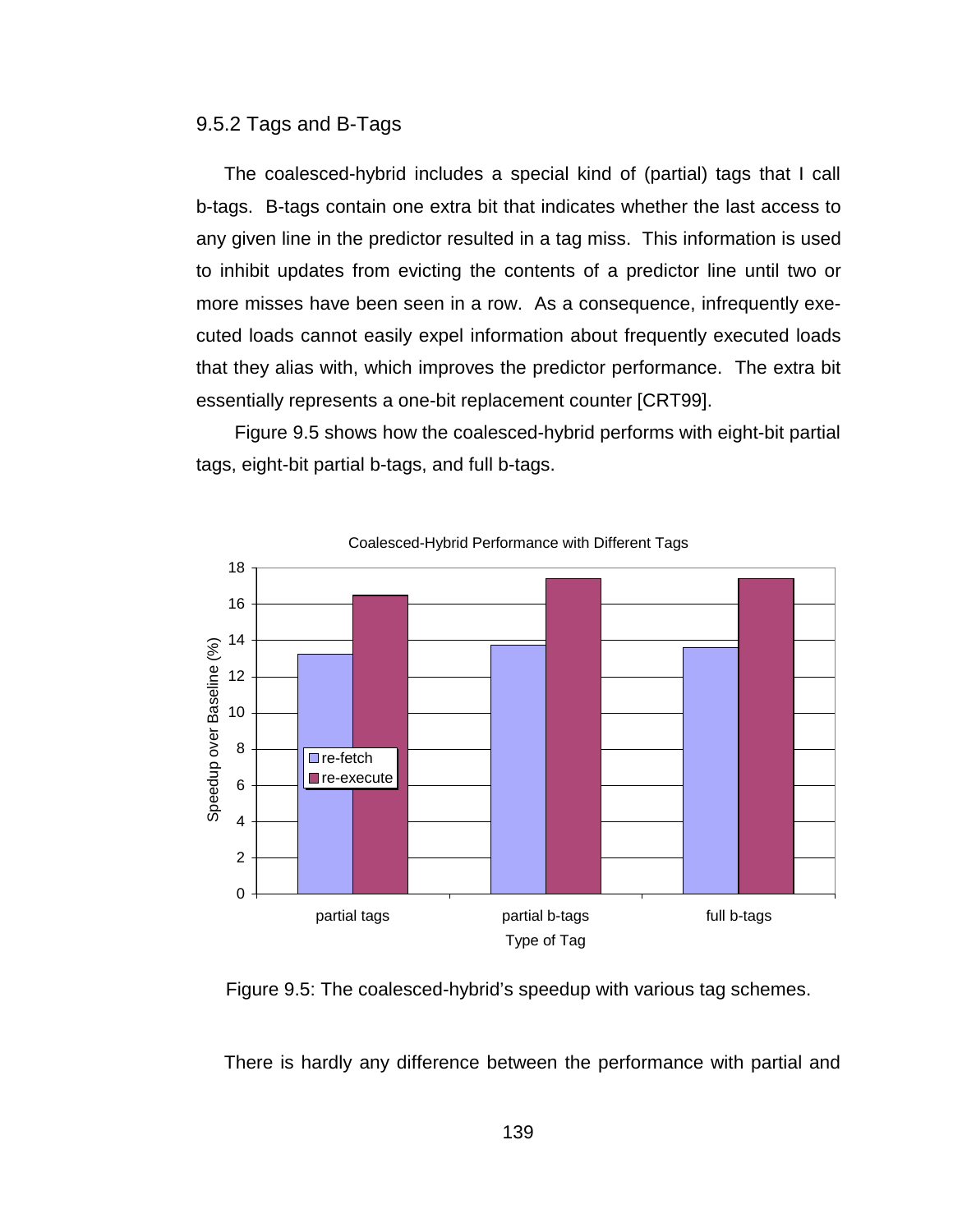full b-tags. The reason is that eight bits are sufficient to allow the predictor to distinguish between all the load instructions in seven of the eight benchmark programs. Only gcc's executable is too large. While the seven programs perform exactly the same with eight-bit partial b-tags and full b-tags, *gcc* actually performs slightly better when only partial b-tags are used, in particular with re-fetch. Clearly, the resulting aliasing must somehow be helpful. Nevertheless, I believe that in most cases larger executables require more tagbits for optimal performance.

Using b-tags instead of normal tags improves the speedup of the coalesced-hybrid by half a percent with re-fetch and close to one percent with reexecute. Evidently, infrequently executed load instructions do affect the coalesced-hybrid's ability to correctly predict the frequently executed loads that they alias with.

#### 9.5.3 Predictor Width

Figure 9.6 is presented to determine how wide the last  $n$  partial value component in the coalesced-hybrid needs to be. It shows the predictor's performance with differently sized, twenty-bit last n partial value components.

The performance of all the predictors in the figure is quite similar. Only the St+Reg+L2pV predictor's speedup is somewhat lower. Clearly, retaining three last values per line appears to be sufficient to reap almost all the potential. This result is particularly surprising because the predictors shown in the figure are not scaled to the same size but become larger as the width increases. Consequently, I use a last three partial value component in the coalesced-hybrid to keep the predictor's size and the number of components small while still reaping most of the performance.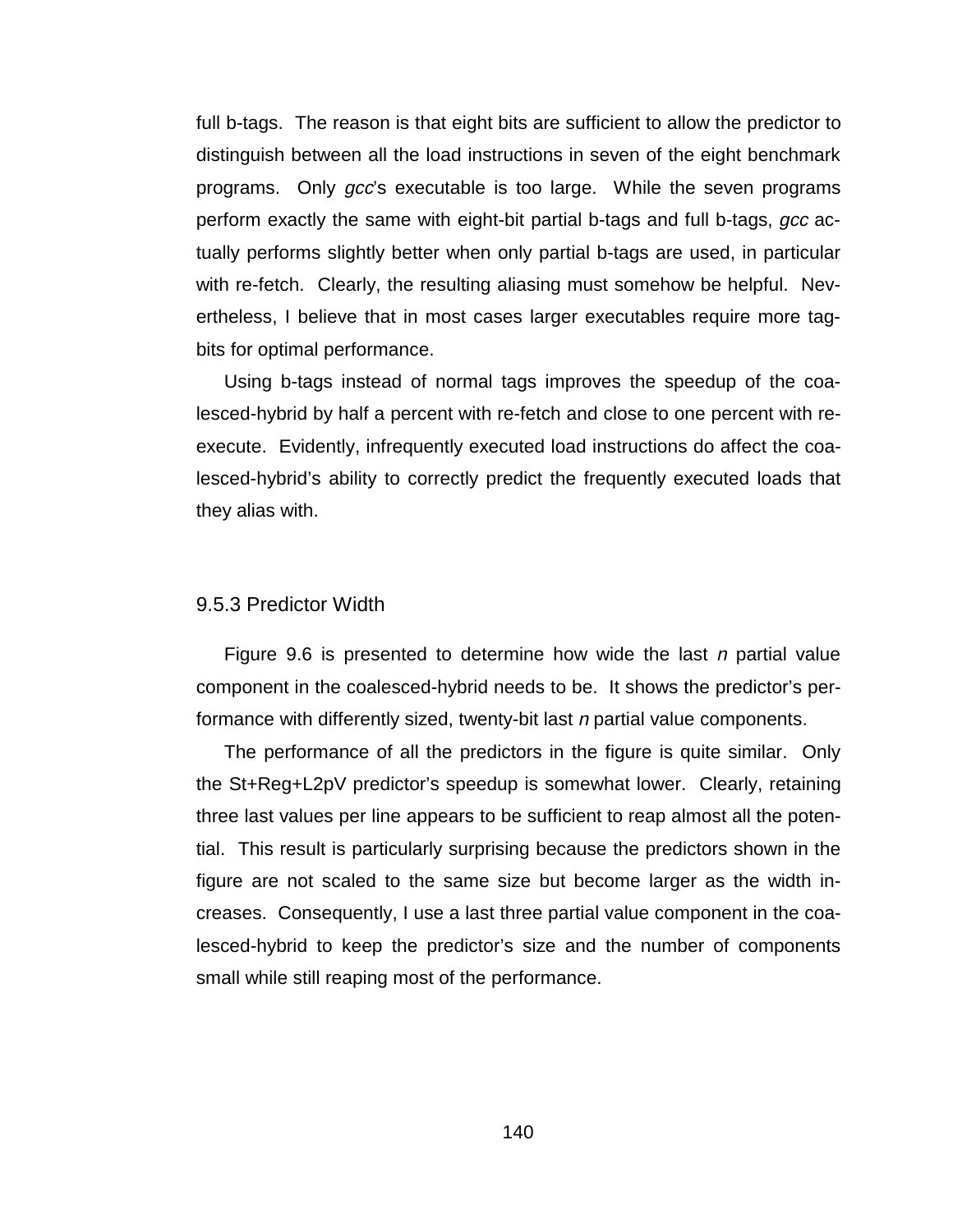

#### Coalesced-Hybrid Performance with Different Last n Value Components

Figure 9.6: Performance with different last n partial value components.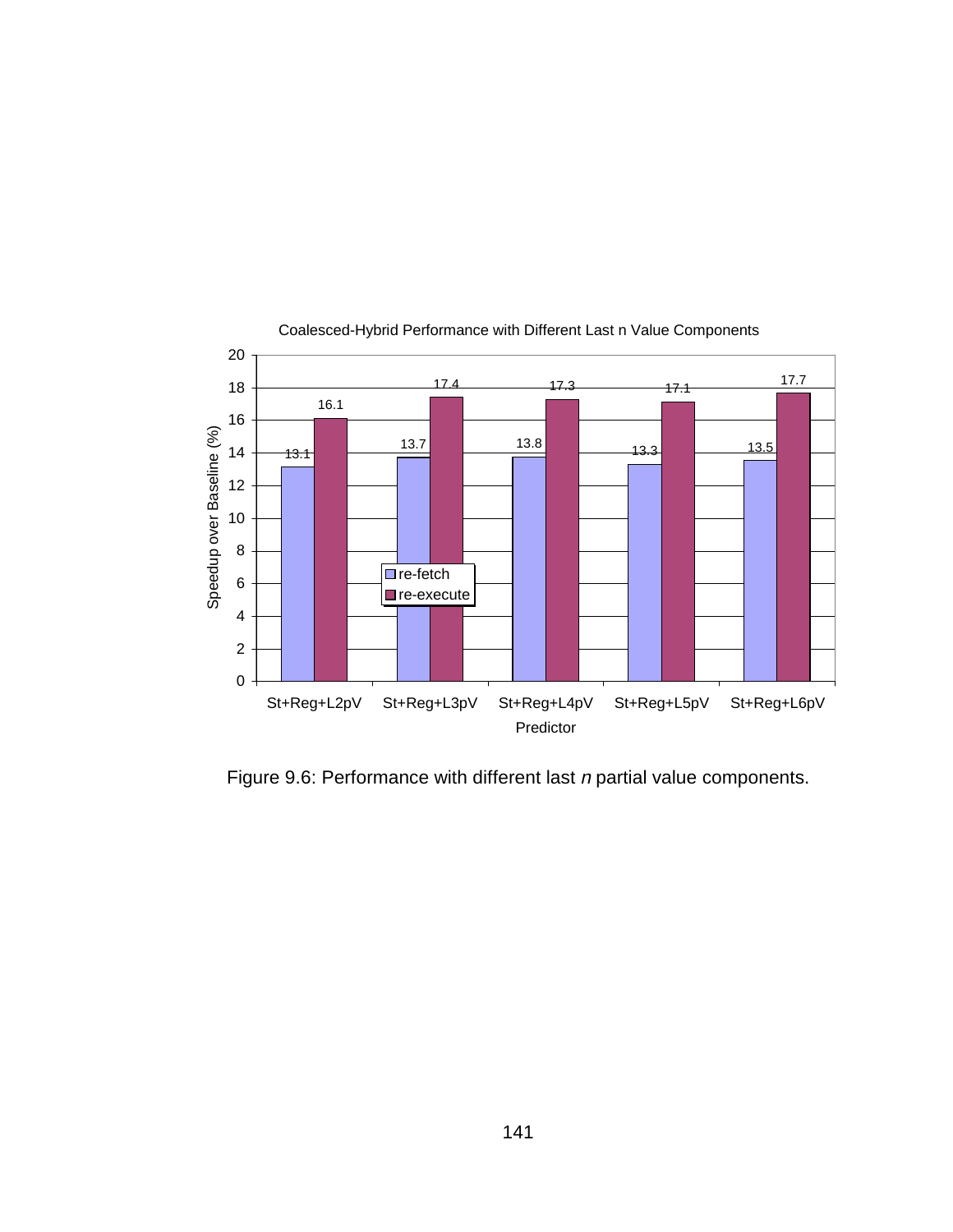Note that this result indicates that hybridization is more important than making the hybrid's components wider to improve their individual performance (Chapter 7).

Interestingly, the re-fetch performance drops when going from a last four to a last five partial value component and the re-execute speedup decreases when going from a last three to a last four and then again to a last five partial value component before increasing again. Since an St+Reg+L(n+1)pV predictor contains a complete St+Reg+LnpV predictor, these performance fluctuations once again have to be the result of increased negative interference between the growing number of predictor components.

### 9.6 Summary

This chapter describes several state-reduction techniques to decrease the often large storage requirement of hybrid load value predictors. For example, the amount of state required by a last  $n$  value predictor and a stride predictor can be reduced by a factor of two or more. This substantial saving can be achieved by having the last  $n$  value component provide all the information that the stride component needs, making the latter storage-less. In addition to that, the size of the last  $n$  value predictor can be decreased by sharing most of the bits among the  $n$  values in each predictor line. Both techniques result in a large reduction in predictor size while essentially maintaining the predictor performance.

Based on the well-performing Reg+St2d+L4V hybrid, I designed a very effective *coalesced-hybrid* load value predictor that requires only a small amount of state because it incorporates a storage-less stride, a storage-less register, and a reduced-storage last three partial value predictor. Cycleaccurate pipeline-level simulations of a four-way superscalar out-of-order CPU with many different predictors from the literature show that the coalesced-hybrid outperforms even the best predictors by almost twenty percent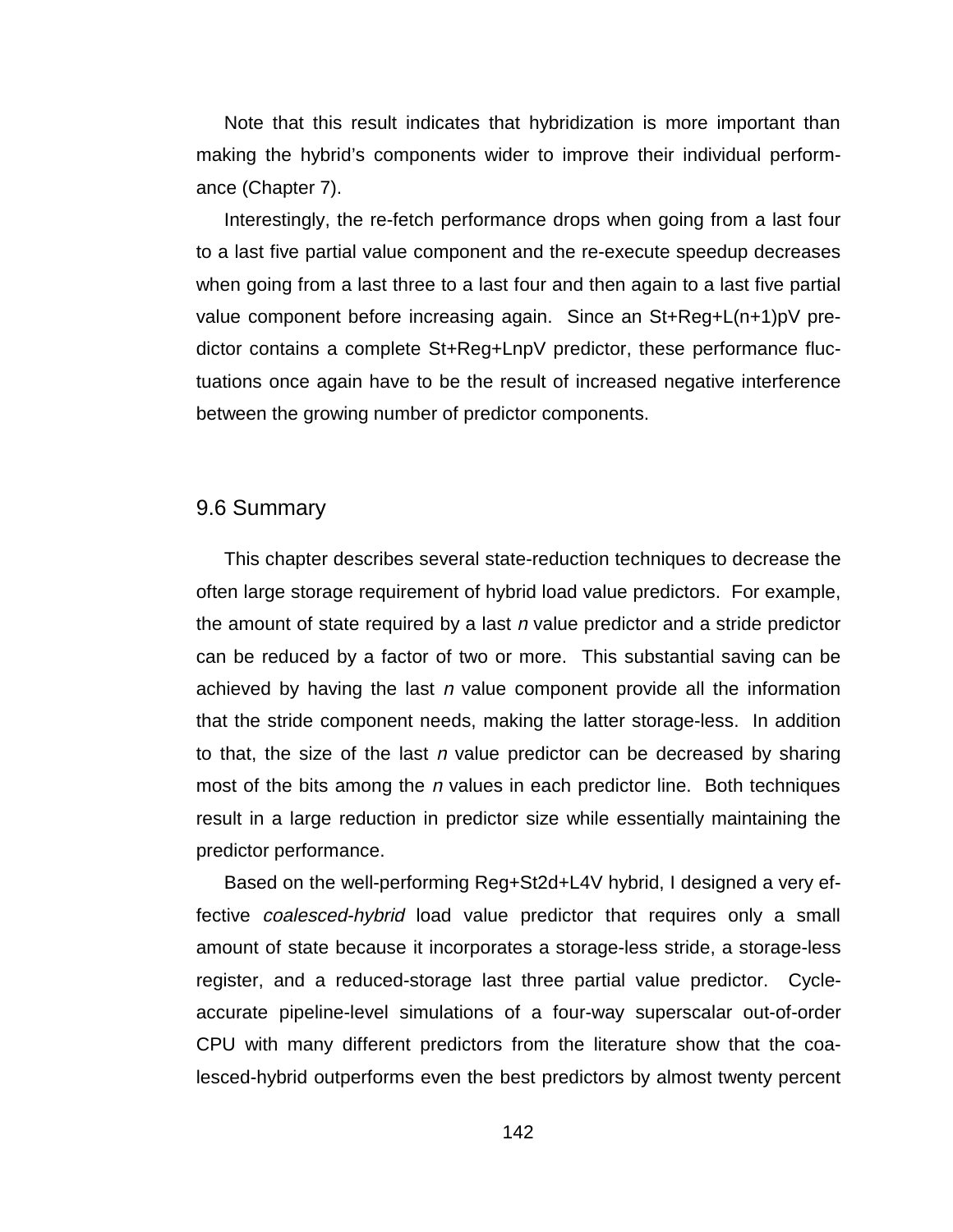over a wide range of predictor sizes. In the smallest configuration I investigated, which requires fifteen kilobytes of state, the coalesced-hybrid yields a speedup with both a re-fetch and a re-execute misprediction recovery mechanism that surpasses the speedup of other predictors, including predictors that are five times larger.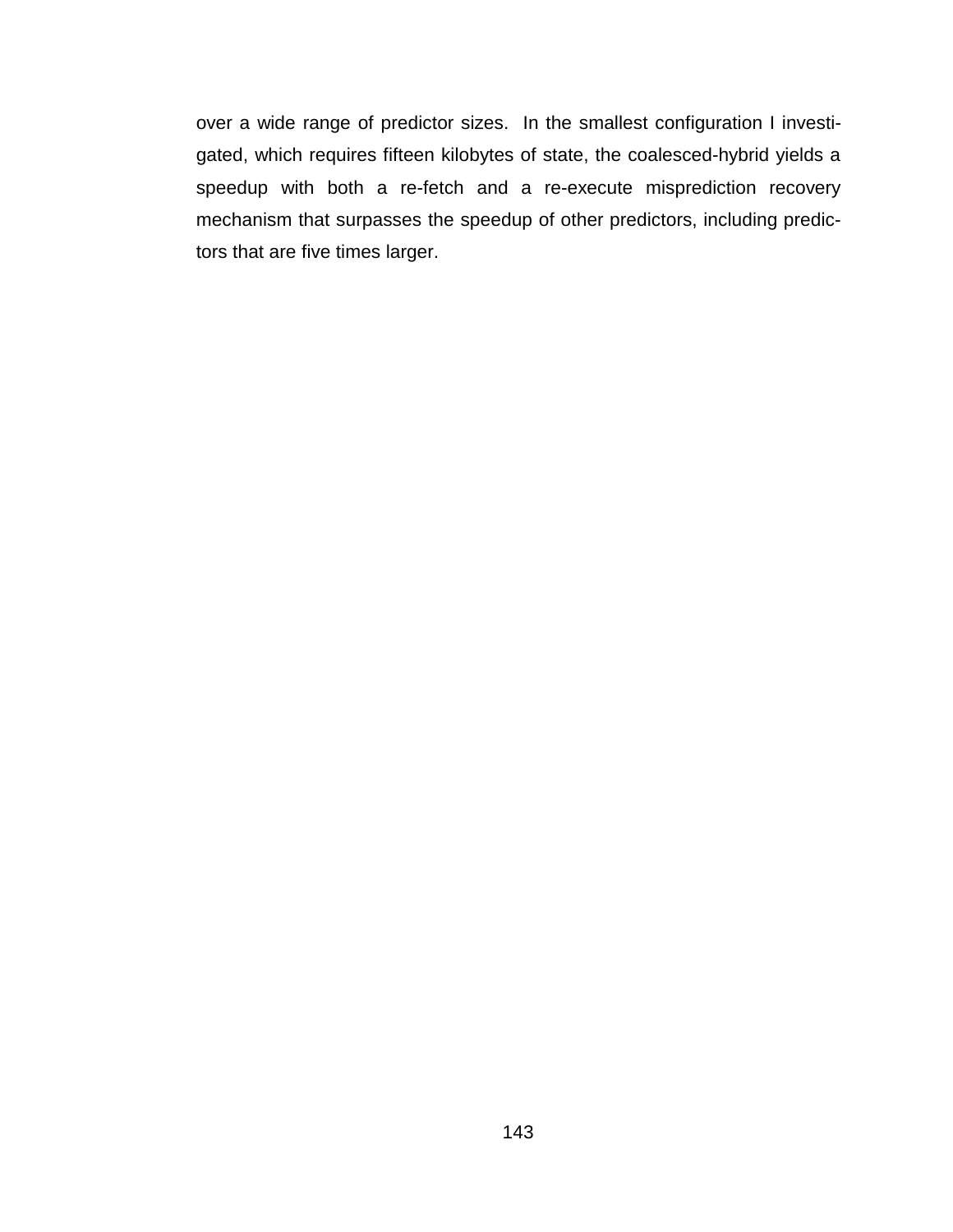## Chapter 10

### Related Work

This chapter describes ideas from the current load value prediction literature, most of which are used or built upon in this dissertation, and discusses some of the differences to the presented work.

#### 10.1 Early Work

Two independent research efforts [Gab96, LWS96] first recognized that load instructions exhibit *value locality* and concluded that there is potential for prediction.

Lipasti et al. [LWS96] investigated why load values are often predictable and how predictable different kinds of load instructions are. They found that while all types of loads exhibit significant value predictability, address loads have slightly better value locality than data loads, instruction address loads hold an edge over data address loads, and integer data values are more predictable than floating-point data values.

In a follow-up paper, Lipasti and Shen [LiSh96] broaden their scope to predicting all result generating instructions and show how value prediction can be used to exceed the existing instruction level parallelism (ILP) by collapsing dependencies. They found that using a value predictor delivers three to four times more speedup than doubling the data cache (same hardware increase) and argue that a value predictor is unlikely to have an adverse effect on the processor cycle time whereas doubling the data-cache size probably would. Furthermore, they note that loads are the most predictable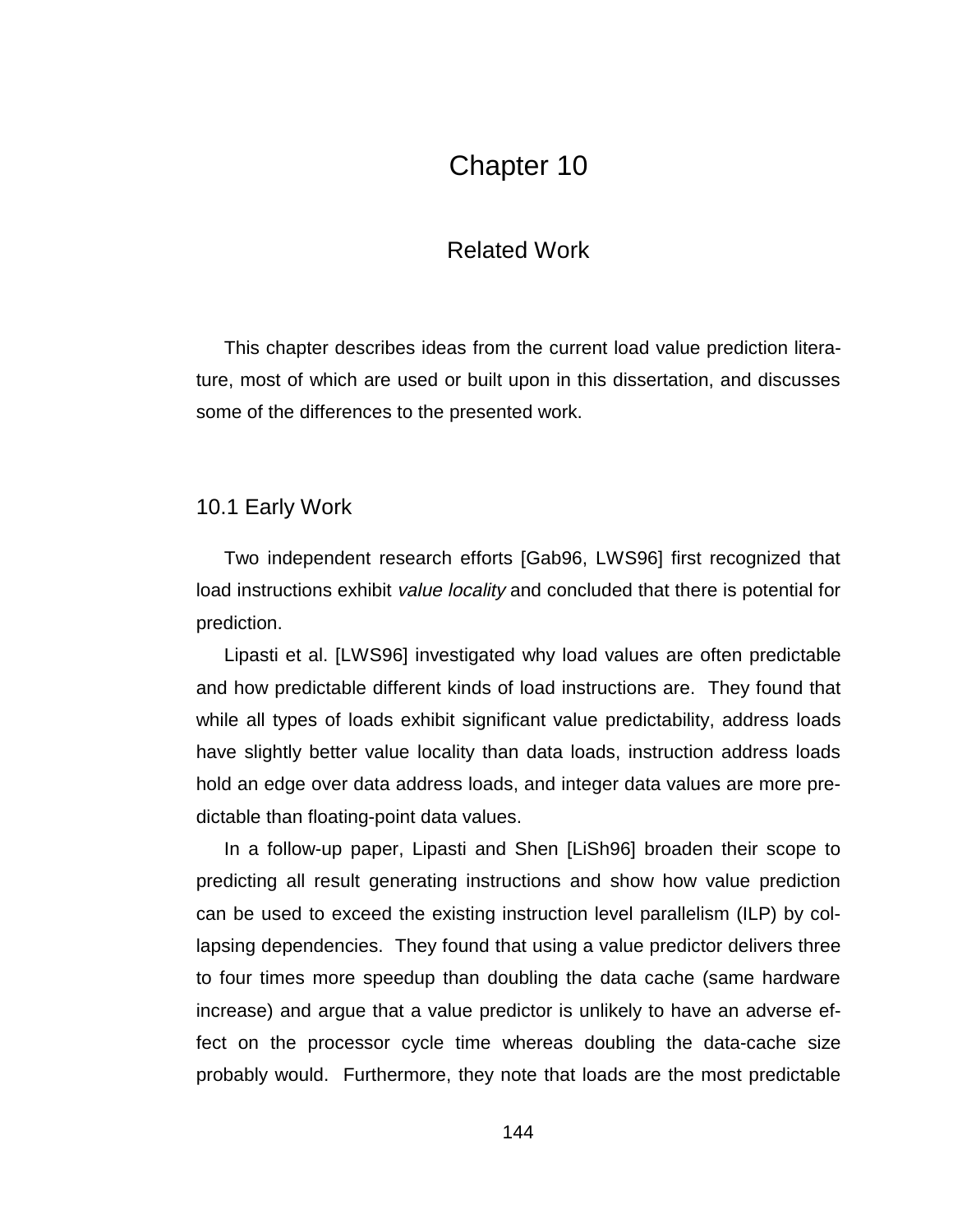frequently executed instructions. Lipasti and Shen also propose the reexecute misprediction recovery mechanism, which is better suited for value prediction than the more conservative re-fetch recovery mechanism from the branch prediction literature. Both mechanisms are discussed in Section 2.2.

Gabbay's dissertation proposal [Gab96] also discusses general value prediction and how to boost the ILP beyond the data-flow limit, but he studies load value prediction by itself as well.

#### 10.2 Predictors

Lipasti et al. [LWS96] describe a last value predictor to exploit the existing load value locality. Their predictor utilizes two-bit saturating up/down counters to classify loads as unpredictable, predictable, or constant, i.e., the saturating counters essentially represent a *bimodal* confidence estimator. This kind of confidence estimator is discussed and improved upon in Chapter 5.

Gabbay [Gab96] proposes four predictor schemes: a tagged last value predictor, a tagged stride predictor, a register-file predictor, and a signexponent-fraction (SEF) predictor. The SEF predictor is useful for predicting IEEE floating-point loads, and the register-file predictor was later improved by Tullsen and Seng [TuSe99].

In their next paper, Lipasti and Shen [LiSh96] suggest making predictions based on the last n values instead of the last value. However, they only provide results for oracle predictors. Chapter 7 presents an implementable last  $n$ value predictor.

Wang and Franklin [WaFr97] propose a two-level prediction scheme that makes predictions based on the last distinct four loaded values. They further propose a hybrid predictor that combines their last distinct four value predictor with a stride predictor. The two components in their hybrid are somewhat coalesced.

Sazeides and Smith [SaSm97a] perform a theoretical limit study of the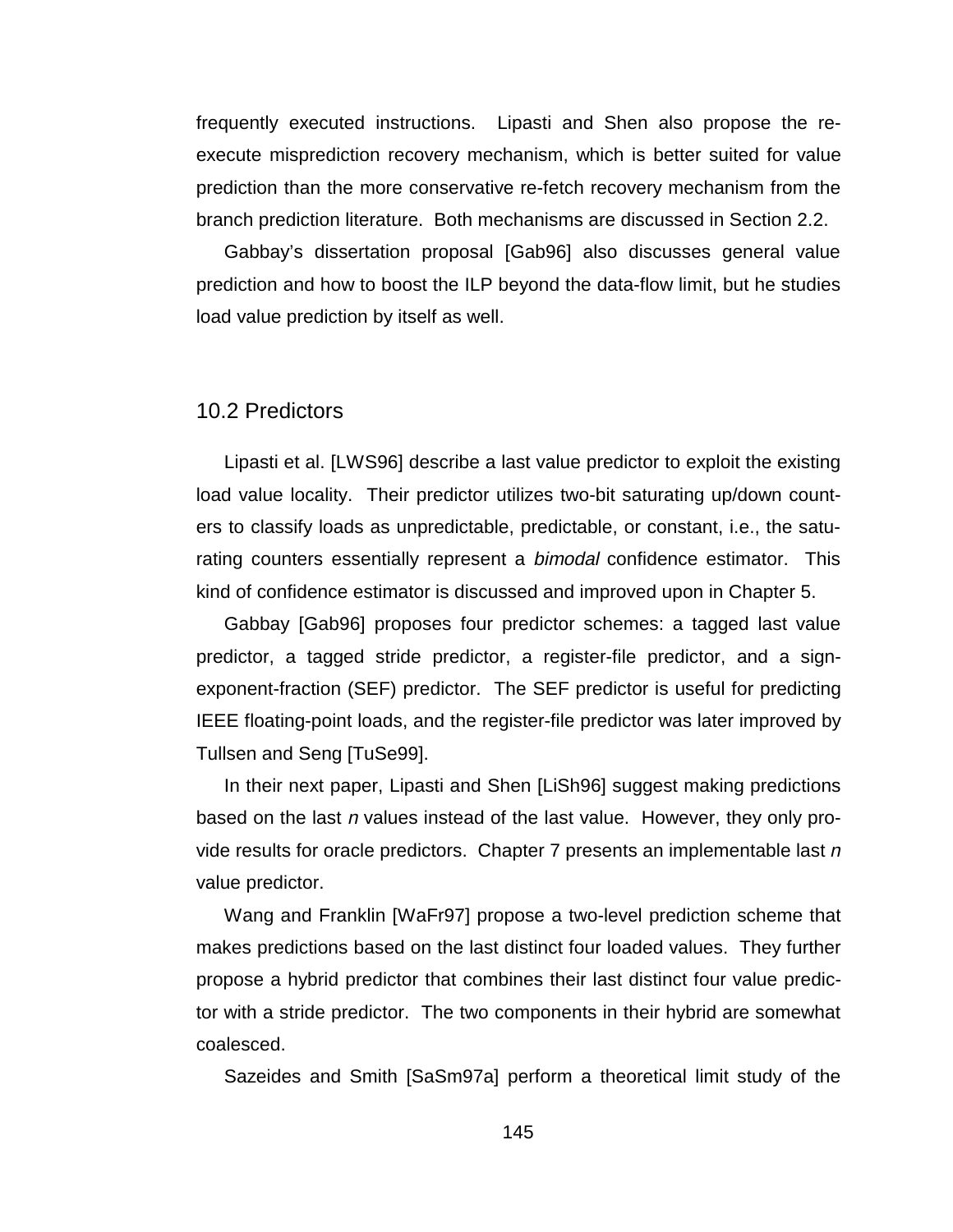predictability of data values. They investigate the performance of three models: last value, stride 2-delta, and finite context method. Their finite context method predictor predicts the next value based on a finite number of preceding values by recording which value followed which sequence of values in the past. In a follow-up paper [SaSm97b], Sazeides and Smith design an implementable two-level value predictor based on the finite context method. They found that their predictor outperforms other, simpler predictors, but only with large predictor sizes. Rychlik et al. [RFKS98] propose a hybrid between Sazeides and Smith's finite context method and stride 2-delta predictors.

Tullsen and Seng [TuSe99] present a register value predictor that is storage-less except for its confidence estimator. It predicts that a load will fetch a value that is identical to the value already stored in the target register of the load instruction. Since the predictor uses the CPU's register file as a source for values, it does not require any value storage. I found the register value predictor to be a valuable complement in hybrid predictors (Chapter 8). I further show that a stride predictor can also be made storage-less in combination with a last two value predictor (Chapter 9).

Most of the above predictors and many more are discussed and compared performance-wise in Section 5.4 and Chapter 8.

#### 10.3 Profile-based Approaches

Gabbay and Mendelson [GaMe97] explore the possibility of using program profiles to enhance the efficiency of value prediction. They use profiling to insert opcode directives to filter out highly unpredictable values from being allocated in the load value predictor, which considerably reduces the amount of aliasing. However, not even manual fine-tuning of the user supplied threshold value allows them to outperform their relatively basic hardware-only predictor in all cases. Furthermore, they found that training runs generally correlate with test runs, indicating that a program's input values do not signifi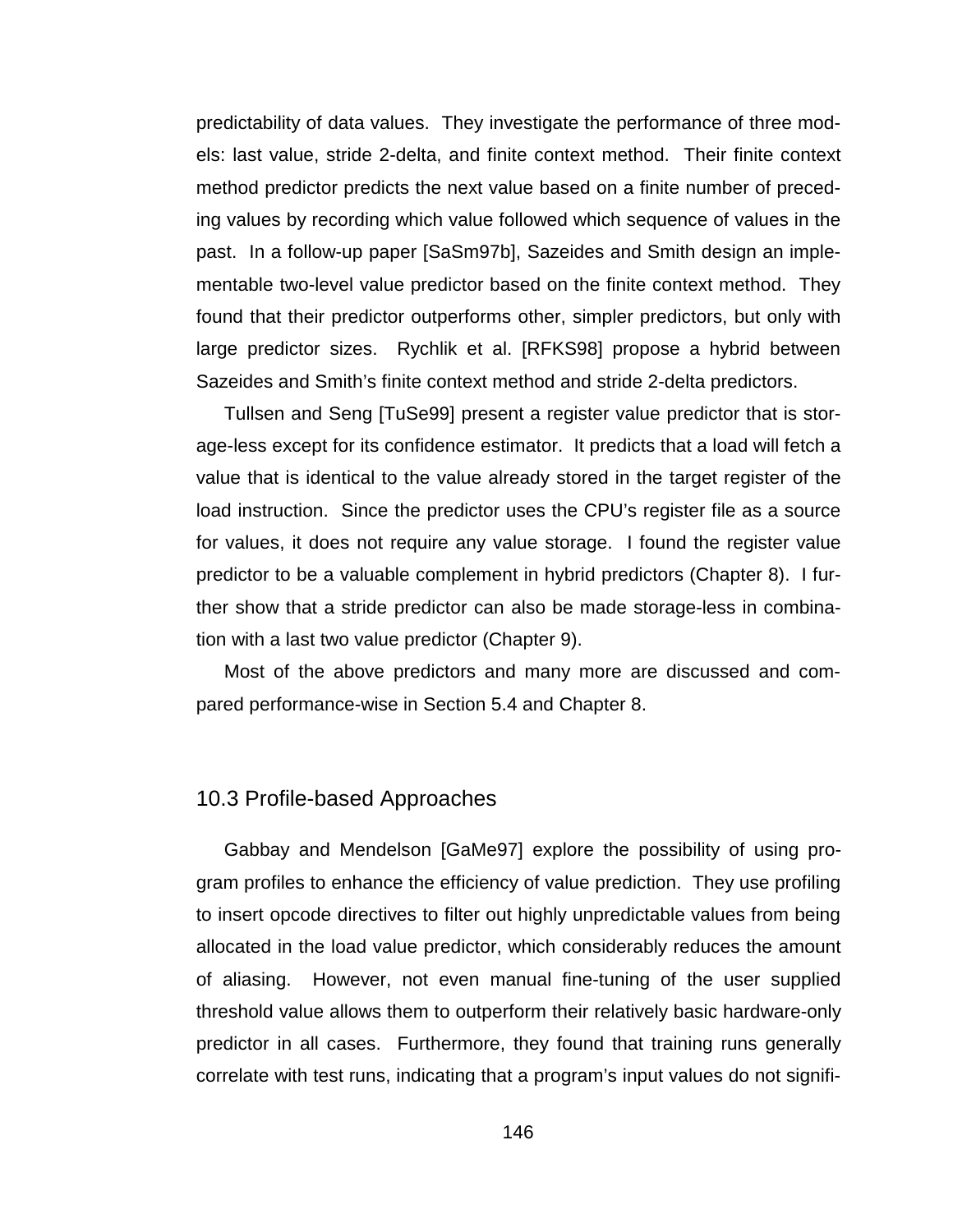cantly affect the value predictability.

Calder et al. [CaFe99, CFE97] examine the invariance found from profiling instruction values and propose a new type of profiling called convergent profiling, which is much faster than conventional profiling. Their measurements reveal that a significant number of instructions (including loads) generate only one value with high probability. They note that the invariance of load values is crucial for the prediction of other types of instructions (by propagation). Similar to Gabbay and Mendelson's result, Calder et al. also found that the observed value invariance does not change significantly across different sets of program inputs.

Unfortunately, it is often difficult to obtain (good) profile information and extra bits for flagging instructions are usually not available in existing instruction sets, which is why profile-based approaches are excluded from this dissertation.

#### 10.4 Other Related Work

Rychlik et al. [RFKS98] address the problem of useless predictions. They introduce a simple hardware mechanism that inhibits predictions that were never used (because the true load value became available before the predicted value was consumed) from updating the predictor, which results in improved performance due to reduced predictor pollution. Unfortunately, incorporating their scheme is not possible with the *SAg* confidence estimator (CE) that my predictors are based on. Finding and studying a similar mechanism that works with a SAg CE is left for future work.

In their next paper [GaMe98], Gabbay and Mendelson show that the instruction fetch bandwidth has a significant impact on the efficiency of value prediction. They found that value prediction (of one-cycle latency instructions) only makes sense if the producer and consumer instructions are fetched during the same cycle. Hence, general value prediction is more ef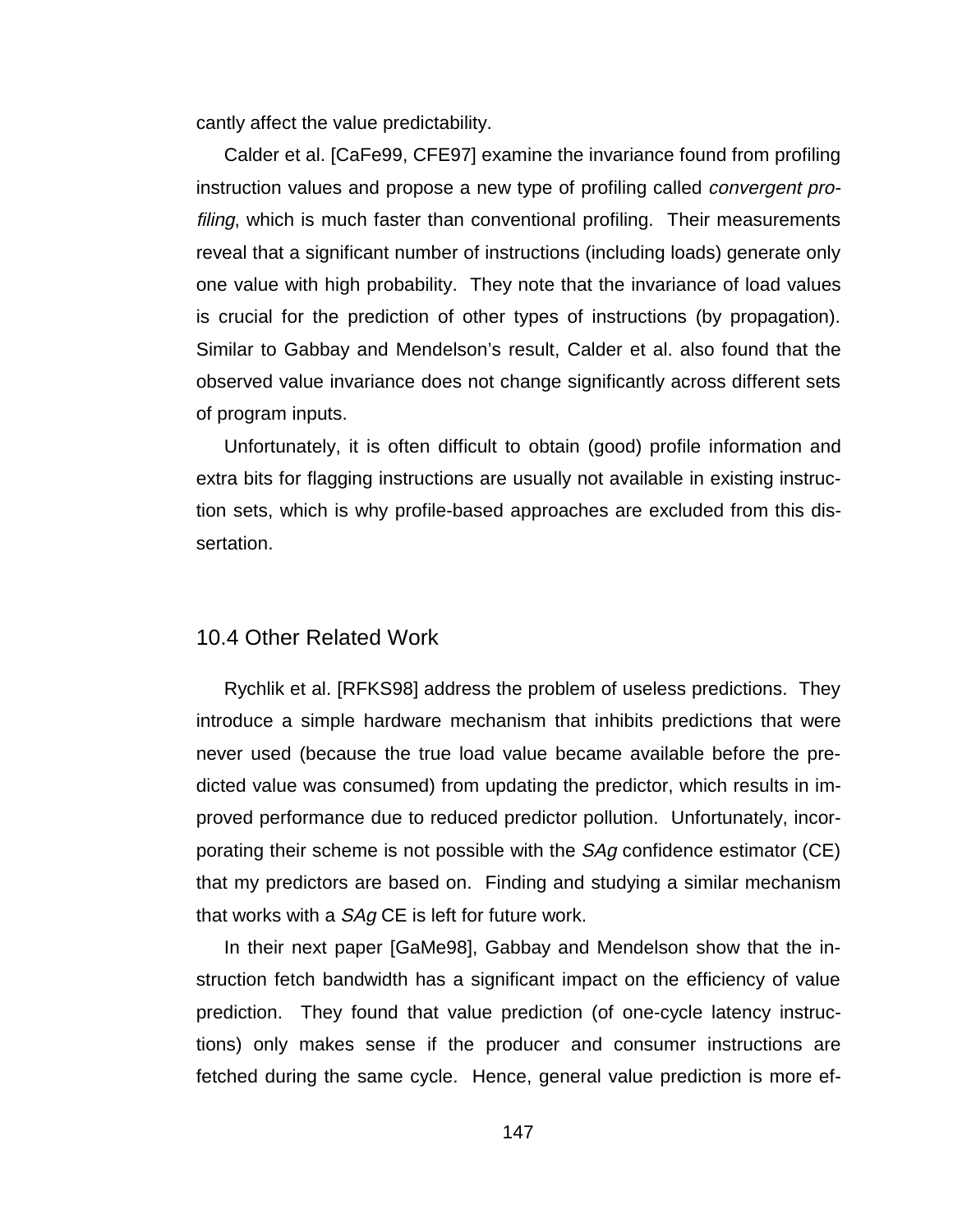fective with high-bandwidth instruction fetch and issue mechanisms. They argue that current processors can effectively exploit less than half of the correct value predictions, since the average true data-dependence distance is greater than today's fetch-bandwidth of four. This is one of the reasons why this thesis focuses on predicting only load values, which requires significantly smaller and simpler predictors while still reaping most of the performance potential.

Gonzalez and Gonzalez [GoGo98] found that the benefit of data value prediction increases significantly as the instruction window size grows, indicating that value prediction is likely to play an important role in future processors. Furthermore, they observed an almost linear correlation between the number of correctly predicted instructions and the resulting performance improvement.

Fu et al. [FJLC98] propose a mixed hardware and software-based approach to value speculation that leverages advantages of both hardware schemes for value prediction and compiler schemes for exposing instructionlevel parallelism. They propose adding new instructions to explicitly load values from the predictor and to update the predictor. In this dissertation, I limit myself to investigating only transparent prediction schemes, that is, predictors that do not require changes to the instruction set architecture and that can therefore be included in existing CPU families.

A more detailed study about predictability by Sazeides and Smith [SaSm98] illustrates that most of the predictability originates in the program control structure and immediate values, which explains the frequently observed independence of program input. Another result of their work is that over half of the mispredicted branches actually have predictable input values, implying that a side-effect of value prediction should be improved branch prediction accuracy. Gonzalez and Gonzalez [GoGo98] did indeed observe such an improvement in their study and propose possible predictor implementations to exploit it in a follow-up paper [GoGo99].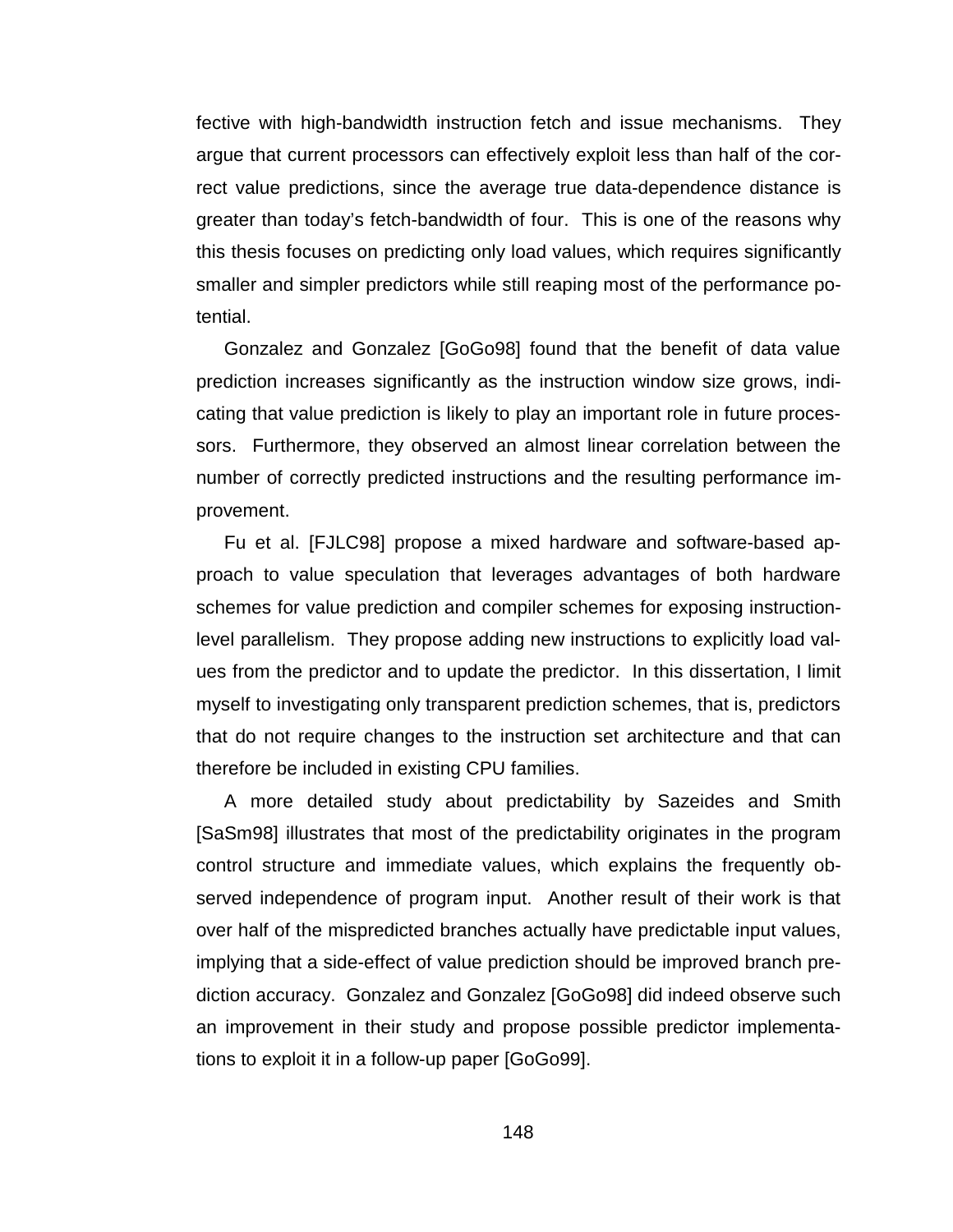Sodani and Sohi's paper [SoSo98] builds on the Gonzalez studies. They found, among other things, that resolving branches using predicted operands is only beneficial in the presence of low value misprediction rates.

Rychlik et al. [RFKS98] and Reinman and Calder [ReCa98] propose reusing the confidence estimators in the components of their hybrid load value predictor as selector, thus eliminating the need for extra storage to guide the selection process. I use the same approach in my hybrid predictors.

Calder et al. [CRT99] examine selection techniques to minimize predictor capacity conflicts by prohibiting unimportant instructions from using the predictor. At the same time, they classify instructions depending on their latency so that the confidence threshold can be adapted to the potential gain of predicting a given instruction. Hence, operations with small gains are only predicted if the predictor's confidence is very high, whereas operations with potentially large gains are predicted even if the confidence is rather low. Interestingly, they found that loads are responsible for most of the latency in the critical path and hence predicting only loads represent a good filtering criteria. I implicitly use this filtering criteria because all my predictors only predict load values. Calder et al. further propose a use-bit that indicates if a predicted value has been consumed. If it has not, the comparison for validating the prediction can be omitted and no misprediction recovery is necessary even if the predicted value is incorrect. Finally, they suggest utilizing replacement and warm-up counters to minimize unnecessary replacements in their predictor and to delay predictions until the predictor has warmed up. I use a one-bit replacement counter in some of my predictors (Chapter 9). Instead of using warm-up counters, I set the confidence value to a low level after a replacement, which has the same effect, i.e., it inserts a delay before the confidence estimator starts allowing predictions.

Nakra, Gupta, and Soffa [NGS99a] present techniques to predict values based on global context, that is, the behavior of other instructions is used to guide the prediction process. For example, they propose a last value and a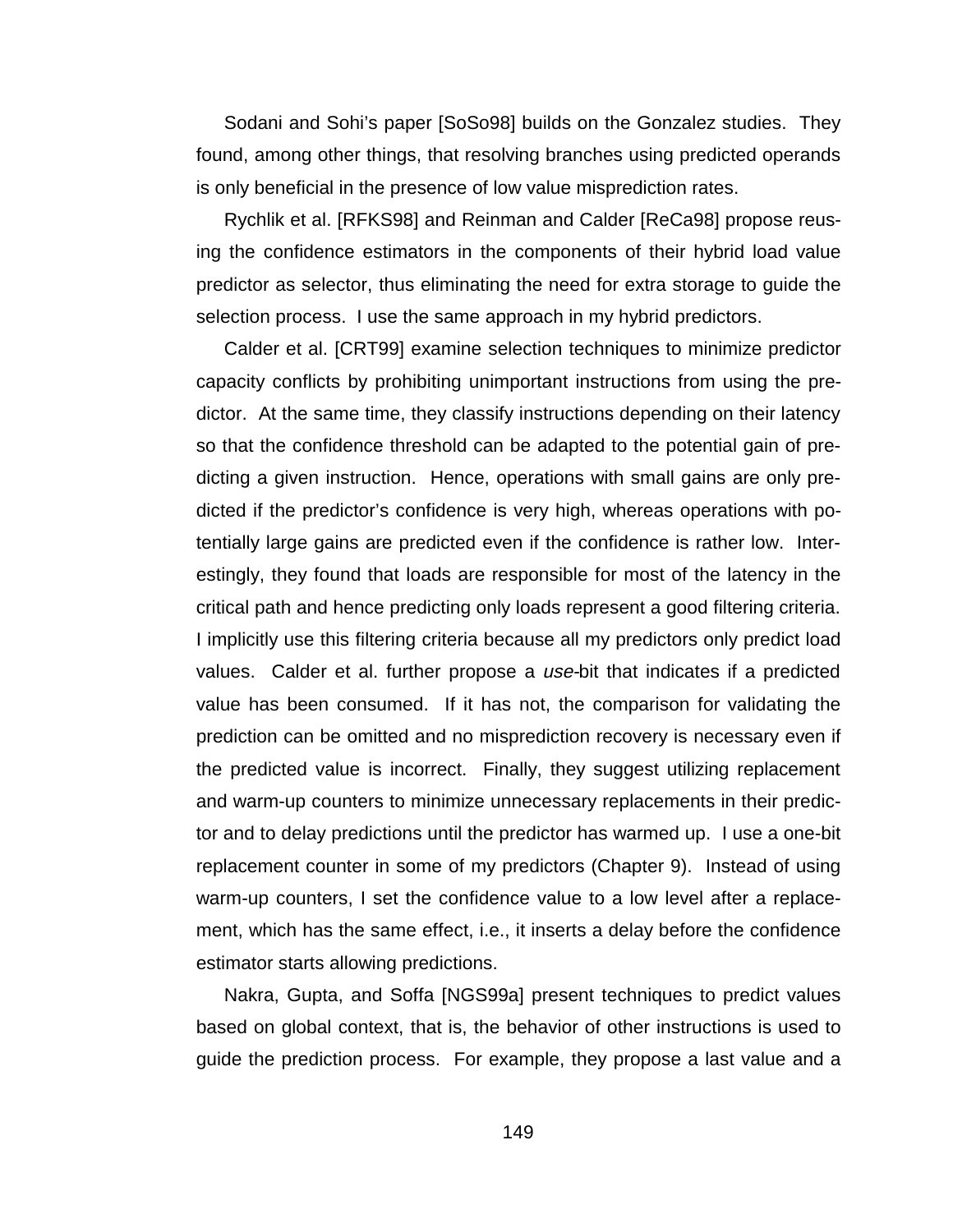stride predictor that make different predictions for the same instruction depending on the current execution path by storing different values and/or strides for each path. Furthermore, they suggest correlating predictions with recently completed instructions. Both techniques improve the predictor performance somewhat. I believe their predictors are good candidates for incorporating state reduction techniques similar to those discussed in Chapter 9, which should yield more cost effective implementations.

In their next paper Nakra, Gupta, and Soffa [NGS99b] investigate value prediction in connection with VLIW machines. Because such machines are statically scheduled and the code cannot easily be re-ordered at runtime, actual compensation code has to be included in the binary to support value prediction. In order to avoid the code increase and the performance impact of the compensation code, Nakra et al. describe a two-execution-unit system in which the second unit generates and executes the compensation code onthe-fly and concurrently with the regular program execution on the first execution engine.

Srinivasan and Lebeck [SrLe98] show that in some programs over sixty percent of the executed load instructions produce a value that is already needed in the next cycle. They further found that up to thirty-six percent of the loads miss in the L1 data-cache but have a latency demand that is lower than the L2 cache's access time. These percentages, which are likely to grow as the issue width increases and the speed-gap between CPUs and memory widens, show the growing need for a mechanism to reduce the load latency. Load value predictors are able to provide single and even zero cycle load latencies.

Morancho et al. [MLO98] propose separating the confidence estimator from the predictor so that only the confidence estimator has to be large enough to handle "all" load instructions, whereas the predictor itself can be designed smaller because it only has to hold the predictable loads. Unfortunately, such a scheme is not possible in my predictors because it is neces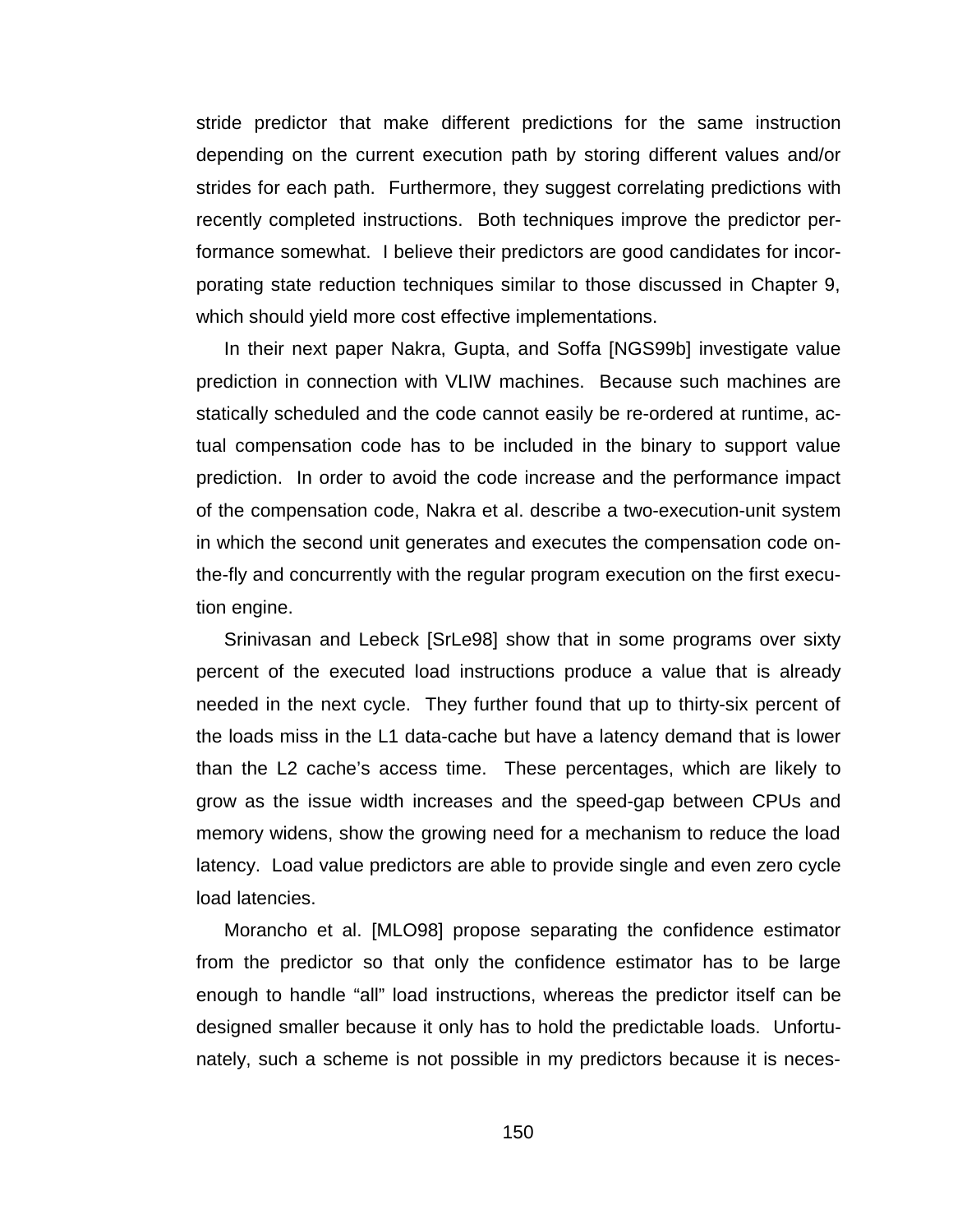sary to also feed the unpredictable loads to the predictor so that predictability patterns can be established, which are essential for the *SAg* confidence estimator.

#### 10.4.1 Dependence Prediction

In another paper [LiSh97], Lipasti and Shen add dependence prediction to their predictor and switch to predicting source operand values rather than instruction results to decouple dependence detection from value-speculative instruction dispatch. They found their approach to be particularly effective in wide and deeply pipelined machines.

Reinman and Calder [ReCa98] also examine dependence prediction and conclude that, due to the small hardware requirement, dependence prediction should be added to new processors first even though value prediction provides a larger performance improvement. Furthermore, they found both address prediction and memory renaming to be inferior to dependence and value prediction.

In another paper [RCT+98], Reinman et al. propose a software-guided approach for identifying dependencies between store and load instructions and devise an architecture to communicate dependency information to the hardware. Like other profile-based approaches, their approach requires changes to the instruction set architecture.

#### 10.4.2 Confidence Estimation

Jacobsen et al. [JRS96], Tyson et al. [TLF97], and Grunwald et al. [GKMP98] introduce confidence estimation to the domain of branch prediction, dual-path, and multi-path execution in order to decide whether to make a prediction or whether to execute two or multiple program paths, respectively.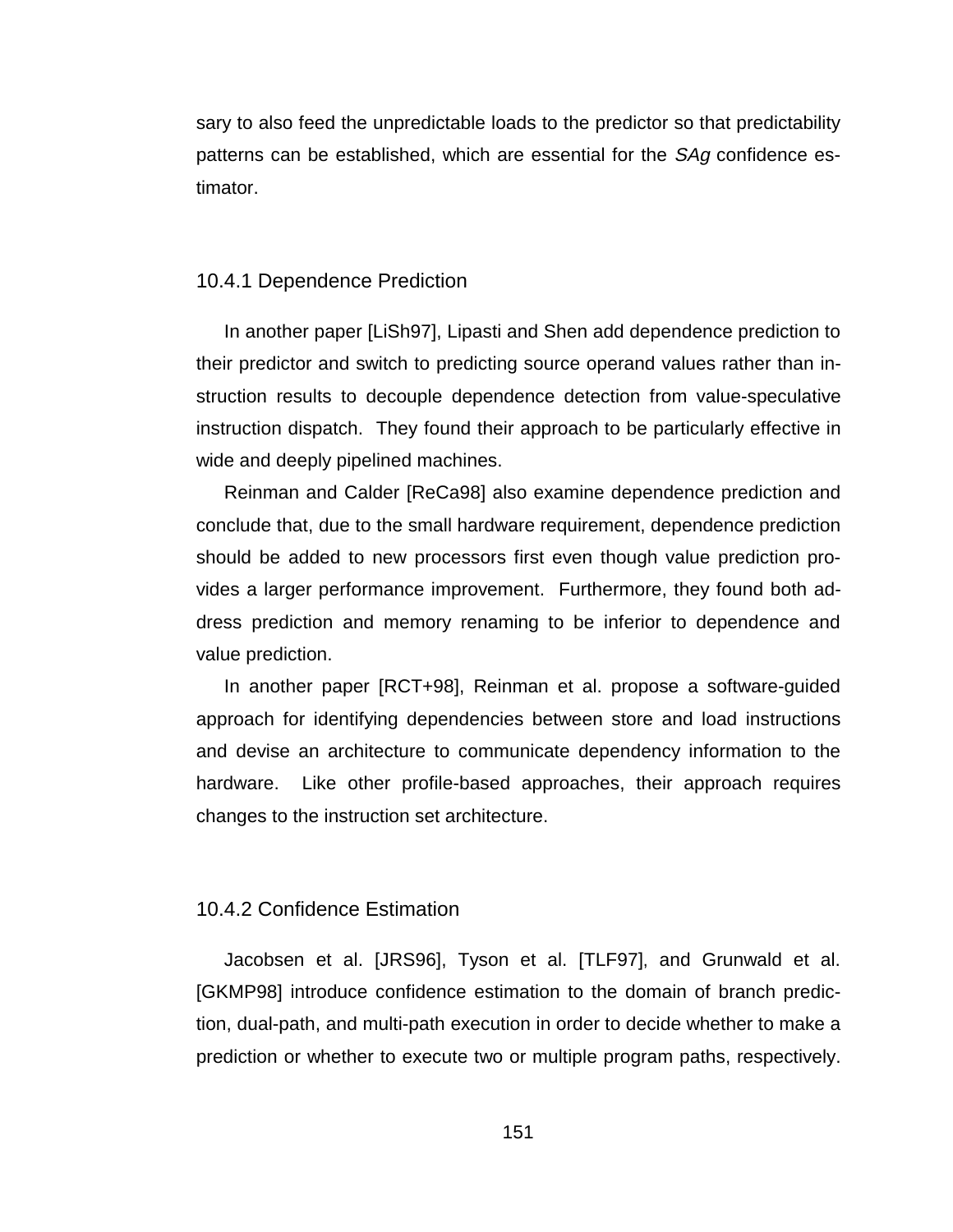I adopt some of their metrics for load value prediction (see Section 3.4). While their goals are similar to mine, the approaches between branch confidence estimation and load value prediction differ. In particular, their confidence estimator (with two-bit saturating up/down counters) can be improved upon when applied to load value prediction (Chapter 5).

#### 10.4.3 Branch Prediction

In the area of branch prediction, a significant amount of related work exists. Lee and Smith [LeSm84] propose keeping a *history* of recent branch directions for every conditional branch and systematically analyze the predictability of every possible pattern.

Yeh and Patt [YePa92, YePa93] and Pan, So, and Rahmeh [PSR92] describe sets of two-level branch predictors and invent a taxonomy to distinguish between them. I adopt their naming convention and one of their designs (the SAg predictor) for use as a confidence estimator in load value predictors.

Sprangle et al. [SCAP97] describe a technique called agree prediction, which reduces the chance that items mapped to the same predictor slot will interfere negatively. They achieve this by recording whether the previous branch predictions were correct or not instead of whether the branches were taken or not. I use a similar approach in the *SAg* confidence estimator by recording whether load values are predictable or not.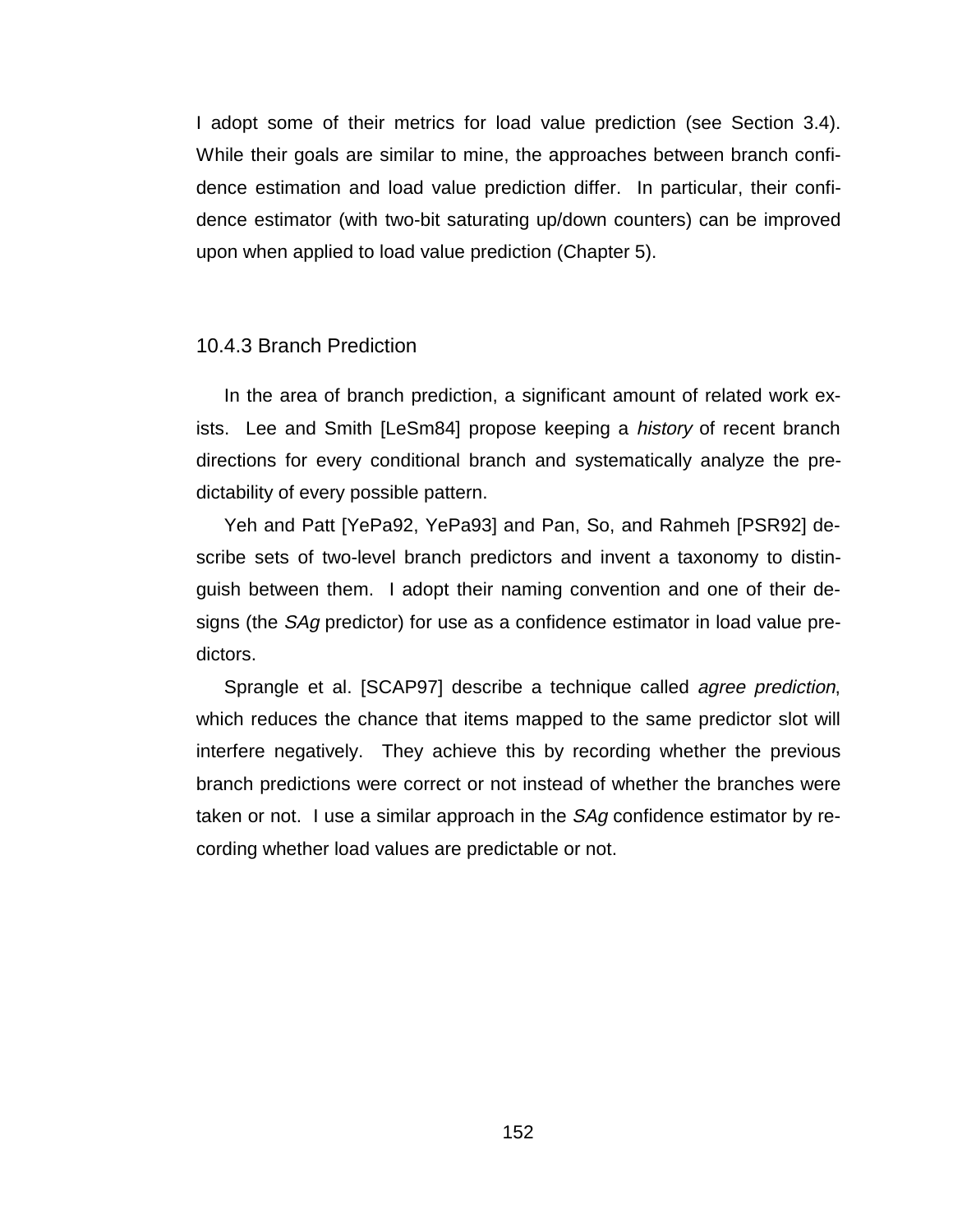# Chapter 11

## Summary and Conclusions

One of the largest performance-bottlenecks in current microprocessors is the continuously growing load latency. Load value predictors can alleviate this problem by allowing the CPU to speculatively continue processing with a predicted load value while the memory access is still in progress. The goal of this dissertation is to improve the effectiveness of transparent, context-based load value predictors.

Most load value predictors contain confidence estimators to suppress uncertain predictions, which is essential for good performance. Analyzing the behavior of an existing confidence estimator revealed a deficiency that prevents it from handling sequences of alternating predictability effectively. Such sequences represent an important subset of the predictable load value sequences. To eliminate this weakness, I designed a different confidence estimator that is somewhat larger but yields higher speedups with most load value predictors.

In order to be effective in superscalar CPUs, load value predictors have to support multiple accesses per cycle. Splitting a predictor into several banks can provide the needed support for multiple simultaneous predictor accesses. My performance results show that a simple interleaved banking scheme can deliver the same speedup as a predictor that is able to handle an unlimited number of accesses per cycle.

An investigation of the utilization of load value predictors revealed that most of the predictor hardware is hardly ever or never used while a small part is used extremely frequently. To improve the utilization, I designed a predic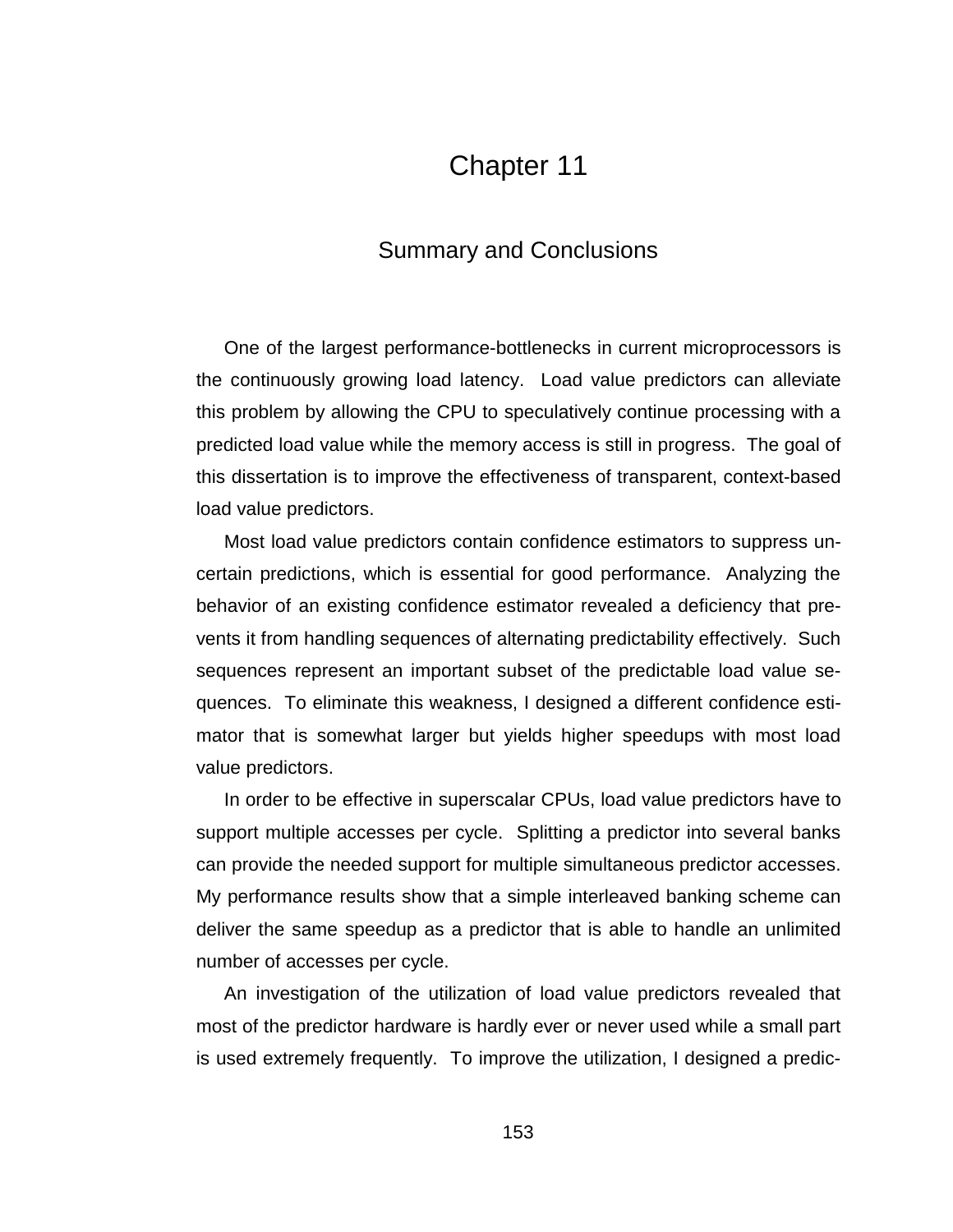tor that allocates more hardware to the frequently executed load instructions and is therefore able to correctly predict a larger number of loads, which improves the predictor performance considerably.

Furthermore, several sensitivity studies illustrate the range of parameters that result in good predictor performance. For instance, three to four-bit saturating counters (and ten-bit histories) seem to be necessary for good confidence estimator performance. Load value predictors should be at least 512 lines tall for the SPECint95 workload. While the performance delivered by a load value predictor varies greatly from program to program, the predictor configuration that yields the highest average performance over the SPECint95 benchmark suite also yields close to optimal performance for most of the individual programs, implying that a load value predictor's parameters do not have to be adapted to individual programs to yield a good average performance.

A study of the expressiveness of non-speedup-based metrics revealed that all of the investigated metrics appear to be misleading in some cases, indicating that genuine speedup measurements are probably required for performance evaluation purposes.

Furthermore, this dissertation presents performance numbers for a large number of load value predictors that are all evaluated in the same environment (i.e., the same simulator, the same benchmark programs, etc.), making it possible to truly compare the performance of the studied predictors.

An analysis of many hybrid predictor combinations shows that hybrids are able to deliver substantially more speedup than even the best singlecomponent predictor because different components contribute independently to the overall performance. Studying the component's speedup contributions revealed that the register predictor with its poor individual performance represents a valuable addition to all other studied components. Conversely, combining well-performing predictors frequently does not result in an effective hybrid. In fact, some predictor combinations underperform a similar but smaller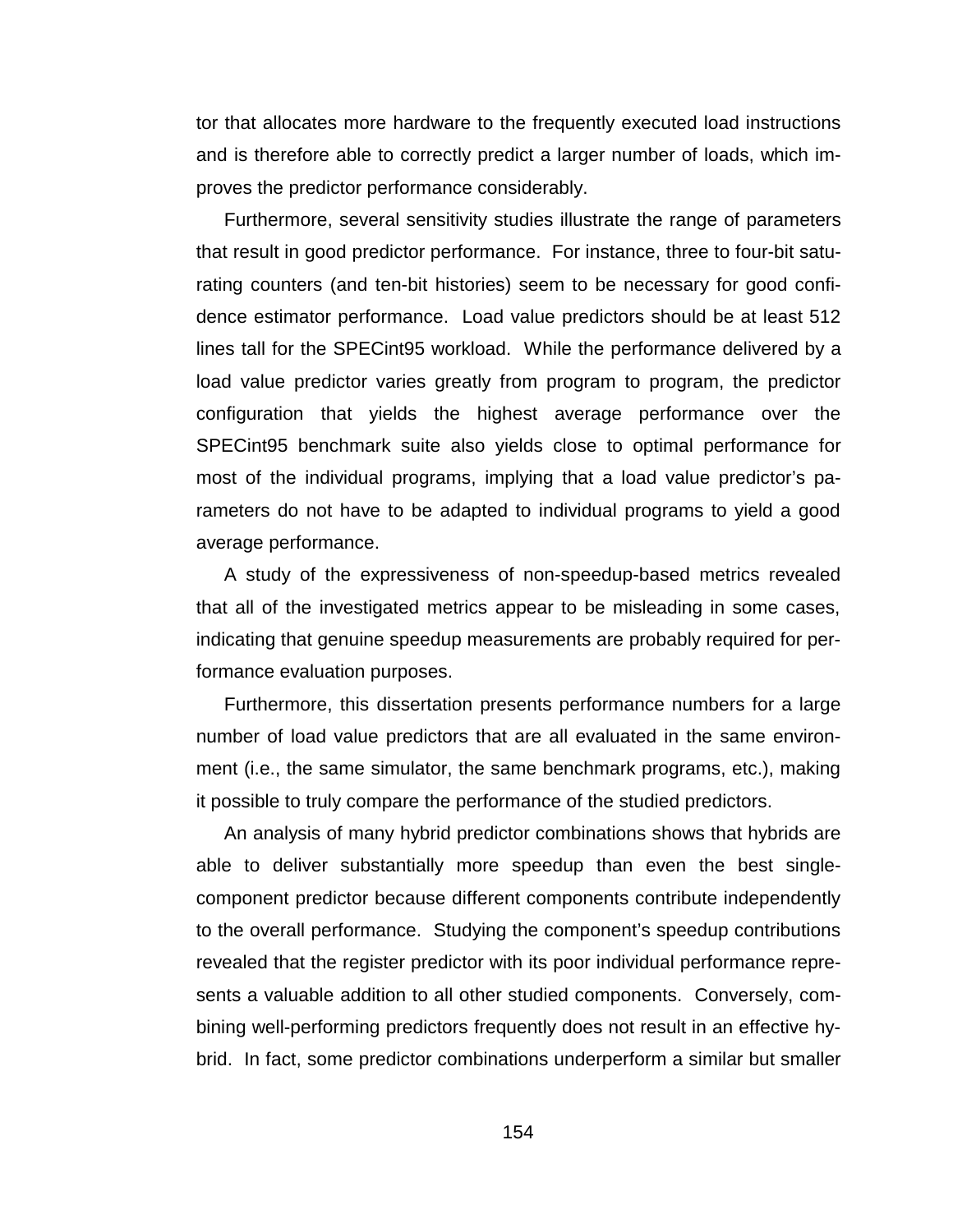hybrid due to negative interference.

The hybridization analysis allowed me to design a predictor using components that complement each other well. Other hybrids were found to contain components that do not ideally complement one another because they predict highly overlapping sets of load instructions.

Of all the studied predictors, the Reg+St2d+L4V predictor performs best with re-fetch as well as when averaging re-fetch and re-execute speedups. Since this predictor is rather large, I investigated techniques to reduce its size. I discovered that hybrids often store the same information in multiple components. Eliminating the redundant information can reduce the size of a component in a hybrid by more than a factor of two without compromising the performance. Another effective size-reduction method I developed is storing load values in a compressed format. A simple compression technique can reduce the predictor size by fifty percent while essentially maintaining the predictor's full performance.

Based on the well-performing Reg+St2d+L4V hybrid, I designed a very effective *coalesced-hybrid* load value predictor that requires only a small amount of state because it incorporates several of the developed statereduction approaches. Cycle-accurate pipeline-level simulations of a fourway superscalar out-of-order CPU with many different predictors from the literature show that the coalesced-hybrid outperforms even the best predictors by almost twenty percent over a wide range of predictor sizes. In the smallest configuration I investigated, which requires fifteen kilobytes of state, the coalesced-hybrid yields a speedup with both a re-fetch and a re-execute misprediction recovery mechanism that surpasses the speedup of other predictors, including predictors that are over five times as large.

With fifteen kilobytes of state, the coalesced-hybrid's harmonic-mean refetch speedup over the eight SPECint95 programs is twelve percent and the re-execute speedup is fifteen percent. These performance improvements are obtained with a transparent load value predictor that can even be added to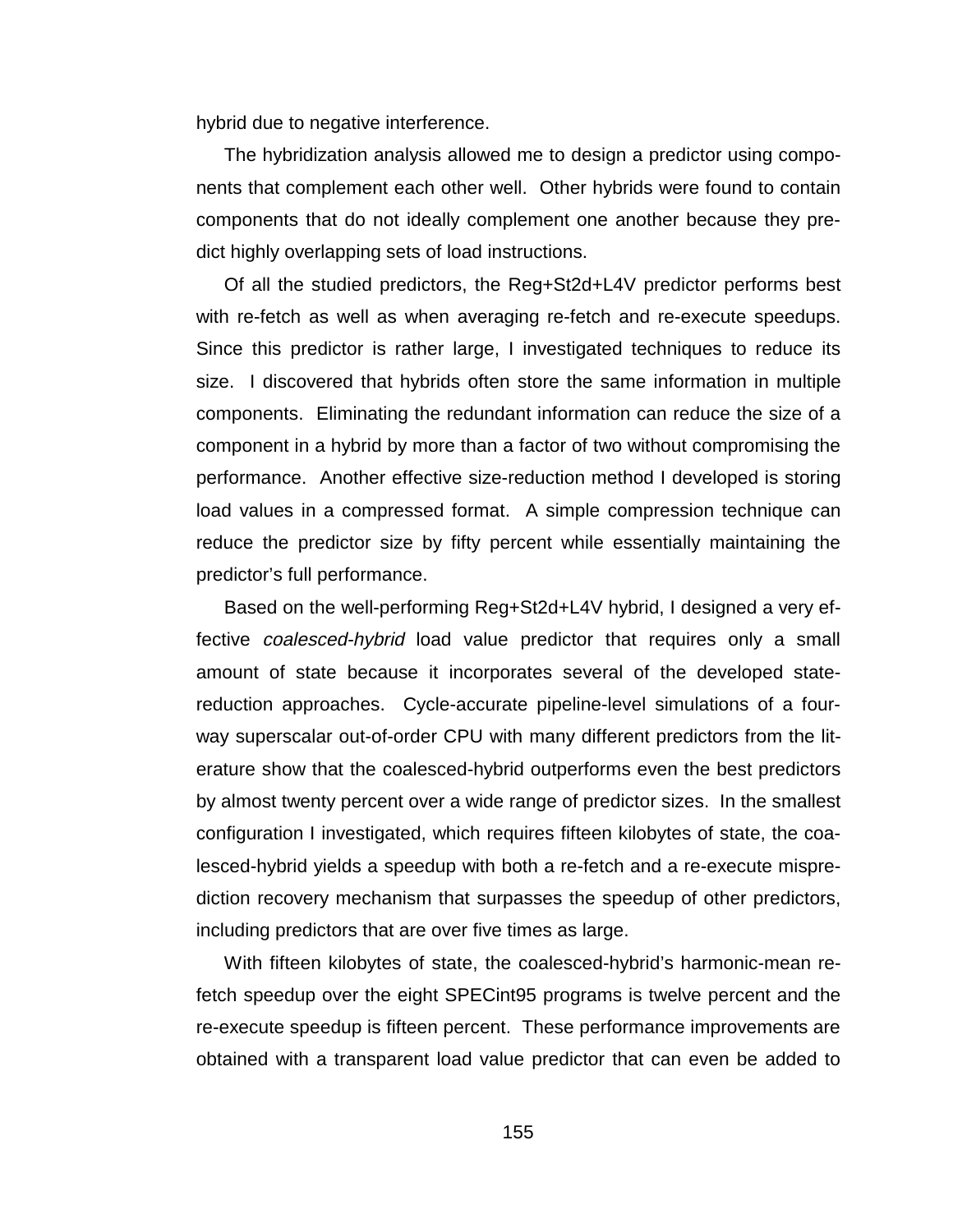existing CPU families because no change in the instruction set architecture is necessary. Furthermore, these speedups are obtained on programs that were not compiled with load value prediction in mind. In future work I will study compiler optimizations to further improve the performance of load value predictors.

Only value predictors are hybridized in this thesis. Since the number of transistors per chip continuously increases, more real-estate will soon be available for larger and more complex load value predictors. Hence, it may be worthwhile studying hybrid confidence estimators as well.

If the load latency continues to grow, and there is currently no indication that it will not, load value prediction will become more and more important. At some point it may even become necessary to predict the load latency so that more aggressive (but slower) load value predictors can be used to predict the long-latency load instructions. Thus, hierarchies of load value predictors with multiple levels may one day be commonplace.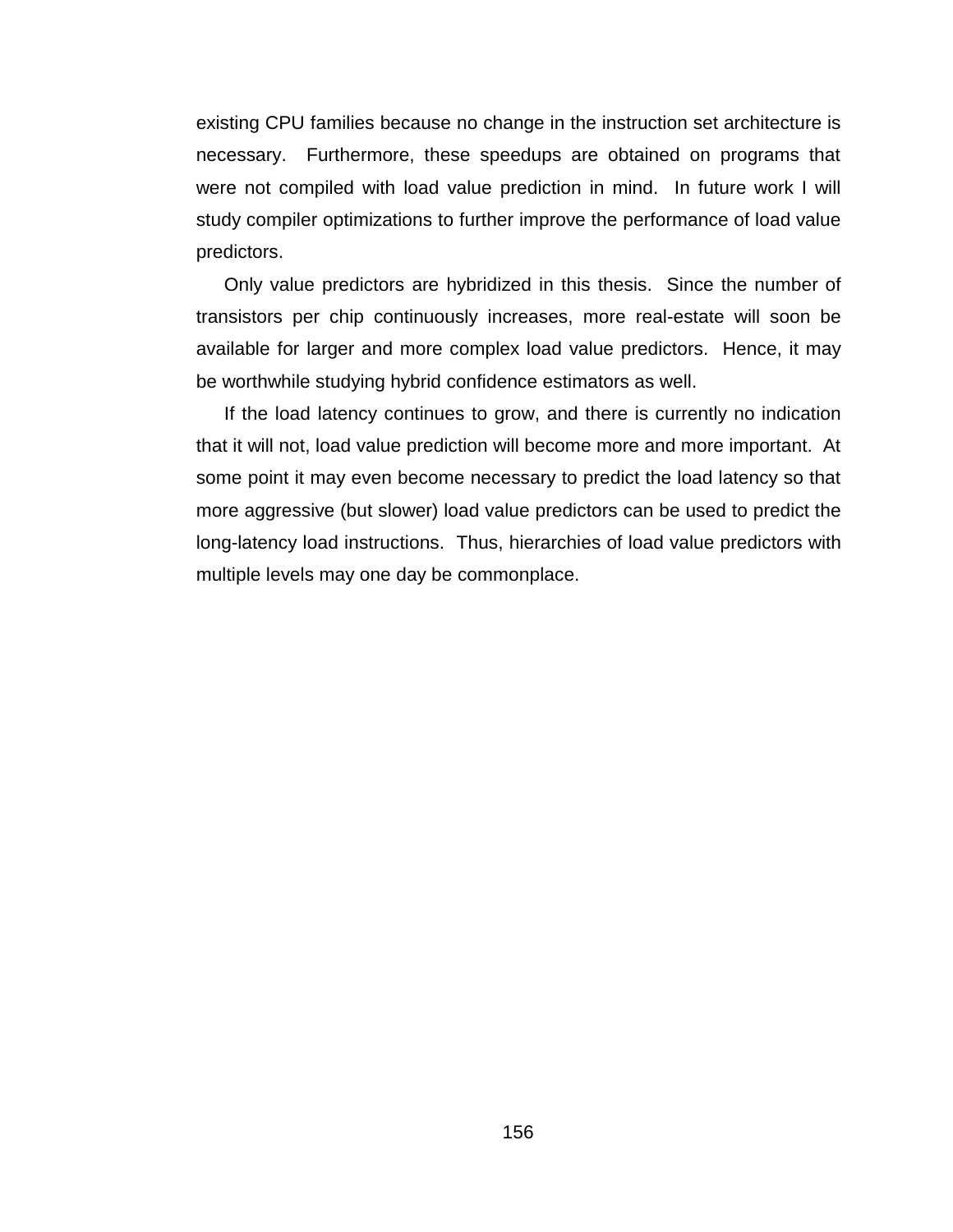## Bibliography

- [BJR+99] M. Bekerman, S. Jourdan, R. Ronen, G. Kirshenboim, L. Rappoport, A. Yoaz, U. Weiser. "Correlated Load-Address Predictors". 26<sup>th</sup> International Symposium on Computer Architecture. May 1999.
- [BuZo98a] M. Burtscher, B. G. Zorn. "Profile-Supported Confidence Estimation for Load-Value-Prediction". PACT'98 Workshop on Profile and Feedback-Directed Compilation. Paris, France. October 1998.
- [BuZo98b] M. Burtscher, B. G. Zorn. Load Value Prediction Using Prediction Outcome Histories. Technical Report CU-CS-873-98, University of Colorado at Boulder. October 1998.
- [BuZo99a] M. Burtscher, B. G. Zorn. "Prediction Outcome History-based Confidence Estimation for Load Value Prediction". Journal of Instruction-Level Parallelism, Vol. 1. May 1999.
- [BuZo99b] M. Burtscher, B. G. Zorn. "Exploring Last n Value Prediction". 1999 International Conference on Parallel Architectures and Compilation Techniques. October 1999.
- [BuZo00] M. Burtscher, B. G. Zorn. Coalescing and Hybridizing Load Value Predictors. Technical Report CU-CS-903-00, University of Colorado at Boulder. March 2000.
- [CaFe99] B. Calder, P. Feller, A. Eustace. "Value Profiling and Optimization". Journal of Instruction-Level Parallelism, Vol. 1. March 1999.
- $[CFE97]$  B. Calder, P. Feller, A. Eustace. "Value Profiling".  $30<sup>th</sup>$  Annual ACM/IEEE International Symposium on Microarchitecture. December 1997.
- [CRT99] B. Calder, G. Reinmann, D. M. Tullsen. "Selective Value Prediction".  $26<sup>m</sup>$ International Symposium on Computer Architecture. May 1999.
- [DEC92] Digital Equipment Corporation. Alpha Architecture Handbook. 1992.
- [Edm+95] J. H. Edmondson et al. "Superscalar Instruction Execution in the 21164 Alpha Microprocessor". IEEE Micro, 15(2). April 1995.
- [EuSr94] A. Eustace, A. Srivastava. ATOM: A Flexible Interface for Building High Performance Program Analysis Tools. WRL Technical Note TN-44, Digital Western Research Laboratory, Palo Alto. July 1994.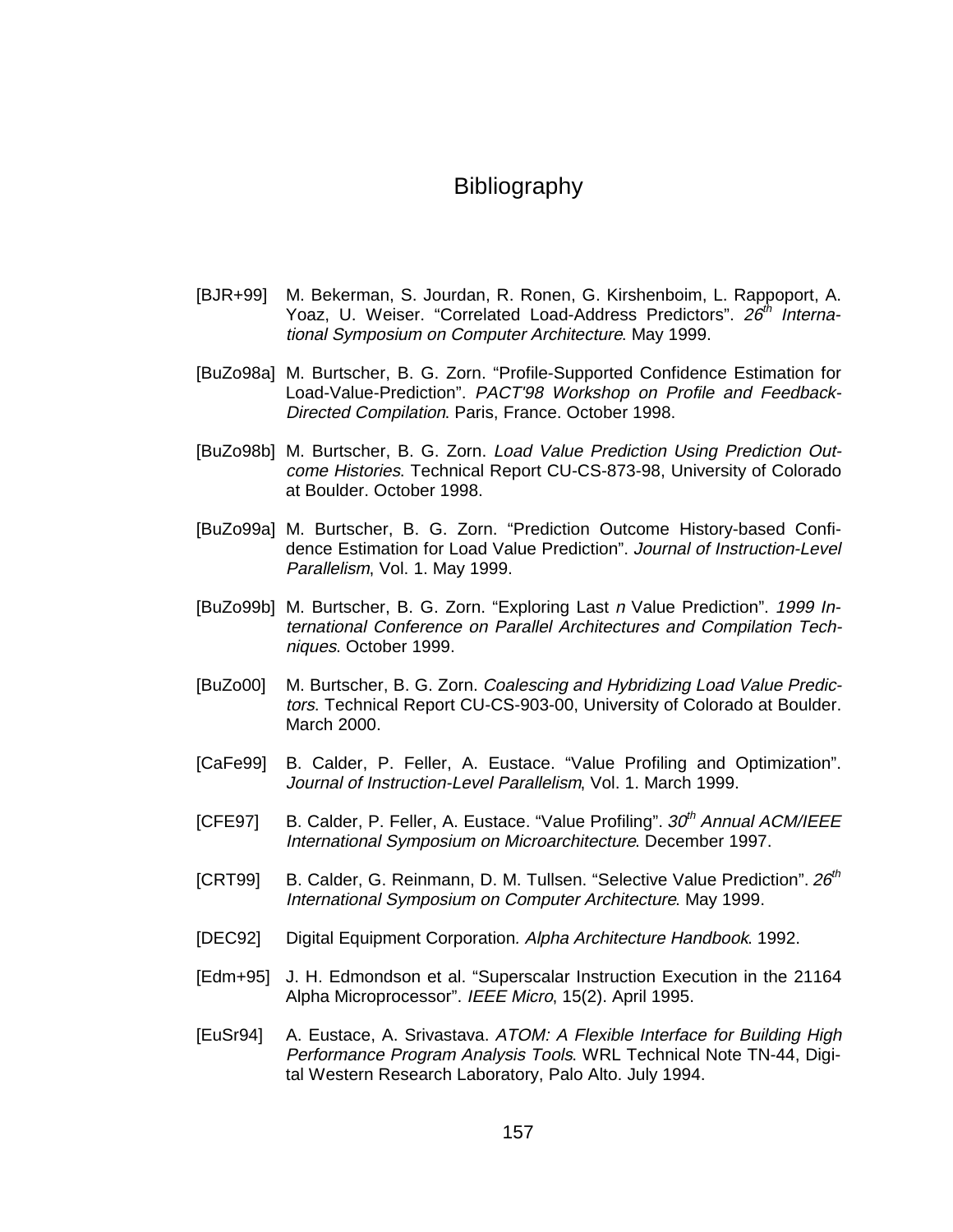- [FJLC98] C. Y. Fu, M. D. Jennings, S. Y. Larin, T. M. Conte. "Value Speculation Scheduling for High Performance Processors". Eighth International Conference on Architectural Support for Programming Languages and Operating Systems. October 1998.
- [Gab96] F. Gabbay. Speculative Execution Based on Value Prediction. EE Department Technical Report #1080, Technion - Israel Institute of Technology. November 1996.
- [GaMe97] F. Gabbay, A. Mendelson. "Can Program Profiling Support Value Prediction?".  $30<sup>th</sup>$  Annual ACM/IEEE International Symposium on Microarchitecture. December 1997.
- [GaMe98] F. Gabbay, A. Mendelson. "The Effect of Instruction Fetch Bandwidth on Value Prediction". 25<sup>th</sup> International Symposium on Computer Architecture. June 1998.
- [GKMP98] D. Grunwald, A. Klauser, S. Manne, A. Pleszkun. "Confidence Estimation for Speculation Control".  $25<sup>th</sup>$  International Symposium on Computer Architecture. June 1998.
- [GoGo98] J. Gonzalez, A. Gonzalez. "The Potential of Data Value Speculation to Boost ILP". In 12<sup>th</sup> International Conference on Supercomputing. 1998.
- [GoGo99] J. Gonzalez, A. Gonzalez. "Control-Flow Speculation through Value Prediction for Superscalar Processors". 1999 International Conference on Parallel Architectures and Compilation Techniques. October 1999.
- [Half95] T. R. Halfhill. "Intel's P6". BYTE, 20(4):42-58. April 1995.
- [JRS96] E. Jacobsen, E. Rotenberg, J. Smith. "Assigning Confidence to Conditional Branch Predictions". 29<sup>th</sup> International Symposium on Microarchitecture. December 1996.
- [John91] M. Johnson. Superscalar Microprocessor Design. Prentice Hall. 1991. ISBN 0-13-875634-1.
- [Jou93] N. P. Jouppi. "Cache write policies and performance". Computer Architecture News, Proceedings of ISCA '20, 191-201. May, 1993.
- [KaEm91] D. R. Kaeli, P. Emma. "Branch History Table Prediction of Moving Target Branches Due to Subroutine Returns". 18<sup>th</sup> Annual International Symposium on Computer Architecture, 19(3):34-42. May 1991.
- [KMW98] R. E. Kessler, E. J. McLellan, D. A. Webb. "The Alpha 21264 Microprocessor Architecture". 1998 International Conference on Computer Design. October 1998.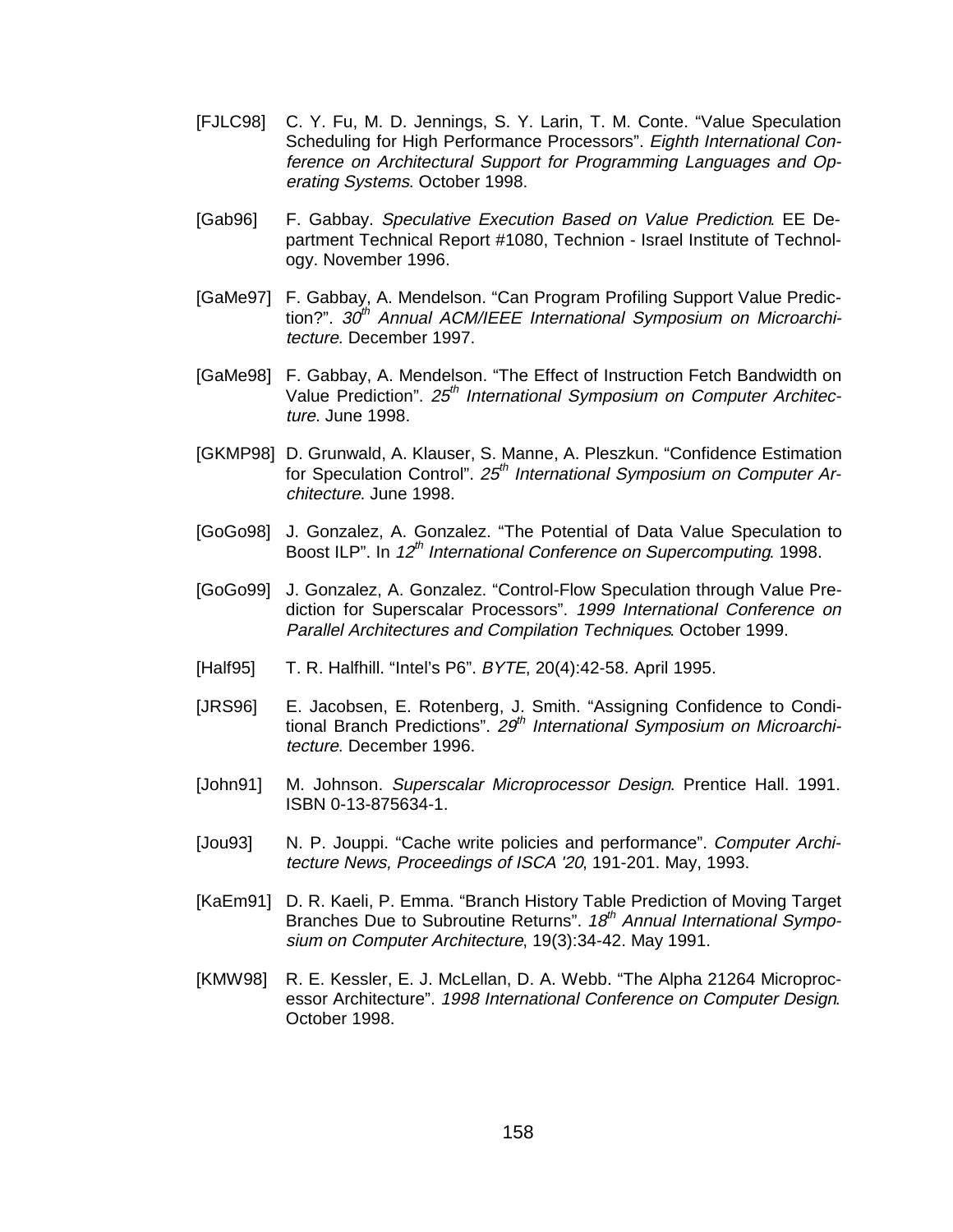- [LCB+98] D. C. Lee, P. J. Crowley, J. J. Baer, T. E. Anderson, B. N. Bershad. "Execution Characteristics of Desktop Applications on Windows NT". 25<sup>th</sup> International Symposium on Computer Architecture. June 1998.
- [LCM97] C. Lee, I. Chen, T. Mudge. "The bi-mode branch predictor".  $30<sup>th</sup>$  Annual ACM/IEEE International Symposium on Microarchitecture, 4-13. December 1997
- [LeSm84] J. K. F. Lee, A. J. Smith. "Branch Prediction Strategies and Branch Target Buffer Design". IEEE Computer 17(1):6-22. January 1984.
- [LiSh96] M. H. Lipasti, J. P. Shen. "Exceeding the Dataflow Limit via Value Prediction". 29<sup>th</sup> International Symposium on Microarchitecture. December 1996.
- [LiSh97] M. H. Lipasti, J. P. Shen. "The Performance Potential of Value and Dependence Prediction". In EUROPAR-97. August 1997.
- [LWS96] M. H. Lipasti, C. B. Wilkerson, J. P. Shen. "Value Locality and Load Value Prediction". Seventh International Conference on Architectural Support for Programming Languages and Operating Systems, 138-147. October 1996.
- [McF93] S. McFarling. Combining Branch Predictors. TN 36, DEC-WRL. June 1993.
- [MLO98] E. Morancho, J. M. Llaberia, A. Olive. "Split Last-Address Predictor". 1998 International Conference on Parallel Architectures and Compilation Techniques. October 1998.
- [NGS99a] T. Nakra, R. Gupta, M. L. Soffa. "Global Context-based Value Prediction". Fifth International Symposium on High Performance Computer Architecture. January 1999.
- [NGS99b] T. Nakra, R. Gupta, M. L. Soffa. "Value Prediction in VLIW Machines". 26<sup>th</sup> International Symposium on Computer Architecture. May 1999.
- [Pai96] A. Paithankar. AINT: A Tool for Simulation of Shared-Memory Multiprocessors. Master's Thesis, University of Colorado at Boulder. 1996.
- [PSR92] S. T. Pan, K. So, J. T. Rahmeh. "Improving the Accuracy of Dynamic Branch Prediction using Branch Correlation". Proceedings of the Fifth International Conference on Architectural Support for Programming Languages and Operating Systems, 76-84. October 1992.
- [PeSm93] C. H. Perleberg, A. J. Smith. "Branch Target Buffer Design and Optimization". IEEE Transactions on Computers, 42(4):396-412. April 1993.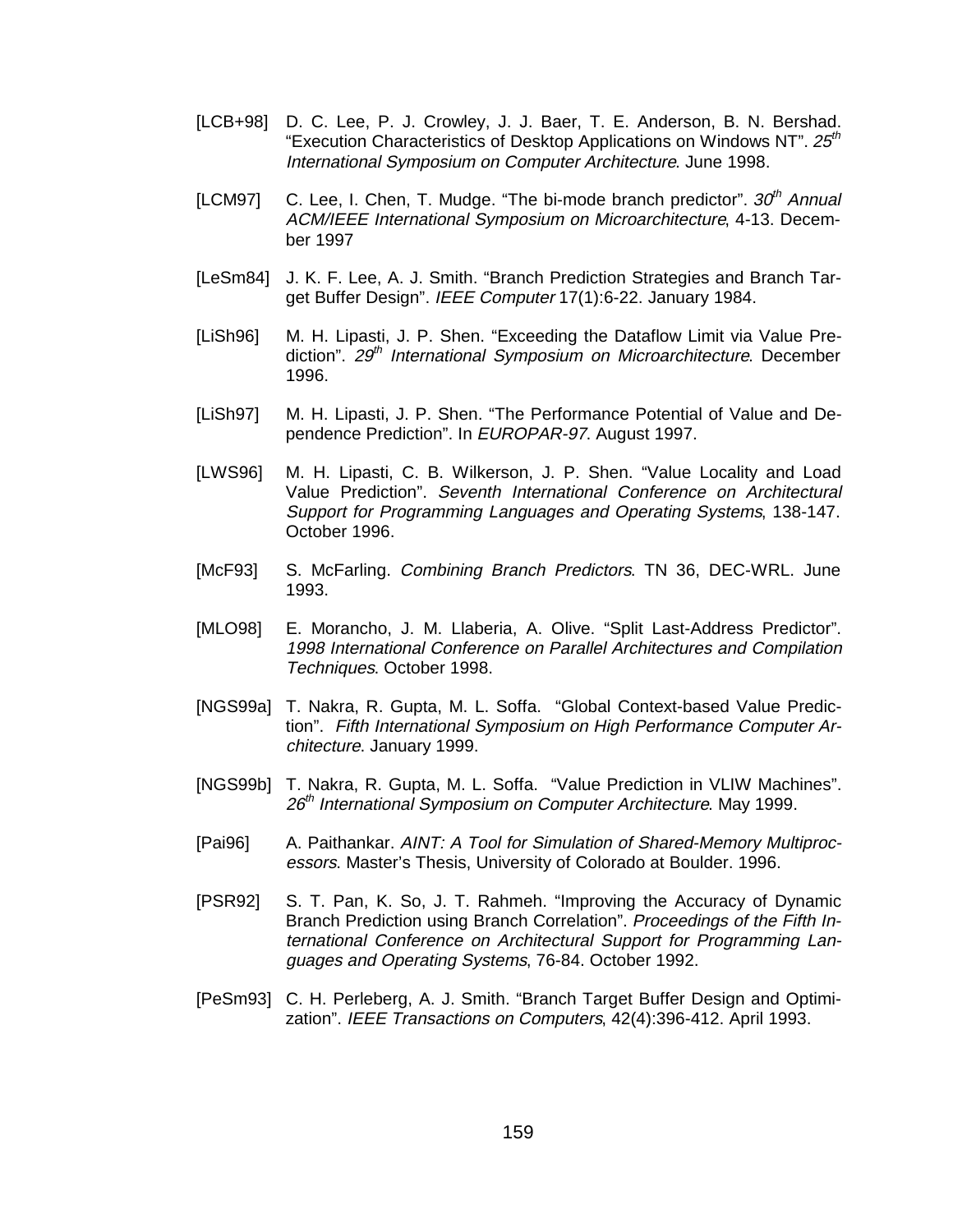- [RCT+98] G. Reinman, B. Calder, D. Tullsen, G. Tyson, T. Austin. Profile Guided Load Marking for Memory Renaming. Technical Report CS-98-593, University of California San Diego. July 1998.
- [ReCa98] G. Reinman, B. Calder. "Predictive Techniques for Aggressive Load Speculation". 31<sup>st</sup> Annual ACM/IEEE International Symposium on Microarchitecture. December 1998.
- [RFKS98] B. Rychlik, J. Faistl, B. Krug, J. P. Shen. "Efficacy and Performance Impact of Value Prediction". Proceedings of the 1998 International Conference on Parallel Architectures and Compiler Technology (PACT '98). October 1998.
- [SaSm97a] Y. Sazeides, J. E. Smith. "The Predictability of Data Values".  $30<sup>th</sup>$  Annual ACM/IEEE International Symposium on Microarchitecture. December 1997.
- [SaSm97b] Y. Sazeides, J. E. Smith. Implementations of Context Based Value Predictors. Technical Report ECE-97-8, University of Wisconsin-Madison. December 1997.
- [SaSm98] Y. Sazeides, J. E. Smith. "Modeling Program Predictability".  $25<sup>th</sup>$  International Symposium on Computer Architecture. June 1998.
- [SCAP97] E. Sprangle, R. Chappell, M. Alsup, Y. Patt. "The Agree Predictor: A Mechanism for Reducing Negative Branch History Interference".  $24<sup>th</sup>$ Annual International Symposium of Computer Architecture, 284-291. 1997.
- [SLM95] S. Sechrest, C. C. Lee, T. Mudge. "The Role of Adaptivity in Two-level Adaptive Branch Prediction".  $28<sup>th</sup>$  International Symposium on Microarchitecture. 1995.
- [SmSo95] J. E. Smith, G. S. Sohi. "The Microarchitecture of Superscalar Processors". Proceedings of the IEEE. 1995.
- [SoSo98] A. Sodani, G. S. Sohi. "Understanding the Differences Between Value Prediction and Instruction Reuse". Proceedings of the  $31<sup>st</sup>$  Annual ACM/IEEE International Symposium on Microarchitecture, 205-215. 1998.
- [SrLe98] S. T. Srinivasan, A. R. Lebeck. "Load Latency Tolerance in Dynamically Scheduled Processors". Proceedings of the 31<sup>st</sup> Annual ACM/IEEE International Symposium on Microarchitecture, 148-159. 1998.
- [SPEC95] SPEC CPU'95. August 1995.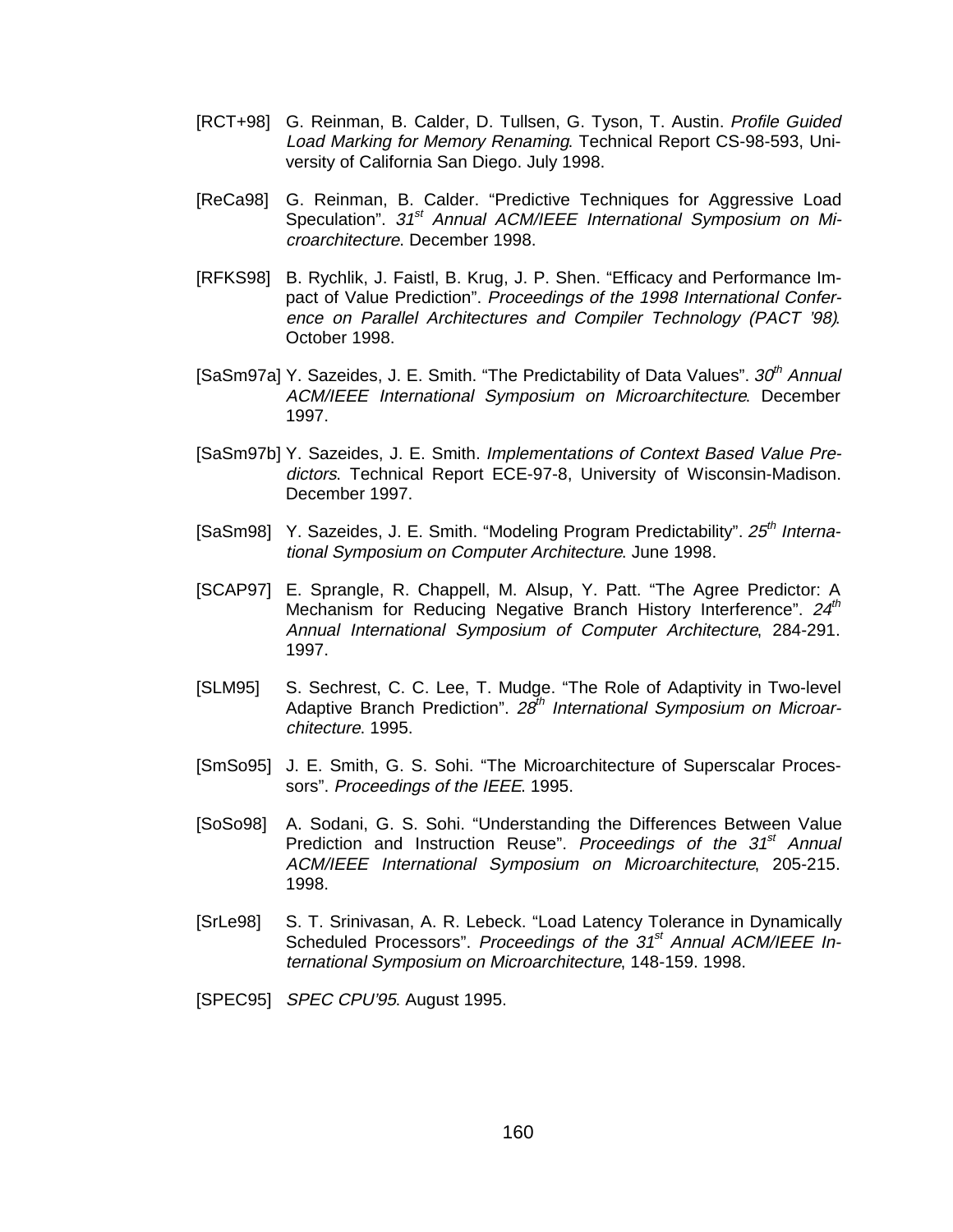- [SrEu94] A. Srivastava, A. Eustace. "ATOM: A System for Building Customized Program Analysis Tools". ACM SIGPLAN '94 Conference on Programming Language Design and Implementation. ACM SIGPLAN 29(6):196- 205. June 1994.
- [SrWa93] A. Srivastava, D. Wall. "A Practical System for Inter-module Code Optimization at Linktime". Journal of Programming Languages 1(1). March 1993.
- [TLF97] G. Tyson, K. Lick, M. Farrens. Limited Dual Path Execution. Technical Report CSE-TR-346-97, University of Michigan. 1997.
- [TuSe99] D. Tullsen, J. Seng. "Storageless Value Prediction Using Prior Register Values".  $26<sup>th</sup>$  International Symposium on Computer Architecture. May 1999.
- [WaFr97] K. Wang, M. Franklin. "Highly Accurate Data Value Prediction using Hybrid Predictors". 30<sup>th</sup> Annual ACM/IEEE International Symposium on Microarchitecture. December 1997.
- [Yeag96] K. C. Yeager. "The MIPS R10000 Superscalar Microprocessor". IEEE Micro, 28-40. April 1996.
- [YePa92] T. Y. Yeh, Y. N. Patt. "Alternative Implementations of Two-level Adaptive Branch Prediction".  $19<sup>th</sup>$  Annual International Symposium of Computer Architecture, 124-134. May 1992.
- [YePa93] T. Y. Yeh, Y. N. Patt. "A Comparison of Dynamic Branch Predictors that use Two Levels of Branch History".  $20<sup>th</sup>$  Annual International Symposium of Computer Architecture, 257-266. May 1993.
- [You94] J. L. Young. Insider's Guide to PowerPC Computing. Que Corporation. 1994. ISBN 1-56529-625-7.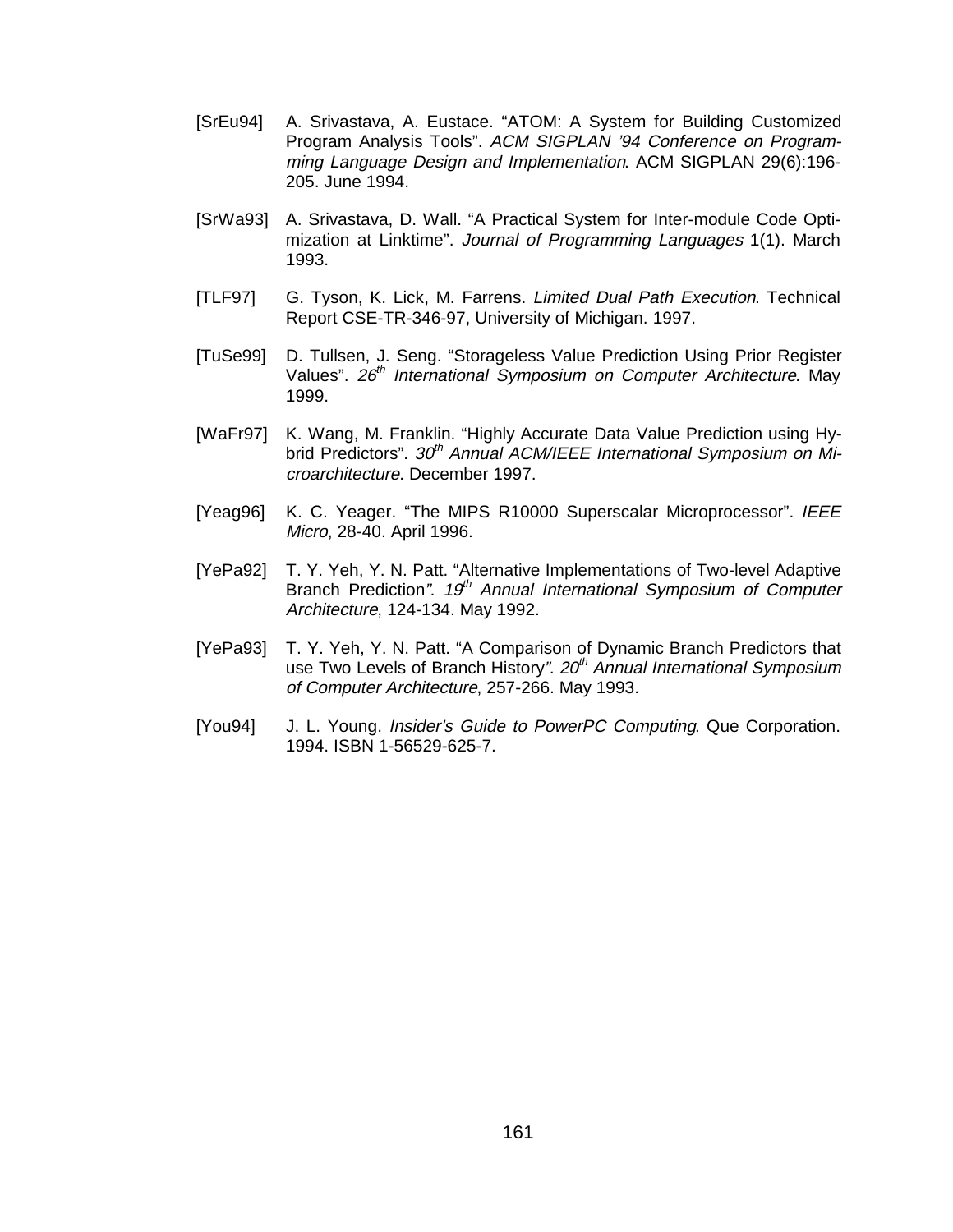## Appendix

## Appendix A

**Theorem**: If the runtime of the individual programs of a benchmark suite is normalized for CPU<sub>Base</sub> (i.e., the CPU without any load value predictor), the combined speedup evaluates to the *harmonic mean* of the individual speedups. If the normalization is done for  $CPU_{LVP}$  (i.e., the CPU with the load value predictor), the combined speedup evaluates to the *arithmetic mean* of the individual speedups.

**Proof:** Suppose there are *n* programs with the runtimes  $RT_{Base,i}$  and  $RT_{LVP,i}$  for  $i = 1, 2, ..., n$  on CPU<sub>Base</sub> and CPU<sub>LVP</sub>, respectively.

By definition, the individual speedups are

$$
s_i = \frac{RT_{Base,i}}{RT_{LVP,i}}
$$

When normalizing the baseline runtimes to be one, we obtain

$$
RT_{Base,i}^{*} = \frac{RT_{Base,i}}{RT_{Base,i}} = 1
$$
  

$$
PT^{*} = RT_{LVP,i}
$$

$$
RT^*_{LVP,i} = \frac{1 - LVP,i}{RT_{Base,i}}
$$

where the starred values represent the normalized values. We then find the overall speedup  $S$  (i.e., the total runtime on the baseline processor over the total runtime on the processor with the load value pre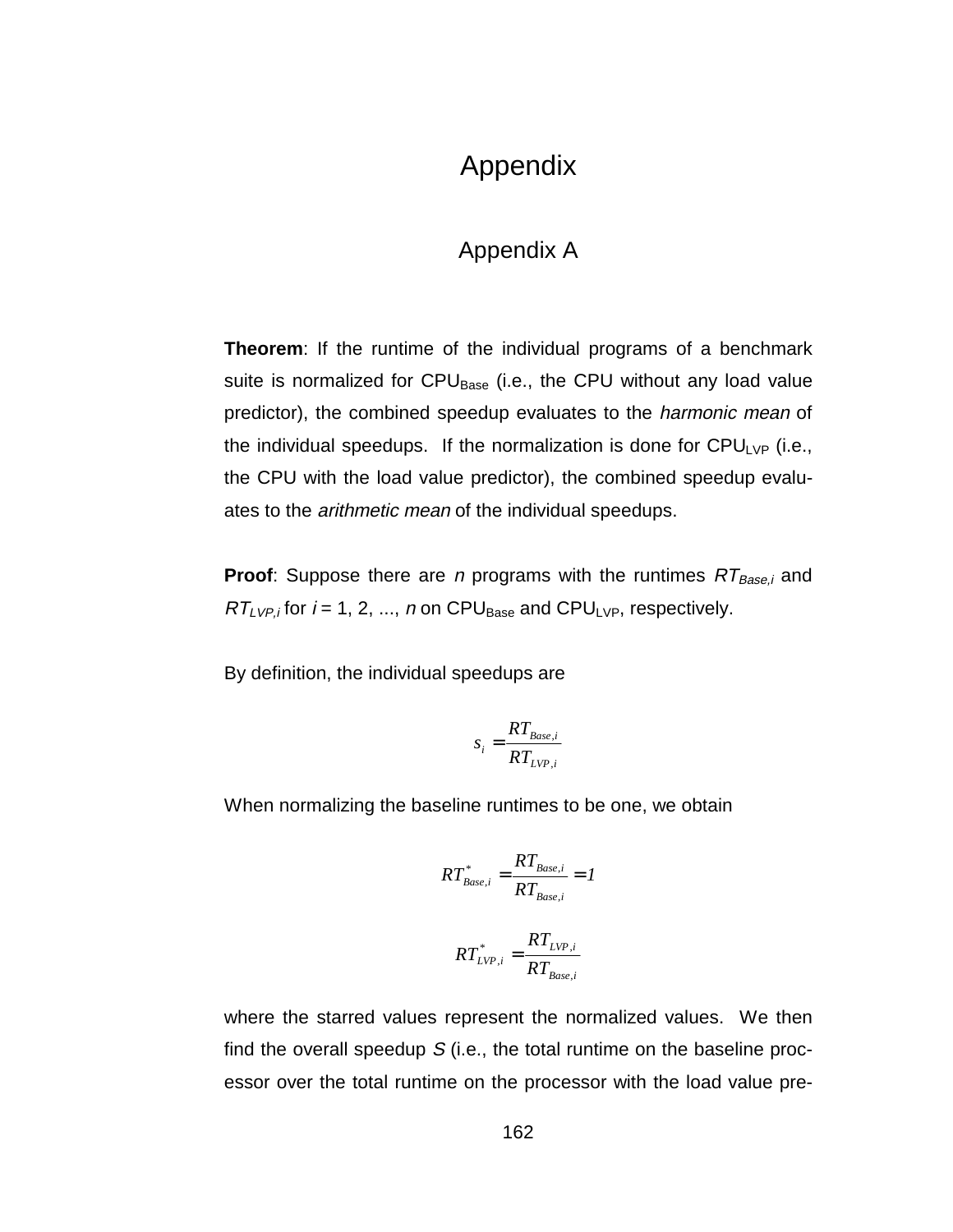dictor) to be the harmonic mean of the individual speedups.

$$
S = \frac{\sum_{i} RT_{Base,i}^{*}}{\sum_{i} RT_{LVP,i}^{*}} = \frac{n}{\sum_{i} RT_{LVP,i}^{*}} = \frac{n}{\sum_{i} RT_{LVP,i}^{*}} = \frac{n}{\sum_{i} \frac{I}{ST_{Base,i}}} = HM(s_1, s_2, ..., s_n)
$$

Similarly, when normalizing the  $CPU_{LVP}$  runtimes to be one, we get

$$
RT_{LVP,i}^* = \frac{RT_{LVP,i}}{RT_{LVP,i}} = I
$$

$$
RT_{Base,i}^* = \frac{RT_{Base,i}}{RT_{LVP,i}}
$$

and now find the overall speedup S to be the arithmetic mean of the individual speedups.

$$
S = \frac{\sum_{i} RT_{Base,i}^{*}}{\sum_{i} RT_{LVP,i}^{*}} = \frac{\sum_{i} RT_{Base,i}^{*}}{n} = \frac{\sum_{i} RT_{Base,i}}{n} = \frac{\sum_{i} s_{i}}{n} = AM(s_{1}, s_{2},...,s_{n})
$$

♦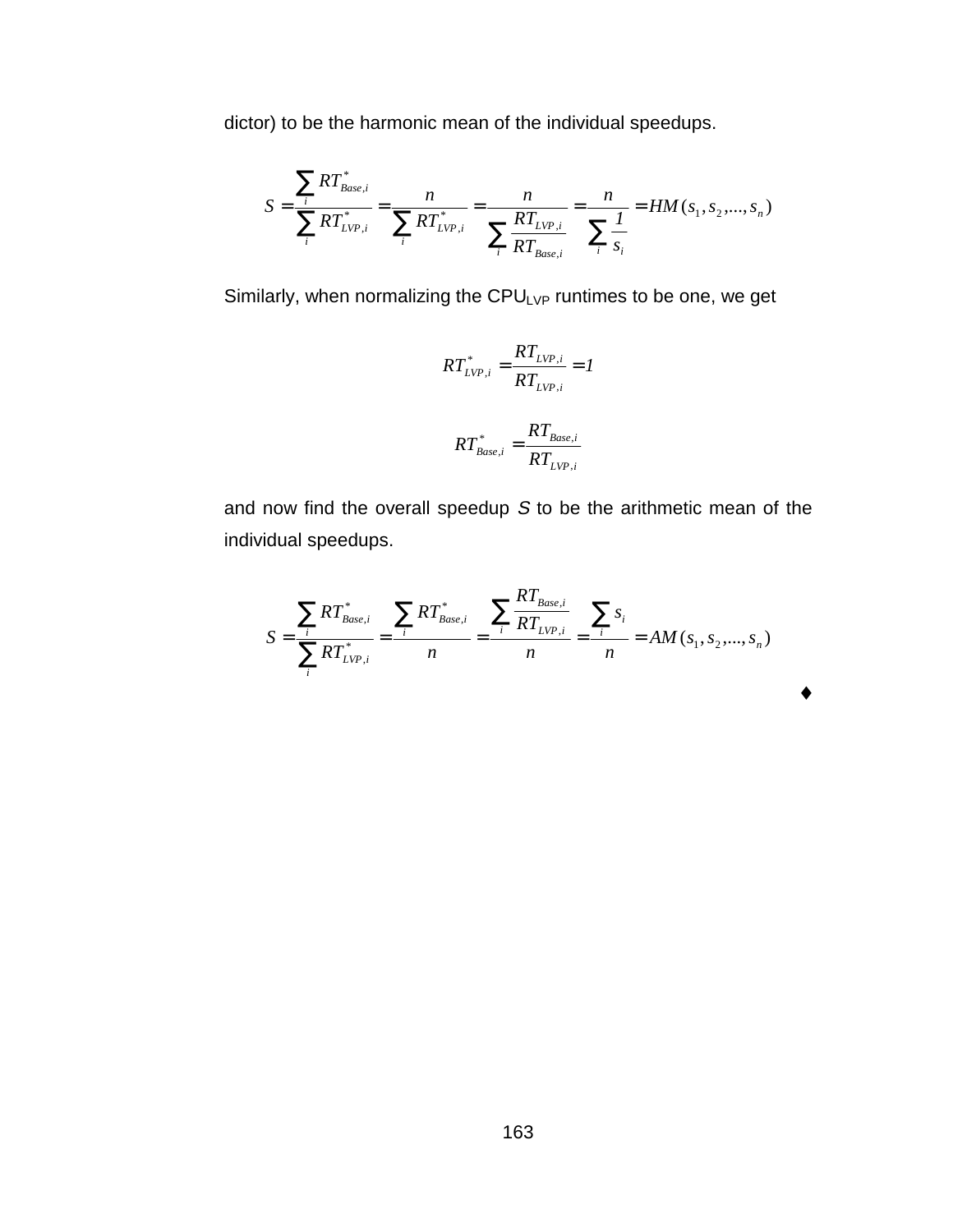# Appendix B



Figure 12.1: Re-fetch speedup of differently banked bimodal predictors.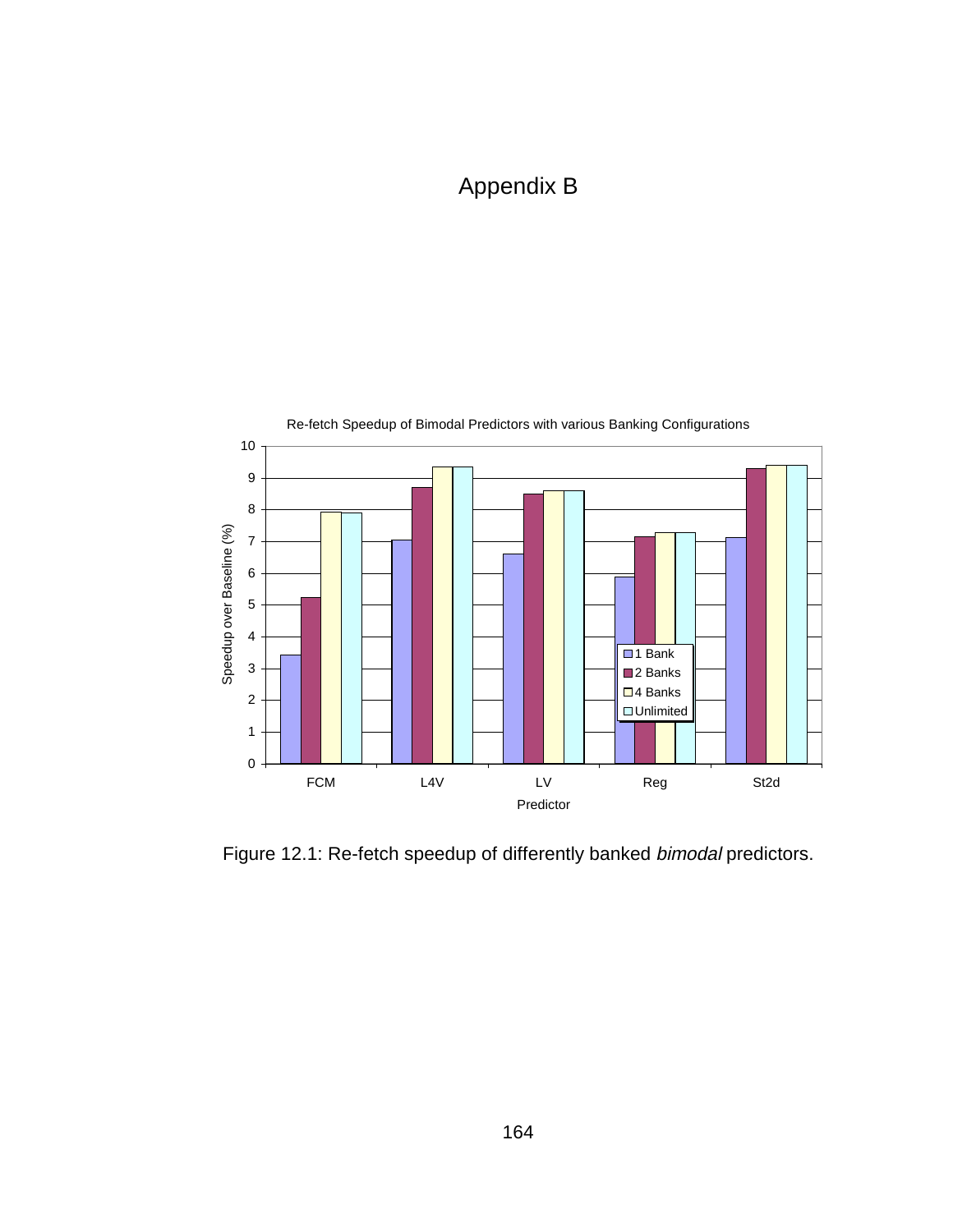

Re-execute Speedup of Bimodal Predictors with various Banking Configurations

Figure 12.2: Re-execute speedup of differently banked bimodal predictors.



Figure 12.3: Re-execute speedup of differently banked SAg predictors.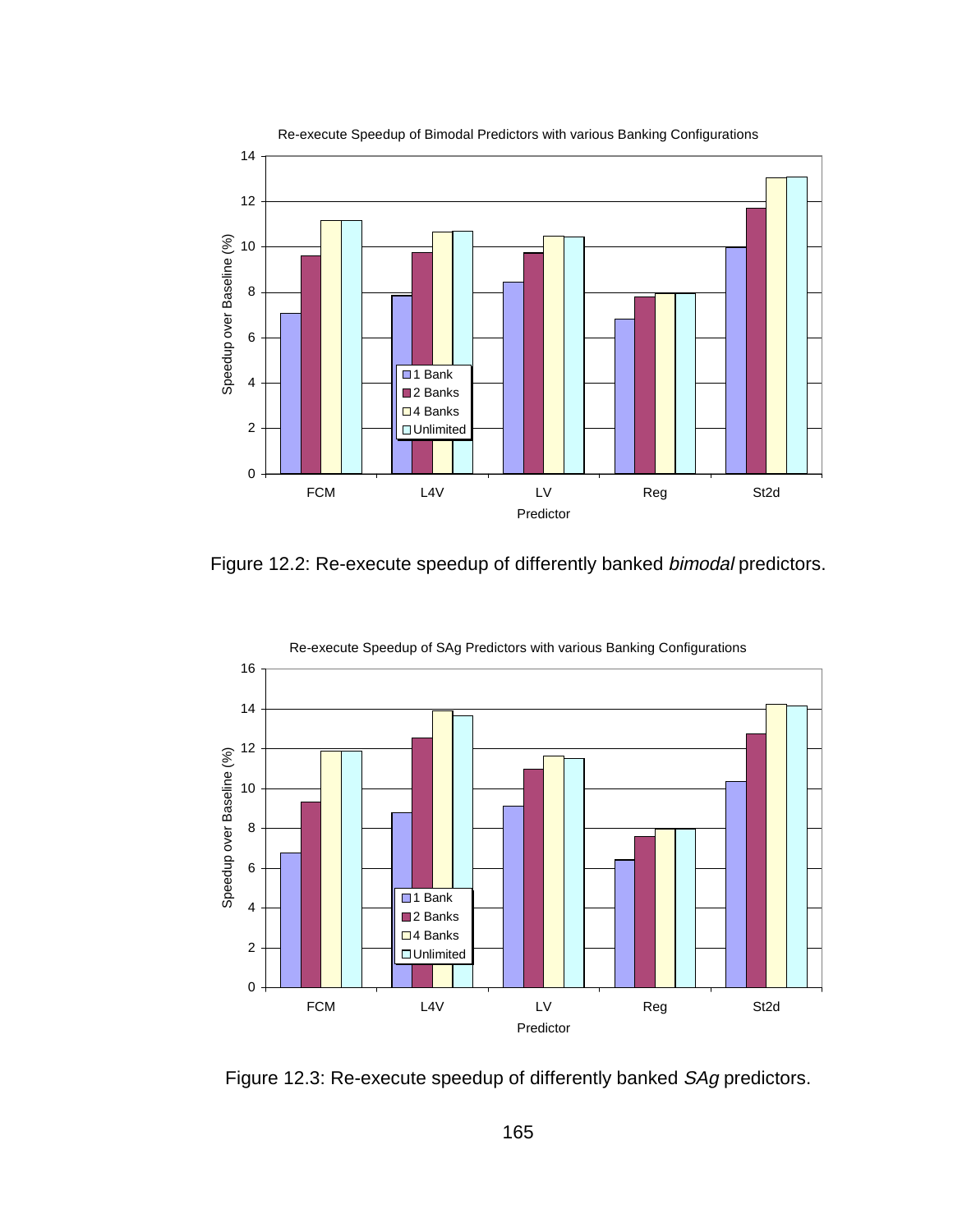| number                           | recovery                 |            |                   |                |                | confidence load value load instrs accesses references | updates        | % dropped % dropped             |              |
|----------------------------------|--------------------------|------------|-------------------|----------------|----------------|-------------------------------------------------------|----------------|---------------------------------|--------------|
|                                  | of banks mechanism       | estimator  | predictor         | per cycle      | per cycle      |                                                       |                | per cycle per cycle predictions | updates      |
| 1                                | re-fetch                 | bimodal    | <b>FCM</b>        | 0.410          | 0.794          | 0.403                                                 | 0.391          | 49.8                            | 20.5         |
| 1                                | re-fetch                 | bimodal    | L <sub>4</sub> V  | 0.426          | 0.779          | 0.395                                                 | 0.384          | 50.1                            | 25.1         |
| 1                                | re-fetch                 | bimodal    | LV                | 0.424          | 0.780          | 0.395                                                 | 0.384          | 50.0                            | 24.5         |
| 1                                | re-fetch                 | bimodal    | Reg               | 0.421          | 0.774          | 0.391                                                 | 0.383          | 50.8                            | 23.7         |
| 1                                | re-fetch                 | bimodal    | St <sub>2d</sub>  | 0.425          | 0.790          | 0.403                                                 | 0.387          | 50.3                            | 24.5         |
| $\mathbf{1}$<br>$\mathbf{1}$     | re-fetch                 | SAg        | <b>FCM</b><br>L4V | 0.412<br>0.424 | 0.790<br>0.791 | 0.401<br>0.402                                        | 0.389          | 49.8<br>51.1                    | 20.5<br>24.3 |
| $\mathbf{1}$                     | re-fetch                 | SAg<br>SAg | <b>LV</b>         | 0.424          | 0.791          | 0.403                                                 | 0.389<br>0.388 | 50.6                            | 24.2         |
| $\mathbf{1}$                     | re-fetch<br>re-fetch     | SAg        | Reg               | 0.420          | 0.774          | 0.391                                                 | 0.383          | 50.5                            | 23.7         |
| 1                                | re-fetch                 | SAg        | St <sub>2d</sub>  | 0.425          | 0.800          | 0.408                                                 | 0.392          | 51.1                            | 24.1         |
| 1                                | re-execute               | bimodal    | <b>FCM</b>        | 0.425          | 0.780          | 0.390                                                 | 0.390          | 50.0                            | 22.7         |
| 1                                | re-execute               | bimodal    | L <sub>4</sub> V  | 0.429          | 0.781          | 0.395                                                 | 0.386          | 50.0                            | 24.9         |
| 1                                | re-execute               | bimodal    | LV                | 0.431          | 0.787          | 0.396                                                 | 0.390          | 50.4                            | 24.9         |
| 1                                | re-execute               | bimodal    | Reg               | 0.426          | 0.776          | 0.392                                                 | 0.384          | 50.3                            | 24.7         |
| 1                                | re-execute               | bimodal    | St <sub>2d</sub>  | 0.436          | 0.796          | 0.400                                                 | 0.396          | 50.4                            | 25.1         |
| 1                                | re-execute               | SAg        | <b>FCM</b>        | 0.423          | 0.780          | 0.388                                                 | 0.391          | 50.3                            | 22.1         |
| 1                                | re-execute               | SAg        | L4V               | 0.433          | 0.785          | 0.395                                                 | 0.390          | 50.5                            | 25.4         |
| $\overline{1}$                   | re-execute               | SAg        | <b>LV</b>         | 0.434          | 0.786          | 0.397                                                 | 0.389          | 50.3                            | 25.6         |
| $\mathbf{1}$                     | re-execute               | SAg        | Reg               | 0.424          | 0.776          | 0.391                                                 | 0.384          | 50.8                            | 24.1         |
| $\mathbf{1}$                     | re-execute               | SAg        | St <sub>2d</sub>  | 0.438          | 0.797          | 0.396                                                 | 0.400          | 50.7                            | 24.2         |
| $\overline{2}$                   | re-fetch                 | bimodal    | <b>FCM</b>        | 0.418          | 0.977          | 0.501                                                 | 0.476          | 19.3                            | 1.7          |
| $\overline{\mathbf{c}}$          | re-fetch                 | bimodal    | L4V               | 0.434          | 0.991          | 0.504                                                 | 0.487          | 18.9                            | 2.2          |
| $\overline{\mathbf{c}}$          | re-fetch                 | bimodal    | LV                | 0.433          | 0.989          | 0.504                                                 | 0.485          | 18.9                            | 2.2          |
| $\overline{c}$                   | re-fetch                 | bimodal    | Reg               | 0.428          | 0.980          | 0.500                                                 | 0.479          | 19.0                            | 2.2          |
| $\overline{\mathbf{c}}$          | re-fetch                 | bimodal    | St <sub>2d</sub>  | 0.436          | 1.002          | 0.514                                                 | 0.488          | 19.0                            | 2.2          |
| $\overline{2}$                   | re-fetch                 | SAg        | <b>FCM</b>        | 0.416          | 0.978          | 0.505                                                 | 0.473          | 19.2                            | 1.8          |
| $\overline{2}$                   | re-fetch                 | SAg        | L4V               | 0.442          | 1.013          | 0.515                                                 | 0.498          | 19.1                            | 2.1          |
| $\overline{2}$                   | re-fetch                 | SAg        | LV.               | 0.437          | 1.010          | 0.517                                                 | 0.493          | 19.0                            | 2.2          |
| $\overline{2}$                   | re-fetch                 | SAg        | Reg               | 0.428          | 0.980          | 0.500                                                 | 0.480          | 19.0                            | 2.1          |
| $\overline{a}$                   | re-fetch                 | SAg        | St <sub>2d</sub>  | 0.438          | 1.016          | 0.522                                                 | 0.494          | 19.0                            | 2.2          |
| $\overline{\mathbf{c}}$          | re-execute               | bimodal    | <b>FCM</b>        | 0.441          | 0.987          | 0.492                                                 | 0.495          | 19.1                            | 1.9          |
| $\mathbf 2$                      | re-execute               | bimodal    | L4V               | 0.437          | 0.997          | 0.506                                                 | 0.491          | 19.0                            | 2.1          |
| $\overline{\mathbf{c}}$          | re-execute               | bimodal    | LV                | 0.436          | 0.996          | 0.504                                                 | 0.492          | 19.0                            | $2.2\,$      |
| $\overline{c}$                   | re-execute               | bimodal    | Reg               | 0.430          | 0.981          | 0.500                                                 | 0.481          | 19.0                            | 2.2          |
| $\overline{c}$                   | re-execute               | bimodal    | St <sub>2d</sub>  | 0.442          | 1.012          | 0.510                                                 | 0.502          | 19.1                            | 2.1          |
| $\overline{a}$<br>$\overline{2}$ | re-execute<br>re-execute | SAg<br>SAg | <b>FCM</b><br>L4V | 0.439<br>0.453 | 0.987<br>1.013 | 0.495<br>0.508                                        | 0.493<br>0.506 | 19.1<br>19.0                    | 1.9<br>2.0   |
| $\overline{2}$                   | re-execute               | SAg        | LV.               | 0.442          | 1.005          | 0.507                                                 | 0.498          | 19.0                            | 2.1          |
| $\overline{2}$                   | re-execute               | SAg        | Reg               | 0.429          | 0.980          | 0.499                                                 | 0.481          | 19.0                            | 2.2          |
| $\overline{2}$                   | re-execute               | SAg        | St <sub>2d</sub>  | 0.448          | 1.020          | 0.513                                                 | 0.507          | 18.9                            | 2.0          |
| 4                                | re-fetch                 | bimodal    | <b>FCM</b>        | 0.433          | 1.100          | 0.603                                                 | 0.497          | 0.0                             | 0.017        |
| $\overline{\mathbf{4}}$          | re-fetch                 | bimodal    | L4V               | 0.438          | 1.106          | 0.603                                                 | 0.502          | 0.0                             | 0.020        |
| $\overline{\mathbf{4}}$          | re-fetch                 | bimodal    | LV                | 0.434          | 1.101          | 0.603                                                 | 0.498          | 0.0                             | 0.029        |
| 4                                | re-fetch                 | bimodal    | Reg               | 0.428          | 1.092          | 0.600                                                 | 0.492          | 0.0                             | 0.013        |
| 4                                | re-fetch                 | bimodal    | St2d              | 0.437          | 1.116          | 0.615                                                 | 0.501          | 0.0                             | 0.027        |
| 4                                | re-fetch                 | SAg        | <b>FCM</b>        | 0.428          | 1.097          | 0.605                                                 | 0.493          | 0.0                             | 0.015        |
| 4                                | re-fetch                 | SAg        | L4V               | 0.455          | 1.141          | 0.618                                                 | 0.522          | 0.0                             | 0.020        |
| 4                                | re-fetch                 | SAg        | LV.               | 0.440          | 1.130          | 0.619                                                 | 0.511          | 0.0                             | 0.039        |
| $\overline{\mathbf{4}}$          | re-fetch                 | SAg        | Reg               | 0.429          | 1.093          | 0.600                                                 | 0.493          | 0.0                             | 0.013        |
| $\overline{\mathbf{4}}$          | re-fetch                 | SAg        | St <sub>2d</sub>  | 0.440          | 1.137          | 0.626                                                 | 0.511          | 0.0                             | 0.030        |
| 4                                | re-execute               | bimodal    | <b>FCM</b>        | 0.451          | 1.108          | 0.595                                                 | 0.513          | 0.0                             | 0.032        |
| 4                                | re-execute               | bimodal    | L4V               | 0.442          | 1.112          | 0.604                                                 | 0.508          | 0.0                             | 0.041        |
| 4                                | re-execute               | bimodal    | <b>LV</b>         | 0.439          | 1.116          | 0.606                                                 | 0.510          | 0.0                             | 0.042        |
| 4                                | re-execute               | bimodal    | Reg               | 0.430          | 1.093          | 0.599                                                 | 0.494          | 0.0                             | 0.010        |
| 4                                | re-execute               | bimodal    | St <sub>2d</sub>  | 0.447          | 1.136          | 0.613                                                 | 0.523          | 0.0                             | 0.049        |
| $\overline{\mathbf{4}}$          | re-execute               | SAg        | <b>FCM</b>        | 0.459          | 1.116          | 0.597                                                 | 0.519          | 0.0                             | 0.027        |
| 4                                | re-execute               | SAg        | L4V               | 0.462          | 1.136          | 0.607                                                 | 0.529          | 0.0                             | 0.036        |
| 4                                | re-execute               | SAg        | LV.               | 0.445          | 1.123          | 0.608                                                 | 0.515          | 0.0                             | 0.029        |
| $\overline{\mathbf{4}}$          | re-execute               | SAg        | Reg               | 0.431          | 1.095          | 0.599                                                 | 0.496          | 0.0                             | 0.014        |
| 4                                | re-execute               | SAg        | St <sub>2d</sub>  | 0.453          | 1.142          | 0.615                                                 | 0.528          | 0.0                             | 0.019        |

Table 12.1: Banking information.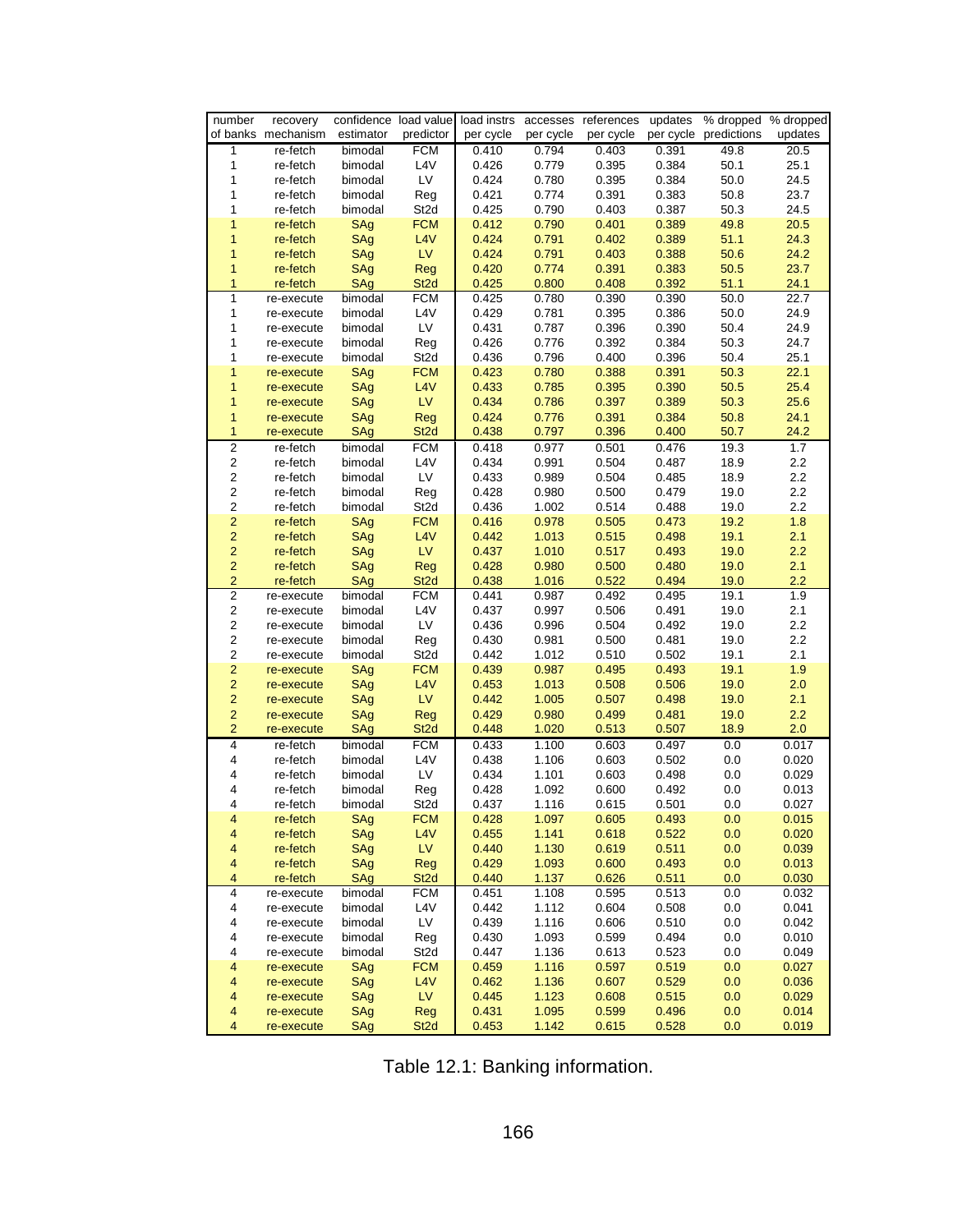## Appendix C



Figure 12.4: The re-fetch speedup maps for the five basic SAg predictors.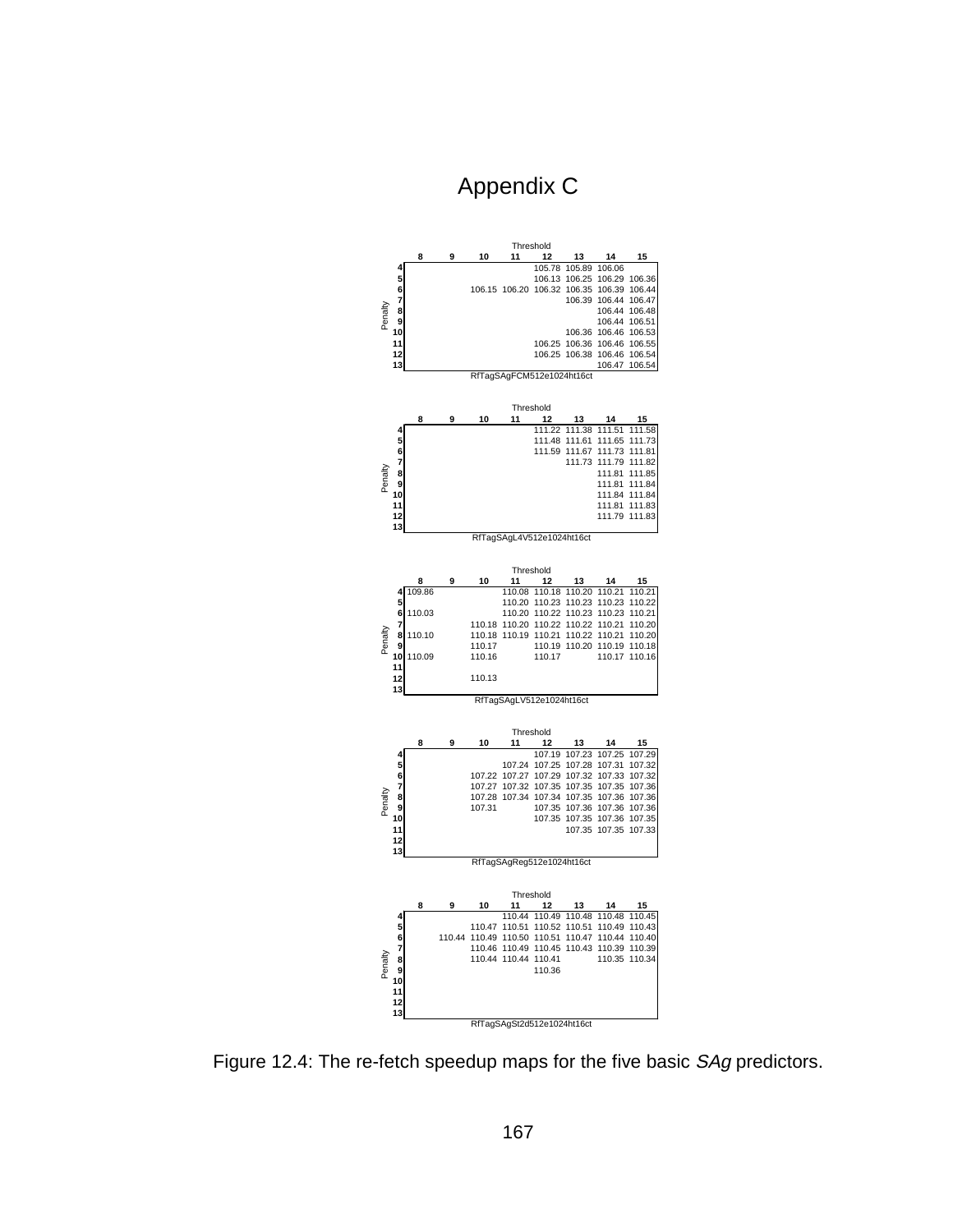

Figure 12.5: Re-execute speedup maps for the five basic SAg predictors.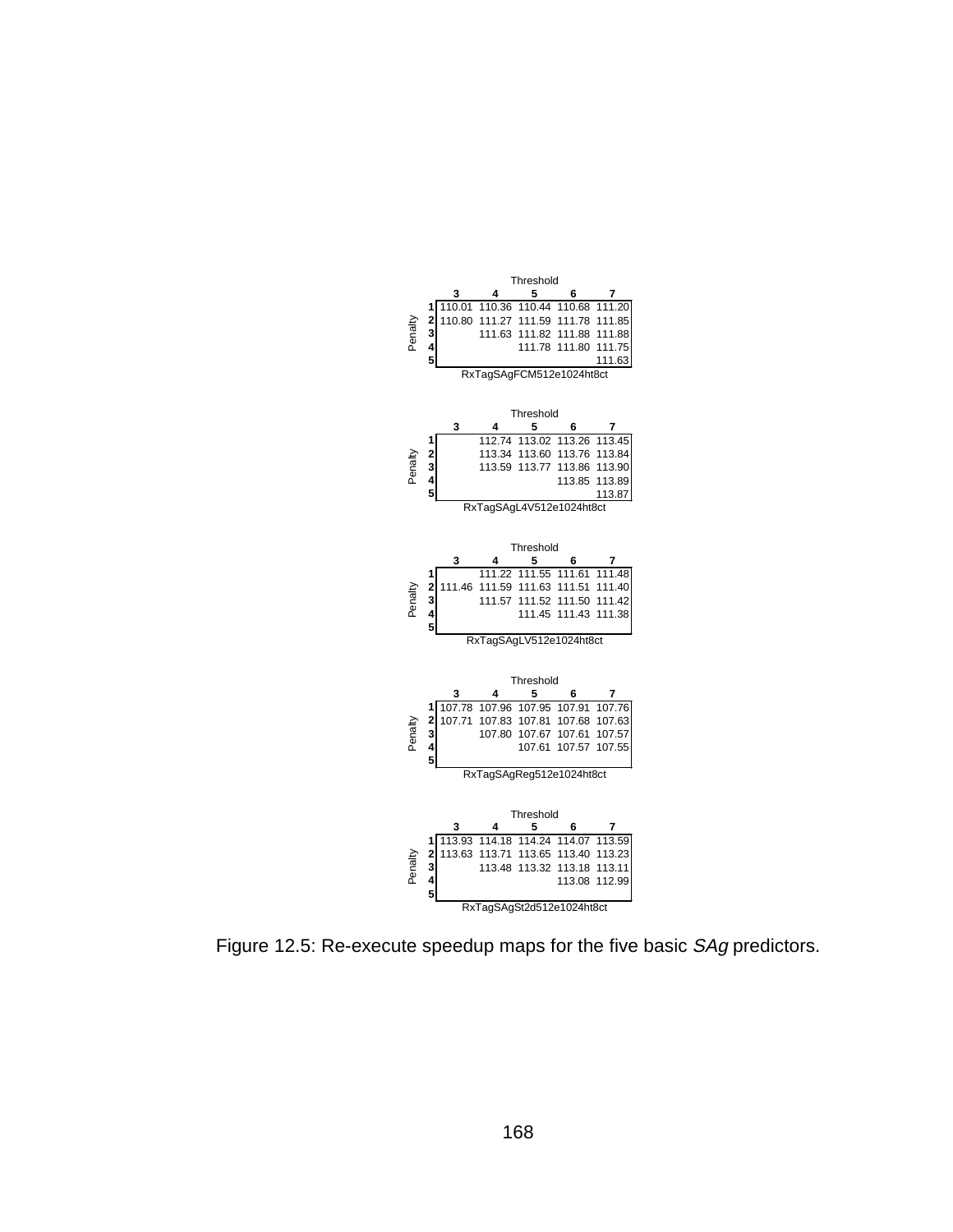## Appendix D

## Naming Conventions

Load value predictors consist of several components, including tags, confidence estimators, and value predictors. I chose predictor names that are abbreviations of the various parts that make up a load value predictor, as described below.

**Tags**: The lines in a load value predictor may optionally be tagged. If tags are present, they are usually shared among the value predictor and the confidence estimator. In this dissertation, the word tag in front of the predictor name indicates the presence of (partial) tags.

**Confidence Estimators**: Strictly speaking, the confidence estimator is also optional, but to date there exists no proposed predictor that performs well without one (see Section 5.1).

Several papers have been published that define taxonomies for branch predictors. Since confidence estimators are structurally identical to branch predictors, I will adhere to the established branch predictor nomenclature when describing confidence estimators (e.g., SSg, SAg, bimodal, etc.).

Yeh and Patt introduced a taxonomy for two-level (branch) predictors [YePa92, YePa93] that consist of a branch history register (BHR) and a pattern history table (PHT). They use three-letter combinations to describe the two components. By convention, the first two letters are uppercase and the third letter is lowercase.

The first letter characterizes the BHR. If all branches share a common BHR, a G is used to indicate *global*. If every branch has its own BHR, a P is used to indicate per-address. If sets of branches are mapped to individual